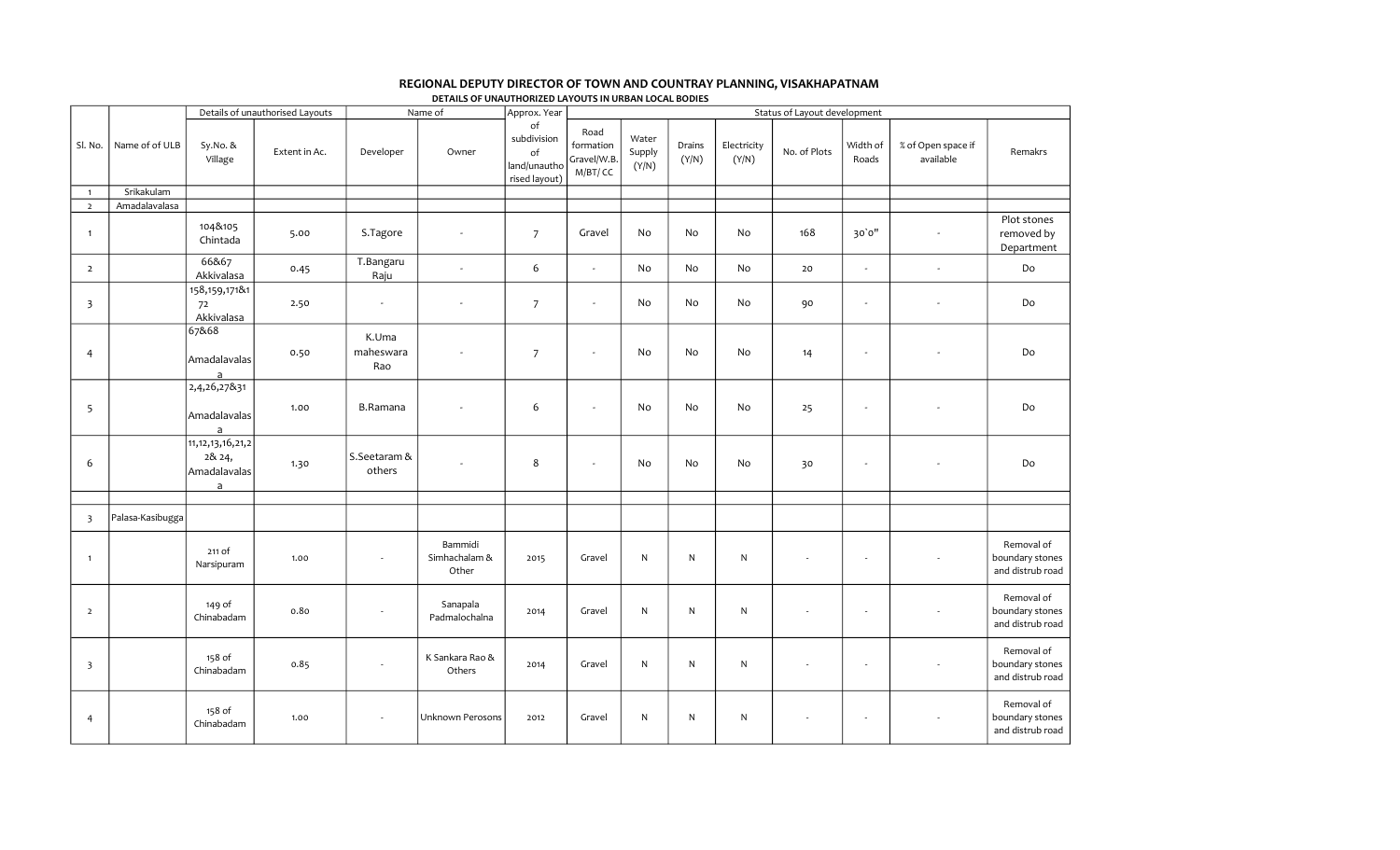| 5              | 160 of<br>Chinabadam                                                              | 0.70 | $\overline{\phantom{a}}$ | B Nagaraju &<br>Others           | 2013 | Gravel | ${\sf N}$    | $\mathsf{N}$             | $\mathsf{N}$             | ÷,                       | $\overline{\phantom{a}}$ | Removal of<br>boundary stones<br>and distrub road |
|----------------|-----------------------------------------------------------------------------------|------|--------------------------|----------------------------------|------|--------|--------------|--------------------------|--------------------------|--------------------------|--------------------------|---------------------------------------------------|
| 6              | 160 of<br>Chinabadam                                                              | 0.60 |                          | Unknown Perosons                 | 2012 | Gravel | $\mathsf{N}$ | ${\sf N}$                | N                        | $\overline{\phantom{a}}$ | $\sim$                   | Removal of<br>boundary stones<br>and distrub road |
| $\overline{7}$ | 253/3, 252/4                                                                      | 1.50 | $\overline{\phantom{a}}$ | Dantham<br>Bheemarao &<br>Others | 2015 | Gravel | ${\sf N}$    | ${\sf N}$                | $\mathsf{N}$             |                          |                          | Removal of<br>boundary stones<br>and distrub road |
| 8              | 318 of Adavi<br>Kotturu                                                           | 0.50 | $\overline{\phantom{a}}$ | Gopi & Others                    | 2014 | Gravel | N            | ${\sf N}$                | $\mathsf{N}$             |                          | $\overline{\phantom{a}}$ | Removal of<br>boundary stones<br>and distrub road |
| $\overline{9}$ | 218/2, 219, 222,<br>& 305,<br>Udyapuram,<br>Near<br>Seethamma<br>Talli Temple     | 5.00 |                          |                                  |      |        |              |                          |                          |                          |                          |                                                   |
| $10$           | 98, 99, 100,<br>101,<br>Annapurna<br>Ashramam<br>(Hyper<br>tension line<br>side)  | 2.00 |                          |                                  |      |        |              |                          | ÷.                       |                          |                          |                                                   |
| 11             | 27,<br>Purushottapur<br>am Mother<br>Terisa<br>Concept<br>School side             | 1.00 |                          |                                  |      |        |              |                          |                          |                          |                          |                                                   |
| 12             | $\overline{71, 72, 73, 74,}$<br>75, 76, 77<br>Jagannadha<br>Sagaram,<br>Kasibugga | 5.00 |                          |                                  |      |        |              |                          |                          |                          |                          |                                                   |
| 13             | 233<br>ICDS Office<br>Back,<br>Sudikonda                                          |      | ٠                        |                                  |      | ٠      |              | $\overline{\phantom{a}}$ | $\overline{\phantom{a}}$ |                          |                          |                                                   |
| 14             | 203 & 214<br>Datta Ashram<br>Left side                                            | 1.00 | ÷                        |                                  |      |        |              |                          | ÷.                       |                          |                          |                                                   |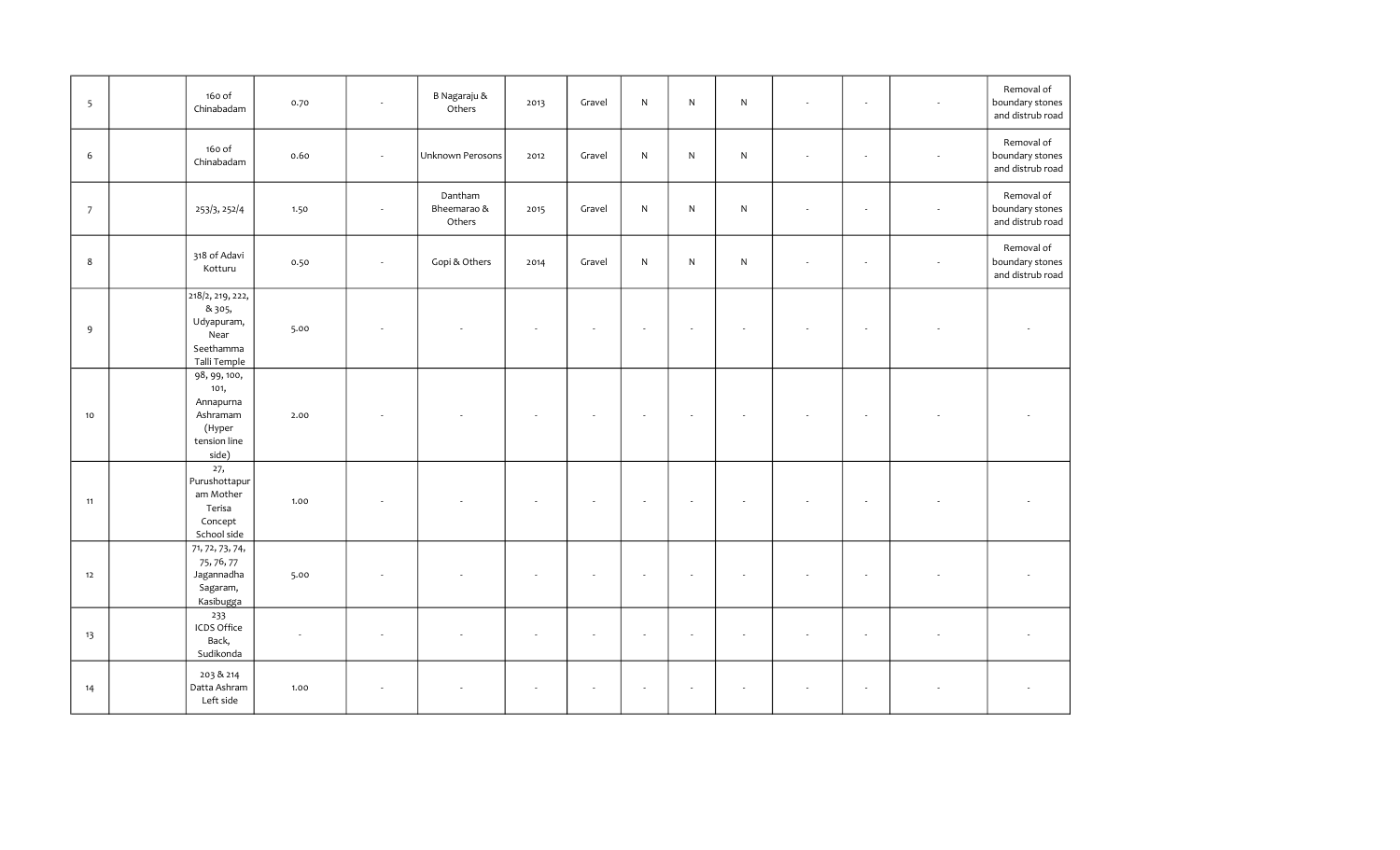| 15                      |           | 211 & 8339<br>Datta<br>Ashramam<br>front (Namali<br>Konda)          | 4.00 |                          |                               |                             |                             |              |                             |                          |        | $\overline{\phantom{a}}$ |                             |                             |
|-------------------------|-----------|---------------------------------------------------------------------|------|--------------------------|-------------------------------|-----------------------------|-----------------------------|--------------|-----------------------------|--------------------------|--------|--------------------------|-----------------------------|-----------------------------|
| 16                      |           | 269 & 279<br>Nemali Konda<br>North side<br>(Both side of<br>Road)   | 5.00 |                          |                               |                             |                             |              |                             |                          |        |                          |                             |                             |
| 17                      |           | 208 & 2010<br>Sudikonda<br>Road Area                                | 2.00 | ÷.                       | ÷                             | ÷.                          | $\sim$                      | $\sim$       | $\sim$                      | $\overline{\phantom{a}}$ | ÷.     | $\sim$                   | ÷.                          |                             |
| 18                      |           | 269/1<br>Ingiligam (V)                                              | 8.00 | $\sim$                   | $\sim$                        | $\mathcal{L}_{\mathcal{A}}$ | $\mathcal{L}_{\mathcal{A}}$ | $\sim$       | $\mathcal{L}_{\mathcal{A}}$ | $\overline{\phantom{a}}$ | $\sim$ | $\sim$                   | $\mathcal{L}_{\mathcal{A}}$ | $\mathcal{L}_{\mathcal{A}}$ |
| 19                      |           | 178, 181 & 226<br>Near Palasa<br>Railway Gate,<br>Narsipuram        | 2.00 |                          |                               |                             |                             |              |                             |                          |        | $\sim$                   |                             |                             |
| 20                      |           | 163, 164, 166&<br>167<br>Near Palasa<br>Railway Gate,<br>Narsipuram | 2.50 |                          |                               |                             |                             |              |                             |                          |        |                          |                             |                             |
| 21                      |           | 258, 259, 260<br>Ingiligam<br>Opposite<br>Industrial<br>Estate      | 3.00 |                          |                               |                             |                             |              |                             |                          |        |                          |                             |                             |
| 22                      |           | 149, 150 & 151<br>Opposite<br>Chinabadam<br>Petrol Bunk             | 2.50 | $\overline{\phantom{a}}$ |                               |                             |                             | $\epsilon$   | $\sim$                      |                          |        | $\overline{\phantom{a}}$ |                             |                             |
| $\overline{4}$          | Ichapuram | 74/1 of<br>A.S.Peta,<br>Ichapuram                                   | 3.84 | $\sim$                   | Lingarajpatro                 | 2016                        | Earthern<br>road            | ${\sf N}$    | ${\sf N}$                   | ${\sf N}$                | $22$   | 30'-0"                   |                             |                             |
| 5                       | Rajam     |                                                                     |      |                          |                               |                             |                             |              |                             |                          |        |                          |                             |                             |
| $\mathbf{1}$            |           | 31,40 of<br>Saradhi                                                 | 1.00 |                          | Talesetti Babu Rao S/o Satyam | $\sim$                      | Gravel                      | $\mathsf{N}$ | N                           | ${\sf N}$                | 18     | 15                       | $\mathcal{L}_{\mathcal{A}}$ |                             |
| $\overline{2}$          |           | 107 of Rajam                                                        | 2.00 |                          | Mata Koteswar Rao & Others    | $\sim$                      | Gravel                      | ${\sf N}$    | ${\sf N}$                   | ${\sf N}$                | 40     | 15                       | $\sim$                      |                             |
| $\overline{\mathbf{3}}$ |           | $33$ of<br>Ponugutivalas<br>$\mathsf{a}$                            | 4.00 |                          |                               | $\sim$                      | Gravel                      | ${\sf N}$    | ${\sf N}$                   | ${\sf N}$                | 90     | 15                       | $\overline{\phantom{a}}$    |                             |
| $\overline{4}$          |           | $21,20,13,14$ of<br>Ponugutivalas<br>$\mathsf{a}$                   | 8.00 |                          |                               | $\mathcal{L}_{\mathcal{A}}$ | Gravel                      | $\mathsf{N}$ | $\mathsf{N}$                | N                        | 102    | 15                       | $\overline{\phantom{a}}$    |                             |
| 5                       |           | 76,78 of<br>Ponugutivalas<br>$\mathsf{a}$                           | 8.00 |                          |                               | $\overline{\phantom{a}}$    | Gravel                      | ${\sf N}$    | ${\sf N}$                   | ${\sf N}$                | 170    | 15                       |                             |                             |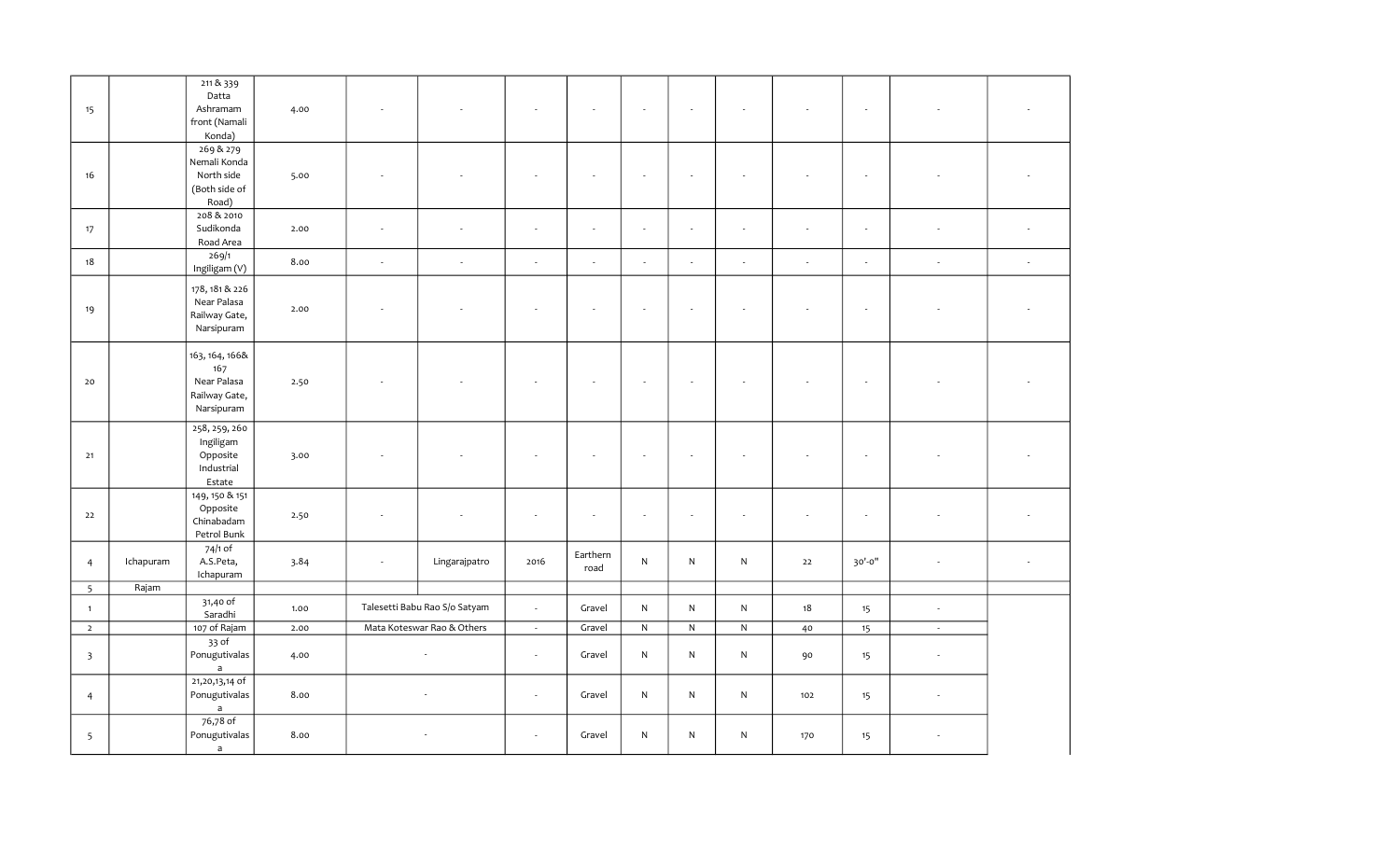| 6                       |               | 84,86,88<br>Ponugutivalas<br>$\overline{a}$       | 10.00          |                           | Chelikani Kiran kumar S/o Venkata<br>Surya Narayana | ÷                           | Gravel    | N         | ${\sf N}$       | ${\sf N}$    | 230 | 15       |                             | 10 Unauthorised<br>Layouts Stones                                      |
|-------------------------|---------------|---------------------------------------------------|----------------|---------------------------|-----------------------------------------------------|-----------------------------|-----------|-----------|-----------------|--------------|-----|----------|-----------------------------|------------------------------------------------------------------------|
| $\overline{7}$          |               | 55,56,57 of<br>Ponugutivalas<br>$\mathsf{a}$      | 1.00           |                           |                                                     | $\sim$                      | Gravel    | N         | ${\sf N}$       | ${\sf N}$    | 18  | 15       |                             | were laid before<br>Nagar Panchayat<br>and $7$                         |
| 8                       |               | 170,176,173 of<br>Ponugutivalas<br>$\overline{a}$ | 3.00           |                           |                                                     | $\overline{\phantom{a}}$    | Gravel    | N         | N               | ${\sf N}$    | 40  | 15       |                             | Unauthourised<br>Layouts Stones<br>were laid after<br>Nagar Panchayat- |
| $\mathsf{q}$            |               | 119 of Saradhi                                    | 2.00           |                           |                                                     | $\sim$                      | Gravel    | ${\sf N}$ | ${\sf N}$       | ${\sf N}$    | 30  | 15       | $\sim$                      | Action is being                                                        |
| 10                      |               | 181 of Rajam                                      | 2.00           |                           | Addanki Srinivasa Rao                               | $\sim$                      | Gravel    | N         | ${\sf N}$       | $\mathsf{N}$ | 30  | 15       | $\sim$                      | taken as per                                                           |
| 11                      |               | 70 of<br>Kottavalasa                              | 2.00           |                           | Balla Achi Babu S/o Butcheyya                       | $\sim$                      | Gravel    | N         | ${\sf N}$       | ${\sf N}$    | 30  | 15       | $\mathcal{L}_{\mathcal{A}}$ | provisions of<br>APM Act 1965                                          |
| 12                      |               | 84 of<br>Kottavalasa                              | 1.00           |                           |                                                     | $\sim$                      | Gravel    | ${\sf N}$ | ${\sf N}$       | ${\sf N}$    | 18  | 15       | $\sim$                      |                                                                        |
| 13                      |               | 37 of<br>Kottavalasa                              | 5.00           |                           | Chelikani Kiran kumar S/o Venkata<br>Surya Narayana | $\overline{\phantom{a}}$    | Gravel    | N         | ${\sf N}$       | ${\sf N}$    | 60  | 15       | $\sim$                      |                                                                        |
| 14                      |               | 66 of<br>Kottavalasa                              | 2.00           |                           |                                                     | $\epsilon$                  | Gravel    | N         | ${\sf N}$       | ${\sf N}$    | 30  | 15       | $\sim$                      |                                                                        |
| 15                      |               | 113,117 of<br>Kondampeta                          | 4.00           |                           | $\sim$                                              | $\mathcal{L}$               | Gravel    | N         | ${\sf N}$       | ${\sf N}$    | 124 | 15       | $\mathcal{L}_{\mathcal{A}}$ |                                                                        |
| 16                      |               | 70,73 of<br>Kondampeta                            | 3.00           |                           | Dr.G.Hanumanthu Rao                                 | $\epsilon$                  | Gravel    | N         | ${\sf N}$       | $\mathsf{N}$ | 40  | 15       | $\sim$                      |                                                                        |
| 17                      |               | 132,138,140,145<br>of<br>Kondampeta               | 3.00           |                           | Picthuka Bagya Laxmi W/o Surya Rao                  | $\mathcal{L}_{\mathcal{A}}$ | Gravel    | N         | ${\sf N}$       | ${\sf N}$    | 40  | 15       |                             |                                                                        |
| 6                       | Palakonda     |                                                   |                |                           |                                                     |                             |           |           |                 |              |     |          |                             |                                                                        |
| $\mathbf{1}$            |               | $9/2 -$<br>N.K.Rajapuram<br>village               | 2.00 AC        | $\sim$                    | S.Chiranjeevi                                       | 2010                        | <b>NO</b> | NO.       | <b>NO</b>       | <b>NO</b>    | 70  | 4.50 mts | <b>NO</b>                   |                                                                        |
| $\overline{2}$          |               | $276/6 -$<br>Vadama village                       | 2.50 AC        | $\overline{\phantom{a}}$  |                                                     | 2009                        | <b>NO</b> | NO.       | <b>NO</b>       | NO           | 95  | 4.50 mts | <b>NO</b>                   |                                                                        |
| $\overline{\mathbf{3}}$ |               | $37 -$<br>N.K.Rajapuram<br>Village                | 7.00 AC        | $\sim$                    | S.Seetharam                                         | 2008                        | <b>NO</b> | NO        | <b>NO</b>       | <b>NO</b>    | 300 | 4.50 mts | <b>NO</b>                   |                                                                        |
| $\overline{7}$          | Vizianagaram  |                                                   |                |                           |                                                     |                             |           |           |                 |              |     |          |                             |                                                                        |
| 8                       | Bobbili       |                                                   |                |                           |                                                     |                             |           |           |                 |              |     |          |                             |                                                                        |
| 9                       | Parvathipuram |                                                   |                |                           |                                                     |                             |           |           |                 |              |     |          |                             |                                                                        |
| 10 <sub>o</sub>         | Salur         |                                                   |                |                           |                                                     |                             |           |           |                 |              |     |          |                             |                                                                        |
| $\mathbf{1}$            |               | 438                                               | $\overline{2}$ | Venkata vijaya<br>layout  | Venkata vijaya<br>layout                            | 2013                        | Gravel    | Nil       | Katcha<br>Drain | Nil          | Nil | 30'-0"   | Nil                         |                                                                        |
| $\overline{2}$          |               | 378/P,379/P,38<br>o/P,381/P,<br>400/P             | 25.19          | Maruthi Nagar<br>Layout   | Maruthi Nagar<br>Layout                             | 2013-14                     | Gravel    | Nil       | Katcha<br>Drain | Nil          | Nil | 30'-0"   | Nil                         | Removed Stones                                                         |
| $\overline{\mathbf{3}}$ |               | 129/2P                                            | $\overline{4}$ | Vasavi Nagar<br>layout    | Vasavi Nagar layout                                 | 2014                        | Gravel    | Nil       | Katcha<br>Drain | Nil          | Nil | 30'-0"   | Nil                         | of plotting drains<br>and Road Pattern                                 |
| 4                       |               | $29/P$ , $30/P$ ,<br>31/P                         | 8              | <b>KVR Layout</b>         | <b>KVR Layout</b>                                   | 2014                        | Gravel    | Nil       | Katcha<br>Drain | Nil          | Nil | 30'-0"   | Nil                         |                                                                        |
| 5                       |               | 218/2P                                            | 2.35           | J Kousalya Devi<br>Layout | J Kousalya Devi<br>Layout                           | 2014                        | Gravel    | Nil       | Katcha<br>Drain | Nil          | Nil | 30'-0"   | Nil                         |                                                                        |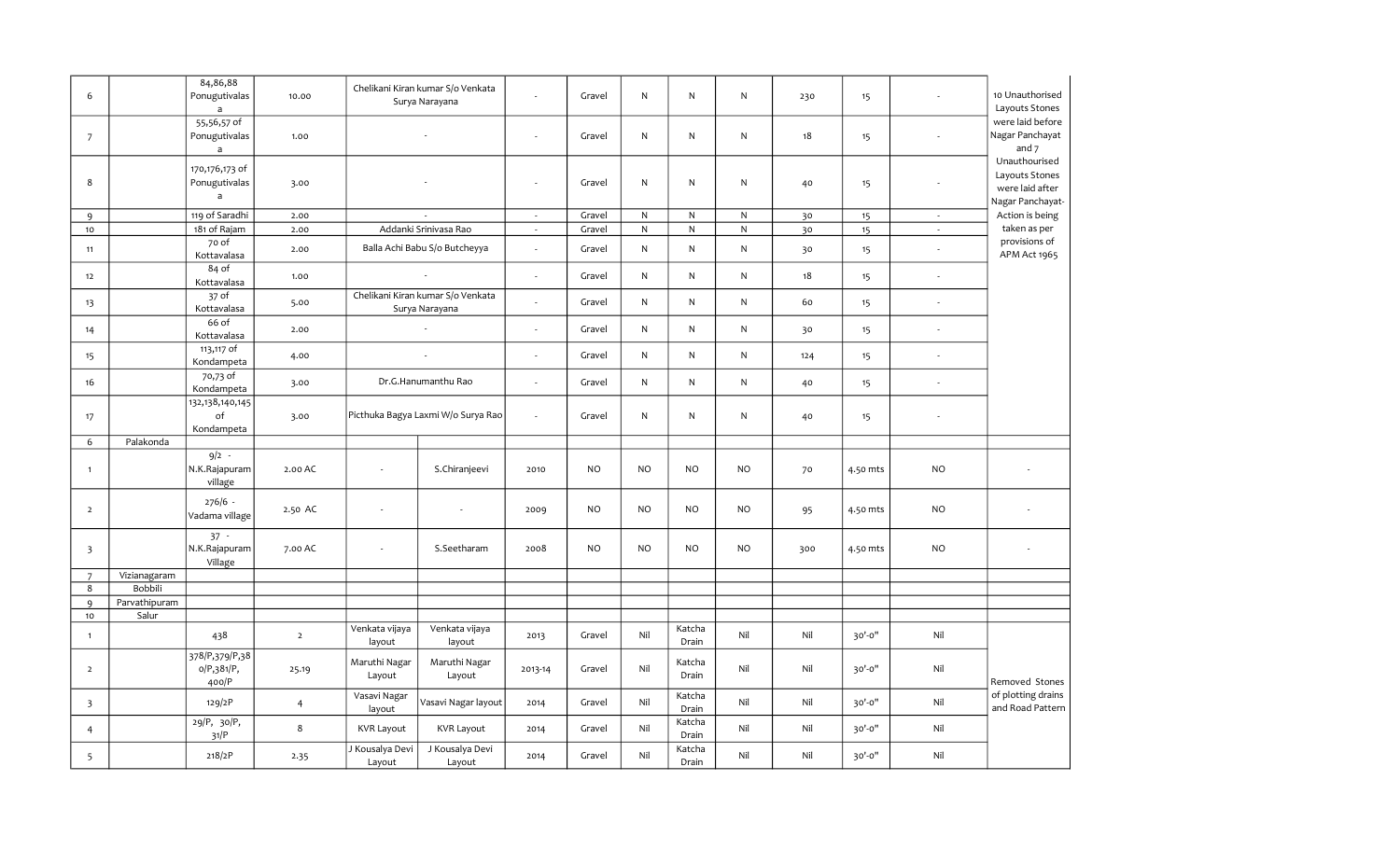| 11                      | Nellimarla   |                                                |      |                          |                          |      |                    |           |                |                          |     |                      |                          |                                |
|-------------------------|--------------|------------------------------------------------|------|--------------------------|--------------------------|------|--------------------|-----------|----------------|--------------------------|-----|----------------------|--------------------------|--------------------------------|
|                         |              | 88/17 (Alabana<br>veedhi)                      | 2.96 | $\sim$                   | $\overline{\phantom{a}}$ | 1995 | Gravel, CC         | YES       | YES            | $\sim$                   | 71  | 4.57mts              | $\overline{\phantom{a}}$ |                                |
| $\overline{2}$          |              | 65/1,62/2,4and<br>55/2,4? (Kamala  <br>Colony) | 7.89 | $\sim$                   | $\overline{\phantom{a}}$ | 1987 | Roads not<br>found | <b>NO</b> | N <sub>O</sub> | ٠                        | 82  | Roads<br>  not found | ۰                        | No Buildings in<br>the lay out |
| $\overline{\mathbf{3}}$ |              | 88/13 to<br>88/16(Sai<br>Nagar)                | 2.43 | $\overline{\phantom{a}}$ | $\overline{\phantom{a}}$ | 1986 | Roads not<br>found | <b>NO</b> | <b>NO</b>      | $\overline{\phantom{a}}$ | 43  | Roads<br>  not found | ۰                        | No Buildings in<br>the lay out |
| 4                       |              | 318(Near<br>MIMS)                              | 1.91 | $\sim$                   | $\overline{\phantom{a}}$ | 1988 | Roads not<br>found | <b>NO</b> | <b>NO</b>      | $\overline{\phantom{a}}$ | 42  | Roads<br>not found   |                          | No Buildings in<br>the lay out |
| 5                       |              | 87/23,27,28<br>and 26                          | 2.00 | $\sim$                   | ٠                        | 1987 | Roads not<br>found | <b>NO</b> | <b>NO</b>      | ٠                        | 30  | Roads<br>  not found | $\sim$                   | No Buildings in<br>the lay out |
| 12                      | Narsipatnam  | Nil                                            | Nil  | Nil                      | Nil                      | Nil  | Nil                | Nil       | Nil            | Nil                      | Nil | Nil                  | Nil                      | Nil                            |
| 13                      | Yelamanchili | Nil                                            | Nil  | Nil                      | Nil                      | Nil  | Nil                | Nil       | Nil            | Nil                      | Nil | Nil                  | Nil                      | Nil                            |
| 14                      | GVMC         |                                                |      |                          |                          |      |                    |           |                |                          |     |                      |                          |                                |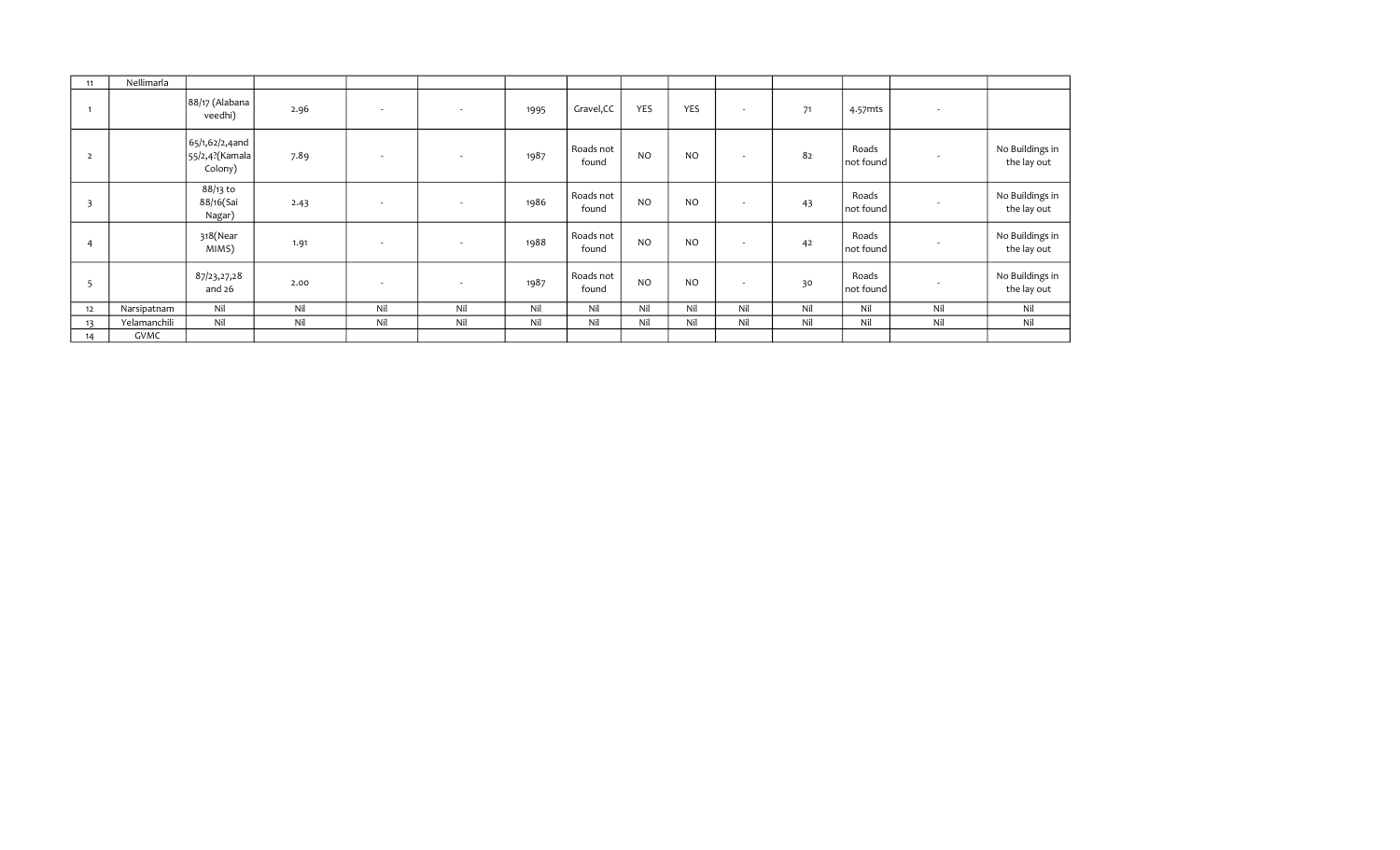|                         |                                      |                                                      |                                                                                    |               | STATEMENT SHOWING THE DETAILS OF UNAUTHORISED LAYOUTS IN GRAMA PANCHAYATS |                                                                                                                                                                                      |                                                        |                                                    |                                     |                 |                                     |                 |                       |                                           |                                                                             |
|-------------------------|--------------------------------------|------------------------------------------------------|------------------------------------------------------------------------------------|---------------|---------------------------------------------------------------------------|--------------------------------------------------------------------------------------------------------------------------------------------------------------------------------------|--------------------------------------------------------|----------------------------------------------------|-------------------------------------|-----------------|-------------------------------------|-----------------|-----------------------|-------------------------------------------|-----------------------------------------------------------------------------|
|                         |                                      |                                                      |                                                                                    |               |                                                                           | O/o The District Town and Country Planning Officer, Srikakulam                                                                                                                       |                                                        |                                                    |                                     |                 |                                     |                 |                       |                                           |                                                                             |
|                         |                                      |                                                      | <b>Details of Unauthorised Layouts</b>                                             |               | Name of                                                                   |                                                                                                                                                                                      | Approx                                                 |                                                    |                                     |                 | <b>Status of Layout development</b> |                 |                       |                                           |                                                                             |
| Sl.No.                  | Name of the<br>Mandal                | Name of the<br>Gram<br>Panchayat                     | Sy. No & Village                                                                   | Extent in Ac. | Developer                                                                 | Owner                                                                                                                                                                                | Year of<br>subdivisio<br>n of Land<br>Unauthori<br>sed | Road<br>formatio<br>n Gravel<br>/ W.B.M.<br>/BT/CC | Water<br><b>Supply</b><br>(Y)<br>/N | Drains<br>(Y/N) | <b>Electricity (Y</b><br>/N)        | No. of<br>Plots | <b>Width of Roads</b> | % of Open space   Remarks<br>if available |                                                                             |
|                         |                                      |                                                      |                                                                                    |               |                                                                           | SRIKAKULAM REVENUE DIVISION                                                                                                                                                          |                                                        |                                                    |                                     |                 |                                     |                 |                       |                                           |                                                                             |
| $\overline{1}$          |                                      | Thuddali (V),<br>Burja (M) Donkalaparth<br>i(GP)     | Sy.No:74-1,74-2,<br>65-4,55-1, 55-3,62-<br>1, 65-3,51-1, 66-0,<br>65-5, 55-3, 62-2 | 38.74         |                                                                           | Sri.P<br>lakshum<br>Naidu,<br>Sri.M.Govin<br>da Raju,<br>Sri.R.Venkat<br>a Rama<br>Krishna,<br>Sri<br>T.Uma<br>maheswara<br>rao,<br>Sri.K.Gangu<br>Naidu,<br>Sri.V.Bhaska<br>ra Rao, | 2011                                                   | W.B.M                                              | No                                  | No              | No                                  | 775             | 20'-0" and 24'-0"     |                                           |                                                                             |
| $\overline{2}$          | $\overline{\phantom{a}}^{\text{do}}$ | $\overline{\phantom{a}}$ do $\overline{\phantom{a}}$ | Sy.No: 18                                                                          | 3.82          | Chintaluru<br>Sriramamurthy                                               | Chintaluru<br>Sriramamurt<br>hy, and 6<br>others                                                                                                                                     | 2013                                                   | Gravel                                             | No                                  | No              | No                                  | 80              | $20' - 0''$           |                                           |                                                                             |
| $\overline{\mathbf{3}}$ | Sarubujjili (M)                      | Sarubujjili                                          | $34 -$<br>1,2,3,4,5                                                                | 8.66          | K. Laxmi<br>narasimha<br>murthy                                           | K. Laxmi<br>narasimha<br>murthy                                                                                                                                                      |                                                        |                                                    |                                     |                 |                                     |                 |                       |                                           |                                                                             |
| 4                       | Laxmi Nursu<br>Peta (M)              | Pedda<br>kollivalasa<br>(GP)                         | 240-4, 240-3                                                                       | 2.71          | Sri Regeti<br>Trinadha Rao                                                | Sri Regeti<br>Trinadha<br>Rao                                                                                                                                                        | 2012                                                   | Gravel                                             | No                                  | No              | No                                  | $-$             | $24' - 0''$           |                                           | Notice<br>issued<br>by GP<br>vide<br>Lr.No.<br>01/2012<br>dt;12-07-<br>2012 |
|                         |                                      |                                                      |                                                                                    |               |                                                                           |                                                                                                                                                                                      | <b>TEKKALI REVENUE DIVISION</b>                        |                                                    |                                     |                 |                                     |                 |                       |                                           |                                                                             |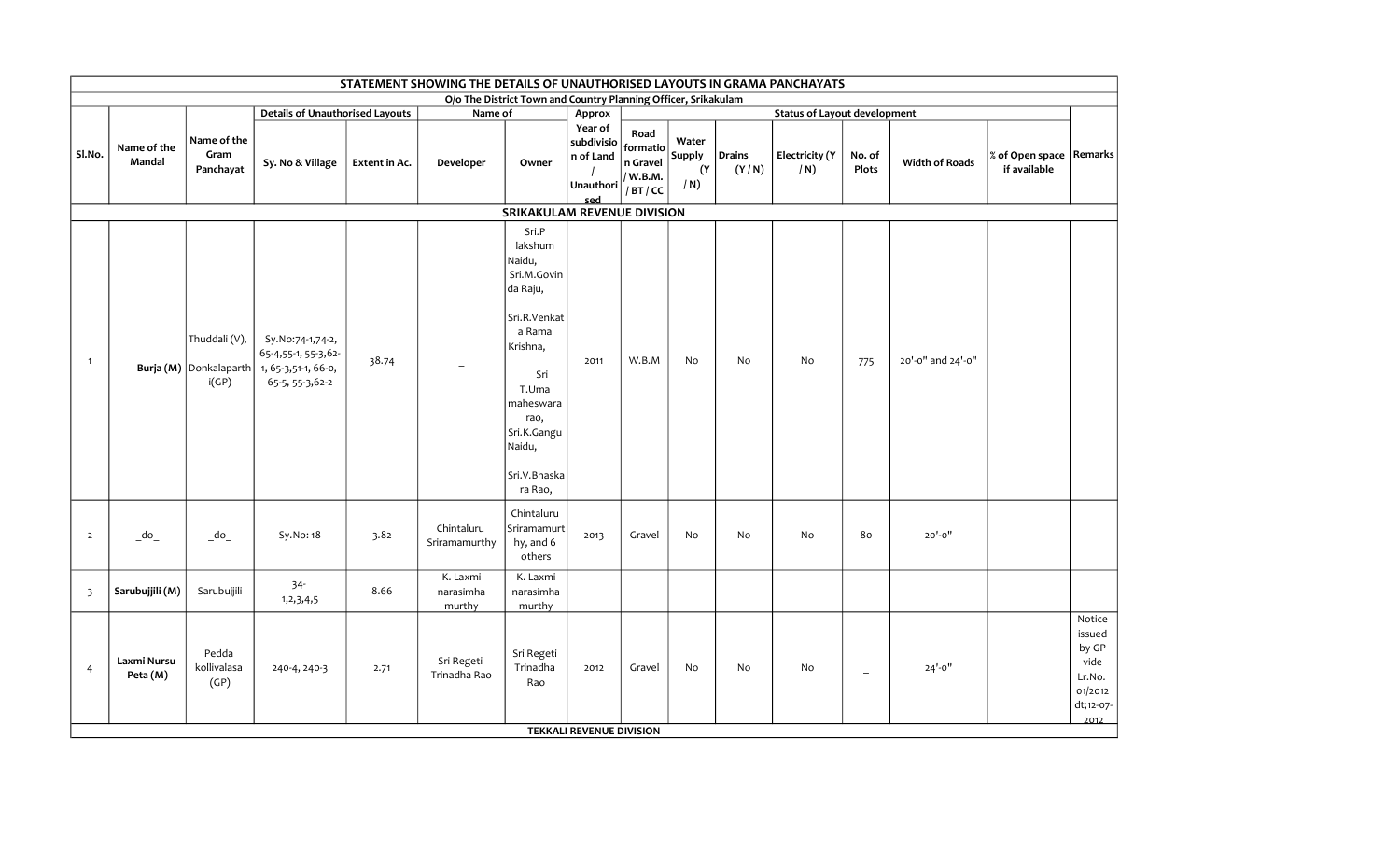| 5  | Palasa(M)                                            | Ramakrishan<br>a puram H/o<br>Gurudaspura<br>m(GP)   | 143/P                                                        | 12.26        | Suraksha real<br>vencher Pvt.,<br>Ltd., | Mannam<br>Ravikumar,<br>S/O<br>Venkateswa<br>rulu                                           |     |  | 264 |  |  |
|----|------------------------------------------------------|------------------------------------------------------|--------------------------------------------------------------|--------------|-----------------------------------------|---------------------------------------------------------------------------------------------|-----|--|-----|--|--|
| 6  | $\overline{\phantom{a}}$ do $\overline{\phantom{a}}$ | $\overline{\phantom{a}}$ do $\overline{\phantom{a}}$ | 143/P                                                        | 3.62         | $-do$                                   | Mannam<br>Srinivas                                                                          |     |  | 78  |  |  |
| 7  | $\overline{\phantom{a}}$ do $\overline{\phantom{a}}$ | Sunnadevi<br>H/O<br>Gurudasupur<br>am(GP)            | 83/9                                                         | 10.86        | , Behara Manirao (<br>Srikakulam        | Behara<br>Manirao,<br>Srikakulam                                                            |     |  | 49  |  |  |
| 8  | $\overline{\phantom{a}}$ do $\overline{\phantom{a}}$ | Ramakrishan<br>a puram H/o<br>Gurudaspura<br>m(GP)   | 160/3<br>& 164/1                                             | 1.20<br>1.74 | Baggam<br>Ramkumar                      | Baggam<br>Ramkumar                                                                          |     |  |     |  |  |
| 9  | Vajrapu<br>kotturu(M)                                |                                                      |                                                              |              |                                         |                                                                                             | Nil |  |     |  |  |
| 10 | Tekkali(M)                                           | Akkavaram                                            | 292/6, 293/18, 3B,<br>4B,                                    | 1.50         | Jagadeswari<br>Town ship                | Sri.<br>P.Ramumur<br>thy<br>V. Sasikala<br>Visalakshi                                       |     |  | 60  |  |  |
| 11 | $\overline{\phantom{a}}$ do $\overline{\phantom{a}}$ | Parasurampu<br>ram                                   | 116/382                                                      | 0.40         | $\overline{\phantom{a}}$                | S.<br>Amaravathi                                                                            |     |  | 11  |  |  |
| 12 | $\overline{\phantom{a}}$ do $\overline{\phantom{a}}$ | K. Kotturu                                           | 235/13 A, 235/14,<br>235/15, 235/16 A,<br>236/1,2,3 236/11A, | 4.32         | S.S.S Developers                        | 1. K.<br>Ramaswam<br>y<br>P. Baburao                                                        |     |  | 148 |  |  |
| 13 | $\overline{\phantom{a}}$ do $\overline{\phantom{a}}$ | Vikrampuram<br>H/O<br>Boppaipuram<br>(GP)            | 85,92,93,94,96,<br>51 / 10 A,<br>51/13, 51/14,               | 7.59<br>1.60 |                                         | 1. Mohan<br>2. Venkata<br>laxmi<br>3.B.<br>Mohanarao<br>4.<br>T.Sankara<br>Rao<br>R.B. Nagu |     |  |     |  |  |
| 14 | $\overline{\phantom{a}}$ do $\overline{\phantom{a}}$ | Tolusurupalli                                        | 566/3, 566/4,<br>567/17, 567/18,<br>567/19                   | 0.54         |                                         | A. Srinivasa<br>Rao                                                                         |     |  | 30  |  |  |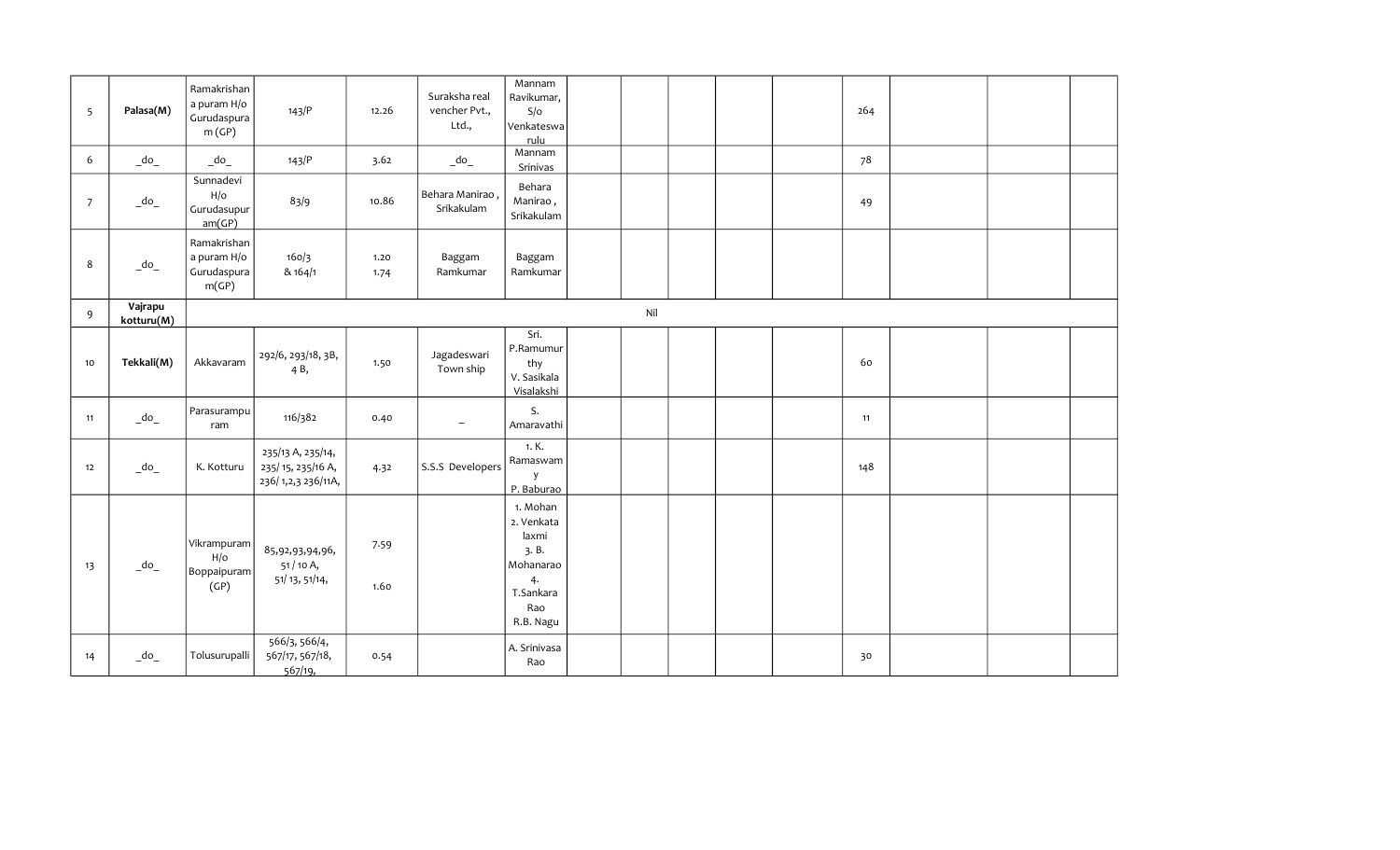| 15 | $\overline{\phantom{a}}$ do $\overline{\phantom{a}}$ | Tirlangi                                             | 108/26, 109/18,<br>109/09, 110/6A,<br>110/1A, 110/3, 110/4-<br>213, 110/5, 1044/4P,<br>5P, 610, 8, 3, 12,<br>79, 9, 11, 104/9,4,<br>108/2,4, 21, 108/10,<br>14, 15, 21, 28, 30 | 10.33                | Sri Venkata Sai<br>Town ship                             | Ch<br>Ramanayya                                              |      |        |    |    |     | 324 |        |    |  |
|----|------------------------------------------------------|------------------------------------------------------|--------------------------------------------------------------------------------------------------------------------------------------------------------------------------------|----------------------|----------------------------------------------------------|--------------------------------------------------------------|------|--------|----|----|-----|-----|--------|----|--|
| 16 | $\overline{\phantom{a}}$ do $\overline{\phantom{a}}$ | Bhagavanpur<br>am                                    | 7/2B1                                                                                                                                                                          | 2.45<br>2.45<br>2.44 | Sri sivasai Town<br>ship                                 | Smt<br>G.Venkatara<br>tnam W/o<br>Sri Baburao                |      |        |    |    |     |     |        |    |  |
| 17 | Kanchili (M)                                         | Ampuram<br>(GP)                                      | 248-1, 2, 3, 5, 131-<br>8A1,7A1,6,5A1,4,11<br>A1,10A1,137-9A1                                                                                                                  | 4.09                 | Sri Killa<br>Anilkumar and Sri<br>Ramavathara<br>Agarwal | Sri Killa<br>Anilkumar<br>and Sri<br>Ramavathar<br>a Agarwal |      | Gravel |    |    |     |     | 33'-0" |    |  |
| 18 | $\overline{\phantom{a}}$ do $\overline{\phantom{a}}$ | Baliaputtuga(<br>V), Kanchili<br>(GP)                | 395/4-5A                                                                                                                                                                       | 1.49                 | Sri Badri<br>Ramarao, S/o<br>Bairagi                     | Sri Badri<br>Ramarao,<br>S/o Bairagi                         | 2012 | Gravel |    |    |     |     |        |    |  |
| 19 | $\overline{\phantom{a}}$ do $\overline{\phantom{a}}$ | $\overline{\phantom{a}}$ do $\overline{\phantom{a}}$ | 169                                                                                                                                                                            | 2.25                 | Smt.Konchada<br>Sobharani, W/o<br>Nagaraju               |                                                              | 2014 |        |    |    |     |     |        |    |  |
| 20 | $\overline{\phantom{a}}$ do $\overline{\phantom{a}}$ | $\overline{\phantom{a}}$ do $\overline{\phantom{a}}$ | 313/2B                                                                                                                                                                         | 1.33                 | Puchala<br>Geethadevi, W/o<br>Basaveswara<br>Kumar       | Puchala<br>Geethadevi,<br>W/o<br>Basaveswar<br>a Kumar       | 2014 | Gravel | No | No | Yes |     | 33'-0" | No |  |
| 21 | $-do$                                                | $\overline{\phantom{a}}$ do $\overline{\phantom{a}}$ | 256/2                                                                                                                                                                          | 1.26                 | Nallana Dhrmarao                                         | Nallana<br>Dhrmarao,<br>S/O<br>Seetaram                      | 2015 | No     | No | No | No  | No  | No     | No |  |
| 22 | $\overline{\phantom{a}}$ do $\overline{\phantom{a}}$ | $\overline{\phantom{a}}$ do $\overline{\phantom{a}}$ | 270/10,272/19                                                                                                                                                                  | 0.92                 | Malla Madhava<br>Rao                                     | Malla<br>Madhava<br>Rao, S/o<br>Chandrayya                   | 2015 | No     | No | No | No  | No  | No     | No |  |
| 23 | $-do$                                                | $\overline{\phantom{a}}$ do                          | 27, 12, 72, 273                                                                                                                                                                | 1.92                 | Landa Venkata<br>Ramanna                                 | Landa<br>Venkata<br>Ramanna, S/<br>o Lakshmi<br>Narayana     | 2016 | No     | No | No | No  | No  | No     | No |  |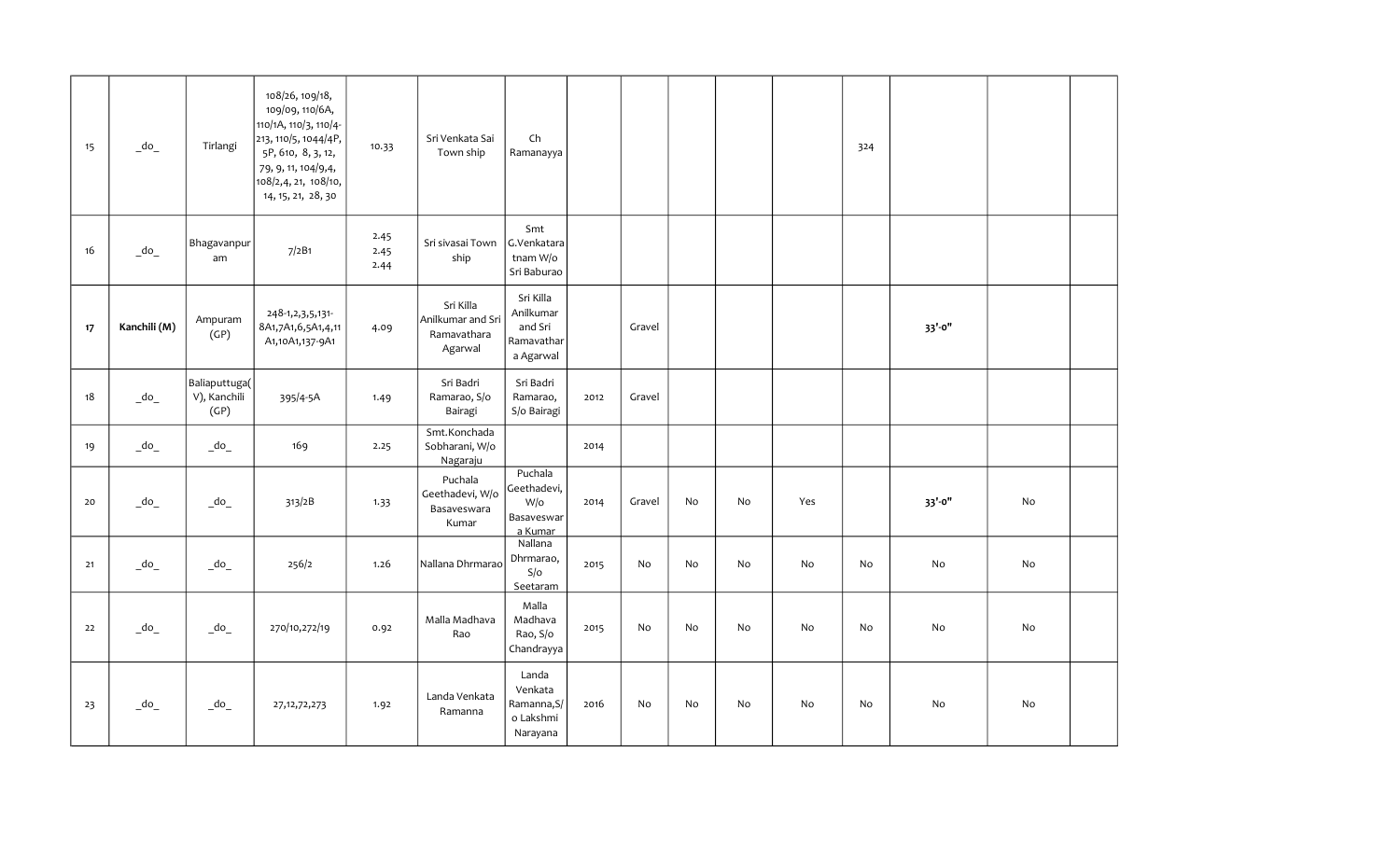| 24 | $\overline{\phantom{a}}$ do $\overline{\phantom{a}}$ | $\overline{\phantom{a}}$ do $\overline{\phantom{a}}$ | 2,71,272                                                                                                                                                                                                                                                         | 1.14  | Pitta<br>Chandramma            | Pitta<br>Chandramm<br>a, W/o<br>Bairagi             | 2016                     | No     | No | No | No  | No  | No          | $\operatorname{\mathsf{No}}$ |  |
|----|------------------------------------------------------|------------------------------------------------------|------------------------------------------------------------------------------------------------------------------------------------------------------------------------------------------------------------------------------------------------------------------|-------|--------------------------------|-----------------------------------------------------|--------------------------|--------|----|----|-----|-----|-------------|------------------------------|--|
| 25 | $\overline{\phantom{a}}$ do $\overline{\phantom{a}}$ | $\overline{\phantom{a}}$ do $\overline{\phantom{a}}$ | 2,75,276                                                                                                                                                                                                                                                         | 1.83  | Pitta Duryadhana               | $P$ itta<br>Duryadhana<br>, $S/O$<br>Kurmayya       | 2016                     | No     | No | No | No  | No  | No          | $\operatorname{\mathsf{No}}$ |  |
| 26 | $\overline{\phantom{a}}$ do $\overline{\phantom{a}}$ | $\sqrt{\frac{1}{2}}$                                 | 2,90,293                                                                                                                                                                                                                                                         | 2.18  | Una Rajanikanth                | U <sub>na</sub><br>Rajanikanth,<br>S/o Surya<br>Rao | 2017                     | No     | No | No | No  | No  | No          | No                           |  |
| 27 | $\_\text{do}\_\text{a}$                              | Talatampara(<br>GP)                                  | 137/12,13,15                                                                                                                                                                                                                                                     | 0.51  | Bendalam<br>Kedariswara Rao    | Bendalam<br>Kedariswara<br>Rao                      | $\equiv$                 | Gravel | No | No | No  | No  | No          | No                           |  |
| 28 | $\overline{\phantom{a}}$ do $\overline{\phantom{a}}$ | $\overline{\phantom{a}}$ do $\overline{\phantom{a}}$ | 144/2C                                                                                                                                                                                                                                                           | 0.98  | Ratnakar Sahu                  | Ratnakar<br>Sahu                                    | $\overline{\phantom{m}}$ | Gravel | No | No | No  | No  | No          | No                           |  |
| 29 | $\overline{\phantom{a}}$ do $\overline{\phantom{a}}$ | Jadupudi(GP)                                         | 249-1 to 10                                                                                                                                                                                                                                                      | 4.47  | Nimmana<br>Someswara Rao       | Nimmana<br>Someswara<br>Rao, S/o<br>Ammanna         | $\sim$                   | Gravel | No | No | No  | 20  | $33' - 0''$ | $\operatorname{\mathsf{No}}$ |  |
| 30 | $\overline{\phantom{a}}$ do $\overline{\phantom{a}}$ | Buragam<br>(GP)                                      | 47/1,2B,3,4,5,9                                                                                                                                                                                                                                                  | 2.39  | Ponduru<br>Tirupathi Rao       | Ponduru<br>Tirupathi<br>Rao & Jaka<br>Vaikuntarao   | 2014                     | No     | No | No | No  | No  | No          | No                           |  |
| 31 | Julumuru                                             |                                                      |                                                                                                                                                                                                                                                                  |       |                                |                                                     | Nil                      |        |    |    |     |     |             |                              |  |
| 32 | Itchapuram                                           | Mandapall                                            | 209/9,10, 195/3,4,<br>194/4,6,7,8,21,2,3,,<br>201/16,11,18,202/12,1<br>9,195/16,18,20,<br>204/14,25,23,<br>200/4,12, 201/6,<br>194/3,2 204/2,5,<br>195/2,12,9,10,<br>201/5,10,11,14,<br>200/5,6, 201/7,<br>195/13,5,6,<br>204/8,17,6<br>201/25,26,24<br>202/7,4, | 19.38 | Durgasi Pillayya<br>and others | Simhandri<br>Danunjaya                              |                          | Gravel | No | No | yes | 600 | No          | No                           |  |
| 33 |                                                      |                                                      | 193/14, 202/12<br>193/11, 9, 12, 4, 5                                                                                                                                                                                                                            | 3.28  | adusumilli<br>Ramesh           | adusumilli<br>Ramesh                                |                          | Gravel | No | No | Yes | 105 | No          | No                           |  |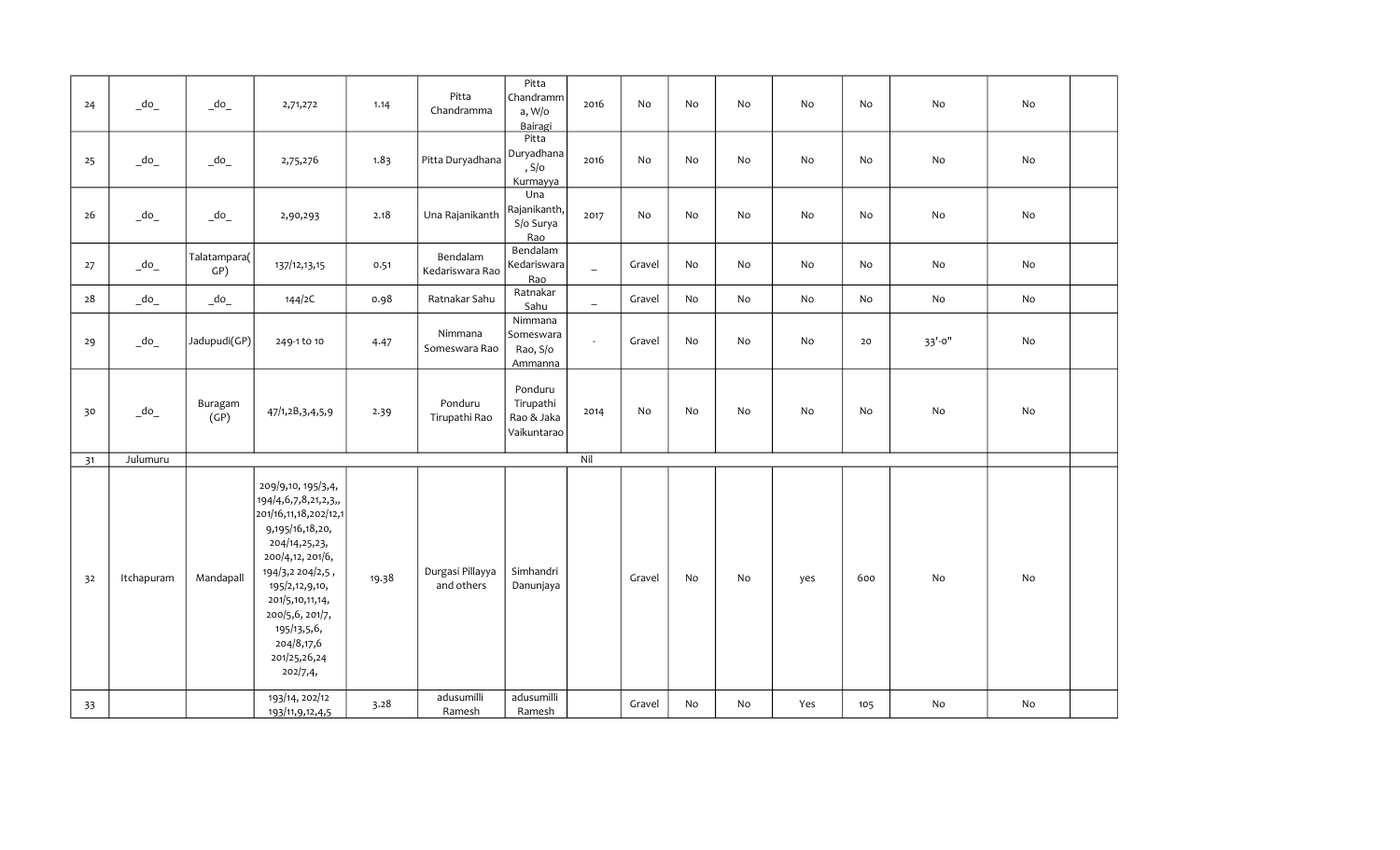| 34 |        |        | 189/12,10,<br>187/, 14, 15, 6, 23,<br>185/5, 185/14,<br>187/8, 13, 11, 2, 3,<br>190/4,5,6,78,9,10,11<br>,12,13,14,15,16,17,18,<br>19, 186/11, 187/1, 187/<br>7, 10, 20, 12185/12, 18<br>6/12,186/7,9,10,<br>187/9,14,185/15,<br>187/21, 185/13, 17,<br>187/25,22,17,9,1<br>4, 16, 189/9, 13, 14, 18<br>7/24,<br>185/18, 187/4, 19, 18,<br>189/11 | 7.48 | Chintalapuri<br>Kiran kumar      | Venka<br>Latchayya<br>and other                                                          |                              | Gravel | No | No | Yes | 215 |    |    |  |
|----|--------|--------|--------------------------------------------------------------------------------------------------------------------------------------------------------------------------------------------------------------------------------------------------------------------------------------------------------------------------------------------------|------|----------------------------------|------------------------------------------------------------------------------------------|------------------------------|--------|----|----|-----|-----|----|----|--|
| 35 |        |        | 227/13,14,18,10,20,2<br>1,, 278/3, 4, 5, 6,                                                                                                                                                                                                                                                                                                      | 2.27 | Kalla Tirupathi                  | Kalla<br>Dharma<br>Rao,<br>Kalla<br>Seetharamu<br>$\mathsf{I}\mathsf{u}$<br>Kalla Bairai | No                           | No     | No | No | No  | 70  | No | No |  |
| 36 |        |        | 269/2                                                                                                                                                                                                                                                                                                                                            | 0.95 | Ulla Appalamma                   | Ulla<br>Appalamma                                                                        | No                           | No     | No | No | No  | 40  | No | No |  |
| 37 |        |        | 278/10,7,8,15,13,12,1<br>$\overline{1}$                                                                                                                                                                                                                                                                                                          | 3.47 | Narendra<br>Panigrahi            | Kalla<br>Dharma<br>Rao and<br>Others                                                     | No                           | No     | No | No | No  | 105 | No | No |  |
| 38 |        |        | 277/1,2,<br>278/1,2                                                                                                                                                                                                                                                                                                                              | 2.39 | Battula<br>Ramesh                | Yarngula<br>Veenavathi                                                                   | No                           | No     | No | No | No  | 56  | No | No |  |
| 39 |        |        | 187/3,183/20,21,22,                                                                                                                                                                                                                                                                                                                              | 0.75 | Patina Purnababu                 | Ginni<br>Papayya<br>and Others                                                           | No                           | No     | No | No | No  | 29  | No | No |  |
| 40 | Kaviti | Kaviti | 243/5p                                                                                                                                                                                                                                                                                                                                           |      | Bendalam<br>Srinivasa Rao        | Bendalam<br>Srinivasa<br>Rao                                                             | No                           | No     | No | No | No  | No  | No | No |  |
| 41 | Kaviti | Kaviti | 450-<br>5, 1, 6, 7, 2, 3, 4, 12, 13, 1<br>$5,455-1,2,8,9,$                                                                                                                                                                                                                                                                                       |      | Nartu Kesavarao<br>& others      | Nartu<br>Kesavarao<br>& others                                                           | No                           | No     | No | No | No  | No  | No | No |  |
| 42 | Kaviti | Kaviti | 391-3                                                                                                                                                                                                                                                                                                                                            |      | Bendalam<br>Viswanatham<br>&sons | Bendalam<br>Viswanatha<br>$m$ & sons                                                     | $\operatorname{\mathsf{No}}$ | No     | No | No | No  | No  | No | No |  |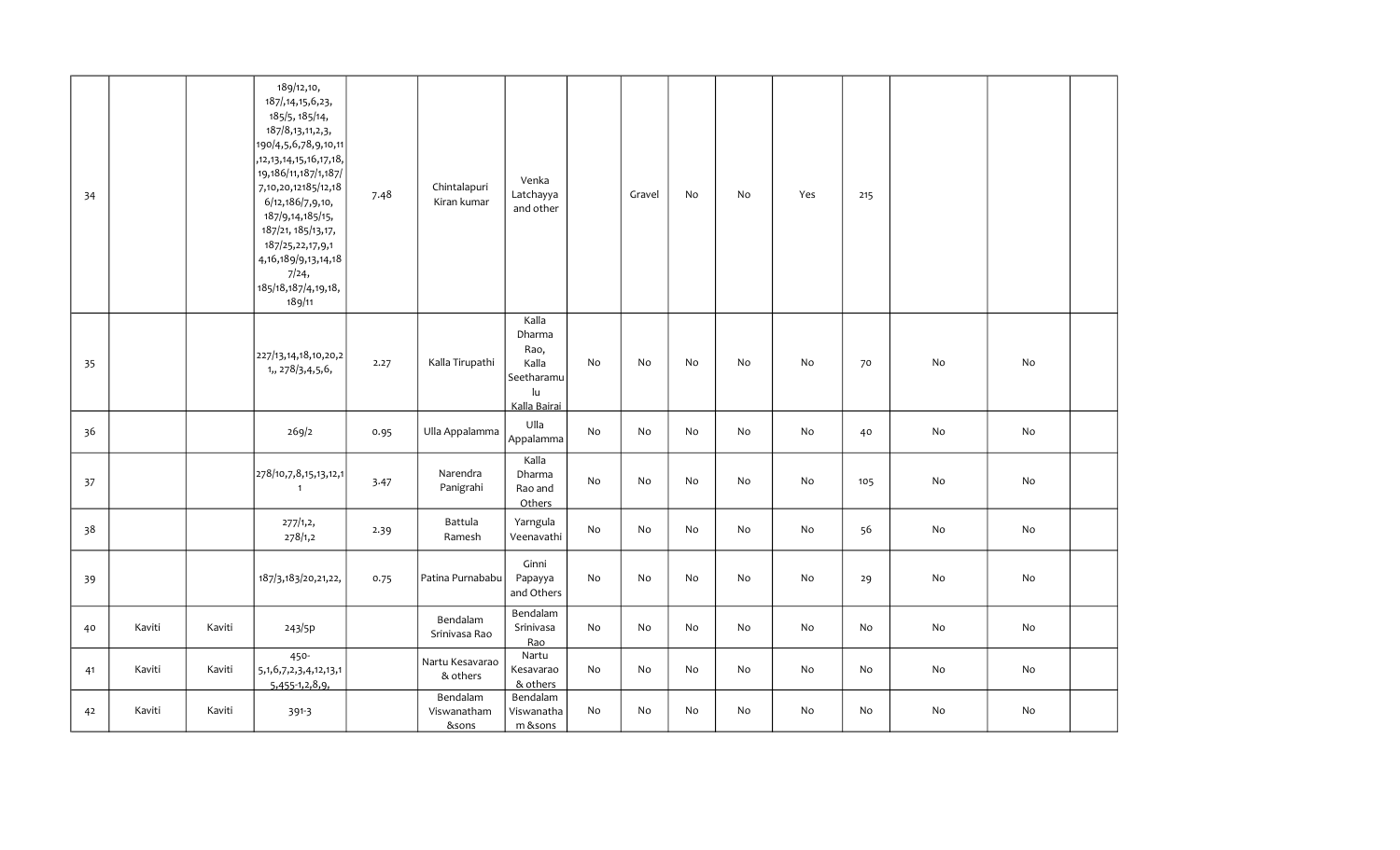|                | Kaviti         | Jagathi                    | 78-2, 79-2                                                               |                | pudi Netaji<br>&bevara Apparao          | pudi Netaji<br>&bevara<br>Apparao                         | <b>No</b>      | No        | No                           | No | No        | No  | No | No |  |
|----------------|----------------|----------------------------|--------------------------------------------------------------------------|----------------|-----------------------------------------|-----------------------------------------------------------|----------------|-----------|------------------------------|----|-----------|-----|----|----|--|
|                | Kaviti         | Belagam                    |                                                                          |                | Rajendrakumar<br>Sahu                   | Rajendraku<br>mar Sahu                                    | No             | No        | $\operatorname{\mathsf{No}}$ | No | No        | No  | No | No |  |
|                | <b>SOMPETA</b> |                            |                                                                          |                |                                         | $\mathsf{Nil}$                                            |                |           |                              |    |           |     |    |    |  |
|                | Mandasa        | Mandasa                    | 196                                                                      |                | Subramanyam                             | Subramanya<br>m                                           | No             | No        | No                           | No | No        | 10  | No | No |  |
|                | Nandigam       |                            |                                                                          |                |                                         |                                                           |                | Nil       |                              |    |           |     |    |    |  |
|                | Santhabommali  |                            |                                                                          |                |                                         |                                                           |                | Nil       |                              |    |           |     |    |    |  |
|                | Kotabommali    |                            |                                                                          |                |                                         |                                                           |                | Nil       |                              |    |           |     |    |    |  |
|                |                |                            |                                                                          |                |                                         |                                                           |                |           |                              |    |           |     |    |    |  |
|                |                |                            |                                                                          |                | PALAKONDA DIVISION                      |                                                           |                |           |                              |    |           |     |    |    |  |
| $\mathbf{1}$   | Kotturu        | Metturu/Kun<br>chalapeta   | 118-5,118-6                                                              | 2.5            | $\,8\,$                                 | No                                                        | No             | <b>No</b> | <b>No</b>                    | No | No        | No  | No | No |  |
|                |                | Gunabadra                  | $\overline{94}$ -2,388-1,3,8,<br>389-9,10,12                             | $\overline{4}$ | Y.Srinivasarao                          | <b>No</b>                                                 | No             | <b>No</b> | No                           | No | No        | No  | No | No |  |
|                |                | Gunabadra                  | 387-9                                                                    | 12             | V.Sasibhushanara<br>$\mathsf{o}\xspace$ | No                                                        | No             | No        | No                           | No | No        | No  | No | No |  |
|                |                | Karlemma/M<br>ahasingiguda | 289-1                                                                    | 13             | S.Chiranjeevulu                         | No                                                        | No             | No        | No                           | No | No        | No  | No | No |  |
|                |                | Bammidi/Ma<br>harthapuram  | 111-4,5,112-1,3,113-<br>14, 26, 27, 28, 29, 30, 3<br>1, 103 - 2, 3, 4, 7 | 5              | J.Ramanadh                              | No                                                        | No             | No        | No                           | No | No        | No  | No | No |  |
| $\overline{2}$ | Bhamini        |                            |                                                                          |                |                                         |                                                           |                | Nil       |                              |    |           |     |    |    |  |
| $\overline{3}$ | Meliaputti     | Kosamala                   | 144/6                                                                    | ac.40.00       | Adinarayana                             | No                                                        | No             | No        | No                           | No | No        | 46  | No | No |  |
| $\overline{4}$ | Pathapatnam    | Koduru                     | 23, 24, 25                                                               | ac.05.00       | Golden Real<br>Estate                   | G.Baburao<br>naidu                                        | No             | No        | No                           | No | No        | 100 | No | No |  |
|                |                | Koduru                     | $19 -$<br>1to5,13,20/6,22/1,23<br>$\sqrt{1}$                             | ac.10.00       | Venkatasai Real<br>Estate               | Venkatasai<br>Real Estate                                 | No             | No        | No                           | No | No        | 250 | No | No |  |
|                |                | Koduru                     | 19,20,22                                                                 | ac.15.00       | Sri Sai Sankar<br>Real Estate           | Sri Sai<br>Sankar Real<br>Estate                          | N <sub>o</sub> | <b>No</b> | No                           | No | No        | 450 | No | No |  |
|                |                | Koduru                     | 52/7,8,9,190/6,8,10,<br>7,9,3,2                                          | ac.12.53       | Sai Gayatri Real<br>Estate              | Modalavalas<br>$\mathsf{a}$<br>Pentannaid<br>$\mathsf{u}$ | No             | No        | No                           | No | No        | 100 | No | No |  |
|                |                | Seetarampalli              | 12, 21, 22/1, 23/2                                                       | ac.16.03       | Neelagiris Nagar                        | V.Satyanara<br>yana                                       | No             | No        | No                           | No | No        | 657 | No | No |  |
|                |                | Buragam                    | 127/9,10,1,95/3,6,9,<br>6/1                                              | ac.3.94        | Sri Neelamani<br>Durga Real Estate      | Maddu<br>Parvateesa<br>m & Others                         | <b>No</b>      | No        | No                           | No | <b>No</b> | 120 | No | No |  |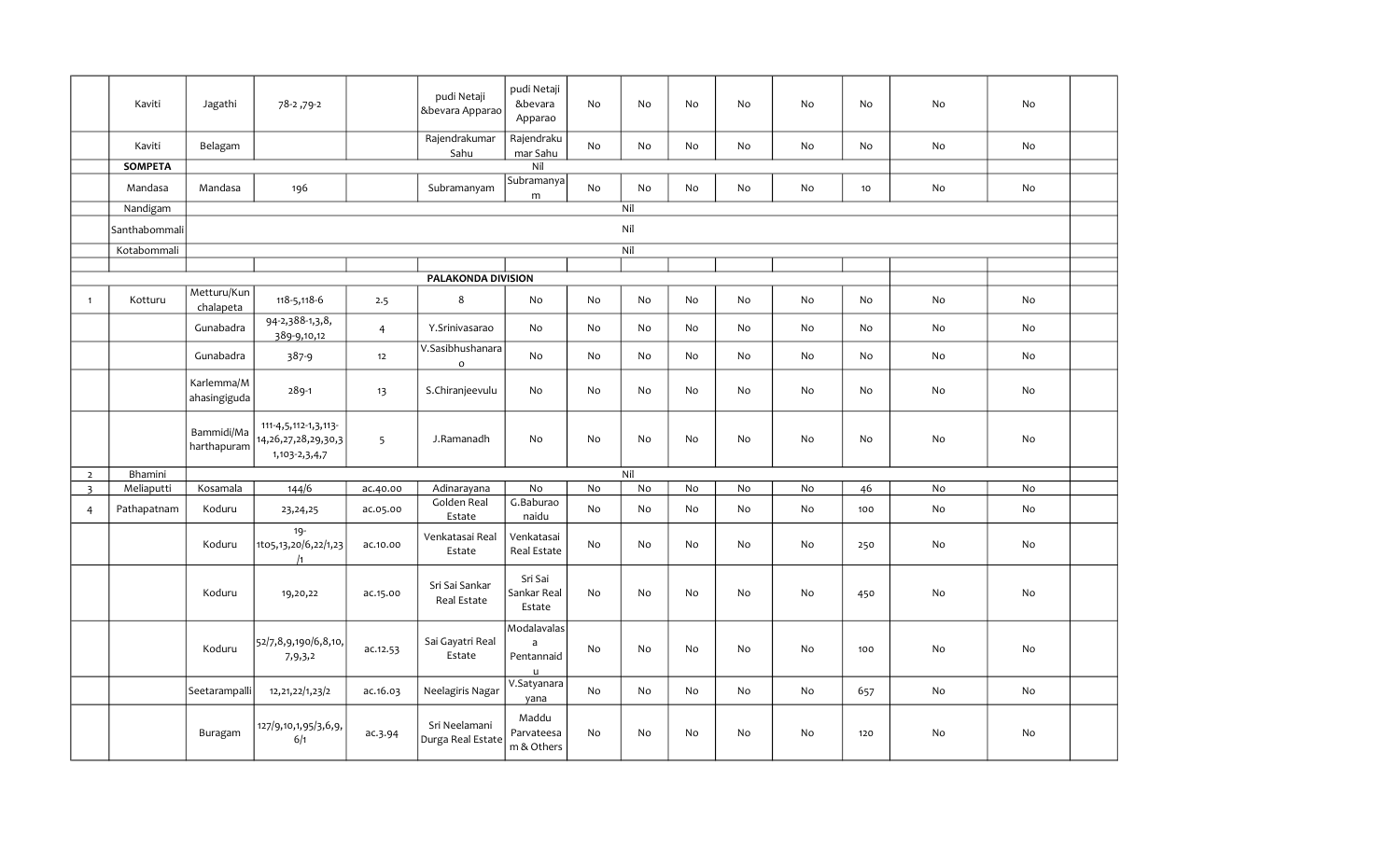|                         | Kaguvada    | 104/3,4                                       | ac.o.68 | K.Kesavarao                          | K.Kesavarao                      | No | No  | No | No                           | No                           | 20                      | No                           | No |  |
|-------------------------|-------------|-----------------------------------------------|---------|--------------------------------------|----------------------------------|----|-----|----|------------------------------|------------------------------|-------------------------|------------------------------|----|--|
|                         | Kaguvada    | 2/14                                          | ac.1.00 | D.Narayanarao                        | D.Narayanar<br>ao                | No | No  | No | No                           | No                           | 10                      | No                           | No |  |
|                         | Kaguvada    | 2/4                                           | ac.0.19 | G.Appalaswamy                        | G.Appalasw<br>amy                | No | No  | No | No                           | No                           | 10                      | No                           | No |  |
|                         |             | 2/5                                           | ac.0.22 | Sampathirao<br>Lakshmi               | Sampathira<br>o Lakshmi          | No | No  | No | No                           | No                           | 10                      | No                           | No |  |
|                         |             | 2/6                                           | ac.0.22 | N.Appadu                             | N.Appadu                         | No | No  | No | $\operatorname{\mathsf{No}}$ | $\operatorname{\mathsf{No}}$ | 10 <sub>1</sub>         | $\operatorname{\mathsf{No}}$ | No |  |
|                         |             | 2/7                                           | ac.0.19 | D.Kesavarao                          | D.Kesavarao                      | No | No  | No | No                           | No                           | 10                      | No                           | No |  |
|                         |             | 2/8                                           | ac.0.23 | <b>B.Tavudu</b>                      | <b>B.Tavudu</b>                  | No | No  | No | No                           | No                           | 12                      | No                           | No |  |
|                         |             | 2/9                                           | ac.o.o9 | B.Chinnammadu                        | <b>B.Chinnam</b><br>madu         | No | No  | No | No                           | No                           | No                      | No                           | No |  |
|                         |             | 2/10                                          | ac.0.35 | <b>B.Appanna</b>                     | B.Appanna                        | No | No  | No | No                           | No                           | $\overline{\mathbf{3}}$ | No                           | No |  |
|                         |             | 246/1                                         | ac.1.2  | M.Ramudu                             | M.Ramudu                         | No | No  | No | No                           | No                           | 30                      | No                           | No |  |
|                         |             | 245/2b                                        | ac.0.35 | P.Chinnarao                          | P.Chinnarao                      | No | No  | No | No                           | No                           | 45                      | No                           | No |  |
|                         |             | 246/4                                         | ac.o.11 | G.Dandasi                            | G.Dandasi                        | No | No  | No | No                           | No                           | $\overline{\mathbf{3}}$ | No                           | No |  |
|                         |             | 245/13                                        | ac.1.31 | B.Seetayya                           | K.Lakshman<br>amurty             | No | No  | No | No                           | No                           | 33                      | No                           | No |  |
|                         |             | 1/7,13                                        | ac.2.38 | P.Lakshminaraya<br>na                | P.Lakshmin<br>arayana            | No | No  | No | No                           | No                           | 66                      | No                           | No |  |
|                         | Saravakota  |                                               |         |                                      |                                  |    | Nil |    |                              |                              |                         |                              |    |  |
|                         | Palakonda   |                                               | 2.04    | Jaddu<br>Ramanandam                  | Jaddu<br>Ramananda<br>m          | No | No  | No | $\operatorname{\mathsf{No}}$ | No                           | 98                      | No                           | No |  |
|                         | Palakonda   | $\overline{\phantom{a}}$                      | 0.74    | R.Ramakrishna                        | R.Ramakrish<br>na                | No | No  | No | No                           | No                           | 34                      | No                           | No |  |
|                         | Palakonda   | $\sim$                                        | 2.5     | V.Narayanamma                        | $\overline{V}$ . Narayana<br>mma | No | No  | No | No                           | No                           | 105                     | No                           | No |  |
|                         | Palakonda   | $\overline{\phantom{a}}$                      | 1.85    | B.Venkataramana                      | B.Venkatara<br>mana              | No | No  | No | No                           | No                           | 83                      | No                           | No |  |
|                         | Annavaram   | 80, 81, 83, 84                                | 2.9     | G.Satyanarayana                      | G.Satyanara<br>yana              | No | No  | No | No                           | No                           | 121                     | $\operatorname{\mathsf{No}}$ | No |  |
|                         | Annavaram   | $91-1, 2, 3, 4$                               | 3.44    | Lakshmanamurth<br>y                  | Lakshmana<br>murthy              | No | No  | No | No                           | No                           | 171                     | No                           | No |  |
|                         | Annavaram   | 15,18/1,2                                     | 8.43    | Sai Real Estates                     | Sai Real<br>Estates              | No | No  | No | No                           | No                           | 330                     | No                           | No |  |
|                         | Annavaram   | 134/1,2,136,137,142<br>to 145                 | 15.06   | Gayatri Real<br>Estates              | Gayatri Real<br>Estates          | No | No  | No | No                           | No                           | 724                     | No                           | No |  |
| Regidi<br>Amadalavalasa | Toklavalasa | $62 -$<br>17, 12, 13, 14, 15, 60-<br>$6,61-7$ | 12.48   | Sri<br>Laxminarayana<br>Real Estates | Ch.Krishna<br>Rao                | No | No  | No | No                           | No                           | 525                     | No                           | No |  |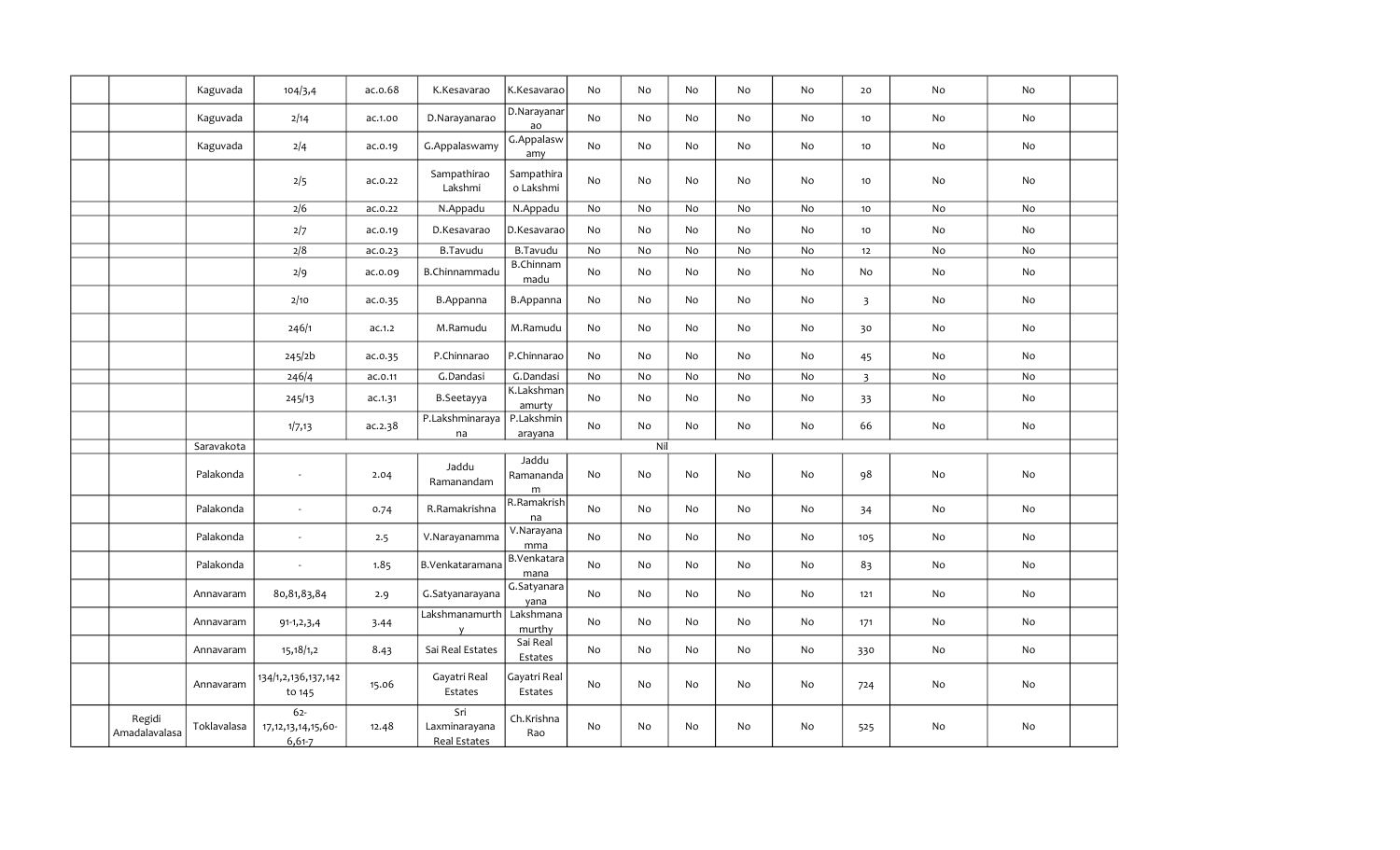|                         |                       | Gullapadu                                              | 8p,9p,11p,23p  | 11.69          | Sri Durga Bavani<br>Real Estate                                                    | Mandava<br>Eswara Rao                                                             | No                                                                        | No                                                                                           | No                                                       | No                                                           | No           | 250                         | No                                  | No                    |                                          |         |
|-------------------------|-----------------------|--------------------------------------------------------|----------------|----------------|------------------------------------------------------------------------------------|-----------------------------------------------------------------------------------|---------------------------------------------------------------------------|----------------------------------------------------------------------------------------------|----------------------------------------------------------|--------------------------------------------------------------|--------------|-----------------------------|-------------------------------------|-----------------------|------------------------------------------|---------|
|                         |                       | Munaklavalas<br>$\mathsf{a}$                           | 57p,56p        | 3.98           | Neeladri Real<br>Estate                                                            | Sasapu<br>Gangaraju<br>&others                                                    | No                                                                        | No                                                                                           | No                                                       | No                                                           | No           | 218                         | No                                  | No                    |                                          |         |
|                         | Veeragattam           |                                                        |                |                |                                                                                    |                                                                                   |                                                                           | Nil                                                                                          |                                                          |                                                              |              |                             |                                     |                       |                                          |         |
|                         | Santhakaviti          |                                                        |                |                |                                                                                    |                                                                                   |                                                                           | Nil                                                                                          |                                                          |                                                              |              |                             |                                     |                       |                                          |         |
|                         | Seetampeta            |                                                        |                |                | Satyanarayana                                                                      | Satyanaraya                                                                       |                                                                           | Nil                                                                                          |                                                          |                                                              |              |                             |                                     |                       |                                          |         |
|                         | Hiramandalam          | Chorlangi                                              | $109 - 3$      | $\overline{2}$ | Sahu                                                                               | na Sahu                                                                           | $\rm No$                                                                  | No                                                                                           | No                                                       | No                                                           | No           | No                          | No                                  | No                    |                                          |         |
|                         |                       |                                                        |                |                |                                                                                    |                                                                                   |                                                                           |                                                                                              |                                                          | Details of Unauthorised Layouts from 01-06-2014 to till date |              |                             |                                     |                       |                                          |         |
|                         |                       |                                                        |                |                |                                                                                    | O/o The District Town & Country Planning Officer, Vizianagaram.                   |                                                                           |                                                                                              |                                                          |                                                              |              |                             |                                     |                       |                                          |         |
| S.No.                   | Name of the<br>Mandal | Name of the<br>G.P. / ULB                              | Survey Nos.    | Extent         | Name of                                                                            |                                                                                   | Approx<br>year of<br>Subdivision<br>of<br>land/Unaut<br>horised<br>layout | Name<br>and<br><b>Address</b><br>of the<br>Applicant<br>/ Owner                              |                                                          |                                                              |              |                             | <b>Status of Layout Devolopment</b> |                       |                                          | Remarks |
|                         |                       |                                                        |                |                | Developer                                                                          | Owner                                                                             |                                                                           |                                                                                              | Road<br>formation<br>Gravel<br>/W.B/BT/C<br>$\mathsf{C}$ | Water<br>Supply (Y/N)                                        | Drawns (Y/N) | <b>Electricity</b><br>(y/n) | <b>No.Of Plots</b>                  | <b>Width of Roads</b> | $%$ of<br>Open<br>Spaces if<br>Availeble |         |
| $\blacksquare$          | BONDAPALLI            | GOTLAM/JIYY<br>ANNAVALASA<br>G.P<br>,BONDAPALLI<br>(M) | 72             | 6.53           | S.V.N. Kasturi<br>Nagar, Sri Gudisa<br>Srinivasa Rao &<br>Others,<br>Vizianagaram. | Sri Gudisa<br>Srinivasa Rao<br>& Others,<br>Vizianagaram                          |                                                                           | Sri Gudisa<br>Srinivasa<br>Rao &<br>Others,<br>Vizianagar<br>am.                             |                                                          |                                                              |              |                             | 49                                  |                       |                                          |         |
| $\overline{\mathbf{2}}$ |                       | GOTLAM                                                 | 97/7p,8p       | 4.96           | Sri Thsma<br>Varababu &<br>Others,<br>Vizianagaram.                                | Vidya Nagar<br>Bank Colony,<br>Sri Thsma<br>Varababu &<br>Others,<br>Vizianagaram |                                                                           | Vidya<br>Nagar<br>Bank<br>Colony,<br>Sri Thsma<br>Varababu<br>& Others,<br>Vizianagar<br>am. |                                                          |                                                              |              |                             |                                     |                       |                                          |         |
| $\overline{\mathbf{3}}$ |                       | GOTLAM                                                 | 74/p,75/p,76/p | 4.85           | Samuruddi Town<br>Ship, Sri Kanhaiya<br>Singh, Orissa.                             | Sri Kanhaiya<br>Singh, Orissa.                                                    |                                                                           | Sri<br>Kanhaiya<br>Singh,<br>Orissa.                                                         |                                                          |                                                              |              |                             | 58                                  |                       |                                          |         |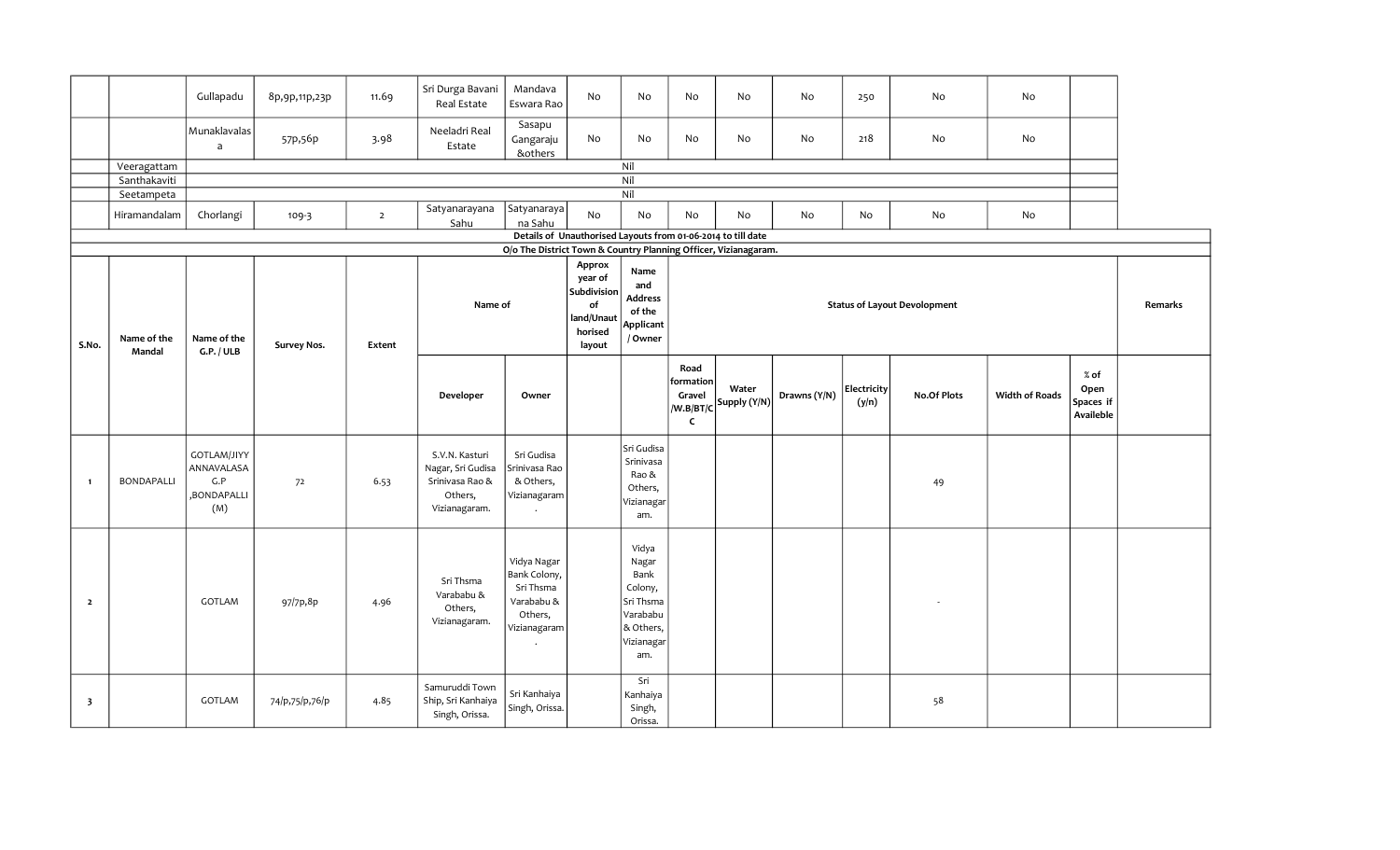|                          |                    |                     |       | Samuruddi Town                  | Sri Kanhaiya   | Sri          |  |  |     |  |  |
|--------------------------|--------------------|---------------------|-------|---------------------------------|----------------|--------------|--|--|-----|--|--|
| $\overline{4}$           | GOTLAM             | 77/p,78/p           | 2.7   | Ship, Sri Kanhaiya              |                | Kanhaiya     |  |  | 33  |  |  |
|                          |                    |                     |       | Singh, Orissa.                  | Singh, Orissa. | Singh,       |  |  |     |  |  |
|                          |                    |                     |       |                                 |                | Orissa.      |  |  |     |  |  |
|                          |                    |                     |       |                                 |                | Sri          |  |  |     |  |  |
|                          |                    |                     |       |                                 | Sri            | Pathiwad     |  |  |     |  |  |
|                          |                    |                     |       | PGR Town Ship, Sri              | Pathiwada      | $\mathsf{a}$ |  |  |     |  |  |
| $\overline{\phantom{0}}$ | <b>GOTLAM/JIYY</b> | 27/9,27/12-18       | 4.09  | Pathiwada Govinda Govinda Rao,  |                | Govinda      |  |  | 46  |  |  |
|                          | ANNAVALASA         |                     |       | Rao, Vizianagaram. Vizianagaram |                | Rao,         |  |  |     |  |  |
|                          |                    |                     |       |                                 |                | Vizianagar   |  |  |     |  |  |
|                          |                    |                     |       |                                 |                | am.          |  |  |     |  |  |
|                          |                    |                     |       |                                 |                | Sri          |  |  |     |  |  |
|                          |                    |                     |       |                                 | Sri Appasani   |              |  |  |     |  |  |
|                          |                    |                     |       |                                 |                | Appasani     |  |  |     |  |  |
| 6                        | <b>GOTLAM/JIYY</b> | 72 <sub>p</sub>     | 4.94  | Sri Appasani Ranga              | Ranga Rao,     | Ranga        |  |  | 54  |  |  |
|                          | ANNAVALASA         |                     |       | Rao, Vizianagaram. Vizianagaram |                | Rao,         |  |  |     |  |  |
|                          |                    |                     |       |                                 | $\bullet$      | Vizianagar   |  |  |     |  |  |
|                          |                    |                     |       |                                 |                | am.          |  |  |     |  |  |
|                          |                    |                     |       |                                 |                | Smt.K.       |  |  |     |  |  |
|                          |                    |                     |       |                                 | Smt.K.         | Sravanthi    |  |  |     |  |  |
|                          | <b>GOTLAM/JIYY</b> |                     |       | Smt.K. Sravanthi                | Sravanthi      | (G.J.Varm    |  |  |     |  |  |
| $\overline{7}$           |                    | 83/4p,84/1p         | 4.95  | (G.J.Varma),                    | (G.J.Varma),   |              |  |  | 52  |  |  |
|                          | ANNAVALASA         |                     |       | Vizianagaram.                   | Vizianagaram   | a),          |  |  |     |  |  |
|                          |                    |                     |       |                                 |                | Vizianagar   |  |  |     |  |  |
|                          |                    |                     |       |                                 |                | am.          |  |  |     |  |  |
|                          |                    |                     |       |                                 |                |              |  |  |     |  |  |
|                          |                    |                     |       |                                 | Smt.K.         | Smt.K.       |  |  |     |  |  |
|                          |                    |                     |       | Smt.K. Sravanthi                | Sravanthi      | Sravanthi    |  |  |     |  |  |
|                          | <b>GOTLAM/JIYY</b> |                     |       | (G.J.Nagamani                   | (G.J.Nagama    | (G.J.Naga    |  |  |     |  |  |
| 8                        | ANNAVALASA         | 83/4p,84/1p         | 3.3   | Devi),                          | ni Devi),      | mani         |  |  | 46  |  |  |
|                          |                    |                     |       | Vizianagaram.                   | Vizianagaram   | Devi),       |  |  |     |  |  |
|                          |                    |                     |       |                                 |                | Vizianagar   |  |  |     |  |  |
|                          |                    |                     |       |                                 | $\cdot$        | am.          |  |  |     |  |  |
|                          |                    |                     |       |                                 |                | Sri          |  |  |     |  |  |
|                          |                    |                     |       | Meridian                        | Sri            |              |  |  |     |  |  |
|                          |                    | 63/2,3,5p,          |       | Promoters Pvt.                  | P.S.Mangapa    | P.S.Mang     |  |  |     |  |  |
| 9                        | <b>GOTLAM</b>      | 64/1,2,3,4,6 73/1p, | 16.05 | Ltd., Sri                       | thi Raju,      | apathi       |  |  | 172 |  |  |
|                          |                    | 74/10p, 74/11-16    |       | P.S.Mangapathi                  | Vizianagaram   | Raju,        |  |  |     |  |  |
|                          |                    |                     |       | Raju, Vizianagaram.             |                | Vizianagar   |  |  |     |  |  |
|                          |                    |                     |       |                                 |                | am.          |  |  |     |  |  |
|                          |                    |                     |       |                                 |                | Sri          |  |  |     |  |  |
|                          |                    |                     |       |                                 | Sri            | Dwarapu      |  |  |     |  |  |
|                          |                    |                     |       | Sri Dwarapudi                   | Dwarapudi      | di           |  |  |     |  |  |
|                          |                    |                     |       | Subbareddi &                    | Subbareddi     | Subbared     |  |  |     |  |  |
| 10 <sub>10</sub>         | GOTLAM             | 248/p,249/p,250p    | 10.20 | Others,                         | & Others,      | di &         |  |  | 126 |  |  |
|                          |                    |                     |       | Vizianagaram.                   | Vizianagaram   | Others,      |  |  |     |  |  |
|                          |                    |                     |       |                                 |                | Vizianagar   |  |  |     |  |  |
|                          |                    |                     |       |                                 |                | am.          |  |  |     |  |  |
|                          |                    |                     |       |                                 |                |              |  |  |     |  |  |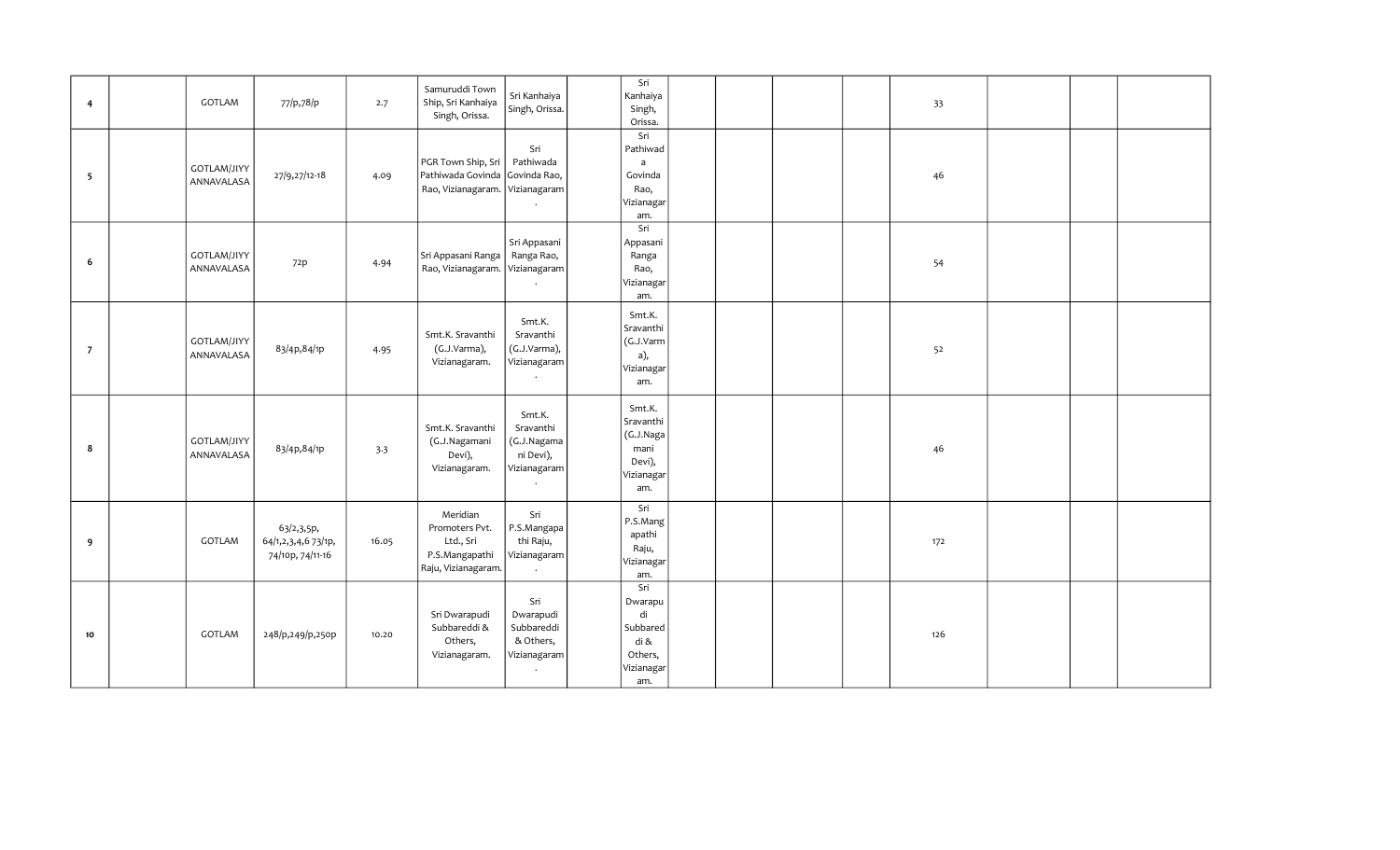| 11 |                     | GOTLAM                                    | 1,31,136                                                 | 10.00                    | Sri Buddaraju<br>Suryanarayana<br>Raju & Others,<br>Porali, Dattirajuru<br>Mdl. VZm. | Sri Buddaraju<br>Suryanarayan<br>a Raju &<br>Others,<br>Porali,<br>Dattirajuru<br>Mdl. VZm. |      | Sri<br>Buddaraju<br>Suryanara<br>yana Raju<br>& Others,<br>Porali,<br>Dattirajur<br>u Mdl.<br>VZm. |               |  | 204                 |  |                             |
|----|---------------------|-------------------------------------------|----------------------------------------------------------|--------------------------|--------------------------------------------------------------------------------------|---------------------------------------------------------------------------------------------|------|----------------------------------------------------------------------------------------------------|---------------|--|---------------------|--|-----------------------------|
| 12 |                     | BONDAPALLI                                | 14/12,13, 15/7-13                                        | 4.99                     | Sri Penumathsa<br>Anil Kumar,<br>Visakhapatnam                                       | Sri<br>Penumathsa<br>Anil Kumar,<br>Visakhapatna<br>m                                       |      | Sri<br>Penumath<br>sa Anil<br>Kumar,<br>Visakhapa<br>tnam                                          |               |  | 55                  |  |                             |
| 13 |                     | BONDAPALLI                                | 528/12 to 32                                             | 3.56                     | Sri Turamareddy<br>Venkara rao,<br>Visakhapatnam                                     | Sri<br>Turamareddy<br>Venkara rao<br>Visakhapatna<br>m                                      |      | Sri<br>Turamare<br>ddy<br>Venkara<br>rao,<br>Visakhapa<br>tnam                                     |               |  | 80                  |  |                             |
| 14 |                     | BONDAPALLI                                | $14/2,3-10$                                              | 1.88                     |                                                                                      |                                                                                             |      |                                                                                                    |               |  | 27                  |  |                             |
| 15 |                     | <b>BONDAPALLI</b>                         | 509/9                                                    | $\overline{\phantom{0}}$ |                                                                                      |                                                                                             |      |                                                                                                    |               |  | $\sim$              |  |                             |
| 16 |                     | KANIMERAKA                                | 16,11,64,172                                             | 9                        |                                                                                      |                                                                                             |      |                                                                                                    |               |  | 100                 |  |                             |
| 17 | GAJAPATINAGA<br>RAM | MADHUPADA<br>G.P<br>Gajapatinagara<br>m M | $174/1 - 18$                                             | $\overline{\mathbf{3}}$  |                                                                                      | GOWRI<br>SANKAR<br>GARDENCE                                                                 | 2007 |                                                                                                    | <b>GRAVEL</b> |  |                     |  |                             |
| 18 |                     | MADHUPADA                                 | 75/1,3,14-18,<br>73/2,7,10,12,14,15,23-<br>$26,73/10-16$ | 5.59                     |                                                                                      | ADHITYA<br>LAYOUTS                                                                          | 2009 |                                                                                                    | BT            |  | 50                  |  |                             |
| 19 |                     | MADHUPADA                                 | $44/1 - 21$                                              | 6.23                     |                                                                                      | <b>GORLE SRI</b><br>CHANDANA                                                                | 2005 |                                                                                                    | <b>GRAVEL</b> |  | $\mathsf{o}\xspace$ |  |                             |
| 20 |                     | MADHUPADA                                 | 178/3<br>26,176/16,180/22-35                             | 14.9                     |                                                                                      | SEERA<br>KANNAM<br>NAIDU AND<br>OTHERS                                                      | 2006 |                                                                                                    | <b>GRAVEL</b> |  | 95                  |  |                             |
| 21 |                     | MADHUPADA                                 | 33/1,2,4                                                 | 3.08                     |                                                                                      | SRI RAM<br>NAGAR                                                                            | 2008 |                                                                                                    | <b>GRAVEL</b> |  | $\mathsf{o}$        |  |                             |
| 22 |                     | PATHABAGGA<br>M                           | 30,108,111,113,115,&12<br>0,122                          | 29.55                    |                                                                                      | <b>GREEN LAND</b>                                                                           | 2010 |                                                                                                    | <b>GRAVEL</b> |  | $\mathsf{o}$        |  | Present Agriculture<br>land |
| 23 |                     | MARUPALLI                                 | 280/1-7                                                  | 1.66                     |                                                                                      |                                                                                             |      |                                                                                                    |               |  |                     |  |                             |
| 24 | GARIVIDI            | Kondapalem<br>G.P,GARIVIDI<br>M           | 24-1, 2, 3, 4, 5, 6, 7, 8,<br>10,11,12,13,14,40          | 5.40                     | Sri Harsha Layout                                                                    | N.Appala<br>Maidu                                                                           | 2008 |                                                                                                    |               |  |                     |  |                             |
| 25 |                     | Koduru                                    | 59,59-1,59-2                                             | 3.83                     | Durga Bhavani                                                                        | P.Srinivasa<br>Rao                                                                          | 2013 |                                                                                                    |               |  |                     |  |                             |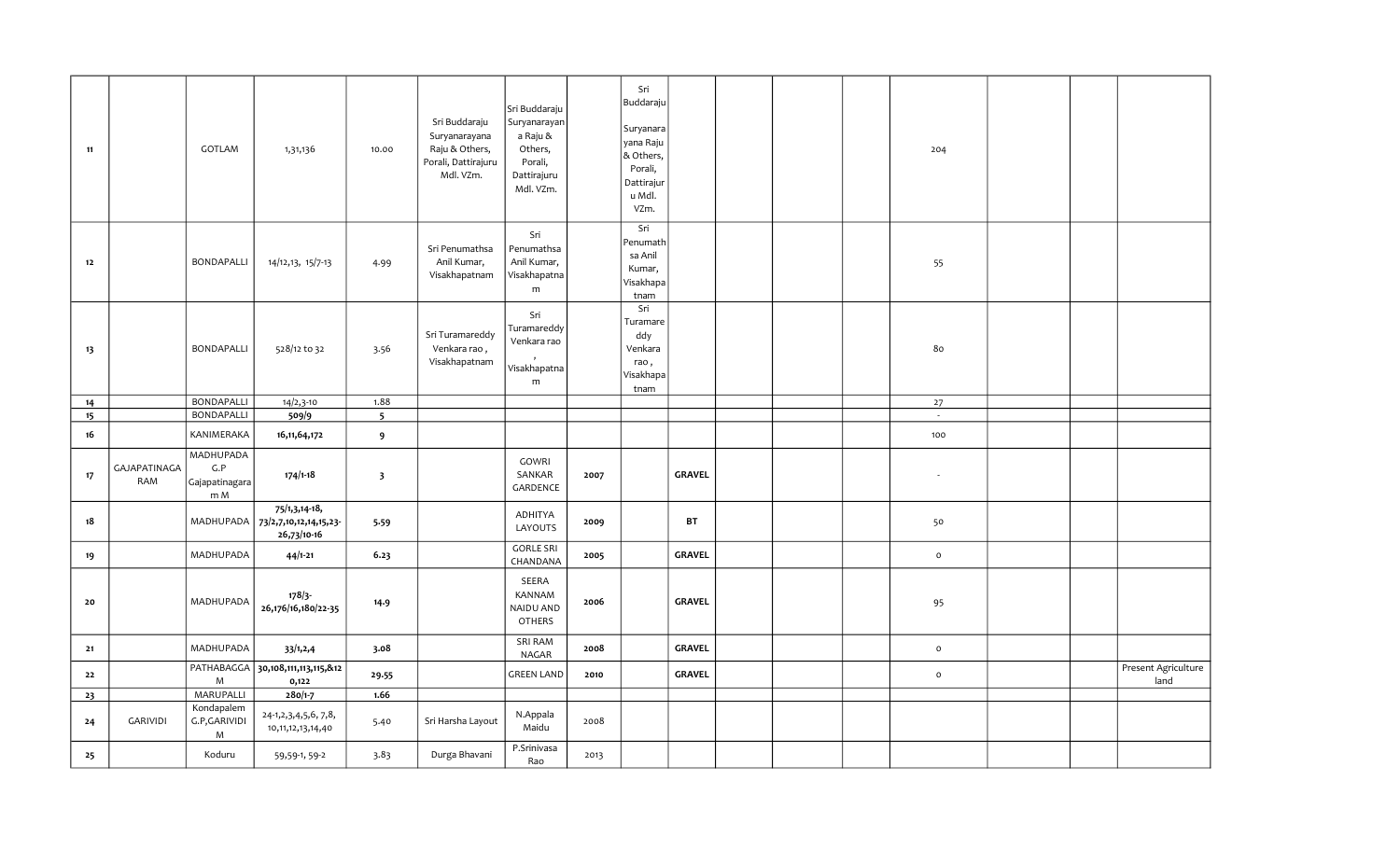| 26 |                     | K.L. Puram                           | 107-4, 108-7, 112-5 to<br>15, 113-5P, 19, 20                        | 5.00       | Sai Saraswathi Real<br>Estates | Sinakurti<br>Srinivasa Rao<br>Gupta  | 2004 |                                                                       |  |                  |  |                                                                                                                                                                                                       |
|----|---------------------|--------------------------------------|---------------------------------------------------------------------|------------|--------------------------------|--------------------------------------|------|-----------------------------------------------------------------------|--|------------------|--|-------------------------------------------------------------------------------------------------------------------------------------------------------------------------------------------------------|
| 27 |                     | Thatiguda                            | 145, 146, 147, 148,<br>151, 152                                     | 10.15      | Arabindo Lakshmi<br>Nagar      | K.Srinivasa<br>Raju, K.Ravi<br>Varma | 2011 |                                                                       |  |                  |  |                                                                                                                                                                                                       |
| 28 | <b>GURLA</b>        | GOSHADA                              | 83-1 TO 15,83-18 TO<br>21,74-18,77-2,50-16                          |            |                                |                                      |      |                                                                       |  |                  |  | Notice issued                                                                                                                                                                                         |
| 29 |                     | GOSHADA                              | 10-10P, 12 TO<br>23,14P,15P,18/12,13                                |            |                                |                                      |      |                                                                       |  |                  |  | Notice issued                                                                                                                                                                                         |
| 30 |                     | KELLA                                | 350/3p,4,5                                                          | 3.02 Ac    |                                |                                      |      | Sri<br>chaitanya<br>nagarr<br>layout                                  |  |                  |  | Notice issued                                                                                                                                                                                         |
| 31 |                     | <b>GUDEM</b>                         | 120/3,4,5,3-33                                                      |            |                                |                                      |      | Kamalana<br>gar                                                       |  |                  |  | Notice issued                                                                                                                                                                                         |
| 32 |                     | <b>GUDEM</b>                         | 113/5 TO 17,113 17 &<br>113-19&30                                   |            |                                |                                      |      | Sri Gruha<br>lakshmi<br>constructi<br>ons                             |  |                  |  | Notice issued                                                                                                                                                                                         |
| 33 |                     | <b>GUDEM</b>                         |                                                                     |            |                                |                                      |      |                                                                       |  |                  |  | Notice issued                                                                                                                                                                                         |
| 34 | RAMABHADRA<br>PURAM | <b>BUSAYAVALAS</b><br>$\overline{A}$ | 42/9,10,11,12,13,14,15,<br>16, 43/6p                                | 3.58 Cents |                                |                                      |      | <b>BODDAN</b><br>A HEMA<br>SUNDAR<br>A RAO<br><b>BUSAYAV</b><br>ALASA |  | Notice<br>Issued |  |                                                                                                                                                                                                       |
| 35 | <b>BOBBILI</b>      | DIBBAGUDDIV<br>ALASA                 | 381/8,382/1,3,6,12,17,<br>385/7,388/11,91,9,145<br>//7,3,84/5,383/1 | 3.95       |                                | Sri<br>P.Subbiraju                   |      |                                                                       |  |                  |  | Un authorised<br>layout warning<br>boards errected as<br>the address of<br>layout owner are<br>not knoen no<br>construction &<br>other development<br>on ground                                       |
| 36 |                     | DIBBAGUDDIV<br><b>ALASA</b>          | 139/4,5                                                             | 2.07       |                                | Sri<br>Satyanarayan<br>A swami       | 2011 |                                                                       |  | Notice<br>Issued |  | Un authorised<br>layout warning<br>boards errected as<br>the address of<br>layout owner are<br>not knoen no<br>$\,$ construction $\,$<br>other development<br>on ground nala paid<br>in the year 2011 |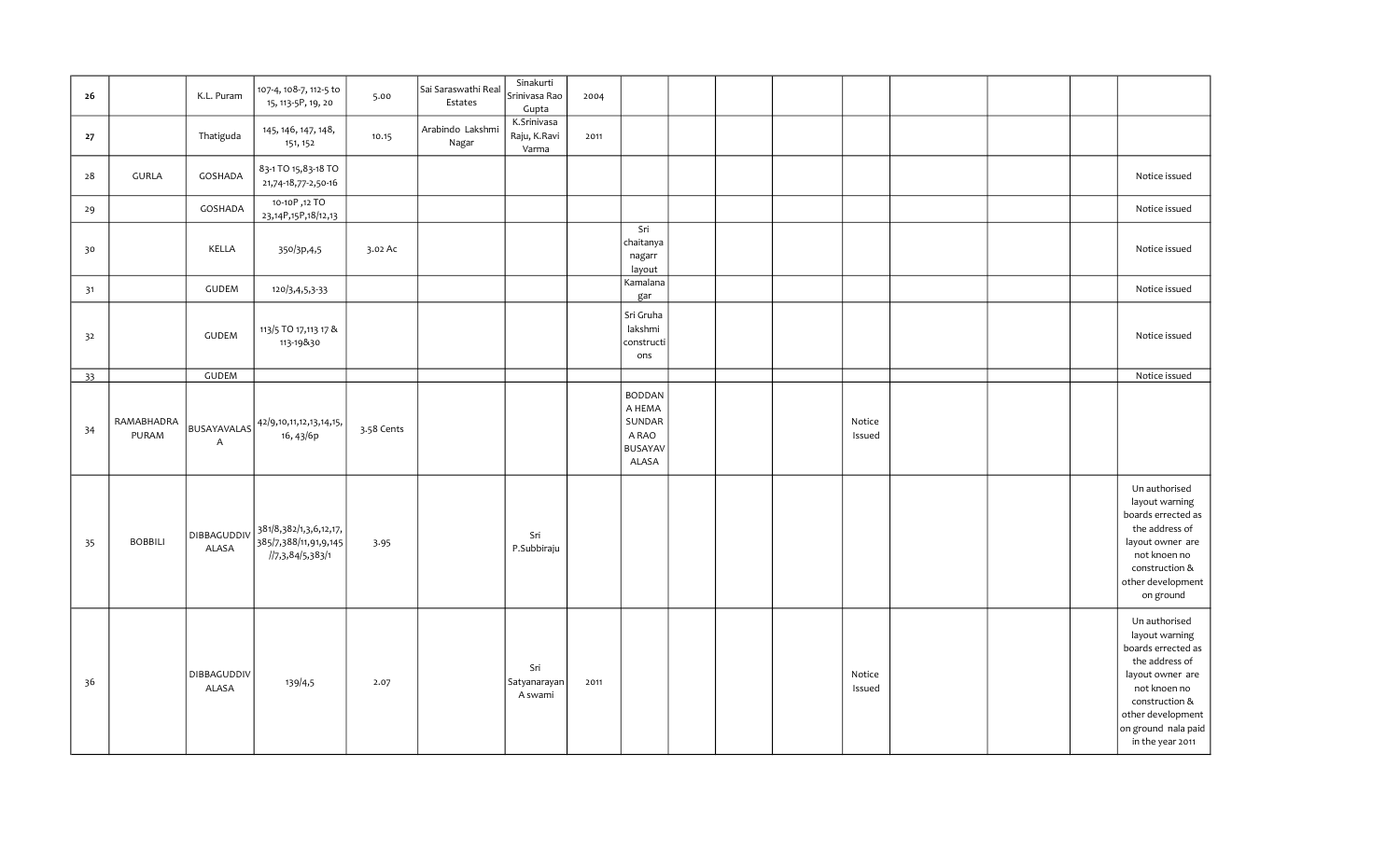| 37 | DIBBAGUDDIV<br>ALASA       | 49/10,59/1                                     | 13.1 | Sri R.V.K<br>Chowdaray<br>& RVK Rama<br>chowadary |  |  |  |  | Un authorised<br>layout warning<br>boards errected as<br>the address of<br>layout owner are<br>not knoen no<br>construction &<br>other development<br>on ground                               |
|----|----------------------------|------------------------------------------------|------|---------------------------------------------------|--|--|--|--|-----------------------------------------------------------------------------------------------------------------------------------------------------------------------------------------------|
| 38 | JAGANNADHA<br>PURAM        | 52/11                                          | 2.5  | Sri<br>N.Nagabhusa<br>na rao                      |  |  |  |  | Un authorised<br>layout warning<br>boards errected as<br>the address of<br>layout owner are<br>not knoen no<br>construction &<br>other development<br>on ground nala paid<br>in the year 2010 |
| 39 | <b>JAGANNADHA</b><br>PURAM | 65/12,64P                                      | 7.1  | Sri R.V.S.K<br>RAO                                |  |  |  |  | Un authorised<br>laoout warning<br>boards errected as<br>the address of<br>layout owner                                                                                                       |
| 40 | JAGANNADHA<br>PURAM        | 62/21,67/2,68/1-10                             | 13.4 | Sri Badri<br>narayana                             |  |  |  |  | Un authorised<br>laoout warning<br>boards errected as<br>the address of<br>layout owner are<br>not knoen no<br>construction &<br>other development<br>on ground nala paid<br>in the year 2010 |
| 41 | PARADHI                    | 192/4,6p,7,8,9,10,11,1<br>2,193/2,19/7/1p,2.20 | 4.35 | Srimannaraya<br>na CH<br>Ramesh<br>Naidu          |  |  |  |  | Un authorised<br>layout warning<br>boards errected as<br>the address of<br>layout owner are<br>not knoen no<br>construction &<br>other development<br>on ground nala paid<br>in the year 2011 |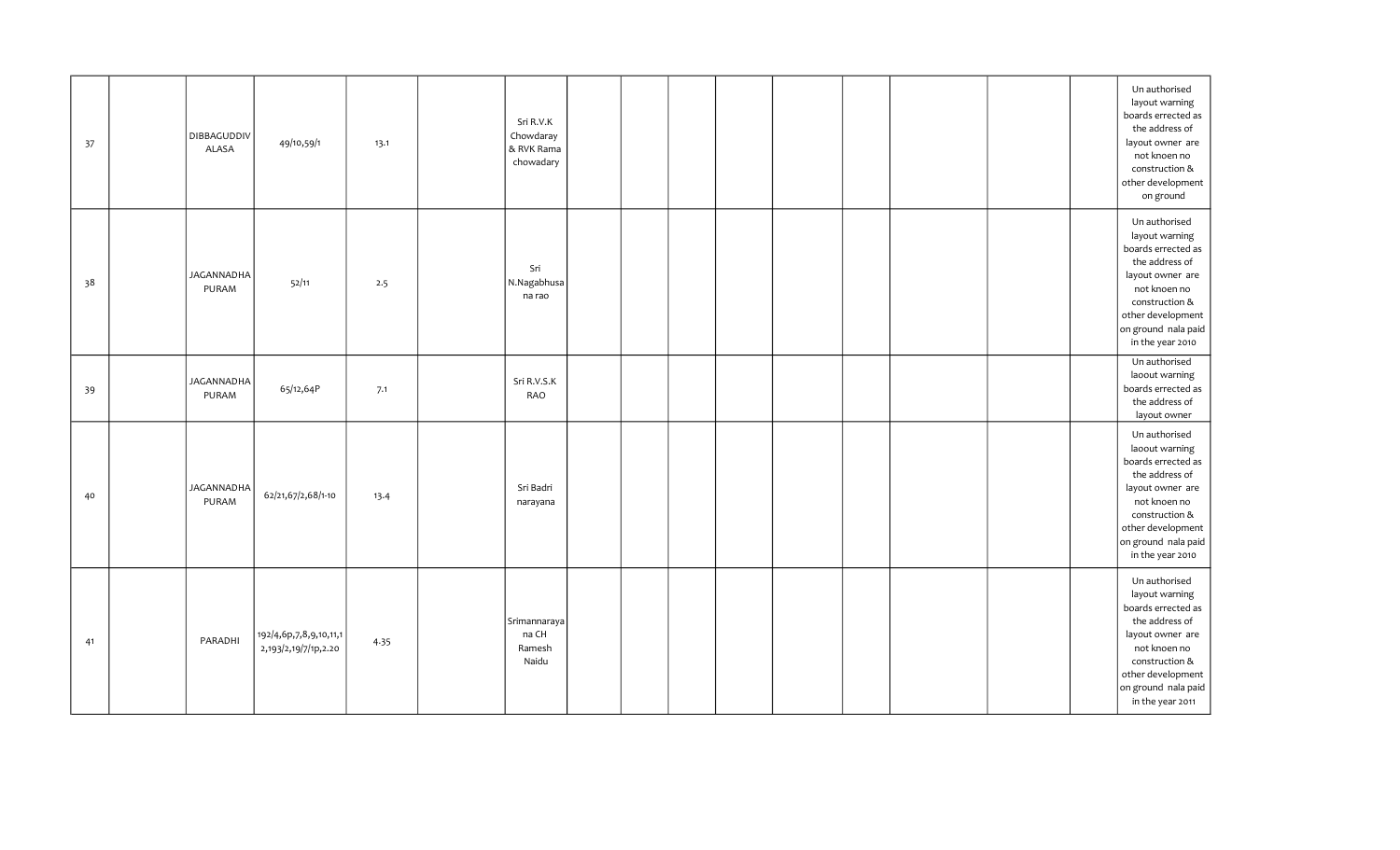| 42 |                   | G.S.R Puram             | 94/95                                                                                          | 6.76  |                                                                                                                       | CH.RAMESH<br>NAIDU |  |  |  |          | Un authorised<br>layout warning<br>boards errected as<br>the address of<br>layout owner are<br>not knoen no<br>construction &<br>other development<br>on ground nala paid<br>in the year 2012         |
|----|-------------------|-------------------------|------------------------------------------------------------------------------------------------|-------|-----------------------------------------------------------------------------------------------------------------------|--------------------|--|--|--|----------|-------------------------------------------------------------------------------------------------------------------------------------------------------------------------------------------------------|
| 43 |                   | G.S.R Puram             | 93/1,91/13                                                                                     | 2.82  |                                                                                                                       | T.Barikeya         |  |  |  |          | Un authorised<br>layout warning<br>boards errected as<br>the address of<br>layout owner are<br>not knoen no<br>$\,$ construction $\,$<br>other development<br>on ground nala paid<br>in the year 2013 |
| 44 | SALURU            | NELIPARTRHI             | $\sqrt{6}$                                                                                     | 0.2,  |                                                                                                                       | PADALA<br>PRASAD   |  |  |  | NO ROADS |                                                                                                                                                                                                       |
| 45 |                   |                         | $\overline{7}$                                                                                 | 5.43  |                                                                                                                       | U.JAGANNAD<br>HAM  |  |  |  |          |                                                                                                                                                                                                       |
| 46 |                   |                         | $\overline{8}$                                                                                 | 1.41  |                                                                                                                       | T.SIREESHA         |  |  |  |          |                                                                                                                                                                                                       |
| 47 | SEETHANAGARA<br>M | <b>GUTCHIMI</b>         | 131/2, 131/3, 131/4, 131/5,<br>132/1,134/1                                                     | 5.66  | Sri sai ganesh<br>green city                                                                                          |                    |  |  |  |          | No any<br>Devolopment in the<br>layout                                                                                                                                                                |
| 48 |                   | <b>GUTCHIMI</b>         | 78/9,నుండి<br>78/12,78/14,78/15,78/1<br>6,94/3 నుండి<br>94/21,99/2,99/10,99/1<br>1,142/1,142/4 | 12.56 | Sri sai ganesh<br>green city                                                                                          |                    |  |  |  |          | No any<br>Devolopment in the<br>layout                                                                                                                                                                |
| 49 |                   | <b>GUTCHIMI</b>         | 110/7                                                                                          | 1.5   |                                                                                                                       |                    |  |  |  |          | No any<br>Devolopment in the<br>layout                                                                                                                                                                |
| 50 |                   | CHINA<br><b>BHOGILA</b> | 191/6                                                                                          | 1.5   | Rayathota jagan<br>mohana rao,<br>Rayathota venkata<br>pardhasharadhi,<br>Rayathota<br>venkata<br>umamaheshwra<br>rao |                    |  |  |  |          | No any<br>Devolopment in the<br>layout                                                                                                                                                                |
| 51 |                   | jogampeta               | $\overline{4}$                                                                                 | 6.56  | Sri sai ganesh riyal<br>estet                                                                                         |                    |  |  |  |          | No any<br>Devolopment in the<br>layout                                                                                                                                                                |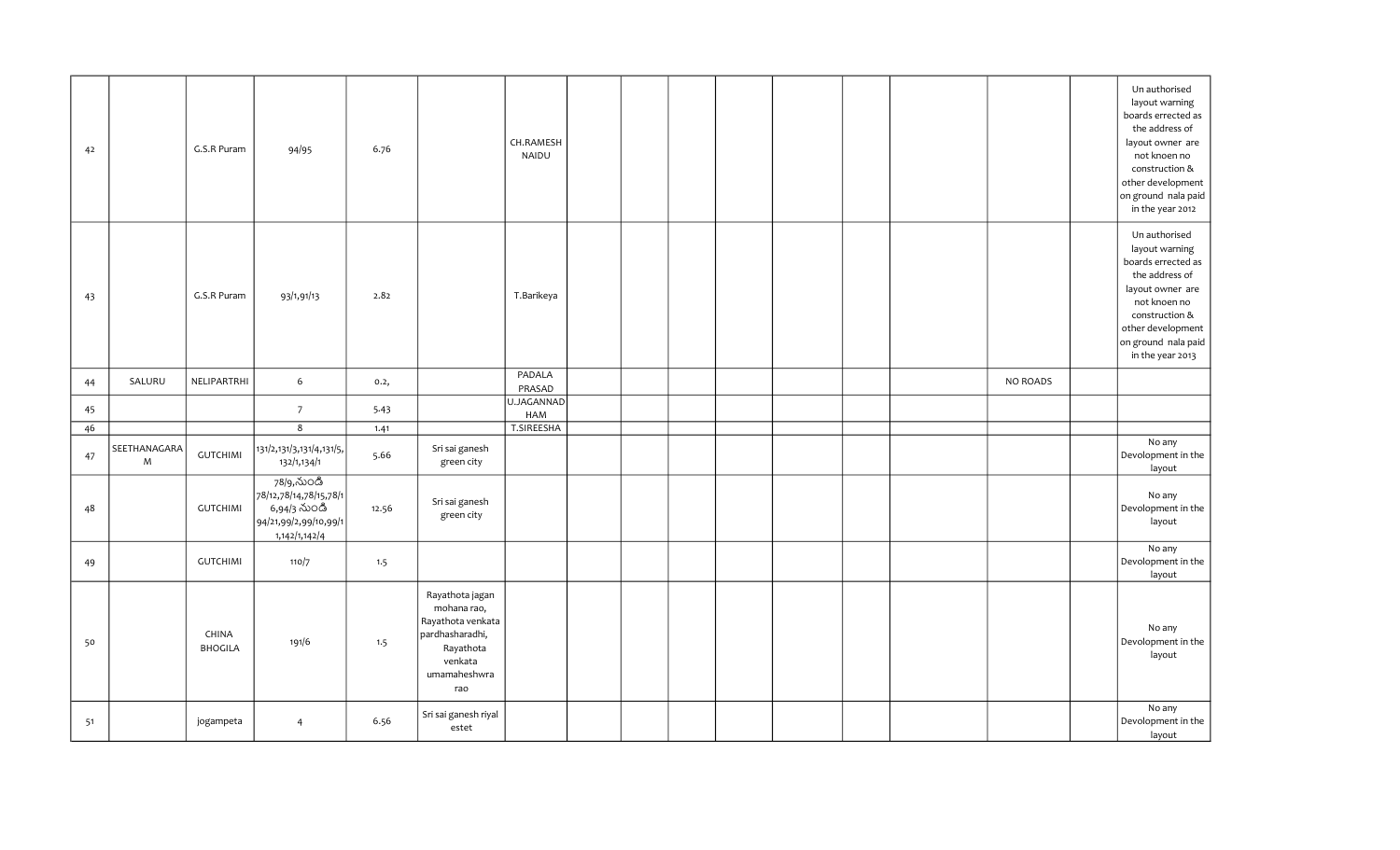| 52 |                   | jogampeta     | 15                                                                                                                                             | 5.06 | Sri sai ganesh riyal<br>estet                         |  |  |  |  |  | No any<br>Devolopment in the<br>layout                     |
|----|-------------------|---------------|------------------------------------------------------------------------------------------------------------------------------------------------|------|-------------------------------------------------------|--|--|--|--|--|------------------------------------------------------------|
| 53 |                   | jogampeta     | 35                                                                                                                                             | 5.91 |                                                       |  |  |  |  |  | No any<br>Devolopment in the<br>layout                     |
| 54 |                   |               | 66/1,66/3,66/4,67/8,<br>67/9,67/13,67/16,<br>latchayyapeta   67/17,67/21,67/23,67/<br>24                                                       | 2.14 | Sri sai real estate                                   |  |  |  |  |  | No any<br>Devolopment in the<br>layout                     |
| 55 |                   | latchayyapeta | 45/9,46/4                                                                                                                                      | 8.73 | S.S.real estate                                       |  |  |  |  |  | No any<br>Devolopment in the<br>layout                     |
| 56 |                   |               | 27/8p<br>latchayyapeta (భాగము),27/13p(భా<br>గము)                                                                                               | 3.83 | lakey homes                                           |  |  |  |  |  | No any<br>Devolopment in the<br>layout                     |
| 57 |                   |               | 58/1,58/5,58/6,58/7,5<br>8/8,58/9<br>latchayyapeta 58/10p(భాగము),58/1<br>2,58/13,58/14,58/16                                                   | 3.53 | Mahalaskhmi real<br>estate                            |  |  |  |  |  | No any<br>Devolopment in the<br>layout                     |
| 58 |                   | khasapeta     | 86/17,86/18,86/7,86/<br>8,<br>86/9,86/10,85/2,85/5,<br>85/7,85/1,83/11,85/1p,<br>83/10,85/1p,85/12,85/<br>3,85/4,85/6,85/10,82/<br>5,82/3,82/4 | 4.33 | sri gangireddi<br>srinivas real estate                |  |  |  |  |  | No any<br>Devolopment in the<br>layout                     |
| 59 |                   | surampeta     | 17/18,18/18,18,18/02,<br>18/03                                                                                                                 | 3.28 | Sai ganesh green<br>city, Chinna rayudu<br>peta       |  |  |  |  |  | No any<br>Devolopment in the<br>layout                     |
| 60 |                   | surampeta     | 4/17,4/11,4/12,4/13,4/1<br>4,4/10p(భాగము)                                                                                                      | 4.92 | Sri Agnigangamma<br>green city, Chinna<br>rayudu peta |  |  |  |  |  | No any<br>Devolopment in the<br>layout                     |
| 61 |                   | surampeta     | 15/16,15/17,15/19,15/20                                                                                                                        | 2.11 | Gayatri nagar lay<br>out, maripi valasa               |  |  |  |  |  | No any<br>Devolopment in the<br>layout                     |
| 62 | DATTIRAJERU       |               |                                                                                                                                                |      |                                                       |  |  |  |  |  | Nill report<br>Submitted by the<br>dattirajru mandal       |
| 63 | MERAKAMUDID<br>AM |               |                                                                                                                                                |      |                                                       |  |  |  |  |  | Nill report<br>Submitted by the<br>Merakamudidam<br>mandal |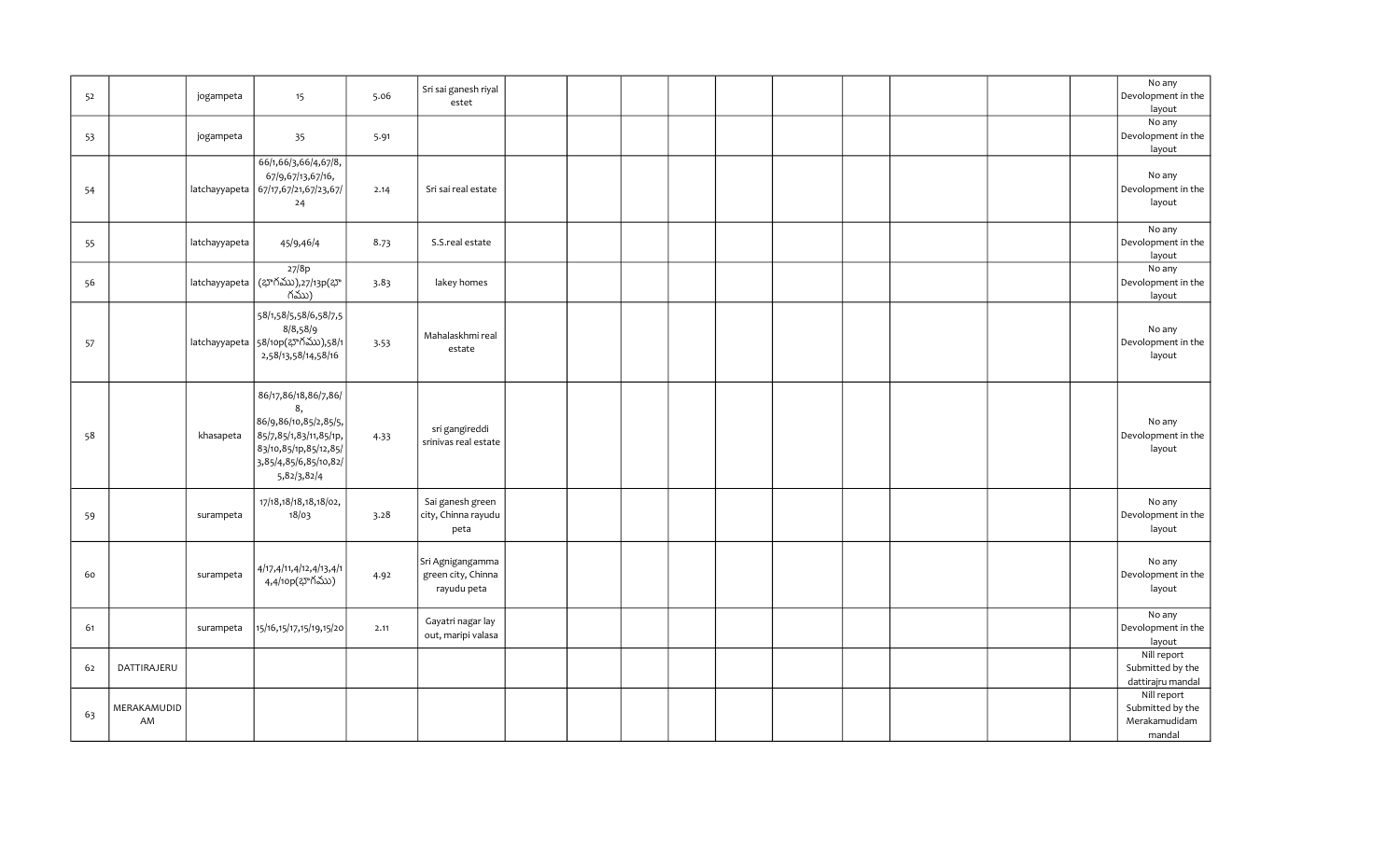| 64 | THERLAM               |  |  |  |  |  |  | Nill report<br>Submitted by the<br>Therlam mandal    |
|----|-----------------------|--|--|--|--|--|--|------------------------------------------------------|
| 65 | BALIJIPETA            |  |  |  |  |  |  | Nill report<br>Submitted by the<br>BALIJIPETA mandal |
| 66 | Jiyyammavalsa         |  |  |  |  |  |  | Report not<br>Submitted by this<br>mandal            |
| 67 | Komarada              |  |  |  |  |  |  | Report not<br>Submitted by this<br>mandal            |
| 68 | Kurupam               |  |  |  |  |  |  | Report not<br>Submitted by this<br>mandal            |
| 69 | Makkuva               |  |  |  |  |  |  | Report not<br>Submitted by this<br>mandal            |
| 70 | Pachipenta            |  |  |  |  |  |  | Report not<br>Submitted by this<br>mandal            |
| 71 | Mentada               |  |  |  |  |  |  | Report not<br>Submitted by this<br>mandal            |
| 72 | Parvathipuram         |  |  |  |  |  |  | Report not<br>Submitted by this<br>mandal            |
| 73 | Garugubilli           |  |  |  |  |  |  | Report not<br>Submitted by this<br>mandal            |
| 74 | Gummalakshmi<br>puram |  |  |  |  |  |  | Report not<br>Submitted by this<br>mandal            |
| 75 | Badangi               |  |  |  |  |  |  | Report not<br>Submitted by this<br>mandal            |

## DETAILS OF UNAUTHORISED LAYOUTS IN URBAN LOCAL BODIES OF ANANTAPURAMU REGION

|       |                 |                               | Details of unauthorised layouts |           | Name of         | Approx year                                     |                                                    |                          |                        |                      | <b>Status of Layout development</b> |                   |                                 |         |
|-------|-----------------|-------------------------------|---------------------------------|-----------|-----------------|-------------------------------------------------|----------------------------------------------------|--------------------------|------------------------|----------------------|-------------------------------------|-------------------|---------------------------------|---------|
| S.No. | Name of the ULB | Sy.No. &<br>Village           | <b>Extent in AC</b>             | Developer | Owner           | of sub<br>division of<br>land/<br> unauthorised | Road<br>  formation<br>Gravel/WB<br><b>M/BT/CC</b> | Water<br>Supply<br>(Y/N) | <b>Drains</b><br>(Y/N) | Electricity<br>(Y/N) | <b>No.of Plots</b>                  | Width of<br>Roads | % of Open space of<br>available | Remarks |
|       | Anantapuramu    | Nil                           |                                 |           |                 |                                                 |                                                    |                          |                        |                      |                                     |                   |                                 |         |
|       | Hindupur        | 66/1A2,Near<br>Krupakar Reddy | 1.50                            |           | A. Ravi Prakash | Nill                                            | Nill                                               | Nill                     | Nill                   | Nill                 | Nill                                | Nill              | Nill                            |         |
|       |                 | 361/2, Markanda<br>va Nagar   | 2.00                            |           | Venkataswamy    | Nill                                            | Nill                                               | Nill                     | Nill                   | Nill                 | Nill                                | Nill              | Nill                            |         |
|       |                 | 58, Markandaya<br>Nagar       | 2.00                            |           |                 | Nill                                            | Nill                                               | Nill                     | Nill                   | Nill                 | Nill                                | Nill              | Nill                            |         |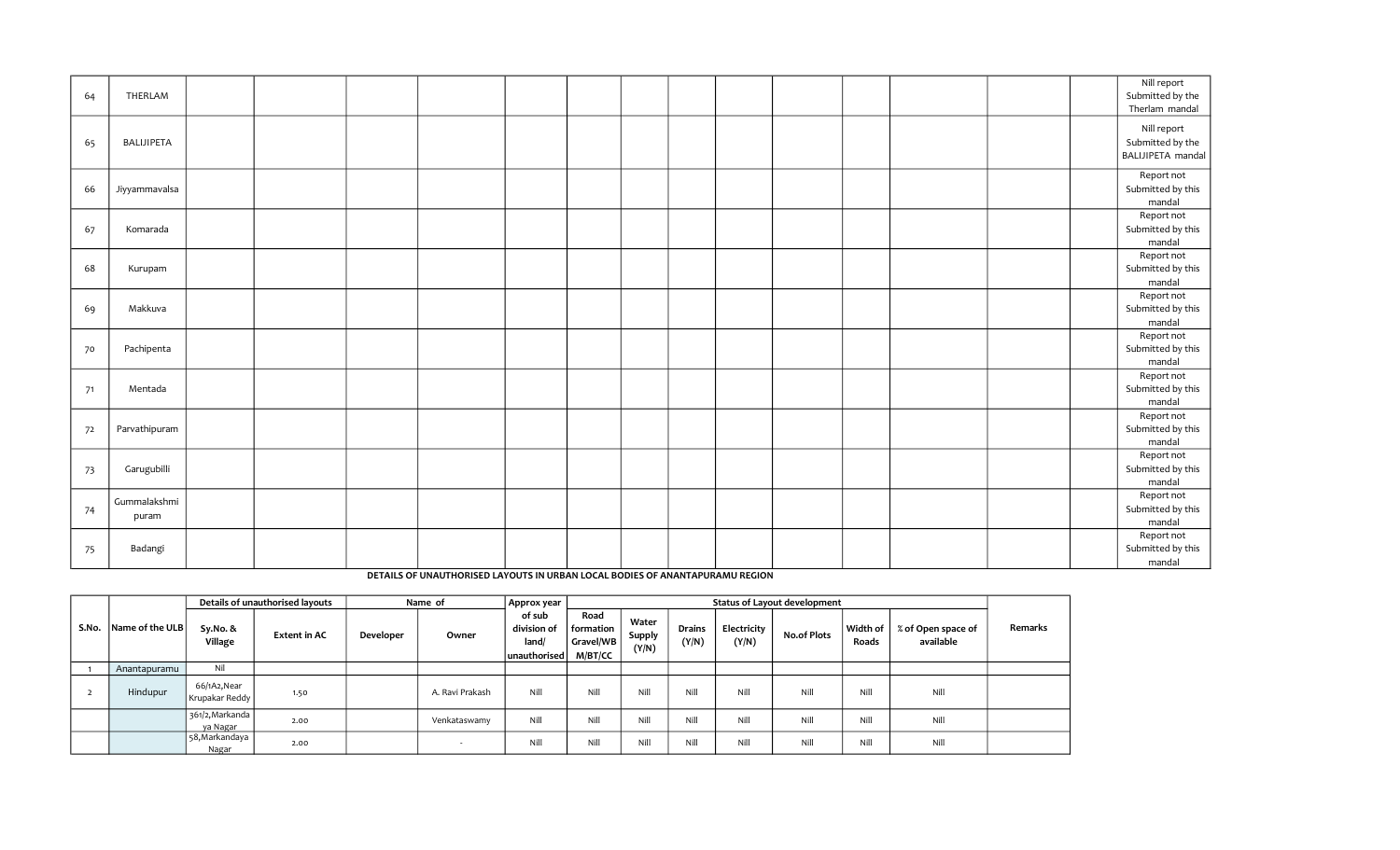|                         |                             | 62, Markandaya<br>Nagar          | 1.00   |                                         | Krupakar Reddy                                     | Nill                     | Nill           | Nill   | Nill           | Nill   | Nill                     | Nill   | Nill   |                                                                                                |
|-------------------------|-----------------------------|----------------------------------|--------|-----------------------------------------|----------------------------------------------------|--------------------------|----------------|--------|----------------|--------|--------------------------|--------|--------|------------------------------------------------------------------------------------------------|
|                         |                             | 431/7, Auto<br>Nagar             | 2.00   |                                         | J.E.Venkataswamy                                   | Nill                     | Nill           | Nill   | Nill           | Nill   | Nill                     | Nill   | Nill   |                                                                                                |
|                         |                             | 389/2A, Teachers<br>Colony       | 2.00   |                                         | Nissar Ahmad                                       | Nill                     | Nill           | Nill   | Nill           | Nill   | Nill                     | Nill   | Nill   |                                                                                                |
| $\overline{\mathbf{3}}$ | Guntakal                    | 509 of<br>Guntakal(v)            | 1.00   | $\sim$                                  | Gurikari Balakrishna,<br>Chakravarthi, Raju        | $\sim$                   | $\sim$         | $\sim$ | $\sim$         | $\sim$ | $\sim$                   | $\sim$ | $\sim$ |                                                                                                |
|                         |                             | 389-2 & 389-3<br>Guntakal<br>(v) | 2.43   |                                         | G. Kishore Babu                                    | $\sim$                   |                | $\sim$ | ٠              | $\sim$ |                          | $\sim$ |        | Plot stones in the                                                                             |
|                         |                             | 389-1<br>Guntakal(v)             | 2.44   | $\sim$                                  | G. Balanjineyulu                                   | $\sim$                   | $\sim$         | $\sim$ | $\sim$         | $\sim$ | $\sim$                   | $\sim$ | $\sim$ | Unauhtorised<br>layouts were                                                                   |
|                         |                             | 557 Guntakal(v)                  | 3.02   | $\sim$                                  | T. Ramachandra<br>Reddy, S/o. T.C.<br>Thippa Reddy | $\sim$                   | $\sim$         | $\sim$ | $\blacksquare$ | $\sim$ | $\sim$                   | $\sim$ |        | removed<br>departmentally.                                                                     |
|                         |                             | 586-F<br>Guntakal(v)             | 0.76   | $\sim$                                  | V. Ramaiah, S/o.V.C.<br>Thimmaiah                  | $\sim$                   | $\sim$         | $\sim$ | $\sim$         | $\sim$ | $\overline{\phantom{a}}$ | $\sim$ | $\sim$ |                                                                                                |
|                         |                             | 586-F<br>Guntakal(v)             | 0.67   | $\sim$                                  | M. Neelakantappa,<br>S/o.Veerabhadrappa            | $\sim$                   |                | $\sim$ | $\blacksquare$ | $\sim$ | $\overline{\phantom{a}}$ | $\sim$ |        |                                                                                                |
| $\overline{4}$          | Tadipatari<br>Municipality  | Nil                              | $\sim$ | $\sim$                                  | $\sim$                                             | $\sim$                   | $\sim$         | $\sim$ | $\sim$         | $\sim$ |                          | $\sim$ | $\sim$ | $\sim$                                                                                         |
| 5                       | Dharmavaram<br>Municipality | 64 &<br>Dharmavaram              | 5.00   | N.Prakash,<br>Parthasaradhi &<br>Others | $\overline{\phantom{a}}$                           | $\overline{\phantom{a}}$ | Gravel Road    | No     | <b>No</b>      | No     | 117                      | 7.60   | Nil    | Notices have been<br>issued.                                                                   |
|                         |                             | 601&<br>Kunuthuru Field          | 10.00  | D.Shankar Reddy                         | M.Suryaprakash &<br><b>Brothers</b>                | 10.00 Acers              | <b>BT Road</b> | Yes    | No             | No     | 140                      | 9.00   | Nil    | Notices have been<br>issued & Stones are<br>removed.                                           |
|                         |                             | 603, 604 &<br>Dharmavaram        | 4.50   | Jabeer Basha                            | Jabeer Basha                                       | 4.50 Acers               | Gravel Road    | No     | N <sub>o</sub> | No     | 63                       | 7.60   | Nil    | Peg Mrks removed,<br>refilling the<br>trenches and<br>destroy the whole<br>unaithrised layout. |
|                         |                             | 573 &<br>Dharmavaram             | 2.00   | E.Kistanna &<br>Sons                    | E.Kistanna & Sons                                  | 2.00 Acers               | Gravel Road    | No     | N <sub>o</sub> | No     | 47                       | 7.60   | Nil    | Notices have been<br>issued & Stones are<br>removed.                                           |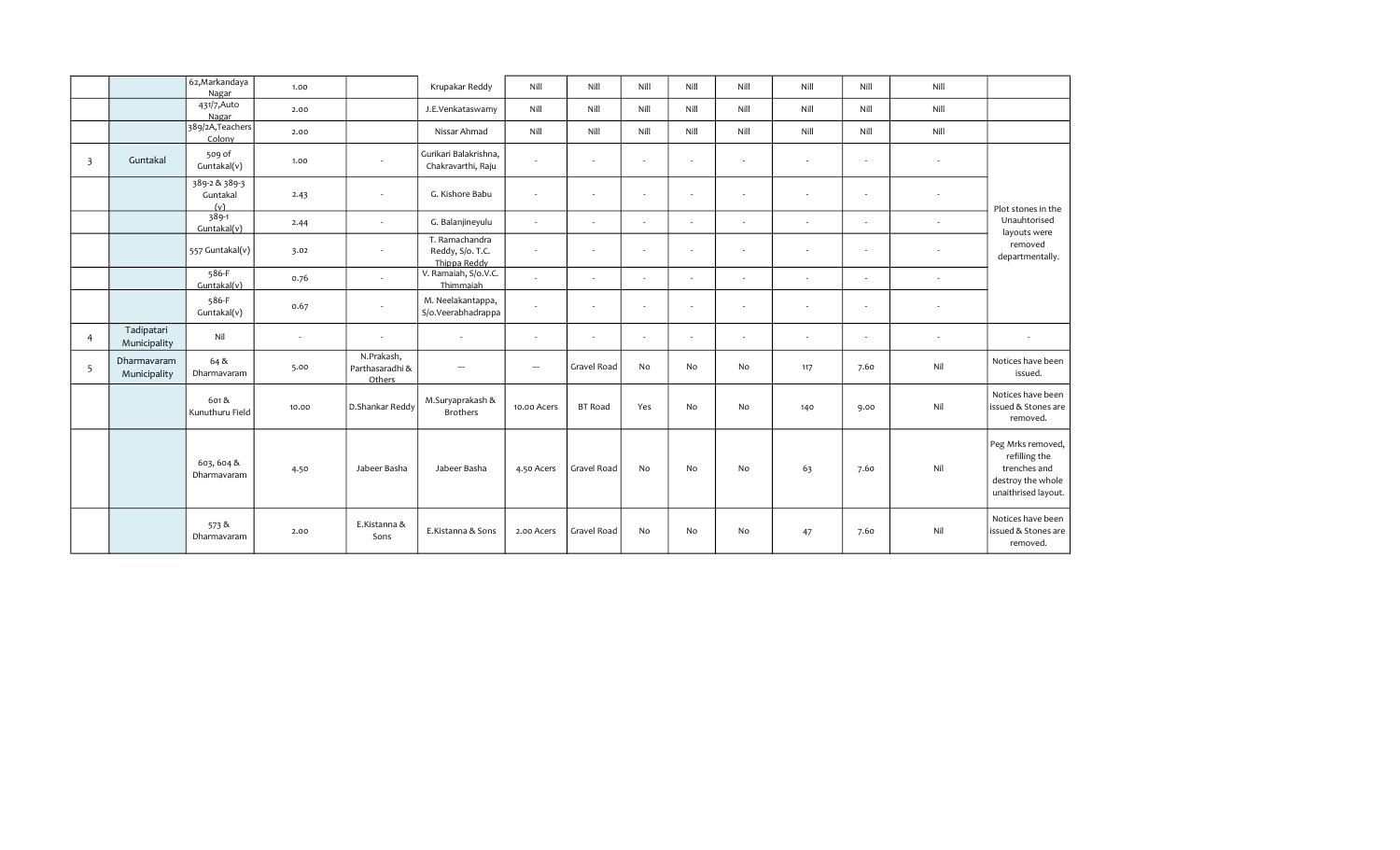| 6               | Kadiri<br>Municipality                    | near Hindupur<br>Road S.No:- 93,<br>488/2, 488/3,<br>491/1, 451, 498,<br>500, 499, 517/3,<br>485, 484, 501,<br>493, 495, 486,<br>588/1&2, of<br>Kadiri village<br>beside M.D.O<br>Office,<br>near<br>Anantapuramu<br>Road S.No.:-<br>146/2, 152,<br>167/A2 of<br>Saidapuram<br>village, and 395-<br>A of Kutagulla<br>Village),<br>near<br>Madanapalli<br>Road S.No.:-<br>278, 989, 288,<br>289/2, 287, 286,<br>285, 290, 961,<br>952, 953/2B,<br>952/1B, 309, 313,<br>near Rayachoti<br>Road S.No.:- | 46.7 A.C |                          |                |        |        |        | ÷,           |           |                | $\sim$        |        | Developar name<br>not known the<br>Unauthorised<br>layout is laid 15<br>years Back and all<br>plots are shold<br>Individual plot<br>owners are<br>pressing to us for<br>building permission. |
|-----------------|-------------------------------------------|-------------------------------------------------------------------------------------------------------------------------------------------------------------------------------------------------------------------------------------------------------------------------------------------------------------------------------------------------------------------------------------------------------------------------------------------------------------------------------------------------------|----------|--------------------------|----------------|--------|--------|--------|--------------|-----------|----------------|---------------|--------|----------------------------------------------------------------------------------------------------------------------------------------------------------------------------------------------|
| $\overline{7}$  | Rayadurgam<br>Municipality<br>Puttaparthy |                                                                                                                                                                                                                                                                                                                                                                                                                                                                                                       |          |                          |                |        |        |        |              |           |                |               |        |                                                                                                                                                                                              |
| 8               | Mplty<br>Madakasira                       | Nil                                                                                                                                                                                                                                                                                                                                                                                                                                                                                                   |          |                          |                |        |        |        |              |           |                |               |        |                                                                                                                                                                                              |
| 9               | Mplty                                     |                                                                                                                                                                                                                                                                                                                                                                                                                                                                                                       |          |                          |                |        |        |        |              |           |                |               |        |                                                                                                                                                                                              |
| 10 <sub>1</sub> | <b>Gooty Mplty</b>                        |                                                                                                                                                                                                                                                                                                                                                                                                                                                                                                       |          |                          |                |        |        |        |              |           |                |               |        |                                                                                                                                                                                              |
| 11<br>12        | Pamidi Mptly<br>Kalyanadurgam<br>Mplty.   | 168 ontimiddi                                                                                                                                                                                                                                                                                                                                                                                                                                                                                         | 5.00     | $\overline{\phantom{a}}$ | Sangappa       | 2016   | WBM    | No     | No           | No        | 120            | 25            | No     | $\sim$                                                                                                                                                                                       |
|                 |                                           | 295-3 Ontimiddi                                                                                                                                                                                                                                                                                                                                                                                                                                                                                       | 2.00     | $\sim$                   |                | 2016   | WBM    | No     | No           | No        | 57             | 20            | No     | $\sim$                                                                                                                                                                                       |
| 13              | Kurnool Mpl.<br>Corpn.                    | Nil                                                                                                                                                                                                                                                                                                                                                                                                                                                                                                   | 0.00     | Nil                      | Nil            | Nil    | Nil    | Nil    | Nil          | Nil       | $\mathsf{Nil}$ | Nil           | Nil    | Nil                                                                                                                                                                                          |
| 14              | Adoni Mplty                               | Nil                                                                                                                                                                                                                                                                                                                                                                                                                                                                                                   | $\sim$   | $\omega$                 | $\sim$         | $\sim$ | $\sim$ | $\sim$ | G.           | $\sim$    | $\sim$         | $\mathcal{A}$ | $\sim$ | $\sim$                                                                                                                                                                                       |
| 15              | Nandyala<br>Municipality                  | Nil                                                                                                                                                                                                                                                                                                                                                                                                                                                                                                   | 0.00     | Nil                      | Nil            | Nil    | Nil    | Nil    | Nil          | Nil       | Nil            | Nil           | Nil    | Nil                                                                                                                                                                                          |
| 16              | Yemmiganur<br>Municipality                | 509                                                                                                                                                                                                                                                                                                                                                                                                                                                                                                   | 1.50     | Eranna                   | Eranna         | 2015   | Gravel | N      | $\mathsf{N}$ | ${\sf N}$ | 21             | 30 feets      | $\sim$ | removed on 21-10-<br>2015 departmentally                                                                                                                                                     |
|                 |                                           | 90                                                                                                                                                                                                                                                                                                                                                                                                                                                                                                    | 0.75     | Narasappa                | Narasappa      | 2016   | gravel | N      | N            | N         | 12             | 24 feets      | $\sim$ | removed on 28-4-<br>2015 departmentally                                                                                                                                                      |
|                 |                                           | 490, 491                                                                                                                                                                                                                                                                                                                                                                                                                                                                                              | 1.25     | Narsimha setty           | Narsimha setty | 2017   | gravel | N      | N            | N         | 17             | 30 feets      |        | removed on 28-8-<br>2015 departmentally                                                                                                                                                      |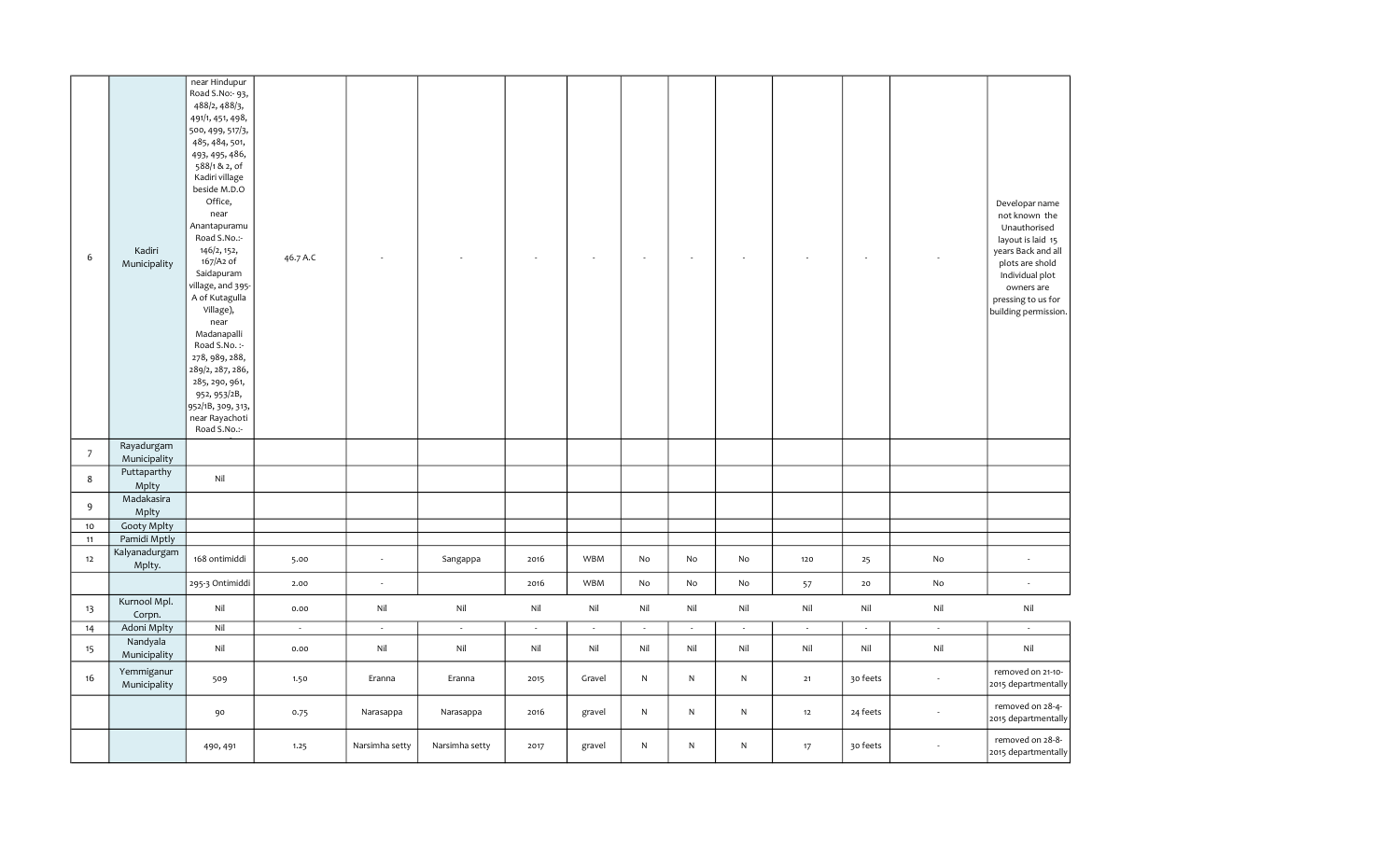|      |                             | 1/3567/-5, near<br>siva circle,<br>adoni road | $\mathsf{o}\xspace$ |                    |                          | 2017    | demolition<br>of walls and<br>pillars | $\mathsf{N}$ | $\mathsf{N}$             | ${\sf N}$                | $\mathbf{1}$             | $\overline{\phantom{a}}$ |                          | Removed on 14-11-<br>2017<br>departmentally,<br>phots uploaded in<br>apdemolition<br>website |
|------|-----------------------------|-----------------------------------------------|---------------------|--------------------|--------------------------|---------|---------------------------------------|--------------|--------------------------|--------------------------|--------------------------|--------------------------|--------------------------|----------------------------------------------------------------------------------------------|
| 17   | Dhone<br>Municipality       | 267                                           | 2.50                | $\sim$             | Late Noor Basha<br>sons  | 15 year | Gravel and<br>BT road                 | ä,           | ÷.                       | $\sim$                   | 45                       | 24                       | $\sim$                   |                                                                                              |
|      |                             | 182A, B, C                                    | 5.00                | $\sim$             | $\sim$                   | 10 year | Only Gravel                           | $\sim$       | $\sim$                   | $\sim$                   | 70                       | 20                       | $\sim$                   |                                                                                              |
|      |                             | 173A, B,C                                     | 5.00                | $\sim$             | $\sim$                   | 10 year | Gravel                                | $\sim$       | $\sim$                   | $\sim$                   | 45                       | 20                       | $\sim$                   |                                                                                              |
| 18   | Gudur<br>Municipality       | Nil                                           | Nil                 | Nil                | Nil                      | Nil     | Nil                                   | Nil          | Nil                      | Nil                      | Nil                      | Nil                      | Nil                      | Nil                                                                                          |
| 19   | Nandikotkur<br>Mplty.       |                                               |                     |                    |                          |         |                                       |              |                          |                          |                          |                          |                          |                                                                                              |
| 20   | Allagadda<br>Municipality   | Nil                                           | $\mathsf{o}$        | Nil                | Nil                      | Nil     | Nil                                   | Nil          | Nil                      | Nil                      | Nil                      | Nil                      | Nil                      | Nil                                                                                          |
| $21$ | Atmakur<br>Municipality     |                                               |                     |                    |                          |         |                                       |              |                          |                          |                          |                          |                          |                                                                                              |
| $22$ | Kadapa Mpl.<br>Corpn.       |                                               |                     |                    |                          |         |                                       |              |                          |                          |                          |                          |                          |                                                                                              |
| 23   | Proddatur<br>Municipality   |                                               |                     |                    |                          |         |                                       |              |                          |                          |                          |                          |                          |                                                                                              |
| 24   | Pulivendula<br>Municipality |                                               |                     |                    |                          |         |                                       |              |                          |                          |                          |                          |                          |                                                                                              |
| 25   | Jammalamadugu<br>Mplty.     | Nil                                           | $\mathsf{o}\,$      | Nil                | Nil                      | Nil     | Nil                                   | Nil          | Nil                      | Nil                      | Nil                      | Nil                      | Nil                      | Nil                                                                                          |
| 26   | Rajampeta Mplty             | 906(p)<br>Rajampet                            | 1.20                | ÷.                 | Srinivasulu Reddy        | 2017    | Gravel                                | ÷.           | ÷.                       | $\bar{a}$                | 28                       | 20 Feet                  | $\sim$                   | All plot stones<br>were and the<br>gravel road laid was<br>distructed.                       |
| 27   | Rayachoti<br>Municipaliy    | Nil                                           | $\mathsf{o}\,$      | Nil                | Nil                      | Nil     | Nil                                   | Nil          | Nil                      | Nil                      | Nil                      | Nil                      | Nil                      | Nil                                                                                          |
| 28   | Badvel<br>Municipality      | Nil                                           | $\circ$             | Nil                | Nil                      | Nil     | Nil                                   | Nil          | Nil                      | Nil                      | Nil                      | Nil                      | Nil                      | Nil                                                                                          |
| 29   | Mydukur<br>Municipality     |                                               | 0.00                |                    |                          |         |                                       |              |                          |                          |                          |                          |                          |                                                                                              |
| 30   | Yerraguntla<br>Municipality | Nil                                           | $\mathsf{o}$        | Nil                | Nil                      | Nil     | Nil                                   | Nil          | Nil                      | Nil                      | Nil                      | Nil                      | Nil                      | Nil                                                                                          |
| 31   | Chittoor Mpl.<br>Corpn.     |                                               | 0.00                |                    |                          |         |                                       |              |                          |                          |                          |                          |                          |                                                                                              |
| 32   | Tirupathi Mpl.<br>Corpn.    |                                               | 0.00                |                    |                          |         |                                       |              |                          |                          |                          |                          |                          |                                                                                              |
| 33   | Srikalahasthi               |                                               | 0.00                |                    |                          |         |                                       |              |                          |                          |                          |                          |                          |                                                                                              |
| 34   | Madanapalli<br>Mplty.       |                                               | 0.00                |                    |                          |         |                                       |              |                          |                          |                          |                          |                          |                                                                                              |
| 35   | Punganur<br>Municipality    | 113 (Melupatla)                               | 1.00                | Rajasekhar         | $\overline{\phantom{a}}$ | 2016    | $\sim$                                | $\sim$       | $\overline{\phantom{a}}$ | $\overline{\phantom{a}}$ | $\sim$                   | 6.0 M                    | $\overline{\phantom{a}}$ | Stones removed                                                                               |
|      |                             | 267<br>(Raganipalli)                          | 2.00                | Sarasamma          |                          | 2016    | $\overline{\phantom{a}}$              | $\sim$       | $\overline{\phantom{a}}$ | $\overline{\phantom{a}}$ | $\overline{\phantom{a}}$ | 6.0 M                    |                          | Trenches for<br>Drains & Stones<br>removed                                                   |
|      |                             | 48 (<br>Melupatla)                            | 3.00                | G.Krishna<br>Reddy |                          | 2017    | Gravel                                | ÷            | ÷                        |                          |                          | 6.0 M                    |                          | Roads distrubed<br>and Stones<br>removed                                                     |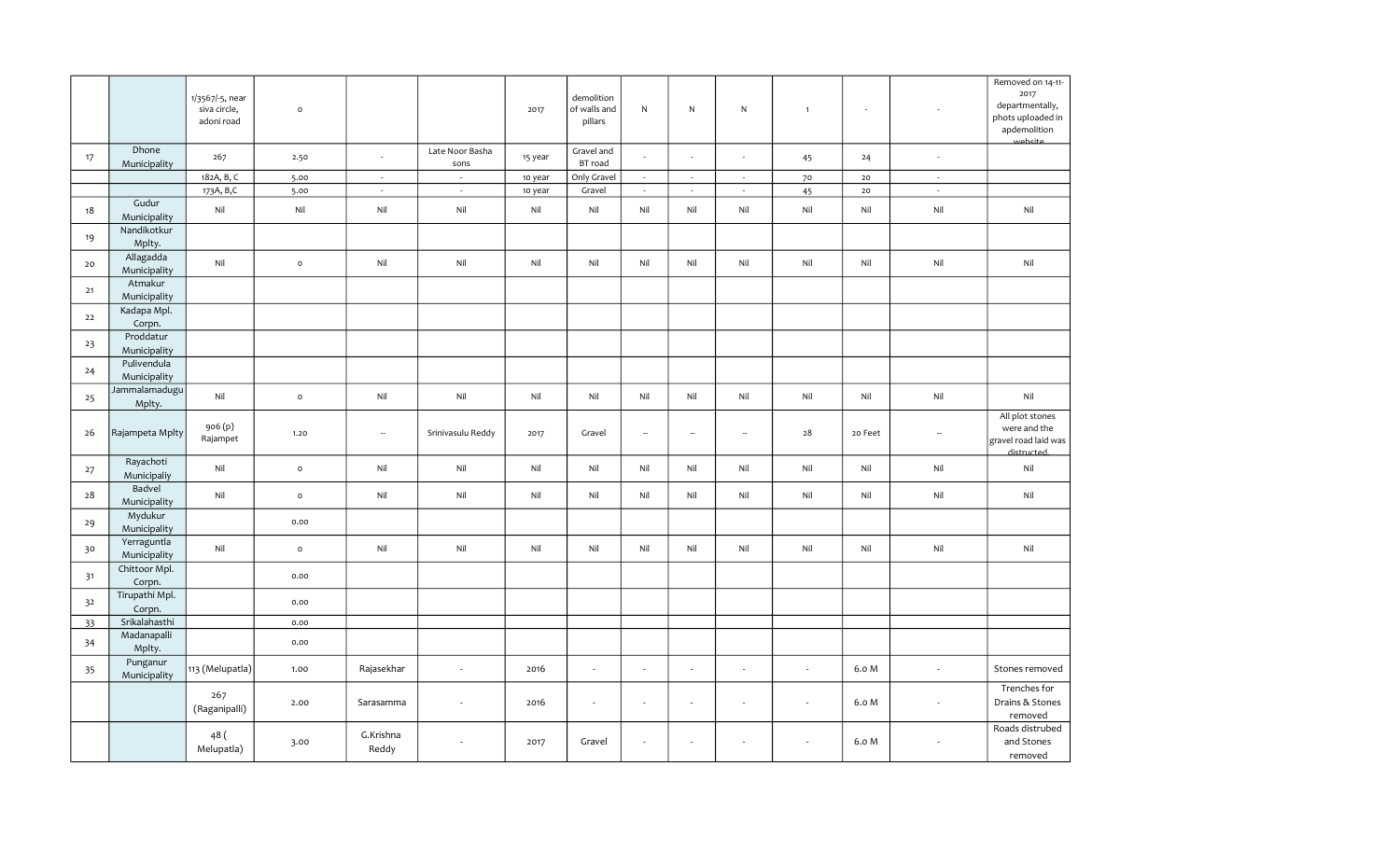|                         |                                                                                     | 27 (Melupatla)          | 2.00                                                                                                                                                     | Reddappa       |                                                                       | 2017                                         |                       |                          |                                     |                          |                       |                                    |                                                                                                                                                                    | Peg Marking<br>removed |
|-------------------------|-------------------------------------------------------------------------------------|-------------------------|----------------------------------------------------------------------------------------------------------------------------------------------------------|----------------|-----------------------------------------------------------------------|----------------------------------------------|-----------------------|--------------------------|-------------------------------------|--------------------------|-----------------------|------------------------------------|--------------------------------------------------------------------------------------------------------------------------------------------------------------------|------------------------|
|                         |                                                                                     |                         | 0.00                                                                                                                                                     |                |                                                                       |                                              |                       |                          |                                     |                          |                       |                                    |                                                                                                                                                                    |                        |
|                         |                                                                                     |                         | 0.00                                                                                                                                                     |                |                                                                       |                                              |                       |                          |                                     |                          |                       |                                    |                                                                                                                                                                    |                        |
| 36                      | Palamaneru<br>Municipality                                                          |                         | 0.00                                                                                                                                                     |                |                                                                       |                                              |                       |                          |                                     |                          |                       |                                    |                                                                                                                                                                    |                        |
| 37                      | Nagari<br>Municipality                                                              | $11/2$ &<br>Sathrawada  | 3.00 Ac                                                                                                                                                  | A.S.Balan      | A.S.Balan & Murugan                                                   | $\mathcal{L}$                                | Katch Road            |                          | $\sim$                              | $\sim$                   | ÷.                    | ä,                                 | ÷.                                                                                                                                                                 |                        |
|                         |                                                                                     |                         | $\mathsf{o}$                                                                                                                                             |                |                                                                       |                                              |                       |                          |                                     |                          |                       |                                    |                                                                                                                                                                    |                        |
|                         |                                                                                     | Nagari                  | 3.50 Ac                                                                                                                                                  | Govinda Swamy  | Govinda Swamy                                                         | $\sim$                                       | Katch Road            | $\sim$                   | $\sim$                              | $\sim$                   | $\omega$              | $\sim$                             | $\sim$                                                                                                                                                             |                        |
| 38                      | Puttur<br>Municipality                                                              |                         | 0.00                                                                                                                                                     |                |                                                                       |                                              |                       |                          |                                     |                          |                       |                                    |                                                                                                                                                                    |                        |
|                         | Total                                                                               |                         | 0.00                                                                                                                                                     |                |                                                                       |                                              |                       |                          |                                     |                          |                       |                                    |                                                                                                                                                                    |                        |
|                         |                                                                                     |                         |                                                                                                                                                          |                | OFFICE OF THE DISTRICT TOWN & COUNTRY PLANNING OFFICE, ANANTAPUR      |                                              |                       |                          |                                     |                          |                       |                                    |                                                                                                                                                                    |                        |
|                         |                                                                                     |                         | STATEMENT SHOWING THE DETAILS OF UNAUTHORIZED LAYOUTS/ILLEGAL LAYOUTS WERE IDENTIFIED BY THIS OFFICE W.E.FROM 2006 TO TILL TO DATE IN ANANTAPUR DISTRICT |                |                                                                       |                                              |                       |                          |                                     |                          |                       |                                    |                                                                                                                                                                    |                        |
|                         | <b>Details of Unauthorized Layouts</b>                                              |                         | Name of                                                                                                                                                  |                |                                                                       |                                              |                       |                          | <b>Status of layout development</b> |                          |                       |                                    |                                                                                                                                                                    |                        |
| S.No.                   | Sy.No. & Village                                                                    | Extent in Ac.           | Developer                                                                                                                                                | Owner          | Approx Year of<br>Subdivision of land /<br><b>Unauthorized layout</b> | Road<br>formation<br>Gravel /<br>W.B.M/BT/CC | Water<br>Supply (Y/N) | Drains<br>(Y/N)          | Electricity<br>(Y/N)                | No. of Plots             | <b>Width of Roads</b> | % of Open<br>Space if<br>available | Remarks                                                                                                                                                            |                        |
| $\mathbf{1}$            | $\overline{2}$                                                                      | $\overline{\mathbf{3}}$ | $\overline{4}$                                                                                                                                           | 5 <sup>5</sup> | 6                                                                     | $\overline{7}$                               | 8                     | $\mathbf{9}$             | 10                                  | 11                       | $12\,$                | 13                                 | 14                                                                                                                                                                 |                        |
| $\mathbf{1}$            | Back side of<br>Camphore<br>Factory / -<br>Kothapalli (V)                           |                         | Camphore factory                                                                                                                                         |                |                                                                       |                                              |                       | $\overline{\phantom{a}}$ |                                     | $\overline{\phantom{a}}$ | 33'-0"                | $\overline{\phantom{a}}$           | This office letter<br>addressed to the<br>Panchayat Secretary<br>Vide<br>Lr.Roc.No.72/DTCPO/<br>ATP, Dt.15.04.2013<br>for taking necessary<br>action in the matter |                        |
| $\overline{\mathbf{2}}$ | Abutting to<br>N.H.63, Gooty,<br>Tadipatri Road / -<br>Kothapeta (GP)               |                         |                                                                                                                                                          |                |                                                                       |                                              |                       |                          |                                     |                          | $20' - 0''$           | $\overline{\phantom{a}}$           | This office letter<br>addressed to the<br>Panchayat Secretary<br>Vide<br>Lr.Roc.No.72/DTCPO/<br>ATP, Dt.15.04.2013<br>for taking necessary<br>action in the matter |                        |
| $\overline{\mathbf{3}}$ | Besides of S.K.D,<br>Engineering<br>College and SSP<br>Pump House / -<br>Gooty (GP) |                         |                                                                                                                                                          |                |                                                                       |                                              |                       | $\overline{\phantom{a}}$ |                                     |                          |                       | $\overline{\phantom{a}}$           | This office letter<br>addressed to the<br>Panchayat Secretary<br>Vide<br>Lr.Roc.No.72/DTCPO/<br>ATP, Dt.25.04.2013<br>for taking necessary<br>action in the matter |                        |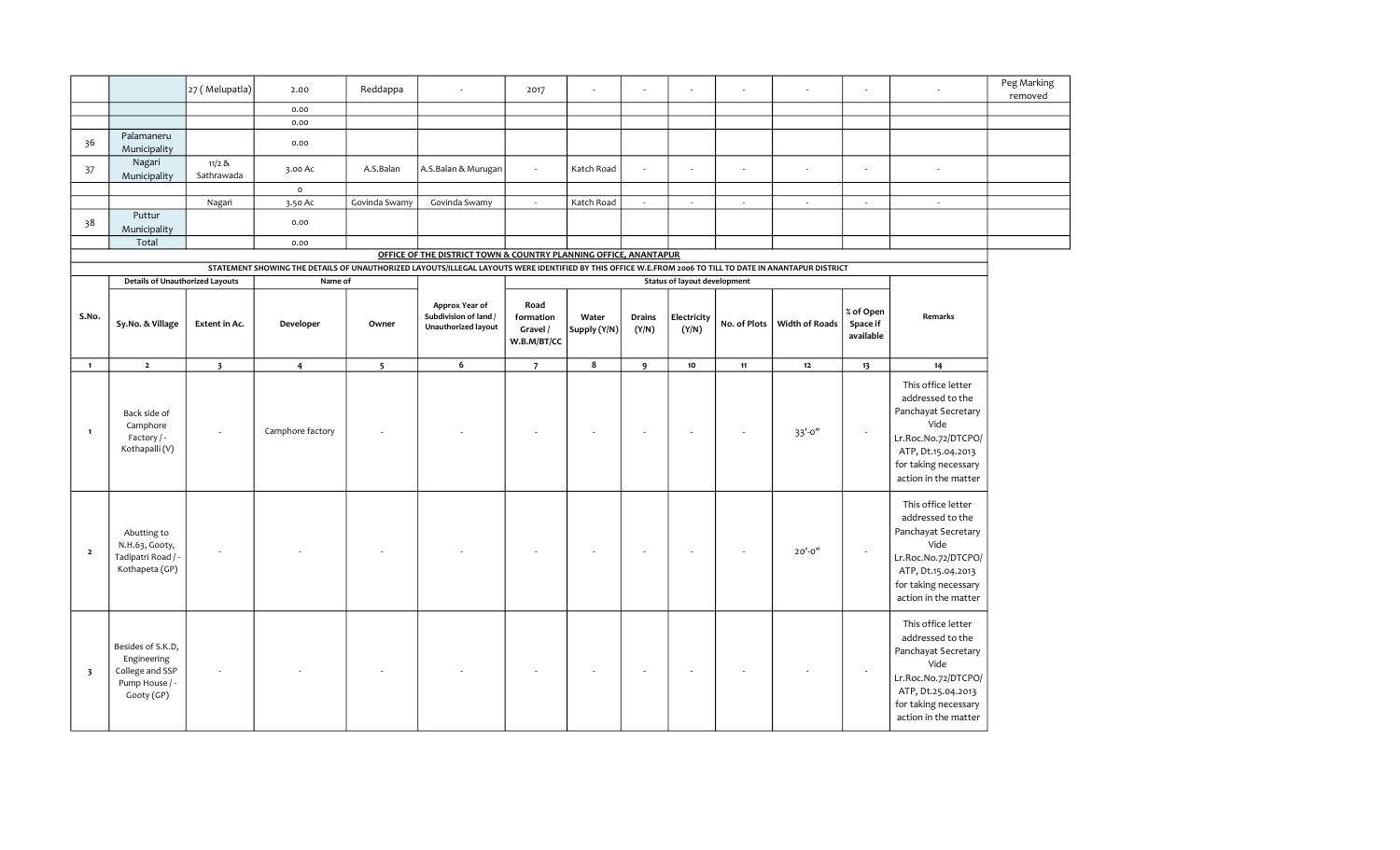| $\overline{4}$           | Premises of<br>Monarch PVC<br>pipes, Chapetla<br>Village road-<br>Hampapuram              | $10$ |  |  |  |  | $\sim$                   | This office letter<br>addressed to the<br>Panchayat Secretary<br>Vide<br>Lr.Roc.No.72/DTCPO/<br>ATP, Dt.02.04.2013<br>for taking necessary<br>action in the matter. |
|--------------------------|-------------------------------------------------------------------------------------------|------|--|--|--|--|--------------------------|---------------------------------------------------------------------------------------------------------------------------------------------------------------------|
| $\overline{\phantom{0}}$ | Oppt. To M.P.D.O.<br>Office<br>Penukonda (V)                                              | 20   |  |  |  |  | $\overline{\phantom{a}}$ | This office letter<br>addressed to the<br>Panchayat Secretary<br>Vide<br>Lr.Roc.No.72/DTCPO/<br>ATP, Dt.03.05.2013<br>for taking necessary<br>action in the matter. |
| 6                        | Near Bus Shelter<br>of Kapu<br>Chennampalli<br>Oppt.<br>Arumekulapalli / -<br>Chilamathur |      |  |  |  |  |                          | This office letter<br>addressed to the<br>Panchayat Secretary<br>Vide<br>Lr.Roc.No.72/DTCPO/<br>ATP, Dt.03.05.2013<br>for taking necessary<br>action in the matter. |
| $\overline{7}$           | Near Surya<br>Coach Factory<br>Surroundings,<br>Thumukunta<br>Check post<br>Kirikera (V)  |      |  |  |  |  |                          | This office letter<br>addressed to the<br>Panchayat Secretary<br>Vide<br>Lr.Roc.No.72/DTCPO/<br>ATP, Dt.03.05.2013<br>for taking necessary<br>action in the matter. |
| 8                        | Near Marur<br>Board, Chapetla<br>Village Road / -                                         |      |  |  |  |  |                          | This office letter<br>addressed to the<br>Panchayat Secretary<br>Vide<br>Lr.Roc.No.72/DTCPO/<br>ATP, Dt.03.05.2013<br>for taking necessary<br>action in the matter. |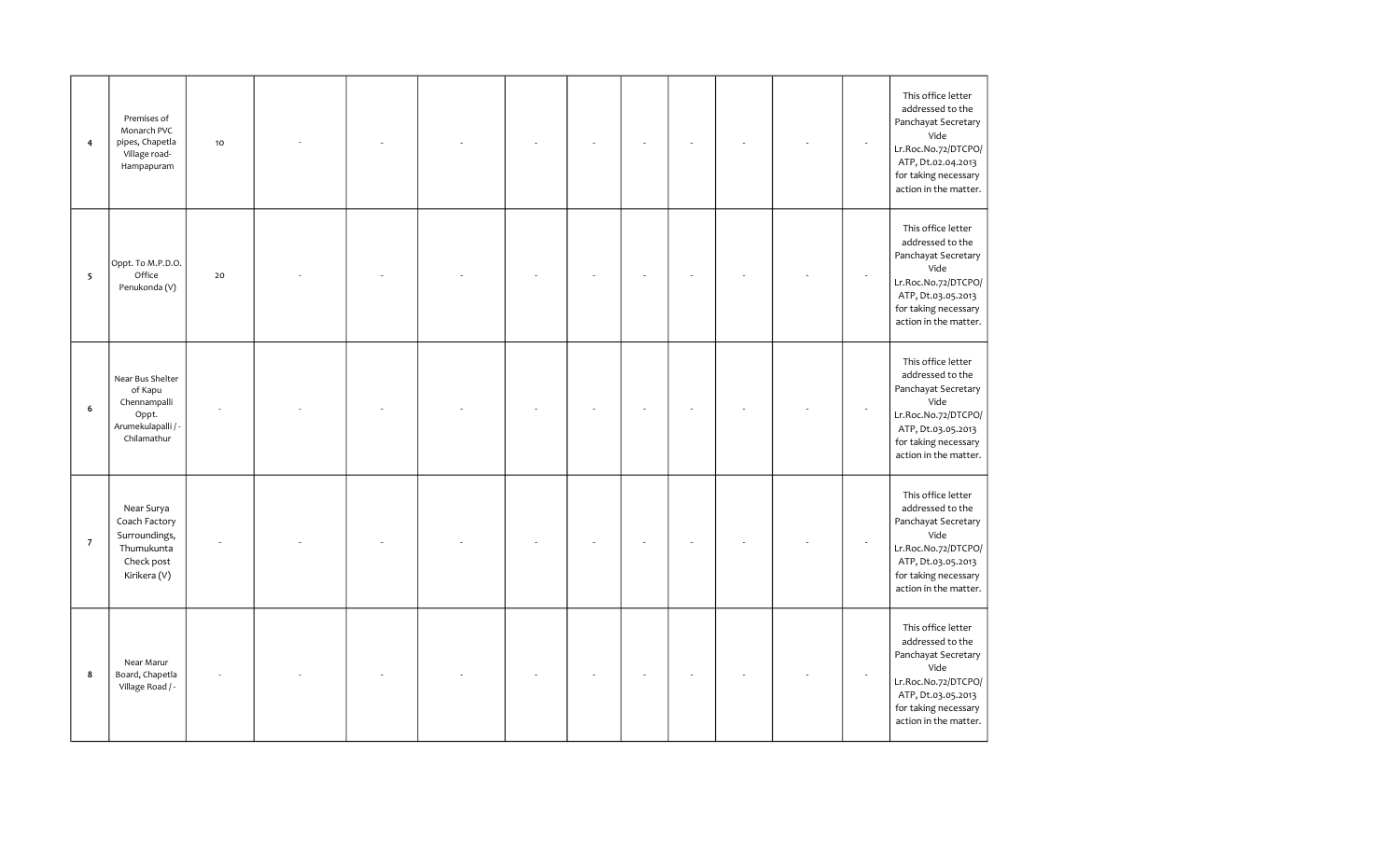| 9      | Pydeti Gram<br>Panchayat, Parigi<br>Mandal                   | 66    | Expate Spring Fields                                                                             |    |  |  |  | J. | This office letter<br>addressed to the<br>Panchayat Secretary<br>Vide<br>Lr.Roc.No.72/DTCPO/AT<br>P, Dt.29.06.2013 for<br>taking necessary action   |
|--------|--------------------------------------------------------------|-------|--------------------------------------------------------------------------------------------------|----|--|--|--|----|-----------------------------------------------------------------------------------------------------------------------------------------------------|
| $10\,$ | Near Rukalapalli<br>/723,725<br>Mandli(V)                    | 44.41 | Jayakumar,<br>Amurutha Estate,<br>Indira Nagar 1st<br>main,1st<br>Road, Mahapadma,<br>Bangalore. |    |  |  |  |    |                                                                                                                                                     |
| $11$   | Near Rukalapalli<br>/742,743-7<br>Mandli(V)                  | 41.51 | Jaya Kumar,<br>Amrutha Estate<br>Indira Nagar 1st<br>main, 1st Road,<br>Mahapadma<br>Bangalore.  | L, |  |  |  |    |                                                                                                                                                     |
| 12     | Near Rukalapalli<br>1740<br>Mandli(V)                        | 40.17 | Jaya Kumar,<br>Amrutha Estate<br>Indira Nagar 1st<br>main, 1st Road,<br>Mahapadma<br>Bangalore.  |    |  |  |  |    |                                                                                                                                                     |
| 13     | Near Rukalapalli<br>1741<br>Mandli (V)                       | 54.81 | Jaya Kumar,<br>Amrutha Estate<br>Indira Nagar 1st<br>main, 1st Road,<br>Mahapadma<br>Bangalore.  |    |  |  |  |    |                                                                                                                                                     |
| 14     | Near Rukalapalli<br>1741<br>Mandli(V)                        | 54.81 | Jaya Kumar,<br>Amrutha Estate<br>Indira Nagar 1st<br>main, 1st Road,<br>Mahapadma<br>Bangalore.  |    |  |  |  |    |                                                                                                                                                     |
| 15     | Near Rukalapalli<br>/724-1,724-2<br>724-5,724-6<br>Mandli(V) | 19.37 | Jaya Kumar,<br>Amrutha Estate<br>Indira Nagar 1st<br>main, 1st Road,<br>Mahapadma<br>Bangalore.  |    |  |  |  |    | This office letter                                                                                                                                  |
| 16     | Near Rukalapalli<br>/743,566<br>Mandli(V)                    | 34.66 | Jaya Kumar,<br>Amrutha Estate<br>Indira Nagar 1st<br>main, 1st Road,<br>Mahapadma<br>Bangalore.  |    |  |  |  |    | addressed to the<br>District Panchayat<br>Officer, Anantapuramu<br>Vide<br>Lr.Roc.No.72/DTCPO/AT<br>P, Dt.18-11-2013 for<br>taking necessary action |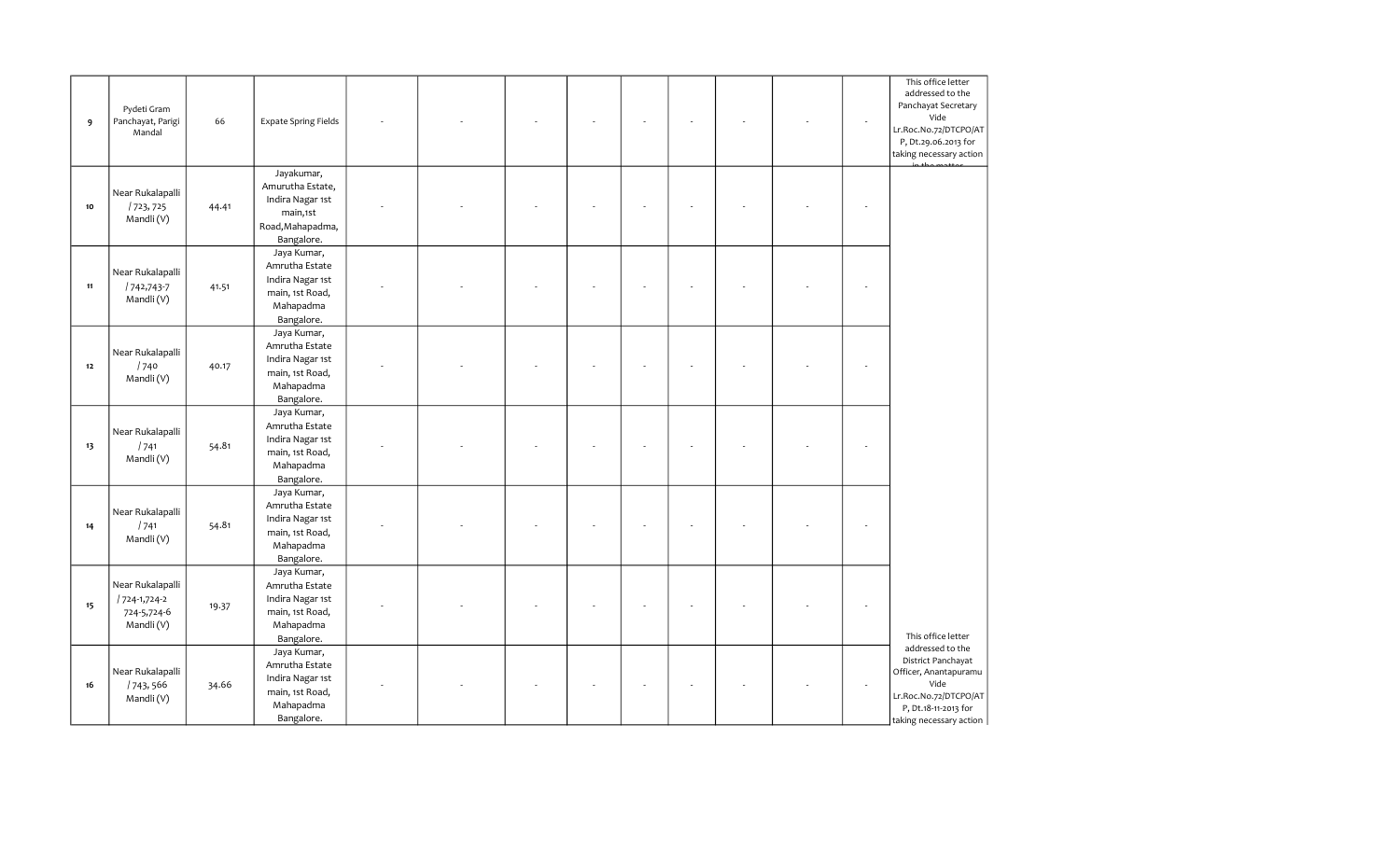|        |                                                                                               |       | Jaya Kumar,                                                                                     |  |  |  |  | in the matter.                                                                                                                                                            |
|--------|-----------------------------------------------------------------------------------------------|-------|-------------------------------------------------------------------------------------------------|--|--|--|--|---------------------------------------------------------------------------------------------------------------------------------------------------------------------------|
| $17\,$ | Near Rukalapalli<br>/744,705<br>Mandli(V)                                                     | 40.63 | Amrutha Estate<br>Indira Nagar 1st<br>main, 1st Road,<br>Mahapadma<br>Bangalore.                |  |  |  |  |                                                                                                                                                                           |
| 18     | Near Rukalapalli<br>/ 570, 571, 573,<br>567<br>Mandli (V)                                     | 37.06 | Jaya Kumar,<br>Amrutha Estate<br>Indira Nagar 1st<br>main, 1st Road,<br>Mahapadma<br>Bangalore. |  |  |  |  |                                                                                                                                                                           |
| 19     | Near Rukalapalli<br>/ 572, 565, 560,<br>559<br>Mandli (V)                                     | 30.91 | Jaya Kumar,<br>Amrutha Estate<br>Indira Nagar 1st<br>main, 1st Road,<br>Mahapadma<br>Bangalore. |  |  |  |  |                                                                                                                                                                           |
| 20     | Near Rukalapalli<br>/ 621, 619, 618,<br>517, 569, 568,<br>619<br>Mandli(V)                    | 40.90 | Jaya Kumar,<br>Amrutha Estate<br>Indira Nagar 1st<br>main, 1st Road,<br>Mahapadma<br>Bangalore. |  |  |  |  |                                                                                                                                                                           |
| $21$   | Near Mandli<br>Cheruvu / 621,<br>619, 618, 517,<br>569, 568, 619<br>Mandli (V)                | 42.85 | Jaya Kumar,<br>Amrutha Estate<br>Indira Nagar 1st<br>main, 1st Road,<br>Mahapadma<br>Bangalore. |  |  |  |  |                                                                                                                                                                           |
| 22     | Near Mandli<br>Cheruvu / 621,<br>619, 618, 517,<br>569, 568, 619<br>Mandli (V)                | 56.03 | Jaya Kumar,<br>Amrutha Estate<br>Indira Nagar 1st<br>main, 1st Road,<br>Mahapadma<br>Bangalore. |  |  |  |  |                                                                                                                                                                           |
| 23     | Abutting to<br>Railway line near<br>Railway crossing<br>in the limits of<br>Pandiparthy (GP)/ | 470   | Amrutha Estates,<br>Indira Nagar,<br>Bangalore.                                                 |  |  |  |  | This office letter<br>addressed to the<br>District Panchayat<br>Officer, Anantapuramu<br>Vide<br>Lr.Roc.No.72/DTCPO/AT<br>P, Dt.18.11.2013 for<br>taking necessary action |
| 24     | 18, 19-1, 19-2 etc.,<br>Bramhmanapalli<br>G.P.,                                               | 39.83 | Fortune Anantha                                                                                 |  |  |  |  | This office letter<br>addressed to the<br>District Panchayat<br>Officer, Anantapuramu<br>Vide<br>Lr.Roc.No.72/DTCPO/AT<br>P, Dt.20.01.2014 for<br>taking necessary action |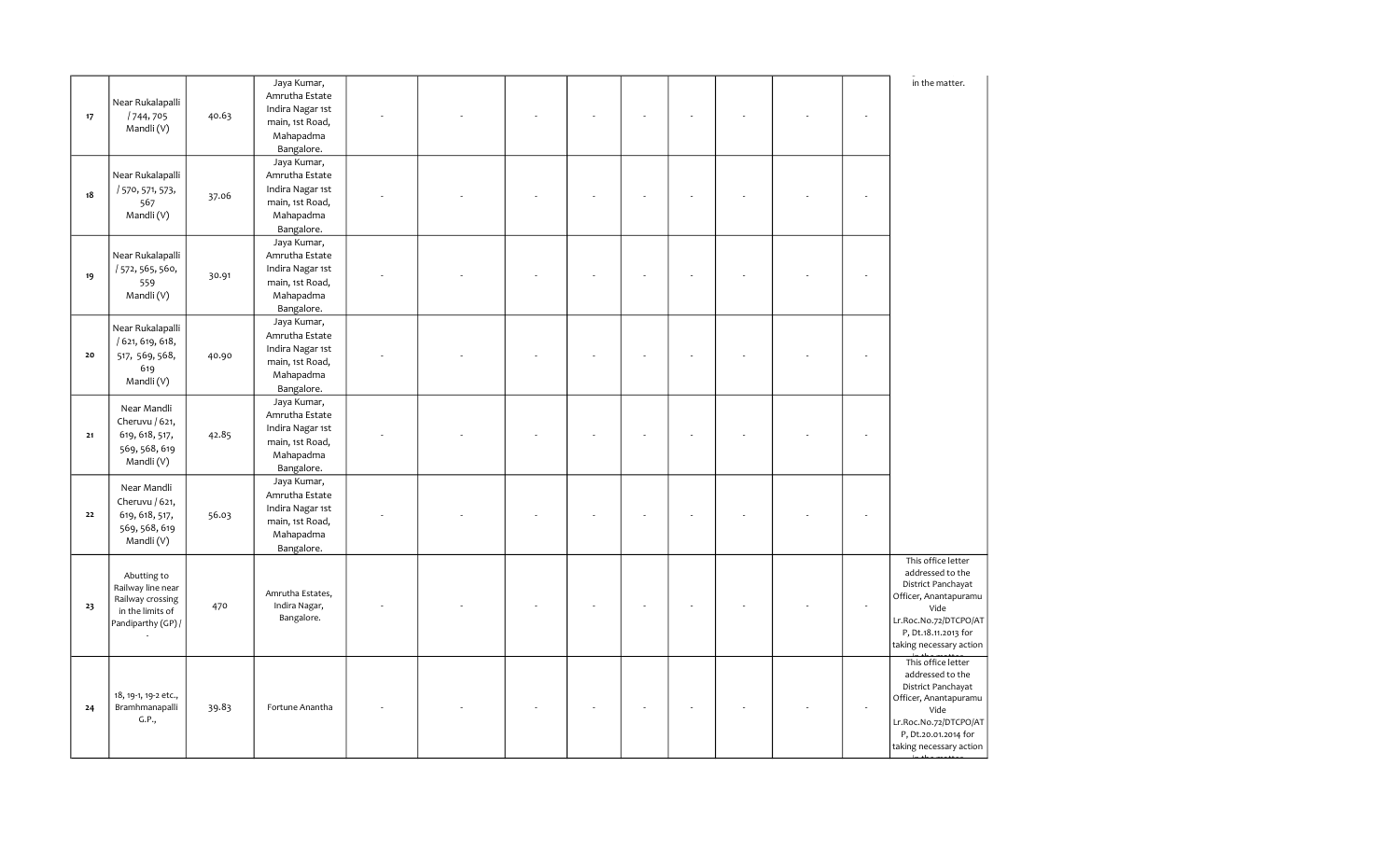| 25 | Opposite to<br>Ananthalakshmi<br>Engg. College / -<br>Itukulapalli                                                                             |       |                       |  |  |  |  | ÷. | This office letter<br>addressed to the<br>Panchayat Secretary<br>Vide<br>Lr.Roc.No.72/2013/DTCP<br>O/ATP, Dt.15.02.2014<br>for taking necessary                                                  |
|----|------------------------------------------------------------------------------------------------------------------------------------------------|-------|-----------------------|--|--|--|--|----|--------------------------------------------------------------------------------------------------------------------------------------------------------------------------------------------------|
| 26 | Sy.No.13, 5-B, 3-C,<br>11, 13/A51, 24,<br>18.30, 12, 13/A6, 92-<br>C, 17, 18, 520, 270,<br>24, 17, etc.,<br>Addedekulapalli<br>(GP), Penukonda | 100   | Nikhara Fort - 1      |  |  |  |  |    | This office letter<br>addressed to the<br>Panchayat Secretary<br>Vide<br>Lr.Roc.No.72/2013/DTCP<br>O/ATP, Dt.13.03.2014<br>for taking necessary                                                  |
| 27 | Sy.No.244-1, 234-2,<br>237-1, 234-1, 237-1,<br>237-1, 245-1, 245-1,<br>237-1 of<br>Palasamudram<br>G.P., Gorantla<br>Mandal                    | 26.85 |                       |  |  |  |  |    | This office letter<br>addressed to the<br>Panchayat Secretary<br>Vide<br>Lr.Roc.No.72/2013/DTCP<br>O/ATP, Dt.07.07.2014<br>for taking necessary<br>action in the matter.                         |
| 28 | Sy.No.28,<br>S.Brahmanapalli<br>Village, Gotkur<br>G.P. Kudair<br>Mandal                                                                       | 70    | Skanda Infra Projects |  |  |  |  |    | This office letter<br>addressed to the<br>District Panchayat<br>Officer, Anantapuramu<br>Vide<br>Lr.Roc.No.72/2013/DTCP<br>O/ATP, Dt.27.09.2014<br>for taking necessary<br>action in the matter. |
| 29 | Oppt. To<br>Bhaskara<br>Fertilizers,<br>Loluru Village,<br>Singanamala<br>Mandal                                                               | 50    |                       |  |  |  |  |    | This office letter<br>addressed to the<br>District Panchayat<br>Officer, Anantapuramu<br>Vide<br>Lr.Roc.No.72/2013/DTCP<br>O/ATP, Dt.09.10.2014<br>for taking necessary<br>action in the matter. |
| 30 | Kalluru (V),<br>Garladinne (M)                                                                                                                 | 5     |                       |  |  |  |  |    | This office letter<br>addressed to the<br>District Panchayat<br>Officer, Anantapuramu<br>Vide<br>Lr.Roc.No.72/2013/DTCP<br>O/ATP, Dt.09.10.2014<br>for taking necessary<br>action in the matter. |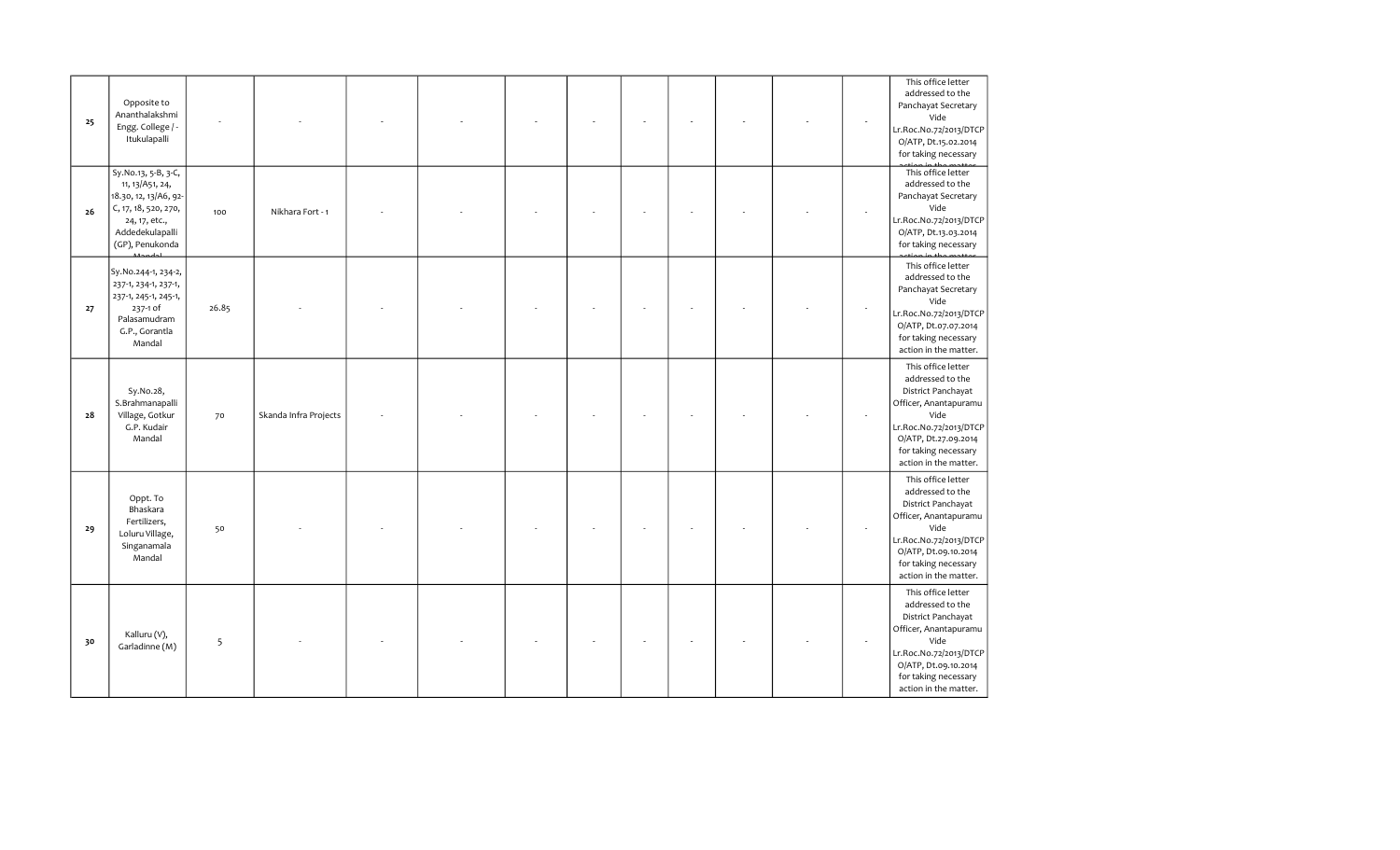| 31 | Sy.No.219/1, 219/2,<br>220/2, etc., Loluru<br>Village,<br>Singanamala<br>Mandal | 15                      | Skanda Infra Projects |                          |                             |                          |                          |                |                          |                          |                          | $\sim$                   | This office letter<br>addressed to the<br>District Panchayat<br>Officer, Anantapuramu<br>Vide<br>Lr.Roc.No.72/2013/DTCP<br>O/ATP, Dt.19.03.2015<br>for taking necessary  |
|----|---------------------------------------------------------------------------------|-------------------------|-----------------------|--------------------------|-----------------------------|--------------------------|--------------------------|----------------|--------------------------|--------------------------|--------------------------|--------------------------|--------------------------------------------------------------------------------------------------------------------------------------------------------------------------|
| 32 | Sy.No.136/3<br>Kurugunta                                                        | 3.46                    |                       |                          |                             |                          |                          |                |                          |                          |                          | $\overline{\phantom{a}}$ | This office letter<br>addressed to the<br>Panchayat Secretary<br>Vide<br>Lr.Roc.No.72/2013/DTCP<br>O/ATP, Dt.08.04.2015<br>for taking necessary<br>action in the matter. |
| 33 | Sy.No.103-1,2 and<br>104, 136/3<br>Kurugunta G.P.                               | 10                      |                       |                          |                             |                          |                          |                |                          |                          |                          | $\overline{\phantom{a}}$ | This office letter<br>addressed to the<br>Panchayat Secretary<br>Vide<br>Lr.Roc.No.72/2013/DTCP<br>O/ATP, Dt.08.04.2015<br>for taking necessary<br>action in the matter. |
| 34 | $65 - 3$<br>Kandukur (GP)                                                       | 5                       | Jeelani Basha         | ÷,                       | J.                          | L.                       | L.                       | J.             |                          |                          | ÷,                       | J.                       |                                                                                                                                                                          |
| 35 | $480 - 283$<br>Kandukur (GP)                                                    | 10.03                   | T.Ramanjaneyulu       | $\overline{\phantom{a}}$ | $\mathcal{L}_{\mathcal{A}}$ | $\overline{\phantom{a}}$ | $\overline{a}$           | L.             |                          |                          | ä,                       | i,                       |                                                                                                                                                                          |
| 36 | $116 - 1$<br>Kandukur (GP)                                                      | $5\overline{)}$         | P.Viswanatha Reddy    | $\overline{\phantom{a}}$ | $\overline{\phantom{a}}$    | ÷,                       | $\sim$                   | $\sim$         | $\overline{\phantom{a}}$ | $\sim$                   | $\overline{\phantom{a}}$ | $\overline{\phantom{a}}$ |                                                                                                                                                                          |
| 37 | Opp:14 kms.stone<br>Kandukur (GP)                                               | 2.5                     | Madhura Estates       | $\overline{\phantom{a}}$ | $\overline{a}$              | $\overline{\phantom{a}}$ | $\overline{\phantom{a}}$ | ÷,             |                          |                          | ÷,                       | $\overline{\phantom{a}}$ |                                                                                                                                                                          |
| 38 | 80-1,82-1 and 85<br>Kandukur (GP)                                               | 26.42                   | Nakshatra Builders    | ÷,                       | $\overline{\phantom{a}}$    | ä,                       | $\overline{a}$           | $\overline{a}$ | $\sim$                   | $\overline{\phantom{a}}$ | $\overline{\phantom{a}}$ | ÷,                       |                                                                                                                                                                          |
| 39 | 104(P)<br>Kandukur (GP)                                                         | 2.5                     | Vishnu Builders       | ÷,                       | $\overline{\phantom{a}}$    | L.                       | ÷.                       | ÷,             | L.                       |                          | J.                       | ÷,                       | This office letter<br>addressed to the                                                                                                                                   |
| 40 | $273 - 2$<br>Itukulapalli                                                       | 8                       | Shankar Reddy         | ÷,                       | ÷,                          | $\overline{\phantom{a}}$ | L,                       | L.             |                          |                          | ÷,                       |                          | District Panchayat<br>Officer, Anantapuramu                                                                                                                              |
| 41 | $273 - 2$<br>Itukulapalli                                                       | $\overline{4}$          | Janardhana Reddy      | ÷,                       | ÷.                          | L.                       |                          |                |                          |                          | J.                       |                          | Vide<br>Lr.Roc.No.72/2013/DTCP                                                                                                                                           |
| 42 | 265(P)<br><b>Itukulapalli</b>                                                   | $\overline{\mathbf{3}}$ | Suryanarayana         | ÷,                       | $\sim$                      | $\overline{\phantom{a}}$ | ä,                       | L.             | ÷                        |                          | $\sim$                   | $\overline{\phantom{a}}$ | O/ATP, Dt.16.12.2015 for<br>taking necessary action                                                                                                                      |
| 43 | 248(P)<br>Itukulapalli                                                          | $\overline{\mathbf{3}}$ | B.Anjineyulu          | ÷,                       | $\sim$                      | ä,                       | $\overline{\phantom{a}}$ | ÷,             | ÷,                       | $\epsilon$               | ÷,                       | $\overline{\phantom{a}}$ | in the matter.                                                                                                                                                           |
| 44 | 227(P)<br>Itukulapalli                                                          | $\overline{\mathbf{3}}$ | Janardhana Reddy      | ÷,                       | $\sim$                      | $\overline{\phantom{a}}$ | $\overline{\phantom{a}}$ | ÷,             | $\lambda$                |                          | $\overline{a}$           | ÷,                       |                                                                                                                                                                          |
| 45 | 227(P)<br>Itukulapalli                                                          | $\overline{\mathbf{3}}$ | Malli                 | ÷,                       | $\sim$                      | ÷,                       | $\overline{a}$           | ÷,             |                          | $\overline{\phantom{a}}$ | ÷,                       | ä,                       |                                                                                                                                                                          |
| 46 | Anantapur to<br>Chennai NH 205<br>of Itukulapalli<br>$(V)$ / -                  | 6                       | some other person     |                          |                             |                          |                          |                |                          |                          |                          |                          |                                                                                                                                                                          |
| 47 | 123-1,3 & 124-1,3<br>Rudrampeta (V)                                             | 2.5                     | B.Venkatarami Reddy   | ÷,                       | i,                          | ä,                       | $\overline{\phantom{a}}$ | Ĭ.             |                          |                          |                          | $\overline{\phantom{a}}$ |                                                                                                                                                                          |
| 48 | 95-1C<br>Rudrampeta (V)                                                         | 8.25                    | E.Polappa             | J.                       |                             |                          |                          |                |                          |                          |                          |                          |                                                                                                                                                                          |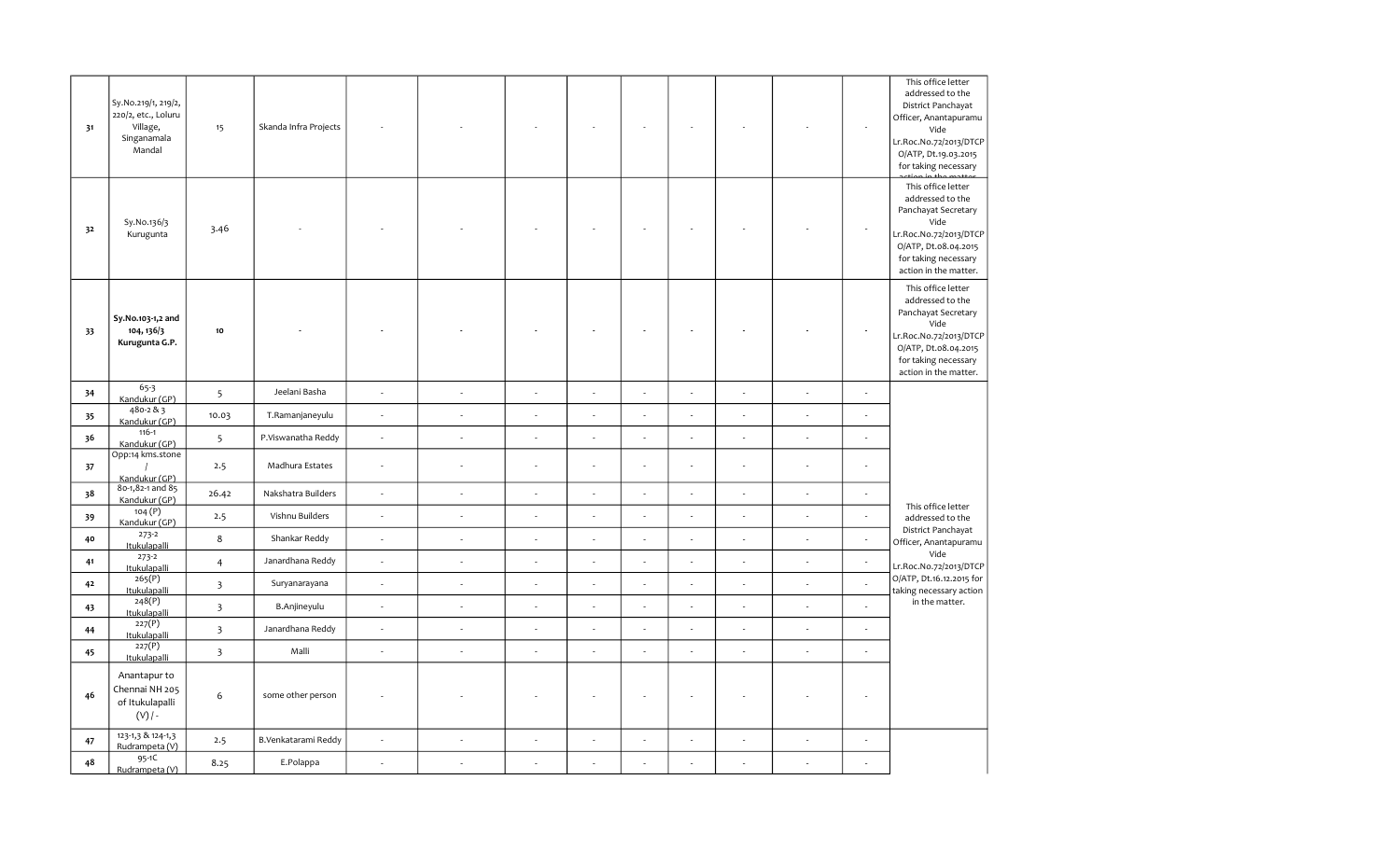| 49 | $96 - 3$<br>Rudrampeta (V)                                                                                               | 1.47             | U.Narasimhappa    |                          |                          | ÷,                       |    |    |        | ÷                           |                          | This office letter<br>addressed to the                                                                                                                                                          |
|----|--------------------------------------------------------------------------------------------------------------------------|------------------|-------------------|--------------------------|--------------------------|--------------------------|----|----|--------|-----------------------------|--------------------------|-------------------------------------------------------------------------------------------------------------------------------------------------------------------------------------------------|
| 50 | 95-1D<br>Rudrampeta (V)                                                                                                  | 5.18             | Bhanu Shankar     | ÷.                       | $\overline{\phantom{a}}$ | J.                       |    |    |        | ÷                           |                          | District Panchayat<br>Officer, Anantapuramu                                                                                                                                                     |
| 51 | $131 - 1$<br>Rudrampeta (V)                                                                                              | 2.26             | G.Vijaya Bhaskar  | ÷.                       | $\sim$                   | ÷.                       | ÷. | L, | $\sim$ | $\overline{\phantom{a}}$    | $\overline{\phantom{a}}$ | Vide<br>Lr.Roc.No.72/2013/DTCP                                                                                                                                                                  |
| 52 | $158-2$<br>Rudrampeta (V)                                                                                                | 1.5              | E.Ramesh          | $\overline{\phantom{a}}$ | $\epsilon$               | $\overline{\phantom{a}}$ | ÷  | J. |        | $\mathcal{L}_{\mathcal{A}}$ | $\epsilon$               | O/ATP, Dt.20.01.2016                                                                                                                                                                            |
| 53 | 168-2<br>Rudrampeta (V)                                                                                                  | 1.8              | K.Gowri Shankar   | ÷.                       | $\epsilon$               | $\overline{\phantom{a}}$ | ÷, | ÷, |        | $\overline{\phantom{a}}$    | $\epsilon$               | for taking necessary<br>action in the matter                                                                                                                                                    |
| 54 | 133<br>Rudrampeta (V)                                                                                                    | 1.12             | K.Gowri Shankar   |                          |                          |                          |    |    |        |                             |                          |                                                                                                                                                                                                 |
| 55 | Sy.No.303, 304,<br>318 Atmakur<br>Village and Mandal                                                                     | $\boldsymbol{6}$ |                   |                          |                          |                          |    |    |        |                             |                          | This office letter<br>addressed to the<br>District Panchayat<br>Officer, Anantapuramu<br>Vide<br>Lr.Roc.No.72/2013/DTCP<br>O/ATP, Dt.11.03.2016 for<br>taking necessary action                  |
| 56 | Opposite of Sri Sai<br>Siri Layout, Kadiri<br>Road, Kandukuru<br>G.P.                                                    |                  |                   |                          |                          |                          |    |    |        |                             |                          | This office letter<br>addressed to the<br>District Panchayat<br>Officer, Anantapuramu<br>Vide<br>Lr.Roc.No.72/2013/DTCP<br>O/ATP, Dt.16.03.2016<br>for taking necessary                         |
| 57 | <b>Beside AVS</b><br>English Medium<br>School, Kadiri<br>Road,<br>Akuthotapalli G.P.                                     |                  |                   |                          |                          |                          |    |    |        |                             |                          | This office letter<br>addressed to the<br>District Panchayat<br>Officer, Anantapuramu<br>Vide<br>Lr.Roc.No.72/2013/DTCP<br>O/ATP, Dt.16.03.2016<br>for taking necessary                         |
| 58 | Tadipatri Road,<br>Thondapadu<br>Village, Gooty<br>Mandal                                                                | 4.5              | <b>KPS Layout</b> |                          |                          |                          |    |    |        |                             |                          | This office letter<br>addressed to the<br>District Panchayat<br>Officer, Anantapuramu<br>Vide<br>Lr.Roc.No.72/2013/DTCP<br>O/ATP, Dt.30.03.2016<br>for taking necessary<br>action in the matter |
| 59 | Sy.No.381,<br>Appalakunta<br>village,<br>Oppt.Balayesu<br>Education<br>Institutions,<br>Bangalore Road,<br>Kirikera Gram | 5                | Padmanabha Nagar  |                          |                          |                          |    |    |        |                             |                          |                                                                                                                                                                                                 |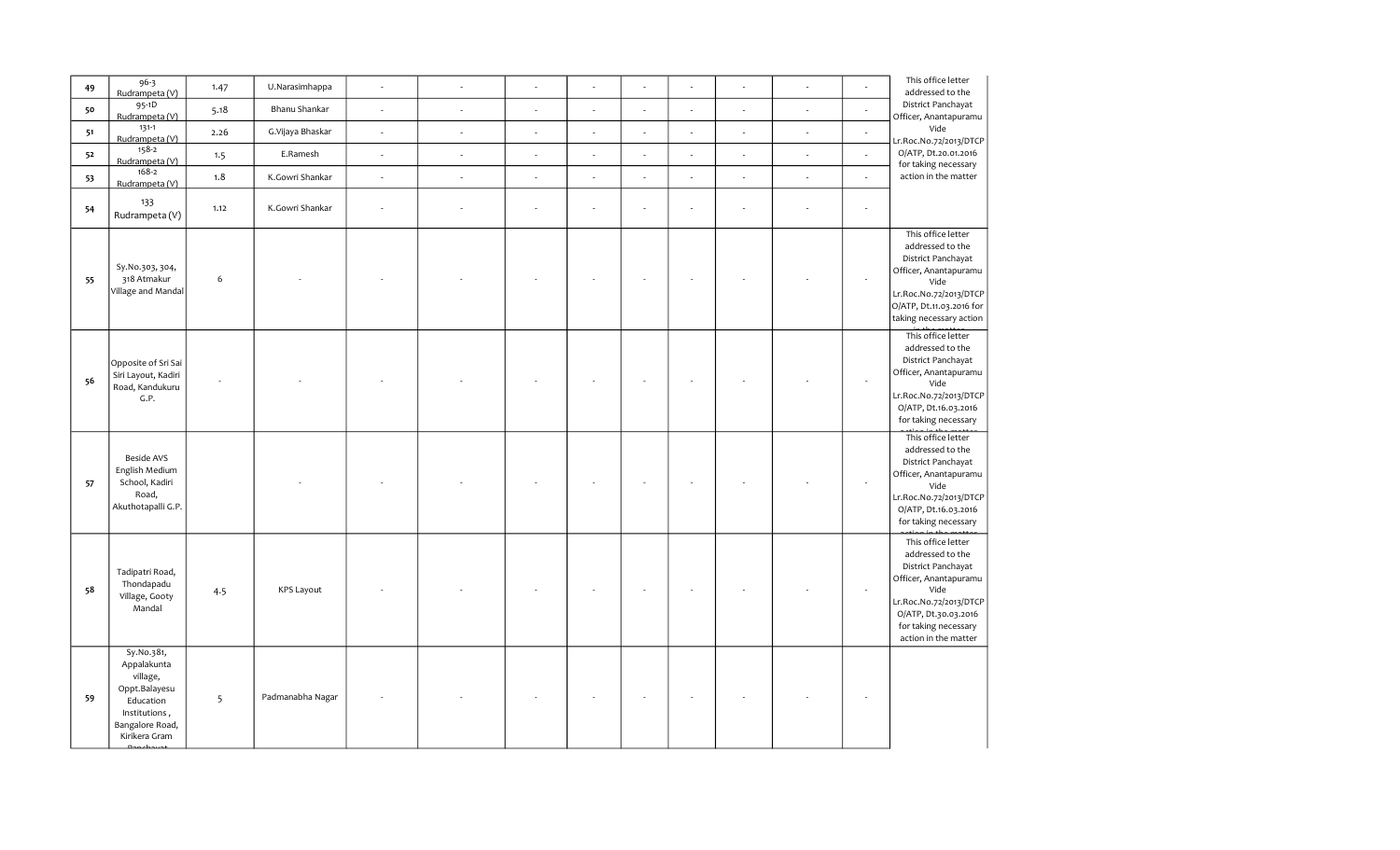| 60 | Sy.No.381,<br>Appalakunta<br>village,<br>Oppt.Balayesu<br>Education<br>Institutions,<br>Bangalore Road,<br>Kirikera Gram | 4.68         |                                            |        |    |    |        |        |        |        | This office letter<br>addressed to the<br>District Panchayat<br>Officer, Anantapuramu<br>Vide<br>Lr.Roc.No.72/2013/DTCP<br>O/ATP, Dt.30.03.2016         |
|----|--------------------------------------------------------------------------------------------------------------------------|--------------|--------------------------------------------|--------|----|----|--------|--------|--------|--------|---------------------------------------------------------------------------------------------------------------------------------------------------------|
| 61 | Thumukunta<br>Check post,<br>Bangalore Road,<br>Kirikera G.P.                                                            | 5.2          | Brundhavana Colony                         |        |    |    |        |        |        |        | for taking necessary<br>action in the matter                                                                                                            |
| 62 | Nandhamuri<br>Colony, Kirikera<br>G.P.                                                                                   | 3.5          | Seven Hils                                 | $\sim$ | ÷, | L. | $\sim$ | $\sim$ | ÷,     | $\sim$ |                                                                                                                                                         |
| 63 | Sy.No.105-1,<br>Mittameedhapalli<br>Village, Beside<br>Super Spinning<br>Mill Kirikera G.P                               | 3.33         |                                            |        |    |    |        |        |        |        |                                                                                                                                                         |
| 64 | Kirikera G.P.,<br>Appalakunta<br>Village                                                                                 |              | Maruthi Nagar, Green<br>City               |        |    |    |        |        |        |        | This office letter<br>addressed to the<br>Panchayat Secretary,<br>Vide<br>Lr.Roc.No.72/2013/DTCP<br>O/ATP, Dt.15.09.2016<br>for taking necessary        |
| 65 | Sy.No.110-2A<br>Rachanapalli<br>Village,<br>Anantapuramu<br>Rural                                                        | 3.75         |                                            |        |    |    |        | 81     | 30'-0" |        | This office letter<br>addressed to the<br>Panchayat Secretary,<br>Vide<br>Lr.Roc.No.72/2013/DTCP<br>O/ATP, Dt.16.11.2016 for<br>taking necessary action |
| 66 | Sy.No.352(P),<br>Chinnapolamada<br>G.P., Tadipatri<br>Mandal                                                             | $\mathbf{1}$ |                                            |        |    |    |        |        |        |        | This office letter<br>addressed to the<br>Panchayat Secretary,<br>Vide<br>Lr.Roc.No.72/2013/DTCP<br>O/ATP, Dt.25.11.2016 for<br>taking necessary action |
| 67 | Sy.No.121,<br>Palasamudram<br>G.P., Gorantla<br>Mandal                                                                   | 5            |                                            |        |    |    |        |        |        |        | This office letter<br>addressed to the<br>Panchayat Secretary,<br>Vide<br>Lr.Roc.No.72/2013/DTCP<br>O/ATP, Dt.26.11.2016 for<br>taking necessary action |
| 68 | Sy.No.77, 80, 81,<br>94,<br>Palasamudram<br>G.P., Gorantla<br>Mandal                                                     |              | Kubera hills Gate Way<br>Shoping Pvt.Ltd., |        |    |    |        |        |        |        | This office letter<br>addressed to the<br>Panchayat Secretary,<br>Vide<br>Lr.Roc.No.72/2013/DTCP<br>O/ATP, Dt.26.11.2016 for<br>taking necessary action |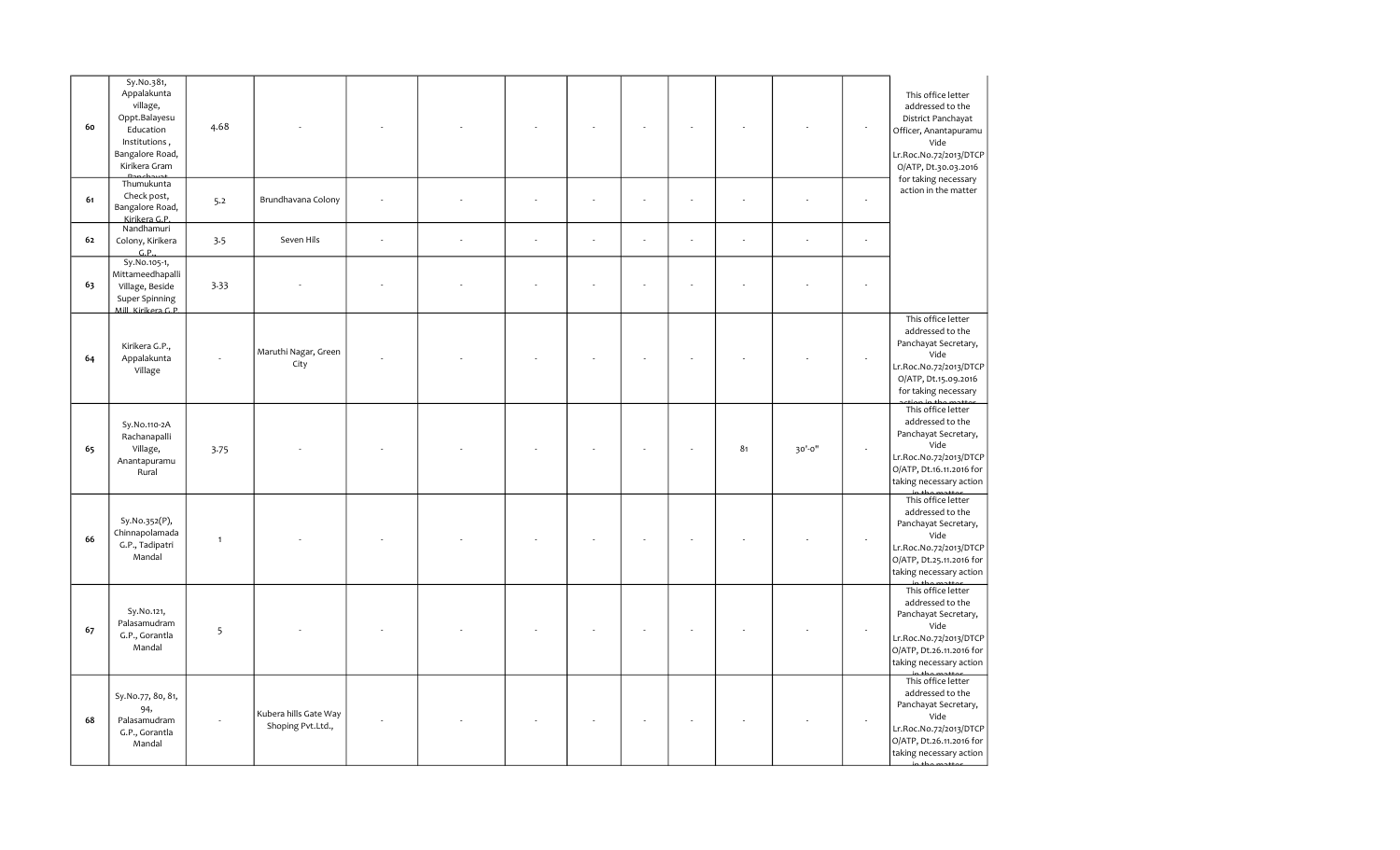| 69    | Vadiyampeta<br>G.P HPCL Gas<br>Gowden Opp.                                                     | 8                                      |                                                                                                            |                                     |                                                                   |                                              |                          |                        |                                     |                    |                       |                                         | addressed to the<br>Panchayat Secretary,<br>Vide<br>Lr.Roc.No.72/2013/DTCP<br>O/ATP, Dt.30.12.2016<br>for taking necessary<br>This office letter                          |
|-------|------------------------------------------------------------------------------------------------|----------------------------------------|------------------------------------------------------------------------------------------------------------|-------------------------------------|-------------------------------------------------------------------|----------------------------------------------|--------------------------|------------------------|-------------------------------------|--------------------|-----------------------|-----------------------------------------|---------------------------------------------------------------------------------------------------------------------------------------------------------------------------|
| 70    | Pamurai Village,<br>Somaladoddi G.P.                                                           |                                        | <b>B.Nageshwar Reddy</b><br>and Others                                                                     |                                     |                                                                   |                                              |                          |                        |                                     |                    |                       |                                         | addressed to the<br>Panchayat Secretary,<br>Vide<br>Lr.Roc.No.72/2013/DTCP<br>O/ATP, Dt.30.12.2016<br>for taking necessary                                                |
| 71    | Sy.No.257-A, Near<br>C.V.Ramana<br>Reddy School,<br>Rayalacheruvu<br>Village, Yadiki<br>Mandal | 5                                      |                                                                                                            |                                     |                                                                   |                                              |                          |                        |                                     |                    |                       |                                         | This office letter<br>addressed to the<br>Panchayat Secretary,<br>Vide<br>Lr.Roc.No.72/2013/DTCP<br>O/ATP, Dt.13.03.2017<br>for taking necessary                          |
| 72    | Kandukuru<br>G.P.,Krishnamredd<br>ypalli Cross                                                 | 5.4                                    | C.Mallikarjuna Reddy,<br>S/o C.Narayana Reddy                                                              |                                     |                                                                   |                                              |                          |                        |                                     |                    |                       |                                         | This office letter<br>addressed to the<br>Panchayat Secretary,<br>Vide<br>Lr.Roc.No.72/2013/DTCP<br>O/ATP, Dt.20.06.2017<br>for taking necessary<br>action in the matter. |
| 73    | Uravakonda G.P<br>/No.91                                                                       | 0.18                                   | Ramu                                                                                                       |                                     |                                                                   | ÷,                                           | ÷,                       |                        |                                     |                    |                       |                                         | This office letter<br>addressed to the                                                                                                                                    |
|       | Uravakonda G.P/<br>No.92                                                                       | 2.24                                   | Seena                                                                                                      |                                     | ÷,                                                                |                                              |                          |                        |                                     |                    |                       |                                         | Panchayat Secretary,<br>Vide                                                                                                                                              |
| 74    | Kakkalapalli G.P.,<br>Anantapuramu<br>Rural Mandal                                             |                                        | MSS Balaji Vilas                                                                                           |                                     |                                                                   |                                              |                          |                        |                                     |                    |                       |                                         | This office letter<br>addressed to the<br>Panchayat Secretary,<br>Vide<br>Lr.Roc.No.72/2013/DTCP<br>O/ATP, Dt.06.07.2017<br>for taking necessary<br>action in the matter. |
|       |                                                                                                |                                        | Details of Un-Authorised Layouts in Gram Panchayat's O/O District Town & Country Planning Office, Chittoor |                                     |                                                                   |                                              |                          |                        |                                     |                    |                       |                                         |                                                                                                                                                                           |
|       |                                                                                                | <b>Details of Unauthorised Layouts</b> |                                                                                                            | Name of                             |                                                                   |                                              |                          |                        | <b>Status of Layout development</b> |                    |                       |                                         |                                                                                                                                                                           |
| Sl.No | Name of the<br>Gram Panchayat                                                                  | Survey No.                             | <b>Total Extent in Acres</b>                                                                               | Developer /<br>Owner                | Approx year of<br>subdivision of land<br>/ Unauthorised<br>Layout | Road<br>formation<br>Gravel /<br>W.B.M/BT/CC | Water<br>Supply<br>(Y/N) | <b>Drains</b><br>(Y/S) | Electricity<br>(Y/S)                | <b>No.of Plots</b> | <b>Width of Roads</b> | $%$ of<br>Open<br>space if<br>available |                                                                                                                                                                           |
|       |                                                                                                |                                        |                                                                                                            | K.Subramanya<br>m S/o<br>Lakshmaiah | $2015 - 16$                                                       | Gravel                                       | No                       | No                     | No                                  |                    | 20'.0''               |                                         |                                                                                                                                                                           |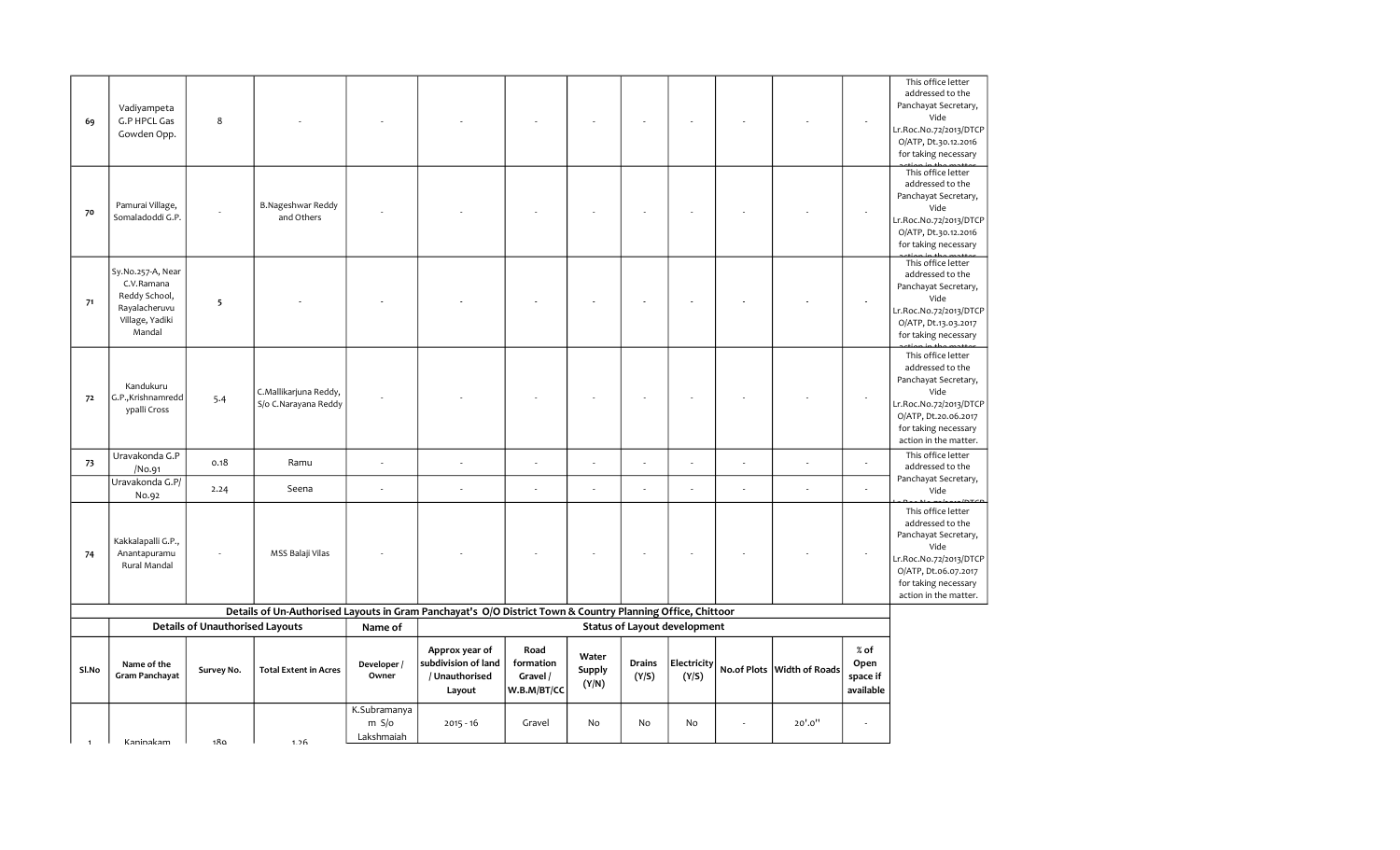| $\mathbf{I}$            | ivariipavarii     | פטו                                                                       | 1.20  |                                                                                                                      |                                                                                        |        |    |           |    |                                                                                                                                                    |         |                             |
|-------------------------|-------------------|---------------------------------------------------------------------------|-------|----------------------------------------------------------------------------------------------------------------------|----------------------------------------------------------------------------------------|--------|----|-----------|----|----------------------------------------------------------------------------------------------------------------------------------------------------|---------|-----------------------------|
|                         |                   |                                                                           |       | T. Arjunaiah<br>Kanipakam HW                                                                                         | $2015 - 16$                                                                            | Gravel | No | No        | No | ÷,                                                                                                                                                 | 20'.0"  | ÷.                          |
| $\overline{2}$          | Kanipakam         | 187                                                                       | 0.50  | SMD Rafi                                                                                                             | $2015 - 16$                                                                            | Gravel | No | No        | No | $\sim$                                                                                                                                             | 20'.0"  | $\mathcal{L}_{\mathcal{A}}$ |
| $\overline{\mathbf{3}}$ | Kanipakam         | 179/B                                                                     | 0.40  | K. Kasturi W/o<br>Kodanda                                                                                            | $2015 - 16$                                                                            | Gravel | No | No        | No | $\overline{\phantom{a}}$                                                                                                                           | 20'.0"  | $\overline{\phantom{a}}$    |
| $\overline{4}$          | Kanipakam         | 269                                                                       | 3.00  | Ρ.<br>Rathnakumar<br>S/o Sheshaiah<br>Uthara<br>Bramhanapalli                                                        | $2015 - 16$                                                                            | Gravel | No | <b>No</b> | No |                                                                                                                                                    | 25'.0"  |                             |
| 5                       | Kanipakam         | 132/1B,<br>133/A,<br>134/1A,<br>134/2,<br>136/1,<br>136/3B                | 4.52  | S. Kannaiah<br>Reddy S/o<br>Subramanyam<br>Reddy (Sruthi<br>milk dairy)                                              | $2015 - 16$<br>$2015 - 16$<br>$2015 - 16$<br>$2015 - 16$<br>$2015 - 16$<br>$2015 - 16$ | Gravel | No | No        | No | $\sim$<br>$\overline{\phantom{a}}$<br>$\overline{\phantom{a}}$<br>$\overline{\phantom{a}}$<br>$\overline{\phantom{a}}$<br>$\overline{\phantom{a}}$ | 20'.0"  |                             |
|                         |                   | 272/B                                                                     | 1.34  | C. Balaji Naidu<br>S/o Gopal Naidu                                                                                   | $2015 - 16$                                                                            | Gravel | No | No        | No | ÷,                                                                                                                                                 | 20'.0"  | $\overline{\phantom{a}}$    |
| 6                       | Bommasamudra<br>m | 24                                                                        | 3.82  | M. Suresh babu<br>s/o Maheswar<br>Reddy                                                                              | $2015 - 16$                                                                            | Gravel | No | No        | No | ÷,                                                                                                                                                 | 20'.0"  |                             |
| $\overline{7}$          | Oddepalli         | 409/1A1 etc                                                               | 4.72  | 1. Yuvarajulu<br>Naidu<br>2.G.Purushotha<br>m Naidu<br>3.K.Munikrishna<br>ma Naidu<br>4.A.P Naidu<br>$(2013 - 2014)$ | $2015 - 16$                                                                            | Gravel | No | No        | No |                                                                                                                                                    | 20'.0"  |                             |
| 8                       | Karvetinagar      | 367/2,367/3,319<br>/1&2,367/4,367/<br>5,367/5-<br>3,137/3,313/A,3<br>67/2 | 13.00 | Not Availabe                                                                                                         | $2015 - 16$                                                                            | Gravel | No | No        | No | ä,                                                                                                                                                 | 25'.0'' | $\overline{\phantom{a}}$    |
| 9                       | Kollagunta        | 418/4B1                                                                   | 2.00  | Not Availabe                                                                                                         | $2015 - 16$                                                                            | Gravel | No | No        | No | $\overline{\phantom{a}}$                                                                                                                           | 20'.0"  | $\overline{\phantom{a}}$    |
| 10                      | Bangarupalem      | 102A,102B                                                                 | 2.63  | R. Eswar naidu                                                                                                       | $2015 - 16$                                                                            | Gravel | No | No        | No | ÷,                                                                                                                                                 | 25'.0'' | $\overline{\phantom{a}}$    |
| 11                      | Jambuvaripalli    | 6/1, 6/2/2                                                                | 2.40  | NPC naidu<br>colony                                                                                                  | $2015 - 16$                                                                            | Gravel | No | No        | No | $\overline{\phantom{a}}$                                                                                                                           | 20'.0"  | $\overline{\phantom{a}}$    |
| 12                      | Jambuvaripalli    | o6-Feb                                                                    | 2.05  | Mogileiswar<br>nagar                                                                                                 | $2015 - 16$                                                                            | Gravel | No | No        | No | $\overline{\phantom{a}}$                                                                                                                           | 20'.0"  | $\overline{\phantom{a}}$    |
| 13                      | K.palli           | 46/6B                                                                     | 1.03  | P.Eswaraiah                                                                                                          | $2015 - 16$                                                                            | Gravel | No | No        | No | $\overline{\phantom{a}}$                                                                                                                           | 20'.0"  | $\sim$                      |
| 14                      | Thagguvaripalli   | 114/1<br>114/2                                                            | 2.07  | J.Krishnamma<br>J.Indranamma                                                                                         | $2015 - 16$<br>$2015 - 16$                                                             | Gravel | No | No        | No | $\overline{\phantom{a}}$<br>$\omega$                                                                                                               | 20'.0"  | $\overline{\phantom{a}}$    |
| 15                      | Thagguvaripalli   | 247/2A<br>247/2B<br>247/2C                                                | 4.88  | S.Noorbasha<br>S.Babusahab<br>S.Juber basha                                                                          | $2015 - 16$<br>$2015 - 16$<br>$2015 - 16$                                              | Gravel | No | No        | No | $\overline{\phantom{a}}$<br>$\mathcal{L}$<br>÷.                                                                                                    | 20'.0"  |                             |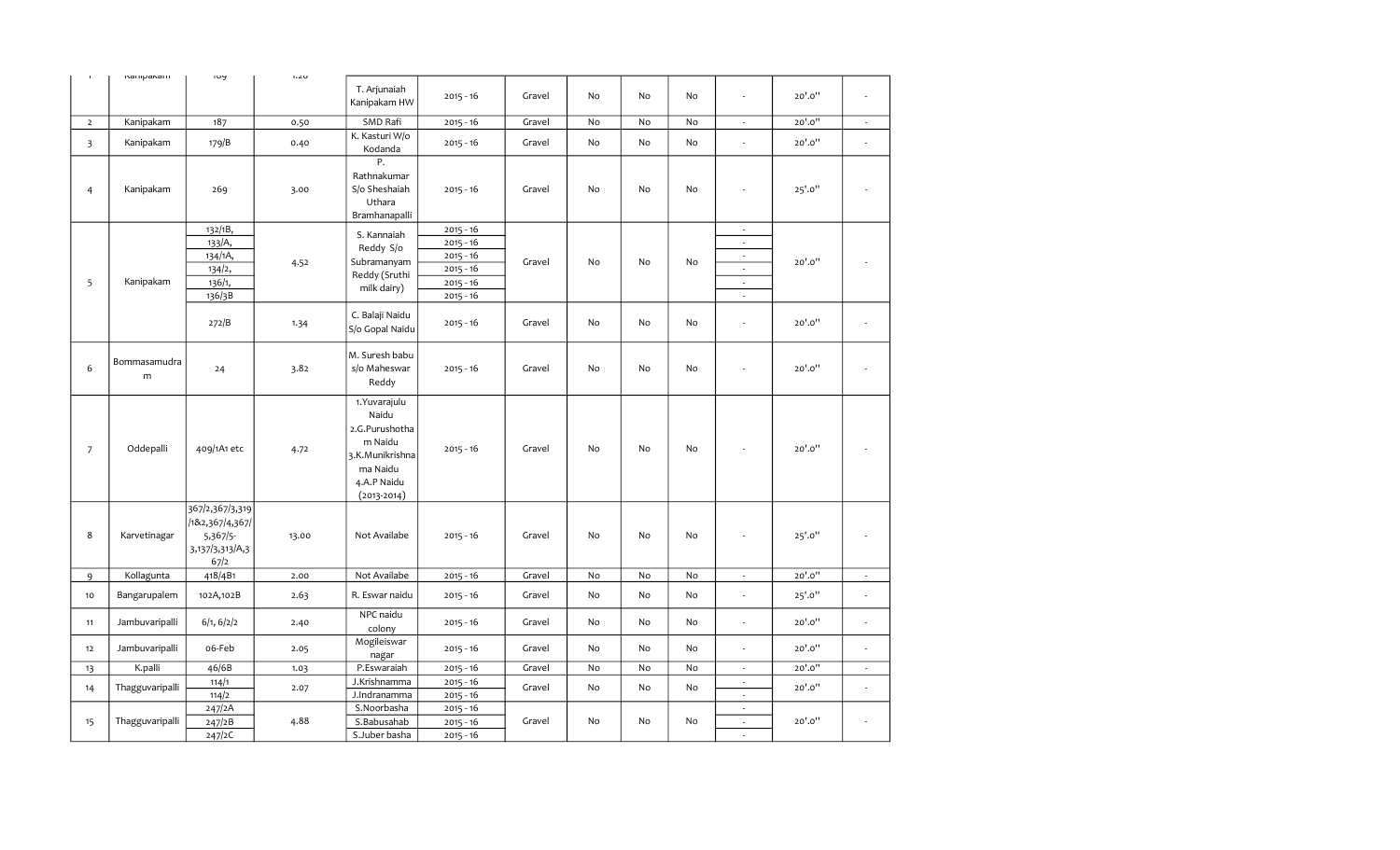| 16 | Taduku                                     | 174, 175, 176, 174<br>A,174/40          | 67.62 | The G. M Rich<br>India Dreams<br>City Scapes<br>PVT Ltd, 31 3rd<br>Floor 4th<br>Avenue Ashok<br>Nagar Chennai | $2015 - 16$ | Gravel | $\mathsf{No}$                | No | No |                          | 25'.0"  |                          |
|----|--------------------------------------------|-----------------------------------------|-------|---------------------------------------------------------------------------------------------------------------|-------------|--------|------------------------------|----|----|--------------------------|---------|--------------------------|
| 17 | Sirugurajupalem 123/1,2,3,4,5,6,7          | 124/1, 2, 3<br>126/2B                   | 8.05  | Dc. Balagopala<br>$S/O$ C<br>Subramanyam<br>Naidu                                                             | $2015 - 16$ | Gravel | No                           | No | No |                          | 25'.0"  |                          |
| 18 | Utharapukandrig<br>a                       | 54/7                                    | 4.02  | Smt M.<br>Sreedevi W/O<br>Ramanaiah                                                                           | $2015 - 16$ | Gravel | No                           | No | No | ÷,                       | 20'.0"  | $\overline{\phantom{a}}$ |
| 19 | Parameswara<br>Mangalam                    | 65/1B,2B                                | 5.00  | 1. Sri<br>Jeevarathnam<br>Naidu S/O<br>Rajamanikyam<br>Naidu                                                  | $2015 - 16$ | Gravel | No                           | No | No | $\overline{a}$           | 25'.0"  |                          |
| 20 | ParameswaraMa<br>ngalam<br>(Kailasapuram)  | 145/6,<br>78/B,10B,<br>146/1A, 1A2, 1A6 | 3.30  | 1. Garvarchand<br>Jain s/o Ganesh<br>Lal Jain                                                                 | $2015 - 16$ | Gravel | No                           | No | No | $\overline{a}$           | 20'.0"  |                          |
| 21 | ParameswaraMa<br>ngalam<br>Kailasapuram)   | 145/A4,5,7A,10<br>4                     | 2.77  | Sri Rakesh Jain<br>S/O<br>Garvarchand<br>Jain                                                                 | $2015 - 16$ | Gravel | No                           | No | No |                          | 20'.0"  |                          |
| 22 | ParameswaraMa<br>ngalam (Opp<br>$H/W$ )    | 18/1A,<br>18/1B, 18/2, 18/3<br>A, 18/3B | 3.92  | R<br>Subramanyam<br>Raju S/O<br>Venkatrama<br>Raju                                                            | $2015 - 16$ | Gravel | No                           | No | No | ÷,                       | 20'.0"  |                          |
| 23 | A.M.Puram                                  | 133-3A2, 135-<br>10, 135-10             | 4.89  | Developer is<br>not available                                                                                 | $2015 - 16$ | Gravel | No                           | No | No | ÷,                       | 20'.0"  | $\overline{\phantom{a}}$ |
| 24 | A.M.Puram                                  | 215, 217, 221                           | 10.18 | Developer is<br>not available                                                                                 | $2015 - 16$ | Gravel | No                           | No | No | ÷,                       | 25'.0'' | $\overline{\phantom{a}}$ |
| 25 | Pathiputtur                                | 39/1,2,4A,5,6A,<br>40/1A,45/13          | 3.31  | P.Ravi Raju                                                                                                   | $2015 - 16$ | Gravel | No                           | No | No | $\omega$                 | 20'.0"  | $\overline{\phantom{a}}$ |
| 26 | Pathiputtur                                | 50/1,50/3                               | 4.00  | Mohan Reddy                                                                                                   | $2015 - 16$ | Gravel | No                           | No | No | ÷.                       | 20'.0"  | $\sim$                   |
| 27 | O.B.R.Kandriga<br>(Vasantha<br>Nagar)      | $21 - 15B$                              | 1.50  | Balakrishna<br>Raju, Tirupati                                                                                 | $2015 - 16$ | Gravel | No                           | No | No | ä,                       | 20'.0"  | L,                       |
| 28 | Vadamalapeta<br>(Ramasamudram<br>$\lambda$ | 133/7                                   | 1.00  | Details not<br>given by<br>Panchayat<br>Secretary                                                             | $2015 - 16$ | Gravel | No                           | No | No | ÷,                       | 20'.0"  | $\overline{a}$           |
| 29 | Vadamalapeta                               | 146/1B                                  | 1.25  |                                                                                                               | $2015 - 16$ | Gravel | $\operatorname{\mathsf{No}}$ | No | No | $\overline{\phantom{a}}$ | 20'.0"  | $\overline{\phantom{a}}$ |
| 30 | Appalayagunta                              | 169 & 170/6A                            | 6.00  | Munireddy                                                                                                     | $2015 - 16$ | Gravel | $\operatorname{\mathsf{No}}$ | No | No | $\overline{\phantom{a}}$ | 20'.0"  | $\epsilon$               |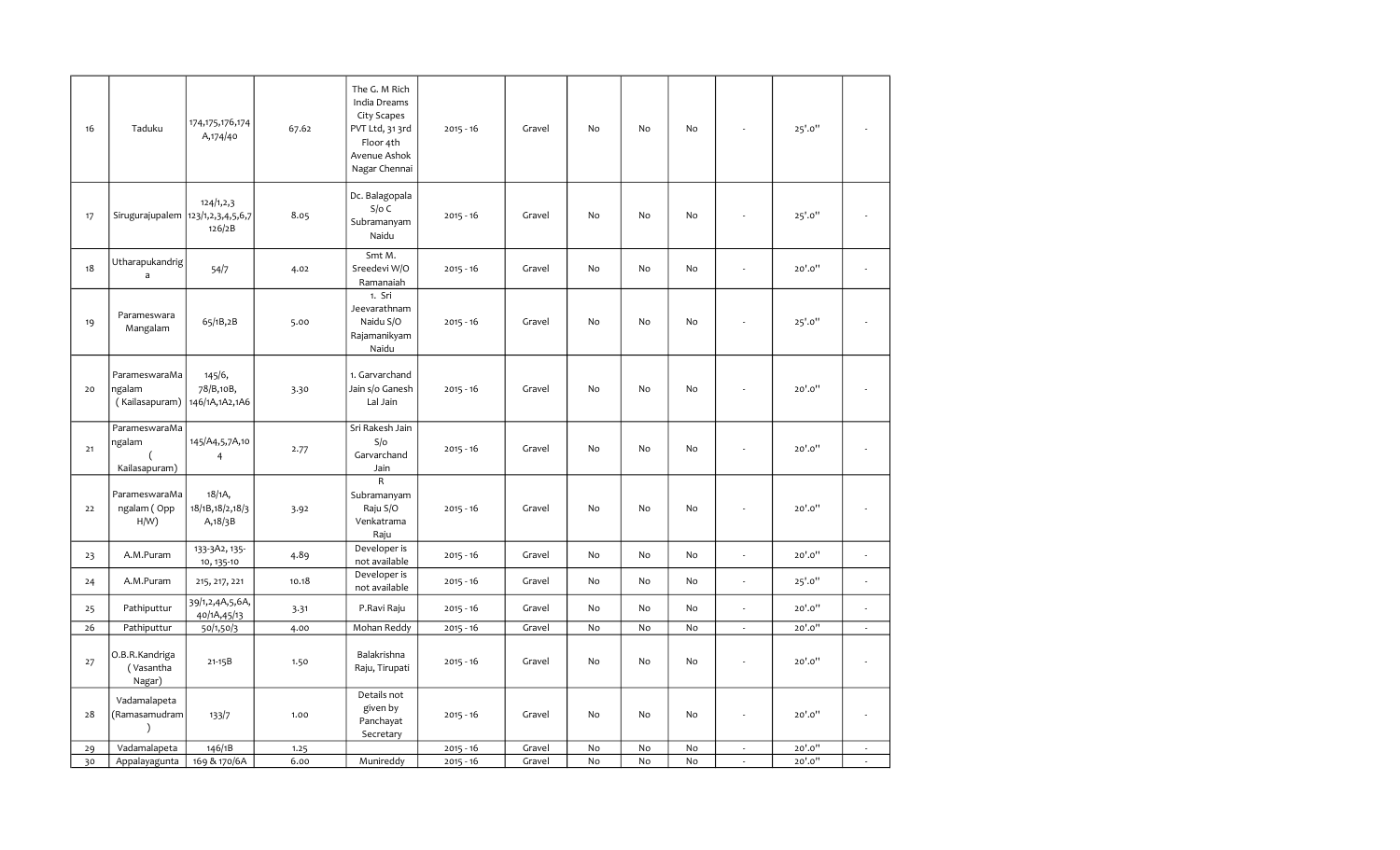| 31 | Chinthakalva                  | 171                          | 1.00 | Lakshmi<br>Devamma                                                                    | $2015 - 16$ | Gravel | No | No | No |                          | 20'.0"  |                          |
|----|-------------------------------|------------------------------|------|---------------------------------------------------------------------------------------|-------------|--------|----|----|----|--------------------------|---------|--------------------------|
| 32 | Thirumandyam                  | 4,11 & 12                    | 2.38 | Ramachandra<br>Reddy & Vasu                                                           | $2015 - 16$ | Gravel | No | No | No |                          | 20'.0"  | ä,                       |
| 33 | Kadirimangalam                | 171/5,71/04,171/<br>6,171/5A | 2.30 | N.Purusotham<br>& N.<br>Muneswaraiah<br>Vengalraju<br>Kandriga,<br>Kadirimangala<br>m | $2015 - 16$ | Gravel | No | No | No |                          | 20'.0"  |                          |
| 34 | C.Ramapuram                   | 14/1A                        | 0.79 | A N<br>Gurubhusanam                                                                   | $2015 - 16$ | Gravel | No | No | No | $\overline{\phantom{a}}$ | 20'.0"  | ÷,                       |
| 35 | C.Ramapuram                   | 6/1, 2, 3                    | 3.00 | Vasu                                                                                  | $2015 - 16$ | Gravel | No | No | No | $\overline{\phantom{a}}$ | 25'.0"  | $\sim$                   |
| 36 | C.Ramapuram                   | 83/4                         | 1.85 | D. S. Raju                                                                            | $2015 - 16$ | Gravel | No | No | No | $\mathcal{L}$            | 20'.0"  | $\sim$                   |
| 37 | C.Ramapuram                   | 76/2, 3, 4, 5, 6             | 1.50 | M. Chiranjeevi<br>Reddy                                                               | $2015 - 16$ | Gravel | No | No | No | $\overline{\phantom{a}}$ | 20'.0"  | ä,                       |
| 38 | C.Ramapuram                   | 98/3                         | 1.90 | Poornachandra<br>Reddy                                                                | $2015 - 16$ | Gravel | No | No | No | ÷.                       | 20'.0"  | ä,                       |
| 39 | C.Ramapuram                   | 166/3B                       | 1.02 | Ρ.<br>Naveenkumar<br>Reddy                                                            | $2015 - 16$ | Gravel | No | No | No | $\overline{\phantom{a}}$ | 20'.0"  | L.                       |
| 40 | C.Ramapuram                   | 129/11                       | 1.00 | К.<br>Bhagyalakshmi                                                                   | $2015 - 16$ | Gravel | No | No | No | ÷                        | 20'.0"  | ÷,                       |
| 41 | C.Ramapuram                   | 119/1A                       | 0.68 | T.<br>Venkatanarayan<br>a Reddy                                                       | $2015 - 16$ | Gravel | No | No | No | $\sim$                   | 20'.0"  | ÷,                       |
| 42 | C.Ramapuram                   | 119/3A                       | 1.33 | K. Sekhara<br>Reddy                                                                   | $2015 - 16$ | Gravel | No | No | No | ÷,                       | 20'.0"  | ä,                       |
| 43 | C.Ramapuram                   | 127/1, 128                   | 2.28 | K. Harinath<br>Reddy                                                                  | $2015 - 16$ | Gravel | No | No | No | $\overline{\phantom{a}}$ | 20'.0"  | $\overline{\phantom{a}}$ |
| 44 | K.K.V.Puram                   | 60,61                        | 6.90 | M. Sambasiva<br>Reddy                                                                 | $2015 - 16$ | Gravel | No | No | No | $\overline{\phantom{a}}$ | 25'.0"  | ä,                       |
| 45 | Kammakhandrig<br>$\mathsf{a}$ | 149                          | 1.19 | M. Vasumathi                                                                          | $2015 - 16$ | Gravel | No | No | No | $\overline{\phantom{a}}$ | 20'.0"  | L.                       |
| 46 | P.K.V.Palli                   | 6. / 8                       | 1.12 | Kumaraswamy<br>Reddy                                                                  | $2015 - 16$ | Gravel | No | No | No | $\overline{\phantom{a}}$ | 20'.0"  | ٠                        |
| 47 | Gangireddipalli               | 8./27                        | 0.51 | Β.<br>Subramanyam                                                                     | $2015 - 16$ | Gravel | No | No | No | $\sim$                   | 20'.0"  | ÷,                       |
| 48 | Ravillavaripalli              | 1,11,112                     | 5.64 | Damodhar<br>Naidu & Others                                                            | $2015 - 16$ | Gravel | No | No | No | $\overline{\phantom{a}}$ | 25'.0'' | ÷,                       |
| 49 | Penumuru                      | 497/1                        | 1.35 | K Krishna<br>Reddy                                                                    | $2015 - 16$ | Gravel | No | No | No | $\overline{\phantom{a}}$ | 20'.0"  | ÷,                       |
|    |                               | 428/C                        |      | A R Khadar<br>Basha                                                                   | $2015 - 16$ |        |    |    |    |                          |         |                          |
|    |                               | 428/B4                       |      | D N Idayathulla                                                                       | $2015 - 16$ |        |    |    |    |                          |         |                          |
|    |                               |                              |      |                                                                                       |             |        |    |    |    |                          |         |                          |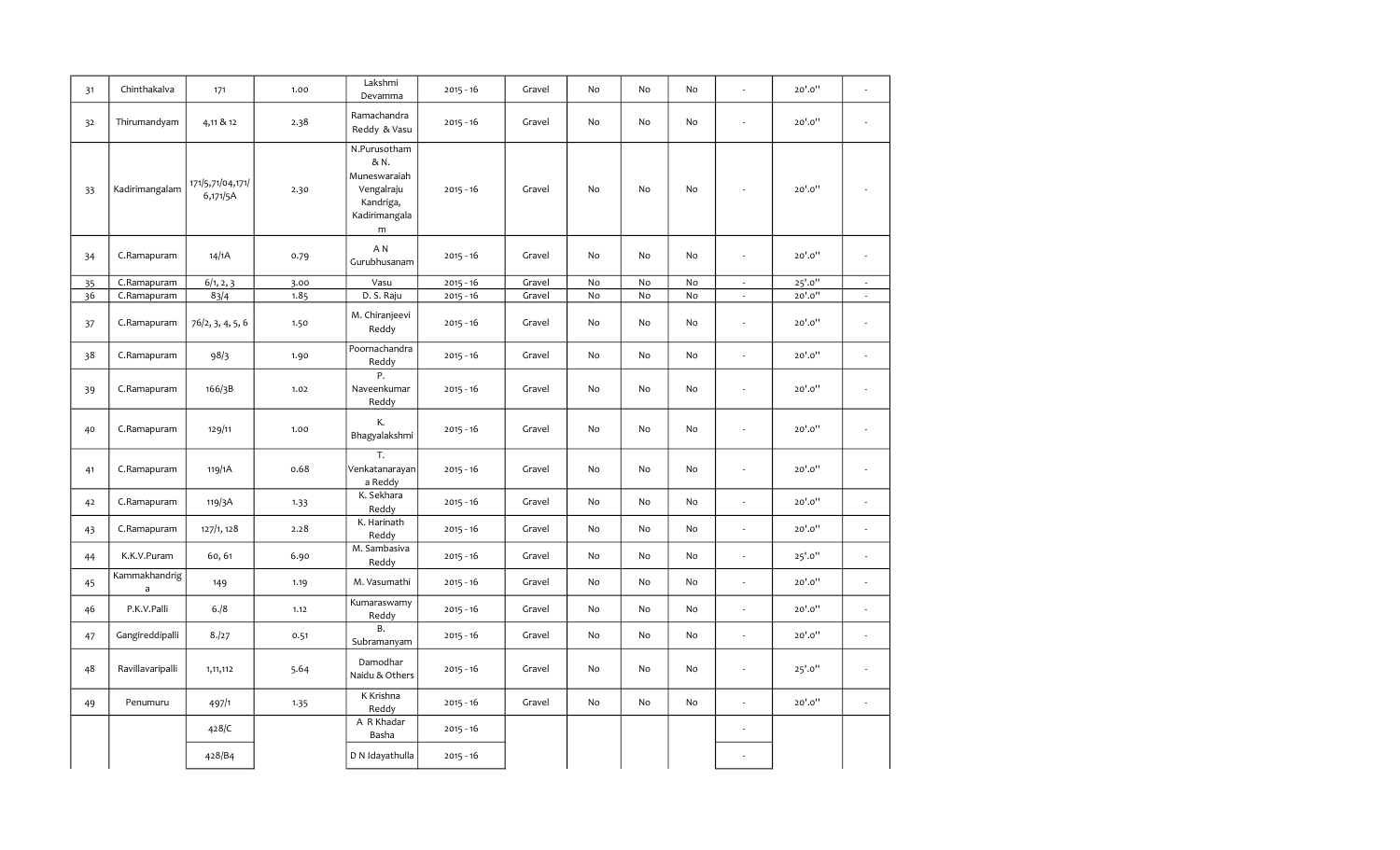|    |                               | 428/B3              |       | MD<br>Rahamthulla                        | $2015 - 16$ |        |    |    |    |                          |         |                             |
|----|-------------------------------|---------------------|-------|------------------------------------------|-------------|--------|----|----|----|--------------------------|---------|-----------------------------|
| 50 | Penumuru                      | 428/B <sub>2</sub>  | 1.16  | MD<br>Rahamthulla                        | $2015 - 16$ | Gravel | No | No | No |                          | 20'.0"  |                             |
|    |                               | 428/B1              |       | S Mahamad<br>Ghouse                      | $2015 - 16$ |        |    |    |    |                          |         |                             |
|    |                               | 428/D               |       | A R Abdul<br>Sharif                      | $2015 - 16$ |        |    |    |    |                          |         |                             |
| 51 | Guntipalli                    | 413/2               | 1.18  | C Sivaiah S/o<br>Krishnaiah              | $2015 - 16$ | Gravel | No | No | No |                          | 20'.0"  | L,                          |
| 52 | Peddakavurivarip<br>alli      | 414/10              | 0.96  | Dinesh reddy<br>S/o I Sanar<br>Reddy     | $2015 - 16$ | Gravel | No | No | No | ÷,                       | 20'.0"  | $\frac{1}{2}$               |
| 53 | Kalavagunta                   | 31,32               | 11.30 | Jaganada<br>Reddy S/o K<br>Prakash Reddy | $2015 - 16$ | Gravel | No | No | No |                          | 25'.0'' | $\frac{1}{2}$               |
| 54 | Kalavagunta                   | 24,25               | 5.99  | K Thyagarajulu<br>S/o Ravi Sankar        | $2015 - 16$ | Gravel | No | No | No |                          | 20'.0"  | L,                          |
| 55 | Kalavagunta                   | 23                  | 0.97  | Lakshmi<br>narayana                      | $2015 - 16$ | Gravel | No | No | No | $\overline{\phantom{a}}$ | 20'.0"  | L,                          |
| 56 | Kalavagunta                   | 2,51,252            | 1.60  | Nagaraju                                 | $2015 - 16$ | Gravel | No | No | No | $\overline{\phantom{a}}$ | 20'.0"  | $\overline{\phantom{a}}$    |
| 57 | Bhakarapeta                   | 396                 | 1.60  | A.Nagamuni<br>Naidu                      | $2015 - 16$ | Gravel | No | No | No | J.                       | 20'.0"  | ÷,                          |
| 58 | Chinnagottigallu              | 797,912/2           | 2.33  | N.Ramesh Babu                            | $2015 - 16$ | Gravel | No | No | No | ä,                       | 20'.0"  | Ĭ.                          |
| 59 | T.Chattevaripale<br>${\sf m}$ | 1335/1, 1356        | 1.30  | V.Porushotham<br>Naidu,<br>Bhakarapet    | $2015 - 16$ | Gravel | No | No | No | $\overline{a}$           | 20'.0"  | $\frac{1}{2}$               |
| 60 | Deendaralapalli               | 1251/1              | 1.70  | P.Harinadth<br>Reddy                     | $2015 - 16$ | Gravel | No | No | No | ÷,                       | 20'.0"  | ä,                          |
| 61 | Gundrajulapalli               | 167/2A & 3B         | 1.00  | Thirumurugan                             | $2015 - 16$ | Gravel | No | No | No | $\overline{\phantom{a}}$ | 20'.0"  | $\mathcal{L}_{\mathcal{A}}$ |
|    |                               | 345/B2              |       | Ambika &<br>K.Satya                      | $2015 - 16$ |        |    |    |    |                          |         |                             |
| 62 | Gangavaram                    | 343/3B2             | 2.27  | Balaram Chetty                           | $2015 - 16$ | Gravel | No | No | No |                          | 20'.0"  |                             |
|    |                               | 343/3B4             |       | Amarendra<br>Babu                        | $2015 - 16$ |        |    |    |    |                          |         |                             |
|    |                               | 343/3B3             |       | R.Jagan Mohan                            | $2015 - 16$ |        |    |    |    | $\overline{a}$           |         |                             |
| 63 | Gangavaram                    | 305                 | 3.00  | Koteswar                                 | $2015 - 16$ | Gravel | No | No | No | $\overline{\phantom{a}}$ | 20'.0"  | $\epsilon$                  |
| 64 | Gangavaram                    | 419-2, 420, 421     | 2.18  | Syed Musheer<br>Ahmad                    | $2015 - 16$ | Gravel | No | No | No | ÷,                       | 20'.0"  | ÷,                          |
| 65 | Gangavaram                    | 635-A to 635-<br>2C | 3.00  | Lokanatham                               | $2015 - 16$ | Gravel | No | No | No | ÷,                       | 20'.0"  | ÷,                          |
| 66 | Gangavaram                    | 435/1 to 435/8      | 2.50  | Syed Musheer<br>Ahmad                    | $2015 - 16$ | Gravel | No | No | No |                          | 20'.0"  | L,                          |
| 67 | Gangavaram                    | 316-3, 316-5        | 2.50  | Lalu swamy                               | $2015 - 16$ | Gravel | No | No | No | ÷,                       | 20'.0"  | ÷,                          |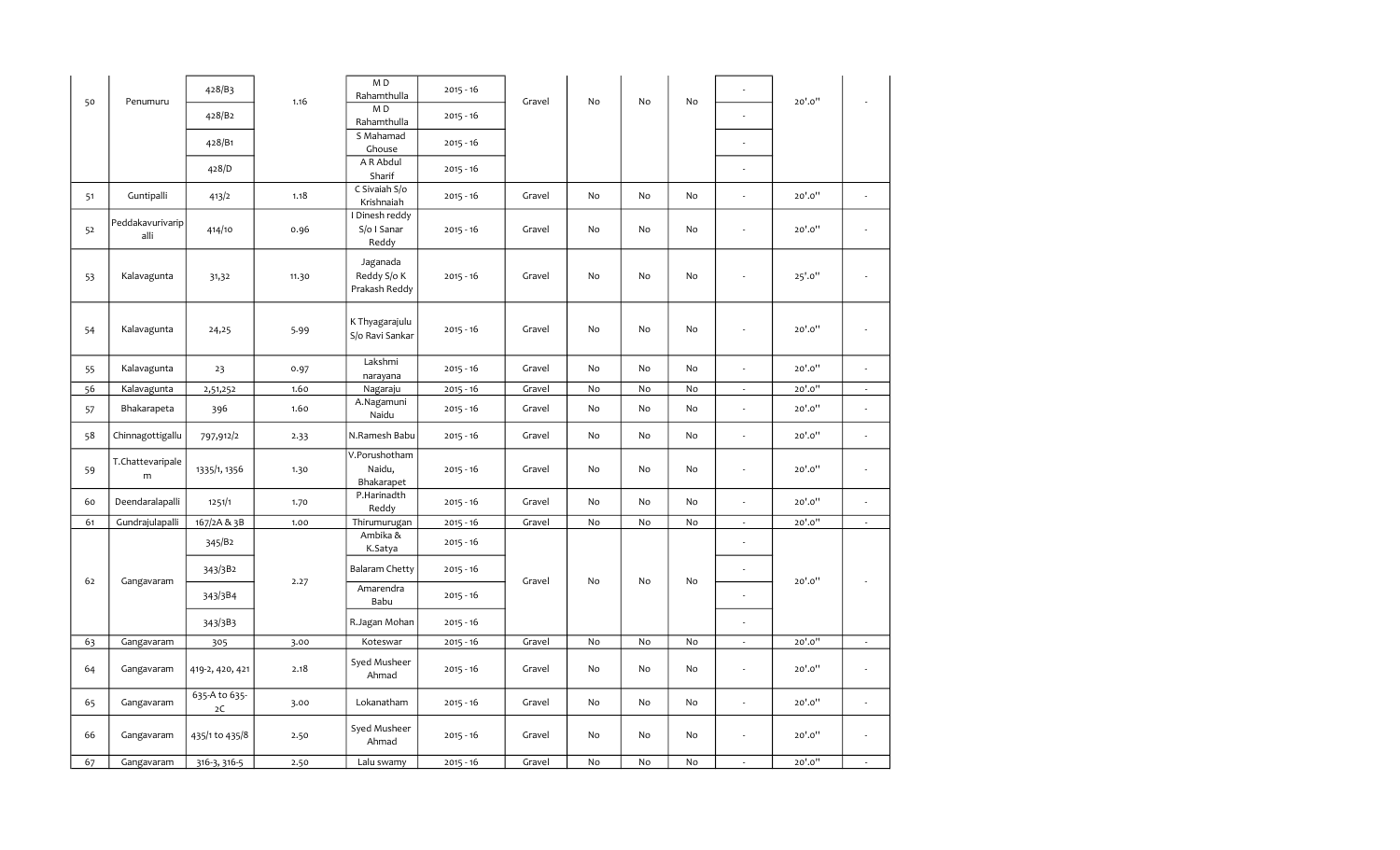| 68 | Gangavaram    | 315-D, 315-F                                                                                                          | 1.30     | 1. Y.<br>Venkataswamy<br>2. Y. Bhusenna                                                         | $2015 - 16$ | Gravel | No | No        | No | ÷,                       | 20'.0" |                          |
|----|---------------|-----------------------------------------------------------------------------------------------------------------------|----------|-------------------------------------------------------------------------------------------------|-------------|--------|----|-----------|----|--------------------------|--------|--------------------------|
| 69 | Gangavaram    | 387-6A, 389                                                                                                           | 1.81     | 1. Sankarachari<br>2. Eswarachari                                                               | $2015 - 16$ | Gravel | No | No        | No | ä,                       | 20'.0" |                          |
| 70 | Gangavaram    | 387/1, 388                                                                                                            | 3.31     | 1. P.V.Pathi, 2.<br>S. Pushpalatha                                                              | $2015 - 16$ | Gravel | No | No        | No | ÷,                       | 20'.0" | L,                       |
| 71 | Gangavaram    | 403                                                                                                                   | 3.40     | 1. Ammaiah<br>w/o. Late<br>Nagaraj                                                              | $2015 - 16$ | Gravel | No | No        | No | ÷,                       | 20'.0" | $\overline{\phantom{a}}$ |
| 72 | Gangavaram    | 391/1B, 391-2B,<br>391-1C, 391-2C,<br>392/3A/2,<br>392/3A/3,<br>392/3A/1,<br>392/3A/5,<br>392/3A/4.<br>392/4B, 392/4C | $3 - 00$ | 1. T. Raveendra<br>Babu S/o. T.<br>Venkata<br>swamy 2. T.<br>Kumar, 3.Y.<br>Babu, 4. M.<br>Raja | $2015 - 16$ | Gravel | No | No        | No | ÷,                       | 20'.0" |                          |
| 73 | Gangavaram    | 368/1B, 368/2,<br>368/C, 375/3A                                                                                       | $2 - 51$ | C.V. Kumar<br>(submitted file<br>to office)                                                     | $2015 - 16$ | Gravel | No | <b>No</b> | No | ÷.                       | 20'.0" | $\overline{\phantom{a}}$ |
| 74 | Gangavaram    | 740-1, 740-2,<br>739-3A                                                                                               | $6 - 95$ | N. Madhu Babu<br>S/o Kannaiah<br>Naidu (File<br>forwarded to<br>TPO, Chittoor)                  | $2015 - 16$ | Gravel | No | No        | No | ä,                       | 20'.0" |                          |
| 75 | Gangavaram    | $385 - 2,$<br>382/B/2B,<br>382/2, 378/1B,<br>129/1, 128/2                                                             | $1 - 96$ | M. Chengappa,<br>$S/O$ .<br>Venkataswamy                                                        | $2015 - 16$ | Gravel | No | No        | No | ä,                       | 20'.0" | $\overline{a}$           |
| 76 | Beggilipalle  | 53                                                                                                                    | 1.00     | Ramappa                                                                                         | $2015 - 16$ | Gravel | No | No        | No | $\overline{\phantom{a}}$ | 20'.0" | $\overline{\phantom{a}}$ |
| 77 | Beggilipalle  | 66                                                                                                                    | 1.50     | Khader Basha                                                                                    | $2015 - 16$ | Gravel | No | No        | No | $\overline{\phantom{a}}$ | 20'.0" | $\overline{\phantom{a}}$ |
| 78 | Gundlasagaram | 46/7a, 46/7b                                                                                                          | 2.50     | K. C. Nagaraju<br>S/O<br>Chayakantha<br>Setty                                                   | $2015 - 16$ | Gravel | No | No        | No | ÷,                       | 20'.0" | $\overline{\phantom{a}}$ |
| 79 | Gundlasagaram | 50/3                                                                                                                  | 0.67     | Venkatappa<br>S/o Muneppa                                                                       | $2015 - 16$ | Gravel | No | No        | No | ÷,                       | 20'.0" | $\overline{\phantom{a}}$ |
| 80 | Gundlasagaram | 38/7a                                                                                                                 | 0.73     | Chinnamma<br>W/o Srinivasulu                                                                    | $2015 - 16$ | Gravel | No | No        | No | ä,                       | 20'.0" | L,                       |
| 81 | Gundlasagaram | 37/2                                                                                                                  | 1.11     | Kempemma<br>W/o Sonnappa                                                                        | $2015 - 16$ | Gravel | No | No        | No | $\overline{\phantom{a}}$ | 20'.0" | $\overline{\phantom{a}}$ |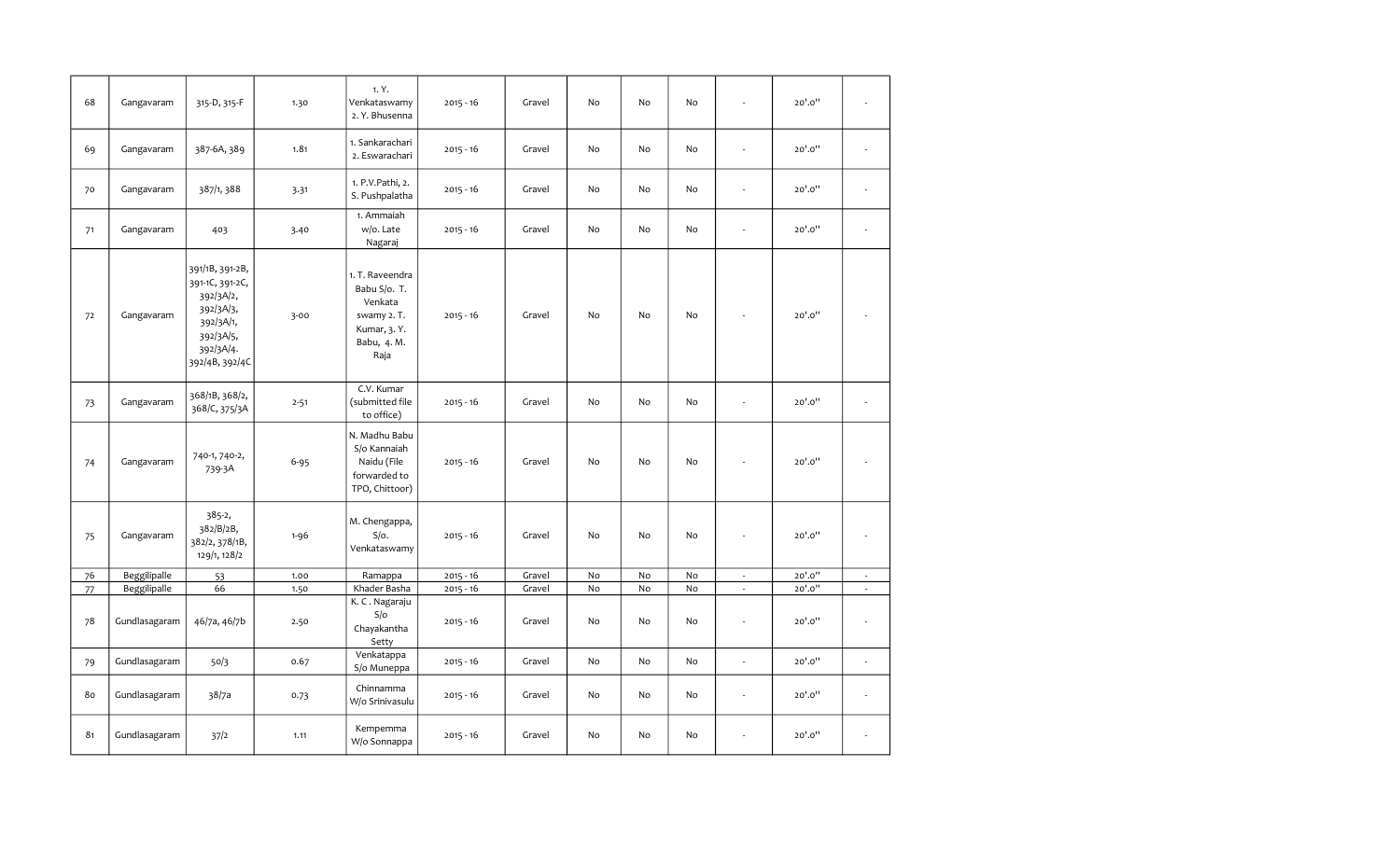| 82 |                       |                                                                   |       | Padmaja W/o                                                                                                        |             | Gravel | No                           | No | No | ÷,                       | 20'.0"  | J.                          |
|----|-----------------------|-------------------------------------------------------------------|-------|--------------------------------------------------------------------------------------------------------------------|-------------|--------|------------------------------|----|----|--------------------------|---------|-----------------------------|
|    | Gundlasagaram         | 92/3                                                              | 2.43  | Sudhakar                                                                                                           | $2015 - 16$ |        |                              |    |    |                          |         |                             |
| 83 | Gundlasagaram         | 85/2                                                              | 2.58  | Obulappa S/o<br>Chinna<br>muneppa                                                                                  | $2015 - 16$ | Gravel | No                           | No | No | J.                       | 20'.0"  | $\mathcal{L}_{\mathcal{A}}$ |
| 84 | Gundlasagaram         | 85/3b                                                             |       | Muneppa S/o<br>Muneswamy                                                                                           | $2015 - 16$ | Gravel | No                           | No | No | $\overline{\phantom{a}}$ | 20'.0"  | $\overline{\phantom{a}}$    |
| 85 | KALIKIRI              | 691/1,2, 692,<br>693, /1, 2, 694,<br>695, 696,<br>731/B, 732, 733 | 11.00 | 1. Pusala Kumar<br>and T. Vijaya<br>Bhaskar Reddy,<br>Tirupathi (Sri<br>Sai Balaji Nagar<br>Residential<br>Layout) | $2015 - 16$ | Gravel | No                           | No | No |                          | 25'.0'' |                             |
| 86 | <b>KALIKIRI</b>       | 714/B                                                             | 7.00  | 2.<br>Sri.S.Azamthull<br>a s/o Noor<br>Saheb, T.B.<br>Toad, Kalikiri.<br>(Azamthulla<br>Layout)                    | $2015 - 16$ | Gravel | No                           | No | No |                          | 20'.0"  |                             |
| 87 | KALIKIRI              | 839                                                               | 1.25  | 3. Sri.<br>Mahammad<br>Rafi S/o Khaja<br>Saheb, Jangam<br>Street Kalikiri.<br>(Mohammad<br>Rafi Layout)            | $2015 - 16$ | Gravel | No                           | No | No |                          | 20'.0"  |                             |
| 88 | Cheelepalle           | 97/1,97/3,                                                        | 2.50  |                                                                                                                    | $2015 - 16$ | Gravel | No                           | No | No | $\omega$                 | 20'.0'' | $\sim$                      |
| 89 | Cheelepalle           | 103/1B                                                            | 0.05  |                                                                                                                    | $2015 - 16$ | Gravel | No                           | No | No | ÷,                       | 20'.0'' | $\mathcal{L}_{\mathcal{A}}$ |
| 90 | Cheelepalle           | 110/2                                                             | 0.50  |                                                                                                                    | $2015 - 16$ | Gravel | $\mathsf{No}$                | No | No | $\overline{\phantom{a}}$ | 20'.0'' | $\sim$                      |
| 91 | Cheelepalle           | 108/1,108/2                                                       | 1.00  |                                                                                                                    | $2015 - 16$ | Gravel | No                           | No | No | ÷,                       | 20'.0"  | $\overline{\phantom{a}}$    |
| 92 | Cheemanayanipa<br>lle | 113/3B<br>113/3A                                                  | 3.16  | Srinivasa<br>Gupta, S/O<br>Ramaswamy<br>setty<br>Adi narayana<br>setty, S/O Surya<br>narayana setty                | $2015 - 16$ | Gravel | No                           | No | No |                          | 20'.0"  |                             |
|    | Thambiganipalle       | 237/K/3A2,<br>237/K/1A2,<br>237/K/4A2                             | 1.42  | Eswaran                                                                                                            | $2015 - 16$ | Gravel | No                           | No | No | $\overline{\phantom{a}}$ | 20'.0"  | $\overline{\phantom{a}}$    |
| 93 | Mulakalacheruvu       | 514                                                               | 2.00  | Notice Issued                                                                                                      | $2015 - 16$ | Gravel | $\operatorname{\mathsf{No}}$ | No | No | $\sim$                   | 20'.0'' | $\overline{\phantom{a}}$    |
| 94 |                       | 514                                                               | 1.20  | Notice Issued                                                                                                      | $2015 - 16$ | Gravel | No                           | No | No | $\overline{\phantom{a}}$ | 20'.0"  | $\mathcal{L}_{\mathcal{A}}$ |
| 95 | Mulakalacheruvu       | 70/AB                                                             | 1.40  | Notice Issued                                                                                                      | $2015 - 16$ | Gravel | No                           | No | No | l,                       | 20'.0"  | ÷,                          |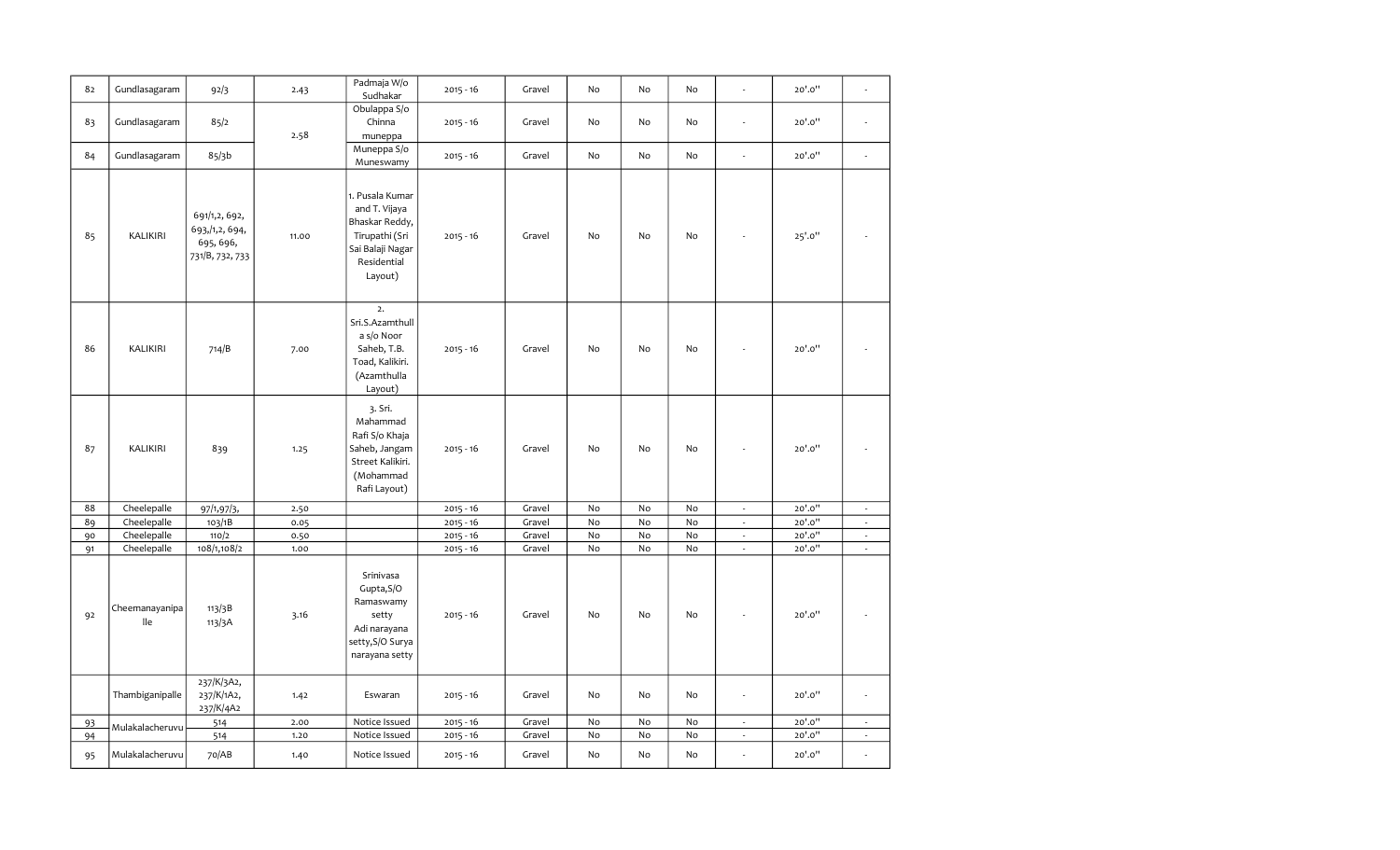| Notice Issued<br>$2015 - 16$<br>Gravel<br>No<br>No<br>Mulakalacheruvu<br>Notice Issued<br>$2015 - 16$<br>Gravel<br>No<br>No<br>96<br>2.00<br>513<br>Notice Issued<br>$2015 - 16$<br>Gravel<br>No<br>No<br>Notice Issued<br>$2015 - 16$<br>Notice Issued<br>$2015 - 16$<br>Mulakalacheruvu<br>Gravel<br>No<br>No<br>512<br>4.30<br>Notice Issued<br>$2015 - 16$<br>97<br>98<br>Notice Issued<br>$2015 - 16$<br>Mulakalacheruvu<br>68<br>Notice Issued<br>No<br>1.00<br>$2015 - 16$<br>Gravel<br>No<br>99 | No<br>No<br>No<br>No<br>No<br>No<br>No<br>No | $\overline{\phantom{a}}$<br>$\sim$<br>÷,<br>$\overline{\phantom{a}}$<br>$\overline{\phantom{a}}$<br>$\sim$<br>$\overline{\phantom{a}}$<br>÷.<br>$\overline{\phantom{a}}$<br>÷ | 20'.0"<br>20'.0"<br>20'.0"<br>25'.0''<br>20'.0"<br>20'.0"<br>20'.0" | $\overline{\phantom{a}}$<br>$\overline{\phantom{a}}$<br>$\overline{\phantom{a}}$<br>$\frac{1}{2}$<br>$\overline{\phantom{a}}$<br>$\overline{\phantom{a}}$ |
|---------------------------------------------------------------------------------------------------------------------------------------------------------------------------------------------------------------------------------------------------------------------------------------------------------------------------------------------------------------------------------------------------------------------------------------------------------------------------------------------------------|----------------------------------------------|-------------------------------------------------------------------------------------------------------------------------------------------------------------------------------|---------------------------------------------------------------------|-----------------------------------------------------------------------------------------------------------------------------------------------------------|
|                                                                                                                                                                                                                                                                                                                                                                                                                                                                                                         |                                              |                                                                                                                                                                               |                                                                     |                                                                                                                                                           |
|                                                                                                                                                                                                                                                                                                                                                                                                                                                                                                         |                                              |                                                                                                                                                                               |                                                                     |                                                                                                                                                           |
|                                                                                                                                                                                                                                                                                                                                                                                                                                                                                                         |                                              |                                                                                                                                                                               |                                                                     |                                                                                                                                                           |
|                                                                                                                                                                                                                                                                                                                                                                                                                                                                                                         |                                              |                                                                                                                                                                               |                                                                     |                                                                                                                                                           |
|                                                                                                                                                                                                                                                                                                                                                                                                                                                                                                         |                                              |                                                                                                                                                                               |                                                                     |                                                                                                                                                           |
|                                                                                                                                                                                                                                                                                                                                                                                                                                                                                                         |                                              |                                                                                                                                                                               |                                                                     |                                                                                                                                                           |
|                                                                                                                                                                                                                                                                                                                                                                                                                                                                                                         |                                              |                                                                                                                                                                               |                                                                     |                                                                                                                                                           |
|                                                                                                                                                                                                                                                                                                                                                                                                                                                                                                         |                                              |                                                                                                                                                                               |                                                                     |                                                                                                                                                           |
|                                                                                                                                                                                                                                                                                                                                                                                                                                                                                                         |                                              |                                                                                                                                                                               |                                                                     |                                                                                                                                                           |
| Mulakalacheruvu<br>425/B2<br>Notice Issued<br>$2015 - 16$<br>Gravel<br>No<br>100<br>2.00<br>No                                                                                                                                                                                                                                                                                                                                                                                                          |                                              |                                                                                                                                                                               |                                                                     |                                                                                                                                                           |
| Mulakalacheruvu<br>433/5<br>2.00<br>Notice Issued<br>$2015 - 16$<br>Gravel<br>No<br>No<br>101                                                                                                                                                                                                                                                                                                                                                                                                           |                                              |                                                                                                                                                                               |                                                                     | $\overline{\phantom{a}}$                                                                                                                                  |
| 465/B2<br>Notice Issued<br>Mulakalacheruvu<br>$2015 - 16$<br>Gravel<br>No<br>No<br>102<br>1.35                                                                                                                                                                                                                                                                                                                                                                                                          |                                              | $\overline{\phantom{a}}$                                                                                                                                                      | 20'.0"                                                              | $\overline{\phantom{a}}$                                                                                                                                  |
| Mulakalacheruvu<br>Notice Issued<br>Gravel<br>No<br>$2015 - 16$<br>No<br>103<br>439<br>1.50                                                                                                                                                                                                                                                                                                                                                                                                             | No                                           | L.                                                                                                                                                                            | 20'.0"                                                              | J.                                                                                                                                                        |
| Kadirinathunikot<br>Notice Issued<br>$2015 - 16$<br>104<br>34/3<br>1.50<br>Gravel<br>No<br>No<br>$\mathsf{a}$                                                                                                                                                                                                                                                                                                                                                                                           | No                                           | $\overline{\phantom{a}}$                                                                                                                                                      | 20'.0"                                                              | $\frac{1}{2}$                                                                                                                                             |
| Kadirinathunikot<br>30/3<br>Notice Issued<br>$2015 - 16$<br>Gravel<br>No<br>105<br>1.75<br>No<br>$\mathsf{a}$                                                                                                                                                                                                                                                                                                                                                                                           | No                                           | $\overline{\phantom{a}}$                                                                                                                                                      | 20'.0"                                                              | L,                                                                                                                                                        |
| Y.Thimma<br>Agraharam<br>2.60<br>$2015 - 16$<br>106<br>146<br>Gravel<br>No<br>No<br>Reddy                                                                                                                                                                                                                                                                                                                                                                                                               | No                                           |                                                                                                                                                                               | 25'.0''                                                             | ÷,                                                                                                                                                        |
| C.Krishnama<br>Agraharam<br>1.60<br>$2015 - 16$<br>Gravel<br>No<br>No<br>107<br>140<br>Raju                                                                                                                                                                                                                                                                                                                                                                                                             | No                                           |                                                                                                                                                                               | 20'.0"                                                              | ÷,                                                                                                                                                        |
| Bodumalluvari<br>S.Shafivulla<br>108<br>2.85<br>$2015 - 16$<br>Gravel<br>No<br>13<br>No<br>Palli                                                                                                                                                                                                                                                                                                                                                                                                        | No                                           |                                                                                                                                                                               | 20'.0"                                                              | ä,                                                                                                                                                        |
| Bodumalluvari<br>672<br>M.Srihari Reddy<br>$2015 - 16$<br>Gravel<br>No<br>109<br>2.25<br>No<br>Palli                                                                                                                                                                                                                                                                                                                                                                                                    | No                                           | L.                                                                                                                                                                            | 20'.0"                                                              | L,                                                                                                                                                        |
| Bodumalluvari<br>B.Venkatraman<br>675-3A<br>2.22<br>$2015 - 16$<br>Gravel<br>No<br>No<br>110<br>Palli<br>a                                                                                                                                                                                                                                                                                                                                                                                              | No                                           | ÷.                                                                                                                                                                            | 20'.0"                                                              | $\overline{a}$                                                                                                                                            |
| G.Subramanya<br>Bodumalluvari<br>275/B<br>$2015 - 16$<br>111<br>0.23<br>Gravel<br>No<br>No<br>m Achari<br>Palli                                                                                                                                                                                                                                                                                                                                                                                         | No                                           | ÷,                                                                                                                                                                            | 20'.0"                                                              |                                                                                                                                                           |
| G.Srinivasulu<br>Bodumalluvari<br>275/B<br>$2015 - 16$<br>Gravel<br>No<br>No<br>112<br>0.23<br>Palli<br>Achari                                                                                                                                                                                                                                                                                                                                                                                          | No                                           | L.                                                                                                                                                                            | 20'.0"                                                              | L,                                                                                                                                                        |
| Bodumalluvari<br>S.Mahaboob<br>0.85<br>$2015 - 16$<br>Gravel<br>No<br>113<br>275-2A<br>No<br>Palli<br>Saheb                                                                                                                                                                                                                                                                                                                                                                                             | No                                           | $\overline{\phantom{a}}$                                                                                                                                                      | 20'.0"                                                              | ÷,                                                                                                                                                        |
| Bodumalluvari<br>139-B6<br>0.87<br>P.Basha<br>$2015 - 16$<br>Gravel<br>No<br>No<br>114<br>Palli                                                                                                                                                                                                                                                                                                                                                                                                         | No                                           | ÷,                                                                                                                                                                            | 20'.0"                                                              | ÷,                                                                                                                                                        |
| Bodumalluvari<br>0.80<br>G.Munichandra<br>$2015 - 16$<br>Gravel<br>No<br>No<br>115<br>17<br>Palli                                                                                                                                                                                                                                                                                                                                                                                                       | No                                           | $\overline{\phantom{a}}$                                                                                                                                                      | 20'.0"                                                              | $\overline{\phantom{a}}$                                                                                                                                  |
| Bodumalluvari<br>Y.Sivasankar<br>677-1<br>1.18<br>$2015 - 16$<br>Gravel<br>No<br>No<br>Palli<br>Reddy                                                                                                                                                                                                                                                                                                                                                                                                   | No                                           | $\overline{a}$                                                                                                                                                                | 20'.0"                                                              | J.                                                                                                                                                        |
| 608-3<br>$2015 - 16$<br>Gravel<br>No<br>No<br>116<br>Bodumalluvari                                                                                                                                                                                                                                                                                                                                                                                                                                      | No                                           | $\overline{\phantom{a}}$                                                                                                                                                      | 20'.0"                                                              | $\overline{\phantom{a}}$                                                                                                                                  |
| B.Hemamalini<br>0.97<br>Gravel<br>No<br>No<br>117<br>Palli<br>608-4<br>$2015 - 16$                                                                                                                                                                                                                                                                                                                                                                                                                      | No                                           | $\overline{\phantom{a}}$                                                                                                                                                      | 20'.0"                                                              | $\overline{\phantom{a}}$                                                                                                                                  |
| Bodumalluvari<br>S.A Masthan<br>$2015 - 16$<br>139-B2<br>0.86<br>Gravel<br>No<br>No<br>Palli                                                                                                                                                                                                                                                                                                                                                                                                            | No                                           | $\sim$                                                                                                                                                                        | 20'.0"                                                              | ä,                                                                                                                                                        |
| 118<br>Bodumalluvari<br>$2015 - 16$<br>$715 - 3$<br>2.04                                                                                                                                                                                                                                                                                                                                                                                                                                                |                                              | $\overline{\phantom{a}}$                                                                                                                                                      |                                                                     |                                                                                                                                                           |
| K.Gouri<br>Gravel<br>No<br>No<br>Palli<br>$2015 - 16$<br>$715 - 2$<br>119                                                                                                                                                                                                                                                                                                                                                                                                                               | No                                           |                                                                                                                                                                               | 20'.0"                                                              |                                                                                                                                                           |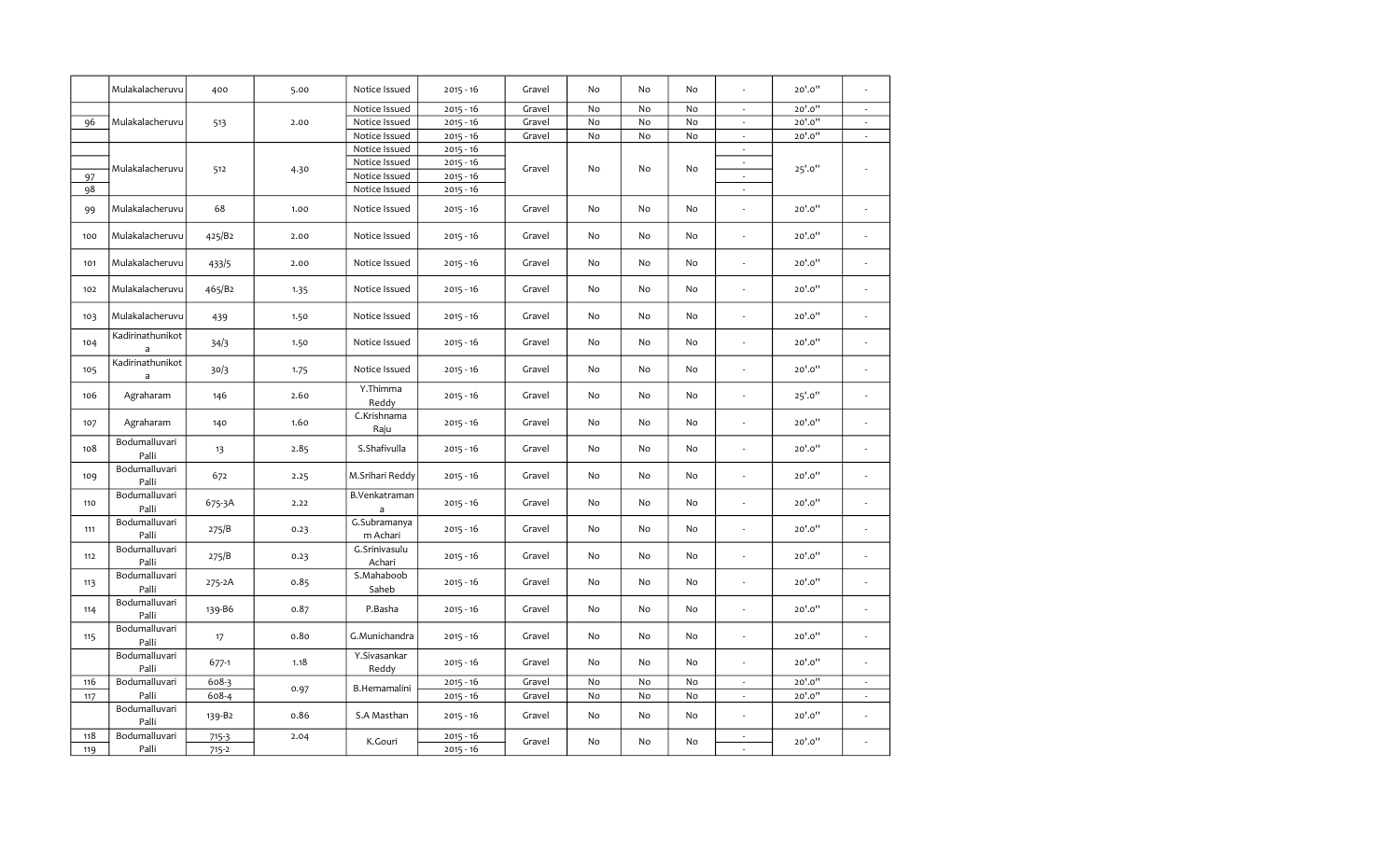| 120 | Bodumalluvari<br>Palli | $711-1$                          | 0.99 | B.Vasanthi                                                                                                                        | $2015 - 16$ | Gravel | No                           | No       | No       | $\overline{\phantom{a}}$ | 20'.0"  | ÷,                       |
|-----|------------------------|----------------------------------|------|-----------------------------------------------------------------------------------------------------------------------------------|-------------|--------|------------------------------|----------|----------|--------------------------|---------|--------------------------|
| 121 | Bodumalluvari<br>Palli | 138-2A, 139-1                    | 2.09 | A.T<br>Rathnasekhar<br>Reddy                                                                                                      | $2015 - 16$ | Gravel | No                           | No       | No       |                          | 20'.0"  |                          |
| 122 | Bodumalluvari<br>Palli | $275 - 2$                        | 0.85 | B.C<br>Jayalakshmi<br>Devi                                                                                                        | $2015 - 16$ | Gravel | No                           | No       | No       | $\overline{\phantom{a}}$ | 20'.0"  | $\overline{\phantom{a}}$ |
| 123 | Bodumalluvari<br>Palli | 658/2/6                          | 2.25 | M.Ramesh<br>Reddy                                                                                                                 | $2015 - 16$ | Gravel | No                           | No       | No       | ä,                       | 20'.0"  | ä,                       |
| 124 | Bodumalluvari<br>Palli | 594-1C                           | 1.36 | <b>B.Devi</b>                                                                                                                     | $2015 - 16$ | Gravel | No                           | No       | No       | ÷,                       | 20'.0"  | $\overline{\phantom{a}}$ |
| 125 | Bodumalluvari<br>Palli | $142 - 1$                        | 0.81 | T.Mallikarjuna                                                                                                                    | $2015 - 16$ | Gravel | No                           | No       | No       | ÷,                       | 20'.0"  | ä,                       |
| 126 | Bodumalluvari<br>Palli | 138-3B, 139-<br>B <sub>5</sub> F | 2.10 | M.Madhusudha<br>n Reddy                                                                                                           | $2015 - 16$ | Gravel | No                           | No       | No       | ÷.                       | 20'.0"  | ä,                       |
| 127 | Bodumalluvari<br>Palli | 658/2/6                          | 2.25 | M.Ramesh<br>Reddy                                                                                                                 | $2015 - 16$ | Gravel | No                           | No       | No       | $\overline{\phantom{a}}$ | 20'.0"  | $\overline{\phantom{a}}$ |
| 128 | Doddi Palli            | 215                              | 2.53 | V.Ramana<br>Reddy And<br>Others                                                                                                   | $2015 - 16$ | Gravel | No                           | No       | No       | ä,                       | 20'.0"  | ÷.                       |
| 129 | Doddi Palli            | 219                              | 3.24 | V.Ramana<br>Reddy And<br>Others                                                                                                   | $2015 - 16$ | Gravel | No                           | No       | No       | $\overline{\phantom{a}}$ | 25'.0'' | $\overline{\phantom{a}}$ |
| 130 | Doddi Palli            | $227-A$                          | 3.54 | S.Fairoj Basha<br>And J.Venkata<br>Chalapathi                                                                                     | $2015 - 16$ | Gravel | No                           | No       | No       | ä,                       | 20'.0"  | $\overline{\phantom{a}}$ |
| 131 | Doddi Palli            | 1413-2                           | 2.00 | C.Pavan Prasad                                                                                                                    | $2015 - 16$ | Gravel | No                           | No       | No       | $\overline{\phantom{a}}$ | 20'.0"  | $\overline{\phantom{a}}$ |
| 132 | Doddi Palli            | 1618                             | 7.15 | S.Harinadh,<br>S.Shafivulla,<br>S.M.D Rafi,<br>V.C Harinadha<br>Reddy, N. Neeraj<br>a,<br>M.Saraswatha<br>mma, M. Srinivas<br>ulu | $2015 - 16$ | Gravel | No                           | No       | No       |                          | 20'.0"  |                          |
| 133 | Doddi Palli            | 1617                             | 1.52 | M.Srihari Reddy                                                                                                                   | $2015 - 16$ | Gravel | No                           | No       | No       | $\frac{1}{2}$            | 20'.0"  | $\overline{\phantom{a}}$ |
| 134 | Doddi Palli            | 1619-1                           | 1.28 | M.Saraswatha<br>mma                                                                                                               | $2015 - 16$ | Gravel | No                           | No       | No       | $\overline{\phantom{a}}$ | 20'.0"  | $\overline{\phantom{a}}$ |
| 135 | Doddi Palli            | 1642-2                           | 3.17 | M.Ravindranad<br>h and<br><b>Bhaskar Reddy</b>                                                                                    | $2015 - 16$ | Gravel | No                           | No       | No       | $\overline{\phantom{a}}$ | 20'.0"  | $\overline{\phantom{a}}$ |
| 136 | Doddi Palli            | 1642-1                           | 5.41 | S.Shafivulla                                                                                                                      | $2015 - 16$ | Gravel | $\operatorname{\mathsf{No}}$ | $\rm No$ | $\rm No$ | $\overline{\phantom{a}}$ | 20'.0"  | $\overline{\phantom{a}}$ |
| 137 | Doddi Palli            | 1642-1                           | 5.41 | M.Srihari Reddy                                                                                                                   | $2015 - 16$ | Gravel | No                           | No       | No       | $\overline{\phantom{a}}$ | 20'.0"  | $\overline{\phantom{a}}$ |
| 138 | Doddi Palli            | 674/1A1                          | 1.46 | P.Venkataswam<br>i Reddy                                                                                                          | $2015 - 16$ | Gravel | No                           | No       | No       | ä,                       | 20'.0"  |                          |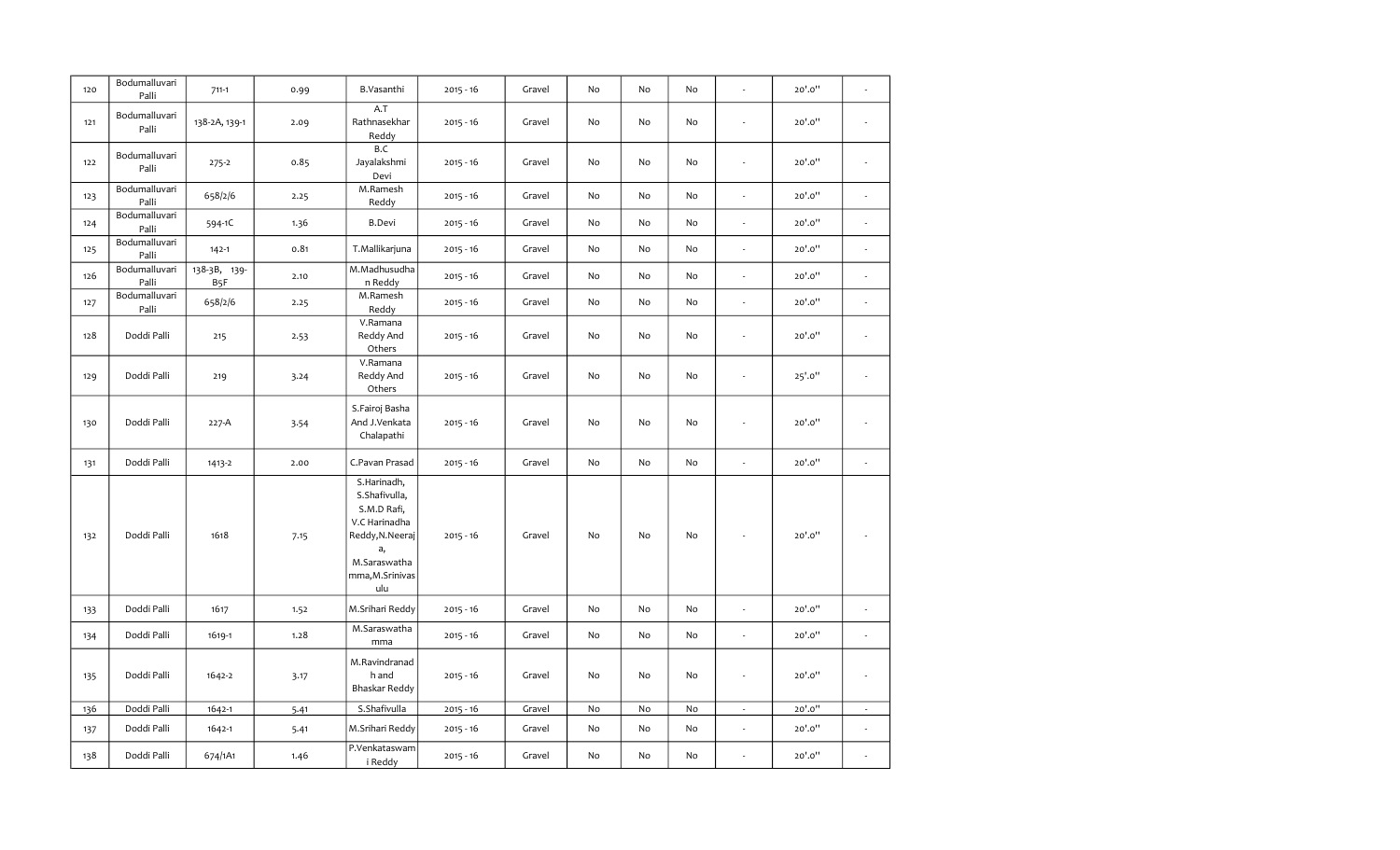| 139 | Doddi Palli     | 674/1A2          | 1.11  | P.Venkataswam<br>i Reddy                                                     | $2015 - 16$                | Gravel | No | No        | No | ÷,                                 | 20'.0"  |                             |
|-----|-----------------|------------------|-------|------------------------------------------------------------------------------|----------------------------|--------|----|-----------|----|------------------------------------|---------|-----------------------------|
| 140 | Doddi Palli     | 216/4            | 1.81  | P.Venkata<br>Narasimhulu                                                     | $2015 - 16$                | Gravel | No | No        | No | ÷.                                 | 20'.0"  | $\overline{\phantom{a}}$    |
| 141 | Doddi Palli     | 216/6            | 2.75  | P.Madhavi<br>Latha                                                           | $2015 - 16$                | Gravel | No | No        | No | $\overline{\phantom{a}}$           | 20'.0"  | $\overline{\phantom{a}}$    |
| 142 | Doddi Palli     | 273              | 2.85  | M.Madhusudha<br>n Reddy                                                      | $2015 - 16$                | Gravel | No | No        | No | ä,                                 | 20'.0"  | $\overline{\phantom{a}}$    |
|     |                 | 1356/4A          |       |                                                                              | $2015 - 16$                |        |    |           |    | $\sim$                             |         |                             |
|     |                 | 1357/1           |       |                                                                              | $2015 - 16$                |        |    |           |    | $\sim$                             |         |                             |
|     | Doddi Palli     | 1358/1C          |       | Y.Manchala                                                                   | $2015 - 16$                | Gravel | No | <b>No</b> | No | $\overline{\phantom{a}}$           | 20'.0"  |                             |
| 143 |                 | 1356/2A          | 2.31  |                                                                              | $2015 - 16$                |        |    |           |    | $\sim$                             |         |                             |
|     |                 | 1356/3           |       |                                                                              | $2015 - 16$                |        |    |           |    | $\overline{\phantom{a}}$           |         |                             |
|     |                 | 1354/3           |       |                                                                              | $2015 - 16$                |        |    |           |    | $\sim$                             |         |                             |
| 144 | Doddi Palli     | 218              | 2.32  | V.Ramana<br>Reddy,<br>V.Gurundha<br>Reddy,<br>V.Venkata<br>Narayana<br>Reddy | $2015 - 16$                | Gravel | No | No        | No | ٠                                  | 20'.0"  |                             |
| 145 | Gudarevu Palli  | 607/1            | 2.19  | D.Bodireddy                                                                  | $2015 - 16$                | Gravel | No | No        | No | $\omega$                           | 20'.0"  | $\mathcal{L}_{\mathcal{A}}$ |
| 146 | Gudarevu Palli  | 607/3            | 0.06  | S.Harinadhared<br>dy                                                         | $2015 - 16$                | Gravel | No | No        | No | ÷.                                 | 20'.0"  | $\epsilon$                  |
| 147 | Gudarevu Palli  | 676/1            | 2.56  | D.Sahadevamm<br>a                                                            | $2015 - 16$                | Gravel | No | No        | No | ÷,                                 | 20'.0"  |                             |
| 148 | Gudarevu Palli  | 202/2            | 3.00  | D.Vasanthamm<br>$\mathsf{a}$                                                 | $2015 - 16$                | Gravel | No | No        | No | ÷.                                 | 20'.0"  | $\overline{\phantom{a}}$    |
| 149 | Gudarevu Palli  | 757/3A           | 2.10  | S.Khader saheb                                                               | $2015 - 16$                | Gravel | No | No        | No | ÷.                                 | 20'.0"  | $\overline{a}$              |
| 150 | Gudarevu Palli  | 757/3B           | 1.25  | T.Paresha                                                                    | $2015 - 16$                | Gravel | No | No        | No | $\overline{\phantom{a}}$           | 20'.0"  | $\sim$                      |
| 151 | Gudarevu Palli  | 357/3C           | 1.54  | S.Nooru saheb                                                                | $2015 - 16$                | Gravel | No | No        | No | ä,                                 | 20'.0"  | ä,                          |
| 152 | Gudarevu Palli  | 756              | 4.50  | S.Khader saheb                                                               | $2015 - 16$                | Gravel | No | No        | No | ÷,                                 | 20'.0"  | ÷,                          |
| 153 | Gudarevu Palli  | 207/1A           | 1.42  | G.V.Krishanam<br>ma                                                          | $2015 - 16$                | Gravel | No | No        | No | ÷                                  | 20'.0"  | $\lambda$                   |
| 154 | Gudarevu Palli  | 207/1B           | 3.78  | G.V.Amarnadha<br>reddy                                                       | $2015 - 16$                | Gravel | No | No        | No | $\overline{\phantom{a}}$           | 25'.0'' | $\overline{\phantom{a}}$    |
|     |                 | 207/2            |       |                                                                              | $2015 - 16$                |        |    |           |    | $\overline{\phantom{a}}$           |         |                             |
|     |                 | 207/3            |       | G.V.Rukmi                                                                    | $2015 - 16$                |        |    |           |    | $\overline{\phantom{a}}$           |         |                             |
| 155 | Gudarevu Palli  | 207/4            | 13.38 | namma                                                                        | $2015 - 16$                | Gravel | No | No        | No | $\sim$                             | 25'.0'' |                             |
|     |                 | 207/5            |       |                                                                              | $2015 - 16$                |        |    |           |    | $\sim$                             |         |                             |
|     |                 | 200              |       |                                                                              | $2015 - 16$                |        |    |           |    | $\sim$                             |         |                             |
|     |                 | 1099             |       |                                                                              | $2015 - 16$                |        |    |           |    | $\sim$                             |         |                             |
|     |                 | 1098-1           |       |                                                                              | $2015 - 16$                |        |    |           |    | $\sim$                             |         |                             |
|     |                 | 1098-4           |       | Sri Bhuvana                                                                  | $2015 - 16$                |        |    |           |    | $\overline{\phantom{a}}$           |         |                             |
| 156 | Kakularam Palli | 1098-3           | 5.05  | Vidhyalayam                                                                  | $2015 - 16$                | Gravel | No | No        | No | $\overline{\phantom{a}}$           | 25'.0'' |                             |
|     |                 | 1098-2<br>1100-1 |       |                                                                              | $2015 - 16$<br>$2015 - 16$ |        |    |           |    | $\sim$<br>$\overline{\phantom{a}}$ |         |                             |
|     |                 | 1100-2           |       |                                                                              | $2015 - 16$                |        |    |           |    | ÷                                  |         |                             |
|     |                 |                  |       |                                                                              |                            |        |    |           |    |                                    |         |                             |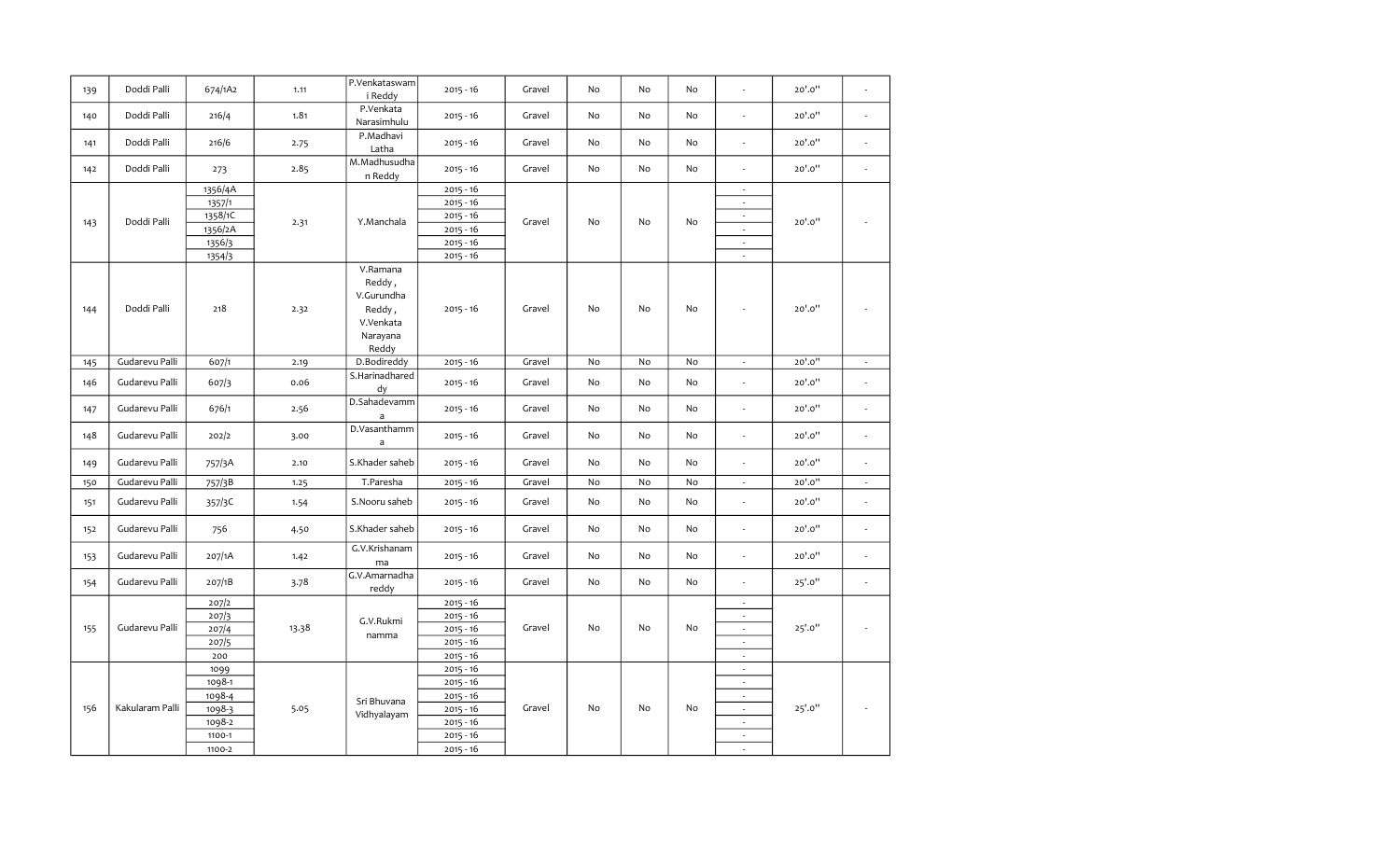| 157 | Kakularam Palli | 2040-2   | 12.02 | S.Abdul Hussen<br>and Others                                                                                                                                                                             | $2015 - 16$ | Gravel | No | No | No | ÷.                       | 20'.0"  |                             |
|-----|-----------------|----------|-------|----------------------------------------------------------------------------------------------------------------------------------------------------------------------------------------------------------|-------------|--------|----|----|----|--------------------------|---------|-----------------------------|
|     |                 | 2032-6   |       | C.Venkatramaia                                                                                                                                                                                           | $2015 - 16$ |        |    |    |    | $\overline{\phantom{a}}$ |         |                             |
| 157 | Kakularam Palli | 2032-2   | 4.42  | h Setti                                                                                                                                                                                                  | $2015 - 16$ | Gravel | No | No | No | $\overline{\phantom{a}}$ | 25'.0'' | $\overline{a}$              |
|     |                 | 2032-3   |       |                                                                                                                                                                                                          | $2015 - 16$ |        |    |    |    | ä,                       |         |                             |
| 159 | Kakularam Palli | 2032-2   | 1.84  | D.Venkatraman<br>a Reddy and<br>Others                                                                                                                                                                   | $2015 - 16$ | Gravel | No | No | No | ä,                       | 20'.0'' | $\overline{\phantom{a}}$    |
| 160 | Kakularam Palli | 2020-111 | 6.59  | S.Amanulla, K.M<br>agbul, S. Venkat<br>esulu,<br>D.Khadar<br>Basha, K. Sarasw<br>athamma,<br>D.Venkatraman<br>a Reddy,<br>A.Nagi<br>Reddy, V. Naraya<br>na Reddy,<br>V.Amaranadha<br>Reddy and<br>Others | $2015 - 16$ | Gravel | No | No | No |                          | 25'.0"  |                             |
| 161 | Kakularam Palli | 2020-21  | 1.59  | S.Masthan, S.Ch<br>otti<br>Jan, S. Jahara<br>Bee,<br>S.Reddy Basha<br>and others                                                                                                                         | $2015 - 16$ | Gravel | No | No | No | ÷,                       | 20'.0"  |                             |
| 162 | Kakularam Palli | 2024-1   | 2.01  | S.M.D Shafi<br>and Others,<br>S.Venkatesh<br>and Reddy<br>Basha                                                                                                                                          | $2015 - 16$ | Gravel | No | No | No | ÷,                       | 20'.0"  | $\overline{a}$              |
| 163 | Kakularam Palli | 2024-3   | 5.30  | S.Abdul<br>Raheman                                                                                                                                                                                       | $2015 - 16$ | Gravel | No | No | No | ÷,                       | 20'.0"  | $\overline{\phantom{a}}$    |
| 164 | Kakularam Palli | 2024-4   | 1.28  | S.Rekha Rani                                                                                                                                                                                             | $2015 - 16$ | Gravel | No | No | No | $\overline{\phantom{a}}$ | 20'.0"  | $\overline{\phantom{a}}$    |
| 165 | Kakularam Palli | 2025     | 1.25  | S.Rekha Rani                                                                                                                                                                                             | $2015 - 16$ | Gravel | No | No | No | $\overline{\phantom{a}}$ | 20'.0"  | $\mathcal{L}_{\mathcal{A}}$ |
| 166 | Kakularam Palli | 2032-1   | 1.86  | B.Ramachandra<br>Reddy                                                                                                                                                                                   | $2015 - 16$ | Gravel | No | No | No | $\overline{\phantom{a}}$ | 20'.0"  | $\overline{\phantom{a}}$    |
| 167 | Kakularam Palli | 1968/2   | 5.75  | C.Obul Reddy<br>and others                                                                                                                                                                               | $2015 - 16$ | Gravel | No | No | No | $\overline{\phantom{a}}$ | 25'.0"  | $\overline{\phantom{a}}$    |
| 168 | Kakularam Palli | 1966     | 3.00  | S.Khadar Basha                                                                                                                                                                                           | $2015 - 16$ | Gravel | No | No | No | ä,                       | 20'.0"  | $\overline{\phantom{a}}$    |
|     |                 | 1095/2   |       | Madhkar                                                                                                                                                                                                  | $2015 - 16$ | Gravel | No | No | No | $\sim$                   | 20'.0"  | $\sim$                      |
| 169 | Kakularam Palli | 1095/3   | 1.20  | Reddy and                                                                                                                                                                                                | $2015 - 16$ | Gravel | No | No | No | ÷                        | 20'.0"  | $\sim$                      |
|     |                 | 1096/3   |       | Others                                                                                                                                                                                                   | $2015 - 16$ | Gravel | No | No | No | $\overline{\phantom{a}}$ | 20'.0"  | $\epsilon$                  |
| 170 | Kakularam Palli | 1136/11  | 2.00  | J.Narasa Reddy                                                                                                                                                                                           | $2015 - 16$ | Gravel | No | No | No | ÷,                       | 20'.0"  | $\overline{\phantom{a}}$    |
| 171 | Kakularam Palli | 1133     | 2.00  | S.Shafivulla                                                                                                                                                                                             | $2015 - 16$ | Gravel | No | No | No | ä,                       | 20'.0"  | $\mathcal{L}$               |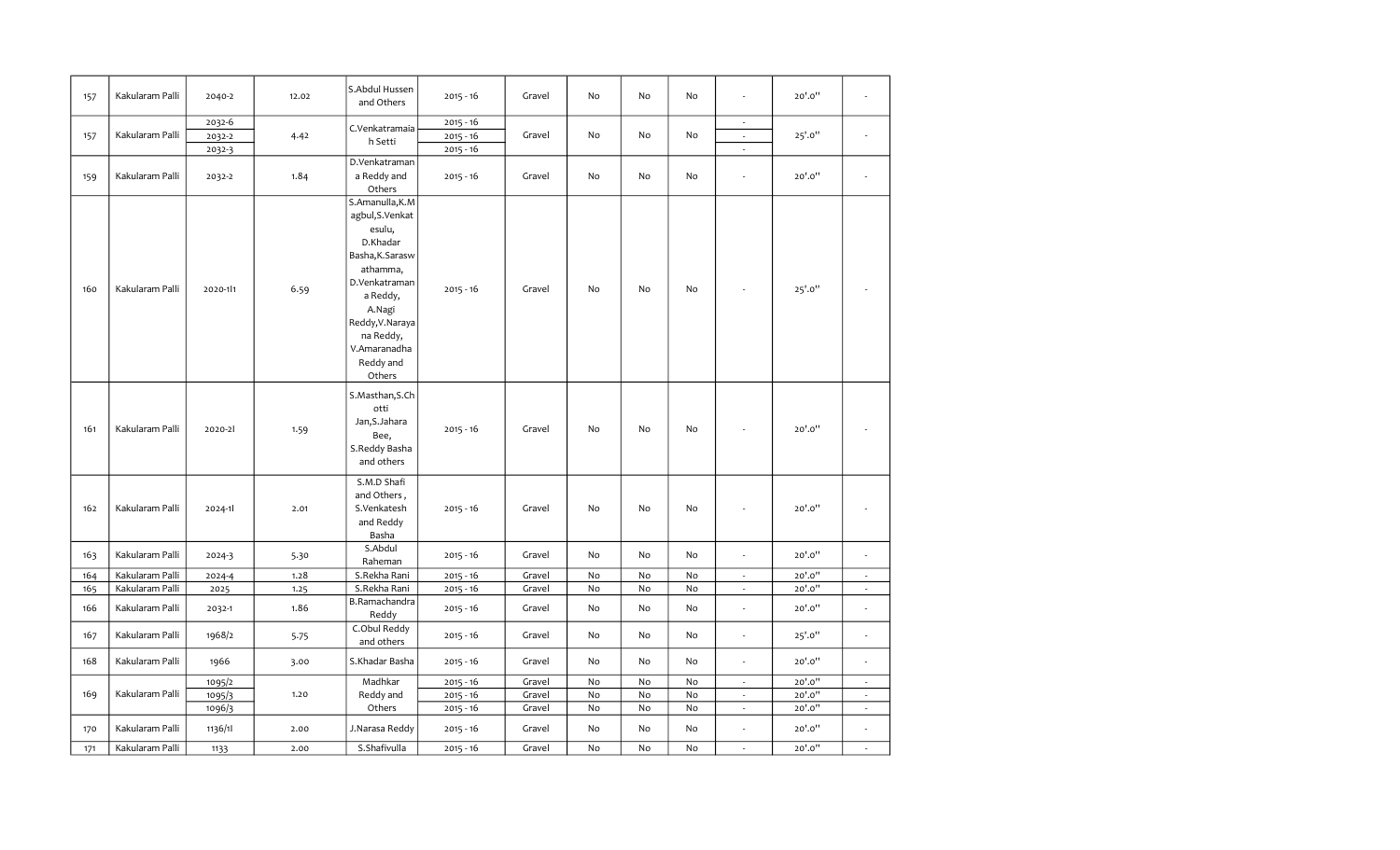| 172 | Kakularam Palli               | 2072/4                  | 2.33            | Nagamuni<br>Naidu        | $2015 - 16$                | Gravel | No | No            | No | ÷,                                                   | 20'.0"  | ä,                          |
|-----|-------------------------------|-------------------------|-----------------|--------------------------|----------------------------|--------|----|---------------|----|------------------------------------------------------|---------|-----------------------------|
|     |                               | 1952/1<br>1947/2        |                 | Ashok                    | $2015 - 16$<br>$2015 - 16$ |        |    |               |    | ä,<br>$\overline{\phantom{a}}$                       |         |                             |
|     |                               |                         |                 |                          |                            |        |    |               |    |                                                      |         |                             |
| 173 | Kakularam Palli               | 1948/1                  | 5.55            | Reddy, Vetreyi,          | $2015 - 16$                | Gravel | No | No            | No | $\overline{\phantom{a}}$                             | 20'.0"  | ٠                           |
|     |                               | 1948/2                  |                 | V.Subhasini,             | $2015 - 16$                |        |    |               |    |                                                      |         |                             |
|     |                               | 1948/3                  |                 | D.Bharathi               | $2015 - 16$                |        |    |               |    | ÷,                                                   |         |                             |
|     |                               | 1952/1                  |                 |                          | $2015 - 16$                |        |    |               |    | $\overline{\phantom{a}}$                             |         |                             |
| 174 | Mudupulavemul<br>$\mathsf{a}$ | 813                     | 4.55            | S.Shafivulla             | $2015 - 16$                | Gravel | No | No            | No | ÷,                                                   | 25'.0"  | $\overline{\phantom{a}}$    |
| 175 | Mudupulavemul<br>a            | 1157/21<br>746          | 5.50            | M.Srihari Reddy          | $2015 - 16$<br>$2015 - 16$ | Gravel | No | No            | No | $\overline{\phantom{a}}$<br>$\overline{\phantom{a}}$ | 20'.0"  | $\overline{\phantom{a}}$    |
| 176 | Mudupulavemul<br>$\mathsf{a}$ | 843                     | 6.44            | D.Aruna                  | $2015 - 16$                | Gravel | No | No            | No | $\frac{1}{2}$                                        | 25'.0'' | ä,                          |
| 177 | Piler                         | 85-1,85-2,<br>85-3,85-4 | 4.54            | G.V Srinadha<br>Reddy    | $2015 - 16$                | Gravel | No | No            | No | ÷,                                                   | 20'.0"  | $\overline{\phantom{a}}$    |
| 178 | Piler                         | 65-A,68                 | 1.4, 2.15       | T.Ramachandra<br>Reddy   | $2015 - 16$                | Gravel | No | No            | No | ÷,                                                   | 20'.0"  | $\overline{\phantom{a}}$    |
| 179 | Piler                         | 65-A                    | 1.04            | V.C Sravan<br>Kumar      | $2015 - 16$                | Gravel | No | No            | No | ÷,                                                   | 20'.0"  | $\overline{\phantom{a}}$    |
| 180 | Piler                         | $65-B$                  | 0.71            | A.Mahaboob<br>Basha      | $2015 - 16$                | Gravel | No | $\mathsf{No}$ | No | ä,                                                   | 20'.0"  | $\overline{\phantom{a}}$    |
| 181 | Piler                         | 66A1, 66A2, 67          | 0.09,0.11, 1.26 | M.Sathish<br>Kumar       | $2015 - 16$                | Gravel | No | No            | No | ÷,                                                   | 20'.0"  | $\overline{\phantom{a}}$    |
| 182 | Piler                         | 479-1,479-2             | 1.94            | G.Venkatraman<br>a Reddy | $2015 - 16$                | Gravel | No | No            | No | Ĭ.                                                   | 20'.0"  | $\overline{\phantom{a}}$    |
| 183 | Piler                         | 479/3                   | 1.33            | M.Srinivasulu<br>Reddy   | $2015 - 16$                | Gravel | No | No            | No | ä,                                                   | 20'.0"  | $\overline{\phantom{a}}$    |
| 184 | Piler                         | 98/1,99/1               | 4.04,3.58       | A.Rahamthulla            | $2015 - 16$                | Gravel | No | No            | No | ÷,                                                   | 20'.0"  | $\overline{\phantom{a}}$    |
| 185 | Piler                         | 100                     | 1.91            | A.Mahaboob<br>Saheb      | $2015 - 16$                | Gravel | No | No            | No | ÷,                                                   | 20'.0"  | $\overline{\phantom{a}}$    |
| 186 | Piler                         | 105/1,105/2             | 2.36            | V.Amaranatha<br>Reddy    | $2015 - 16$                | Gravel | No | No            | No | ÷,                                                   | 20'.0"  | $\overline{\phantom{a}}$    |
| 187 | Piler                         | 107/1                   | 0.56            | A.Khadar Valli           | $2015 - 16$                | Gravel | No | No            | No | $\overline{\phantom{a}}$                             | 20'.0"  | $\sim$                      |
| 188 | Piler                         | 109/2,109/3,<br>109/4   | 1.13            | S.Saifulla               | $2015 - 16$                | Gravel | No | No            | No | ÷,                                                   | 20'.0"  | $\overline{\phantom{a}}$    |
| 189 | Piler                         | 109/1                   | 1.09            | S.Kamal Basha            | $2015 - 16$                | Gravel | No | No            | No | ÷,                                                   | 20'.0"  | ÷,                          |
| 190 | Piler                         | 107/2                   | 1.71            | M.Sathish<br>Kumar       | $2015 - 16$                | Gravel | No | No            | No | $\overline{\phantom{a}}$                             | 20'.0"  | ä,                          |
| 191 | Piler                         | 106                     | 2.46            | K.S Mahaboob<br>Saheb    | $2015 - 16$                | Gravel | No | No            | No | $\overline{\phantom{a}}$                             | 20'.0"  | $\overline{\phantom{a}}$    |
| 192 | Piler                         | 108                     | 2.11            | S.Raja Saheb             | $2015 - 16$                | Gravel | No | No            | No | $\omega$                                             | 20'.0"  | $\mathcal{L}_{\mathcal{A}}$ |
| 193 | Piler                         | 350/1,350/2,<br>350/4   | 1.07            | G.Lakshmamma             | $2015 - 16$                | Gravel | No | No            | No | $\overline{\phantom{a}}$                             | 20'.0"  | ä,                          |
| 194 | Piler                         | 350/3                   | 0.09            | S.Khaja Saheb            | $2015 - 16$                | Gravel | No | No            | No | $\overline{\phantom{a}}$                             | 20'.0"  | $\overline{\phantom{a}}$    |
| 195 | Piler                         | 354/1                   | 0.36            | S.Jainab bee             | $2015 - 16$                | Gravel | No | No            | No | $\omega$                                             | 20'.0"  | $\omega$                    |
| 196 | Piler                         | 354/2                   | 0.75            | S.Makum bee              | $2015 - 16$                | Gravel | No | No            | No | $\overline{a}$                                       | 20'.0"  | à.                          |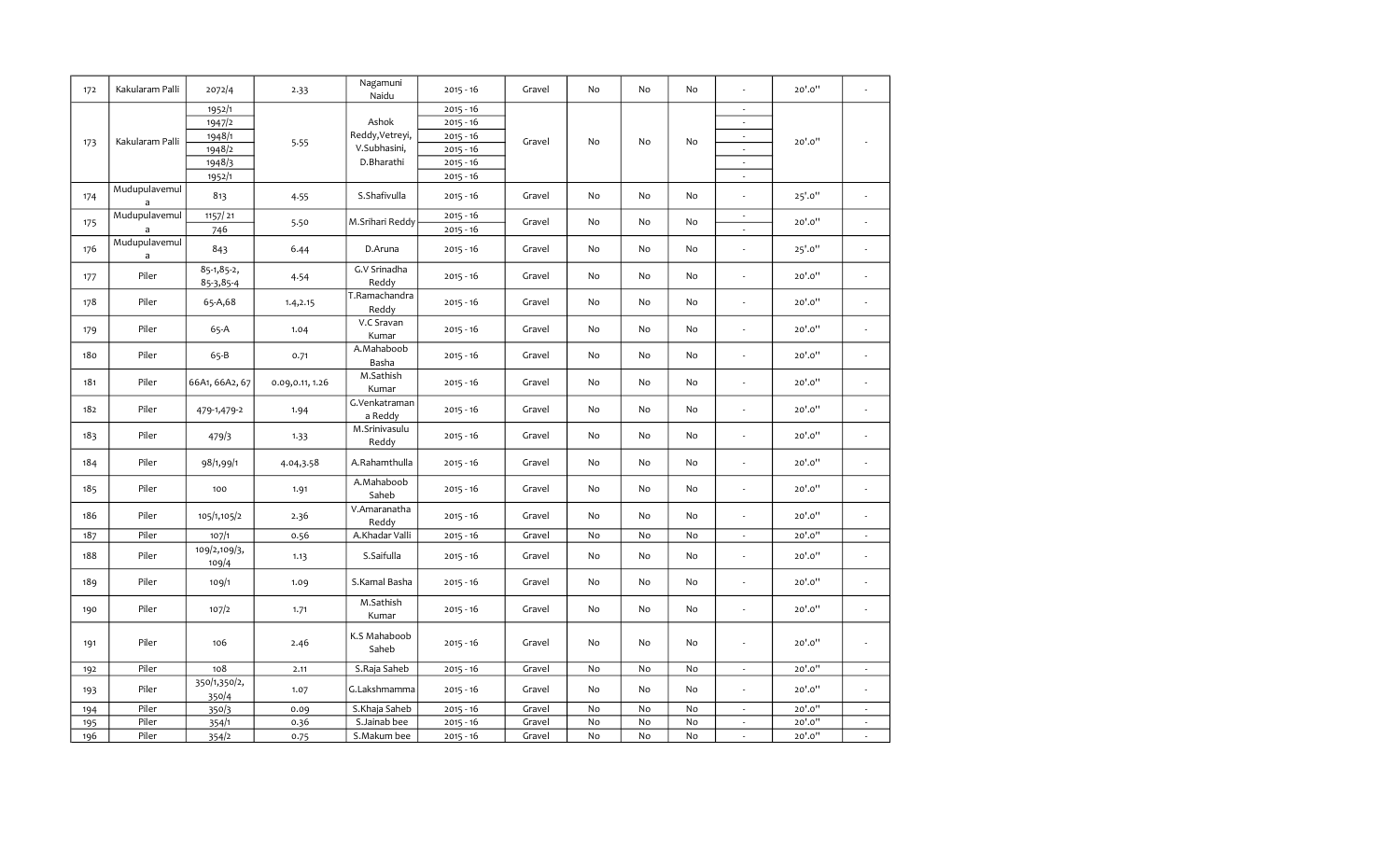| 197 | Vepulabylu            | 469/1                          | 0.98      | V.P Venugopal<br>Reddy                | $2015 - 16$                | Gravel | No | No        | No |                          | 20'.0"  |                             |
|-----|-----------------------|--------------------------------|-----------|---------------------------------------|----------------------------|--------|----|-----------|----|--------------------------|---------|-----------------------------|
| 198 | Vepulabylu            | 105/2                          | 0.821/4   | K.Sharmila                            | $2015 - 16$                | Gravel | No | No        | No | $\overline{\phantom{a}}$ | 20'.0"  | $\mathcal{L}_{\mathcal{A}}$ |
| 199 | Yerraguntla Palli     | 17<br>18/2                     | 0.92      | G.Munichandra                         | $2015 - 16$<br>$2015 - 16$ | Gravel | No | <b>No</b> | No | $\mathcal{L}$<br>÷,      | 20'.0"  | $\overline{\phantom{a}}$    |
| 200 | Yerraguntla Palli     | 784/3                          | 2.371/2   | V.Sudhakar<br>Reddy                   | $2015 - 16$                | Gravel | No | No        | No | ÷,                       | 20'.0"  | $\overline{\phantom{a}}$    |
| 201 | Yerraguntla Palli     | 784/3                          | 2.711/2   | A.Ramalinga<br>Reddy                  | $2015 - 16$                | Gravel | No | No        | No | ä,                       | 20'.0"  |                             |
| 202 | Yerraguntla Palli     | 785/2                          | 2.00      | S.Reddy Basha                         | $2015 - 16$                | Gravel | No | No        | No | ÷.                       | 20'.0"  | ÷.                          |
| 203 | B.Kothakota           | 861                            | 2.00      | Nayoom Khan                           | $2015 - 16$                | Gravel | No | No        | No | $\overline{\phantom{a}}$ | 20'.0"  | $\sim$                      |
| 204 | B.Kothakota           | 652                            | 1.50      | Ayoob khan                            | $2015 - 16$                | Gravel | No | No        | No | $\overline{\phantom{a}}$ | 20'.0"  | $\sim$                      |
| 205 | B.Kothakota           | 644                            | 4.00      | Katepalle<br>Narayana                 | $2015 - 16$                | Gravel | No | No        | No | Ĭ.                       | 25'.0"  | $\epsilon$                  |
| 206 | B.Kothakota           | 644/2                          | 1.00      | Ravoori<br>Manohar                    | $2015 - 16$                | Gravel | No | No        | No | J.                       | 20'.0"  | $\overline{\phantom{a}}$    |
| 207 | B.Kothakota           | 662                            | 2.00      | Sri<br>Thippayyaswam<br>y             | $2015 - 16$                | Gravel | No | No        | No | ÷,                       | 20'.0"  | $\overline{\phantom{a}}$    |
| 208 | B.Kothakota           | 392                            | 2.00      | Chilaka<br>Lakshmamma                 | $2015 - 16$                | Gravel | No | No        | No | ä,                       | 20'.0"  | $\overline{\phantom{a}}$    |
| 209 | B.Kothakota           | 422                            | 0.50      | Desu Nagaraju                         | $2015 - 16$                | Gravel | No | No        | No | ÷,                       | 20'.0"  | $\overline{a}$              |
| 210 | B.Kothakota           | 878-103                        | 2.00      | Desu Sudhakar                         | $2015 - 16$                | Gravel | No | No        | No | Ĭ.                       | 20'.0"  | $\overline{\phantom{a}}$    |
| 211 | B.Kothakota           | 878-1A                         | 1.00      | Desu<br>Aswarthanaray<br>ana          | $2015 - 16$                | Gravel | No | <b>No</b> | No | ä,                       | 20'.0"  | ä,                          |
| 212 | B.Kothakota           | 341                            | 0.50      | MS Musthafa<br>And Shafi              | $2015 - 16$                | Gravel | No | No        | No | ä,                       | 20'.0"  | $\epsilon$                  |
| 213 | B.Kothakota           | 341                            | 9.00      | Abdul khadar                          | $2015 - 16$                | Gravel | No | No        | No | $\omega$                 | 25'.0'' | $\mathcal{L}_{\mathcal{A}}$ |
| 214 | Bhakarapeta           | 396                            | 1.60      | A.Nagamuni<br>Naidu                   | $2015 - 16$                | Gravel | No | <b>No</b> | No | ÷,                       | 20'.0"  | ٠                           |
| 215 | Chinnagottigallu      | 797,912/2                      | 1.60,0.73 | N.Ramesh Babu                         | $2015 - 16$                | Gravel | No | No        | No | L,                       | 20'.0"  | $\overline{\phantom{a}}$    |
| 216 | T.Chattevaripale<br>m | 1335/1, 1356                   | 1.30      | V.Porushotham<br>Naidu,<br>Bhakarapet | $2015 - 16$                | Gravel | No | No        | No | ÷,                       | 20'.0"  | $\mathcal{L}_{\mathcal{A}}$ |
| 217 | Deendaralapalli       | 1251/1                         | 1.70      | P.Harinadth<br>Reddy                  | $2015 - 16$                | Gravel | No | No        | No | Ĭ.                       | 20'.0"  | L,                          |
| 218 | Varadaiahpalem        | 207/4, 207/4A,<br>207/5, 207/6 | 1.16      | Sri<br>Veeraraghavare<br>ddy & Others | $2015 - 16$                | Gravel | No | No        | No | ÷,                       | 20'.0"  | $\overline{\phantom{a}}$    |
| 219 | Varadaiahpalem        | 293/1A, 293/1C                 | 1.84      | Sri .Mani<br>Masthan Babu             | $2015 - 16$                | Gravel | No | No        | No | $\overline{\phantom{a}}$ | 25'.0"  |                             |
| 220 | Varadaiahpalem        | 294/A, 119/2,<br>120/1         | 3.00      | Sri.<br>Devamuthyam                   | $2015 - 16$                | Gravel | No | No        | No | ÷,                       | 20'.0"  | $\overline{\phantom{a}}$    |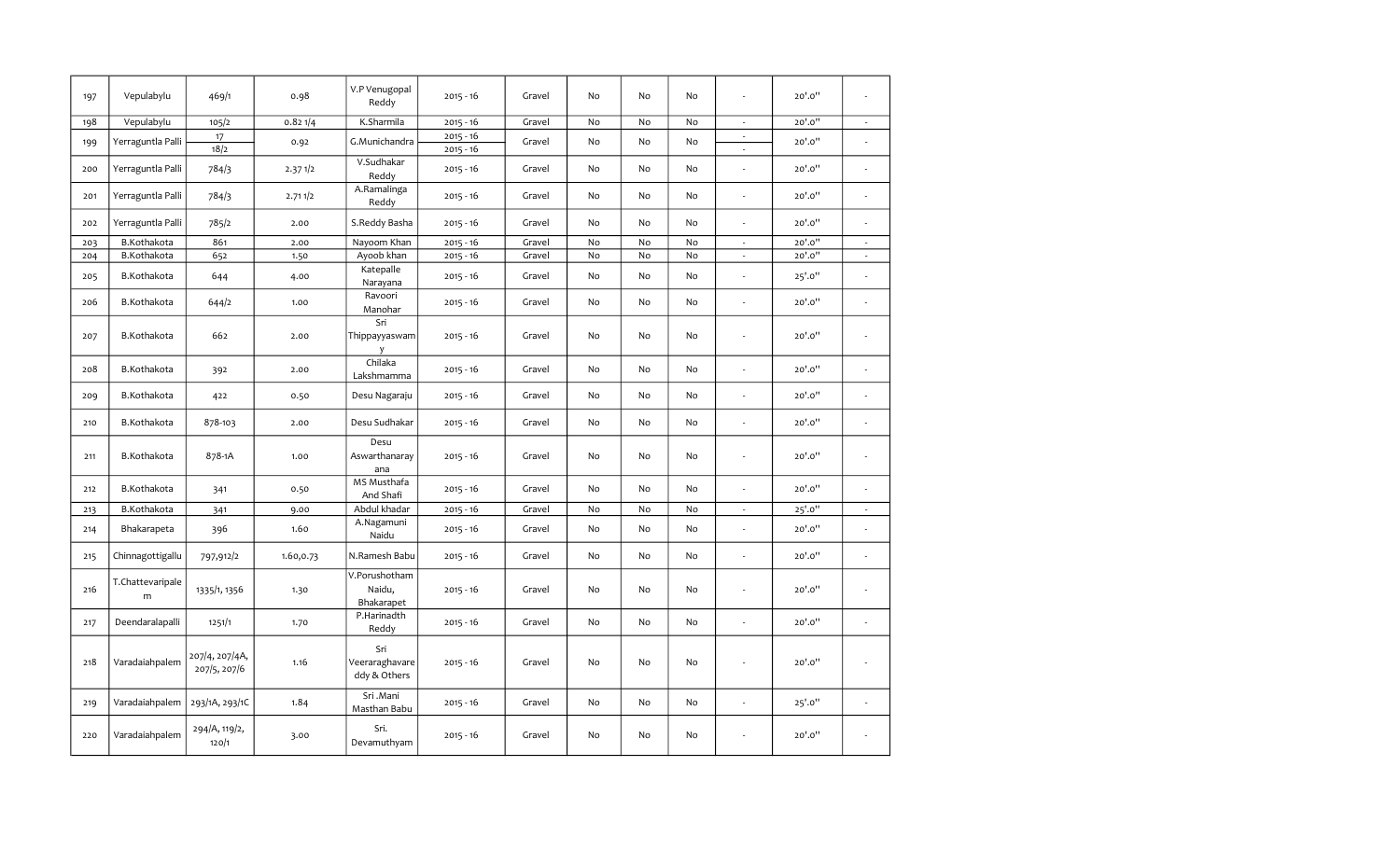| 221 | Varadaiahpalem | 214       | 6.08 | Smt.Santhamm           | $2015 - 16$ | Gravel | No | No | No | 25'.0'' |  |
|-----|----------------|-----------|------|------------------------|-------------|--------|----|----|----|---------|--|
| 222 | Bathalavallam  | 290 & 291 | 4.67 | Muddu Krishna<br>Reddy | $2015 - 16$ | Gravel | No | No | No | 25'.0'' |  |

O/o The District Town & Country Planning Officer, Kurnool

|  | Details of Unauthorized Lavouts in Gram Panchavat of Kurnool District From 01-06-2014 To Till date |  |
|--|----------------------------------------------------------------------------------------------------|--|
|  |                                                                                                    |  |

|                         | Details of Unauthorized Layuts                       |                           | Name of                                                |                          | Approx Year of                                  |                                             |                          |                          |                          | Status of Layout development |                             |                                       |                          |
|-------------------------|------------------------------------------------------|---------------------------|--------------------------------------------------------|--------------------------|-------------------------------------------------|---------------------------------------------|--------------------------|--------------------------|--------------------------|------------------------------|-----------------------------|---------------------------------------|--------------------------|
| S.No                    | Sy.No. & (G.P) &<br>(M)                              | Extent in Ac.<br>(approx) | Developer                                              | Owner                    | subdivision of land<br>/ unauthorized<br>layout | Road<br>formation<br>Gravel/W.B.M<br>/BT/CC | Water<br>supply<br>(Y/N) | Drains<br>(Y/N)          | Electricity<br>(Y/N)     |                              | No. of Plots Width of Roads | % of<br>Open<br>space if<br>available | Remarks                  |
| $\mathbf{1}$            | Rudravaram<br>(G.), Kurnool (M)                      | 5.00                      | Ξ.                                                     | ÷.                       | μ,                                              | Gravel                                      | $\overline{\phantom{a}}$ | --                       | $\overline{\phantom{a}}$ | $\overline{\phantom{a}}$     | $\overline{\phantom{a}}$    | $\overline{\phantom{a}}$              |                          |
| $\overline{2}$          | Peddatekur<br>(G.P),<br>Kallur (M)                   | 3.00                      | $\overline{\phantom{a}}$                               | $\overline{\phantom{a}}$ | --                                              | Gravel                                      | $\overline{\phantom{a}}$ | ÷.                       | $\overline{\phantom{a}}$ | $\overline{\phantom{a}}$     | $\overline{\phantom{a}}$    | $\overline{\phantom{a}}$              |                          |
| $\overline{\mathbf{3}}$ | Sy.No. 374 & 423<br>Pudicherla (G.P),<br>Orvakal (M) | 6.26                      |                                                        |                          |                                                 | Gravel                                      | Ξ.                       | $\overline{\phantom{a}}$ | ÷.                       |                              |                             | $\overline{\phantom{a}}$              |                          |
| $\overline{4}$          | Lakshmipuram<br>$(G.P)$ , Kallur $(M)$               | 6.00                      | $\overline{\phantom{a}}$                               | $\overline{\phantom{a}}$ |                                                 | Gravel                                      | --                       | $\overline{\phantom{a}}$ | $\overline{\phantom{a}}$ | $\overline{\phantom{a}}$     | $\overline{\phantom{a}}$    | $\overline{\phantom{a}}$              |                          |
| 5                       | Lakshmipuram<br>$(G.P)$ , Kallur $(M)$               | 5.00                      | $\overline{\phantom{a}}$                               | $\overline{\phantom{a}}$ | μ,                                              | Gravel                                      | $\overline{\phantom{a}}$ | ÷.                       | $\ldots$                 | $\overline{\phantom{a}}$     | $\overline{\phantom{a}}$    | $\overline{\phantom{a}}$              |                          |
| 6                       | Guttapadu (G.P),<br>Orvakal<br>(M)                   | 6.00                      | M/s Ethic's Eco<br>Paradise, Ethic's<br>Infra Projects | $\overline{\phantom{a}}$ |                                                 | Gravel                                      | $\overline{\phantom{a}}$ | --                       | $\overline{\phantom{a}}$ | $\overline{\phantom{a}}$     | --                          | $\overline{\phantom{a}}$              |                          |
| $\overline{7}$          | Illurukothapeta<br>(G.P),<br>Banaganapalli<br>(M)    | 0.50                      | Ξ.                                                     | ÷.                       | ÷                                               | Gravel                                      | --                       | $\overline{\phantom{a}}$ | $\overline{\phantom{a}}$ | $\overline{\phantom{a}}$     | $\overline{\phantom{a}}$    | $\overline{\phantom{a}}$              |                          |
| 8                       | Kottala (G.P),<br>Owk(M)                             | 2.00                      | $\overline{\phantom{a}}$                               | $\overline{\phantom{a}}$ | $\overline{\phantom{a}}$                        | Gravel                                      | $\overline{\phantom{a}}$ | $\overline{\phantom{a}}$ | $\overline{\phantom{a}}$ | $\overline{\phantom{a}}$     | $\overline{\phantom{a}}$    | $\overline{\phantom{a}}$              | $\overline{\phantom{a}}$ |
| 9                       | Somayajulapalli<br>(G.P), Orvakal<br>(M)             | 0.50                      | --                                                     | $\sim$                   | $\overline{a}$                                  | Gravel                                      | --                       | $\overline{\phantom{a}}$ | $\overline{\phantom{a}}$ | $\overline{\phantom{a}}$     | $\overline{\phantom{a}}$    | $\overline{\phantom{a}}$              |                          |
| 10                      | Thummalapenta<br>(G.P),<br>Kolimigundla (M)          | 2.00                      | M/s Ethic's Eco<br>Paradise, Ethic's<br>Infra Projects | 4                        | ۰.                                              | Gravel                                      | $\overline{\phantom{a}}$ | $\overline{\phantom{a}}$ | $\overline{\phantom{a}}$ | $\overline{\phantom{a}}$     | $\overline{\phantom{a}}$    | --                                    |                          |
| 11                      | Chetlamallapura<br>m (G.P), Kallur<br>(M)            | 2.50                      | M/s Sri Kalki Nagar                                    | $\overline{\phantom{a}}$ | $\ddot{\phantom{a}}$                            | Gravel                                      | $\overline{\phantom{a}}$ | $\overline{\phantom{a}}$ | $\overline{\phantom{a}}$ | $\overline{\phantom{a}}$     | $\overline{\phantom{a}}$    | $\overline{\phantom{a}}$              |                          |
| 12                      | Guttapadu (G.P),<br>Orvakal<br>(M)                   | 3.50                      | M/s Madhura Nagar                                      | -                        | --                                              | Gravel                                      | $\overline{\phantom{a}}$ | --                       | $\overline{\phantom{a}}$ | $\overline{\phantom{a}}$     | $\overline{\phantom{a}}$    | $\overline{\phantom{a}}$              |                          |
| 13                      | Hussainapuram<br>(G.P), Orvakal<br>(M)               | 4.00                      | M/s Lotus City                                         | $\overline{\phantom{a}}$ | $\ddot{\phantom{a}}$                            | Gravel                                      | --                       | $\overline{\phantom{a}}$ | $\overline{\phantom{a}}$ | $\overline{\phantom{a}}$     | $\overline{\phantom{a}}$    | $\overline{\phantom{a}}$              |                          |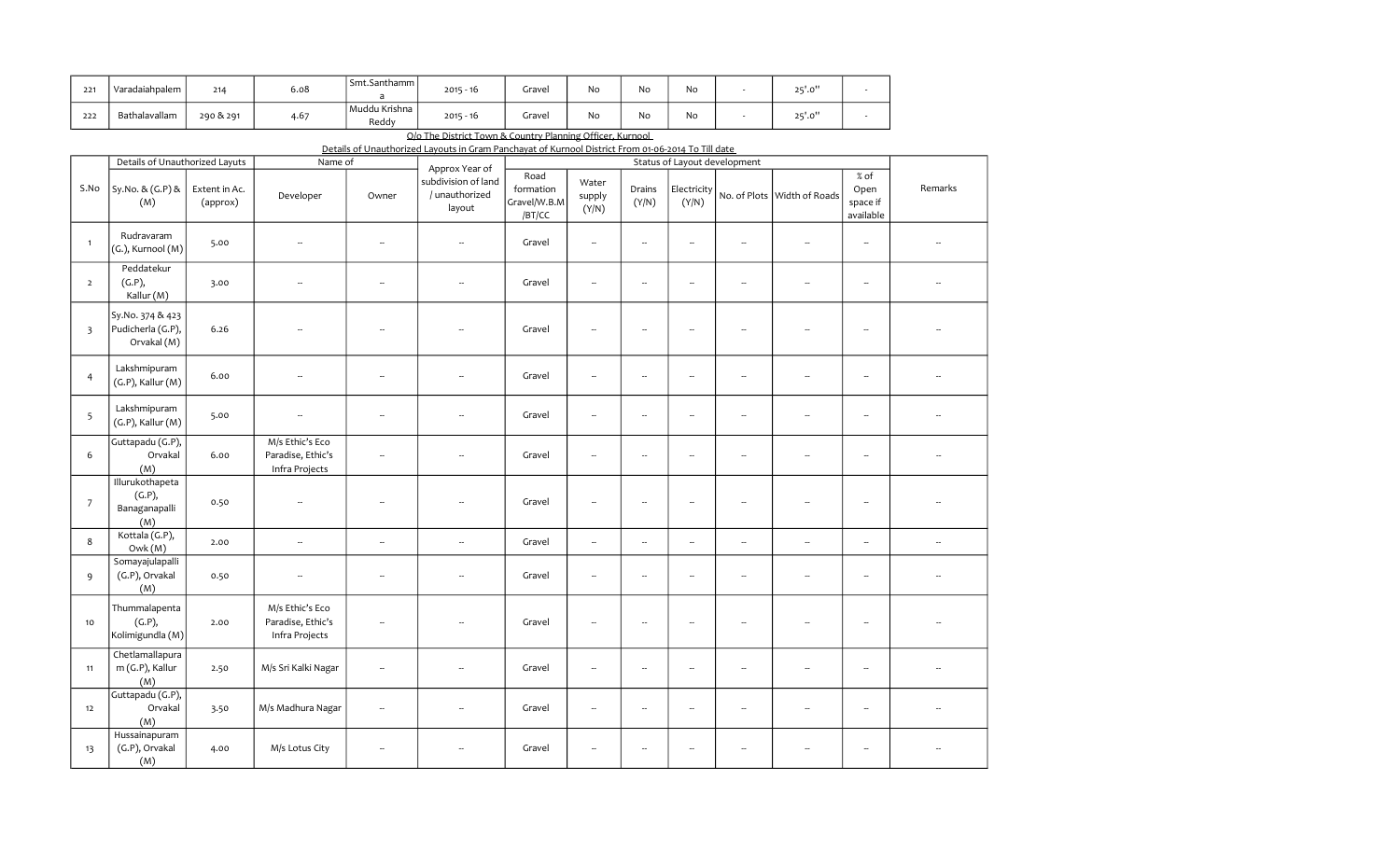| 14   | Hussainapuram<br>(G.P), Orvakal<br>(M)                  | 3.50 | M/s Balaji Anand<br>Nagar | $\overline{\phantom{a}}$ | ÷.                       | Gravel | $\overline{\phantom{a}}$ | $\overline{\phantom{a}}$ | $\overline{\phantom{a}}$ | $\ddot{\phantom{a}}$     | $\overline{\phantom{a}}$ | $\overline{\phantom{a}}$ | L.                       |
|------|---------------------------------------------------------|------|---------------------------|--------------------------|--------------------------|--------|--------------------------|--------------------------|--------------------------|--------------------------|--------------------------|--------------------------|--------------------------|
| 15   | Pudicherla (G.P),<br>Orvakal (M)                        | 3.00 | M/s Sree Lakshmi<br>Hills | $\overline{\phantom{a}}$ | $\sim$                   | Gravel | $\overline{\phantom{a}}$ | $\overline{\phantom{a}}$ | $\overline{\phantom{a}}$ | $\sim$                   | $\overline{\phantom{a}}$ | $\overline{\phantom{a}}$ | $\sim$                   |
| 16   | Karivena (G.P),<br>Atmakur<br>(M)                       | 3.00 | M/s My Homes              | --                       | ÷                        | Gravel | $\overline{\phantom{a}}$ | $\overline{\phantom{a}}$ | $\overline{\phantom{a}}$ | $\overline{\phantom{a}}$ | $\sim$                   | $\overline{\phantom{a}}$ | ÷.                       |
| 17   | Hussainapuram<br>(G.P), Orvakal<br>(M)                  | 1.50 | M/s Aishwarya Nagar       | --                       | $\overline{\phantom{a}}$ | Gravel | $\overline{\phantom{a}}$ | $\overline{\phantom{a}}$ | $\overline{\phantom{a}}$ | $\overline{\phantom{a}}$ | $\overline{\phantom{a}}$ | $\overline{\phantom{a}}$ | $\overline{\phantom{a}}$ |
| 18   | Orvakal (G.P &<br>M)                                    | 2.00 | $\bar{a}$                 | $\overline{\phantom{a}}$ | $\overline{\phantom{a}}$ | Gravel | $\overline{\phantom{a}}$ | $\overline{\phantom{a}}$ |                          | $\overline{\phantom{a}}$ | $\overline{\phantom{a}}$ | $\overline{\phantom{a}}$ | $\overline{\phantom{a}}$ |
| 19   | Pyalakurthy<br>(G.P), Kodumur<br>(M)                    | 3.00 | $\sim$                    | --                       | $\sim$                   | Gravel | $\overline{\phantom{a}}$ | $\overline{\phantom{a}}$ | $\overline{\phantom{a}}$ | $\overline{\phantom{a}}$ | $\overline{\phantom{a}}$ | $\overline{\phantom{a}}$ | ÷.                       |
| 20   | Sy.No. 336/3,<br>Salkapuram<br>(G.P),<br>Kallur<br>(M)  | 3.00 | $\overline{\phantom{a}}$  | $\overline{\phantom{a}}$ |                          | Gravel | $\overline{\phantom{a}}$ | $\overline{\phantom{a}}$ | $\overline{\phantom{a}}$ | $\overline{\phantom{a}}$ | --                       | $\overline{\phantom{a}}$ |                          |
| $21$ | Sy.No. 68(P),<br>Salkapuram<br>(G.P),<br>Kallur<br>(M)  | 2.50 |                           | $\ddot{\phantom{a}}$     |                          | Gravel | $\overline{\phantom{a}}$ | $\overline{\phantom{a}}$ | $\ddot{\phantom{a}}$     |                          | $\overline{\phantom{a}}$ | $\overline{\phantom{a}}$ |                          |
| 22   | Nannur (G.P),<br>Orvakal<br>(M)                         | 5.00 | $\ddot{\phantom{a}}$      | --                       | --                       | Gravel | $\overline{\phantom{a}}$ | $\overline{\phantom{a}}$ | --                       | $\overline{\phantom{a}}$ | $\overline{\phantom{a}}$ | $\overline{\phantom{a}}$ |                          |
| 23   | Orvakal (G.P &<br>M)                                    | 4.00 | $\overline{\phantom{a}}$  | $\overline{\phantom{a}}$ | $\overline{\phantom{a}}$ | Gravel | $\overline{\phantom{a}}$ | $\overline{\phantom{a}}$ | $\overline{\phantom{a}}$ | $\overline{\phantom{a}}$ | $\overline{\phantom{a}}$ | $\overline{\phantom{a}}$ | $\overline{\phantom{a}}$ |
| 24   | Damagatla<br>(G.P),<br>Nandikotkur (M)                  | 3.00 | $\ddot{\phantom{a}}$      | ۰.                       | ÷.                       | Gravel | $\overline{\phantom{a}}$ | $\overline{\phantom{a}}$ | $\overline{\phantom{a}}$ | $\overline{\phantom{a}}$ | $\sim$                   | $\overline{\phantom{a}}$ |                          |
| 25   | Orvakal (G.P &<br>M)                                    | 5.00 | $\overline{\phantom{a}}$  | --                       | $\sim$                   | Gravel | $\overline{\phantom{a}}$ | $\overline{\phantom{a}}$ | $\overline{\phantom{a}}$ | $\overline{\phantom{a}}$ | $\overline{\phantom{a}}$ | $\overline{\phantom{a}}$ | $\overline{\phantom{a}}$ |
| 26   | Orvakal (G.P &<br>M)                                    | 3.00 | $\overline{\phantom{a}}$  | $\overline{\phantom{a}}$ | $\overline{\phantom{a}}$ | Gravel | $\overline{\phantom{a}}$ | $\overline{\phantom{a}}$ | $\overline{\phantom{a}}$ | $\overline{\phantom{a}}$ | $\overline{\phantom{a}}$ | $\overline{\phantom{a}}$ | $\overline{\phantom{a}}$ |
| 27   | Somayajulapalli<br>(G.P), Orvakal<br>(M)                | 2.00 | $\overline{\phantom{a}}$  | --                       | $\overline{\phantom{a}}$ | Gravel | $\overline{\phantom{a}}$ | $\overline{\phantom{a}}$ | --                       | $\overline{\phantom{a}}$ | $\overline{\phantom{a}}$ | $\overline{\phantom{a}}$ | $\overline{\phantom{a}}$ |
| 28   | Sy.No. 173<br>Dinnedevarapad<br>u (G.P), Kurnool<br>(M) | 2.50 |                           | ÷.                       |                          | Gravel | $\overline{\phantom{a}}$ | $\overline{\phantom{a}}$ | μ.                       | $\sim$                   | ÷.                       | $\overline{\phantom{a}}$ |                          |
| 29   | Guttapadu (G.P),<br>Orvakal<br>(M)                      | 3.00 | $\overline{\phantom{a}}$  | $\overline{\phantom{a}}$ | $\overline{\phantom{a}}$ | Gravel | $\overline{\phantom{a}}$ | $\overline{\phantom{a}}$ | $\overline{\phantom{a}}$ | $\overline{\phantom{a}}$ | $\overline{\phantom{a}}$ | $\overline{\phantom{a}}$ |                          |
| 30   | Slakapuram<br>(G.P),<br>Kallur (M)                      | 3.00 |                           | --                       |                          | Gravel | $\overline{\phantom{a}}$ | $\overline{\phantom{a}}$ | $\overline{\phantom{a}}$ |                          | --                       | $\overline{\phantom{a}}$ |                          |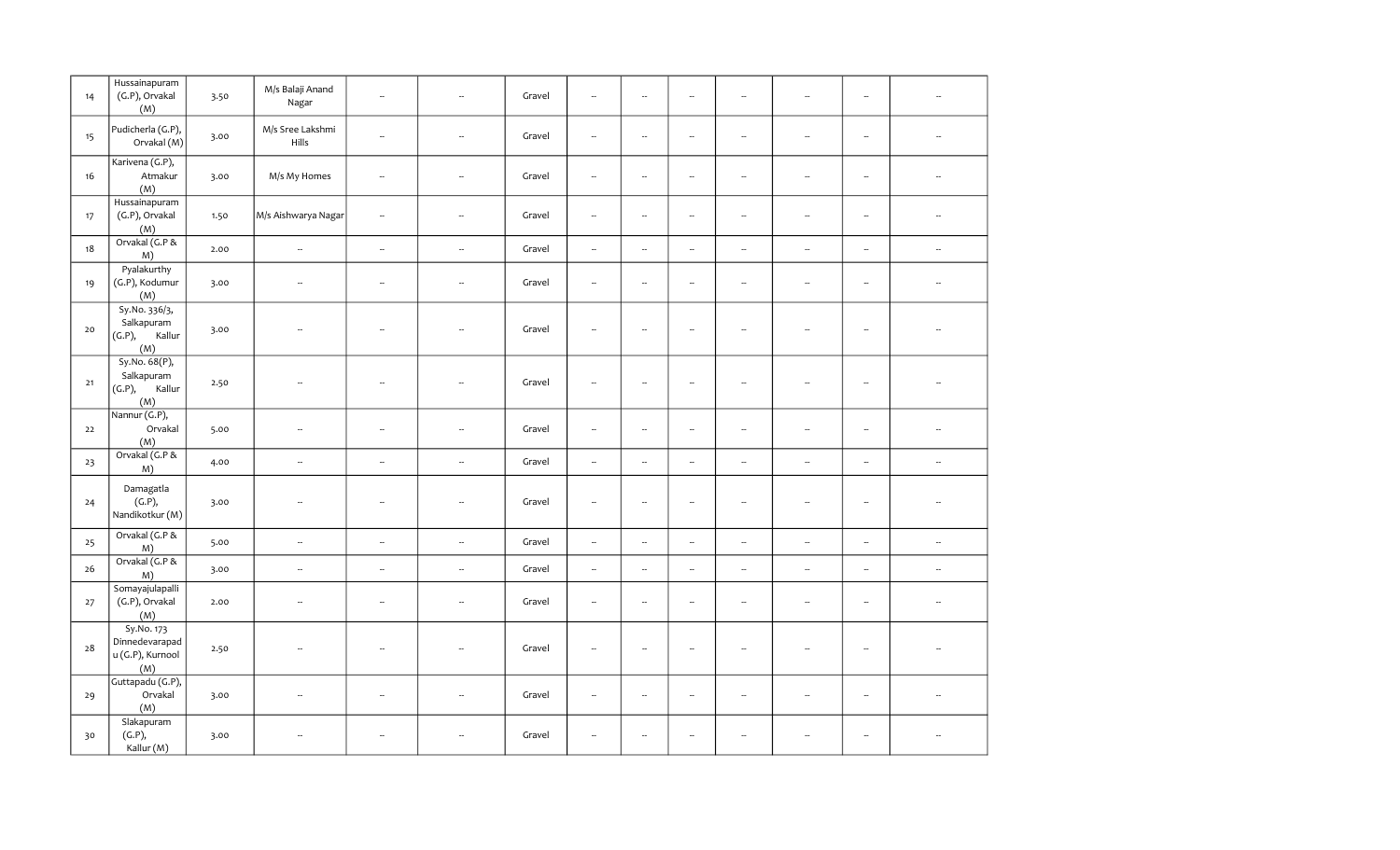| 31 | Orvakal (G.P &<br>M)                                    | 3.00  | $\overline{\phantom{a}}$        | $\overline{\phantom{a}}$                         |                          | Gravel | $\overline{\phantom{a}}$ | $\overline{\phantom{a}}$ | $\overline{\phantom{a}}$ | $\overline{\phantom{a}}$ | $\overline{\phantom{a}}$ | $\overline{\phantom{a}}$ | $\overline{\phantom{a}}$ |
|----|---------------------------------------------------------|-------|---------------------------------|--------------------------------------------------|--------------------------|--------|--------------------------|--------------------------|--------------------------|--------------------------|--------------------------|--------------------------|--------------------------|
| 32 | Orvakal (G.P &<br>M)                                    | 3.00  | $\overline{\phantom{a}}$        | $\overline{\phantom{a}}$                         | $\overline{\phantom{a}}$ | Gravel | $\overline{\phantom{a}}$ | $\sim$                   | $\overline{\phantom{a}}$ | $\overline{\phantom{a}}$ | $\overline{\phantom{a}}$ | $\overline{\phantom{a}}$ | $\overline{\phantom{a}}$ |
| 33 | Chetlamallapura<br>m (G.P), Kallur<br>(M)               | 2.50  | $\overline{\phantom{a}}$        | $\overline{\phantom{a}}$                         | --                       | Gravel | $\overline{\phantom{a}}$ | $\ldots$                 | $\overline{\phantom{a}}$ | $\overline{\phantom{a}}$ | $\overline{\phantom{a}}$ | $\overline{\phantom{a}}$ | $\overline{\phantom{a}}$ |
| 34 | Sy.No. 222/2,<br>K.Nagulapuram<br>$(G.P)$ , Gudur $(M)$ | 6.50  | ÷.                              | $\overline{\phantom{a}}$                         |                          | Gravel | $\overline{\phantom{a}}$ | $\sim$                   | $\overline{\phantom{a}}$ | $\sim$                   | $\overline{a}$           | $\overline{\phantom{a}}$ |                          |
| 35 | Arekal (G.P),<br>Adoni<br>(M)                           | 1.00  | $\overline{\phantom{a}}$        | $\overline{\phantom{a}}$                         | $\overline{\phantom{a}}$ | Gravel | $\overline{\phantom{a}}$ | $\overline{\phantom{a}}$ | $\overline{\phantom{a}}$ | $\overline{\phantom{a}}$ | $\sim$                   | $\overline{\phantom{a}}$ | ÷.                       |
| 36 | Kodumur (G.P &<br>M)                                    | 3.00  | $\bar{a}$                       | $\overline{\phantom{a}}$                         | $\sim$                   | Gravel | $\sim$                   | $\overline{\phantom{a}}$ | $\overline{\phantom{a}}$ | $\overline{\phantom{a}}$ | $\overline{\phantom{a}}$ | $\overline{\phantom{a}}$ | $\overline{\phantom{a}}$ |
| 37 | Salkapuram<br>(G.P),<br>Kallur (M)                      | 2.50  | M/s Green City                  | $\overline{\phantom{a}}$                         | $\overline{\phantom{a}}$ | Gravel | $\overline{\phantom{a}}$ | $\ddot{\phantom{a}}$     | Ξ.                       | $\ddot{\phantom{a}}$     | $\overline{\phantom{a}}$ | $\overline{\phantom{a}}$ |                          |
| 38 | Salkapuram<br>(G.P),<br>Kallur (M)                      | 3.50  | M/s Temple Heghts               | $\overline{\phantom{a}}$                         | $\overline{\phantom{a}}$ | Gravel | $\overline{\phantom{a}}$ | $\overline{\phantom{a}}$ | $\overline{\phantom{a}}$ | $\sim$                   | $\sim$                   | $\overline{\phantom{a}}$ | $\overline{a}$           |
| 39 | K.Nagulapuram<br>$(G.P)$ , Gudur $(M)$                  | 3.00  | $\overline{\phantom{a}}$        | $\overline{\phantom{a}}$                         | $\overline{\phantom{a}}$ | Gravel | $\overline{\phantom{a}}$ | $\overline{\phantom{a}}$ | $\overline{\phantom{a}}$ | $\overline{\phantom{a}}$ | $\overline{\phantom{a}}$ | $\overline{\phantom{a}}$ | $\overline{\phantom{a}}$ |
| 40 | Peapully (G.P &<br>M)                                   | 30.00 | M/s Madhura Nagar               | Sri. B. Sivappa<br>& Sri. M.<br>Madhava<br>Swamy |                          | Gravel | $\overline{\phantom{a}}$ | $\overline{\phantom{a}}$ | $\overline{\phantom{a}}$ | $\overline{\phantom{a}}$ |                          | Ξ,                       |                          |
| 41 | Sy.No. 362/A4,<br>362/A5<br>Veldurthy (G.P &<br>M)      | 22.00 | M/s Siva Sai High-<br>tech City | Sri.<br>Adinarayana &<br>Sri. Gopal<br>Reddy     | --                       | Gravel | $\overline{\phantom{a}}$ | $\overline{\phantom{a}}$ | $\overline{\phantom{a}}$ | $\overline{\phantom{a}}$ |                          | $\overline{\phantom{a}}$ |                          |
| 42 | Sudepalli (G.P),<br>Veldurthy (M)                       | 10.00 | $\overline{\phantom{a}}$        | $\overline{\phantom{a}}$                         | $\overline{\phantom{a}}$ | Gravel | $\overline{\phantom{a}}$ | $\overline{\phantom{a}}$ | $\overline{\phantom{a}}$ | $\overline{\phantom{a}}$ | $\overline{\phantom{a}}$ | $\overline{\phantom{a}}$ |                          |
| 43 | Chetlamallapura<br>m (G.P), Kallur<br>(M)               | 3.00  | M/s New Kalki Nagar             | Sri.<br>Narasimhulu                              | $\overline{\phantom{a}}$ | Gravel | $\overline{\phantom{a}}$ | $\overline{\phantom{a}}$ | $\overline{\phantom{a}}$ | $\overline{\phantom{a}}$ | $\overline{\phantom{a}}$ | $\overline{\phantom{a}}$ | $\overline{\phantom{a}}$ |
| 44 | Chetlamallapura<br>m (G.P), Kallur<br>(M)               | 5.00  | $\overline{\phantom{a}}$        | Sri. Suresh                                      | $\sim$                   | Gravel | $\overline{\phantom{a}}$ | $\overline{\phantom{a}}$ | $\overline{\phantom{a}}$ | $\overline{\phantom{a}}$ | $\overline{\phantom{a}}$ | $\overline{\phantom{a}}$ | $\overline{\phantom{a}}$ |
| 45 | Ulindakonda<br>(G.P),<br>Kallur (M)                     | 3.50  | $\overline{\phantom{a}}$        | Sri.<br>Ramachandra                              | Ξ.                       | Gravel | $\overline{\phantom{a}}$ | $\overline{\phantom{a}}$ | $\overline{\phantom{a}}$ | $\overline{\phantom{a}}$ | $\ddot{\phantom{a}}$     | $\overline{\phantom{a}}$ | L.                       |
| 46 | Chinnatekur<br>(G.P),<br>Kallur (M)                     | 4.00  | L.                              | Sri. Naresh &<br>Sri.<br>Ramanjaneyulu           | $\overline{\phantom{a}}$ | Gravel | $\overline{\phantom{a}}$ | $\overline{\phantom{a}}$ | $\overline{\phantom{a}}$ | $\overline{\phantom{a}}$ | $\ddot{\phantom{a}}$     | $\overline{\phantom{a}}$ |                          |
| 47 | Udumulapadu<br>(G.P),<br>Dhone (M)                      | 50.00 |                                 | $\overline{\phantom{a}}$                         | Ξ.                       | Gravel | $\overline{\phantom{a}}$ | $\overline{\phantom{a}}$ | $\overline{\phantom{a}}$ | $\overline{\phantom{a}}$ |                          | $\overline{\phantom{a}}$ |                          |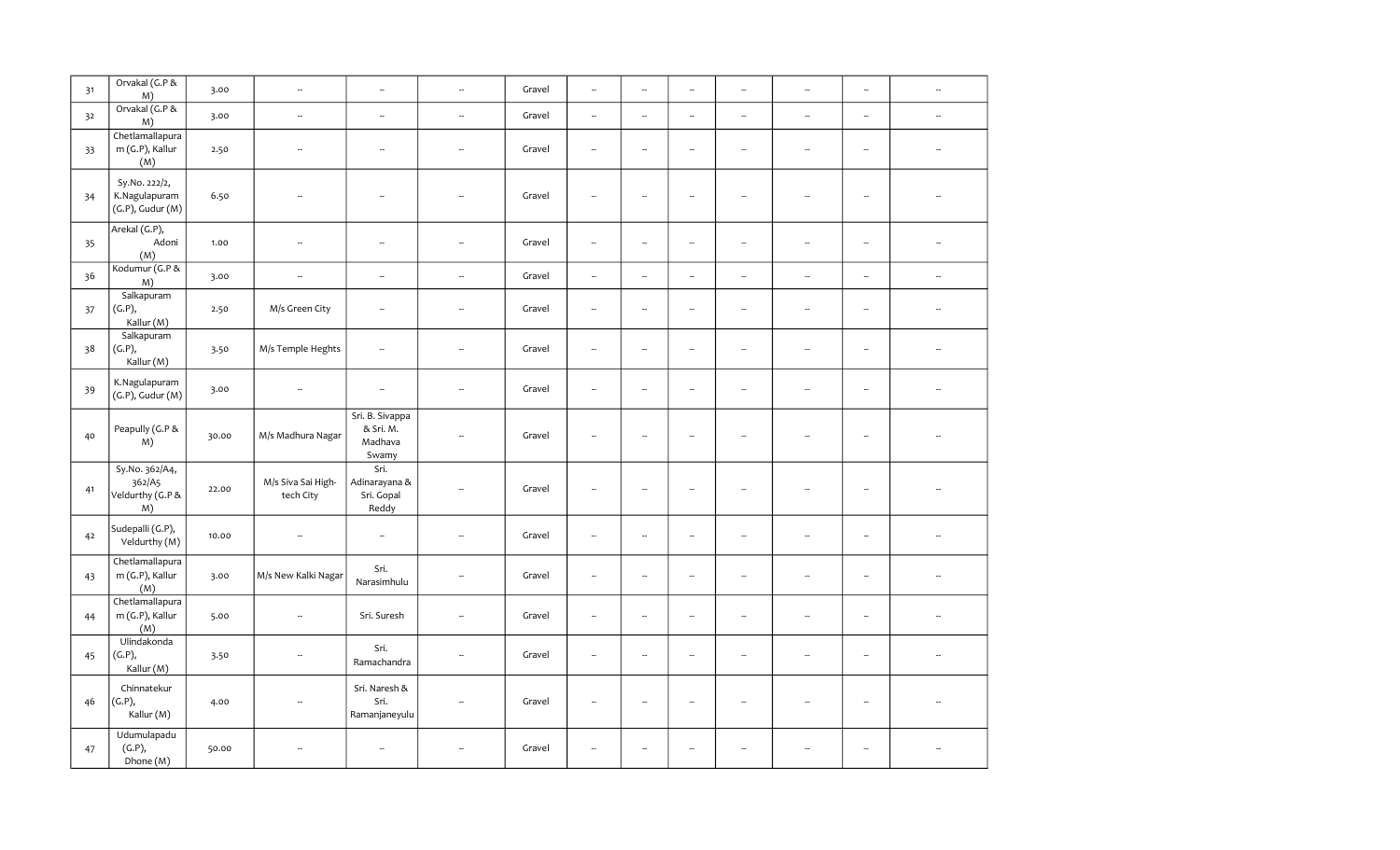| 48 | Pudicherla (G.P),<br>Orvakal (M)               | 2.50    | ÷.                                                     | $\overline{\phantom{a}}$        |                          | Gravel | $\overline{\phantom{a}}$ | --                       | $\overline{\phantom{a}}$ | $\ddot{\phantom{a}}$     |                          | $\overline{\phantom{a}}$ |                          |
|----|------------------------------------------------|---------|--------------------------------------------------------|---------------------------------|--------------------------|--------|--------------------------|--------------------------|--------------------------|--------------------------|--------------------------|--------------------------|--------------------------|
| 49 | Pudicherla (G.P),<br>Orvakal (M)               | 9.00    | $\overline{\phantom{a}}$                               | $\sim$                          | L.                       | Gravel | $\overline{\phantom{a}}$ | $\sim$                   | L.                       | $\overline{\phantom{a}}$ | $\overline{\phantom{a}}$ | $\overline{\phantom{a}}$ |                          |
| 50 | Salkapuram<br>(G.P),<br>Kallur (M)             | 15.00   | M/s Temple Lights                                      | $\ddot{\phantom{a}}$            |                          | Gravel | $\overline{a}$           | μ.                       | $\overline{\phantom{a}}$ | $\overline{\phantom{a}}$ |                          | $\ddot{\phantom{a}}$     |                          |
| 51 | Salkapuram<br>(G.P),<br>Kallur (M)             | 20.00   | M/s Swarna Infra<br>Projects                           | $\sim$                          | $\overline{\phantom{a}}$ | Gravel | $\overline{\phantom{a}}$ | $\sim$                   | $\sim$                   | $\sim$                   | $\overline{\phantom{a}}$ | ۰.                       |                          |
| 52 | K.Nagulapuram<br>$(G.P)$ , Gudur $(M)$         | 2.50    | $\overline{\phantom{a}}$                               | $\overline{\phantom{a}}$        | $\overline{\phantom{a}}$ | Gravel | $\overline{\phantom{a}}$ | $\overline{\phantom{a}}$ | $\overline{\phantom{a}}$ | $\overline{\phantom{a}}$ | --                       | $\overline{\phantom{a}}$ |                          |
| 53 | K.Nagulapuram<br>$(G.P)$ , Gudur $(M)$         | 5.00    | $\overline{\phantom{a}}$                               | $\overline{\phantom{a}}$        | --                       | Gravel | $\overline{\phantom{a}}$ | ۰.                       | $\overline{\phantom{a}}$ | $\overline{\phantom{a}}$ | ۰.                       | $\overline{\phantom{a}}$ | $\overline{\phantom{a}}$ |
| 54 | Pyalakurthy<br>(G.P), Kodumur<br>(M)           | 5.00    | M/s Sri Sai Nivas                                      | Sri. Hemadri<br>Reddy           | $\overline{\phantom{a}}$ | Gravel | $\sim$                   | L.                       | $\sim$                   | $\mathbb{Z}^2$           | L.                       | $\mathbb{Z}^2$           | $\overline{a}$           |
| 55 | Parla (G.P),<br>Kallur (M)                     | 8.00    | $\overline{\phantom{a}}$                               | $\overline{\phantom{a}}$        | $\overline{\phantom{a}}$ | Gravel | $\overline{\phantom{a}}$ | --                       | $\overline{\phantom{a}}$ | $\overline{\phantom{a}}$ | --                       | $\overline{\phantom{a}}$ | $\overline{\phantom{a}}$ |
| 56 | Parla (G.P),<br>Kallur (M)                     | 4.00    | $\overline{\phantom{a}}$                               | $\overline{\phantom{a}}$        |                          | Gravel | $\overline{\phantom{a}}$ | $\sim$                   | $\overline{\phantom{a}}$ | $\overline{\phantom{a}}$ | --                       | $\overline{\phantom{a}}$ | $\overline{\phantom{a}}$ |
| 57 | Pattikonda (G.P<br>& M)                        | 25.00   | M/s Skanda Infra<br>Projects India Pvt.<br>Ltd.,       | $\overline{\phantom{a}}$        | $\sim$                   | Gravel | $\overline{\phantom{a}}$ | $\overline{\phantom{a}}$ | $\overline{\phantom{a}}$ | $\sim$                   | $\overline{\phantom{a}}$ | $\overline{\phantom{a}}$ |                          |
| 58 | Sy.No. 1318<br>Nannur<br>(G.P),<br>Orvakal (M) | 3.5     | $\overline{\phantom{a}}$                               | $\overline{\phantom{a}}$        |                          | Gravel | $\overline{a}$           | $\overline{a}$           | $\overline{\phantom{a}}$ | $\overline{a}$           |                          | $\overline{\phantom{a}}$ |                          |
| 59 | Salkapuram<br>(G.P),<br>Kallur (M)             | 40.00   | M/s Sai Green Fields<br>(M/s Swarna Infra<br>Projects) | Sri. G.<br>Ramakrishna<br>Reddy |                          | Gravel | $\overline{\phantom{a}}$ | $\ddot{\phantom{a}}$     | $\overline{\phantom{a}}$ | $\overline{\phantom{a}}$ | L.                       | $\overline{\phantom{a}}$ |                          |
| 60 | Nannur (G.P),<br>Orvakal<br>(M)                | 20.00   | $\overline{\phantom{a}}$                               | Sri. B.K. Singh                 | $\overline{\phantom{a}}$ | Gravel | $\ddot{\phantom{a}}$     | $\overline{a}$           | $\ddot{\phantom{a}}$     | $\sim$                   | $\overline{\phantom{a}}$ | $\overline{\phantom{a}}$ |                          |
| 61 | Nannur (G.P),<br>Orvakal<br>(M)                | 8.00    | $\overline{\phantom{a}}$                               | Sri. B.K. Singh                 | --                       | Gravel | $\overline{\phantom{a}}$ | ۰.                       | $\overline{\phantom{a}}$ | $\overline{\phantom{a}}$ | $\overline{\phantom{a}}$ | $\overline{\phantom{a}}$ |                          |
| 62 | Nannur (G.P),<br>Orvakal<br>(M)                | 9.00    | $\overline{\phantom{a}}$                               | Sri. Ranga<br>Reddy             | L.                       | Gravel | L.                       | L.                       | $\sim$                   | $\overline{\phantom{a}}$ | L.                       | $\overline{\phantom{a}}$ | $\sim$                   |
| 63 | Nannur (G.P),<br>Orvakal<br>(M)                | 1000.00 | M/s Mayuri Green<br>Hills                              | Sri. K.J. Reddy                 | --                       | Gravel | $\overline{\phantom{a}}$ | --                       | $\overline{\phantom{a}}$ | $\overline{\phantom{a}}$ | Ξ.                       | $\overline{\phantom{a}}$ | $\overline{\phantom{a}}$ |
| 64 | Nannur (G.P),<br>Orvakal<br>(M)                | 25.00   | $\overline{\phantom{a}}$                               | Sri.<br>Balaveeraiah            | --                       | Gravel | $\overline{\phantom{a}}$ | $\overline{\phantom{a}}$ | $\overline{\phantom{a}}$ | $\sim$                   | ÷.                       | $\overline{\phantom{a}}$ |                          |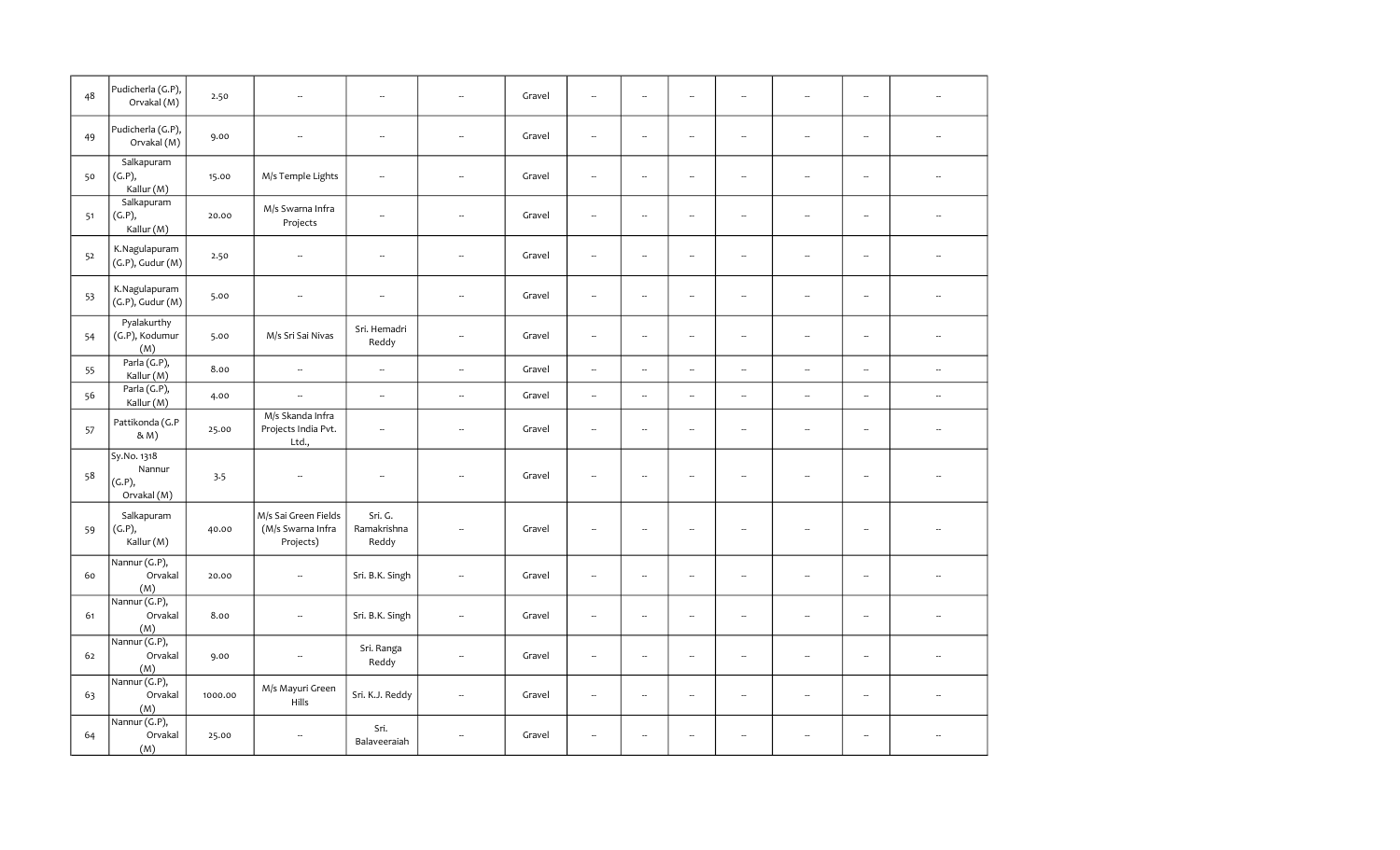| 65 | Nannur (G.P),<br>Orvakal               | 6.00   | M/s Sukhibhava<br>Gardens                        | Sri. Srinivasulu           | ÷.                       | Gravel | $\overline{\phantom{a}}$ | $\overline{\phantom{a}}$ | $\overline{\phantom{a}}$ | $\overline{\phantom{a}}$ | $\ddot{\phantom{a}}$     | $\overline{\phantom{a}}$ |                          |
|----|----------------------------------------|--------|--------------------------------------------------|----------------------------|--------------------------|--------|--------------------------|--------------------------|--------------------------|--------------------------|--------------------------|--------------------------|--------------------------|
| 66 | (M)<br>Nannur (G.P),<br>Orvakal<br>(M) | 7.00   | M/s Mount Paradise Sri. Shashikanth              |                            | ÷.                       | Gravel | $\overline{\phantom{a}}$ | ÷.                       | $\overline{\phantom{a}}$ | $\overline{\phantom{a}}$ | $\overline{\phantom{a}}$ | $\overline{\phantom{a}}$ |                          |
| 67 | Nannur (G.P),<br>Orvakal<br>(M)        | 15.00  | M/s Skanda Infra<br>Projects India Pvt.<br>Ltd., | Sri. Suresh<br>Kumar Reddy | $\overline{\phantom{a}}$ | Gravel | $\overline{\phantom{a}}$ | $\overline{\phantom{a}}$ | $\overline{\phantom{a}}$ | ۰.                       | $\overline{\phantom{a}}$ | $\overline{\phantom{a}}$ |                          |
| 68 | Nannur (G.P),<br>Orvakal<br>(M)        | 7.50   | M/s Royal Fortune                                | Sri. Rajasekahr<br>Goud    | $\overline{\phantom{a}}$ | Gravel | $\overline{\phantom{a}}$ | $\overline{\phantom{a}}$ | $\overline{\phantom{a}}$ | ۰.                       | $\overline{\phantom{a}}$ | $\overline{\phantom{a}}$ |                          |
| 69 | Pudicherla (G.P),<br>Orvakal (M)       | 8.00   | M/s Sri Lakshmi Hills                            | Sri. Lakshmi<br>Narayan    | --                       | Gravel | $\overline{\phantom{a}}$ | $\overline{\phantom{a}}$ | $\overline{\phantom{a}}$ | $\overline{\phantom{a}}$ | $\overline{\phantom{a}}$ | $\overline{\phantom{a}}$ |                          |
| 70 | Pudicherla (G.P),<br>Orvakal (M)       | 7.00   | M/s Dreamland                                    | Sri. Sridhar<br>Reddy      |                          | Gravel | $\overline{\phantom{a}}$ | $\overline{\phantom{a}}$ | $\overline{\phantom{a}}$ | $\overline{\phantom{a}}$ | $\overline{\phantom{a}}$ | $\overline{\phantom{a}}$ |                          |
| 71 | Orvakal (G.P &<br>M)                   | 5.00   | $\overline{\phantom{a}}$                         | Visvam Smart<br>City       | $\sim$                   | Gravel | $\overline{\phantom{a}}$ | $\overline{\phantom{a}}$ | $\overline{\phantom{a}}$ | $\overline{\phantom{a}}$ | $\overline{\phantom{a}}$ | $\overline{\phantom{a}}$ | н.                       |
| 72 | Gargeyapuram<br>(G.P), Kurnool<br>(M)  | 150.00 | $\overline{\phantom{a}}$                         | $\overline{\phantom{a}}$   | $\overline{\phantom{a}}$ | Gravel | $\overline{\phantom{a}}$ | $\overline{\phantom{a}}$ | $\overline{\phantom{a}}$ | $\overline{\phantom{a}}$ | $\overline{\phantom{a}}$ | $\overline{\phantom{a}}$ | Ξ.                       |
| 73 | Gargeyapuram<br>(G.P), Kurnool<br>(M)  | 3.00   | M/s PGR Real Estate                              | $\overline{a}$             |                          | Gravel | $\overline{\phantom{a}}$ | $\overline{\phantom{a}}$ | $\overline{\phantom{a}}$ | $\overline{\phantom{a}}$ | $\overline{\phantom{a}}$ | $\overline{\phantom{a}}$ |                          |
| 74 | Gargeyapuram<br>(G.P), Kurnool<br>(M)  | 7.00   | $\overline{\phantom{a}}$                         |                            | $\ddot{\phantom{a}}$     | Gravel | $\overline{\phantom{a}}$ | $\overline{\phantom{a}}$ | $\overline{\phantom{a}}$ | ۰.                       | $\overline{\phantom{a}}$ | $\overline{\phantom{a}}$ |                          |
| 75 | Nandanapalli<br>(G.P), Kurnool<br>(M)  | 15.00  | $\overline{\phantom{a}}$                         | $\overline{\phantom{a}}$   | ÷.                       | Gravel | $\overline{\phantom{a}}$ | $\overline{\phantom{a}}$ | $\overline{\phantom{a}}$ | $\overline{\phantom{a}}$ | $\overline{\phantom{a}}$ | $\overline{\phantom{a}}$ | $\overline{\phantom{a}}$ |
| 76 | K.Nagulapuram<br>$(G.P)$ , Gudur $(M)$ | 15.00  | M/s Sunkula<br>Parameswari<br>Gardens            | $\overline{\phantom{a}}$   | $\overline{\phantom{a}}$ | Gravel | $\overline{\phantom{a}}$ | $\overline{\phantom{a}}$ | $\overline{\phantom{a}}$ | ۰.                       | $\overline{\phantom{a}}$ | $\overline{\phantom{a}}$ |                          |
| 77 | K.Nagulapuram<br>$(G.P)$ , Gudur $(M)$ | 7.50   | M/s Pavani Gardens                               | $\overline{\phantom{a}}$   | ÷.                       | Gravel | $\overline{\phantom{a}}$ | $\sim$                   | $\overline{\phantom{a}}$ | ۰.                       | $\overline{\phantom{a}}$ | $\overline{\phantom{a}}$ |                          |
| 78 | K.Nagulapuram<br>$(G.P)$ , Gudur $(M)$ | 7.50   | M/s Matsya Garden                                | $\overline{\phantom{a}}$   | ÷.                       | Gravel | $\overline{\phantom{a}}$ | $\sim$                   | $\ddot{\phantom{a}}$     | $\sim$                   | $\overline{\phantom{a}}$ | $\overline{\phantom{a}}$ |                          |
| 79 | Peddapadu<br>(G.P),<br>Kallur (M)      | 25.00  | $\overline{\phantom{a}}$                         | $\overline{\phantom{a}}$   | $\sim$                   | Gravel | $\overline{\phantom{a}}$ | $\sim$                   | $\overline{\phantom{a}}$ | $\overline{\phantom{a}}$ | $\overline{\phantom{a}}$ | $\overline{\phantom{a}}$ | $\sim$                   |
| 80 | Peddapadu<br>(G.P),<br>Kallur (M)      | 7.00   | $\overline{\phantom{a}}$                         | $\overline{\phantom{a}}$   |                          | Gravel | $\overline{\phantom{a}}$ | $\overline{\phantom{a}}$ | $\sim$                   | $\sim$                   | $\overline{a}$           | $\sim$                   |                          |
| 81 | Peddapadu<br>(G.P),<br>Kallur (M)      | 25.00  | M/s Desire City                                  | $\overline{\phantom{a}}$   |                          | Gravel | $\overline{\phantom{a}}$ | $\sim$                   | $\overline{\phantom{a}}$ | $\sim$                   | $\overline{a}$           | $\sim$                   |                          |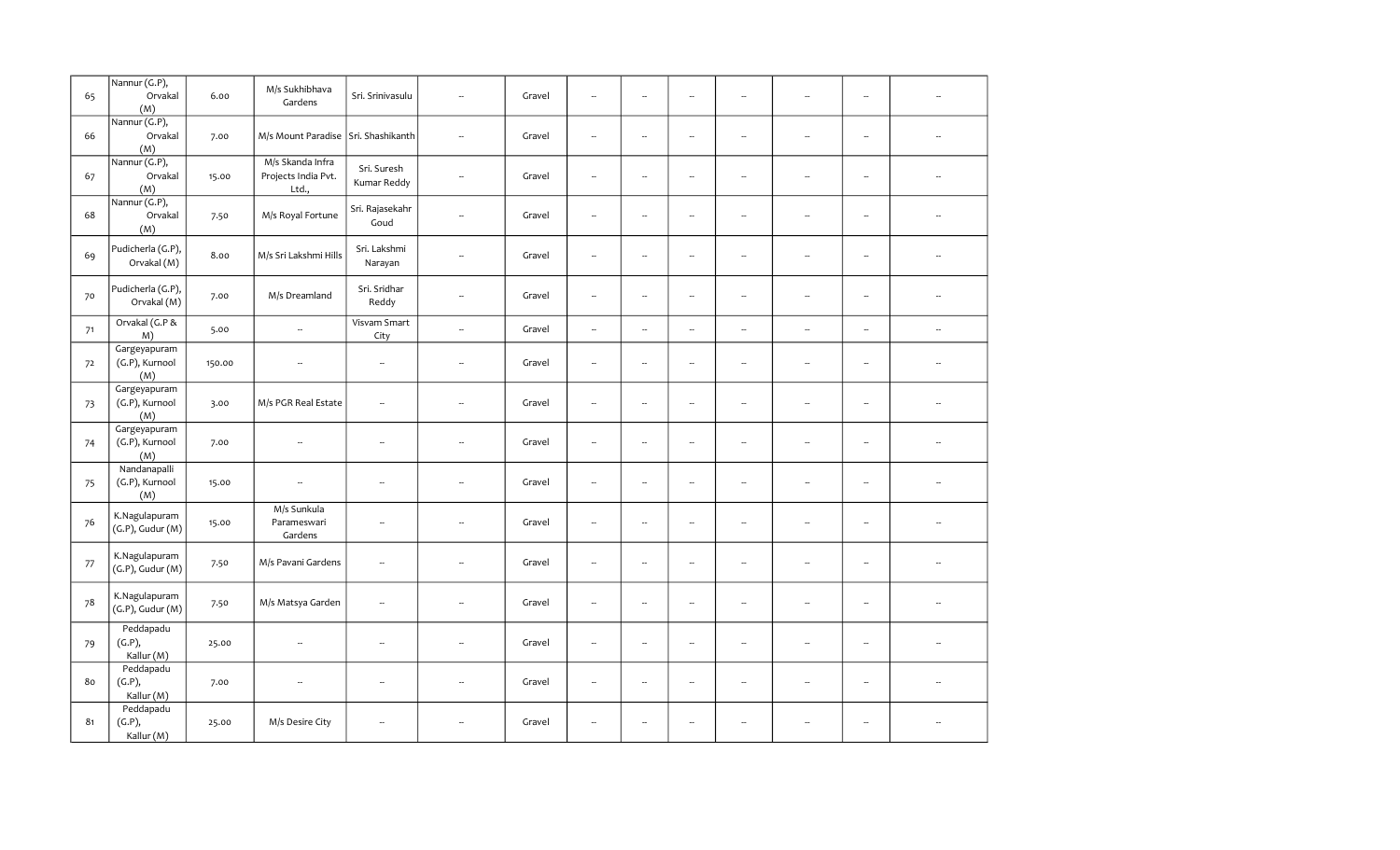| 82 | Peddapadu<br>(G.P),<br>Kallur (M)        | 30.00 | M/s Thirumalagiri<br>Nivas                                   | --                            |                          | Gravel | $\overline{\phantom{a}}$ | $\overline{\phantom{a}}$ | $\ddot{\phantom{a}}$     | $\ddot{\phantom{a}}$     |                          | --                       |                          |
|----|------------------------------------------|-------|--------------------------------------------------------------|-------------------------------|--------------------------|--------|--------------------------|--------------------------|--------------------------|--------------------------|--------------------------|--------------------------|--------------------------|
| 83 | Salkapuram<br>(G.P),<br>Kallur (M)       | 15.00 | M/s New Kalki<br>Bhagavan Real-<br>Estate                    | Sri. V.N. Achari              | $\sim$                   | Gravel | $\sim$                   | $\overline{\phantom{a}}$ | ÷.                       | $\sim$                   | ÷.                       | $\sim$                   |                          |
| 84 | Salkapuram<br>(G.P),<br>Kallur (M)       | 10.00 | M/s Desire City                                              | $\overline{\phantom{a}}$      |                          | Gravel | $\overline{\phantom{a}}$ | μ.                       | $\overline{\phantom{a}}$ | $\ddot{\phantom{a}}$     |                          | $\overline{\phantom{a}}$ |                          |
| 85 | Salkapuram<br>(G.P),<br>Kallur (M)       | 2.00  | $\overline{\phantom{a}}$                                     | --                            | $\sim$                   | Gravel | $\overline{\phantom{a}}$ | $\overline{\phantom{a}}$ | $\overline{\phantom{a}}$ | $\overline{\phantom{a}}$ | Ξ.                       | $\overline{\phantom{a}}$ |                          |
| 86 | Salkapuram<br>(G.P),<br>Kallur (M)       | 10.00 | M/s Temple Lights,<br>Matsya Infra<br>Projects               | $\overline{\phantom{a}}$      | ÷.                       | Gravel | $\overline{\phantom{a}}$ | $\overline{\phantom{a}}$ | $\overline{\phantom{a}}$ | $\overline{\phantom{a}}$ | ÷.                       | $\overline{\phantom{a}}$ |                          |
| 87 | Salkapuram<br>(G.P),<br>Kallur (M)       | 9.50  | $\overline{\phantom{a}}$                                     | Sri. Dhana<br>Reddy           | ÷.                       | Gravel | $\overline{\phantom{a}}$ | $\overline{\phantom{a}}$ | $\overline{\phantom{a}}$ | ۰.                       | $\overline{\phantom{a}}$ | ۰.                       | $\overline{\phantom{a}}$ |
| 88 | A. Gokulapadu<br>(G.P),<br>Kallur (M)    | 4.00  | $\overline{\phantom{a}}$                                     | Sri. D.<br>Ramachandraia<br>h | --                       | Gravel | $\sim$                   | $\overline{\phantom{a}}$ | $\overline{\phantom{a}}$ | $\sim$                   | $\overline{\phantom{a}}$ | --                       |                          |
| 89 | K.Nagulapuram<br>$(G.P)$ , Gudur $(M)$   | 15.00 | M/s Sunkula<br>Parameswari<br>Gardens, KGR Infra<br>Projects | --                            |                          | Gravel | $\overline{\phantom{a}}$ | $\overline{\phantom{a}}$ | $\overline{\phantom{a}}$ | $\ddot{\phantom{a}}$     | $\overline{\phantom{a}}$ | ۰.                       |                          |
| 90 | K.Nagulapuram<br>$(G.P)$ , Gudur $(M)$   | 5.00  | Vani Real-Estate,<br>Keerthika Nagar                         | --                            |                          | Gravel | $\overline{\phantom{a}}$ | $\overline{\phantom{a}}$ | $\overline{\phantom{a}}$ | ۰.                       | $\overline{\phantom{a}}$ | $\overline{\phantom{a}}$ |                          |
| 91 | K.Nagulapuram<br>$(G.P)$ , Gudur $(M)$   | 6.00  | $\overline{\phantom{a}}$                                     | $\overline{\phantom{a}}$      | $\sim$                   | Gravel | $\sim$                   | $\overline{\phantom{a}}$ | L.                       | $\sim$                   | L.                       | L.                       |                          |
| 92 | Penchikalapadu<br>(G.P), Gudur(M)        | 10.00 | M/s Sakshi Avenues<br>Pvt. Ltd, Sakshi 'K'<br>Town           | $\overline{\phantom{a}}$      | ä.                       | Gravel | $\overline{\phantom{a}}$ | $\overline{\phantom{a}}$ | $\overline{\phantom{a}}$ | $\overline{\phantom{a}}$ | $\overline{\phantom{a}}$ | --                       |                          |
| 93 | Pyalakurthy<br>(G.P), Kodumur<br>(M)     | 5.00  | $\overline{\phantom{a}}$                                     | --                            | $\sim$                   | Gravel | $\overline{\phantom{a}}$ | $\overline{\phantom{a}}$ | $\overline{\phantom{a}}$ | ۰.                       | Ξ.                       | $\overline{\phantom{a}}$ | $\overline{\phantom{a}}$ |
| 94 | Kodumur (G.P &<br>M)                     | 15.00 | $\bar{a}$                                                    | $\ddot{\phantom{a}}$          | $\sim$                   | Gravel | $\overline{\phantom{a}}$ | $\sim$                   | $\overline{\phantom{a}}$ | $\overline{\phantom{a}}$ | $\overline{\phantom{a}}$ | $\sim$                   | $\bar{\phantom{a}}$      |
| 95 | Somayajulapalli<br>(G.P), Orvakal<br>(M) | 2.50  | $\overline{\phantom{a}}$                                     | $\overline{\phantom{a}}$      |                          | Gravel | $\overline{\phantom{a}}$ | $\overline{\phantom{a}}$ | $\overline{\phantom{a}}$ | $\overline{\phantom{a}}$ | ۰.                       | $\overline{\phantom{a}}$ |                          |
| 96 | Gargeyapuram<br>(G.P), Kurnool<br>(M)    | 3.00  | $\sim$                                                       | μ.                            | $\overline{\phantom{a}}$ | Gravel | $\overline{\phantom{a}}$ | $\overline{\phantom{a}}$ | $\overline{\phantom{a}}$ | $\sim$                   | Ξ.                       | $\overline{\phantom{a}}$ |                          |
| 97 | Pudicherla (G.P),<br>Orvakal (M)         | 5.00  | M/s Amrutha Green<br><b>Hills Resorts</b>                    | μ.                            |                          | Gravel | $\overline{\phantom{a}}$ | $\overline{\phantom{a}}$ | $\overline{\phantom{a}}$ | ۰.                       |                          | ۰.                       | $\overline{\phantom{a}}$ |
| 98 | B.Thandrapadu<br>(G.P), Kurnool<br>(M)   | 2.00  | M/s Maruthi Gardens                                          | $\overline{\phantom{a}}$      |                          | Gravel | $\overline{\phantom{a}}$ | $\overline{\phantom{a}}$ | $\overline{\phantom{a}}$ | $\sim$                   | 4                        | $\overline{\phantom{a}}$ |                          |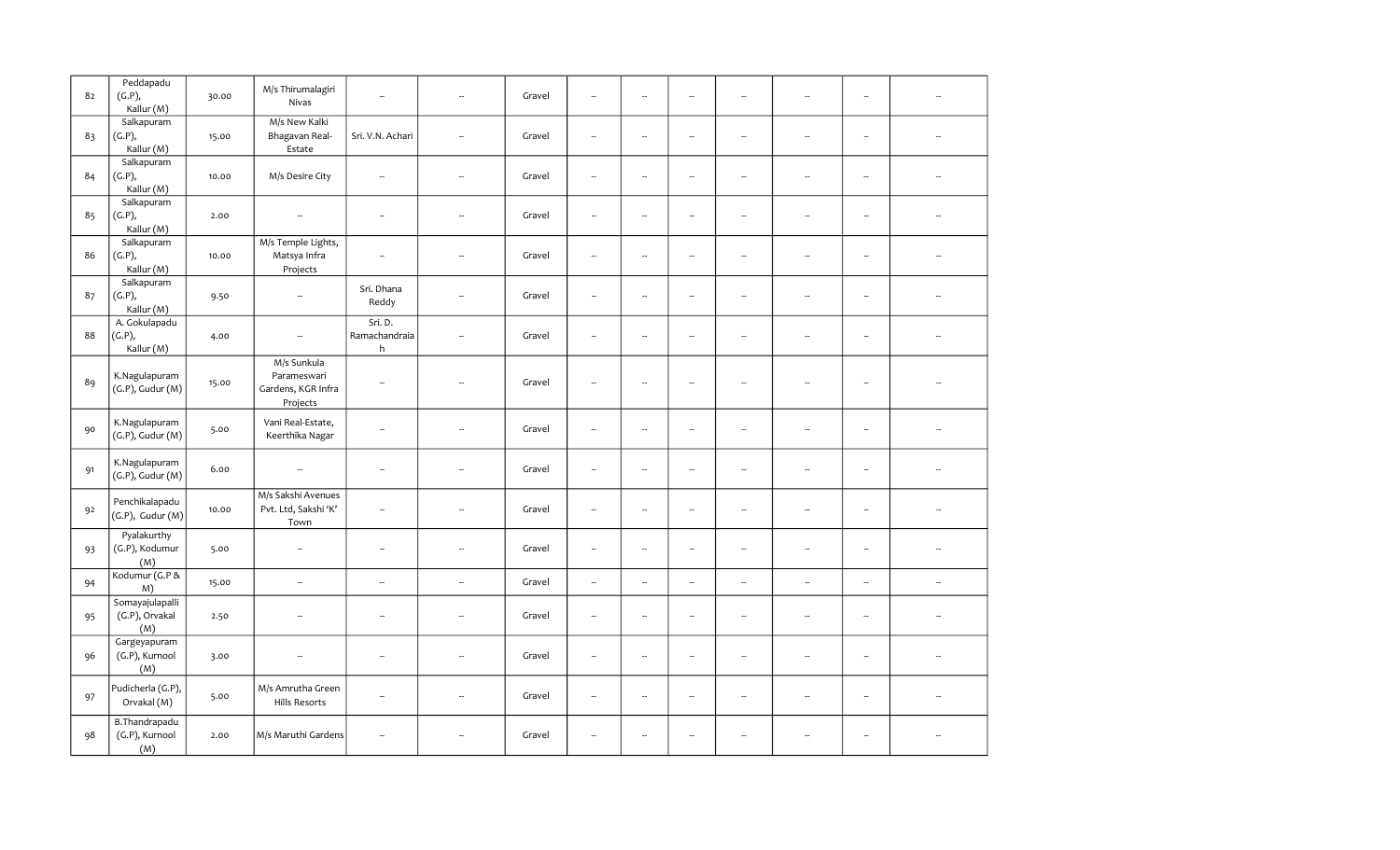| 99  | K.Markapuram<br>(G.P), Kallur (M)             | 2.00   | M/s Swarna<br>Township                             | $\ddot{\phantom{a}}$     |                          | Gravel | $\ddot{\phantom{a}}$     | $\overline{\phantom{a}}$ | $\overline{\phantom{a}}$ | $\overline{\phantom{a}}$ |                          | $\overline{\phantom{a}}$ |                          |
|-----|-----------------------------------------------|--------|----------------------------------------------------|--------------------------|--------------------------|--------|--------------------------|--------------------------|--------------------------|--------------------------|--------------------------|--------------------------|--------------------------|
| 100 | Mandagiri (G.P),<br>Adoni (M)                 | 3.00   | M/s Sri Vasavi<br>Convenes Centre                  | $\sim$                   |                          | Gravel | $\overline{\phantom{a}}$ | $\overline{\phantom{a}}$ | $\overline{\phantom{a}}$ | L.                       | ÷.                       | $\overline{\phantom{a}}$ |                          |
| 101 | Peddapadu<br>(G.P),<br>Kallur (M)             | 10.00  | $\overline{\phantom{a}}$                           | $\sim$                   |                          | Gravel | $\overline{\phantom{a}}$ | $\overline{\phantom{a}}$ | $\overline{\phantom{a}}$ | $\sim$                   | Ξ.                       | $\overline{\phantom{a}}$ |                          |
| 102 | Salkapuram<br>(G.P),<br>Kallur (M)            | 8.00   | $\sim$                                             | $\sim$                   | ÷.                       | Gravel | $\ddot{\phantom{a}}$     | $\sim$                   | $\sim$                   | $\sim$                   | ÷.                       | L.                       |                          |
| 103 | Salkapuram<br>(G.P),<br>Kallur (M)            | 3.00   | M/s Sri Raghavendra<br>Nagar                       | $\overline{\phantom{a}}$ | $\overline{\phantom{a}}$ | Gravel | $\overline{\phantom{a}}$ | $\overline{\phantom{a}}$ | $\overline{\phantom{a}}$ | $\overline{\phantom{a}}$ | $\overline{\phantom{a}}$ | $\overline{\phantom{a}}$ |                          |
| 104 | Chinnatekur<br>(G.P),<br>Kallur (M)           | 2.00   | $\sim$                                             | $\overline{\phantom{a}}$ | --                       | Gravel | $\overline{\phantom{a}}$ | $\overline{\phantom{a}}$ | $\overline{\phantom{a}}$ | $\overline{\phantom{a}}$ | $\overline{\phantom{a}}$ | $\overline{\phantom{a}}$ |                          |
| 105 | Panyam (G.P &<br>M)                           | 5.00   | $\overline{\phantom{a}}$                           | $\overline{\phantom{a}}$ | $\overline{\phantom{a}}$ | Gravel | $\overline{\phantom{a}}$ | $\overline{\phantom{a}}$ | $\overline{\phantom{a}}$ | $\overline{\phantom{a}}$ | $\overline{\phantom{a}}$ | $\overline{\phantom{a}}$ | $\overline{\phantom{a}}$ |
| 106 | <b>B.Thandrapadu</b><br>(G.P), Kurnool<br>(M) | 1.00   | M/s VR Infra<br>Projects, Parimala<br>Homes        | $\overline{\phantom{a}}$ | --                       | Gravel | ÷,                       | --                       | $\overline{\phantom{a}}$ | $\overline{\phantom{a}}$ | $\overline{\phantom{a}}$ | $\overline{\phantom{a}}$ |                          |
| 107 | Amakatadu<br>(G.P),<br>Krishnagiri<br>(M)     | 100.00 | M/s Sri Lakshmi<br>Ganesh Developers               | --                       |                          | Gravel | $\overline{\phantom{a}}$ | --                       | н,                       | $\overline{\phantom{a}}$ | Ξ.                       | $\overline{\phantom{a}}$ |                          |
| 108 | Chippagiri (G.P<br>& M)                       | 5.00   | $\overline{\phantom{a}}$                           | $\overline{\phantom{a}}$ | $\overline{\phantom{a}}$ | Gravel | $\overline{\phantom{a}}$ | $\overline{\phantom{a}}$ | $\overline{\phantom{a}}$ | $\overline{\phantom{a}}$ | --                       | $\overline{\phantom{a}}$ | $\overline{\phantom{a}}$ |
| 109 | Kodumur (G.P &<br>M)                          | 10.00  | $\overline{\phantom{a}}$                           | $\overline{\phantom{a}}$ | $\overline{\phantom{a}}$ | Gravel | $\overline{\phantom{a}}$ | $\overline{\phantom{a}}$ | $\sim$                   | $\overline{\phantom{a}}$ | --                       | $\overline{\phantom{a}}$ | $\overline{\phantom{a}}$ |
| 110 | Kunkanur (G.P),<br>Devanakonda<br>(M)         | 3.00   | Ξ.                                                 | Ξ.                       |                          | Gravel | Ξ.                       | Ξ.                       | ٠.                       | $\overline{a}$           |                          | $\overline{\phantom{a}}$ |                          |
| 111 | Bommireddypalli<br>(G.P), Veldurthy<br>(M)    | 10.00  | $\sim$                                             | $\sim$                   | $\sim$                   | Gravel | $\ddot{\phantom{a}}$     | $\sim$                   | $\sim$                   | $\sim$                   | ÷.                       | $\ddot{\phantom{a}}$     |                          |
| 112 | Udumulapadu<br>(G.P),<br>Dhone (M)            | 5.00   | $\overline{\phantom{a}}$                           | $\overline{\phantom{a}}$ | --                       | Gravel | $\overline{\phantom{a}}$ | $\overline{\phantom{a}}$ | $\overline{\phantom{a}}$ | $\overline{\phantom{a}}$ | $\overline{\phantom{a}}$ | ۰.                       |                          |
| 113 | A. Gokulapadu<br>(G.P),<br>Kallur (M)         | 3.00   | $\overline{\phantom{a}}$                           | $\overline{\phantom{a}}$ |                          | Gravel | $\overline{\phantom{a}}$ | $\overline{\phantom{a}}$ | $\overline{\phantom{a}}$ | $\sim$                   | $\overline{\phantom{a}}$ | ۰.                       |                          |
| 114 | A. Gokulapadu<br>(G.P),<br>Kallur (M)         | 5.00   | M/s Kalki Real<br>Estate, Sri<br>Raghavendra Nagar | $\sim$                   |                          | Gravel | $\overline{\phantom{a}}$ | $\overline{\phantom{a}}$ | ÷.                       |                          | L.                       | $\sim$                   |                          |
| 115 | A. Gokulapadu<br>(G.P),<br>Kallur (M)         | 3.00   | M/s DRC, Srihari<br>Colony                         | μ.                       |                          | Gravel | $\ddot{\phantom{a}}$     | μ.                       | ÷.                       |                          |                          | $\overline{\phantom{a}}$ |                          |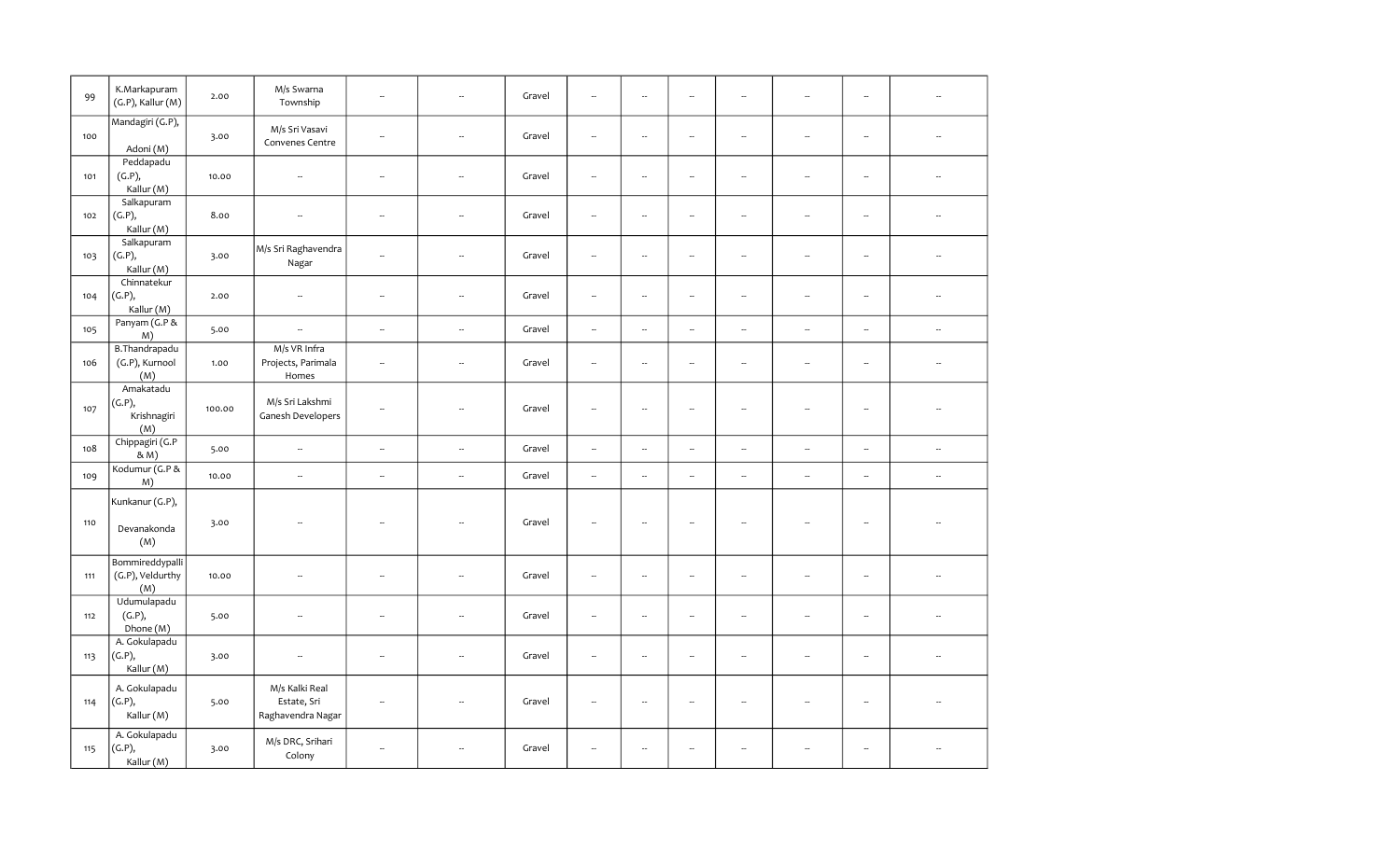| 116 | Dinnedevarapad<br>u (G.P), Kurnool<br>(M)                         | 5.00  | $\overline{\phantom{a}}$                    | $\overline{\phantom{a}}$ | μ,                       | Gravel | $\overline{\phantom{a}}$ | --                       | $\overline{\phantom{a}}$ | $\overline{\phantom{a}}$ | Ξ.                       | $\overline{\phantom{a}}$ |                          |
|-----|-------------------------------------------------------------------|-------|---------------------------------------------|--------------------------|--------------------------|--------|--------------------------|--------------------------|--------------------------|--------------------------|--------------------------|--------------------------|--------------------------|
| 117 | Dinnedevarapad<br>u (G.P), Kurnool<br>(M)                         | 20.00 | M/s Skanda Infra<br>Projects                | ÷.                       |                          | Gravel | $\sim$                   | μ.                       | $\overline{\phantom{a}}$ | Ξ.                       | L.                       | Ξ.                       |                          |
| 118 | Dinnedevarapad<br>u (G.P), Kurnool<br>(M)                         | 4.00  | Sri Lakshmi<br>Narayana Hill View<br>Garden | $\overline{\phantom{a}}$ | $\overline{\phantom{a}}$ | Gravel | $\overline{\phantom{a}}$ | $\overline{\phantom{a}}$ | $\overline{\phantom{a}}$ | $\sim$                   | L.                       | $\sim$                   |                          |
| 119 | Lakshmipuram<br>$(G.P)$ , Kallur $(M)$                            | 10.00 | Kalpavruksham                               | $\sim$                   | $\sim$                   | Gravel | $\sim$                   | $\overline{a}$           | $\sim$                   | $\sim$                   | ÷.                       | $\sim$                   |                          |
| 120 | Lakshmipuram<br>(G.P), Kallur (M)                                 | 2.50  | ÷.                                          | $\overline{\phantom{a}}$ | $\sim$                   | Gravel | $\overline{\phantom{a}}$ | $\overline{\phantom{a}}$ | ÷.                       | ÷.                       | ÷.                       | $\overline{\phantom{a}}$ |                          |
| 121 | Narlapuram<br>(G.P)<br>Bommireddypalli<br>(G.P), Veldurthy<br>(M) | 40.00 | M/s Matsya Future                           | ÷.                       |                          | Gravel | $\overline{\phantom{a}}$ | $\overline{\phantom{a}}$ | $\overline{\phantom{a}}$ | ۰.                       | J.                       | $\overline{\phantom{a}}$ |                          |
| 122 | Gudur (G.P & M)                                                   | 2.00  | $\bar{a}$                                   | $\bar{\phantom{a}}$      | $\overline{\phantom{a}}$ | Gravel | $\overline{\phantom{a}}$ | $\overline{\phantom{a}}$ | $\overline{\phantom{a}}$ | $\overline{\phantom{a}}$ | $\overline{a}$           | Ξ.                       | $\bar{\phantom{a}}$      |
| 123 | Kodumur (G.P &<br>M)                                              | 5.00  | $\overline{\phantom{a}}$                    | $\overline{\phantom{a}}$ | $\overline{\phantom{a}}$ | Gravel | $\overline{\phantom{a}}$ | --                       | $\overline{\phantom{a}}$ | --                       | --                       | $\overline{\phantom{a}}$ | $\overline{\phantom{a}}$ |
| 124 | Kodumur (G.P &<br>M)                                              | 8.00  | $\sim$                                      | $\overline{\phantom{a}}$ | $\overline{\phantom{a}}$ | Gravel | $\overline{\phantom{a}}$ | --                       | $\overline{\phantom{a}}$ | $\overline{\phantom{a}}$ | н.                       | $\overline{\phantom{a}}$ | $\overline{\phantom{a}}$ |
| 125 | Penchikalapadu<br>$(G.P)$ , Gudur $(M)$                           | 16.00 | M/s My Land Town<br>Ship                    |                          | $\sim$                   | Gravel | $\overline{\phantom{a}}$ | $\overline{a}$           | $\overline{\phantom{a}}$ | ۰.                       | ÷.                       | ۰.                       | $\sim$                   |
| 126 | Thippayapalli<br>(G.P), Orvakal<br>(M)                            | 2.00  | $\overline{\phantom{a}}$                    |                          | $\sim$                   | Gravel | $\overline{\phantom{a}}$ | --                       | $\overline{\phantom{a}}$ | ۰.                       | $\overline{\phantom{a}}$ | $\overline{\phantom{a}}$ | $\sim$                   |
| 127 | Gargeyapuram<br>(G.P), Kurnool<br>(M)                             | 2.00  | $\overline{\phantom{a}}$                    |                          | $\overline{\phantom{a}}$ | Gravel | $\overline{\phantom{a}}$ | --                       | $\overline{\phantom{a}}$ | ۰.                       | Ξ.                       | $\overline{\phantom{a}}$ | $\overline{\phantom{a}}$ |
| 128 | Karivena (G.P),<br>Atmakur (M)                                    | 15.00 | $\overline{\phantom{a}}$                    | ÷.                       | $\overline{\phantom{a}}$ | Gravel | $\overline{\phantom{a}}$ | ÷.                       | $\overline{\phantom{a}}$ | $\sim$                   | ÷.                       | $\overline{\phantom{a}}$ | $\overline{\phantom{a}}$ |
| 129 | Karivena (G.P),<br>Atmakur (M)                                    | 15.00 | $\overline{\phantom{a}}$                    | Sri. Rabbani             | $\overline{\phantom{a}}$ | Gravel | $\overline{\phantom{a}}$ | $\overline{\phantom{a}}$ | $\sim$                   | $\overline{\phantom{a}}$ | ÷.                       | $\overline{\phantom{a}}$ | $\overline{\phantom{a}}$ |
| 130 | Karivena (G.P),<br>Atmakur (M)                                    | 5.00  | $\overline{\phantom{a}}$                    | $\overline{\phantom{a}}$ | $\overline{\phantom{a}}$ | Gravel | $\sim$                   | $\overline{a}$           | $\overline{\phantom{a}}$ | L.                       | L.                       | $\sim$                   | $\overline{\phantom{a}}$ |
| 131 | Karivena (G.P),<br>Atmakur (M)                                    | 6.00  | $\overline{\phantom{a}}$                    | $\overline{\phantom{a}}$ | $\overline{\phantom{a}}$ | Gravel | $\sim$                   | L.                       | L.                       | L.                       | ш.                       | --                       | $\overline{\phantom{a}}$ |
| 132 | Bapananthapura<br>m(G.P),<br>Atmakur (M)                          | 4.00  | ÷.                                          | $\overline{\phantom{a}}$ | $\sim$                   | Gravel | $\sim$                   | $\overline{\phantom{a}}$ | ÷.                       | $\sim$                   | $\overline{\phantom{a}}$ | ÷.                       | $\sim$                   |
| 133 | Velugodu (G.P &<br>M)                                             | 0.50  | $\overline{\phantom{a}}$                    | $\overline{\phantom{a}}$ | $\overline{\phantom{a}}$ | Gravel | $\overline{\phantom{a}}$ |                          | $\overline{\phantom{a}}$ | $\overline{\phantom{a}}$ | Ξ.                       | $\overline{\phantom{a}}$ | $\overline{\phantom{a}}$ |
| 134 | Velugodu (G.P &<br>M)                                             | 3.00  | M/s Ramana<br>Residency                     |                          | ÷.                       | Gravel | $\overline{\phantom{a}}$ | $\overline{\phantom{a}}$ | $\overline{\phantom{a}}$ | --                       | ÷.                       | --                       | $\overline{\phantom{a}}$ |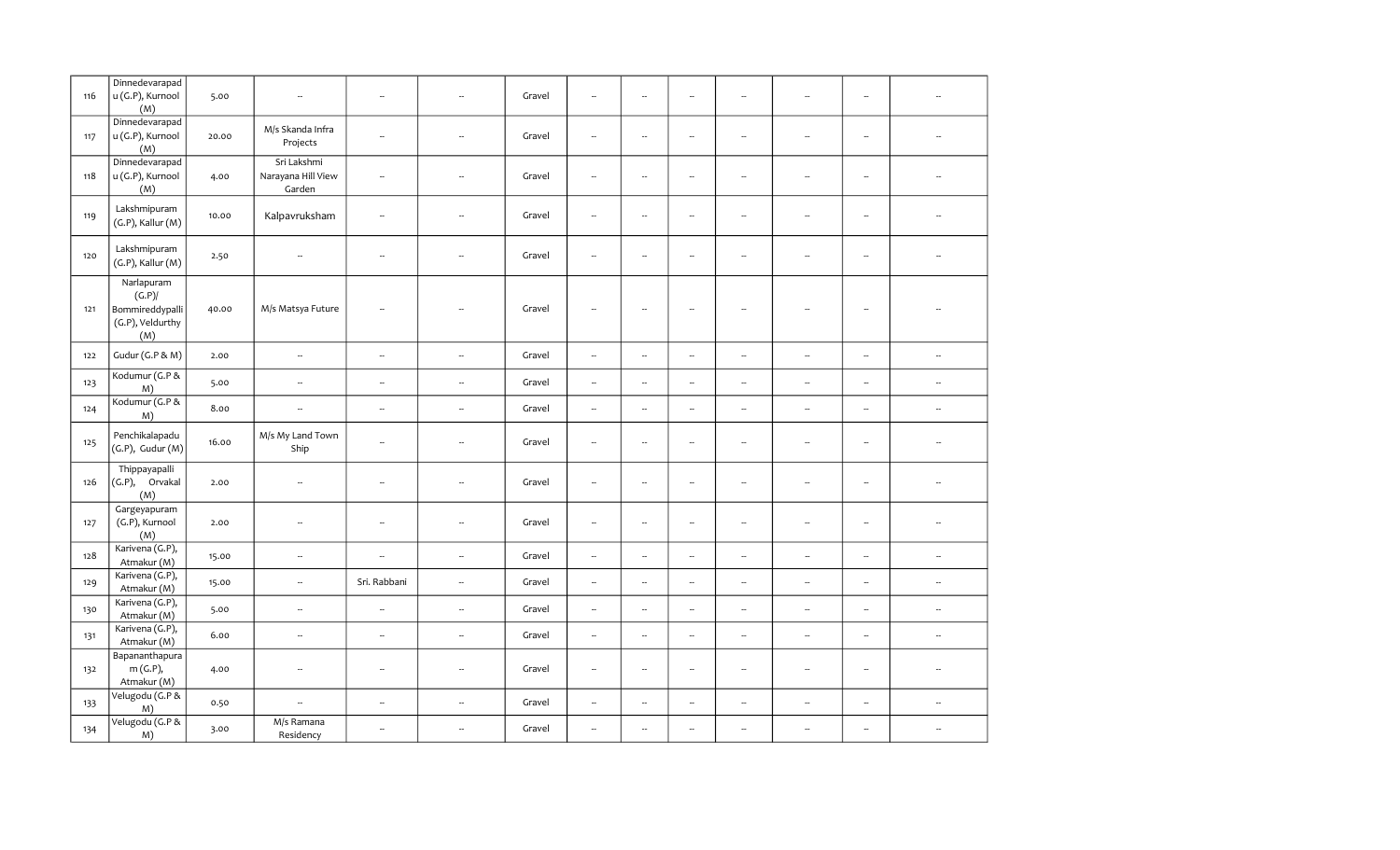| 135 | H.Khairawadi<br>(G.P),<br>Gonegandla $(M)$    | 3.00 | $\sim$                   | $\sim$                   | $\sim$ | Gravel | $\sim$                   | $\sim$                   | $\sim$ | $ -$                     | $\overline{\phantom{a}}$ | $\sim$                   |        |
|-----|-----------------------------------------------|------|--------------------------|--------------------------|--------|--------|--------------------------|--------------------------|--------|--------------------------|--------------------------|--------------------------|--------|
| 136 | Chilakaladona<br>(G.P),<br>Mantralayam<br>(M) | 2.00 | $\sim$                   | $\sim$                   | $\sim$ | Gravel | $\sim$                   | $\sim$                   | $\sim$ | $\sim$                   | $\sim$                   | $\sim$                   | -      |
| 137 | Naguladinne<br>(G.P),<br>Nandavaram<br>(M)    | 3.00 | $\sim$                   | $\sim$                   | --     | Gravel | $\sim$                   | $\sim$                   | $\sim$ | $\overline{\phantom{a}}$ | $\sim$                   | $\sim$                   |        |
| 138 | Mandlem (G.P),<br>Jupadubanglow<br>(M)        | 2.00 | $\overline{\phantom{a}}$ | $\overline{\phantom{a}}$ | $\sim$ | Gravel | $\overline{\phantom{a}}$ | $\overline{\phantom{a}}$ | $\sim$ | $\overline{\phantom{a}}$ | $\overline{\phantom{a}}$ | $\overline{\phantom{a}}$ | $\sim$ |

## DETAILS OF UNAUTHORISED LAYOUTS IN GRAMPANCHAYATS IN Y.S.R.DISTRICT District Town and Country Planning Office, Y.S.R.District

|                         | Details of unauthorised layouts                  |                     | Name of             |             | Approx year of                                 |                                           |                                 |                        |                      | <b>Status of Layout development</b> |                              |                                         |                                                                                 |
|-------------------------|--------------------------------------------------|---------------------|---------------------|-------------|------------------------------------------------|-------------------------------------------|---------------------------------|------------------------|----------------------|-------------------------------------|------------------------------|-----------------------------------------|---------------------------------------------------------------------------------|
| S.No.                   | Sy.No. &<br>Grampanchayat                        | <b>Extent in Ac</b> | Developer           | Owner       | sub division of<br>land/unauthorised<br>layout | Road<br>formation<br>Gravel/WBM/<br>BT/CC | Water<br><b>Supply</b><br>(Y/N) | <b>Drains</b><br>(Y/N) | Electricity<br>(Y/N) |                                     | No.of Plots   Width of Roads | $%$ of<br>Open<br>space of<br>available | <b>Remarks</b>                                                                  |
| $\overline{1}$          | Gotur<br>Grampanchayat                           | 11.75               | Sri. Sathyanarayana |             | 2014                                           | CC                                        | N                               | N                      | N                    | 292                                 | 10.00 m                      | Not<br>Available                        | Lr.Roc.No:42/2017<br>Dated: 08.06.2017<br>forwarded to D.P.O.<br>Y.S.R.District |
| $\overline{2}$          | 60/2,<br>Thollaganganapa<br>lli<br>Grampanchayat | 3.68                | Sri. Sathyanarayana |             | 2015                                           | Gravel                                    | N                               | N                      | N                    | 119                                 | 10.00 m                      | Not<br>Available                        | Lr.Roc.No:42/2017<br>Dated: 09.06.2017<br>forwarded to D.P.O.<br>Y.S.R.District |
| $\overline{\mathbf{3}}$ | 44/1, Pabapuram<br>Grampanchayat                 | 3                   |                     | Sri.Barkhat | 2015                                           | Gravel                                    | N                               | N                      | N                    | 34                                  | 09.00 m                      | Not<br>Available                        | Lr.Roc.No:42/2017<br>Dated: 12.06.2017<br>forwarded to D.P.O.<br>Y.S.R.District |
| $\overline{4}$          | 121, Pabapuram<br>Grampanchayat                  | 4                   | Teacher's Society   |             | 2015                                           | Gravel                                    | N                               | N                      | N                    | 48                                  | 09.00 m                      | Not<br>Available                        | Lr.Roc.No:42/2017<br>Dated: 12.06.2017<br>forwarded to D.P.O.<br>Y.S.R.District |
| 5                       | Pabapuram<br>Grampanchayat                       | 5                   | Teacher's Society   |             | 2015                                           | Gravel                                    | N                               | N                      | N                    | 12                                  | 09.00 m                      | Not<br>Available                        | Lr.Roc.No:42/2017<br>Dated: 12.06.2017<br>forwarded to D.P.O.<br>Y.S.R.District |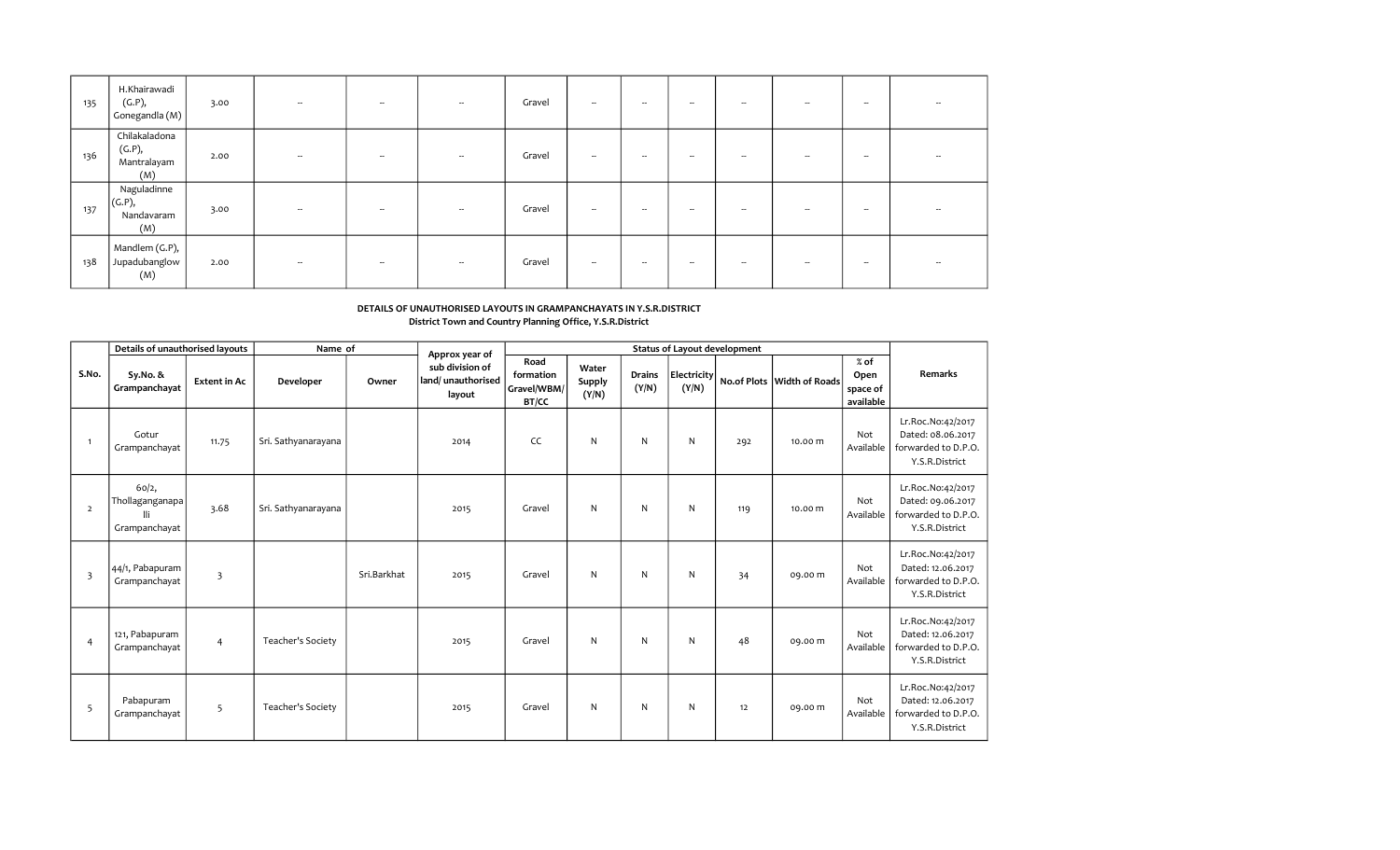| 6                | Pabapuram<br>Grampanchayat              | $\overline{4}$          | Teacher's Society     | 2015 | Gravel | N            | $\mathsf{N}$ | N         | 16  | 09.00 m | Not<br>Available | Lr.Roc.No:42/2017<br>Dated: 12.06.2017<br>forwarded to D.P.O.<br>Y.S.R.District |
|------------------|-----------------------------------------|-------------------------|-----------------------|------|--------|--------------|--------------|-----------|-----|---------|------------------|---------------------------------------------------------------------------------|
| $\boldsymbol{7}$ | Krishnapuram<br>Grampanchayat           | 5                       | Sri.Rajasekhar        | 2016 | Gravel | N            | ${\sf N}$    | ${\sf N}$ | 30  | 08.00 m | Not<br>Available | Lr.Roc.No:42/2017<br>Dated: 05.07.2017<br>forwarded to D.P.O.<br>Y.S.R.District |
| 8                | Komparthy<br>Grampanchayat              | $\overline{4}$          | Sri.Shizad            | 2014 | Gravel | ${\sf N}$    | ${\sf N}$    | N         | 72  | 10.00 m | Not<br>Available | Lr.Roc.No:42/2017<br>Dated: 12.07.2017<br>forwarded to D.P.O.<br>Y.S.R.District |
| 9                | Yerramasipalli<br>Grampanchayat         | 6                       | Sri. Sathyanarayana   | 2015 | CC     | Y            | $\mathsf{N}$ | ${\sf N}$ | 98  | 10.00 m | Not<br>Available | Lr.Roc.No:42/2017<br>Dated: 20.07.2017<br>forwarded to D.P.O.<br>Y.S.R.District |
| $10$             | Sakarajupalli<br>Grampanchayat          | 15                      | Sri. Venkata Subbaiah | 2016 | Gravel | ${\sf N}$    | ${\sf N}$    | ${\sf N}$ | 320 | 09.00 m | Not<br>Available | Lr.Roc.No:42/2017<br>Dated: 31.07.2017<br>forwarded to D.P.O.<br>Y.S.R.District |
| 11               | Vontimitta<br>Grampanchayat             | $\overline{2}$          | Sri.Narasimha Reddy   | 2015 | Gravel | N            | N            | N         | 20  | 07.00 m | Not<br>Available | Lr.Roc.No:42/2017<br>Dated: 01.08.2017<br>forwarded to D.P.O.<br>Y.S.R.District |
| $12\,$           | Dasarapalli<br>Grampanchayat            | $\overline{\mathbf{3}}$ | Sri.Anand Babu        | 2012 | CC     | $\mathsf{N}$ | $\mathsf{N}$ | N         | 92  | 08.00 m | Not<br>Available | Lr.Roc.No:42/2017<br>Dated: 09.08.2017<br>forwarded to D.P.O.<br>Y.S.R.District |
| 13               | Ananthagaripalli<br>Grampanchayat       | 1.5                     | Sri.Tyagarajulu       | 2014 | Gravel | N            | N            | N         | 20  | 07.00 m | Not<br>Available | Lr.Roc.No:42/2017<br>Dated: 16.08.2017<br>forwarded to D.P.O.<br>Y.S.R.District |
| 14               | Raghavarajapura<br>m<br>Grampanchayat   | $\overline{\mathbf{3}}$ | Sri.Satish reddy      | 2014 | CC     | N            | ${\sf N}$    | ${\sf N}$ | 82  | 08.00 m | Not<br>Available | Lr.Roc.No:42/2017<br>Dated: 23.08.2017<br>forwarded to D.P.O.<br>Y.S.R.District |
| 15               | Thollaganganapa<br>lli<br>Grampanchayat | 2.5                     | Sri. Sathyanarayana   | 2015 | Gravel | ${\sf N}$    | $\mathsf{N}$ | N         | 147 | 09.00 m | Not<br>Available | Lr.Roc.No:42/2017<br>Dated: 30.08.2017<br>forwarded to D.P.O.<br>Y.S.R.District |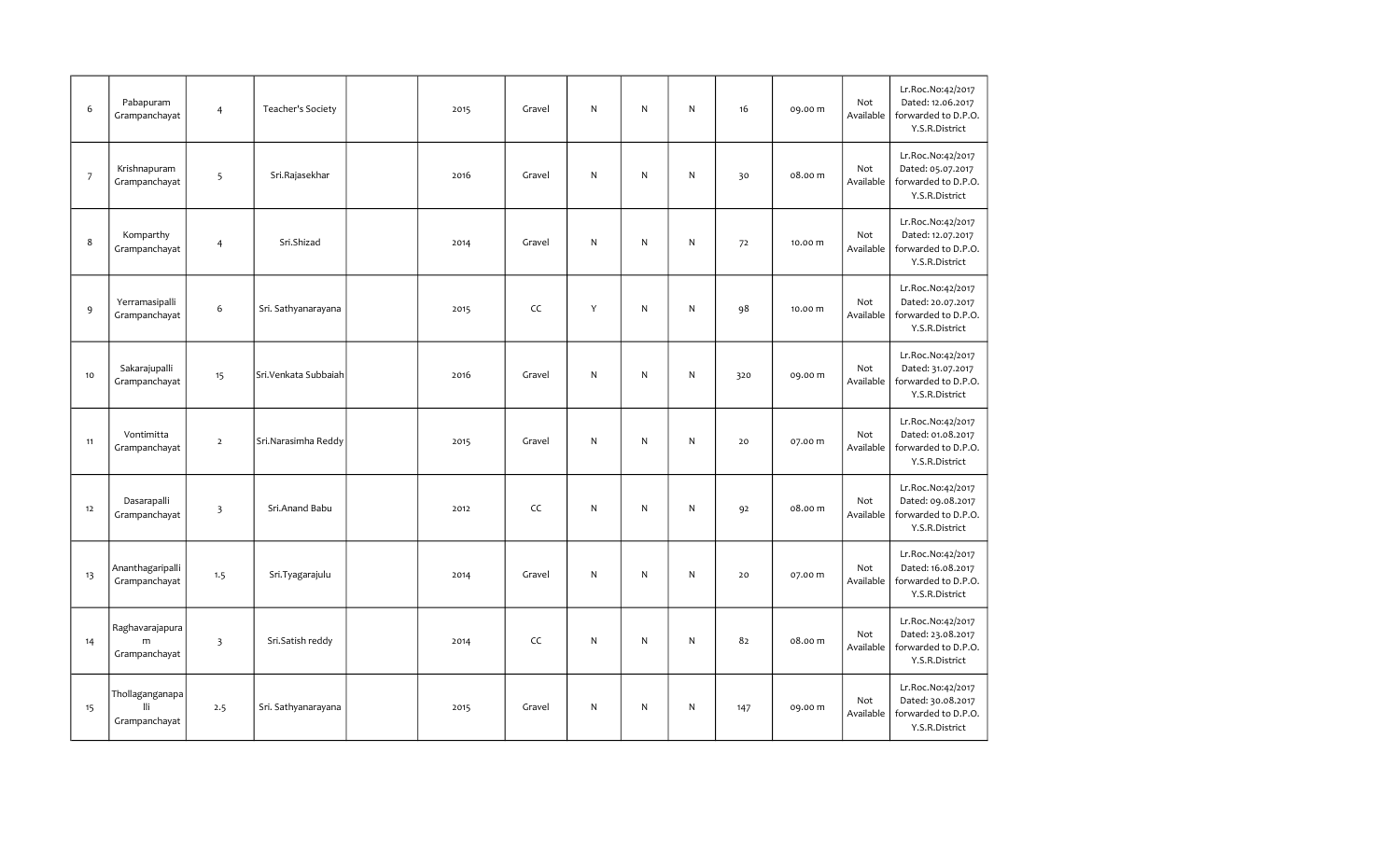| SI No | Name of the ULB                       | Sy No & Village         | Ext in Ac                             | Developer | Owner   | of<br>subdivision<br>of<br>land/unautho<br>rised layout | Road<br>formation<br>gravel/<br>W.B.M/BT/<br>CC | Water<br>supply<br>(Y/N) | Drains<br>(Y/N) | Electricity<br>(Y/N) | No. of plots                        | width of<br>roads | % of open spaces if<br>available                                                |
|-------|---------------------------------------|-------------------------|---------------------------------------|-----------|---------|---------------------------------------------------------|-------------------------------------------------|--------------------------|-----------------|----------------------|-------------------------------------|-------------------|---------------------------------------------------------------------------------|
|       |                                       |                         | <b>Detials of Unauthorisd Layouts</b> |           | Name of | Approx year                                             |                                                 |                          |                 |                      | <b>Status of layout development</b> |                   |                                                                                 |
| 24    | Railway Koduru<br>Grampanchayat       | $\overline{2}$          | Sri.Pedavalli<br>Subbarao             |           | 2015    | Gravel                                                  | N                                               | ${\sf N}$                | N               | 28                   | 09.00 m                             | Not<br>Available  | Lr.Roc.No:42/2017<br>Dated: 18.10.2017<br>forwarded to D.P.O.<br>Y.S.R.District |
| 23    | Pullampeta<br>Grampanchayat           | 1.5                     | Sri.Kumar reddy                       |           | 2014    | Gravel                                                  | $\mathsf{N}$                                    | N                        | N               | 10                   | 08.00 m                             | Not<br>Available  | Lr.Roc.No:42/2017<br>Dated: 07.10.2017<br>forwarded to D.P.O.<br>Y.S.R.District |
| 22    | Raghavarajapura<br>m<br>Grampanchayat | $\mathbf{1}$            | Sri.Babu                              |           | 2016    | Gravel                                                  | N                                               | ${\sf N}$                | N               | 6                    | 06.00 m                             | Not<br>Available  | Lr.Roc.No:42/2017<br>Dated: 04.10.2017<br>forwarded to D.P.O.<br>Y.S.R.District |
| $21$  | Gollapalli<br>Grampanchayat           | 1.5                     | Sri.Ramana Reddy                      |           | 2015    | Gravel                                                  | N                                               | ${\sf N}$                | N               | 24                   | 08.00 m                             | Not<br>Available  | Lr.Roc.No:42/2017<br>Dated: 26.09.2017<br>forwarded to D.P.O.<br>Y.S.R.District |
| 20    | Chinna<br>Orampadu<br>Grampanchayat   | $\mathbf{1}$            | Sri.Bhaskar                           |           | 2016    | Gravel                                                  | N                                               | N                        | N               | 16                   | 09.00 m                             | Not<br>Available  | Lr.Roc.No:42/2017<br>Dated: 23.09.2017<br>forwarded to D.P.O.<br>Y.S.R.District |
| 19    | Yerrapalli<br>Grampanchayat           | $\overline{2}$          | Sri.Ramulu                            |           | 2016    | Gravel                                                  | ${\sf N}$                                       | ${\sf N}$                | N               | 22                   | 09.00 m                             | Not<br>Available  | Lr.Roc.No:42/2017<br>Dated: 20.09.2017<br>forwarded to D.P.O.<br>Y.S.R.District |
| 18    | Bandapalli<br>Grampanchayat           | 1.5                     | Sri.Hemanth                           |           | 2014    | Gravel                                                  | $\mathsf{N}$                                    | N                        | N               | 14                   | 09.00 m                             | Not<br>Available  | Lr.Roc.No:42/2017<br>Dated: 16.09.2017<br>forwarded to D.P.O.<br>Y.S.R.District |
| 17    | Hanuman Gutti<br>Grampanchayat        | $\overline{\mathbf{3}}$ | Sri.Jagadeesh                         |           | 2016    | Gravel                                                  | $\mathsf{N}$                                    | N                        | N               | 16                   | 09.00 m                             | Not<br>Available  | Lr.Roc.No:42/2017<br>Dated: 11.09.2017<br>forwarded to D.P.O.<br>Y.S.R.District |
| 16    | Khadarpalli<br>Grampanchayat          | $\overline{4}$          | Sri.Ugandhar Babu                     |           | 2015    | Gravel                                                  | $\mathsf{N}$                                    | ${\sf N}$                | N               | 8                    | 06.00 m                             | Not<br>Available  | Lr.Roc.No:42/2017<br>Dated: 06.09.2017<br>forwarded to D.P.O.<br>Y.S.R.District |

remarks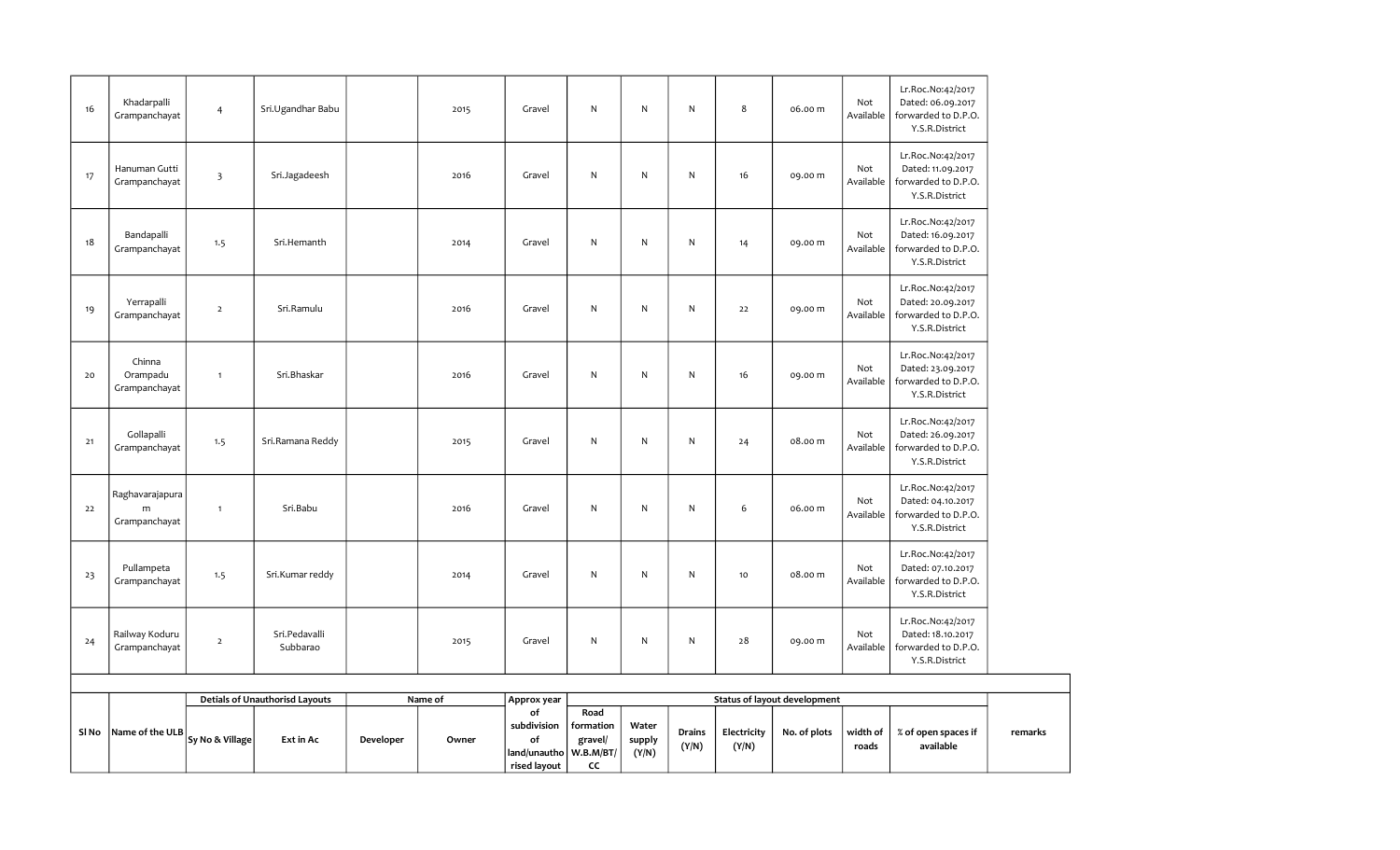|                         | <b>Guntur District</b> |                                  |                          |                          |                          |                          |                          |        |                          |                          |                          |                          |                          |                                                                                                                                                          |
|-------------------------|------------------------|----------------------------------|--------------------------|--------------------------|--------------------------|--------------------------|--------------------------|--------|--------------------------|--------------------------|--------------------------|--------------------------|--------------------------|----------------------------------------------------------------------------------------------------------------------------------------------------------|
| $\overline{1}$          | Guntur                 |                                  |                          |                          |                          |                          |                          |        |                          |                          |                          |                          |                          |                                                                                                                                                          |
| $\overline{2}$          | Tenali                 | Nil                              | Nil                      | Nil                      | Nil                      | Nil                      | Nil                      | Nil    | Nil                      | Nil                      | Nil                      | Nil                      | Nil                      | $\sim$                                                                                                                                                   |
| $\overline{\mathbf{3}}$ | Mangalagiri            | $\hspace{0.05cm} \cdots$         | $\hspace{0.05cm} \cdots$ | $\overline{\phantom{a}}$ | $\hspace{0.05cm} \cdots$ | $\hspace{0.05cm} \cdots$ | $\hspace{0.05cm} \ldots$ | ---    | ---                      | $\hspace{0.05cm} \cdots$ | $\hspace{0.05cm} \cdots$ | $\overline{\phantom{a}}$ | $\overline{\phantom{a}}$ | $\hspace{0.05cm} \cdots$                                                                                                                                 |
| $\overline{4}$          | Tadepalli              | $\overline{\phantom{a}}$         | $\overline{\phantom{a}}$ |                          | $\overline{\phantom{a}}$ | $\overline{\phantom{a}}$ | $\hspace{0.05cm} \ldots$ | ---    | ---                      | $\overline{\phantom{a}}$ | --                       | …                        | --                       | $\overline{\phantom{a}}$                                                                                                                                 |
| 5                       | Narasaraopet           | TS.NO:<br>54(P)<br>55(P)         | 0.5                      |                          | $\overline{\phantom{a}}$ | 2013-14                  | Gravel<br>Road           | $\sim$ | $\overline{\phantom{a}}$ | $\overline{\phantom{a}}$ | $\overline{\phantom{a}}$ | $\sim$                   | $\overline{\phantom{a}}$ | Unauthorised<br>Layout removed<br>departmentaly                                                                                                          |
| 6                       | Chilakaluripet         | Sy No.815/A,<br>Pasumarru        | 2.00                     | Mandava Koti<br>Ratnam   | not-known                | 2009                     | gravel                   | No     | No                       | No                       | No                       | No                       | No                       | Notice issued.<br>Stones removed<br>and letter to Sub-<br>Registrar<br>requesting not to<br>entertain<br>Registrations in<br>the Unauthorised<br>Layouts |
|                         |                        | 472/<br>Purushothama<br>Patnam   | 1.50                     | Garikapati<br>Subbarao   | not-known                | 2009                     | gravel                   | No     | No                       | No                       | No                       | No                       | No                       | Notice issued.<br>Stones removed<br>and letter to Sub-<br>Registrar<br>requesting not to<br>entertain<br>Registrations in<br>the Unauthorised<br>Layouts |
|                         |                        | 184/B,<br>Purushothama<br>Patnam | 1.00                     | Dasari<br>Venkateswarlu  | not-known                | 2009                     | gravel                   | No     | No                       | No                       | No                       | No                       | No                       | Notice issued.<br>Stones removed<br>and letter to Sub-<br>Registrar<br>requesting not to<br>entertain<br>Registrations in<br>the Unauthorised<br>Layouts |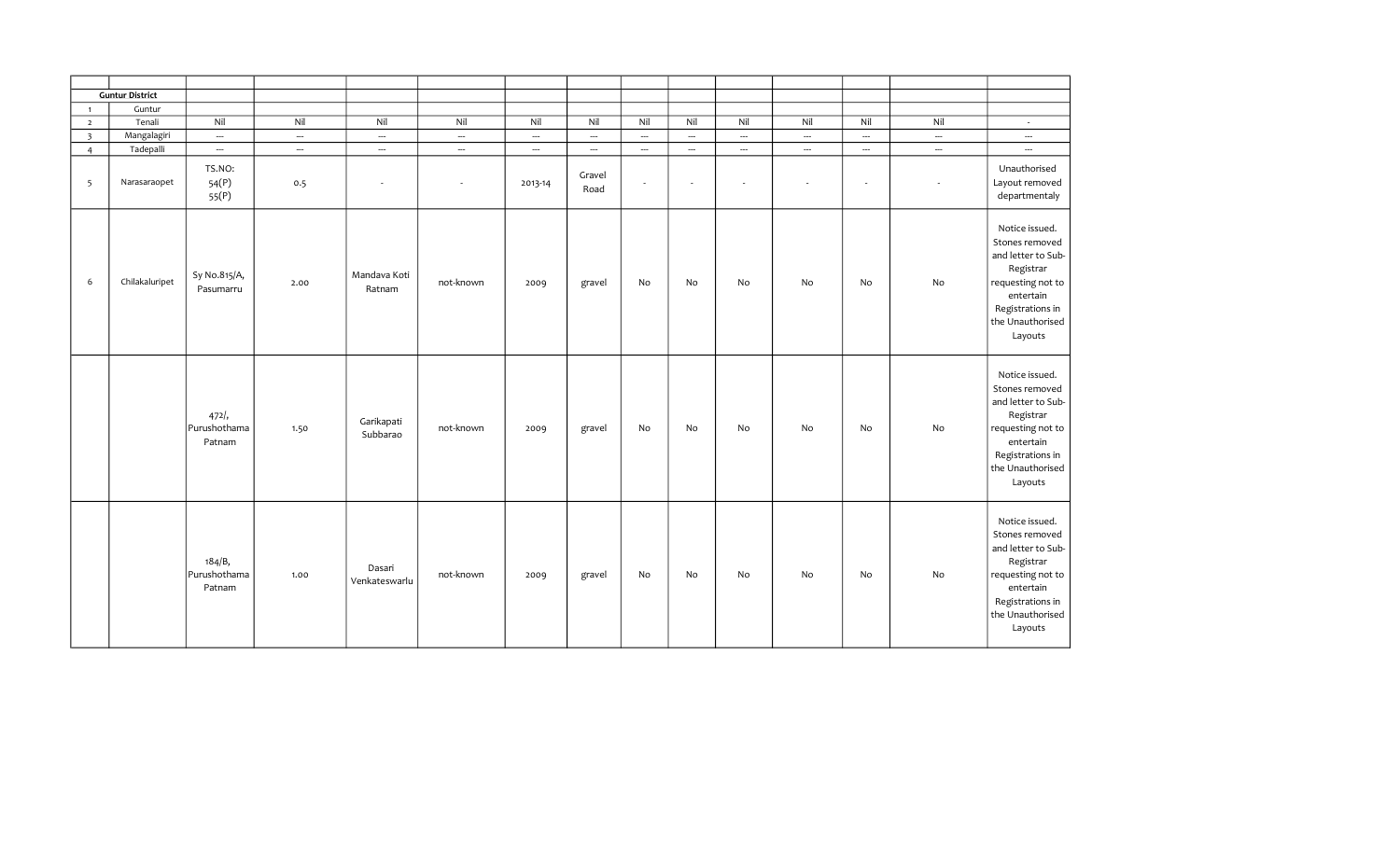|                |         | 111,<br>Purushothama<br>Patnam | 1.00                     | Veeragandham<br>Sambasiva<br>nagar | not-known                | 2011 | gravel | No | No | No | No                       | No         | No                       | Notice issued.<br>Stones removed<br>and letter to Sub-<br>Registrar<br>requesting not to<br>entertain<br>Registrations in<br>the Unauthorised<br>Layouts |
|----------------|---------|--------------------------------|--------------------------|------------------------------------|--------------------------|------|--------|----|----|----|--------------------------|------------|--------------------------|----------------------------------------------------------------------------------------------------------------------------------------------------------|
|                |         | 51,<br>Purushothama<br>Patnam  | 2.00                     | Maddula<br>Venkata<br>Kotaiah      | not-known                | 2011 | gravel | No | No | No | No                       | No         | No                       | Notice issued.<br>Stones removed<br>and letter to Sub-<br>Registrar<br>requesting not to<br>entertain<br>Registrations in<br>the Unauthorised<br>Layouts |
|                |         | 456,<br>Purushothama<br>Patnam | 1.50                     | Maddula<br>Venkata<br>Kotaiah      | not-known                | 2011 | gravel | No | No | No | No                       | No         | No                       | Notice issued.<br>Stones removed<br>and letter to Sub-<br>Registrar<br>requesting not to<br>entertain<br>Registrations in<br>the Unauthorised<br>Layouts |
| $\overline{7}$ | Bapatla | 1037                           | $\omega$                 | ÷,                                 | $\bar{\mathbf{z}}$       | 2013 | Gravel | No | No | No | $\overline{\phantom{a}}$ | 20' to 30' | $\overline{\phantom{a}}$ | $\omega$                                                                                                                                                 |
|                |         | 1031                           | $\overline{\phantom{a}}$ |                                    |                          | 2013 | Gravel | No | No | No | $\sim$                   | 20' to 30' | ÷,                       | $\sim$                                                                                                                                                   |
|                |         | 933                            | $\overline{\phantom{a}}$ | J.                                 | $\overline{\phantom{a}}$ | 2013 | Gravel | No | No | No | $\sim$                   | 20' to 30' | $\overline{\phantom{a}}$ | $\sim$                                                                                                                                                   |
|                |         | 49                             | $\overline{\phantom{a}}$ | ÷,                                 |                          | 2013 | Gravel | No | No | No | $\omega$                 | 20' to 30' | $\omega$                 | $\sim$                                                                                                                                                   |
|                |         | 54                             | $\sim$                   | ÷,                                 | $\overline{\phantom{a}}$ | 2013 | Gravel | No | No | No | $\omega$                 | 20' to 30' | $\omega$                 | $\sim$                                                                                                                                                   |
|                |         | 74/3, 485                      | $\overline{\phantom{a}}$ | $\overline{\phantom{a}}$           | $\overline{\phantom{a}}$ | 2013 | Gravel | No | No | No | $\omega$                 | 20' to 30' | $\overline{\phantom{a}}$ | $\overline{\phantom{a}}$                                                                                                                                 |
|                |         | 392                            | ÷.                       | $\overline{\phantom{a}}$           | ÷.                       | 2013 | Gravel | No | No | No | $\sim$                   | 20' to 30' | $\omega$                 | $\sim$                                                                                                                                                   |
|                |         | 227                            | $\overline{\phantom{a}}$ | $\overline{\phantom{a}}$           | $\overline{\phantom{a}}$ | 2013 | Gravel | No | No | No | $\sim$                   | 20' to 30' | $\omega$                 | $\sim$                                                                                                                                                   |
|                |         | 408                            | $\epsilon$               | $\overline{\phantom{a}}$           |                          | 2013 | Gravel | No | No | No | $\sim$                   | 20' to 30' | $\sim$                   | $\sim$                                                                                                                                                   |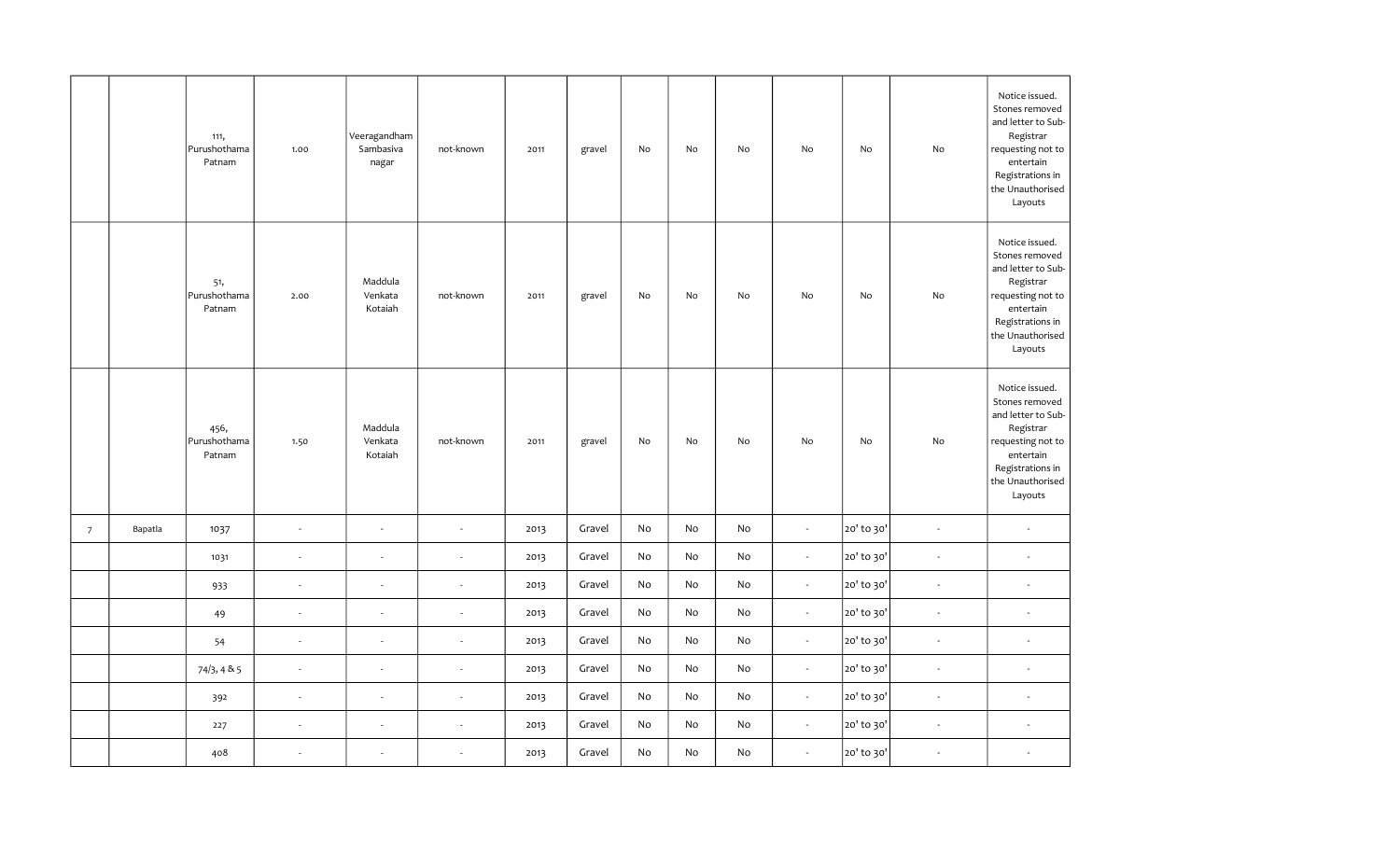|                |                        | 401                                                      |                                     | ä,                                                      |                                    | 2013                     | Gravel                   | No                       | No                          | No                          | $\sim$                      | 20' to 30'               | $\overline{\phantom{a}}$ | ÷,                                                                                              |
|----------------|------------------------|----------------------------------------------------------|-------------------------------------|---------------------------------------------------------|------------------------------------|--------------------------|--------------------------|--------------------------|-----------------------------|-----------------------------|-----------------------------|--------------------------|--------------------------|-------------------------------------------------------------------------------------------------|
|                |                        | 98                                                       | $\sim$                              | $\overline{\phantom{a}}$                                | $\sim$                             | 2013                     | Gravel                   | No                       | No                          | No                          | $\sim$                      | 20' to 30'               | $\blacksquare$           | $\sim$                                                                                          |
|                |                        | 777                                                      | $\sim$                              | ä,                                                      | $\sim$                             | 2013                     | Gravel                   | No                       | No                          | No                          | $\omega$                    | 20' to 30'               | $\blacksquare$           | $\sim$                                                                                          |
|                |                        | 102                                                      | $\sim$                              | $\sim$                                                  | $\sim$                             | 2013                     | Gravel                   | No                       | No                          | No                          | $\sim$                      | 20' to 30'               | $\blacksquare$           | $\overline{\phantom{a}}$                                                                        |
| 8              | Ponnuru                | $\overline{\phantom{a}}$                                 | $\overline{\phantom{a}}$            | $\overline{\phantom{a}}$                                | $\overline{\phantom{a}}$           | $\overline{\phantom{a}}$ | $\overline{\phantom{a}}$ | $\overline{\phantom{a}}$ | $\overline{\phantom{a}}$    | $\overline{\phantom{a}}$    | $\overline{\phantom{a}}$    | $\hspace{0.05cm} \ldots$ | $\overline{\phantom{a}}$ | $\overline{\phantom{a}}$                                                                        |
| $\overline{9}$ | Piduguralla            |                                                          |                                     |                                                         |                                    |                          | c.c                      | $\mathsf{N}$             | Y                           | Y                           |                             | 30                       | Nil                      | Nil                                                                                             |
| $10$           | Repalle                | $\overline{\phantom{a}}$                                 | $\overline{\phantom{a}}$            | $\overline{\phantom{a}}$                                | $\overline{\phantom{a}}$           | $\overline{\phantom{a}}$ | $\overline{\phantom{a}}$ | $\overline{\phantom{a}}$ | $\overline{\phantom{a}}$    | $\overline{\phantom{a}}$    | $\overline{\phantom{a}}$    | $\overline{\phantom{a}}$ | $\overline{\phantom{a}}$ | $\overline{\phantom{a}}$                                                                        |
| 11             | Sattenapalli           | $\hspace{0.05cm} \ldots$                                 | $\hspace{0.05cm} \cdots$            | $\hspace{0.05cm} \ldots$                                | $\hspace{0.05cm} \cdots$           | $\hspace{0.05cm} \cdots$ | $\hspace{0.05cm} \ldots$ | $\hspace{0.05cm} \ldots$ | $\hspace{0.05cm} \cdots$    | $\hspace{0.05cm} \cdots$    | $\overline{\phantom{a}}$    | $\hspace{0.05cm} \ldots$ | $\ldots$                 | $\overline{\phantom{a}}$                                                                        |
| 12             | Macherla               | $\overline{\phantom{a}}$                                 | $\sim$                              | $\overline{\phantom{a}}$                                | $\overline{\phantom{a}}$           | $\hspace{0.05cm} \ldots$ | $\overline{\phantom{a}}$ | $\overline{\phantom{a}}$ | $\hspace{0.05cm} \cdots$    | $\overline{\phantom{a}}$    | $\overline{\phantom{a}}$    | $\hspace{0.05cm} \cdots$ | $\overline{\phantom{a}}$ | $\overline{\phantom{a}}$                                                                        |
| 13             | Vinukonda              | Sy No.914,<br>Vinukonda                                  | 1.65                                | not-known                                               | not-known                          | 2015                     | gravel                   | No                       | No                          | No                          | 12                          | 20'                      | $\overline{\phantom{a}}$ | Removed the sub<br>divided stones<br>and roads<br>distrubed on<br>15.08.2015<br>departmentally. |
|                |                        | 903,<br>Vinukonda                                        | 1.1                                 | not-known                                               | not-known                          | 2015                     | gravel                   | No                       | No                          | No                          | 9                           | 20'                      |                          | Removed the sub<br>divided stones<br>and roads<br>distrubed on<br>05.07.2015<br>departmentally. |
|                | Prakasam District      |                                                          |                                     |                                                         |                                    |                          |                          |                          |                             |                             |                             |                          |                          |                                                                                                 |
| 14             | Ongole Mpl. Corp.      | Sy No.251,<br>Mangamuru<br>Road                          | 1.50                                | $\overline{\phantom{a}}$                                | not-known                          | 2017                     | gravel                   | No                       | No                          | No                          | 10                          | 33'                      | $\overline{\phantom{0}}$ | Removed the sub<br>divided stones<br>and roads<br>distrubed on<br>24.01.2017<br>departmentally. |
|                |                        | 350/1c,<br>Throvagunta                                   | 1.86                                | Kotapuri<br>Prabhakar                                   | Kotapuri Prabhakar                 | 2017                     | gravel                   | No                       | No                          | No                          | 16                          | 25'                      |                          | Removed the sub<br>divided stones<br>and roads<br>distrubed on<br>06.09.2017<br>departmentally. |
| 15             | Chirala                | Nil                                                      | Nil                                 | Nil                                                     | Nil                                | Nil                      | Nil                      | Nil                      | Nil                         | Nil                         | Nil                         | Nil                      | Nil                      | $\sim$                                                                                          |
| 16             | Markapur               | Nil                                                      | Nil                                 | Nil                                                     | Nil                                | Nil                      | Nil                      | Nil                      | Nil                         | Nil                         | Nil                         | Nil                      | Nil                      | $\overline{\phantom{a}}$                                                                        |
| $17$           | Kandukur               | $\sim$                                                   | $\mathcal{L}$                       | $\sim$                                                  | $\mathcal{L}$                      | $\sim$                   | $\sim$                   | $\sim$                   | $\mathcal{L}_{\mathcal{A}}$ | $\mathcal{L}_{\mathcal{A}}$ | $\mathcal{L}_{\mathcal{A}}$ | $\sim$                   | $\sim$                   | $\mathcal{L}_{\mathcal{A}}$                                                                     |
| 18             | Addanki                | Nil                                                      | Nil                                 | Nil                                                     | Nil                                | Nil                      | Nil                      | Nil                      | Nil                         | Nil                         | Nil                         | Nil                      | Nil                      | $\overline{\phantom{a}}$                                                                        |
| 19             | Chimakurty             | Nil                                                      | Nil                                 | Nil                                                     | Nil                                | Nil                      | Nil                      | Nil                      | Nil                         | Nil                         | Nil                         | Nil                      | Nil                      | $\overline{\phantom{a}}$                                                                        |
| $20$<br>21     | Giddalauru<br>Kanigiri | 718, 717<br>208&<br>Near Urban<br>Colony,<br>Cumbum Road | Ac. 4.00<br>$\overline{\mathbf{3}}$ | $\overline{\phantom{a}}$<br>S.<br>Venkateswara<br>Reddy | $\sim$<br>S. Venkateswara<br>Reddy | U.Layout<br>$\sim$       | gravel<br>Gravel         | ${\sf N}$<br>No          | ${\sf N}$<br>No             | ${\sf N}$<br>No             | 30<br>45                    | 331/2<br>20 Feet         | $\bar{a}$                |                                                                                                 |
|                |                        | 89&<br>Garlapeta<br>Road                                 | $\overline{2}$                      | Penna<br>Venkatswarlu<br>& others                       | Penna<br>Venkatswarlu &<br>others  | $\sim$                   | Gravel                   | No                       | No                          | No                          | 30                          | 20 Feet                  |                          |                                                                                                 |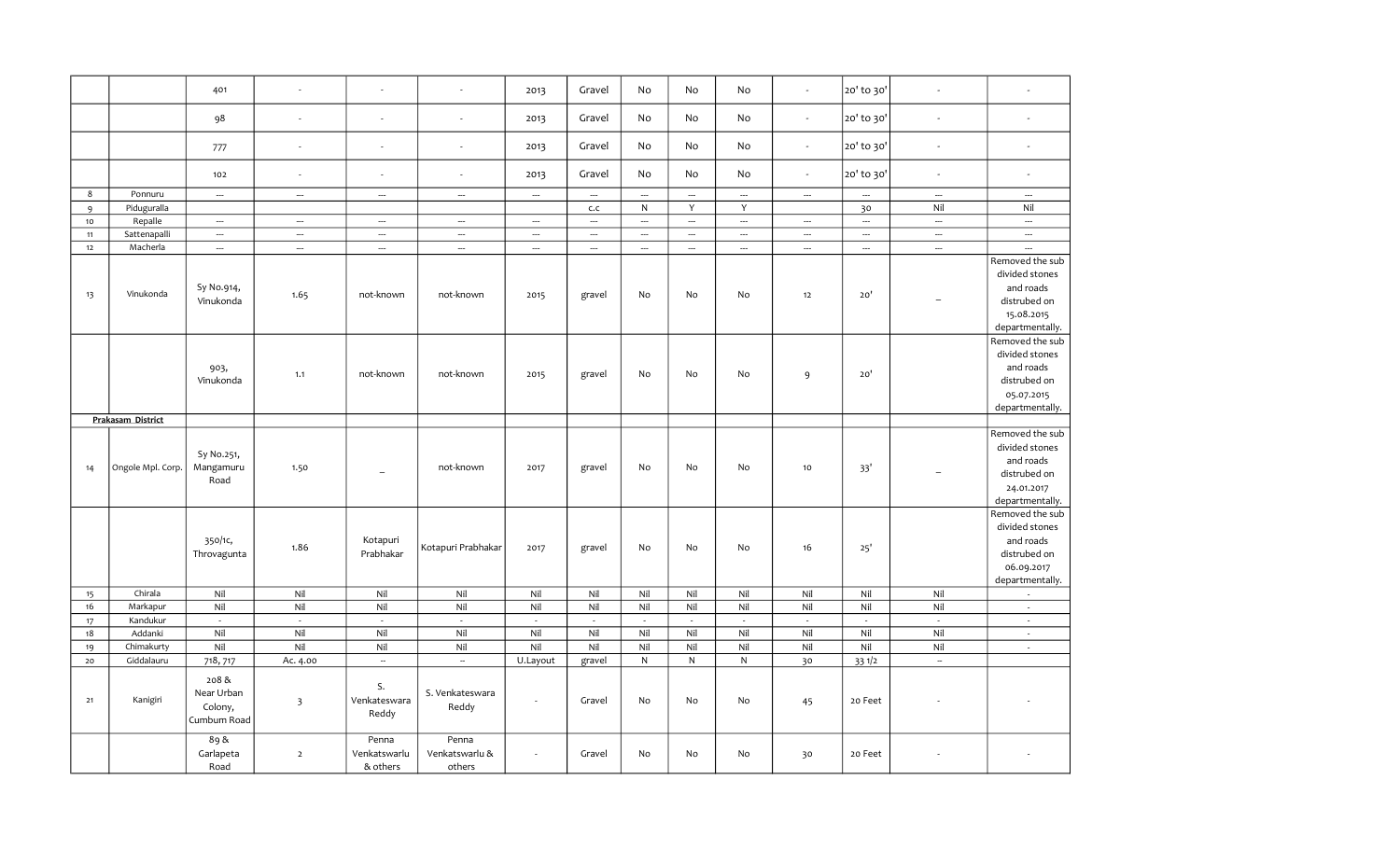|       | <b>SPSR Nellore District</b>                              |                                                        |                                                         |                         |                                                                                                                  |                                                                       |                                                                 |                          |                 |                      |                                                     |                   |                                 |                                                                                                                                                          |
|-------|-----------------------------------------------------------|--------------------------------------------------------|---------------------------------------------------------|-------------------------|------------------------------------------------------------------------------------------------------------------|-----------------------------------------------------------------------|-----------------------------------------------------------------|--------------------------|-----------------|----------------------|-----------------------------------------------------|-------------------|---------------------------------|----------------------------------------------------------------------------------------------------------------------------------------------------------|
| 22    | Nellore Mpl. Corp                                         | 224,<br>Kondayapalem                                   | Ac .0.50                                                | sri K.<br>Venkateswarlu | $\overline{\phantom{a}}$                                                                                         | Unauthorised<br>Layout                                                | Gravel                                                          | No                       | No              | No                   | 10                                                  | 20 feet           | $\overline{\phantom{a}}$        | Already stones<br>removed                                                                                                                                |
| 23    | Kavali                                                    | Nil                                                    | Nil                                                     | Nil                     | Nil                                                                                                              | Nil                                                                   | Nil                                                             | Nil                      | Nil             | Nil                  | Nil                                                 | Nil               | Nil                             | Nil                                                                                                                                                      |
| 24    | Guduru                                                    | Nil                                                    | Nil                                                     | Nil                     | Nil                                                                                                              | Nil                                                                   | Nil                                                             | Nil                      | Nil             | Nil                  | Nil                                                 | Nil               | Nil                             | Nil                                                                                                                                                      |
| 25    | Venkatagiri                                               | Nil                                                    | Nil                                                     | Nil                     | Nil                                                                                                              | Nil                                                                   | Nil                                                             | Nil                      | Nil             | Nil                  | Nil                                                 | Nil               | Nil                             | Nil                                                                                                                                                      |
| 26    | Atmakuru                                                  | Sy No.596/2,<br>Nellorepalem,<br>Atmakur               | 1.00                                                    | No                      | Madhu                                                                                                            | 2012                                                                  | Gravel                                                          | No                       | No              | No                   | No                                                  | No                | No                              | Notice issued.<br>Stones removed<br>and letter to Sub-<br>Registrar<br>requesting not to<br>entertain<br>Registrations in<br>the Unauthorised<br>Layouts |
|       |                                                           | Sy No.632<br>Nagulapadu<br>Road                        | 2.00                                                    | No                      | Rami Reddy                                                                                                       | 2012                                                                  | Gravel                                                          | No                       | No              | No                   | <b>No</b>                                           | No                | No                              | Notice issued.<br>Stones removed<br>and letter to Sub-<br>Registrar<br>requesting not to<br>entertain<br>Registrations in<br>the Unauthorised<br>Layouts |
|       |                                                           | Sy No.1921<br>Bombay Road,<br>Nellorepalem,<br>Atmakur | 3.00                                                    | No                      | Pendem<br>Venakeswarlu.                                                                                          | 2012                                                                  | Gravel                                                          | No                       | No              | No                   | No                                                  | No                | No                              | Notice issued.<br>Stones removed<br>and letter to Sub-<br>Registrar<br>requesting not to<br>entertain<br>Registrations in<br>the Unauthorised<br>Layouts |
|       |                                                           |                                                        |                                                         |                         |                                                                                                                  |                                                                       |                                                                 |                          |                 |                      |                                                     |                   |                                 |                                                                                                                                                          |
| 27    | Sullurpet                                                 | Nil                                                    | Nil                                                     | Nil                     | Nil                                                                                                              | Nil                                                                   | Nil                                                             | Nil                      | Nil             | Nil                  | Nil                                                 | Nil               | Nil                             | Nil                                                                                                                                                      |
| 28    | Naidupet                                                  | Nil                                                    | Nil                                                     | Nil                     | Nil                                                                                                              | Nil                                                                   | Nil                                                             | Nil                      | Nil             | Nil                  | Nil                                                 | Nil               | Nil                             | Nil                                                                                                                                                      |
|       |                                                           |                                                        |                                                         |                         | DETAILS OF UNAUTHORISED LAYOUTS IN GRAM PANCHAYATs, DTCPO, GUNTUR DISTRICT, 01-01-2013 TO TILL DATE (31-10-2017) |                                                                       |                                                                 |                          |                 |                      |                                                     |                   |                                 |                                                                                                                                                          |
| S.No. | Name of the G.P.,<br>Mandal & District   Sy.No. & Village |                                                        | <b>Details of Unauthorised Layouts</b><br>Extent in Ac. | Developer               | Name of<br>Owner                                                                                                 | Approx. Year<br>of subdivision<br>of land /<br>unauthorised<br>layout | Road<br>formation<br>Gravel /<br>W.B.M. / BT<br>10 <sup>2</sup> | Water<br>Supply<br>(Y/N) | Drains<br>(Y/N) | Elecrticity<br>(Y/N) | <b>Status of Layout Development</b><br>No. of Plots | Width of<br>Roads | % of Open space if<br>available | Remarks                                                                                                                                                  |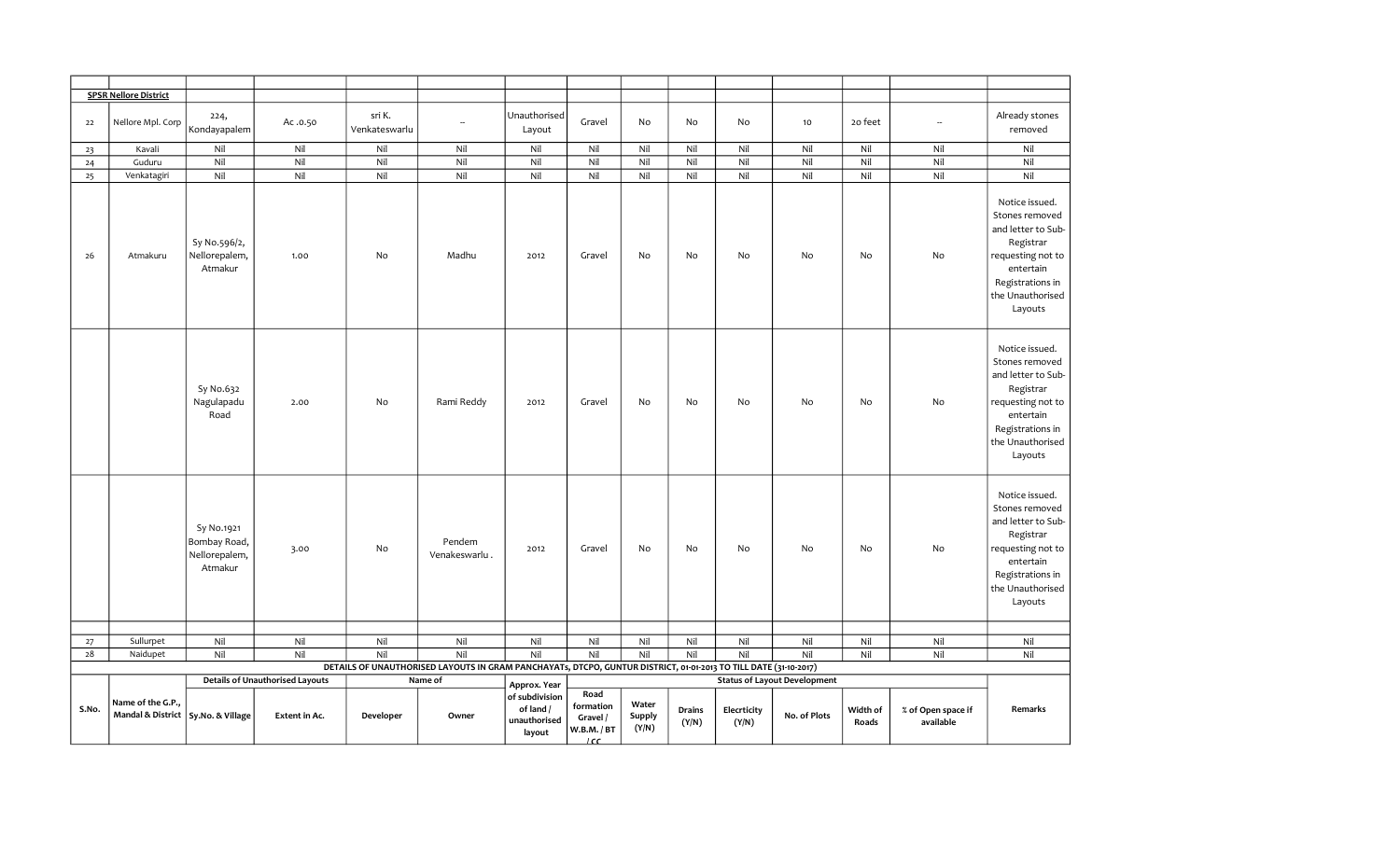| $\overline{1}$          | EastBapatla<br>Village Bapatla<br>mandal          | 311,<br>$810 - 3$             | 9.20<br>1.20                 | Sri.Kasani<br>Jayarayadu S/o<br>Ramachandra<br>Rao.                                   | Sri.Kasani<br>Jayarayadu S/o<br>Ramachandra Rao.                                                 | 31.05.2016 |  |  |  |  |  |
|-------------------------|---------------------------------------------------|-------------------------------|------------------------------|---------------------------------------------------------------------------------------|--------------------------------------------------------------------------------------------------|------------|--|--|--|--|--|
| $\overline{2}$          | EastBapatla<br>Village Bapatla<br>mandal.         | 811                           | 9.20                         | Sri Kasani<br>Venkateswara<br>rao S/o<br>Ramachandra                                  | Sri Kasani<br>Venkateswara rao<br>S/o Ramachandra rao                                            | 31.05.2016 |  |  |  |  |  |
| $\overline{\mathbf{3}}$ | EastBapatla<br>Village Bapatla<br>mandal.         | 811                           | 9.20                         | Sri Kasani<br>Nagamunendra<br>rao S/o Rama<br>Chandra rao                             | Sri Kasani<br>Nagamunendra rao<br>S/o Rama Chandra                                               | 31.05.2016 |  |  |  |  |  |
| $\overline{4}$          | EastBapatla<br>Village Bapatla<br>mandal.         | 810-5                         | 0.56                         | Smt. Vaka.<br>Koteswaramma<br>W/o Srinivasa<br>Rao                                    | Smt. Vaka.<br>Koteswaramma W/o<br>Srinivasa Rao                                                  | 31.05.2016 |  |  |  |  |  |
| 5                       | EastBapatla<br>Village Bapatla<br>mandal.         | 186-6                         | 1.03                         | Sri. Valu.<br>Venkata<br>koteswara rao<br>S/o Polaiah.                                | Sri. Valu. Venkata<br>koteswara rao S/o<br>Polaiah.                                              | 31.05.2016 |  |  |  |  |  |
| 6                       | Appikatla Village<br>Bapatla mandal               | 72-4A2,<br>73-2A2             | 0.50<br>0.50                 | Sri Kantheti. Hari<br>Babu. S/o Surya<br>Prakasa Rao                                  | Sri Kantheti. Hari<br>Babu. S/o Surya<br>Prakasa Rao                                             | 31.05.2016 |  |  |  |  |  |
| $\overline{7}$          | EastBapatla<br>Village Bapatla<br>mandal.         | 186-5                         | 0.75                         | Sri. Vusa<br>Subbamma W/o<br>Nagaiah                                                  | Sri. Vusa Subbamma<br>W/o Nagaiah                                                                | 31.05.2016 |  |  |  |  |  |
| 8                       | EastBapatla<br>Village Bapatla<br>mandal.         | 160                           | 15.4                         | Sri Kokkiligadda<br>Chenchaiah S/o<br>Angaiah.                                        | Sri Kokkiligadda<br>Chenchaiah S/o<br>Angaiah.                                                   | 31.05.2016 |  |  |  |  |  |
| 9                       | EastBapatla<br>Village Bapatla<br>mandal.         | 810-7                         | 1.72                         | Sri. Addanki<br>Redamkamma<br>S/o Ankaiah                                             | Sri. Addanki<br>Redamkamma S/o<br>Ankaiah                                                        | 31.05.2016 |  |  |  |  |  |
| 10                      | Karlapalem<br>Village Bapatla<br>mandal.          | 4021A 408-1<br>408-2<br>408-3 | 0.83<br>1.14<br>1.70<br>0.48 | Sri .Vegesina<br>Narendra varma<br>Raju S/o<br>Krishnam raju                          | Sri .Vegesina<br>Narendra varma Raju<br>S/o Krishnam raju                                        | 31.05.2016 |  |  |  |  |  |
| 11                      | Pittalvanipalem<br>Village, Chebrole<br>Mandal    | 476-1                         | 0.70                         | Sri. Koratala<br>Gopinath,<br>Managing<br>Director,<br>Sangam Dairy<br>Milk Producers | Sri. Koratala<br>Gopinath, Managing<br>Director, Sangam<br>Dairy Milk Producers<br>company Ltd., | 31.05.2016 |  |  |  |  |  |
| 12                      | Kuchinapudi<br>Village,<br>Nizampatnam<br>Mandal  | 315/2                         | 0.855                        | Sri. Koratala<br>Gopinath,<br>Managing<br>Director,<br>Sangam Dairy<br>Milk Producers | Sri. Koratala<br>Gopinath, Managing<br>Director, Sangam<br>Dairy Milk Producers<br>company Ltd., | 31.05.2016 |  |  |  |  |  |
| 13                      | Maruproluvaripale<br>m Village, Bapatla<br>Mandal | $62 - 4$<br>234-3             | 0.90<br>2.80                 | Sri Vegesana<br>Kishore Kumar<br>S/o Venkatapathi<br>Raju.                            | Sri Vegesana Kishore<br>Kumar S/o<br>Venkatapathi Raju.                                          | 31.05.2016 |  |  |  |  |  |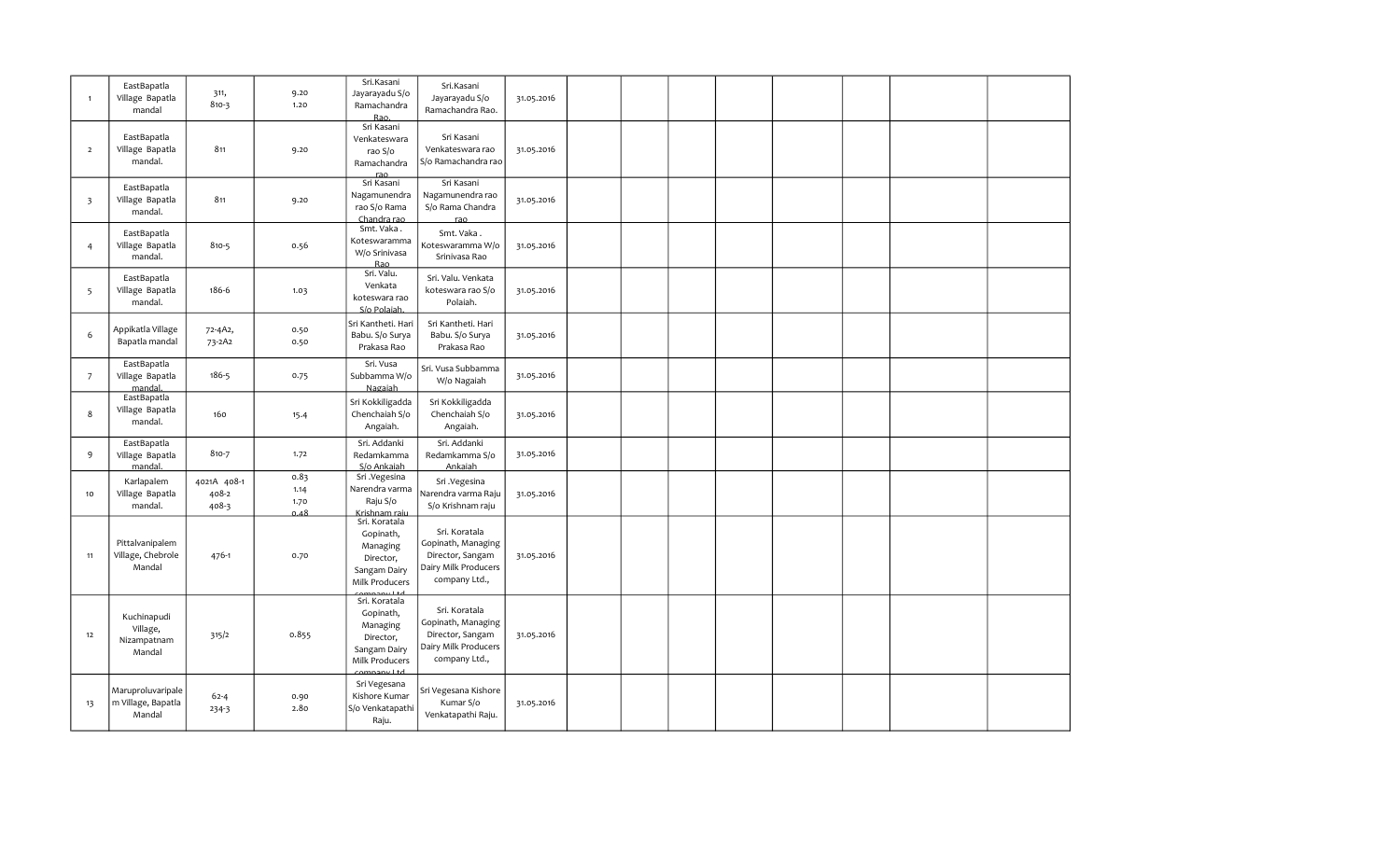| 14 | Maruproluvaripale<br>m Village, Bapatla<br>Mandal, | $121 - 2$                                                        | 2.40                                 | Smt. Maruboina<br>Bhulakshmi and<br>Smt Maruboina<br>Bangaramma                       | Smt. Maruboina<br>Bhulakshmi and Smt<br>Maruboina<br>Bangaramma                            | 31.05.2016 |  |  |  |  |
|----|----------------------------------------------------|------------------------------------------------------------------|--------------------------------------|---------------------------------------------------------------------------------------|--------------------------------------------------------------------------------------------|------------|--|--|--|--|
| 15 | Mulukuduru<br>Village, Ponnur<br>Mandal            | 160-2<br>160-6<br>$161-3$<br>$161 - 4$<br>$161 - 5$<br>$161 - 6$ | 0.70<br>1.32<br>1.17<br>0.57<br>0.97 | Sri Govada<br>Venkatappaiah<br>S/o Ankineedu                                          | Sri Govada<br>Venkatappaiah S/o<br>Ankineedu                                               | 31.05.2016 |  |  |  |  |
| 16 | Arumbaka Village,<br>Cherukupalli<br>Mandal        | 403-1                                                            | 1.94                                 | Smt Parisa<br>Venkata<br>Rajeswari W/o<br>Venkata Samba<br>Siva Rao                   | Smt Parisa Venkata<br>Rajeswari W/o<br>Venkata Samba Siva<br>Rao                           | 31.05.2016 |  |  |  |  |
| 17 | Kakumanu Village,<br>Kakumanu<br>Mandal.           | 216-12A                                                          | 1.02                                 | Smt. Nallamotu<br>Krupavathi W/o<br>Purna Chandra                                     | Smt. Nallamotu<br>Krupavathi W/o<br>Purna Chandra                                          | 31.05.2016 |  |  |  |  |
| 18 | Amudalapalli<br>Village,<br>Nizampatnam<br>Mandal  | $124 - 2$<br>$124 - 4$<br>$124 - 5$<br>$124 - 6$                 | 0.47<br>0.26<br>0.22<br>0.25         | Sri A.<br>Basaveswarao<br>S/o Pothu Raju                                              | Sri A. Basaveswarao<br>S/o Pothu Raju                                                      | 31.05.2016 |  |  |  |  |
| 19 | Adavi Village,<br>Bapatla Mandal                   | 258-2A<br>258-4<br>259-6                                         | 0.69<br>0.52<br>1.24                 | Sri Pinniboina<br>Sundar Singh S/o<br>Venkateswarlu                                   | Sri Pinniboina<br>Sundar Singh S/o<br>Venkateswarlu                                        | 31.05.2016 |  |  |  |  |
| 20 | Arumbaka village,<br>Cherukupalli<br>Mandal        | 144/1<br>144/2<br>145/1                                          | 0.35<br>0.34<br>0.78                 | Sri J. Venkata<br>Raviteja S/o<br>Rammohana Rao                                       | Sri J. Venkata<br>Raviteja S/o<br>Rammohana Rao                                            | 01.06.2015 |  |  |  |  |
| 21 | Chandole village,<br>Pittalavanipalem<br>Mandal    | 670/3<br>670/4                                                   | 0.78<br>1.44                         | Smt Gokaraju<br>Sunitha D/o<br>Murthy Raiu                                            | Smt Gokaraju<br>Sunitha D/o Murthy<br>Raiu                                                 | 01.06.2015 |  |  |  |  |
| 22 | Maruproluvaripale<br>m village, Bapatla<br>Mandal  | 108/2<br>110/1                                                   | 11.92<br>0.23                        | Sri Palem<br>Subbaiah and Sri<br>Palem<br>Raghavaiah (Smt<br>Chapala<br>Narasamma GPA | Sri Palem Subbaiah<br>and Sri Palem<br>Raghavaiah (Smt<br>Chapala Narasamma<br>GPA Holder) | 01.06.2015 |  |  |  |  |
| 23 | Maruproluvaripale<br>m village, Bapatla<br>Mandal  | 110/2, 110/3                                                     | 0.08<br>6.79                         | Smt Chapala<br>Narasamma W/o<br>Hari Babu (GPA<br>Holder)                             | Smt Chapala<br>Narasamma W/o<br>Hari Babu (GPA<br>Holder)                                  | 01.06.2015 |  |  |  |  |
| 24 | Maruproluvaripale<br>m village, Bapatla<br>Mandal  | 108/2                                                            | 11.92                                | Smt Vadlamudi<br>Venkata<br>Vijayalakshmi<br>and 4 others                             | Smt Vadlamudi<br>Venkata<br>Vijayalakshmi<br>and 4 others                                  | 01.06.2015 |  |  |  |  |
| 25 | Maruproluvaripale<br>m village, Bapatla<br>Mandal  | 556/2                                                            | 1.7                                  | Sri Pamula<br>Yeshaiah S/o<br>Joseph                                                  | Sri Pamula Yeshaiah<br>S/o Joseph                                                          | 15.06.2015 |  |  |  |  |
| 26 | Chandole village,<br>Pittalavanipalem<br>Mandal    | 458-1                                                            | 1.2                                  | Sri Tamalapakula<br>Koteswara Rao<br>S/o Samuel                                       | Sri Tamalapakula<br>Koteswara Rao S/o<br>Samuel                                            | 15.06.2015 |  |  |  |  |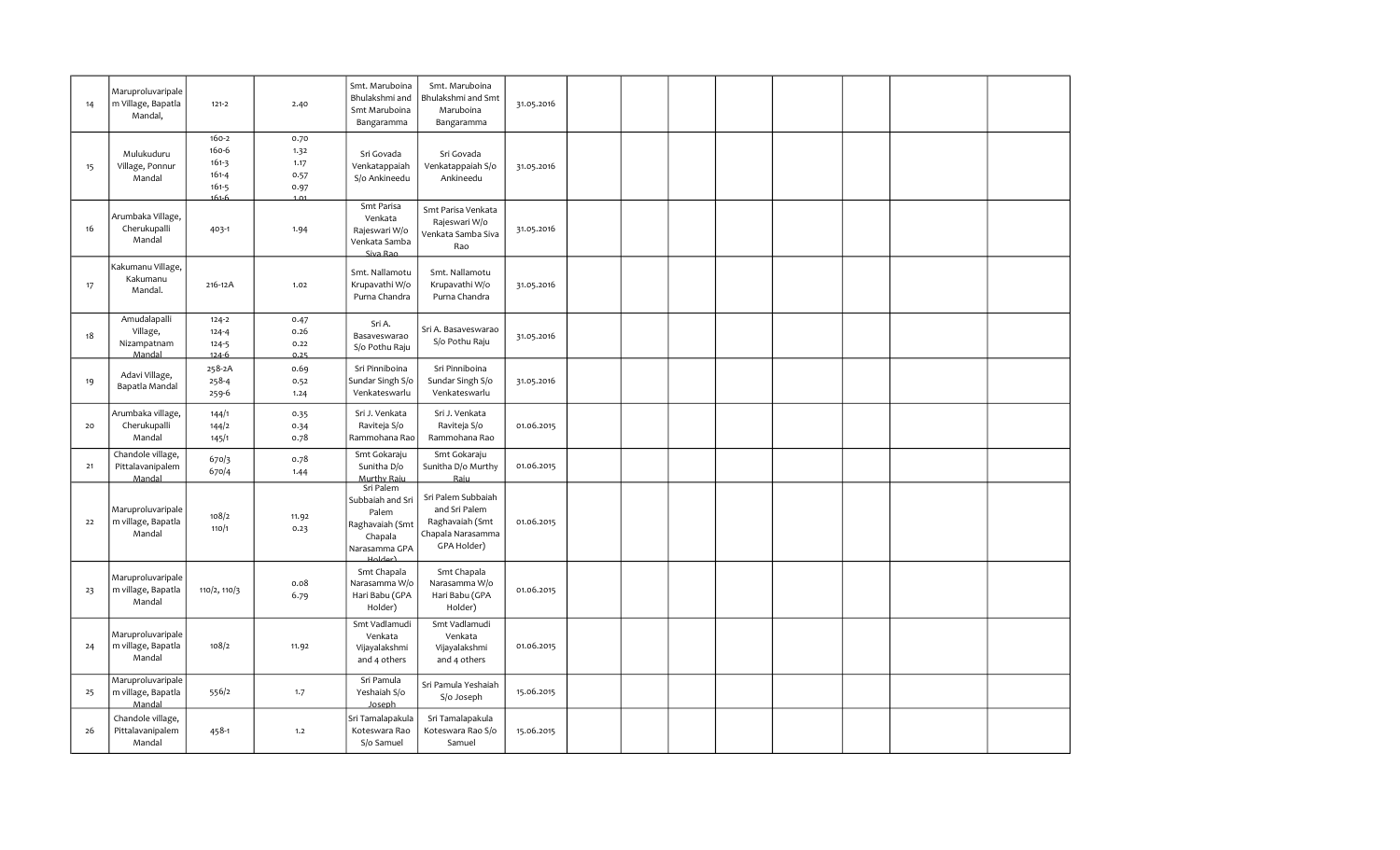| 27 | Maruproluvaripale<br>m village, Bapatla<br>Mandal | 183/4<br>183/5<br>184/2<br>186/1                                          | 8.69<br>1.92<br>2.36<br>1.62                         | Smt Parisa<br>Sudarsanamma<br>W/o Rama<br>Koteswara Rao                                                   | Smt Parisa<br>Sudarsanamma W/o<br>Rama Koteswara Rao                                                            | 15.06.2015  |  |  |  |  |
|----|---------------------------------------------------|---------------------------------------------------------------------------|------------------------------------------------------|-----------------------------------------------------------------------------------------------------------|-----------------------------------------------------------------------------------------------------------------|-------------|--|--|--|--|
| 28 | Maruproluvaripale<br>m village, Bapatla<br>Mandal | 183/4<br>183/5<br>184/2<br>186/1<br>183/4<br>، ٥،                         | 8.69<br>1.92<br>2.36<br>1.62<br>4.15<br>807          | Sri Rama<br>Koteswara Rao<br>S/o Atchaiah                                                                 | Sri Rama Koteswara<br>Rao S/o Atchaiah                                                                          | 15.06.2015  |  |  |  |  |
| 29 | Maruproluvaripale<br>m village, Bapatla<br>Mandal | $183 - 2$<br>$183 - 4$<br>183-5<br>184/1<br>184/2<br>186/1<br>183/5 183/2 | 4.15<br>0.69<br>1.92<br>8.07<br>2.36<br>1.32<br>1.92 | Sri Rama<br>Koteswara Rao<br>S/o Atchaiah                                                                 | Sri Rama Koteswara<br>Rao S/o Atchaiah                                                                          | 15.06.2015  |  |  |  |  |
| 30 | Maruproluvaripale<br>m village, Bapatla<br>Mandal | 175-1A                                                                    | 5.24                                                 | Sri Katragadda<br>Narayana<br>Murthy S/o<br>Surya Narayana<br>and Katragadda<br>Narayana Rao<br>S/o Surya | Sri Katragadda<br>Narayana Murthy<br>S/o Surya Narayana<br>and Katragadda<br>Narayana Rao S/o<br>Surya Narayana | 08.09.2015. |  |  |  |  |
| 31 | West Bapatla<br>village, Bapatla<br>Mandal        | 1010-17                                                                   | 10.68                                                | Sri Shaik Khaja<br>Mohiddin S/o<br>Silar Saheb                                                            | Sri Shaik Khaja<br>Mohiddin S/o Silar<br>Saheb                                                                  | 08.09.2015. |  |  |  |  |
| 32 | West Bapatla<br>village, Bapatla<br>Mandal        | 1010-17                                                                   | 10.68                                                | Sri Noorbasha<br>Siddaiah S/o<br>Hussain & Sri<br>Valluru Venkata<br>Krishna Rao S/o<br><u>Vooraiah</u>   | Sri Noorbasha<br>Siddaiah S/o Hussain<br>& Sri Valluru Venkata<br>Krishna Rao S/o<br>Veeraiah                   | 08.09.2015. |  |  |  |  |
| 33 | West Bapatla<br>village, Bapatla<br>Mandal        | 1010/17<br>1010/20                                                        | 10.68<br>1.33                                        | Sri Noorbasha<br>Siddaiah S/o<br>Hussain & Sri<br>Valluru Venkata<br>Krishna Rao S/o<br><b>Veersish</b>   | Sri Noorbasha<br>Siddaiah S/o Hussain<br>& Sri Valluru Venkata<br>Krishna Rao S/o<br>Veeraiah                   | 08.09.2015. |  |  |  |  |
| 34 | Adavi village,<br>Bapatla Mandal                  | 466                                                                       | 82.91                                                | Sri Manthena<br>Vijaya Marutha<br>Varma S/o<br>Karuna Raiu                                                | Sri Manthena Vijaya<br>Marutha Varma S/o<br>Karuna Raju                                                         | 08.09.2015. |  |  |  |  |
| 35 | Karlapalem<br>Village Bapatla<br>mandal.          | 805/1<br>805/2                                                            | 0.44                                                 | Smt. Komaragiri<br>Sujatha W/o<br>Srinivas                                                                | Smt. Komaragiri<br>Sujatha W/o Srinivas                                                                         | 03.06.2014  |  |  |  |  |
| 36 | Karlapalem<br>Village Bapatla<br>mandal.          | 805/2                                                                     | 1.07                                                 | Sri Tunuguntla<br>Lalitha Babu S/o<br>Subba Rao<br>SripulimiMadhus<br>udhana Rao S/o<br>Rama Mohan<br>Rao | Sri Tunuguntla<br>Lalitha Babu S/o<br>Subba Rao<br>SripulimiMadhusudh<br>ana Rao S/o Rama<br>Mohan Rao          | 30.06.2014  |  |  |  |  |
| 37 | Karlapalem<br>Village Bapatla<br>mandal.          | 805/2                                                                     | 0.44                                                 | Smt. P. Malathi<br>W/o Nagaswara<br>Rao                                                                   | Smt. P. Malathi W/o<br>Nagaswara Rao                                                                            | 30.06.2014  |  |  |  |  |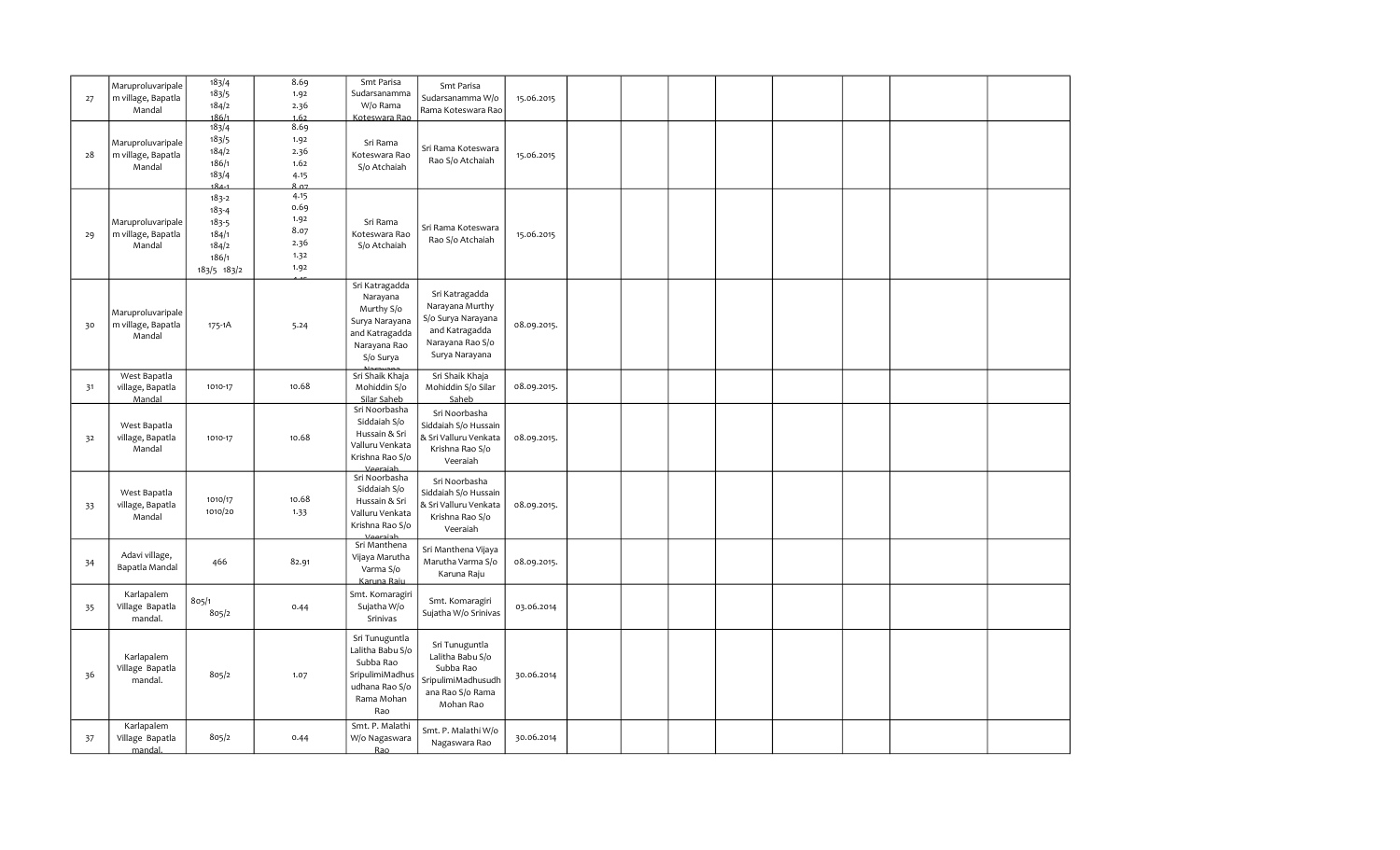| 38 | Aathota Village<br>Kollipara mandal.              | 389/2                              | 0.18 | <b>Smt Y Naga</b><br>Venkata Vijaya<br>Lakshmi W/o<br>Bala krishna | Smt Y Naga Venkata<br>Vijaya Lakshmi W/o<br>Bala krishna     | 21.06.2014 | <b>CRDA Limit</b> |    |    |    |    |         |    |  |
|----|---------------------------------------------------|------------------------------------|------|--------------------------------------------------------------------|--------------------------------------------------------------|------------|-------------------|----|----|----|----|---------|----|--|
| 39 | Khajipalem Village<br>P.V Palem Mandal            | 317/2, 3, 4, 5, 6,<br>7, 8, 9      | 1.05 | Smt G.Laliths<br>Kumari W/o<br>Venkata Subba<br><b>Rao</b>         | Smt G.Laliths Kumari<br>W/o Venkata Subba<br>Rao             | 07.02.2013 |                   |    |    |    |    |         |    |  |
| 40 | Khajipalem Village<br>P.V Palem Mandal            | 318/1, 2, 3, 4, 5, 9               | 1.26 | Smt M.<br>Padmalaya W/o<br>Someswara Rao                           | Smt M. Padmalaya<br>W/o Someswara Rao                        | 07.02.2013 |                   |    |    |    |    |         |    |  |
| 41 | Maruproluvaripale<br>m village, Bapatla<br>Mandal | 370/3                              | 1.25 | Smt. S Venkata<br>Subba Lakishmi<br>$W$ /o B.S<br>Gangadhara Tilka | Smt. S Venkata<br>Subba Lakishmi W/o<br>B.S Gangadhara Tilka | 11.02.2014 | $\sim$            | No | No | No | 20 | 20 feet | No |  |
| 42 | West Bapatla<br>village, Bapatla<br>Mandal        | 556/1, 557/1,<br>557/2             | 4.39 | G. Samabasiva<br>Rao & 2 others                                    | G. Samabasiva Rao &<br>2 others                              | 11.03.2013 |                   |    |    |    |    |         |    |  |
| 43 | EastBapatla<br>Village Bapatla<br>mandal.         | 704/1B2                            | 2.46 | V. Chenchalah<br>S/o Nageswara<br>Roa & other                      | SRIV. Chenchalah<br>S/o Nageswara Roa<br>& other             | 11.03.2013 |                   |    |    |    |    |         |    |  |
| 44 | Nizampatnam<br>Village<br>Nizampatnam<br>Mandal   | 470/4                              | 2.00 | N. Nageswara<br>Rao W/o<br>Venkata<br>Sambasiya Rao                | N. Nageswara Rao<br>W/o Venkata<br>Sambasiva Rao             | 23.04.2013 |                   |    |    |    |    |         |    |  |
| 45 | Nizampatnam<br>Village<br>Nizampatnam<br>Mandal   | 470/6                              | 1.00 | Sri Y . Radha<br>Krishna Murthy<br>S/o A. Narayana<br>Murthy       | Sri Y . Radha Krishna<br>Murthy S/o A.<br>Narayana Murthy    | 23.04.3013 |                   |    |    |    |    |         |    |  |
| 46 | Nizampatnam<br>Village<br>Nizampatnam<br>Mandal   | 470/5                              | 2.01 | M.Kesava<br>Srinivasa Rao S/o<br>Satyanarayana                     | M.Kesava Srinivasa<br>Rao S/o<br>Satyanarayana               | 27.04.2013 |                   |    |    |    |    |         |    |  |
| 47 | West Bapatla<br>village, Bapatla<br>Mandal        | 344/4                              | 1.56 | Sri G.<br>Veeranjaneyulu<br>S/o Nageswara<br><b>Rao</b>            | Sri G. Veeranjaneyulu<br>S/o Nageswara Rao                   | 06.05.2013 |                   |    |    |    |    |         |    |  |
| 48 | West Bapatla<br>village, Bapatla<br>Mandal        | 340                                | 1.00 | Sri G. Rama<br>Swamy S/o<br>Veeranianevulu                         | Sri G. Rama Swamy<br>S/o Veeranjaneyulu                      | 06.05.2013 |                   |    |    |    |    |         |    |  |
| 49 | West Bapatla<br>village, Bapatla<br>Mandal        | 552/4, 344/3,<br>557/3             | 3.37 | Sri G.<br>Veeranjaneyulu<br>S/o Nageswara<br><b>Rao</b>            | Sri G. Veeranjaneyulu<br>S/o Nageswara Rao                   | 06.05.2013 |                   |    |    |    |    |         |    |  |
| 50 | Chandole village<br>P.V.Palem<br>Mandal           | 309/11, 583/11                     | 3.65 | G Hari Krishna<br>Babu S/o Durga<br>Rao & others                   | G Hari Krishna Babu<br>S/o Durga Rao &<br>others             | 28.06.2013 |                   |    |    |    |    |         |    |  |
| 51 | Gudavalli village<br>Cherukupalli<br>Mandal       | 430/5, 6, 9, 10,<br>11, 13, 14, 15 | 1.57 | G. Lakshmi Satya<br>Vani W/o<br>Bangaru Babu                       | G. Lakshmi Satya<br>Vani W/o Bangaru<br>Babu                 | 10.07.2031 |                   |    |    |    |    |         |    |  |
| 52 | Bethapudi village<br>Repalle mandal               | 339/7,339/8                        | 0.03 | Sri Y. Suresh S/o<br>Koteswara Rao                                 | Sri Y. Suresh S/o<br>Koteswara Rao                           | 07.11.2013 |                   |    |    |    |    |         |    |  |
| 53 | Maruproluvaripale<br>m village, Bapatla<br>Mandal | 183/2                              | 0.50 | Smt P.<br>Sudarsanamma<br>w/o Rama<br>Koteswara Rao                | Smt P.<br>Sudarsanamma w/o<br>Rama Koteswara Rao             | 09.11.2013 |                   |    |    |    |    |         |    |  |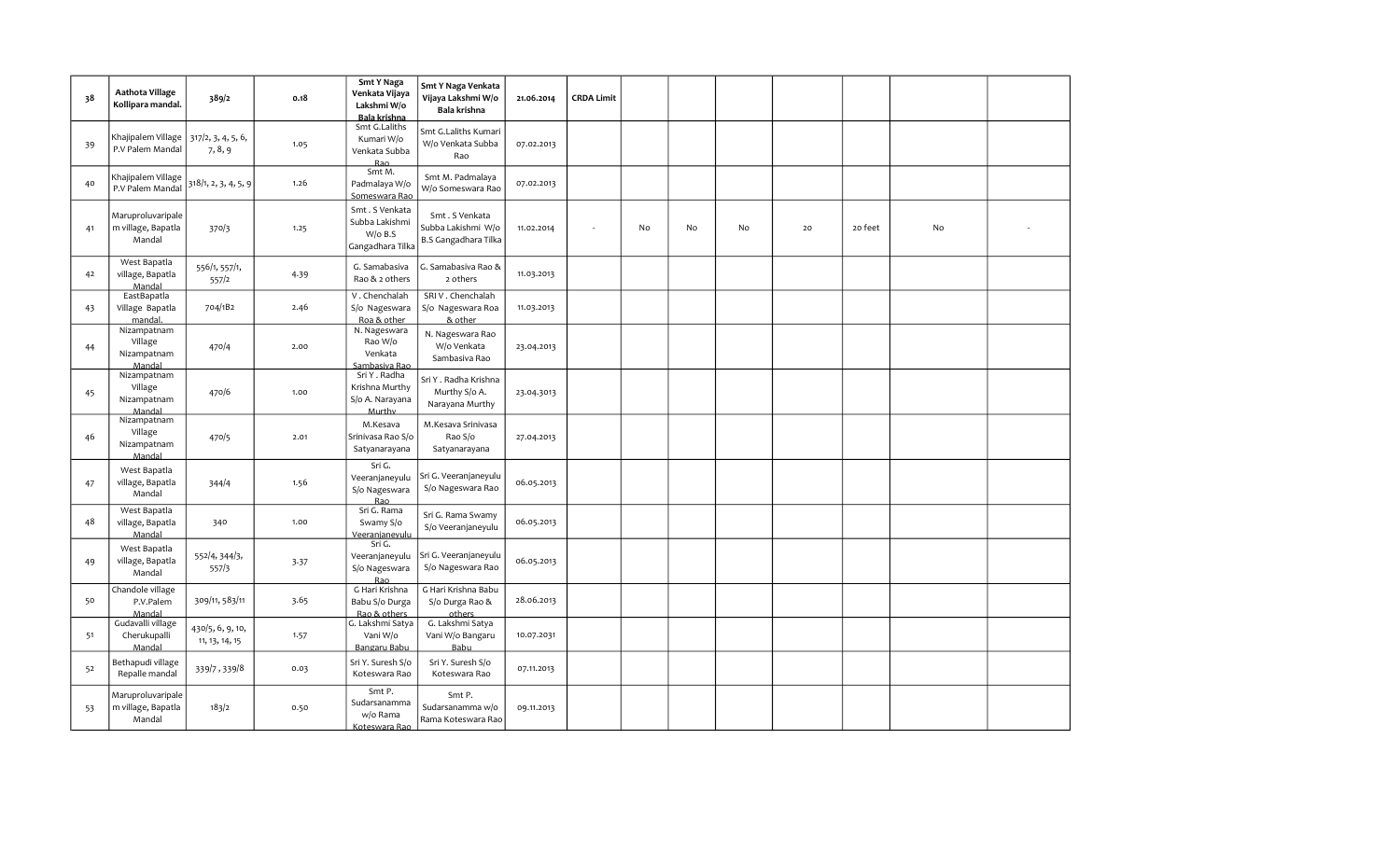| - 54 | West Bapatla<br>village, Bapatla<br>Mandal        | 1016/3 | 0.58 | Sri. P. Lakashmi<br>Narasa reddy S/o<br>Bangaru Reddy | Sri. P. Lakashmi<br>Narasa reddy S/o<br>Bangaru Reddy                                                         | 09.11.2013 |  |  |  |  |
|------|---------------------------------------------------|--------|------|-------------------------------------------------------|---------------------------------------------------------------------------------------------------------------|------------|--|--|--|--|
| 55   | Arumbaka village,<br>Cherukupalli<br>Mandal       | 324/1  | 0.84 | Sri Suryadevara<br>Bhadri prasad<br>S/o Nagendram     | Sri Suryadevara<br>Bhadri prasad S/o<br>Nagendram                                                             | 12.12.2013 |  |  |  |  |
| -56  | Maruproluvaripale<br>m village,<br>Bapatla Mandal | 160    | 2.26 | S/O<br>Satyanarayana<br>Rao & 2 others                | $\sqrt{\frac{1}{1}}$ Sri k. Siva Kumar $\int$ Sri k. Siva Kumar S/o $\int$<br>Satyanarayana Rao<br>& 2 others | 17.12.2013 |  |  |  |  |
|      |                                                   |        |      |                                                       | O/o.District Town & Country Planning Office, Ongole                                                           |            |  |  |  |  |

|                |                                  |              |                          |                          | Details of Unauthorized Layouts in Gram Panchayats from 01-06-2014 to till date |                                    |                          |                 |       |                              |                                           |                                  |                          |
|----------------|----------------------------------|--------------|--------------------------|--------------------------|---------------------------------------------------------------------------------|------------------------------------|--------------------------|-----------------|-------|------------------------------|-------------------------------------------|----------------------------------|--------------------------|
|                | Details of                       |              | Name of                  |                          |                                                                                 |                                    |                          |                 |       | Status of Layout development |                                           |                                  |                          |
|                |                                  |              |                          |                          | Approx                                                                          | Road                               |                          |                 |       |                              |                                           |                                  |                          |
| S.No.          | Sy.No &<br>Village               | Extent of AC | Developer                | Owner                    | year of subdivision<br>of<br>land /Unauthroized<br>layout)                      | formation<br>Gravel/W.B.M<br>BT/CC | Water<br>Supply<br>(Y/N) | Drains<br>(Y/N) | (Y/N) | Electricity   No.of.Plots    | Width of<br>Roads                         | % od Opn<br>spce if<br>available | Remarks                  |
| $\mathbf{1}$   | Kondamadusupa<br>lem             | 8.00         |                          | ---                      |                                                                                 | Gravel                             | No                       | No              | No    | ---                          | $15' - 0''$ , $18' -$<br>0",24'-0",30'-0" | Yes                              |                          |
| $\overline{2}$ | 89,90,93<br>Kondamadusupa<br>lem | 8.50         | $\overline{a}$           | ---                      | ---                                                                             | Gravel                             | No                       | No              | No    | ---                          | 15'-0", 18'-<br>0",24'-0",30'-0"          | No                               |                          |
| $\overline{3}$ | Devarajugattu                    | 5.00         | $\hspace{0.05cm} \ldots$ | $\hspace{0.05cm} \cdots$ | $\hspace{0.05cm} \cdots$                                                        | Gravel                             | No                       | No              | No    | --                           | 20'-0", 25'-0"                            | No                               | ---                      |
| $\overline{4}$ | Devarajugattu<br>Gabbar Road     | 2.00         | $\hspace{0.05cm} \ldots$ | $\hspace{0.05cm} \cdots$ | ---                                                                             | Gravel                             | No                       | No              | No    | $\cdots$                     | 20'-0", 25'-0"                            | No                               | $\overline{a}$           |
| 5              | Devarajugattu<br>Gabbar Road     | 5.00         | $\hspace{0.05cm} \ldots$ | ---                      | ---                                                                             | Gravel                             | No                       | No              | No    | ---                          | 20'-0", 25'-0"                            | No                               | ---                      |
| 6              | Devarajugattu<br>Gabbar Road     | 5.00         | ---                      | ---                      | $\hspace{0.05cm} \ldots$                                                        | Gravel                             | No                       | No              | No    | ---                          | 20'-0", 25'-0"                            | No                               | ---                      |
| $7^{\circ}$    | Devarajugattu<br>Gabbar Road     | 7.00         | $\hspace{0.05cm} \ldots$ | ---                      | ---                                                                             | Gravel                             | No                       | No              | No    | ---                          | 20'-0", 25'-0"                            | No                               | ---                      |
| 8              | Devarajugattu<br>Gabbar Road     | 5.00         | $\cdots$                 | ---                      | ---                                                                             | Gravel                             | No                       | No              | No    | ---                          | 20'-0", 25'-0"                            | No                               | ---                      |
| 9              | Devarajugattu<br>Gabbar Road     | 7.00         | ---                      | ---                      | $\hspace{0.05cm} \ldots$                                                        | Gravel                             | No                       | No              | No    | $\cdots$                     | 20'-0", 25'-0"                            | No                               | ---                      |
| 10             | Devarajugattu<br>Gabbar Road     | 5.00         | ---                      | ---                      | ---                                                                             | Gravel                             | No                       | No              | No    | $\overline{\phantom{a}}$     | 20'-0", 25'-0"                            | No                               | $\overline{a}$           |
| 11             | Devarajugattu<br>Gabbar Road     | 10.00        | $\cdots$                 | ---                      | ---                                                                             | Gravel                             | No                       | No              | No    | ---                          | 20'-0", 25'-0"                            | No                               | ---                      |
| 12             | Singarayakonda                   | 5.00         | $\hspace{0.05cm} \cdots$ | ---                      | ---                                                                             | Gravel                             | No                       | No              | No    | $\overline{\phantom{a}}$     | 20'-0", 25'-0"                            | No                               | ---                      |
| 13             | Mallavarapadu                    | ---          | ---                      | ---                      | $\overline{\phantom{a}}$                                                        | Gravel                             | No                       | No              | No    | $\overline{\phantom{a}}$     | $25' - 0''$                               | No                               | ---                      |
| 14             | Santhamagulur                    | 1.70         | ---                      | ---                      | ---                                                                             | Gravel                             | No                       | No              | No    | ---                          | $33' - 0''$                               | No                               | ---                      |
| 15             | Alluru                           | 1.50         | ---                      | ---                      | ---                                                                             | Gravel                             | No                       | No              | No    | ---                          | 30'-0"                                    | No                               | ---                      |
| 16             | 209<br>Donakonda                 | 15.00        | ---                      | ---                      | ---                                                                             | Gravel                             | No                       | No              | No    | ---                          | $25' - 0''$                               | No                               | ---                      |
| 17             | Donakonda                        | 90.00        | ---                      | $\hspace{0.05cm} \ldots$ | ---                                                                             | Gravel                             | No                       | No              | No    | ---                          | $25' - 0''$                               | No                               | $\overline{\phantom{a}}$ |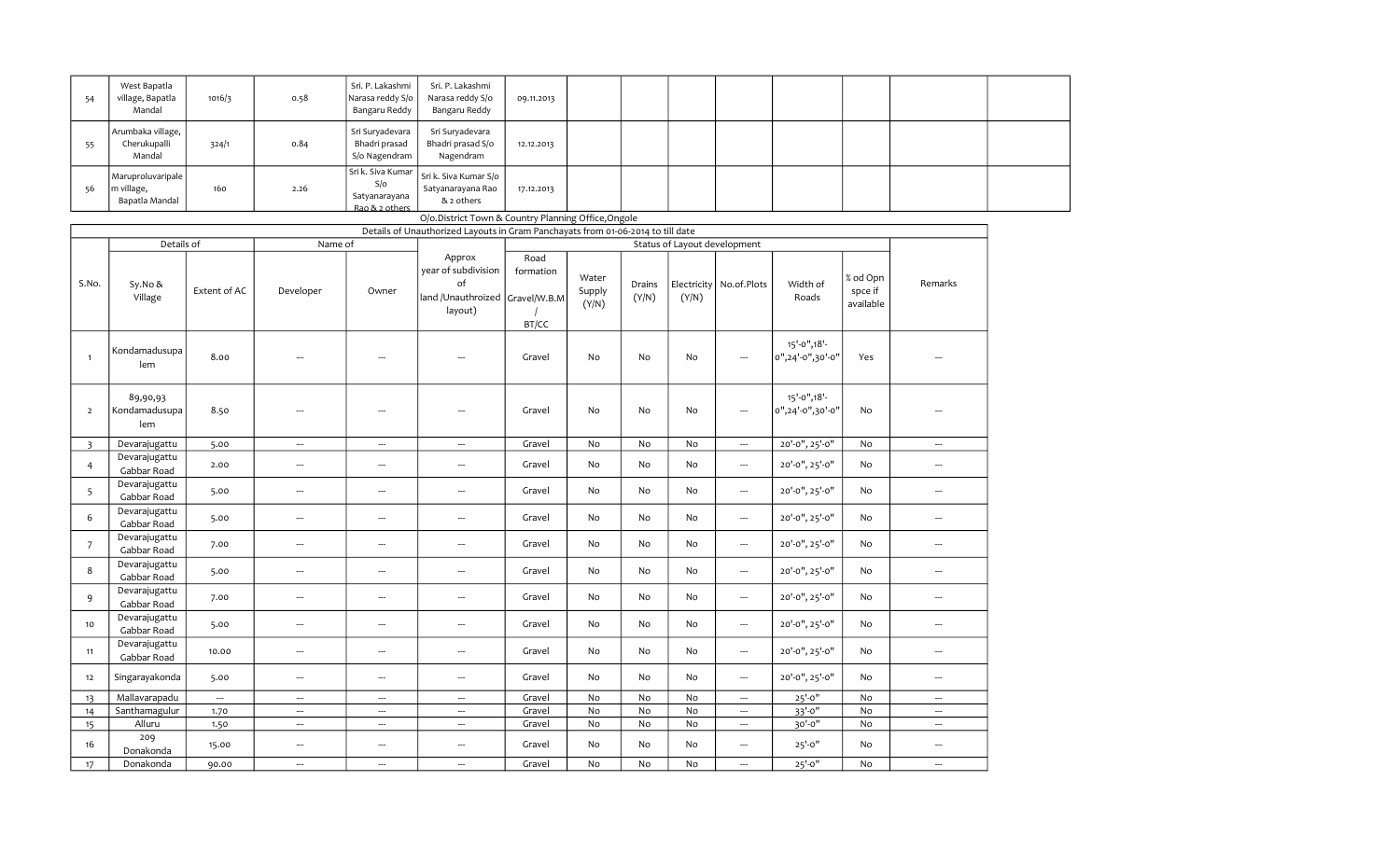| 18             | 1/2<br>Donakonda                                          | 6.00                     | $\hspace{0.05cm} \ldots$               | Sri.Bali Reddy<br>S/o.Chinna<br>Nagi Reddy | $\hspace{0.05cm} \ldots$                                                                      | Gravel                                                   | No                                                                                                          | No                   | No                       | $\overline{\phantom{a}}$    | 40'-0",25'-0"            | No                   | ---                                  |                                    |                  |
|----------------|-----------------------------------------------------------|--------------------------|----------------------------------------|--------------------------------------------|-----------------------------------------------------------------------------------------------|----------------------------------------------------------|-------------------------------------------------------------------------------------------------------------|----------------------|--------------------------|-----------------------------|--------------------------|----------------------|--------------------------------------|------------------------------------|------------------|
| 19             | 91,93,94,95<br>Donakonda                                  | 18.00                    | $\cdots$                               | Sri.G.Venkates<br>war<br>Reddy             | $\cdots$                                                                                      | Gravel                                                   | No                                                                                                          | No                   | No                       | $\overline{\phantom{a}}$    | 40'-0",25'-0"            | No                   | $\overline{a}$                       |                                    |                  |
| 20             | Donakonda                                                 | $\overline{\phantom{a}}$ | $\hspace{0.05cm} \ldots$               |                                            | $\hspace{0.05cm} \cdots$                                                                      | Gravel                                                   | No                                                                                                          | No                   | No                       | $\overline{\phantom{a}}$    | 40'-0",25'-0"            | No                   | $\overline{\phantom{a}}$             |                                    |                  |
| 21             | Donakonda                                                 | 1.66                     |                                        | Sri.Pedda<br>Reddy<br>S/o.Narapa<br>Reddy  | ---                                                                                           | Gravel                                                   | No                                                                                                          | No                   | No                       | $\overline{\phantom{a}}$    | $25' - 0''$              | No                   |                                      |                                    |                  |
| 22             | (Abutting to<br>airport)<br>Donakonda                     | 3.50                     | $\hspace{0.05cm} \cdots$               | Sri Mitra Real<br>Estates                  | $\overline{\phantom{a}}$                                                                      | Gravel                                                   | No                                                                                                          | No                   | No                       | ---                         | $25' - 0''$              | No                   | $\overline{\phantom{a}}$             |                                    |                  |
| 23             | (Abutting to<br>airport)<br>Donakonda                     | 3.50                     | $\overline{\phantom{a}}$               | Sri Mitra Real<br>Estates                  | $\overline{\phantom{a}}$                                                                      | Gravel                                                   | No                                                                                                          | No                   | No                       | $\overline{\phantom{a}}$    | $25' - 0''$              | No                   | ---                                  |                                    |                  |
| 24             | Near Kasturiba<br>Gandhi Gurukul<br>Patasala<br>Donakonda | 1.50                     | ---                                    | $\overline{\phantom{a}}$                   | $\overline{\phantom{a}}$                                                                      | Gravel                                                   | No                                                                                                          | No                   | No                       | $\overline{\phantom{a}}$    | $25' - 0''$              | No                   |                                      |                                    |                  |
| 25             | Thippayapalem                                             | 5.00                     | $\cdots$                               | $\sim$                                     | $\sim$                                                                                        | Gravel                                                   | No                                                                                                          | No                   | No                       | $\hspace{0.05cm} \cdots$    | 30'-0"                   | No                   | $\overline{\phantom{a}}$             |                                    |                  |
| 26             | Minnekallu                                                | 2.00                     | $\sim$                                 | $\hspace{0.05cm} \cdots$                   | $\cdots$                                                                                      | Gravel                                                   | No                                                                                                          | No                   | No                       | $\hspace{0.05cm} \cdots$    | $\overline{\phantom{a}}$ | No                   | $\overline{\phantom{a}}$             |                                    |                  |
| 27             | Polavaram                                                 | 5.00                     | $\sim$                                 | $\overline{\phantom{a}}$                   | $\overline{a}$                                                                                | Gravel                                                   | No                                                                                                          | No                   | No                       | $\overline{a}$              | ---                      | No                   | --                                   |                                    |                  |
|                |                                                           |                          |                                        |                                            |                                                                                               |                                                          |                                                                                                             |                      |                          |                             |                          |                      |                                      |                                    |                  |
|                |                                                           |                          |                                        |                                            | DETAILS OF UNAUTHORIZED LAYOUTS IN GRAM PANCHAYATS IN SPSR NELLORE DISTRICT 2012 TO TILL DATE |                                                          |                                                                                                             |                      |                          |                             |                          |                      |                                      |                                    |                  |
|                |                                                           |                          | <b>Details of Unauthorized Layouts</b> |                                            | Name of                                                                                       |                                                          |                                                                                                             |                      |                          |                             |                          |                      | <b>Status of Layout Developments</b> |                                    |                  |
| S.No           | Mandal                                                    | Village/GP               | Sy.No.                                 | Extent in Ac.                              | Developer                                                                                     | Owner                                                    | Approx.Ye<br>ar of Sub<br>Division of   formation<br>Land<br>Unauthoriz   Gravel/W<br>ed Layouts   BM-BT-CC | Road<br>of           | Water<br>Supply/Y/<br>N) | Drain(Y/N)                  | Electricity<br>(Y/N)     | No. of<br>Plots      | <b>Width of Roads</b>                | $\%$ of Open Space<br>if Available | Remar            |
| $\overline{1}$ | $\overline{\mathbf{2}}$                                   | $\overline{\mathbf{3}}$  | $\overline{4}$                         | 5 <sub>5</sub>                             | $6\overline{6}$                                                                               | $\overline{7}$                                           | $\bf 8$                                                                                                     | 9                    | ${\bf 10}$               | 11                          | $\bf 12$                 | 13                   | 14                                   | 15                                 | 16               |
| $\mathbf{1}$   | Athmakur                                                  | Narampet                 | 170/2                                  | 9.47                                       | ÷.                                                                                            |                                                          | 2012                                                                                                        | ÷.                   | $\sim$                   | $\sim$                      | ÷.                       | $\ddot{\phantom{a}}$ | $\sim$                               | $\overline{\phantom{a}}$           | $\sim$           |
| $\overline{2}$ | Bogole                                                    | Bitragunta               | 453,454,456/1                          | 20                                         | Sirigiri Penchalaiah,<br>S/o.Narasimhulu                                                      | Sirigiri<br>Penchalaiah,<br>S/o.Narasimhu<br>-lu         | 2013                                                                                                        | $\ddot{\phantom{a}}$ | $\sim$                   | $\sim$                      | $\ddot{\phantom{a}}$     |                      | 30'-00"                              | $\sim$                             | $\sim$           |
| $\overline{3}$ | Doravarisatram                                            | Doravarisatram           | 441-2B3,2B4                            | 5.61                                       | $\sim$                                                                                        | $\sim$                                                   | 2014                                                                                                        | $\sim$               | $\sim$                   | $\sim$                      | $\sim$                   | $\sim$               | 25'-00"                              | no                                 |                  |
| $\overline{4}$ | Doravarisatram                                            | Polireddypalem           | 42/2,43                                | 9.98                                       | $\ddot{\phantom{1}}$                                                                          | $\sim$                                                   | 2013                                                                                                        | $\sim$               | $\sim$                   | $\mathcal{L}_{\mathcal{A}}$ | $\sim$                   | $\sim$               | 33'-00"                              | yes                                | $\sim$<br>$\sim$ |
| 5              | Duttaluru                                                 | Teddupadu                | 41,42/1                                | 11.23                                      | Alluru Rama<br>Narasaih,<br>S/o.Venkateswarlu                                                 | Alluru Rama<br>Narasaih,<br>S/o.Venkatesw<br><u>arlu</u> | 2014                                                                                                        | $\sim$               | $\sim$                   |                             | ÷.                       |                      | ц.                                   | $\sim$                             | $\sim$           |
| 6              | Indukurpet                                                | Kothuru                  | $158 - 1$                              | 19.15                                      |                                                                                               | $\overline{\phantom{a}}$                                 | 2012                                                                                                        | Gravel<br>Road       | $\sim$                   | $\overline{\phantom{a}}$    | Ξ.                       | $\sim$               | $\sim$                               | $\sim$                             | $\sim$           |
| $\overline{7}$ | Indukurpet                                                | Kothuru                  | 191-1A                                 | 0.25                                       | $\sim$                                                                                        | $\mathcal{L}_{\mathcal{A}}$                              | 2012                                                                                                        | $\sim$               | $\sim$                   | $\mathcal{L}_{\mathcal{A}}$ | $\sim$                   | $\sim$               | $\sim$                               | $\sim$                             | $\sim$ .         |
| 8              | Jaladanki                                                 | Jammalapalem             | 305-2                                  | 3.94                                       | $\sim$                                                                                        | $\sim$                                                   | $\sim$                                                                                                      | $\sim$               | $\sim$                   | $\sim$                      | $\sim$                   |                      | $\sim$                               | no                                 | $\sim$           |

Remarks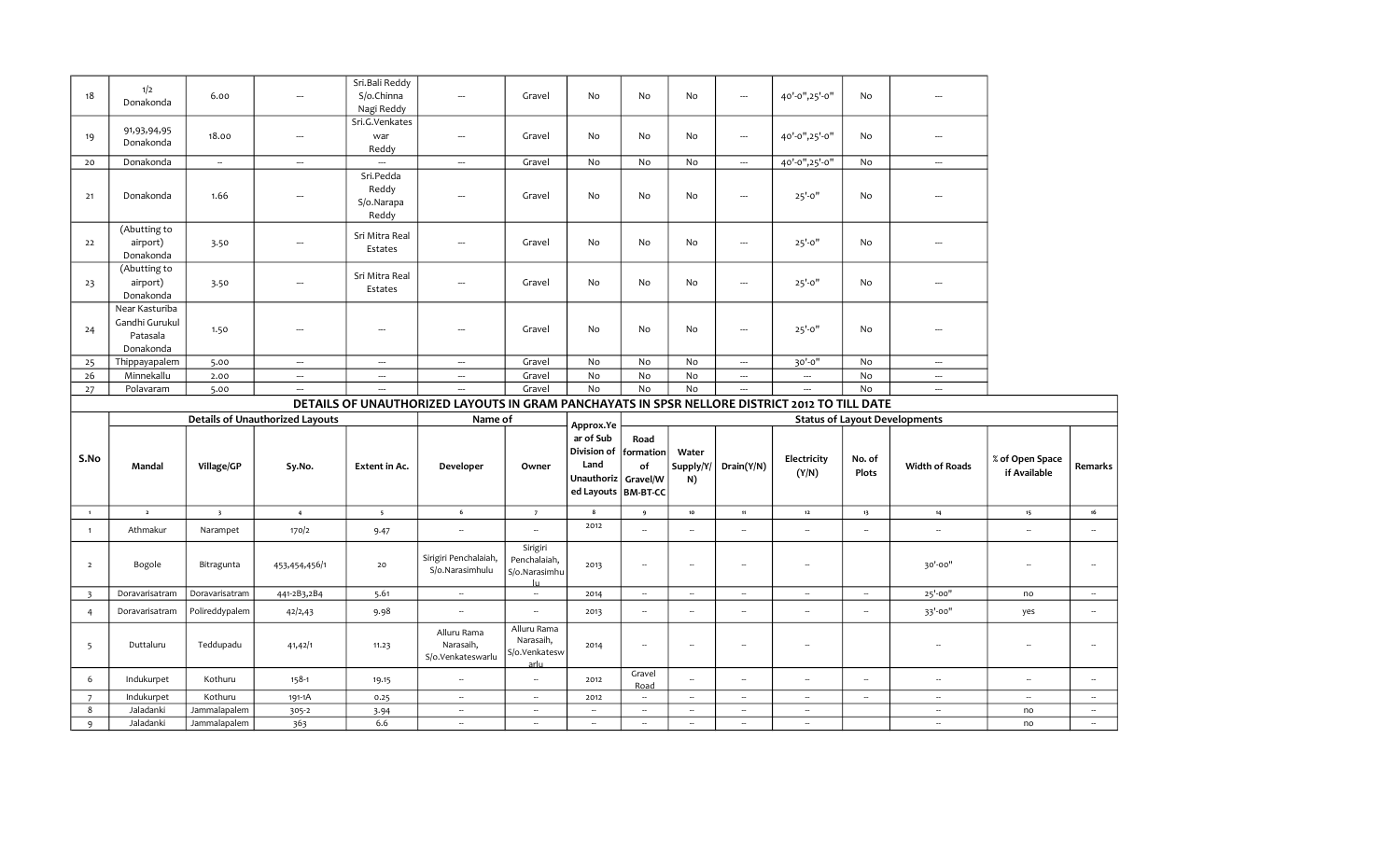|    |            |                 |                     |                         |                                          | Sri.Chandra                 |                          |                             |                          |                          |                          |                             |                          |                          |                          |
|----|------------|-----------------|---------------------|-------------------------|------------------------------------------|-----------------------------|--------------------------|-----------------------------|--------------------------|--------------------------|--------------------------|-----------------------------|--------------------------|--------------------------|--------------------------|
| 10 | Kodavalur  | Gandavaram      | 128/1B              | 1.24                    | Sri.Chandra Sekar,<br>S/o.Bala Gangadhar | Sekar,                      | 2014                     | $\sim$                      | $\overline{\phantom{a}}$ | $\ddot{\phantom{a}}$     | $\overline{\phantom{a}}$ |                             |                          |                          | $\overline{\phantom{a}}$ |
|    |            |                 |                     |                         |                                          | S/o.Bala<br>Gangadhar       |                          |                             |                          |                          |                          |                             |                          |                          |                          |
|    |            |                 |                     |                         | M.Suresh,                                | M.Suresh,                   |                          |                             |                          |                          |                          |                             |                          |                          |                          |
| 11 | Kodavalur  | Gandavaram      | 128/1B,128/2B,128/A | 2.43                    | S/o.Subramanyam                          | S/o.Subraman                | 2012                     | $\sim$                      | $\sim$                   | $\overline{\phantom{a}}$ | $\overline{\phantom{a}}$ |                             | 30'-00"                  | no                       | $\sim$                   |
| 12 | Kodavalur  | Gandavaram      | 139, 136            | 3.00                    | Satyam -G                                | vam<br>Satyam -G            | 2013                     | $\sim$                      | $\sim$                   | $\sim$                   | $\sim$                   |                             | 25'-00"                  | no                       | $\sim$                   |
|    |            |                 |                     |                         |                                          | K.Ramanamm                  |                          |                             |                          |                          |                          |                             |                          |                          |                          |
| 13 | Kodavalur  | Gandavaram      | 189                 | 2.08                    | K.Ramanamma and                          | a and                       | 2012                     | $\sim$                      | $\sim$                   | $\sim$                   | $\sim$                   |                             | 30'-00"                  | no                       | $\sim$                   |
|    |            |                 |                     |                         | K.Kishore Babu                           | K.Kishore<br><b>Babu</b>    |                          |                             |                          |                          |                          |                             |                          |                          |                          |
|    |            |                 |                     |                         |                                          | B.Sarvanan,                 |                          |                             |                          |                          |                          |                             |                          |                          |                          |
| 14 | Ozili      | Attivaram       | 264-1A, 2A, 1B, 2B  | 8.16                    | $\sim$                                   | S/o.B.Balakrish             | 2015                     | $\sim$                      | $\overline{\phantom{a}}$ | $\sim$                   | $\sim$                   | $\overline{\phantom{a}}$    | $\sim$                   | $\overline{\phantom{a}}$ | $\sim$                   |
|    |            |                 |                     |                         |                                          | nan                         |                          | Gravel                      |                          |                          |                          |                             |                          |                          |                          |
| 15 | Podalakur  | Thoderu         | 343/A,              | $\overline{\mathbf{3}}$ | ÷.                                       | $\sim$                      | $\overline{\phantom{a}}$ | Road                        | $\sim$                   | $\sim$                   | ÷.                       | ÷.                          | $\sim$                   | no                       | $\sim$                   |
| 16 | Podalakur  | Thoderu         | 330/A2              | 3.05                    | ÷.                                       | ÷.                          | $\sim$                   | Gravel<br>Road              | $\ddot{\phantom{a}}$     | $\overline{\phantom{a}}$ | $\ddot{\phantom{a}}$     | $\overline{\phantom{a}}$    | $\bar{a}$                | no                       | $\overline{\phantom{a}}$ |
|    | Podalakur  | Thoderu         |                     |                         | $\overline{\phantom{a}}$                 | $\overline{\phantom{a}}$    | $\bar{a}$                | Gravel                      | $\sim$                   | ÷.                       | ÷.                       | ÷.                          | $\overline{\phantom{a}}$ | no                       | $\sim$                   |
| 17 |            |                 | 342/C2              | 2.77                    |                                          |                             |                          | Road                        |                          |                          |                          |                             |                          |                          |                          |
| 18 | Podalakur  | Thoderu         | 342/A,              | 9.4                     | $\sim$                                   | $\sim$                      | $\sim$                   | Gravel<br>Road              | $\sim$                   | $\overline{\phantom{a}}$ | $\sim$                   | $\sim$                      | $\sim$                   | no                       | $\overline{\phantom{a}}$ |
|    | Podalakur  | Thoderu         |                     |                         | $\overline{\phantom{a}}$                 | $\sim$                      | $\sim$                   | Gravel                      | $\overline{\phantom{a}}$ | $\sim$                   | $\sim$                   | $\sim$                      | $\sim$                   | no                       | $\sim$                   |
| 19 |            |                 | 343/A               | $\overline{\mathbf{3}}$ |                                          |                             |                          | Road                        |                          |                          |                          |                             |                          |                          |                          |
| 20 | Podalakur  | Thoderu         | 391,400,401,417     | 24.28                   | u,                                       | $\mathcal{L}_{\mathcal{A}}$ | 2013                     | Gravel<br>Road              | $\sim$                   | $\overline{\phantom{a}}$ | $\sim$                   | $\sim$                      | $\sim$                   | no                       | $\sim$                   |
| 21 | Podalakur  | Podalakur       | 206/1B & 205/1      | 12.4                    | $\mathbb{Z}^2$                           | $\mathbb{Z}^2$              | 2013                     | Gravel                      | $\sim$                   | $\sim$                   | $\sim$                   | $\mathbb{Z}^2$              | $\sim$                   | no                       | $\omega$                 |
|    |            |                 |                     |                         |                                          |                             |                          | Road<br>Gravel              |                          |                          |                          |                             |                          |                          |                          |
| 22 | Podalakur  | Podalakur       | 205/2               | 11.26                   | $\sim$                                   | $\sim$                      | 2013                     | Road                        | $\sim$                   | $\sim$                   | $\sim$                   | $\mathcal{L}_{\mathcal{F}}$ | $\sim$                   | no                       | $\sim$                   |
| 23 | Podalakur  | Podalakur       | 206/1A              | 1.6                     | $\overline{\phantom{a}}$                 | $\sim$                      | 2013                     | Gravel                      | $\sim$                   | $\overline{\phantom{a}}$ | $\overline{\phantom{a}}$ | $\overline{\phantom{a}}$    | $\sim$                   | no                       | $\sim$                   |
|    |            |                 |                     |                         |                                          |                             |                          | Road<br>Gravel              |                          |                          |                          |                             |                          |                          |                          |
| 24 | Podalakur  | Podalakur       | 366-3               | 2.27                    | Ξ.                                       | $\sim$                      | 2013                     | Road                        | $\sim$                   | $\sim$                   | $\overline{\phantom{a}}$ | $\overline{\phantom{a}}$    | $\sim$                   | no                       | $\sim$                   |
| 25 | Podalakur  | Suryapalem      | 343-1A              | 0.4                     | $\sim$                                   | $\overline{\phantom{a}}$    | 2012                     | Gravel                      | $\sim$                   | $\overline{\phantom{a}}$ | $\overline{\phantom{a}}$ | $\sim$                      | $\sim$                   | no                       | $\sim$                   |
|    |            | Bathulapallipad |                     |                         |                                          |                             |                          | Road<br>Gravel              |                          |                          |                          |                             |                          |                          |                          |
| 26 | Podalakur  |                 | 61/3                | 8.15                    | ÷.                                       | $\overline{\phantom{a}}$    | 2012                     | Road                        | $\sim$                   | ÷.                       | ÷.                       | ÷.                          | $\overline{\phantom{a}}$ | no                       | $\sim$                   |
| 27 | Rapur      | Rapur           | 218                 | 0.74                    | $\overline{\phantom{a}}$                 | ÷.                          | 2013                     | Gravel                      | $\overline{\phantom{a}}$ | ÷.                       | ÷.                       | $\overline{\phantom{a}}$    | $\overline{\phantom{a}}$ | no                       | $\sim$                   |
|    |            |                 |                     |                         |                                          |                             |                          | Road<br>Gravel              |                          |                          |                          |                             |                          |                          |                          |
| 28 | Rapur      | Rapur           | 658/3-1, 659&660/1, | 1.09                    | $\overline{\phantom{a}}$                 | $\overline{\phantom{a}}$    | 2013                     | Road                        | $\overline{\phantom{a}}$ | $\sim$                   | $\sim$                   | $\overline{\phantom{a}}$    | $\sim$                   | no                       | $\sim$                   |
| 29 | Rapur      | Rapur           | 218,                | 0.83                    | $\overline{\phantom{a}}$                 | ÷.                          | 2013                     | Gravel<br>Road              | $\sim$                   | $\sim$                   | ÷.                       | $\overline{\phantom{a}}$    | $\sim$                   | no                       | $\overline{\phantom{a}}$ |
|    |            |                 |                     |                         |                                          | $\sim$                      | $\sim$                   | Gravel                      | $\sim$                   | $\sim$                   | $\sim$                   | $\sim$                      | $\overline{\phantom{a}}$ |                          | $\sim$                   |
| 30 | Rapur      | Rapur           | 222&223,            | 6.4                     | $\overline{\phantom{a}}$                 |                             |                          | Road                        |                          |                          |                          |                             |                          | no                       |                          |
| 31 | Rapur      | Rapur           | 1080/7, 8, 9&13,    | 2.85                    | $\sim$                                   | $\overline{\phantom{a}}$    | $\sim$                   | Gravel<br>Road              | $\sim$                   | $\overline{\phantom{a}}$ | $\sim$                   | $\sim$                      | $\sim$                   | no                       | $\sim$                   |
| 32 | Sullurpeta | K.C.N. Gunta    | $35 - 8$            | 0.61                    | $\sim$                                   | $\sim$                      | 2013                     | $\sim$                      | $\sim$                   | $\sim$                   | $\sim$                   | $\sim$                      | $\sim$                   | no                       | $\sim$                   |
| 33 | Sullurpeta | K.C.N. Gunta    | $77-1A$             | 0.44                    | $\sim$                                   | $\sim$                      | 2013                     | $\sim$                      | $\sim$                   | $\sim$                   | $\sim$                   | $\sim$                      | $\sim$                   | no                       | $\sim$                   |
| 34 | Sullurpeta | K.C.N. Gunta    | $21-1B$             | 2.54                    | $\sim$                                   | $\sim$                      |                          | $\mathcal{L}_{\mathcal{A}}$ | $\sim$                   | $\sim$                   | $\sim$                   | $\sim$                      | $\sim$                   | no                       | $\sim$                   |
| 35 | Tada       | Tadakandriga    | 1,89,190            | 5.90                    | M.Suneel kumar                           | M.Suneel<br>kumar           | ä.                       | $\sim$                      | no                       | no                       | yes                      | 99                          | 60'-0"                   | no                       | $\sim$                   |
| 36 | Tada       | Tada            | 15-3B               | 11.76                   | G.Manikyam                               | G.Manikyam                  | $\sim$                   | $\overline{\phantom{a}}$    | no                       | no                       | no                       | $\sim$                      | $\sim$                   | no                       | $\sim$                   |
| 37 | Tada       | Tada            | $\mathbf{1}$        | 10.5                    | <b>B.Suneel reddy</b>                    | <b>B.Suneel reddy</b>       | $\overline{\phantom{a}}$ | ä,                          | no                       | no                       | no                       | $\sim$                      |                          | no                       | $\sim$                   |
| 38 | Tada       | Tada            | $37-1, 44$          | 3.49                    | M.Ramanaiah                              | M.Ramanaiah                 | $\sim$                   | $\sim$                      | no                       | no                       | no                       | $\sim$                      | $\sim$                   | no                       | $\sim$                   |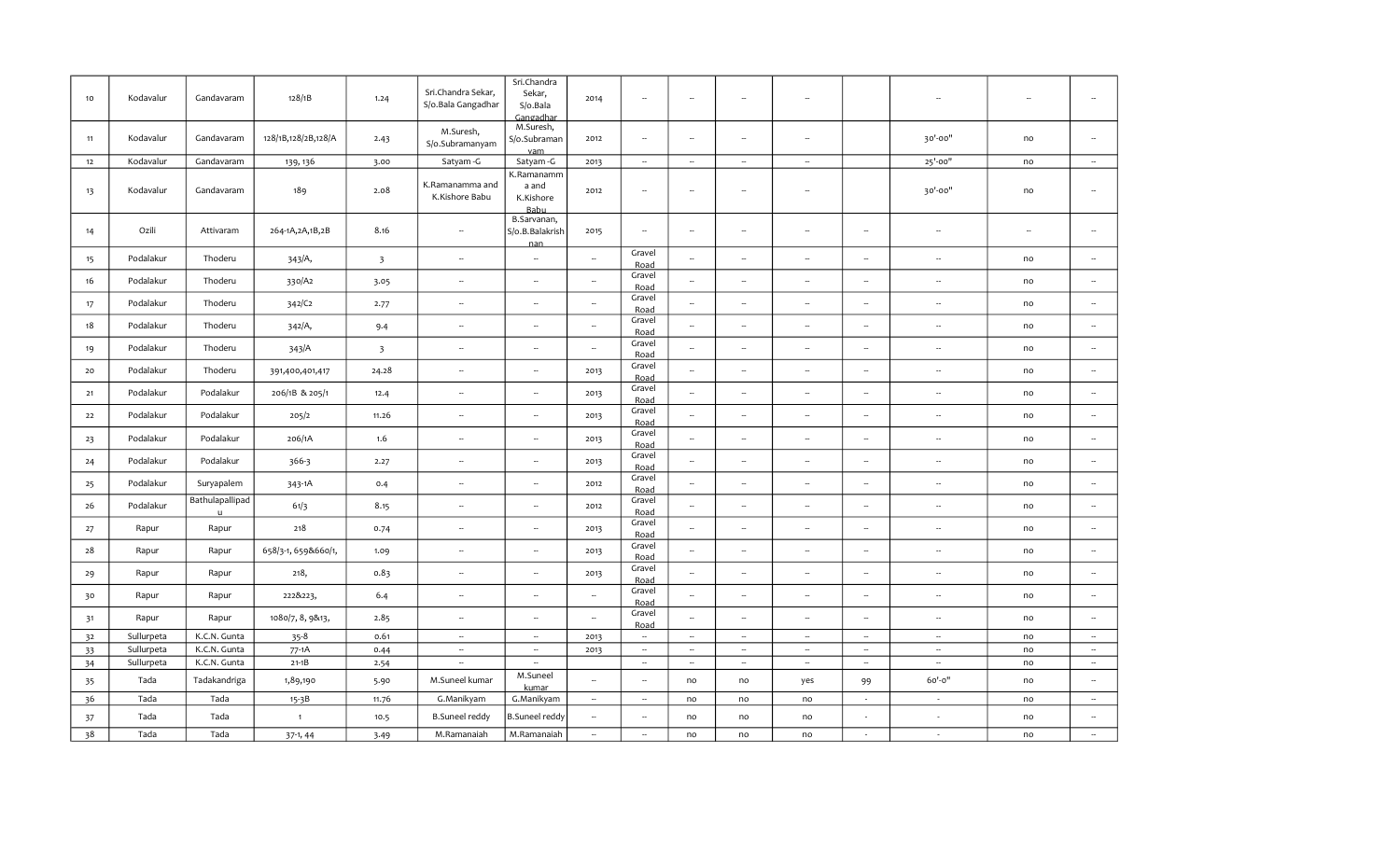| 39 | Tada             | Konduru         | 145/2,<br>145/3,<br>145/4,<br>145/5                                                                       | 8.49   | Ch.Rangarao              | Ch.Rangarao              | $\sim$                   | ÷.                       | no                       | no                       | no                       | $\sim$                   |                          | no                          | $\sim$                   |
|----|------------------|-----------------|-----------------------------------------------------------------------------------------------------------|--------|--------------------------|--------------------------|--------------------------|--------------------------|--------------------------|--------------------------|--------------------------|--------------------------|--------------------------|-----------------------------|--------------------------|
| 40 | Tada             | Konduru         | 30/4                                                                                                      | 2.28   | M.Saraswathamma          | M.Saraswatha<br>mma      | $\sim$                   | ÷.                       | no                       | no                       | no                       |                          |                          | no                          | $\sim$                   |
| 41 | Tada             | Konduru         | $30-1$                                                                                                    | 2.59   | Sridhar                  | Sridhar                  | $\overline{\phantom{a}}$ | ÷.                       | no                       | no                       | no                       | $\sim$                   | $\sim$                   | no                          | $\sim$                   |
| 42 | Tada             | Chenigunta      | 104-30,<br>29,11,<br>92-20.21                                                                             | 9.53   | M.Madhavareddy           | M.Madhavare<br>ddy       | $\sim$                   | ÷.                       | no                       | no                       | no                       |                          |                          | no                          | $\sim$                   |
| 43 | Tada             | Chenigunta      | 133-1,3A,<br>3B,2B,<br>111-1A,<br>113-2A                                                                  | 14.19  | G.Babineedu              | G.Babineedu              | $\sim$                   | Ξ.                       | no                       | no                       | no                       |                          |                          | no                          | $\sim$                   |
| 44 | Tada             | Pudi            | 36/1A2,<br>36/1B2,                                                                                        | 4.81   | G.Manikyam               | G.Manikyam               | $\sim$                   | ÷.                       | no                       | no                       | no                       |                          |                          | no                          | $\sim$                   |
| 45 | Tada             | Karuru          | 187,188,<br>189                                                                                           | 3.91   | G.Chandrasekhar          | G.Chandrasekh<br>ar      |                          |                          | no                       | no                       | no                       |                          |                          | no                          |                          |
| 46 | Tada             | Kadaluru        | 268                                                                                                       | 8.24   | Ch.Vijayakumari          | Ch.Vijayakuma<br>ri.     | $\sim$                   | u.                       | no                       | no                       | no                       |                          | ÷,                       | no                          | $\sim$                   |
| 47 | Tada             | Kadaluru        | 243-A2,<br>283,<br>2C.2D                                                                                  | 7.98   | Anil kumar               | Anil kumar               | $\sim$                   | ÷.                       | no                       | no                       | no                       | $\sim$                   |                          | no                          | $\sim$                   |
| 48 | Tada             | Kadaluru        | 283/3B,<br>284/6                                                                                          | 7.24   | P.Purushottam            | P.Purushottam            | $\overline{\phantom{a}}$ | ÷.                       | no                       | no                       | no                       |                          | ÷,                       | no                          | $\overline{\phantom{a}}$ |
| 49 | Tada             | Graddagunta     | 35/2,2B2,<br>$362 - A2$                                                                                   | 5.81   | K.Balu                   | K.Balu                   | $\sim$                   | ÷.                       | no                       | no                       | no                       |                          |                          | no                          | $\sim$                   |
| 50 | Tada             |                 | 71-3B,<br>$72-1B$                                                                                         | 6.00   | S.Ramesh                 | S.Ramesh                 | $\overline{\phantom{a}}$ | ÷.                       | no                       | no                       | no                       | $\sim$                   | $\sim$                   | no                          | $\overline{\phantom{a}}$ |
| 51 | Tada             | Graddagunta     | 42/4, 42/6                                                                                                | 9.46   | P.V.Seetharamaiah        | P.V.Seetharam<br>aiah    | $\bar{a}$                | $\sim$                   | no                       | no                       | no                       | $\sim$                   | $\sim$                   | no                          | $\overline{\phantom{a}}$ |
| 52 | Tada             | Graddagunta     | $4-1, 3, 2,$<br>5,73                                                                                      | 5.39   | <b>B.Balireddy</b>       | <b>B.Balireddy</b>       | $\sim$                   | ÷.                       | no                       | no                       | no                       |                          |                          | no                          |                          |
| 53 | Tada             | Konduru         | 83/2,3,4,6,7,8, & 84-1B                                                                                   | 2.3    | ÷.                       | $\sim$                   | 2013                     | ÷,                       | $\sim$                   | Ξ.                       | $\sim$                   |                          | $\overline{\phantom{a}}$ |                             | $\sim$                   |
| 54 | Thotapalle Gudur | Eduru Bit - II  | 817/A3,818,819,820,822<br>,824,<br>825,829,838,907,910,<br>911/1B,<br>917,919/B4,A2,B1,B2,92<br>$0/1 - 1$ | 24.065 | --                       | $\overline{\phantom{a}}$ | 2013                     | ÷,                       | $\overline{\phantom{a}}$ | Ξ,                       | 4                        | $\sim$                   |                          |                             | $\sim$                   |
| 55 | Venkatachalam    | Anikepalli      | 158/1-2,                                                                                                  | 2.14   | $\omega$                 | $\sim$                   | $\sim$                   | $\sim$                   | $\sim$                   | $\sim$                   | $\sim$                   | $\sim$                   | $\sim$                   | $\sim$                      | $\sim$                   |
| 56 | Venkatachalam    | Kandalapadu     | $47-3,$                                                                                                   | 0.6    | M/s.SSR.Arcades          | $\sim$                   | 2012                     | $\sim$                   | $\sim$                   | $\sim$                   | $\sim$                   | $\sim$                   | $\overline{\phantom{a}}$ | $\overline{\phantom{a}}$    | $\sim$                   |
| 57 | Venkatachalam    | Kandalapadu     | $48 - 5$                                                                                                  | 0.4    | M/s.SSR.Arcades          | $\sim$                   | 2012                     | $\sim$                   | $\sim$                   | $\omega$                 | $\sim$                   | $\overline{\phantom{a}}$ | $\sim$                   | $\overline{\phantom{a}}$    | $\sim$                   |
| 58 | Venkatachalam    | Kandalapadu     | $50-6,9$                                                                                                  | 0.8    | M/s.SSR.Arcades          | $\sim$                   | 2012                     | $\sim$                   | $\sim$                   | $\sim$                   | $\sim$                   | $\sim$                   | $\sim$                   | $\sim$                      | $\sim$                   |
| 59 | Venkatachalam    | Kandalapadu     | $46 - 4,5$                                                                                                | 0.61   | M/s.SSR.Arcades          | $\sim$                   | 2012                     | $\sim$                   | $\sim$                   | $\sim$                   | $\sim$                   | $\sim$                   | $\sim$                   | $\sim$                      | $\sim$                   |
| 60 | Venkatachalam    | Kandalapadu     | 47-10                                                                                                     | 0.48   | M/s.SSR.Arcades          | $\overline{\phantom{a}}$ | 2012                     | $\sim$                   | $\sim$                   | ÷.                       | ÷.                       | $\sim$                   | $\overline{\phantom{a}}$ | $\overline{\phantom{a}}$    | $\overline{\phantom{a}}$ |
| 61 | Venkatachalam    | Kandalapadu     | 47-11,50-4                                                                                                | 0.98   | M/s.SSR.Arcades          | $\bar{a}$                | 2012                     | $\sim$                   | $\bar{a}$                | $\overline{\phantom{a}}$ | $\overline{\phantom{a}}$ | $\sim$                   | $\overline{\phantom{a}}$ | $\bar{\phantom{a}}$         | $\sim$                   |
| 62 | Venkatachalam    | Kandalapadu     | $50-2,$                                                                                                   | 0.48   | M/s.SSR.Arcades          | $\sim$                   | 2012                     | $\sim$                   | $\sim$                   | $\sim$                   | $\sim$                   | $\sim$                   | $\sim$                   | $\mathcal{L}_{\mathcal{A}}$ | $\sim$                   |
| 63 | Venkatachalam    | Kandalapadu     | 48-1,7, 49-4,                                                                                             | 1.58   | M/s.SSR.Arcades          | $\sim$                   | 2012                     | $\sim$                   | $\overline{\phantom{a}}$ | $\sim$                   | $\sim$                   | $\sim$                   | $\sim$                   | $\overline{\phantom{a}}$    | $\sim$                   |
| 64 | Venkatachalam    | Kumkumpudi      | 30-6,                                                                                                     | 1.51   | ÷.                       | $\sim$                   | 2012                     | $\sim$                   | $\sim$                   | $\sim$                   | $\sim$                   | $\sim$                   | $\sim$                   | $\sim$                      | $\sim$                   |
| 65 | Venkatachalam    |                 | 290-3-<br>Kanupuru Bit -I   4A, D, E, F, G, H, I, J, K, L, M,<br>N.O.337-1B4.1B6                          | 11.99  | Manabhoomi<br>Developers | $\sim$                   | $\overline{\phantom{a}}$ | ÷.                       | ÷.                       | $\ddot{\phantom{a}}$     | $\bar{\phantom{a}}$      | $\sim$                   | $\overline{\phantom{a}}$ | $\sim$                      | $\sim$                   |
| 66 | Venkatachalam    | Kanupuru Bit -I | 20,72,08,209                                                                                              | 3.14   | <b>SSR Developers</b>    | $\sim$                   | $\sim$                   | $\sim$                   | $\sim$                   | $\sim$                   | $\sim$                   | $\sim$                   | $\sim$                   | $\overline{\phantom{a}}$    | $\sim$                   |
| 67 | Venkatachalam    | Kanupuru Bit -I | 231,                                                                                                      | 4.0    | <b>SSR Developers</b>    | $\sim$                   | $\overline{\phantom{a}}$ | $\overline{\phantom{a}}$ | $\sim$                   | $\sim$                   | $\sim$                   | $\overline{\phantom{a}}$ | $\sim$                   | $\overline{\phantom{a}}$    | $\sim$                   |
| 68 | Venkatachalam    | Kanupuru Bit -I | 52/2,                                                                                                     | 0.65   | $\sim$                   | $\sim$                   | $\sim$                   | $\sim$                   | $\sim$                   | $\sim$                   | $\sim$                   | $\sim$                   | $\sim$                   | $\sim$                      | $\sim$                   |
| 69 | Venkatachalam    | Kanupuru Bit -I | 52/2                                                                                                      | 0.97   | Ξ.                       | $\overline{\phantom{a}}$ | $\sim$                   | $\overline{\phantom{a}}$ | $\sim$                   | $\overline{\phantom{a}}$ | ٠.                       | $\sim$                   | $\overline{\phantom{a}}$ | $\overline{\phantom{a}}$    | $\overline{\phantom{a}}$ |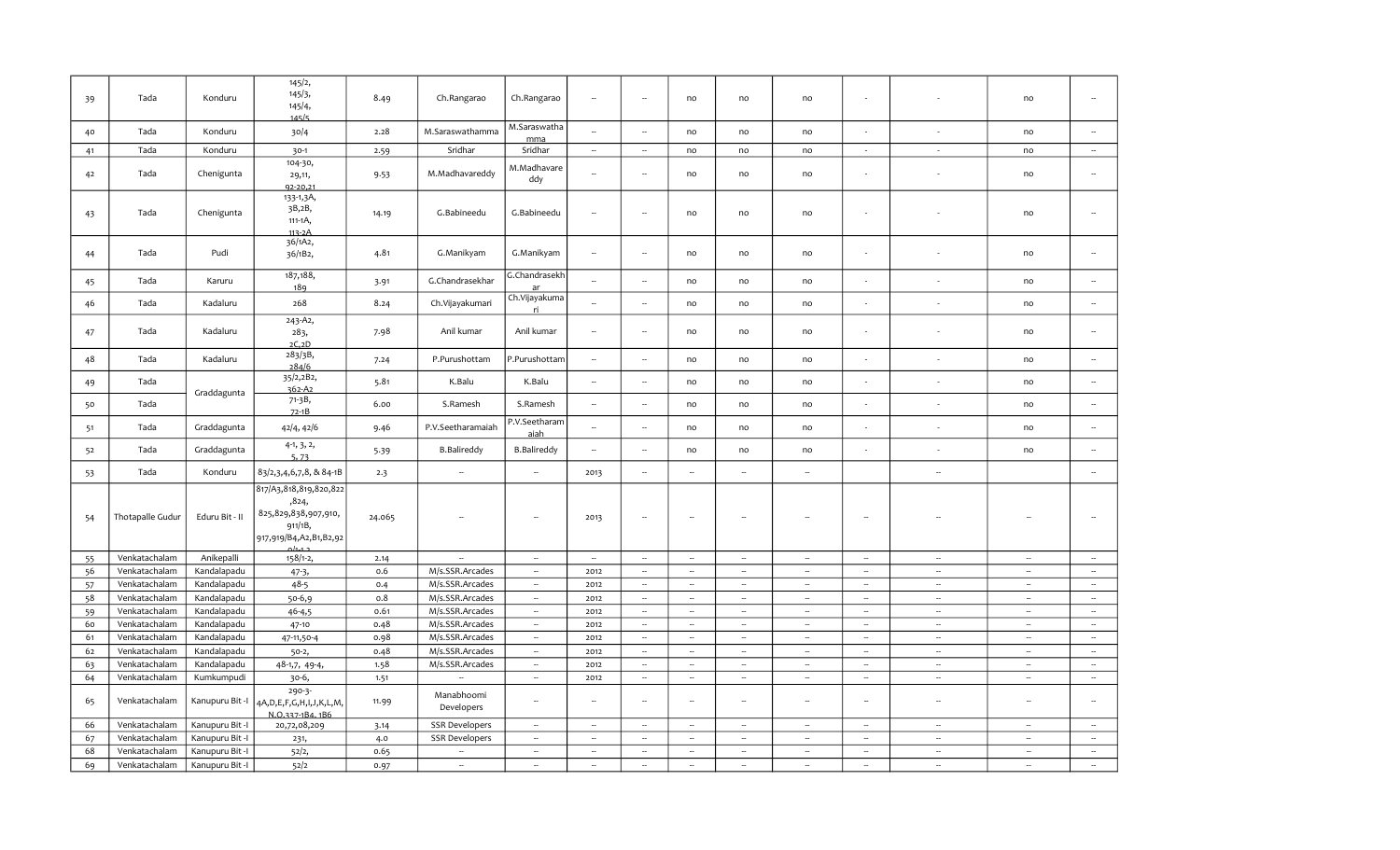| $\overline{\phantom{a}}$ | Venkatachalam | Kanupuru Bit -I  | 63/2. |      |                       | $-$ | $-$  | $\overline{\phantom{a}}$ | $-$ | -- |  |  |
|--------------------------|---------------|------------------|-------|------|-----------------------|-----|------|--------------------------|-----|----|--|--|
|                          | Venkatachalam | Kanupuru Bit -I  | 63/2  | 0.32 |                       |     |      | $-$                      | --  |    |  |  |
|                          | Venkatachalam | Kanupuru Bit -II | 207   |      | <b>SSR Developers</b> |     | 2012 |                          | --  |    |  |  |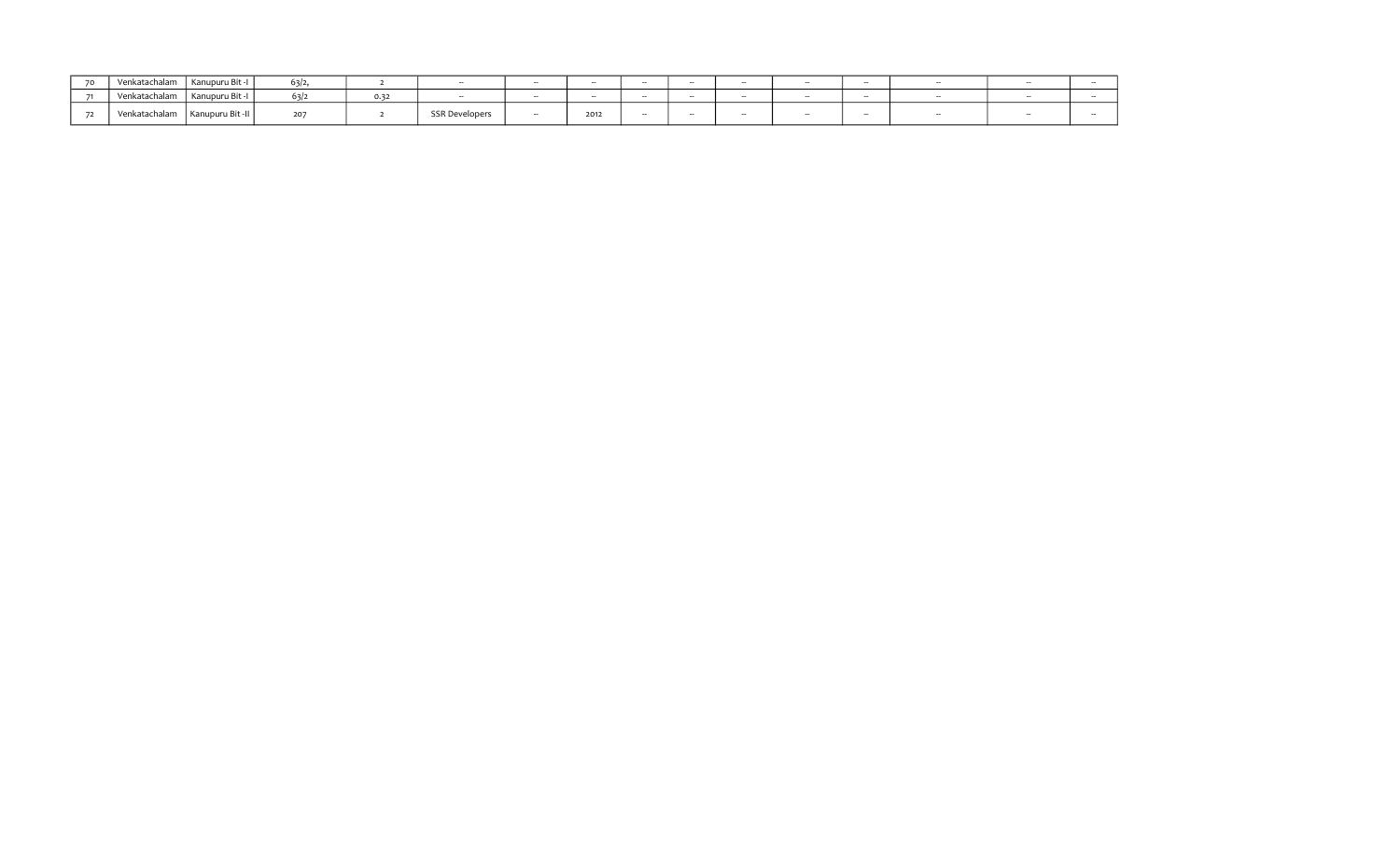|                | DETAILS OF UNAUTHORIZED LAYOUTS IN URBAN LOCAL BODIES |               |           |       |                                                                                                                                                                                                                                                       |                                             |                          |                        |                       |                                     |                                                                                                                             |                                         |         |
|----------------|-------------------------------------------------------|---------------|-----------|-------|-------------------------------------------------------------------------------------------------------------------------------------------------------------------------------------------------------------------------------------------------------|---------------------------------------------|--------------------------|------------------------|-----------------------|-------------------------------------|-----------------------------------------------------------------------------------------------------------------------------|-----------------------------------------|---------|
|                | <b>Details of Unauthorised</b>                        |               | Name of   |       | Approx, Year of                                                                                                                                                                                                                                       |                                             |                          |                        |                       | <b>Status of Layout development</b> |                                                                                                                             |                                         |         |
| SL.<br>No.     | Sy. No. &<br>Village                                  | Extent in Ac. | Developer | Owner | subdivision of<br>land /<br>unauthorised<br>layout)                                                                                                                                                                                                   | Road<br>formation<br>Gravel/W.B.<br>M/BT/CC | Water<br>Supply<br>(Y/N) | <b>Drains</b><br>(Y/N) | Electricit<br>y (Y/N) | No. of<br>Plots                     | Width of<br>Roads                                                                                                           | $%$ of<br>Open<br>space if<br>available | Remarks |
|                |                                                       |               |           |       |                                                                                                                                                                                                                                                       | <b>EAST GODAVARI</b>                        |                          |                        |                       |                                     |                                                                                                                             |                                         |         |
|                |                                                       |               |           |       | Rajamahendravaram Municipal Corporation                                                                                                                                                                                                               |                                             |                          |                        |                       |                                     |                                                                                                                             |                                         |         |
| $\overline{1}$ | R.S.No/361/1<br>and 372,<br>Sai Chaitanya<br>Nagar    | 15.77         |           |       | Prior to 1985                                                                                                                                                                                                                                         |                                             |                          |                        |                       |                                     | 30'-0" roads<br>and<br>one 20'-0"<br>road                                                                                   |                                         |         |
| $\overline{2}$ | R.S.No. 294<br>and 295,<br>Vadrevu Nagar              | 8.44          |           |       | 4 to 5 years only                                                                                                                                                                                                                                     |                                             |                          |                        |                       |                                     | 40'-0" roads                                                                                                                |                                         |         |
| $\overline{3}$ | S.No. 238/1 and<br>2P,<br>Baba Nagar                  | 11.42         |           |       | 15 years back                                                                                                                                                                                                                                         |                                             |                          |                        |                       |                                     | Roads are of<br>30'-0" width.<br>One road<br>which is an<br>approach<br>road to DTCP<br>approved<br>apartments is<br>40'-0" |                                         |         |
| $\overline{4}$ | R.S.No. 189/3,<br>Narayanapura<br>${\sf m}$           | 4.52          |           |       | 1985 (documents<br>in proof of the<br>year of sub<br>division<br>furnished to the<br>DTCP vide this<br>office letter<br>Roc.No. 3043/03-<br>G1, Dated 31-01-<br>04 in reply to the<br>D.O.Lr.Roc.No.<br>4859/03-R1,<br>Dated 13-01-04 of<br>the DTCP) |                                             |                          |                        |                       |                                     | 30'-0" roads                                                                                                                |                                         |         |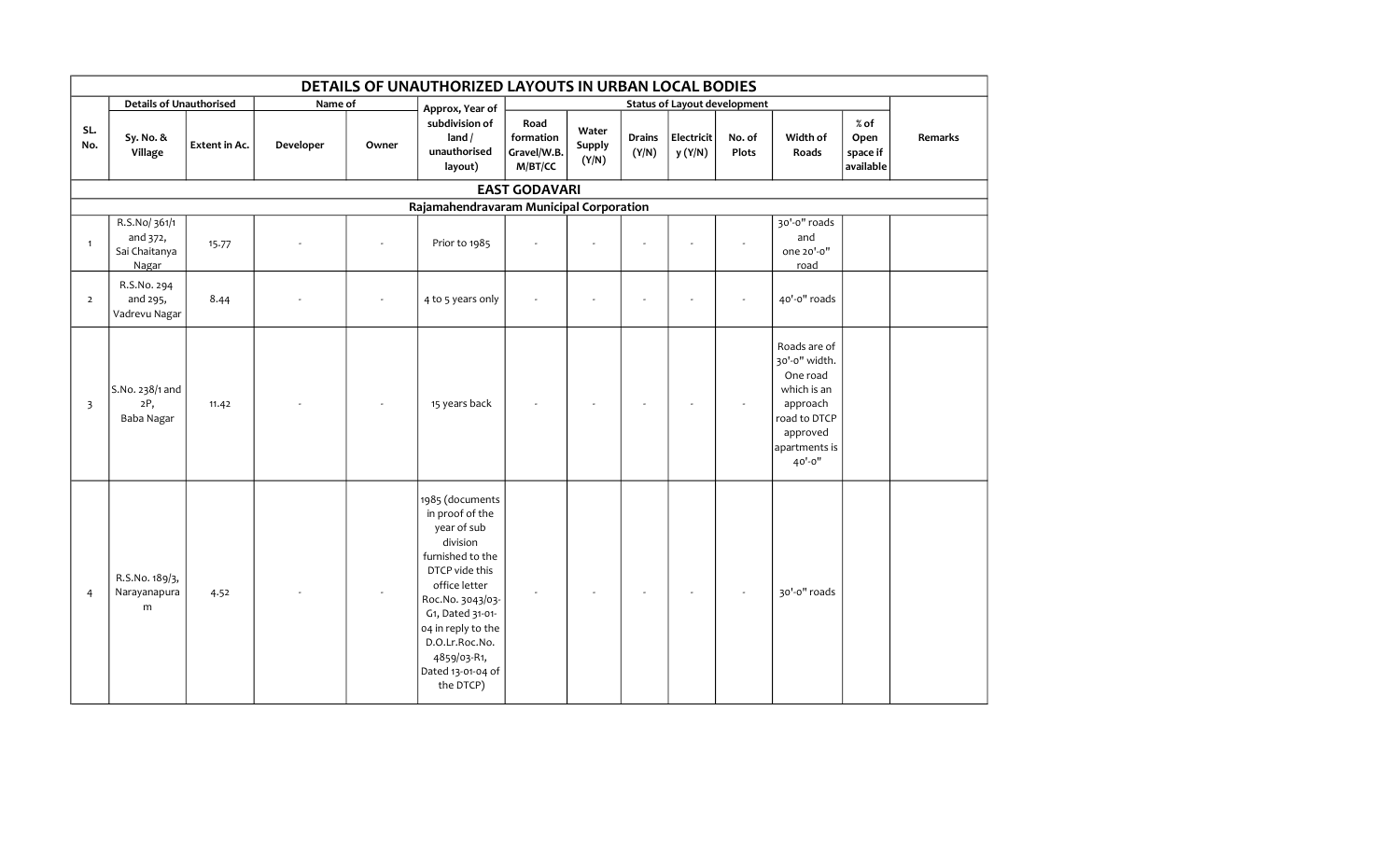| 5              | R.S.No. 226/2,<br>226/4 abutting<br>A.V.Apparao<br>Road,<br>Narayanapura<br>${\sf m}$ | 13.61 |     |                             | More than 15<br>years old |                                |     |     |                          |     | All roads are<br>of 30'-0"<br>width except<br>one 20'-0"<br>East-West<br>road in Bit-A.<br>In Bit-B there<br>is one 15'-0"<br>and<br>remaining are<br>30'-0" roads. |     |  |
|----------------|---------------------------------------------------------------------------------------|-------|-----|-----------------------------|---------------------------|--------------------------------|-----|-----|--------------------------|-----|---------------------------------------------------------------------------------------------------------------------------------------------------------------------|-----|--|
| 6              | R.S.No. 238/1, 2,<br>Srinivasa<br>Nagar,<br>A.V.Apparao<br>Road                       | 16.59 |     |                             | Prior to 1985             |                                |     |     |                          |     | All roads are<br>of 40'-0"<br>width and<br>4.4% of<br>openspace is<br>available<br>which is<br>protected by<br>the Municipal<br>Corporation                         |     |  |
| $\overline{7}$ | R.S.No. 389/P,<br>Extension of<br>Model Colony<br>(L.P.No.<br>7/2000)                 | 7.25  |     |                             | Prior to 1985             |                                |     |     |                          |     | Open space -<br>Nil<br>All roads are<br>$33' - 0''$                                                                                                                 |     |  |
| 8              | R.S.No. 395/P,<br>394/P<br>Extension of<br>All Bank Colony<br>(L.P.No.<br>620/85)     | 8.3   |     |                             | Prior to 1985             |                                |     |     | $\overline{\phantom{a}}$ |     | Center road<br>is 33'-0" and<br>cross roads<br>are 25'-0"                                                                                                           |     |  |
| 9              | Bhaskar Nagar                                                                         | 65.73 |     | $\overline{\phantom{a}}$    | Prior to 1985             |                                |     |     | Ĭ.                       |     | 40'-0", 30'-0"<br>and 26'-0"<br>roads (open<br>space<br>available)                                                                                                  |     |  |
|                |                                                                                       |       |     |                             |                           | Kakinada Municipal Corporation |     |     |                          |     |                                                                                                                                                                     |     |  |
| $\mathbf{1}$   | Nil                                                                                   | Nil   | Nil | Nil                         | Nil                       | Nil                            | Nil | Nil | Nil                      | Nil | Nil                                                                                                                                                                 | Nil |  |
|                |                                                                                       |       |     |                             |                           | <b>Amalapuram Municipality</b> |     |     |                          |     |                                                                                                                                                                     |     |  |
|                |                                                                                       |       |     | Pindi Saroja                |                           |                                |     |     |                          |     |                                                                                                                                                                     |     |  |
|                | 406/1,<br>Amalapuram                                                                  | 1.83  |     | and Aripalli<br>Suryakantha |                           |                                |     |     |                          |     |                                                                                                                                                                     |     |  |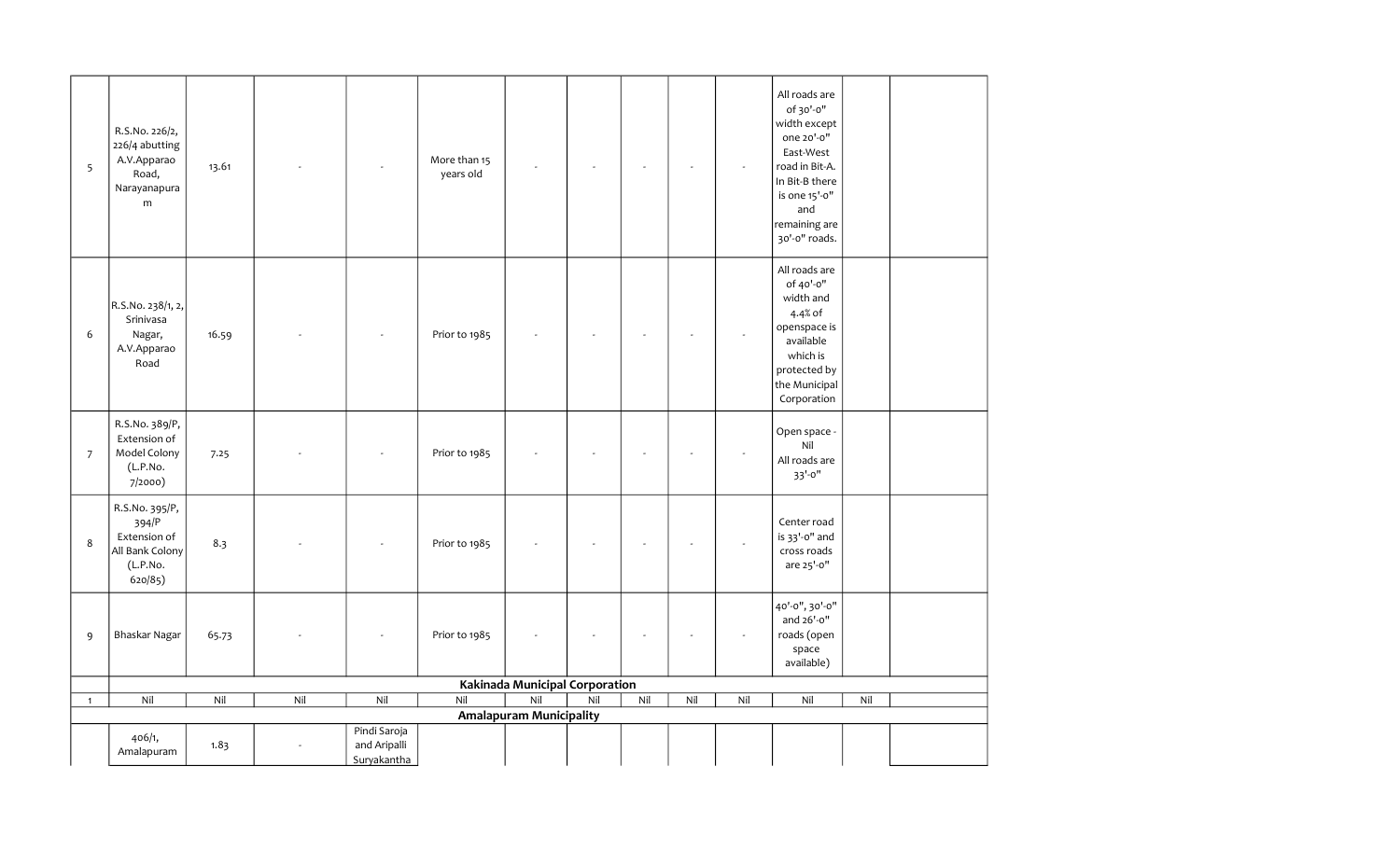|                | 406/2<br>Amalapuram | 0.41           | $\blacksquare$           | Pindi Saroja                                                             |      |        |                              |    |     |    |      |    |  |
|----------------|---------------------|----------------|--------------------------|--------------------------------------------------------------------------|------|--------|------------------------------|----|-----|----|------|----|--|
|                | 406/5<br>Amalapuram | 0.32           | $\blacksquare$           | Pamuganti<br>Aruna                                                       |      |        | No                           | No | No  | 50 | 18 F | No |  |
| $\mathbf{1}$   | 406/6<br>Amalapuram | 0.28           | $\omega$                 | Koneti Suguna                                                            | 2010 | Gravel |                              |    |     |    |      |    |  |
|                | 406/7<br>Amalapuram | 0.88           | $\sim$                   | Pamuganti<br>Subrahmanya<br>Devara                                       |      |        |                              |    |     |    |      |    |  |
|                | 406/8<br>Amalapuram | 0.06           | $\omega$                 | Pamuganti<br>Aruna                                                       |      |        |                              |    |     |    |      |    |  |
| $\overline{2}$ | 513/5,6,8           | 2.09           | $\sim$                   | Kaligineedi<br>Sattiyya Naidu                                            | 2005 | Gravel | No                           | No | No  | 25 | 18 F | No |  |
| 3              | 248                 | $\overline{2}$ | $\overline{\phantom{a}}$ | Yeditha<br>Srinivas                                                      | 2010 | Gravel | $\operatorname{\mathsf{No}}$ | No | No  | 24 | 20 F | No |  |
| 4              | 196/13              | 0.6            | $\sim$                   | S.M.H<br>Rehaman                                                         | 2008 | Gravel | No                           | No | No  | 12 | 18 F | No |  |
| 5              | 183/3,4             | 1.4            | $\overline{\phantom{a}}$ | Thada<br>Venkataraman<br>$\mathsf{a}$                                    | 2005 | Gravel | Yes                          | No | Yes | 18 | 18 F | No |  |
| 6              | 467/5C,5D,6         | 0.64           | $\overline{\phantom{a}}$ | Gubbala<br>Satyanarayan<br>$\mathsf{a}$                                  | 2008 | CCRoad | Yes                          | No | Yes | 12 | 19 F | No |  |
| $\overline{7}$ | 470/3               | 3.26           | $\overline{\phantom{a}}$ | Manepalli<br>Naga<br>malleswara<br>Rao & 6<br>Others                     | 2009 | Gravel | Yes                          | No | Yes | 22 | 20 F | No |  |
| 8              | 478/1               | 1.61           | $\sim$                   | Irukuvarjula<br>Janardanna<br>Rao, Irukuvarju<br>la Rama<br>Bhaskara Rao | 2006 | Gravel | No                           | No | No  | 12 | 18 F | No |  |
| 9              | 711/7,8,9           | 1.6            |                          | Kokkiripati<br>Bhavani<br>Seetha<br>Lakshmi                              | 2011 | Gravel | No                           | No | No  | 16 | 18 F | No |  |
|                | 725/8,9             |                | $\blacksquare$<br>$\sim$ | Sadhanala<br>Vikramaditya<br>Srinivas<br>Aasetti                         |      |        |                              |    |     |    |      |    |  |
| 10             | 726/2,4,5,6,7       | 3.88           | $\blacksquare$<br>$\sim$ | Adinarayana<br>Palepu<br>Subbamma<br>Kunchiminchi<br>Surya               | 2010 | Gravel | Yes                          | No | Yes | 26 | 18 F | No |  |
|                |                     |                |                          | Kantham                                                                  |      |        |                              |    |     |    |      |    |  |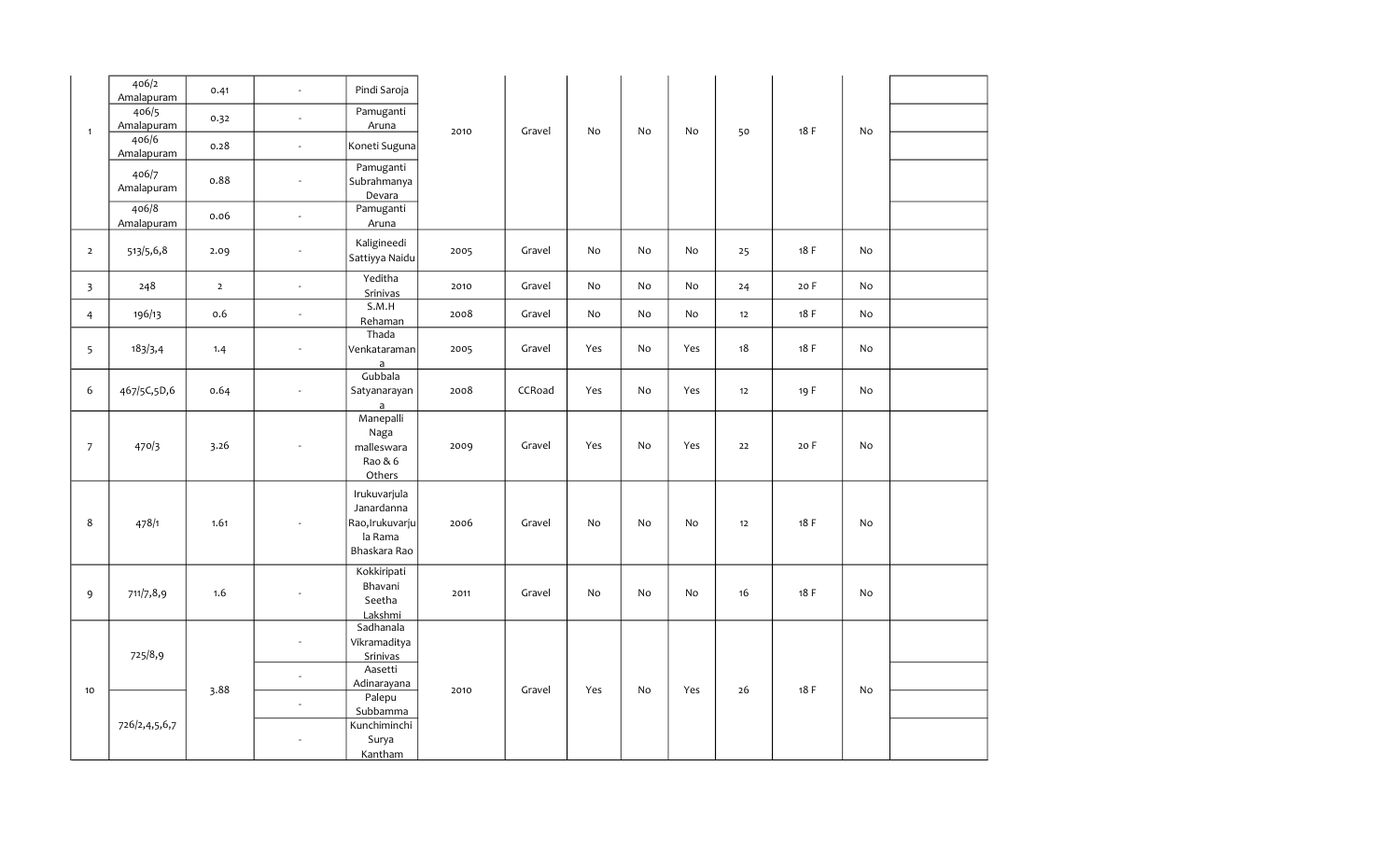| 11 | 483/2          | 1.16  | $\sim$                     | Maruwada<br>Ramachandra<br>m         | 2009 | Gravel | No  | No | No  | 18      | 18 F | No |  |
|----|----------------|-------|----------------------------|--------------------------------------|------|--------|-----|----|-----|---------|------|----|--|
| 12 | 530/8,9,10,11  | 1.51  | $\omega$                   | Pappu<br>Somasundara<br>m,           | 2008 | Gravel | No  | No | No  | 16      | 19 F | No |  |
|    | 519,           |       | $\omega$                   | Pabolu<br>Narasimha<br>Rao           | 2009 | Gravel | No  | No | No  | 16      | 20 F | No |  |
|    | 181, Amalapura |       | $\blacksquare$<br>$\omega$ | Lakkimsetti<br>Raju&<br>Alladi Vasu  | 2008 |        |     | No | Yes | 10      | 30F  |    |  |
| 13 | ${\sf m}$      | 1.10  | $\overline{\phantom{a}}$   | Bhusarapu<br>Venkateswara<br>m       |      | Gravel | Yes |    |     |         |      | No |  |
| 14 | 236            | 0.85  | $\sim$                     | Vanteddu<br>Venkanna<br>Naidu        | 2012 | Gravel | No  | No | No  | 16      | 18F  | No |  |
| 15 | 351/3          | 1.6   | $\overline{a}$             | Gokarakonda<br>Lakshmana<br>Kumar    | 2000 | Gravel | No  | No | No  | 16      | 18 F | No |  |
| 16 | 359/2          | 1.2   | $\overline{a}$             | Chikile<br>Narasimha<br>Rao          | 2009 | Gravel | No  | No | No  | 12      | 18 F | No |  |
| 17 | 360/3,4,       | 2.0   | $\sim$                     | Pindi<br>Venkayamma                  | 2010 | Gravel | Yes | No | Yes | 14      | 18 F | No |  |
| 18 | 730/2          | 0.61  | $\sim$                     | Vasamsetti<br>Krishna<br>Kumari      | 2012 | Gravel | No  | No | Yes | 16      | 18 F | No |  |
| 19 | 306/8,330P,    | 2.0   | $\sim$                     | Koka<br>Rambabu &<br><b>Brothers</b> | 2012 | Gravel | No  | No | No  | 24      | 30 F | No |  |
| 20 | 780            | 1.2   | $\omega$                   | Javvadi<br>Tatabbai                  | 2012 | Gravel | No  | No | No  | 12      | 18F  | No |  |
| 21 | 707            | 0.65  | $\sim$                     | Aajaam, Lingar<br>aju                | 2010 | Gravel | No  | No | No  | $\bf 8$ | 18 F | No |  |
| 22 | 781            | 3.0   | $\omega$                   | Rekhapalli<br>Someswara<br>Rao       | 2012 | Gravel | No  | No | No  | 24      | 18 F | No |  |
| 23 | 244            | $2.0$ | $\overline{\phantom{a}}$   | K.V.N.Seshu                          | 2009 | Gravel | No  | No | No  | 15      | 18F  | No |  |
| 24 | 253            | 2.5   | $\blacksquare$             | Sunkara<br>Swamy Naidu               | 2010 | Gravel | No  | No | Yes | 22      | 18 F | No |  |
| 25 | 256/4          | 2.0   | $\sim$                     | Mudragada<br>Subrahmanya<br>m        | 2009 | Gravel | No  | No | No  | 12      | 20 F | No |  |
| 26 | 258/4,5,6,7    | 0.7   | $\omega$                   | Kalvakolanu<br>Tataji                | 2010 | Gravel | No  | No | No  | 16      | 18 F | No |  |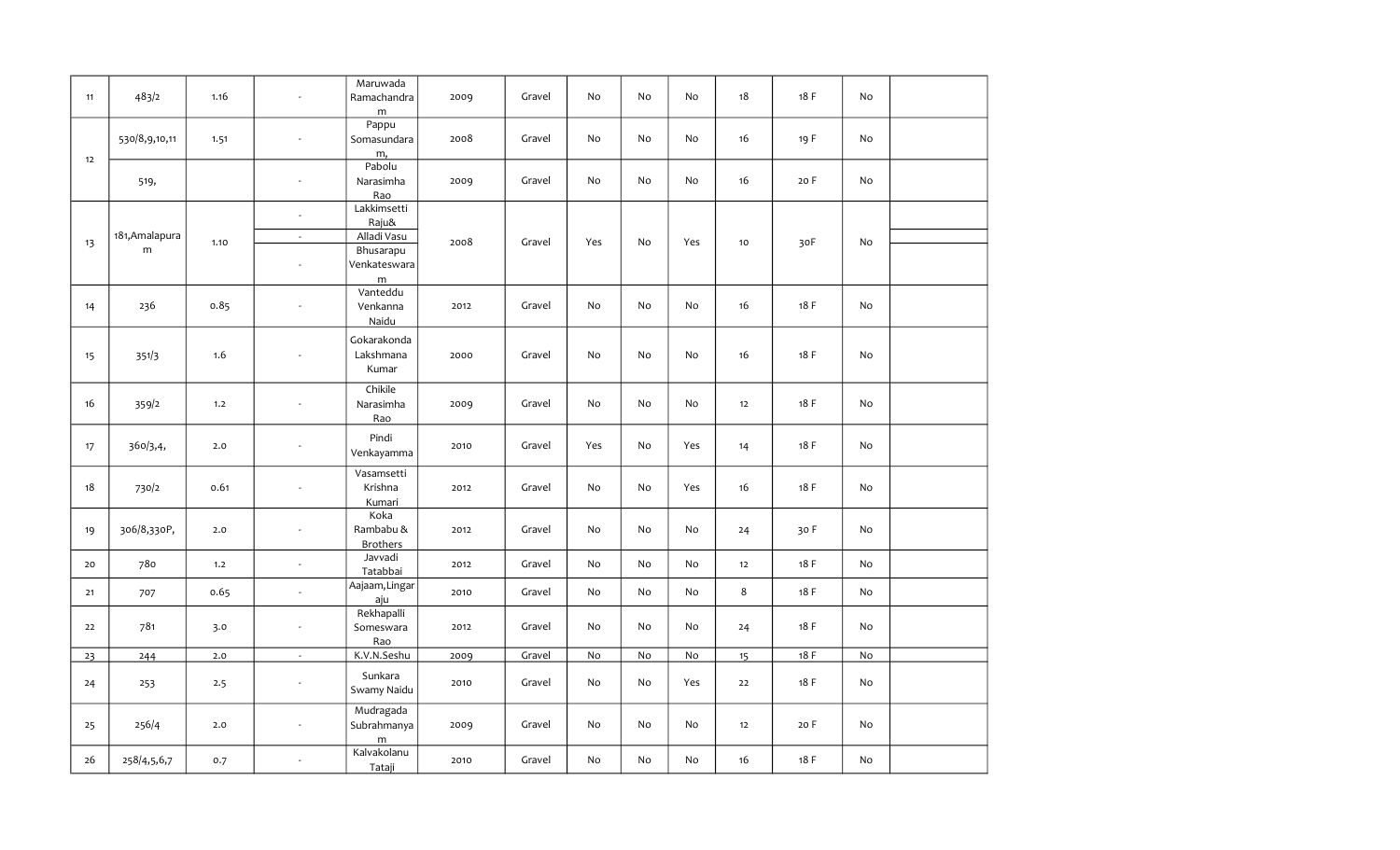|                         |                                                |      |                          |                                            |                          | <b>Mandapet Municipality</b> |                          |  |  |  |
|-------------------------|------------------------------------------------|------|--------------------------|--------------------------------------------|--------------------------|------------------------------|--------------------------|--|--|--|
| $\mathbf{1}$            | 444/1, 444/2,<br>444/4, Dibbagar<br>uvu Road   | 3.54 | $\sim$                   | $\sim$                                     |                          | ÷.                           | $\sim$                   |  |  |  |
| $\overline{2}$          | 517/3,4,5<br>Anandnagar                        | 2.54 | $\omega$                 | $\omega$                                   | $\omega$                 | $\overline{\phantom{a}}$     | $\omega$                 |  |  |  |
| $\overline{\mathbf{3}}$ | $1/2,3; 2/4, 5 \& 6$<br>Sangamcolony           | 2.10 |                          | $\overline{\phantom{a}}$                   |                          | ÷,                           | $\omega$                 |  |  |  |
| $\overline{4}$          | 547/3 & 4 Near<br>Balatripura<br>Sundari Templ | 1.43 |                          |                                            |                          |                              | $\sim$                   |  |  |  |
| 5                       | 567/1<br>Gollapuntha                           | 1.41 | $\omega$                 | $\omega$                                   | $\overline{\phantom{a}}$ | $\overline{a}$               | $\omega$                 |  |  |  |
| $\boldsymbol{6}$        | 827/1, 3; 826/1<br>Bye-pass Road               | 2.20 | $\overline{\phantom{a}}$ | $\sim$                                     | ÷,                       | ÷,                           | $\sim$                   |  |  |  |
| $\overline{7}$          | 73/2A Bye-pass<br>Road                         | 0.63 | $\omega$                 | $\omega$                                   | $\overline{a}$           | $\overline{\phantom{a}}$     | $\omega$                 |  |  |  |
| $\bf 8$                 | 21/3 Bye-pass<br>Road                          | 1.92 | $\omega$                 | $\omega$                                   | $\omega$                 | $\omega$                     | $\omega$                 |  |  |  |
| 9                       | 136/1<br>Pardhasaradhi<br><b>Nagar</b>         | 2.31 | $\overline{\phantom{a}}$ | $\mathcal{L}_{\mathcal{A}}$                | $\overline{\phantom{a}}$ | $\overline{a}$               | $\overline{\phantom{a}}$ |  |  |  |
| 10                      | 141/2<br>Pardhasaradhi<br>Nagar                | 0.61 | $\mathbf{r}$             | $\blacksquare$                             | $\blacksquare$           | ÷,                           | $\blacksquare$           |  |  |  |
| 11                      | 702/1; 704/1 & 3<br>Alamuru Road               | 3.76 |                          | Smt.<br>Yarlagadda<br>Lakshmi<br>Neelima   |                          | ÷,                           | $\sim$                   |  |  |  |
| 12                      | 561/3 Alamuru<br>Road                          | 0.80 |                          | Smt. Koppaka<br>Manikyambha                |                          |                              | $\sim$                   |  |  |  |
| 13                      | 525/5 Near<br>Veterinary<br>Hospital           | 2.00 | $\sim$                   | Smt.<br>Undavalli<br>Annapurna             | $\blacksquare$           | ÷,                           | $\sim$                   |  |  |  |
| 14                      | 448/3 Srinagar                                 | 0.50 | $\overline{\phantom{a}}$ | Smt. Vegulla<br>Hymavathi                  | $\overline{a}$           | $\overline{a}$               | $\omega$                 |  |  |  |
| 15                      | 79/1; 180/5C<br>Bye-pass Road                  | 1.60 |                          | Smt. Pothula<br>Seethamma                  |                          | ÷,                           | $\blacksquare$           |  |  |  |
| 16                      | 170/1B Bye-<br>pass Road                       | 2.00 |                          | Sri Yeleti<br>Suryanarayan<br>$\mathsf{a}$ |                          | $\overline{a}$               | $\omega$                 |  |  |  |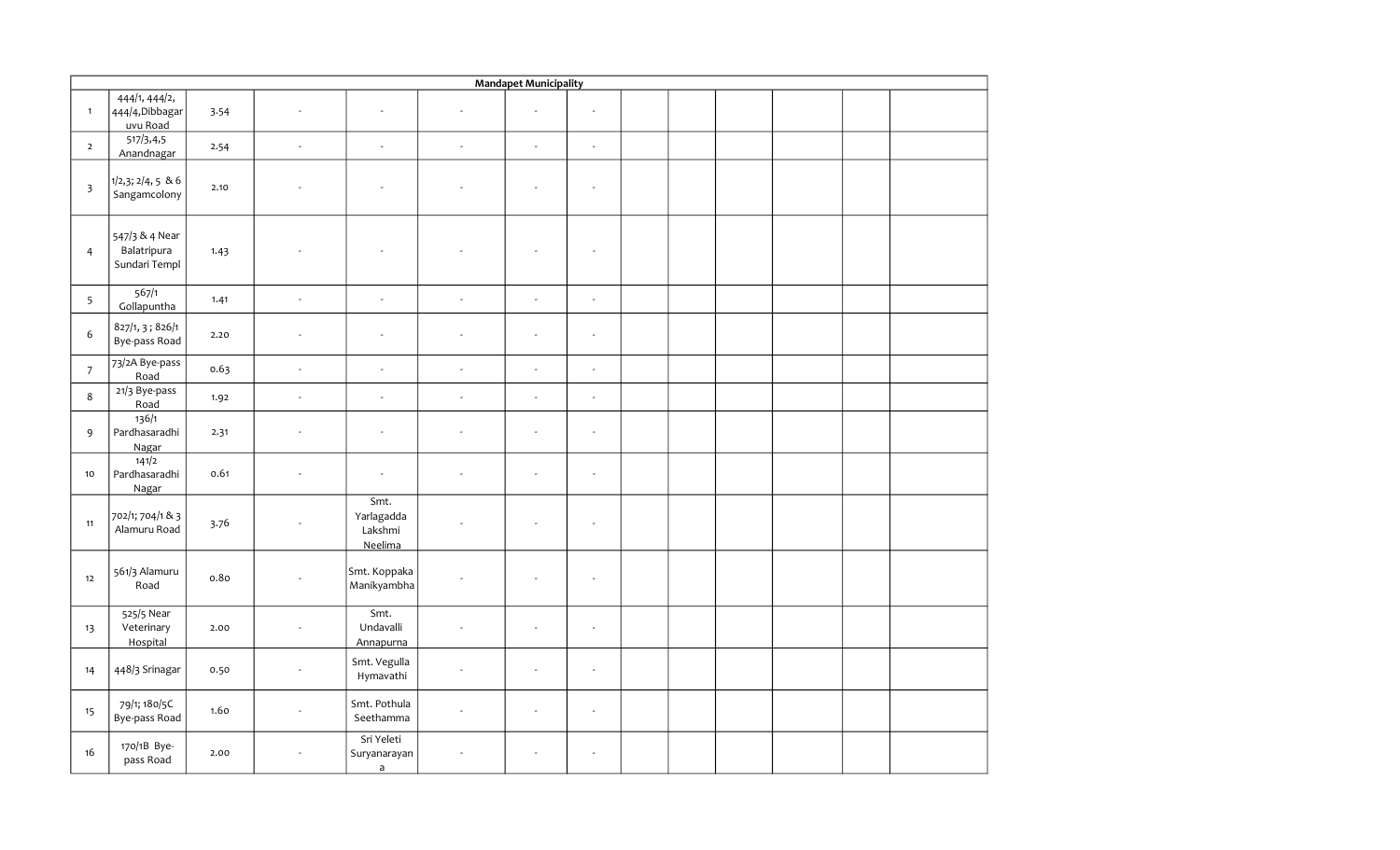| 17                      | 448/2<br>Rajaratna<br>Theatre Road                 | 0.55           |                                                     | Sri Merla<br>Narayana<br>Murthy                  |                          |                                | $\sim$         |                |                |                |                |        |  |
|-------------------------|----------------------------------------------------|----------------|-----------------------------------------------------|--------------------------------------------------|--------------------------|--------------------------------|----------------|----------------|----------------|----------------|----------------|--------|--|
| 18                      | 592 Part Near<br>Krishna Kalyani<br>Layout         | 1.00           |                                                     | Sri Valluri<br>Pullaji<br>Chowdary               |                          |                                | ÷.             |                |                |                |                |        |  |
| 19                      | 154 Part<br>Satyasri<br>Theatre Road               | 0.50           |                                                     | Sri Inumarthi<br>Veerraju                        |                          |                                | $\bar{a}$      |                |                |                |                |        |  |
|                         |                                                    |                |                                                     |                                                  |                          | <b>Peddapuram Municipality</b> |                |                |                |                |                |        |  |
| $\mathbf{1}$            | 349                                                | $\overline{7}$ |                                                     | $\sim$                                           | 1990                     | Nil                            | Nil            | Nil            | Nil            | 80             | 20 Feet        | Nil    |  |
| $\overline{2}$          | 805                                                | $\overline{2}$ | D.Arjuna rao                                        |                                                  | 2008                     | Gravel                         | Nil            | Nil            | Nil            | 26             | 30 Feet        | Nil    |  |
| $\overline{\mathbf{3}}$ | 193, 195, 196                                      | $\overline{3}$ | D.Srinivas                                          | G.Ramesh                                         | 2009                     | Gravel                         | Nil            | Nil            | Nil            | 50             | 20 Feet        | Nil    |  |
| $\overline{4}$          | 348                                                | $\overline{2}$ | VeetaVenkata<br>ramana                              |                                                  | 2012                     | Gravel                         | Nil            | Nil            | Yes            | 32             | 30 Feet        | Nil    |  |
| $5^{\circ}$             | 872                                                | 3.05           | Dasari Srinivas                                     | $\omega$                                         | 2014                     | Nil                            | Nil            | Nil            | Nil            | 90             | 20 Feet        | Nil    |  |
| 6                       | 167,179 part                                       | 5              | Narayana, Randi<br>suribabu, Madde<br>srinivasa rao | $\sim$                                           | 2014                     | Nil                            | Nil            | Nil            | Nil            | 50             | 20 Feet        | Nil    |  |
| $\overline{7}$          | 1054                                               | 1.4            | Reddy                                               | Durga Raju                                       | 2015                     | Gravel                         | Nil            | Nil            | Nil            | $26\,$         | 20 Feet        | Nil    |  |
| 8                       | 478 part &480                                      | 1.8            | V.Shivaji                                           | V.Shivaji                                        | 2016                     | Gravel                         | Nil            | Nil            | Nil            | 36             | 20 Feet        | Nil    |  |
| 9                       | 884/6                                              | 1.5            | Govada Veerababu                                    | Gunna suri<br>babu                               | 2016                     | Gravel                         | Nil            | Nil            | Nil            | 22             | 30 & 20 Feet   | Nil    |  |
| 10                      | 475                                                | 2.7            | G.Siva rama<br>krishna                              | G.Siva rama<br>krishna                           | 2016                     | Nil                            | Nil            | Nil            | Nil            | 30             | 20 Feet        | Nil    |  |
|                         |                                                    |                |                                                     |                                                  |                          | <b>Pithapuram Municipality</b> |                |                |                |                |                |        |  |
| $\mathbf{1}$            | 750(P), 752(P),<br>753(P),<br>Madhavapuram<br>Road | 4.50           |                                                     | Pothula<br>Suribabu and<br>Others                |                          |                                |                |                |                |                |                |        |  |
| $\overline{2}$          | 753/1P, Gorsa<br>road                              | 1.01           | $\overline{a}$                                      | Ambati<br>Annapurna                              | $\overline{a}$           | $\overline{a}$                 | $\overline{a}$ | $\overline{a}$ |                | $\overline{a}$ | $\sim$         | $\sim$ |  |
| $\overline{\mathbf{3}}$ | 618P, Uppada<br>road                               | 1.50           |                                                     | Anisetti<br>Subbarao<br>Chakravarthul<br>a Bujji |                          |                                |                |                |                |                |                |        |  |
| $\overline{4}$          | 616P,622P,<br>Uppada road                          | 1.00           | $\omega$                                            | $\mathbb{Z}^2$                                   | $\sim$                   | $\sim$                         | $\sim$         | $\omega$       | $\overline{a}$ | $\omega$       | $\sim$         | $\sim$ |  |
| 5                       | 161P, Bi-pass<br>road                              | 3.45           | $\blacksquare$                                      | P.Sriramakrish<br>na                             | $\overline{\phantom{a}}$ | ÷,                             | ÷,             | ÷,             |                | ÷,             | $\blacksquare$ | $\sim$ |  |
| 6                       | 168P, Bi-pass<br>road                              | 2.50           | $\blacksquare$                                      | P.Sriramakrish<br>na                             | $\sim$                   | $\sim$                         | $\sim$         | ÷.             |                | $\sim$         | ÷.             | $\sim$ |  |
| $\overline{7}$          | 163P, Viravada<br>road Junction                    | 2.00           |                                                     | P.Sriramakrish<br>na                             |                          |                                |                |                |                |                |                |        |  |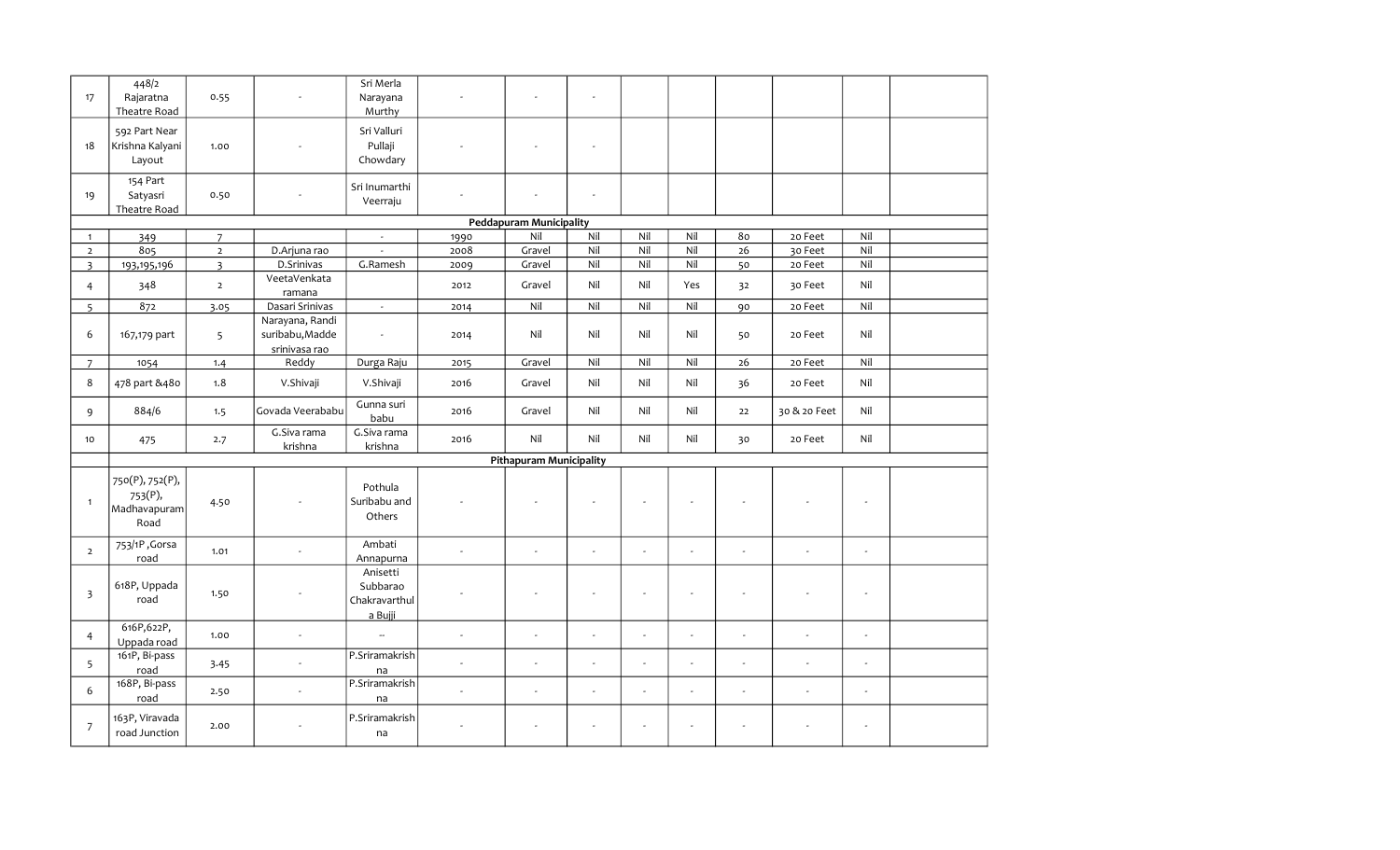| 8              | 400/1P, Bridge<br>down               | 3.13  |                                                  | Munireddy &<br>K.Gangareddy         |                |                               | ÷,                       |                          |              | $\sim$                   |              | $\sim$                   |                                                                                                            |
|----------------|--------------------------------------|-------|--------------------------------------------------|-------------------------------------|----------------|-------------------------------|--------------------------|--------------------------|--------------|--------------------------|--------------|--------------------------|------------------------------------------------------------------------------------------------------------|
| 9              | 164P, Viravada<br>road Entrance      | 0.80  |                                                  | $\overline{\phantom{a}}$            |                |                               | ÷,                       | L.                       |              | $\overline{\phantom{a}}$ |              | $\overline{\phantom{a}}$ |                                                                                                            |
| 10             | 124P,126P&<br>176P, Viravada<br>road | 2.00  |                                                  | SVS Somaraju<br>$\&$<br>D.Ravivarma |                |                               | $\overline{\phantom{a}}$ | $\overline{\phantom{a}}$ |              |                          |              | $\overline{\phantom{a}}$ |                                                                                                            |
| 11             | 252/3P,<br>Kondappa<br>Nuthi veedhi  | 1.616 |                                                  | Alluri<br>RamaBhadra<br>varma       | ä,             | ÷,                            | ÷,                       |                          |              | $\sim$                   | L,           | $\overline{\phantom{a}}$ |                                                                                                            |
| 12             | 768/2,<br>Pithapuram                 | 2.00  |                                                  | Kesamani<br>Kondababu &<br>Others   | ÷,             | ÷,                            | L.                       | $\sim$                   |              | $\sim$                   | ÷,           | L.                       |                                                                                                            |
| 13             | 772,<br>Pithapuram                   | 4.00  | $\sim$                                           | J.V.V.Satyanar<br>ayana Raju        | $\overline{a}$ | ÷,                            | L.                       | ÷,                       |              | $\omega$                 | ÷,           | $\overline{\phantom{a}}$ |                                                                                                            |
| 14             | 772766,<br>Pithapuram                | 2.50  | $\overline{a}$                                   | Jyoshyabhatla<br>Mahesh             | $\overline{a}$ | l,                            |                          | $\sim$                   |              | $\overline{\phantom{a}}$ | ÷,           | $\overline{\phantom{a}}$ |                                                                                                            |
|                |                                      |       |                                                  |                                     |                | Ramachandrapuram Municipality |                          |                          |              |                          |              |                          |                                                                                                            |
|                |                                      |       | Challa Sri Rama Chandramurthy                    |                                     | 2009           | Gravel                        | ${\sf N}$                | ${\sf N}$                | $\mathsf{N}$ | 52                       | 15'.00"      | <b>NO</b>                |                                                                                                            |
|                |                                      |       | Mummareddy<br>Veeramma<br>Mummareddy<br>Rama Rao | $\overline{\phantom{a}}$<br>$\sim$  |                |                               |                          |                          |              |                          |              |                          |                                                                                                            |
|                |                                      |       | Vemparla<br>Kameaswara Rao                       | ÷.                                  |                |                               |                          |                          |              |                          |              |                          | Stones removed                                                                                             |
|                | 390/1A,391/6,39                      |       | Challa Sri Rama<br>Chandramurthy                 | $\sim$                              |                |                               |                          |                          |              |                          |              |                          | and letter to<br>subregister not do                                                                        |
| $\mathbf{1}$   | 1/2,391/3,391/4,<br>391/5.390/1      | 5.61  | Ankam Bheema<br>Shankar Rao                      | $\sim$                              |                |                               |                          |                          |              |                          |              |                          | any registration                                                                                           |
|                |                                      |       | Purimalla<br>Hanumayyamma                        | $\sim$                              |                |                               |                          |                          |              |                          |              |                          | inthis said survey<br>numbers                                                                              |
|                |                                      |       | Vemparla<br>Kameaswara Rao                       | $\overline{\phantom{a}}$            |                |                               |                          |                          |              |                          |              |                          |                                                                                                            |
|                |                                      |       | Purimalla<br>Anusuyamma                          | $\overline{\phantom{a}}$            |                |                               |                          |                          |              |                          |              |                          |                                                                                                            |
|                |                                      |       | Pilla<br>Venkataramana                           | $\sim$                              |                |                               |                          |                          |              |                          |              |                          |                                                                                                            |
| $\overline{2}$ | 437/P.438/P                          | 3.5   | Pilla<br>Satyanarayanared<br>dy                  |                                     | 2013           | Gravel                        | N                        | N                        | N            | 29                       | $\mathsf{o}$ | <b>NO</b>                | Stones removed<br>and letter to<br>subregister not do<br>any registration<br>inthis said survey<br>numbers |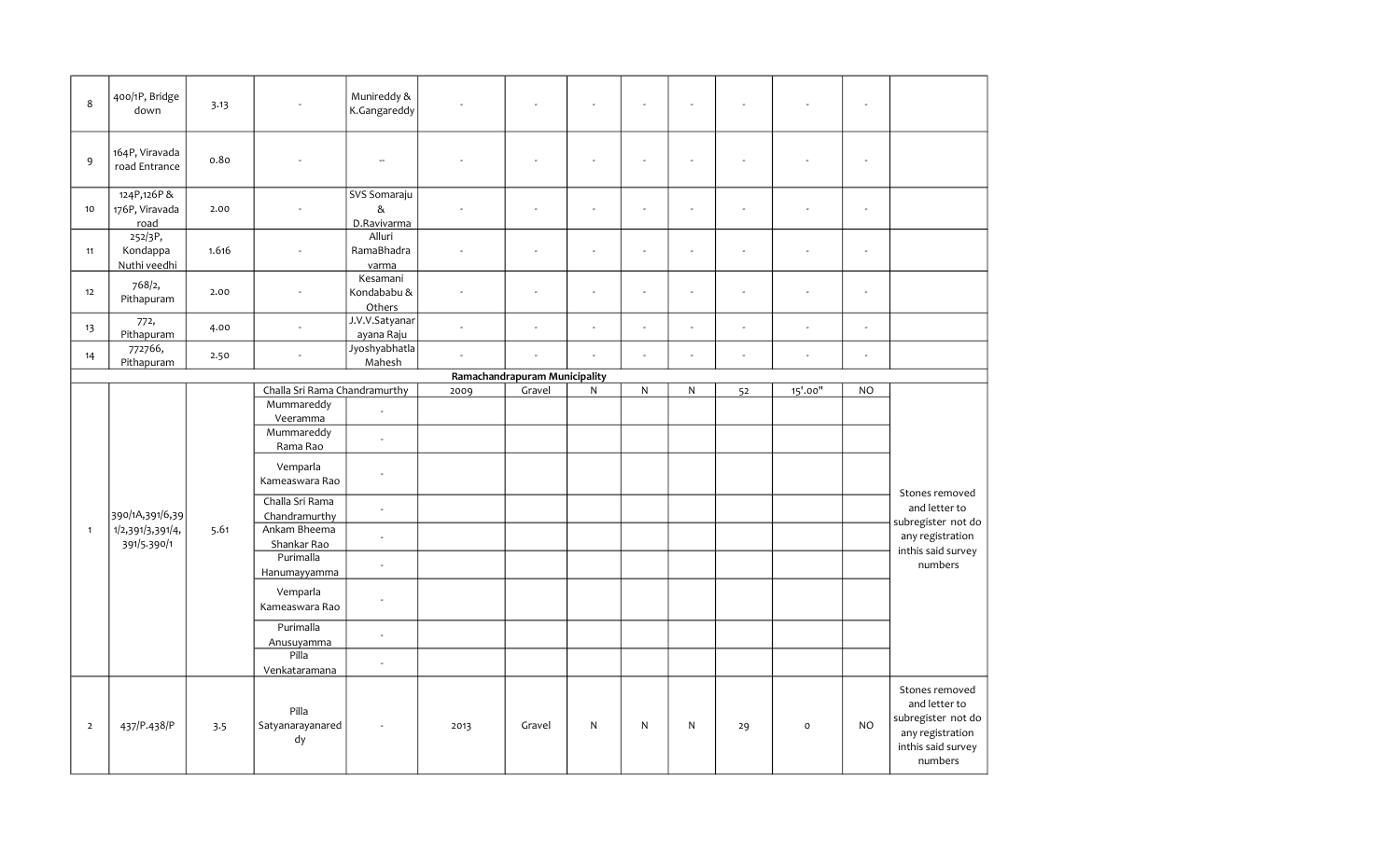|                         |                                                             |                |                           |          |                  | <b>Samalkot Municipality</b> |                |                          |        |        |              |                          |                                                                                                                                                       |
|-------------------------|-------------------------------------------------------------|----------------|---------------------------|----------|------------------|------------------------------|----------------|--------------------------|--------|--------|--------------|--------------------------|-------------------------------------------------------------------------------------------------------------------------------------------------------|
| $\mathbf{1}$            | Nil                                                         | Nil            | Nil                       | Nil      | Nil              | Nil                          | Nil            | Nil                      | Nil    | Nil    | Nil          | Nil                      |                                                                                                                                                       |
|                         |                                                             |                |                           |          |                  | <b>Tuni Municipality</b>     |                |                          |        |        |              |                          |                                                                                                                                                       |
| $\mathbf{1}$            | Nil                                                         | Nil            | Nil                       | Nil      | $\overline{Nil}$ | Nil                          | Nil            | Nil                      | Nil    | Nil    | Nil          | Nil                      |                                                                                                                                                       |
|                         |                                                             |                |                           |          |                  | Gollaprolu Nagar Panchayat   |                |                          |        |        |              |                          |                                                                                                                                                       |
| $\mathbf{1}$            | <b>EBC Colony</b><br>Puntha Road,<br>Gollaprolu.            | 0.74           |                           |          |                  |                              |                |                          |        |        | Below 12 Mts |                          | Notice Issued and<br>address a letter to<br>sub register,<br>Pithapuram for not<br>consider<br>the registration of<br>the plots in survey<br>numbers. |
| $\overline{2}$          | Kirlampudi<br>Puntha Road,<br>Gollaprolu.                   | 2.69           |                           |          |                  |                              |                |                          |        |        | Below 12 Mts |                          |                                                                                                                                                       |
| $\overline{\mathbf{3}}$ | Beside<br>Z.P.High<br>School, Main<br>Road, Gollaprol<br>u. | $\overline{2}$ |                           |          |                  |                              |                |                          |        |        | Below 12 Mts |                          |                                                                                                                                                       |
| $\overline{4}$          | Backside Of<br>Bhaskararao<br>Hospital                      | 0.53           | $\overline{a}$            |          |                  |                              |                |                          |        |        | Below 12 Mts | $\omega$                 |                                                                                                                                                       |
| 5                       | <b>Backside Of</b><br>Bhaskararao<br>Hospital               | 2.84           |                           |          |                  |                              |                |                          |        |        | Below 12 Mts | $\overline{\phantom{a}}$ |                                                                                                                                                       |
| 6                       | Backside Of<br>Bhaskararao<br>Hospital                      | 0.53           | ä,                        |          |                  | $\overline{a}$               |                | ÷.                       |        | $\sim$ | Below 12 Mts | $\omega$                 |                                                                                                                                                       |
| $\overline{7}$          | Ganta Vari<br>Goyyi                                         | 3.9            | $\sim$                    | $\sim$   | $\sim$           | $\sim$                       | $\overline{a}$ | ÷.                       | $\sim$ | $\sim$ | Below 12 Mts | $\omega$                 |                                                                                                                                                       |
| 8                       | Opposite<br>Petrol Bunk                                     | 1.22           | $\omega$                  | $\sim$   | $\sim$           | $\omega$                     |                | $\overline{a}$           |        | $\sim$ | Below 12 Mts | $\overline{\phantom{a}}$ |                                                                                                                                                       |
| 9                       | Sivalaya<br>Manyam                                          | $\mathbf{1}$   | $\overline{\phantom{a}}$  | $\sim$   | $\sim$           | $\omega$                     | $\sim$         | ÷,                       |        | $\sim$ | Below 12 Mts | $\overline{\phantom{a}}$ |                                                                                                                                                       |
| 10                      | Thadipathri<br>Road                                         | 1.5            | ÷,                        |          |                  | $\overline{a}$               |                | L.                       |        | $\sim$ | Below 12 Mts | $\overline{a}$           |                                                                                                                                                       |
|                         |                                                             |                |                           |          |                  | Mummidivaram Nagar Panchayat |                |                          |        |        |              |                          |                                                                                                                                                       |
| $\mathbf{1}$            | 875/2,3 874/4                                               | 5.08           | B.Kasi Visweswara<br>Rao  |          | 2012             | Gravel                       |                | $\overline{\phantom{a}}$ |        | 62     | 30' & 20'    | $\mathbf{r}$             |                                                                                                                                                       |
| $\overline{2}$          | 491/4                                                       | 1.20           | K.Mangatayaru &<br>others |          | 2013             | Gravel                       |                | L.                       |        | 16     | 20' & 15'    | $\omega$                 |                                                                                                                                                       |
| $\overline{\mathbf{3}}$ | 523/2                                                       | 2.54           | Guthula Jyothi            | $\omega$ | 2014             | Gravel                       | $\omega$       | $\omega$                 | $\sim$ | 24     | 20'          | $\omega$                 |                                                                                                                                                       |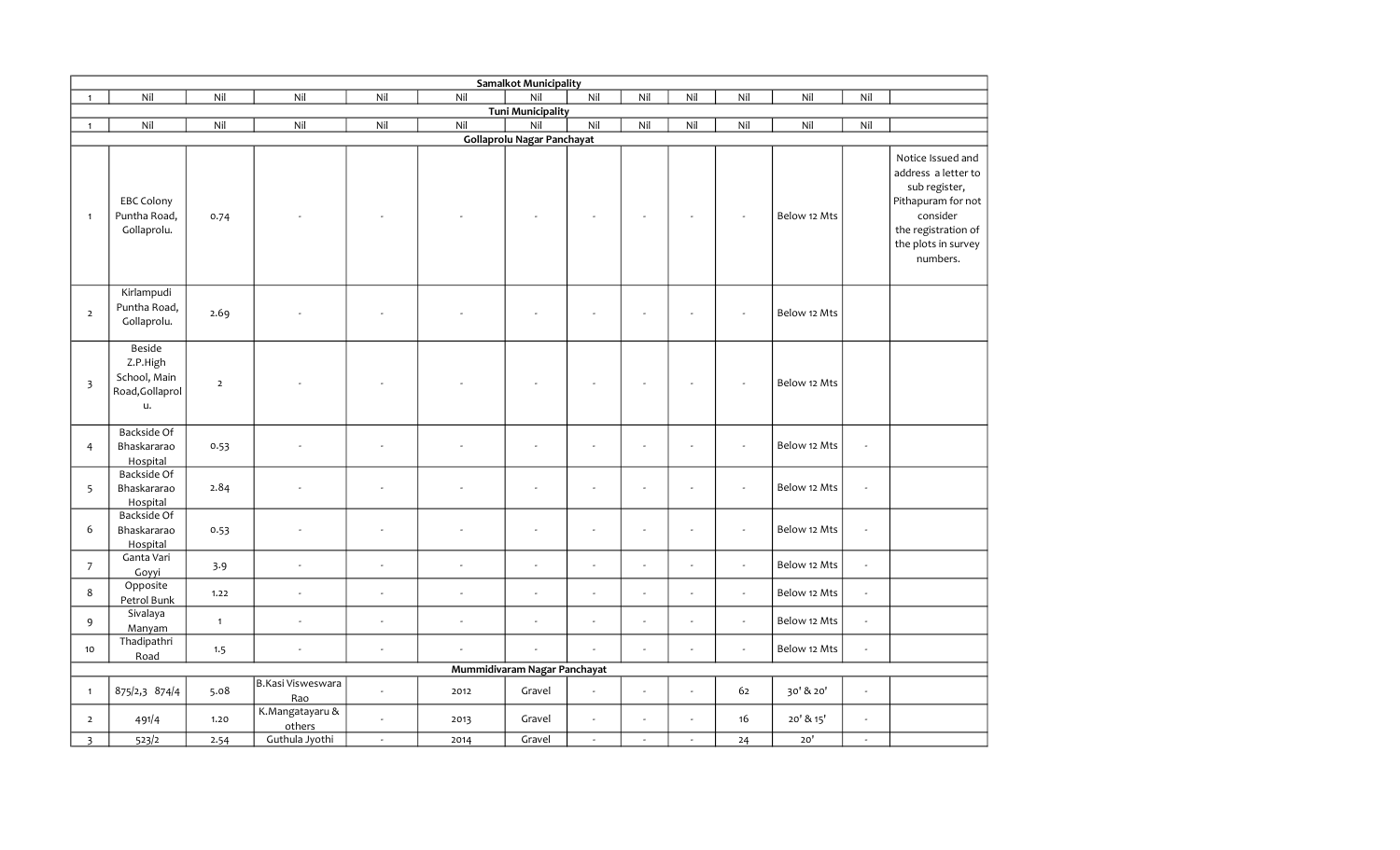| $\overline{4}$ | 741/2,4                                                               | 0.94  | T.Naga<br>Satyanarayana        |                               | 2014                     | Gravel                             | ÷.                       |                          | ÷,                       | 14  | 30'       | $\mathbf{r}$             |  |
|----------------|-----------------------------------------------------------------------|-------|--------------------------------|-------------------------------|--------------------------|------------------------------------|--------------------------|--------------------------|--------------------------|-----|-----------|--------------------------|--|
| 5              | 777/4                                                                 | 2.78  | P.V.V<br>Satyanarayana<br>Raju | $\sim$                        | 2014                     | Gravel                             | $\overline{\phantom{a}}$ | $\sim$                   | $\overline{\phantom{a}}$ | 26  | 20'       | $\sim$                   |  |
| 6              | 499/1                                                                 | 0.58  | Reddy<br>Ramalakshmi           | $\sim$                        | 2016                     | Gravel                             | L.                       | $\sim$                   | $\overline{\phantom{a}}$ | 12  | 12' & 20' | $\blacksquare$           |  |
| $\overline{7}$ | 1181-6A-2 1181-<br>70-B                                               | 1.71  | D.V.Srinivasa Raju             | $\sim$                        | 2016                     | Gravel                             | $\omega$                 | $\sim$                   | ÷.                       | 20  | 33'       | $\omega$                 |  |
| 8              | 516/5                                                                 | 1.73  | B.Srihari Babu                 | $\omega$                      | 2016                     | Gravel                             | $\bar{\phantom{a}}$      | $\overline{\phantom{a}}$ | $\overline{\phantom{a}}$ | 24  | $20'$     | $\overline{\phantom{a}}$ |  |
|                |                                                                       |       |                                |                               |                          | Yeleswaram Nagar Panchayat         |                          |                          |                          |     |           |                          |  |
| $\overline{1}$ | Nil                                                                   | Nil   | Nil                            | Nil                           | Nil                      | Nil                                | Nil                      | Nil                      | Nil                      | Nil | Nil       | Nil                      |  |
|                |                                                                       |       |                                |                               |                          |                                    |                          |                          |                          |     |           |                          |  |
|                |                                                                       |       |                                |                               |                          | <b>WEST GODAVARI</b>               |                          |                          |                          |     |           |                          |  |
| $\overline{1}$ |                                                                       |       |                                |                               |                          | <b>Eluru Municipal Corporation</b> |                          |                          |                          |     |           |                          |  |
|                | Nil                                                                   | Nil   | Nil                            | Nil                           | Nil                      | Nil                                | Nil                      | Nil                      | Nil                      | Nil | Nil       | Nil                      |  |
|                |                                                                       |       |                                |                               |                          | <b>Bhimavaram Municipality</b>     |                          |                          |                          |     |           |                          |  |
| $\overline{1}$ | R.S.No.171/3,Ga<br>$\vert$ ragaparru Road $\vert$                     | 2.50  | $\sim$                         | N.Suraparaju                  | $\overline{\phantom{a}}$ | $\overline{\phantom{a}}$           | $\omega$                 | ÷.                       | ÷.                       | 40  |           |                          |  |
| $\overline{2}$ | R.S.No.23, Near<br>Cosmo Club                                         | 3.00  |                                | Mudunuri<br>Srininvasaraju    |                          | ÷,                                 | $\sim$                   | ÷,                       | $\overline{\phantom{a}}$ | 35  |           |                          |  |
| $\overline{3}$ | R.S.No.30, Undi<br>Road Near<br>Mavullamma<br><b>Trust Building</b>   | 2.00  |                                |                               |                          | ÷,                                 |                          | ÷,                       | ÷,                       | 30  |           |                          |  |
| $\overline{4}$ | R.S.No.578,<br>583, Gollavaniti<br>ppa Road                           | 3.00  | $\sim$                         | Raju                          |                          | $\blacksquare$                     | $\sim$                   | $\overline{\phantom{a}}$ | $\overline{\phantom{a}}$ | 42  |           |                          |  |
| 5              | R.S.No.71, 73,<br>74, Ingilayalagu<br>nta                             | 15.80 |                                | V.Muthayalara<br>ju           |                          | ÷,                                 | $\sim$                   | ÷,                       | $\overline{\phantom{a}}$ | 98  |           |                          |  |
| 6              | R.S.No.570, Mis<br>sion Hospital<br>Southern Side,<br>Gunupudi        | 5.60  |                                | Bonam Babulu                  |                          |                                    |                          | $\sim$                   | ÷,                       | 66  |           |                          |  |
| $\overline{7}$ | R.S.No.573&57<br>4, Mission<br>Hospital<br>Southern Side,<br>Gunupudi | 12.60 |                                | Nachu<br>Nagendra &<br>others |                          |                                    |                          | $\sim$                   | $\overline{\phantom{a}}$ | 166 |           |                          |  |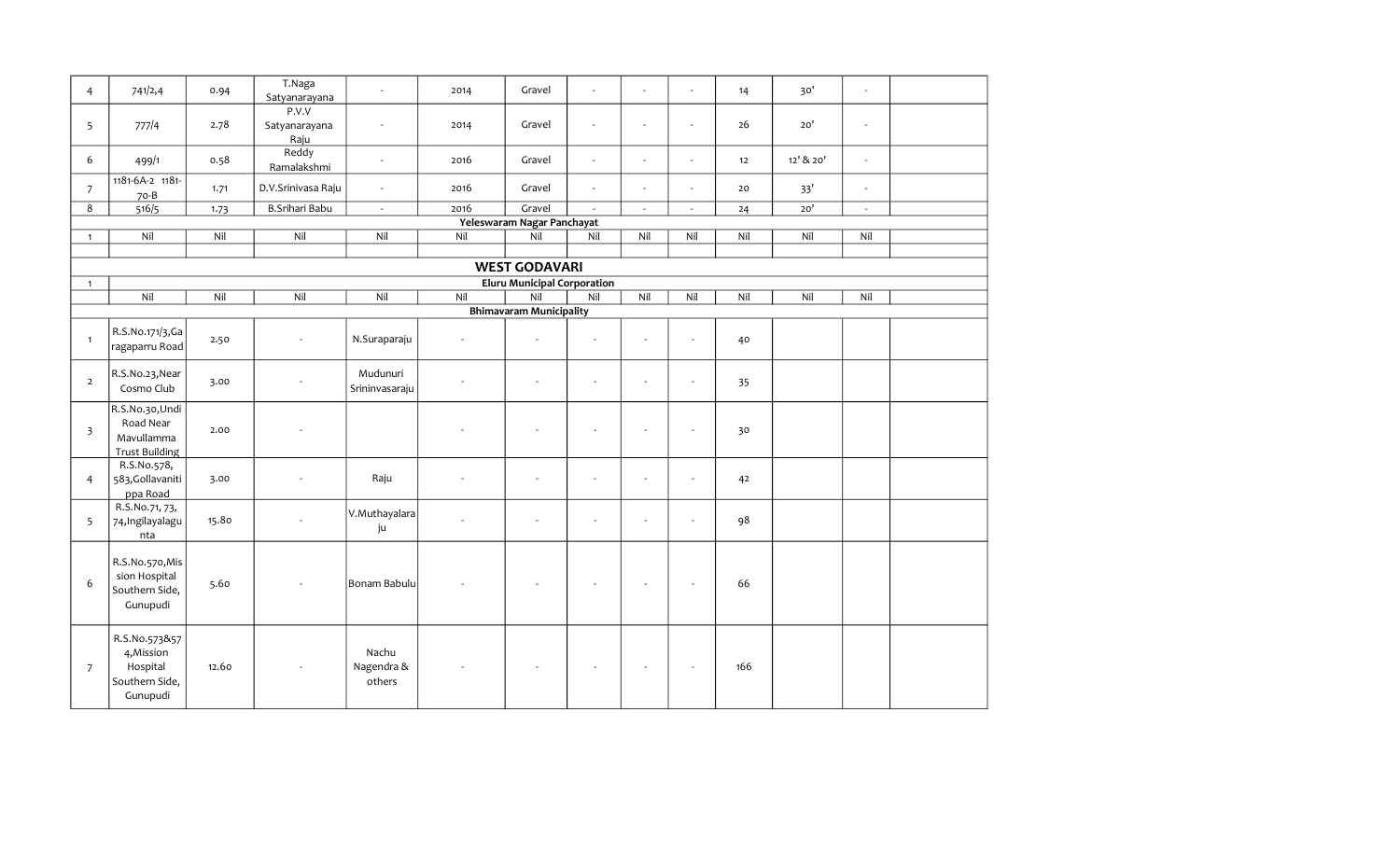| 8            | R.S.No.444/1P,<br>365P,<br>366P, Garuvupe<br>ta, Gunupudi           | 2.00  |                          | Vasarla<br>Mutyalarao                 |          |                                     |                |                          |                          | 42  |     |     |  |
|--------------|---------------------------------------------------------------------|-------|--------------------------|---------------------------------------|----------|-------------------------------------|----------------|--------------------------|--------------------------|-----|-----|-----|--|
| 9            | R.S.No.513/3,<br>516/1,2 &<br>521, KGRL<br>College<br>Southern Side | 6.70  |                          | Paluri<br>Ramamurthy<br>& 1 other     |          |                                     |                |                          | $\overline{\phantom{a}}$ | 162 |     |     |  |
| 10           | R.S.No.603,Tad<br>eru Road                                          | 3.00  |                          | Allam<br>Satyanarayan<br>$\mathsf{a}$ |          | $\overline{\phantom{a}}$            | ÷,             | $\sim$                   | $\sim$                   | 60  |     |     |  |
| 11           | R.S.No.218 &<br>434, Bye Pass<br>Road,<br>Gunupudi                  | 6.00  |                          | Ramayanam<br>Bujji                    |          |                                     |                |                          |                          | 75  |     |     |  |
| 12           | R.S.No.229, Und<br>i Road                                           | 1.00  | L.                       | Prased                                | $\omega$ | $\sim$                              | $\overline{a}$ | $\sim$                   | $\omega$                 | 20  |     |     |  |
| 13           | R.S.No.168/P,<br>169, 170, 171,<br>172, Near CSN<br>College         | 22.00 | $\overline{a}$           | V.Muthayalara<br>$\circ$              |          |                                     | $\sim$         | $\sim$                   | $\overline{\phantom{a}}$ | 340 |     |     |  |
| 14           | R.S.No.608 &<br>635, AMC Link<br>Road                               | 4.00  |                          | $\overline{\phantom{a}}$              |          | $\sim$                              | ÷,             | $\sim$                   | $\overline{\phantom{a}}$ | 50  |     |     |  |
| 15           | R.S.No.462/1,Ve<br>ndra Canal                                       | 1.44  |                          | Vabilisetty<br>Kanakaraju &<br>others |          | $\mathbf{r}$                        | ÷,             | $\overline{\phantom{a}}$ | $\sim$                   | 40  |     |     |  |
| 16           | R.S.No:561,<br>562, 563, 564,<br>565, Gollavaniti<br>ppa Road       | 7.80  | $\overline{\phantom{a}}$ | Johnny                                |          |                                     | $\sim$         |                          | $\sim$                   | 40  |     |     |  |
| 17           | R.S.No:583<br>,Chinapparao<br>thota opp.                            | 5.50  | ÷.                       | St. Anns                              |          | ÷.                                  | ÷.             | $\sim$                   | ÷.                       | 30  |     |     |  |
| 18           | R.S.No:625,<br>Taderu Road                                          | 1.24  | $\bar{\phantom{a}}$      | Nagulu                                | $\omega$ | $\omega$                            | ÷,             | $\sim$                   | $\sim$                   | 22  |     |     |  |
| 19           | R.S.No:628,Tad<br>eru Road                                          | 4.00  | ÷,                       | Tatavarthu<br>narayana<br>Murthy      |          | $\sim$                              | ÷.             |                          | $\sim$                   | 72  |     |     |  |
|              |                                                                     |       |                          |                                       |          | <b>Kovvur Municipality</b>          |                |                          |                          |     |     |     |  |
| $\mathbf{1}$ | Nil                                                                 | Nil   | $\overline{Nil}$         | Nil                                   | Nil      | Nil                                 | Nil            | Nil                      | Nil                      | Nil | Nil | Nil |  |
| $\mathbf{1}$ | Nil                                                                 | Nil   | Nil                      | Nil                                   | Nil      | <b>Narsapur Municipality</b><br>Nil | Nil            | Nil                      | Nil                      | Nil | Nil | Nil |  |
|              |                                                                     |       |                          |                                       |          | <b>Nidadhavole Municipality</b>     |                |                          |                          |     |     |     |  |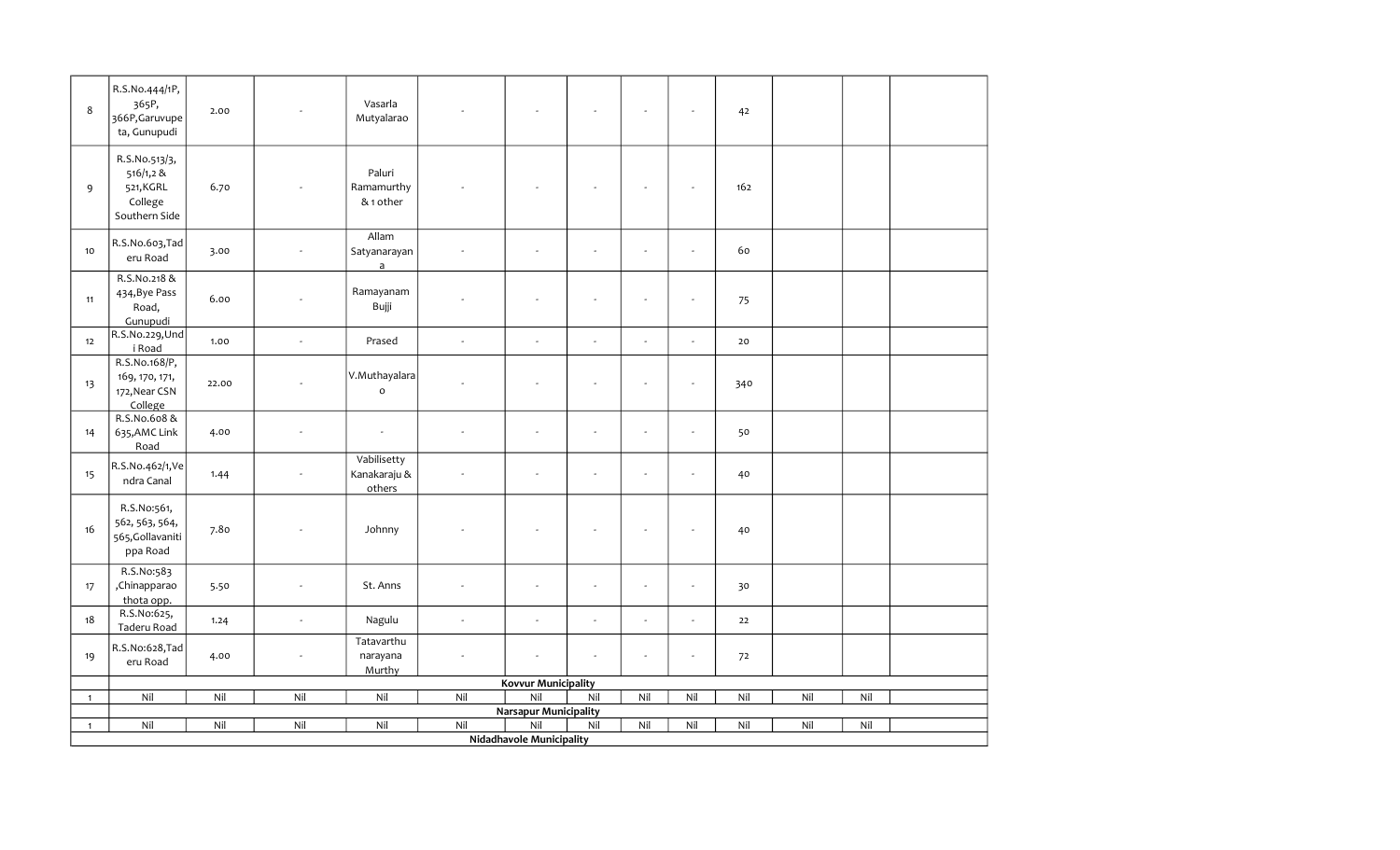| $\overline{1}$          | 202/1, 202/2,<br>203/3,<br>203/2Gandhi<br>Nagar eye<br>Hospital                               | $\overline{\mathbf{3}}$ |          | $\sim$                   | 2011 | Gravel                                    |                | $\overline{a}$ | $\overline{\phantom{a}}$ | $\overline{a}$           | 15'          |     |                                           |
|-------------------------|-----------------------------------------------------------------------------------------------|-------------------------|----------|--------------------------|------|-------------------------------------------|----------------|----------------|--------------------------|--------------------------|--------------|-----|-------------------------------------------|
| $\overline{2}$          | 203/2 Gandhi<br>Nagar eye<br>Hospital                                                         | $\overline{\mathbf{3}}$ |          | $\sim$                   | 2012 | Gravel                                    |                | $\overline{a}$ | ÷,                       | ÷.                       | 10'          |     |                                           |
| $\overline{\mathbf{3}}$ | 193/1 St.Ann's<br>Telugu<br>Medium<br>school opp                                              | 1.53                    |          |                          | 2013 | Gravel                                    |                |                |                          |                          | 33'&13'      |     |                                           |
| $\overline{4}$          | 842844845, Yar<br>nagudem Road                                                                | 7.5                     | $\sim$   | $\overline{\phantom{a}}$ | 2010 | Gravel                                    |                | ÷.             | ÷,                       | ÷.                       | 10'          |     |                                           |
| 5                       | 816, Biyyapunta<br>Road                                                                       | $\overline{2}$          | $\omega$ | ÷,                       | 2011 | Gravel                                    | $\omega$       | $\omega$       | $\omega$                 | $\omega$                 | $8^{\prime}$ |     |                                           |
| 6                       | 825, Biyyapunta<br>Road                                                                       | 5                       | $\omega$ | $\overline{\phantom{a}}$ | 2012 | Gravel                                    | $\omega$       | ÷.             | $\sim$                   | $\overline{\phantom{a}}$ | 10'          |     |                                           |
| $\boldsymbol{7}$        | 366367370,Ann<br>apurna Nagar                                                                 | $\overline{\mathbf{3}}$ | $\sim$   | $\overline{\phantom{a}}$ | 2013 | Gravel                                    | $\omega$       | ÷.             | $\overline{a}$           | ÷.                       | $12'$        |     |                                           |
| 8                       | 817, Biyyapunta<br>Road                                                                       | $\overline{4}$          | $\sim$   | $\mathbb{Z}$             | 2010 | Gravel                                    | $\blacksquare$ |                |                          |                          | 20'          |     |                                           |
| $\mathsf 9$             | 803, F.C.I<br>Godown opp<br>(Govt Degree<br>college Behind                                    | $\bf 8$                 |          | $\overline{\phantom{a}}$ | 2014 | Gravel                                    |                | ÷,             | $\overline{\phantom{a}}$ | ÷,                       | $12'$        |     |                                           |
|                         |                                                                                               |                         |          |                          |      | <b>Palakollu Municipality</b>             |                |                |                          |                          |              |     |                                           |
| $\mathbf{1}$            | Nil                                                                                           | Nil                     | Nil      | Nil                      | Nil  | Nil<br><b>Tadepalligudem Municipality</b> | Nil            | Nil            | Nil                      | Nil                      | Nil          | Nil |                                           |
|                         | Ward No. 35,                                                                                  |                         |          |                          |      |                                           |                |                |                          |                          |              |     |                                           |
| $\mathbf{1}$            | Kadakatla, R.S<br>No. 26(P),<br>Tadepalligude<br>m                                            | 2.00                    |          | $\sim$                   | 2001 | Gravel                                    | $\mathsf{N}$   | $\mathsf{N}$   | $\mathsf{N}$             | <b>NA</b>                | 9M           | Nil | Disturbed Roads&<br>Removed Stones        |
| $\overline{2}$          | Ward No. 24,<br>Venkata<br>Subbayya<br>Colony Back<br>side,<br>Yagarlapalli,<br>R.S No. 34(P) | 4.50                    |          |                          | 2001 | Gravel                                    | ${\sf N}$      | N              | N                        | NA                       | 9M           | Nil | Disturbed Roads&<br><b>Removed Stones</b> |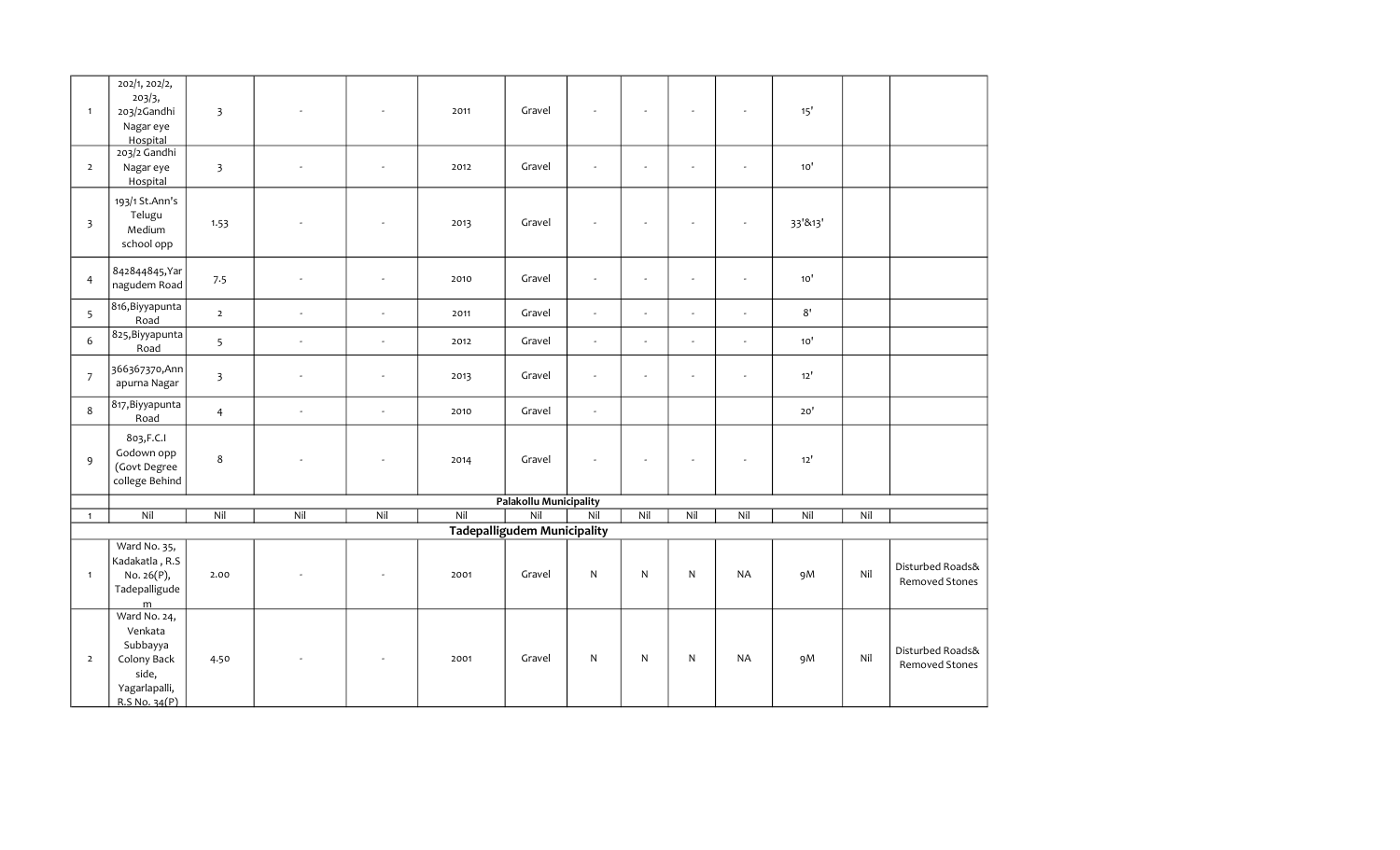| $\overline{\mathbf{3}}$  | Ward No. 17,<br>Savithru Peta,<br>Slaughter<br>House back<br>side,<br>Kunchanapalli<br>road,<br>R.S.No.54,55,<br>Tadepalligude<br>m | 4.00  |     |     | 2000 | Gravel                                    | N   | $\mathsf{N}$ | $\mathsf{N}$ | <b>NA</b> | 9M      | Nil | Disturbed Roads&<br><b>Removed Stones</b>                 |
|--------------------------|-------------------------------------------------------------------------------------------------------------------------------------|-------|-----|-----|------|-------------------------------------------|-----|--------------|--------------|-----------|---------|-----|-----------------------------------------------------------|
| $\overline{4}$           | Ward No. 11,<br>Head Water<br>Works back<br>side, R.S.No.<br>336,<br>Tadepalligude                                                  | 2.50  |     |     | 2004 | Gravel                                    | N   | $\mathsf{N}$ | N            | <b>NA</b> | 9M      | Nil | Disturbed Roads&<br>Removed Stones                        |
| 5                        | $\frac{m}{m}$ Ward No. 11,<br>Head Water<br>Works back<br>side, R.S.No.<br>337<br>Tadepalligude                                     | 2.20  |     |     | 2006 | Gravel                                    | N   | $\mathsf{N}$ | ${\sf N}$    | <b>NA</b> | 9M      | Nil | Disturbed Roads&<br>Removed Stones                        |
| 6                        | $\frac{m}{m}$ ward No. 19,<br>Bhagyalakshmi<br>peta, R.S No.<br>$21$<br>Tallmudunurup<br>adu                                        | 2.50  |     |     | 2006 | Gravel                                    | N   | ${\sf N}$    | ${\sf N}$    | <b>NA</b> | 9M      | Nil | Disturbed Roads&<br><b>Removed Stones</b>                 |
| $\overline{\phantom{a}}$ | Ward No. 11,<br>RS No. 281,<br>282, 283/P<br>and 287 /P of<br>Tadepalligude<br>m Revenue<br>Village, Kuncha<br>napalli road         | 30.00 |     |     | 2007 | Gravel                                    | N   | $\mathsf{N}$ | $\mathsf{N}$ | <b>NA</b> | 9M      | Nil | Disturbed Roads&<br><b>Removed Stones</b>                 |
|                          |                                                                                                                                     |       |     |     |      | <b>Tanuku Municipality</b>                |     |              |              |           |         |     |                                                           |
| $\mathbf{1}$             | Nil                                                                                                                                 | Nil   | Nil | Nil | Nil  | Nil                                       | Nil | Nil          | Nil          | Nil       | Nil     | Nil |                                                           |
| $\mathbf{1}$             | 517                                                                                                                                 | 2.13  |     |     | 2015 | Jangareddygudem Nagar Panchayat<br>Gravel | Nil | Nil          | Nil          | 42        | 21 Feet | Nil | Plot boundary<br>Stones removed<br>and Roads<br>disturbed |
| $\overline{2}$           | 5,99,600                                                                                                                            | 1.40  |     |     | 2010 | Gravel                                    | Nil | Nil          | Nil          | 25        | 21 Feet | Nil | Newly formed 21'<br>wide approach<br>road disturbed       |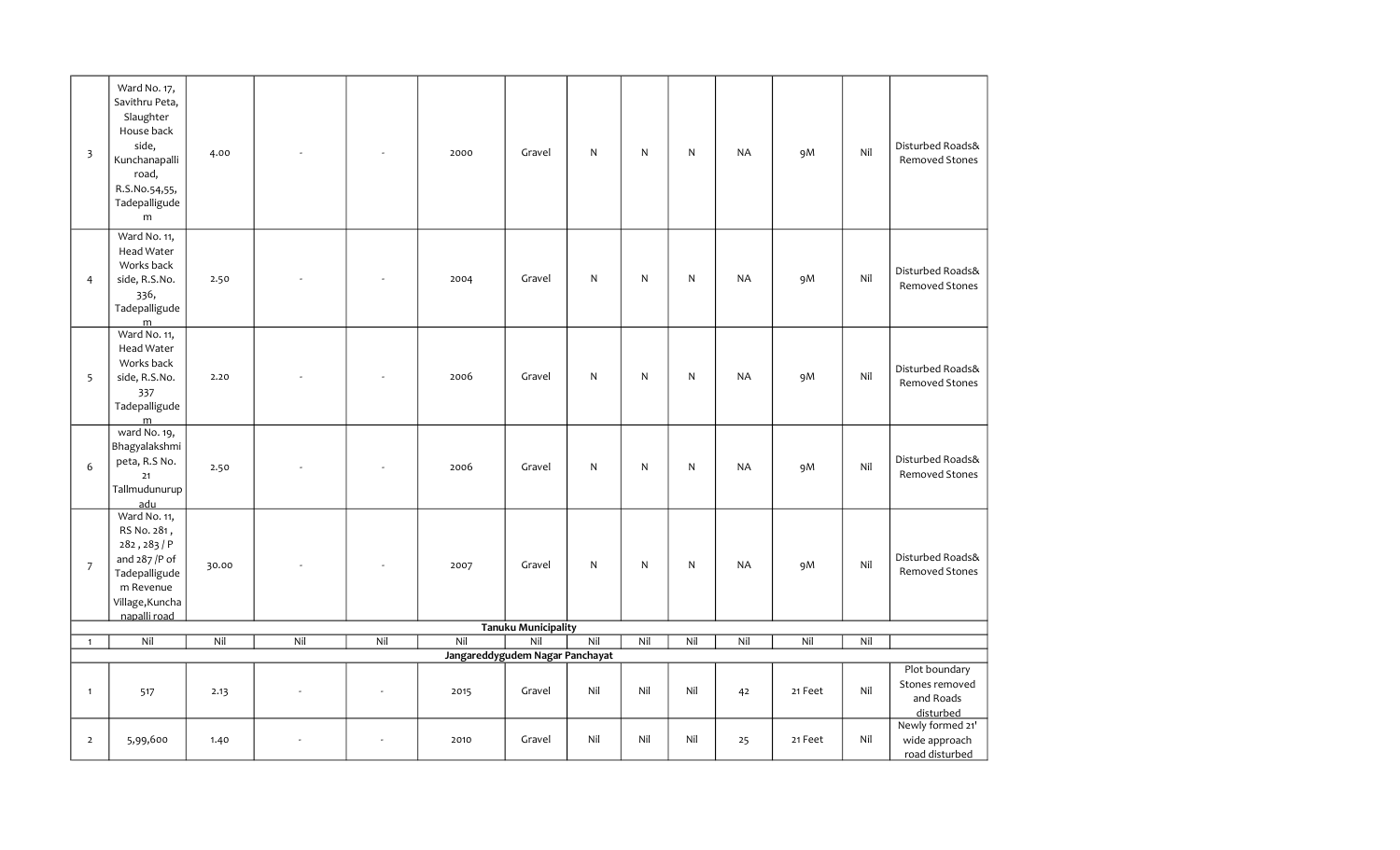| $\overline{\mathbf{3}}$ | 419/2             | 1.19  |     |                                                                                        | 2015                                    | Gravel                            | Nil          | Nil          | Nil | 15       | 24 Feet | Nil                      | Plot boundary<br>stones removed<br>and Newly formed<br>24' wide approach<br>road disturbed     |
|-------------------------|-------------------|-------|-----|----------------------------------------------------------------------------------------|-----------------------------------------|-----------------------------------|--------------|--------------|-----|----------|---------|--------------------------|------------------------------------------------------------------------------------------------|
|                         |                   |       |     |                                                                                        |                                         | <b>KRISHNA</b>                    |              |              |     |          |         |                          |                                                                                                |
|                         |                   |       |     |                                                                                        | <b>Vijayawada Municipal Corporation</b> |                                   |              |              |     |          |         |                          |                                                                                                |
| $\mathbf{1}$            | Nil               | Nil   | Nil | Nil                                                                                    | Nil                                     | Nil                               | Nil          | Nil          | Nil | Nil      | Nil     | Nil                      | Unauthorized<br>layouts<br>information<br>subject matter is<br>look after by AP<br><b>CRDA</b> |
|                         |                   |       |     |                                                                                        |                                         | <b>Gudivada Municipality</b>      |              |              |     |          |         |                          |                                                                                                |
| $\mathbf{1}$            | Nil               | Nil   | Nil | Nil                                                                                    | Nil                                     | Nil                               | Nil          | Nil          | Nil | Nil      | Nil     | Nil                      |                                                                                                |
|                         | Nil               | Nil   |     | Nil                                                                                    | Nil                                     | Jaggaiahpeta Municipality<br>Nil  | Nil          | Nil          | Nil | Nil      | Nil     | Nil                      |                                                                                                |
| $\mathbf{1}$            |                   |       | Nil |                                                                                        |                                         | <b>Machilipatnam Municipality</b> |              |              |     |          |         |                          |                                                                                                |
| $\mathbf{1}$            | Nil               | Nil   | Nil | Nil                                                                                    | Nil                                     | Nil                               | Nil          | Nil          | Nil | Nil      | Nil     | Nil                      |                                                                                                |
|                         |                   |       |     |                                                                                        |                                         | <b>Nuzividu Municipality</b>      |              |              |     |          |         |                          |                                                                                                |
| $\mathbf{1}$            | 591/1P            | 4.806 |     | Vellanki<br>Venkat Rama<br>Rao, Near<br>Bonaqua<br>Water Plant,<br>Konnamgunta<br>Road | 1989                                    | Gravel                            | $\mathsf{N}$ | $\mathsf{N}$ | Y   | $\omega$ | 33'     | ÷.                       |                                                                                                |
| $\overline{2}$          | 925/3P&<br>925/4A | 3.04  |     | Sri K Venkata<br>Reddy, Vijaya<br>Real Estate,<br>Machilipatna<br>m Road               | 1996                                    | Gravel                            | N            | $\mathsf{N}$ | N   | 98       | 33'     | $\overline{\phantom{a}}$ |                                                                                                |
| $\overline{\mathbf{3}}$ | 586/2             | 3.695 |     | Sri Maddirala<br>Krishna<br>Murty,<br>Konnamgunta<br>Road                              | 1997                                    | Gravel                            | N            | $\mathsf{N}$ | Y   | 52       | 33'     | $\overline{\phantom{a}}$ |                                                                                                |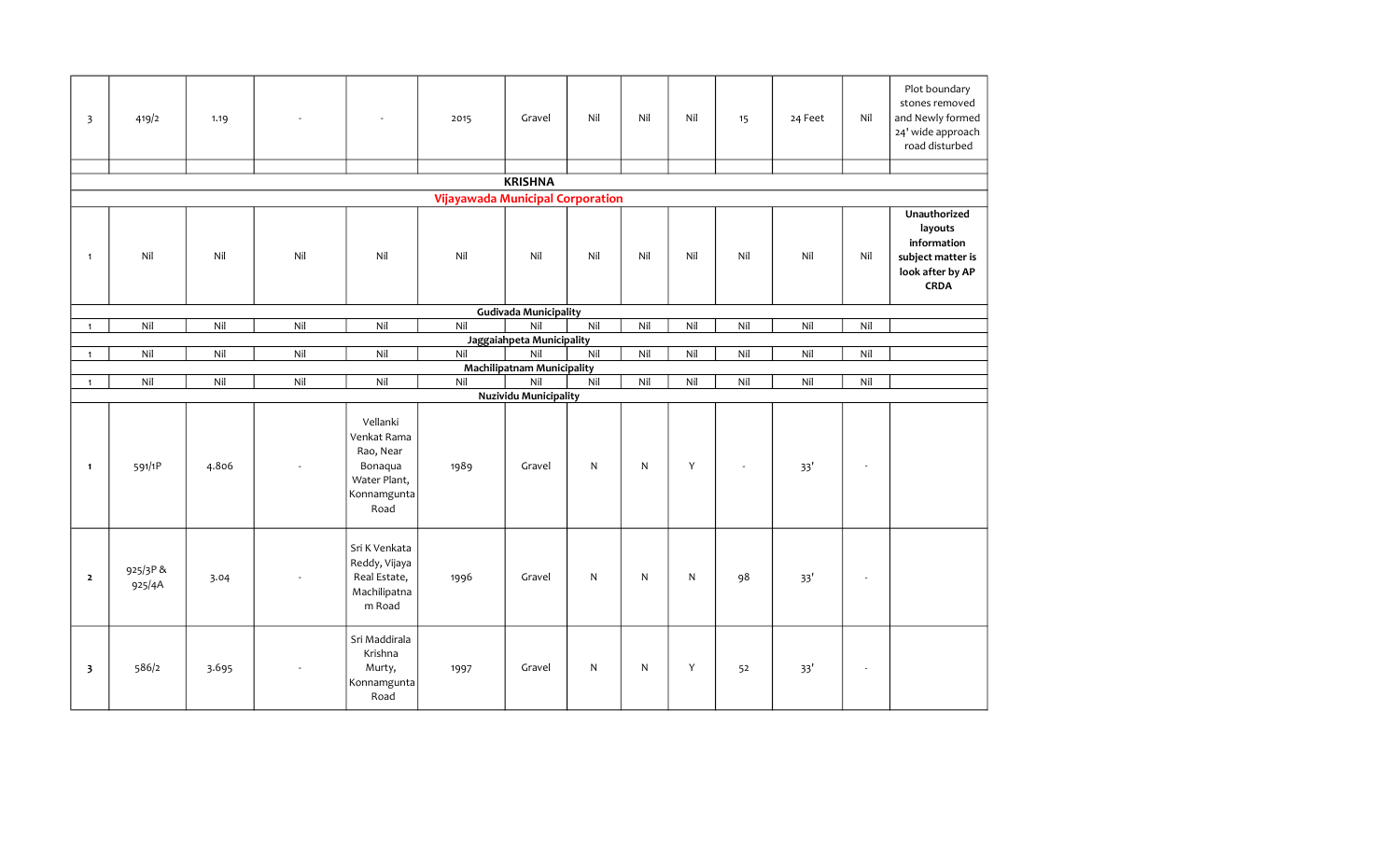| 4              | 677                | 2.38 |                          | $\overline{\text{Sri}}$<br>B.V.Jagannad<br>har Rao and<br>KVK Sai,<br>Backside of<br>RTC Garrage | 2003 | CC Road                    | N         | N            | $\mathsf{Y}$ | 26 | 33'   | $\overline{\phantom{a}}$    |  |
|----------------|--------------------|------|--------------------------|--------------------------------------------------------------------------------------------------|------|----------------------------|-----------|--------------|--------------|----|-------|-----------------------------|--|
| $\sqrt{5}$     | 394/1              | 1.47 |                          | Sri<br>Dubbireddy<br>Satyanarayan<br>a, Employees<br>colony                                      | 2003 | Gravel                     | Y         | $\mathsf{N}$ | Y            | 35 | 33'   | $\overline{\phantom{a}}$    |  |
| 6              | 494/P              | 2.47 |                          | Sri Tavidisetty<br>Venkata<br>Ashok Kumar<br>and 2 others,<br>Mylavaram<br>Road                  | 2006 | Gravel                     | ${\sf N}$ | $\mathsf{N}$ | ${\sf N}$    | 32 | 33'   | $\sim$                      |  |
| $\overline{7}$ | 624/2              | 2.46 | ÷,                       | $\overline{\text{Sri}}$<br>M.Nagaraju,<br>Vijayawada<br>Road                                     | 2006 | Gravel                     | N         | $\mathsf{N}$ | ${\sf N}$    | 30 | 33'   | $\sim$                      |  |
| $\bf8$         | 496/2P             | 1.9  | ÷,                       | Smt D<br>Madhavi and<br>Sri<br>I.Gopinadh,<br>Mylavaram<br>Road                                  | 2007 | Gravel                     | ${\sf N}$ | $\mathsf{N}$ | ${\sf N}$    | 24 | 33'   | $\sim$                      |  |
| 9              | 496/2P             | 1.9  |                          | Sri M Sree<br>Rama Murty,<br>Mylavaram<br>Road                                                   | 2007 | Gravel                     | N         | $\mathsf{N}$ | ${\sf N}$    | 22 | 33'   | $\overline{\phantom{a}}$    |  |
| 10             | 785/3              | 3.62 |                          | Sri Gudipudi<br>Srinivasa Rao<br>and<br>Ramalingeswa<br>ra Rao,<br>R.R.Pet                       | 2010 | Gravel                     | N         | $\mathsf{N}$ | $\mathsf{Y}$ | 54 | $30'$ | $\sim$                      |  |
| $11$           | 767/2,3 &<br>768/1 | 2.47 | $\overline{\phantom{a}}$ | Sri K<br>Narayana<br>Reddy,<br>Takkellagunta<br>Road                                             | 2011 | Gravel                     | ${\sf N}$ | $\mathsf{N}$ | $\mathsf{N}$ | 30 | 33'   | $\mathcal{L}_{\mathcal{A}}$ |  |
|                |                    |      |                          |                                                                                                  |      | <b>Pedana Municipality</b> |           |              |              |    |       |                             |  |
| $\mathbf{1}$   | 554, Pedana.       | 1.25 | $\blacksquare$           | Padamata<br>Balaji                                                                               | 2009 | $\overline{\phantom{a}}$   | ${\sf N}$ | ${\sf N}$    | Υ            |    |       | $\mathsf{Nil}$              |  |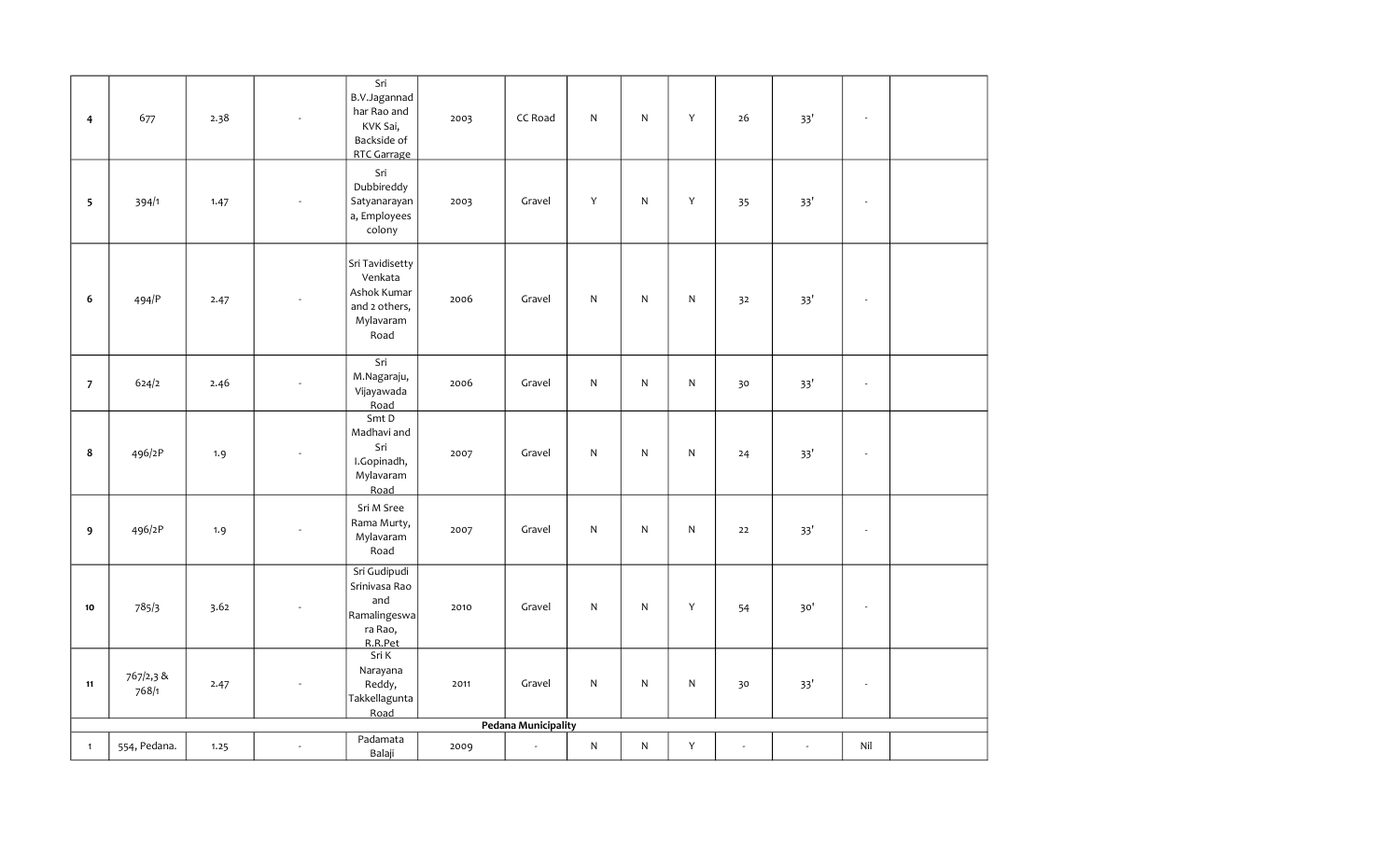| $\overline{2}$          | 259/3A,<br>Katlapalli,<br>Pedana                    | 1.15           |                | Moganti<br>Prasad                 | 2015 | $\sim$                    | N              | $\mathsf{N}$   | N                        | $\overline{a}$           | ÷                        | Nil            |                                    |
|-------------------------|-----------------------------------------------------|----------------|----------------|-----------------------------------|------|---------------------------|----------------|----------------|--------------------------|--------------------------|--------------------------|----------------|------------------------------------|
| $\overline{3}$          | 222, Pedana                                         | ----           | $\mathbf{r}$   | Md Hasif<br>Basha                 | 2011 | $\sim$                    |                |                |                          | $\overline{a}$           | $\overline{a}$           | Nil            |                                    |
| $\overline{4}$          | 118, Pedana                                         |                | ÷.             | Thota<br>Kodandam                 | 2014 | $\sim$                    | N              | $\mathsf{N}$   | $\mathsf{N}$             | ÷.                       | $\overline{a}$           | Nil            |                                    |
| 5                       | 671/1A, NTR<br>colony, Pedana                       | 2.5            |                | Mohammad<br>Atavulla              | 2009 | $\sim$                    | N              | $\mathsf{N}$   | ${\sf N}$                | $\overline{a}$           | $\sim$                   | Nil            |                                    |
| 6                       | 479/6A, RLW<br>colony, Pedana                       | 4.4            | ÷,             | J.Lakshmi<br>Parvathamma          | 2009 | $\sim$                    | N              | $\mathsf{N}$   | ${\sf N}$                | ÷.                       |                          | Nil            |                                    |
| $\overline{7}$          | 615/3A,<br>Hauman<br>colony, Pedana                 | 1.25           |                | Bavireddy<br>Rama Devi            | 2013 |                           | N              | $\mathsf{N}$   | $\mathsf{N}$             | ÷,                       |                          | Nil            |                                    |
| 8                       | 672, NTR<br>colony, Pedana                          | $\mathbf{1}$   | ÷,             | Varudu Rama<br>Krishna            | 2010 | $\sim$                    | N              | $\mathsf{N}$   | $\mathsf{N}$             | $\overline{\phantom{a}}$ | $\overline{\phantom{a}}$ | Nil            |                                    |
| 9                       | 526/2, Near<br>Indira colony,<br>Pedana             | 1.3            | $\overline{a}$ | Pamarthi<br>Pandu<br>Rangaiah     | 2010 |                           | N              | $\mathsf{N}$   | $\mathsf{N}$             | $\overline{\phantom{a}}$ |                          | Nil            |                                    |
| 10                      | 267, Pedana                                         | 1.2            | ÷,             | Chitturi<br>Pasupathinath<br>Babu | 2012 | $\sim$                    | ${\sf N}$      | N              | N                        | ÷.                       | ÷.                       | Nil            |                                    |
| 11                      | 259/1, Kanuri<br>Nagar Weavers<br>colony, Pedana    | $\overline{4}$ |                | Sunkani<br>Satyanarayan<br>a      | 2009 | $\sim$                    | N              | N              | ${\sf N}$                | ÷,                       |                          | Nil            |                                    |
|                         |                                                     |                |                |                                   |      | Nandigama Nagar Panchayat |                |                |                          |                          |                          |                |                                    |
| $\mathbf{1}$            | 724, New Bye<br>Pass Road                           | 6.00           | $\mathbf{r}$   | $\sim$                            |      |                           | $\overline{a}$ | $\sim$         | ÷,                       | 70                       | 9.00 M                   | $\mathbb{Z}^2$ | Stones removed                     |
| $\overline{2}$          | 508/2, Near<br>Rangachari<br>Saw Mill               | 1.74           |                |                                   |      |                           |                | ÷,             |                          | 30                       | 6.00 M                   | $\blacksquare$ | Stones removed                     |
| $\overline{\mathbf{3}}$ | 489490, Behind<br>Market Yard                       | 6.00           | ÷,             | $\sim$                            |      |                           | $\sim$         | $\sim$         | ÷,                       | 120                      | 6.00 M                   | $\omega$       | Notices Issued &<br>Stones removed |
| $\overline{4}$          | 471, Behind<br>Indian Gas<br>Godown                 | 3.00           | ÷,             | $\overline{\phantom{a}}$          |      |                           | $\sim$         | $\sim$         | ÷,                       | 40                       | 6.00 M                   | $\omega$       | Stones removed                     |
| 5                       | 710, Beside<br>Polytechnic                          | 2.00           | L.             | $\sim$                            |      |                           | $\sim$         | ÷,             | $\overline{\phantom{a}}$ | 50                       | 6.00 M                   | $\omega$       | Stones removed                     |
| 6                       | 626, Behind<br>MRR College/<br>Raghavapuram<br>Road | 2.00           |                |                                   |      |                           |                | $\blacksquare$ |                          | 30                       | 12.00 M                  | $\sim$         | Stones removed                     |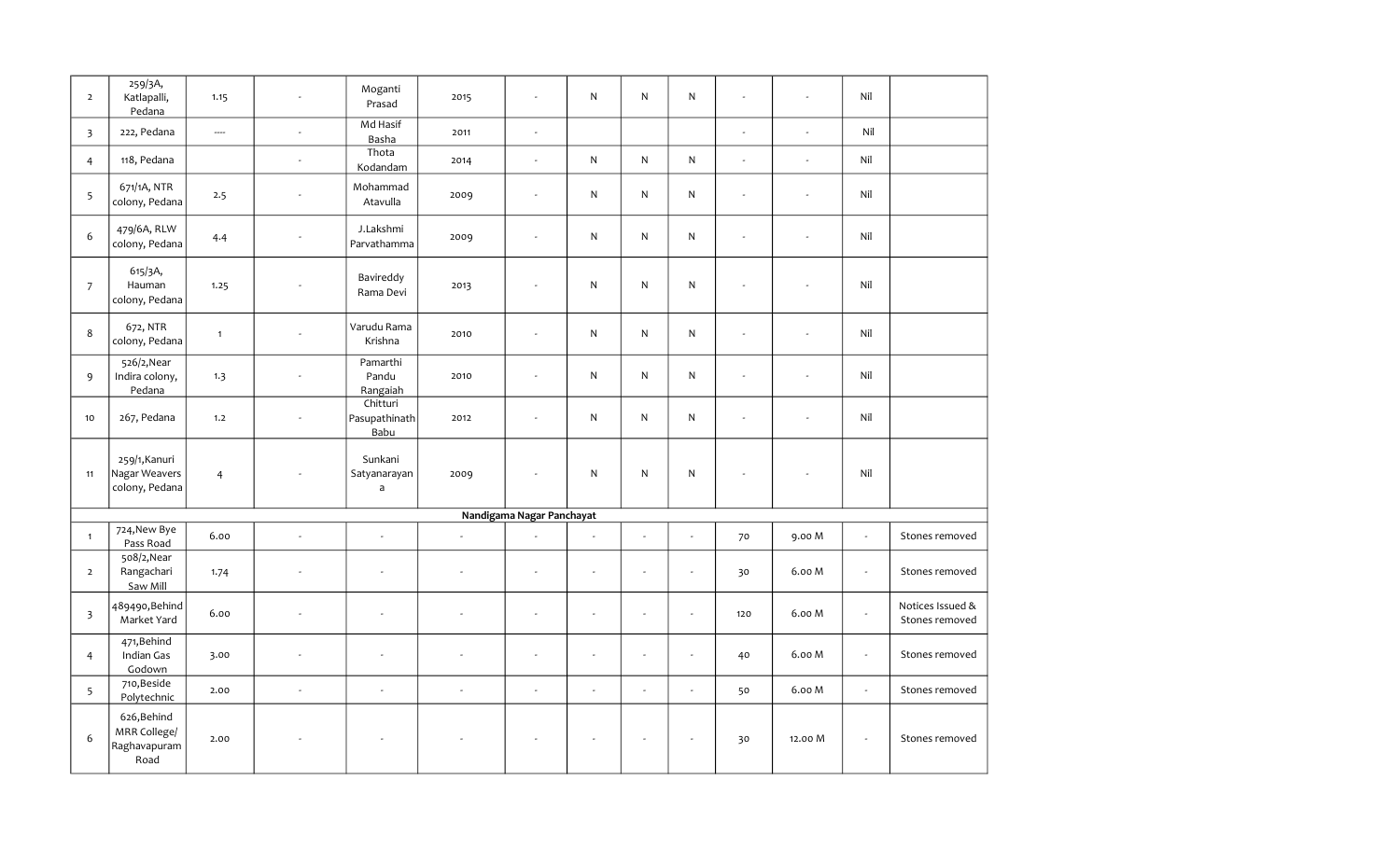| $\overline{7}$          | 674/3, Near<br>RishiTeja<br>School                                                          | 1.50     | $\overline{\phantom{a}}$ | $\sim$                                                                       |          | $\sim$                   | $\sim$         | $\sim$ | $\sim$                   | 20  | 6.00 M  | $\blacksquare$ | Stones removed |
|-------------------------|---------------------------------------------------------------------------------------------|----------|--------------------------|------------------------------------------------------------------------------|----------|--------------------------|----------------|--------|--------------------------|-----|---------|----------------|----------------|
| 8                       | 276, Anasagara<br>m                                                                         | 1.50     | $\mathbf{r}$             | $\sim$                                                                       | $\sim$   | $\sim$                   | $\sim$         | $\sim$ | ÷.                       | 20  | 6.00 M  | $\omega$       | Stones removed |
| 9                       | 700, Rammanap<br>eta Road                                                                   | 0.40     | $\overline{\phantom{a}}$ | $\sim$                                                                       | $\omega$ | $\sim$                   | $\blacksquare$ | $\sim$ | $\overline{\phantom{a}}$ | 12  | 24.00 M | $\omega$       | Stones removed |
| 10                      | 455, NH-65<br>(Vajinepalli<br>Gardens)                                                      | 1.50     | $\mathbf{r}$             | $\omega$                                                                     | $\omega$ | $\sim$                   | $\blacksquare$ | $\sim$ | $\overline{\phantom{a}}$ | 20  | 30.00 M | $\omega$       | Stones removed |
|                         |                                                                                             |          |                          |                                                                              |          | Tiruvuru Nagar Panchayat |                |        |                          |     |         |                |                |
| $\mathbf{1}$            | 118/1& 118/4, Sri<br>laxmi sai<br>nagar, Rajpet,<br>near santha,<br>Tiruvuru.               | 4.62     |                          | Vemuri<br>Estates,<br>Vemuri<br>Satyanarayan<br>a S/O.<br>Venkateswar<br>rao | 2007     | <b>BT</b>                | $\mathsf{N}$   | N      | Y                        | 70  | 33'0"   | Nil            |                |
| $\overline{2}$          | 253/1A2,1B,1C,<br>1D,1F,1G,1H,1l1J<br>& 154/1,3, Siri<br>Nagar, Rajpet                      | 14.98    |                          | Kodali<br>Sambasiva<br>rao S/o. Siva<br>Ramaiah                              | 2008     | <b>BT</b>                | ${\sf N}$      | N      | $\mathsf{N}$             | 204 | 33'0"   | Nil            |                |
| $\overline{\mathbf{3}}$ | 165/1P,2 &3P,<br>P.T. Korhur,<br>Madhira road,<br>Datta Ganesh<br>nagar, Patha<br>Tiruvuru, | 3.12     |                          | Balumuri<br>Sitha rama<br>Swamy S/o.<br>Kodal rao                            | 2005     | Gravel                   | N              | N      | ${\sf N}$                | 45  | 24'0''  | Nil            |                |
| $\overline{4}$          | 74,75/1,2A,3A,7<br>6,94/4, Sai<br>Balaram nagar,<br>Patha Tiruvuru.                         | 16.07    | u.                       | Ramisetti<br>veera swamy<br>S/o. Rangarao                                    | 2006     | Gravel                   | ${\sf N}$      | N      | $\mathsf{N}$             | 247 | 20'0''  | Nil            |                |
| 5                       | R.S. No.125,<br>Patha tiruvuru                                                              | 3.48     | $\sim$                   | Ramisetti<br>Sreeramulu<br>$S/O$ .<br>Balaramaiah                            | 2006     | Gravel                   | $\mathsf{N}$   | N      | $\mathsf{N}$             | 69  | 20'0''  | Nil            |                |
| 6                       | R.S. No.125,<br>Patha tiruvuru                                                              | 4.89 1/2 |                          | Ramisetti<br>china<br>rangarao S/o.<br>Bala ramaiah                          | 2006     | Gravel                   | ${\sf N}$      | N      | $\mathsf{N}$             | 86  | 20'0''  | Nil            |                |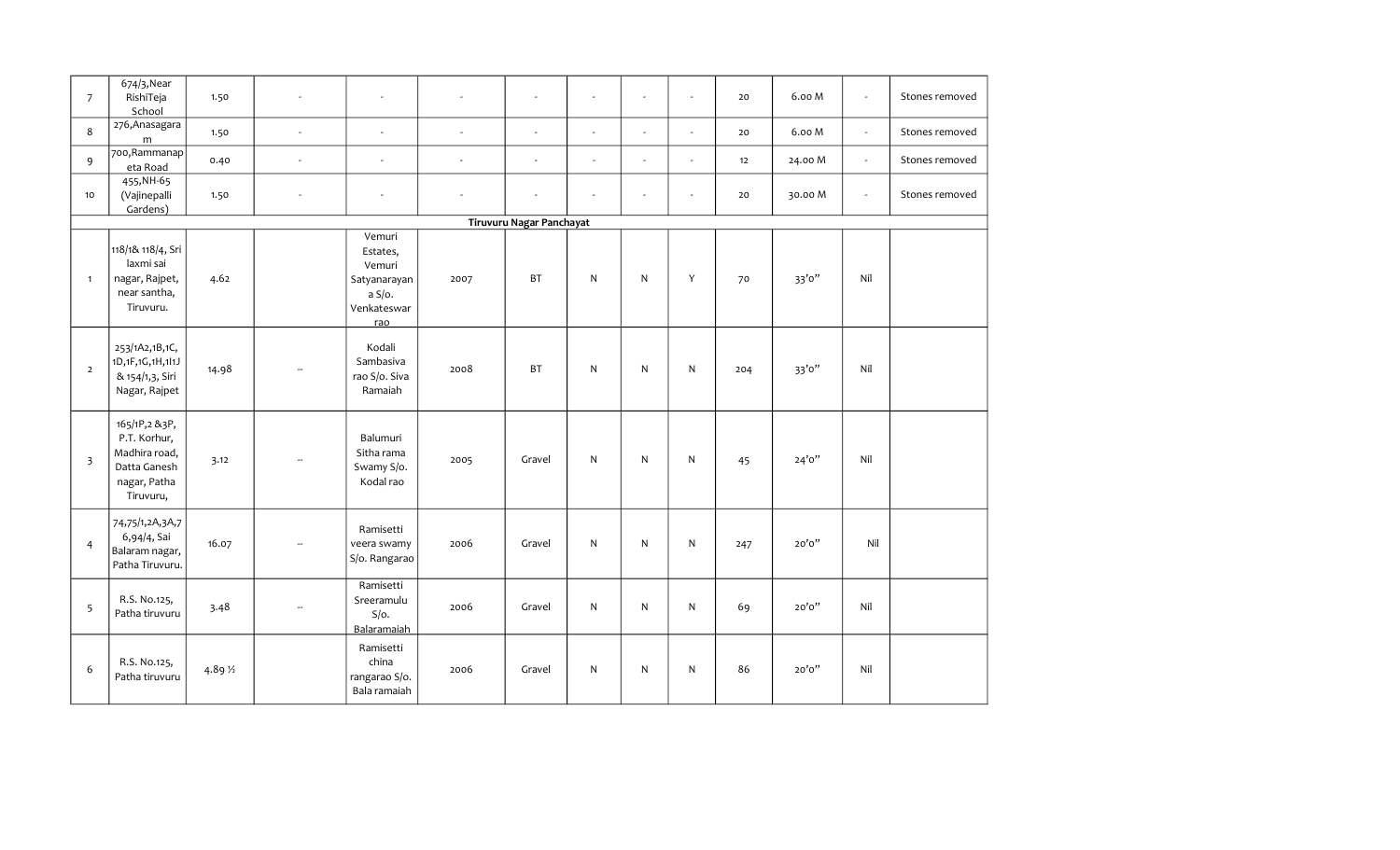| $\overline{7}$ | R.S.No.125, Sri<br>Ranga puram<br>colony, Patha<br>tiruvuru             | $\mathbf{1}$ | $\overline{\phantom{a}}$ | Ramisetti<br>Veeraswamy<br>S/o. Ranga rao                                                                                                              | 2004 | Gravel    | $\mathsf{N}$ | $\mathsf{N}$ | $\mathsf{N}$ | 9   | 20'0'' | Nil |  |
|----------------|-------------------------------------------------------------------------|--------------|--------------------------|--------------------------------------------------------------------------------------------------------------------------------------------------------|------|-----------|--------------|--------------|--------------|-----|--------|-----|--|
| 9              | R.S.No.121/1,<br>Patha Tiruvuru                                         | 1.8          | $\overline{\phantom{a}}$ | Kanchi laxmi<br>W/o. Ramesh<br>& Kanchi<br>Kalyani W/o.<br>Ram Satya<br>prasad                                                                         | 2009 | Gravel    | N            | $\mathsf{N}$ | $\mathsf{N}$ | 23  | 33'0'' | Nil |  |
| 10             | R.S.No.231/4,<br>231/2B, 231/3,<br>Sai<br>laxmipuram,<br>Nadim tiruvuru | 2.6          |                          | Pamarty<br>Ramakrishna<br>Mrunalini<br>W/o.<br>Manohar &<br>Pamarthi<br>Uma devi<br>W/o. Venkat<br>rao & Cheepu<br>Gangadhara<br>rao S/o.<br>Chennaiah | 2008 | Gravel    | N            | N            | $\mathsf{N}$ | 36  | 33'0'' | Nil |  |
| 11             | R.S.No.108/12,1<br>3, 121/1,2, R&B<br>road, Factory<br>centre           | 7.46         | ÷.                       | Gullapalli<br>Enclave Sri<br>Dara laxmi<br>narayana                                                                                                    | 2007 | <b>BT</b> | Y            | Y            | Y            | 107 | 33'0'' | Nil |  |
| 12             | R.S.No.116/1,2B,<br>3B & 4B Rajupet                                     | 7.29         | $\overline{\phantom{a}}$ | T. Krishna<br>reddy, S.<br>Ananthareddy<br>, T. Sridhar<br>reddy, K.V.<br>Bhujanga rao                                                                 | 2010 | Gravel    | N            | $\mathsf{N}$ | N            | 142 | 33'0'' | Nil |  |
| 13             | R.S.No.78/1B,<br>Rajpet                                                 | 2.2          |                          | Thanneru<br>Prabhakar rao<br>S/o. Gopal Rao                                                                                                            | 2010 | Gravel    | N            | $\mathsf{N}$ | N            | 25  | 40'0'' | Nil |  |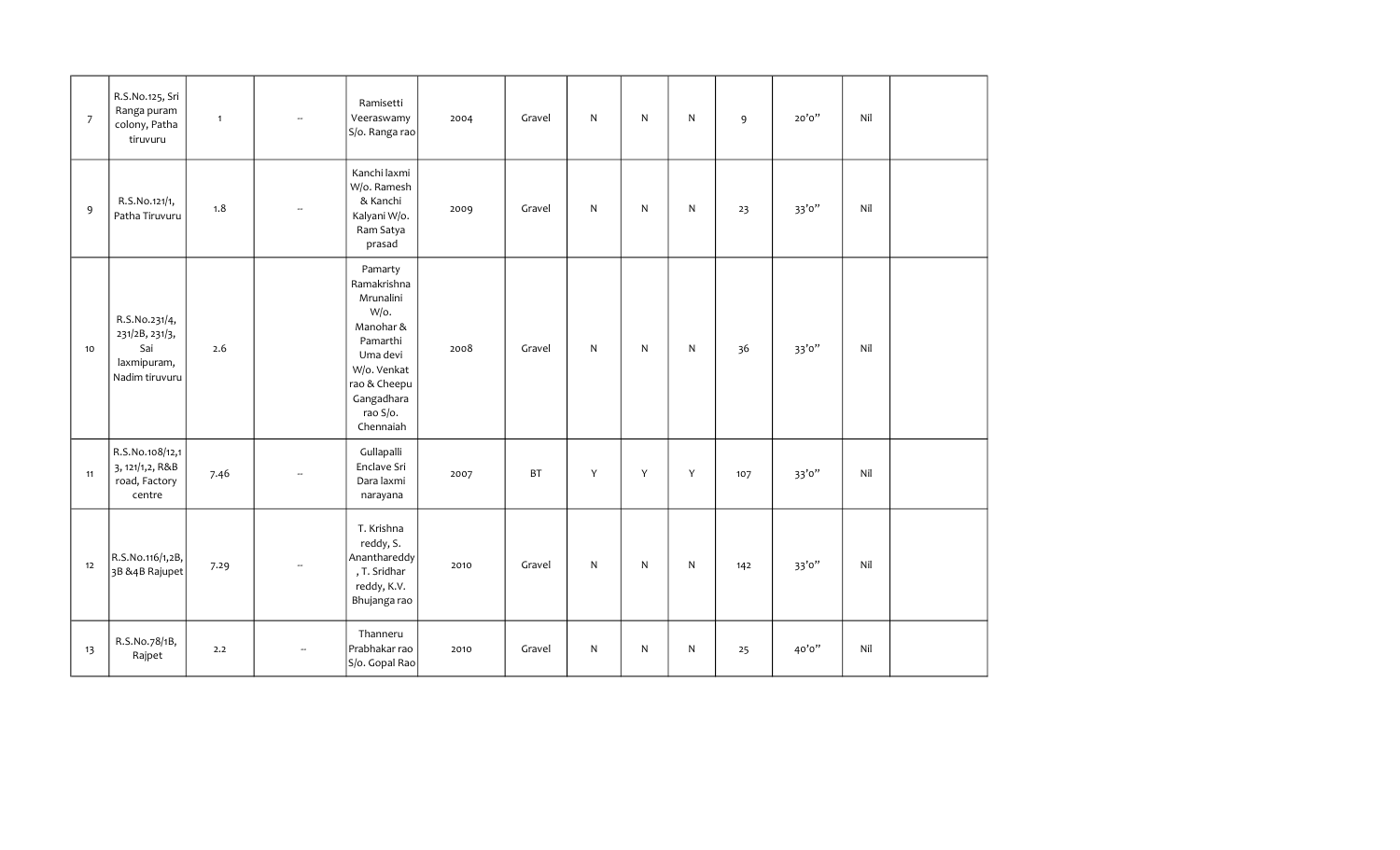| 14 | R.S. No.117/2,<br>122/3B, 118/2B<br>patha tiruvuru                               | 5.13 | $\overline{\phantom{a}}$ | A.P. Govt., &<br>local bodies<br>class - IV<br>Employees<br>Mutual Aided<br>Co operative<br>House<br><b>Building</b><br>Society<br>Limited                                                                           | 2005                                               | Gravel                  | Υ         | $\mathsf{N}$ | Y         | 160                                 | 20'0'' | Nil |  |
|----|----------------------------------------------------------------------------------|------|--------------------------|----------------------------------------------------------------------------------------------------------------------------------------------------------------------------------------------------------------------|----------------------------------------------------|-------------------------|-----------|--------------|-----------|-------------------------------------|--------|-----|--|
| 15 | R.S.No.138/1A2,<br>1B2, 140P,<br>142/2P, 143/1A,<br>1B, 1C, 2A<br>Patha tiruvuru | 18.5 |                          | Injam Krishna<br>rao S/o.<br>Satyanarayan<br>a, Gadde<br>Laxmaiah S/o.<br>Sita Ramaiah,<br>Manchineela<br>Maheswara<br>rao S/o.<br>Tirupathi rao                                                                     | 2007                                               | Gravel                  | ${\sf N}$ | $\mathsf{N}$ | ${\sf N}$ | 236                                 | 33'0"  | Nil |  |
| 16 | RS No.117,<br>Rajpet                                                             | 3.5  | $\overline{\phantom{a}}$ | Madugula<br>Satish kumar<br>S/o. Somaiah,<br>Vuragadda<br>Pawan Kumar<br>S/o. Venkat<br>Subbarao<br>Rachamalla<br>Nageswara<br>rao S/o.<br>Subba rao,<br>Charugundla<br>Venkateswara<br>rao S/o.<br>Nageswara<br>rao | 2011                                               | <b>WBM</b>              | ${\sf N}$ | Y            | Y         | 41                                  | 33'0"  | Nil |  |
|    |                                                                                  |      |                          |                                                                                                                                                                                                                      |                                                    | Vuyyuru Nagar Panchayat |           |              |           |                                     |        |     |  |
|    |                                                                                  |      |                          |                                                                                                                                                                                                                      | DETAILS OF UNAUTHORISED LAOUTS IN GRAMA PANCHAYATS |                         |           |              |           |                                     |        |     |  |
|    | <b>Details of Unauthorised</b>                                                   |      | Name of                  |                                                                                                                                                                                                                      | Annrox. Year of                                    |                         |           |              |           | <b>Status of Layout development</b> |        |     |  |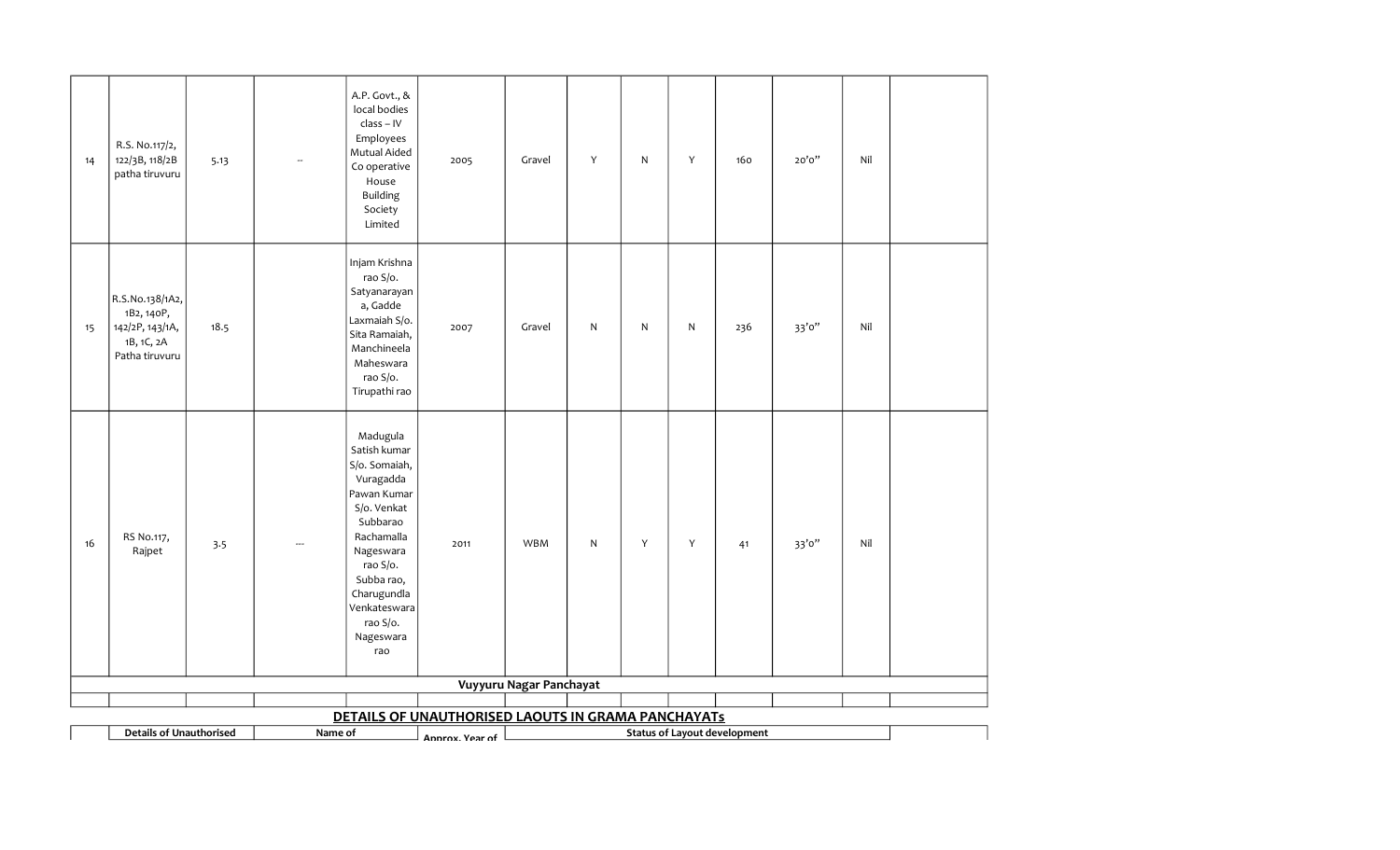| SL.<br>No.     | Sy. No. &<br>Village                                     | <b>Extent in Ac.</b> | Developer                | Owner                                                                    | nippi vay i sur vi<br>subdivision of<br>land /<br>unauthorised<br>layout) | Road<br>formation<br>Gravel/W.B.<br>M/BT/CC | Water<br>Supply<br>(Y/N) | <b>Drains</b><br>(Y/N) | Electricit<br>y (Y/N) | No. of<br><b>Plots</b>   | Width of<br>Roads | $%$ of<br>Open<br>space if<br>available | Remarks                                                                                                |
|----------------|----------------------------------------------------------|----------------------|--------------------------|--------------------------------------------------------------------------|---------------------------------------------------------------------------|---------------------------------------------|--------------------------|------------------------|-----------------------|--------------------------|-------------------|-----------------------------------------|--------------------------------------------------------------------------------------------------------|
|                |                                                          |                      |                          |                                                                          |                                                                           | <b>RAJAHMUNDRY DIVISION</b>                 |                          |                        |                       |                          |                   |                                         |                                                                                                        |
| $\mathbf{1}$   | 739/1,2, 757,<br>Burugupudi<br>village                   | 2.80                 |                          | Nama<br>Venkateswara<br>Rao                                              | ÷.                                                                        | Gravel                                      | $\mathsf{N}$             | ${\sf N}$              | $\mathsf{N}$          |                          |                   | $\omega$                                | the information<br>obtain from<br>DI.P.O.,<br>Rajahmundry, Lr.<br>Roc. No. 615/2008,<br>dt. 26-12-2011 |
| $\overline{2}$ | 764,<br>Burugupudi<br>village                            | 1.66                 | $\overline{\phantom{a}}$ | Adabala<br>Ganaga and 5<br>Others                                        | $\overline{\phantom{a}}$                                                  | Gravel                                      | $\mathsf{N}$             | N.                     | N                     | $\overline{\phantom{a}}$ | ÷,                | $\blacksquare$                          | -do-                                                                                                   |
| $\overline{3}$ | 373/1, 2,<br>Madhurapudi<br>Village                      | 7.00                 | Ξ.                       | M. Veerababu<br>& Others                                                 | $\overline{\phantom{a}}$                                                  | Gravel                                      | N                        | N                      | N                     | $\sim$                   | $\overline{a}$    | $\blacksquare$                          | -do-                                                                                                   |
| $\overline{4}$ | 119/2, 132/1,<br>Madhurupudi<br>Village                  | 2.05                 |                          | M. Ramkumar<br>and P.<br>Lakshmana<br>Swamy                              | $\overline{\phantom{a}}$                                                  | Gravel                                      | N                        | N                      | N                     | ÷,                       |                   | $\blacksquare$                          | -do-                                                                                                   |
| 5              | 370/3,<br>Madhurapudi<br>Village                         | 5.06                 | Ξ.                       | Chandana<br>Veera<br>Venkata<br>lakshmi                                  | $\sim$                                                                    | Gravel                                      | N                        | N.                     | N                     | ÷,                       |                   | $\tilde{\phantom{a}}$                   | -do-                                                                                                   |
| 6              | 370/2,<br>Madhurapudi<br>village                         | 2.10                 | $\overline{\phantom{a}}$ | A. Tata Tao                                                              | $\overline{\phantom{a}}$                                                  | Gravel                                      | $\mathsf{N}$             | N                      | $\mathsf{N}$          | $\sim$                   | ÷,                | $\blacksquare$                          | -do-                                                                                                   |
| $\overline{7}$ | 369/2,<br>2C,369/3,4<br>382/2,<br>Madhurapudi<br>Village | 10.84                | $\overline{\phantom{a}}$ | Chandana<br>Venkata<br>Nagesh<br>Mallikharjuna<br>Rao                    | $\overline{\phantom{a}}$                                                  | Gravel                                      | $\mathsf{N}$             | N                      | $\mathsf{N}$          | ÷,                       |                   | $\overline{\phantom{a}}$                | -do-                                                                                                   |
| 8              | 370/4,<br>Madhurapudi<br>Village                         | 3.61                 | $\overline{\phantom{a}}$ | Y. Prasad                                                                | $\overline{\phantom{a}}$                                                  | Gravel                                      | $\mathsf{N}$             | $\mathsf{N}$           | $\mathsf{N}$          | $\sim$                   | ÷.                | $\sim$                                  | -do-                                                                                                   |
| 9              | 375/5,<br>Madhurapudi<br>Village                         | 0.44                 | $\overline{\phantom{a}}$ | Y. Prasad                                                                | $\overline{\phantom{a}}$                                                  | Gravel                                      | $\mathsf{N}$             | $\mathsf{N}$           | $\mathsf{N}$          | $\overline{a}$           | ÷,                | $\overline{\phantom{a}}$                | -do-                                                                                                   |
| 10             | 119/1,<br>Madhurapudi<br>Village                         | 3.18                 |                          | Police<br>Employees<br>Co. op<br><b>Building</b><br>Society,<br>Kakinada | $\sim$                                                                    | Gravel                                      | $\mathsf{N}$             | N                      | N                     | $\overline{\phantom{a}}$ |                   | $\blacksquare$                          | -do-                                                                                                   |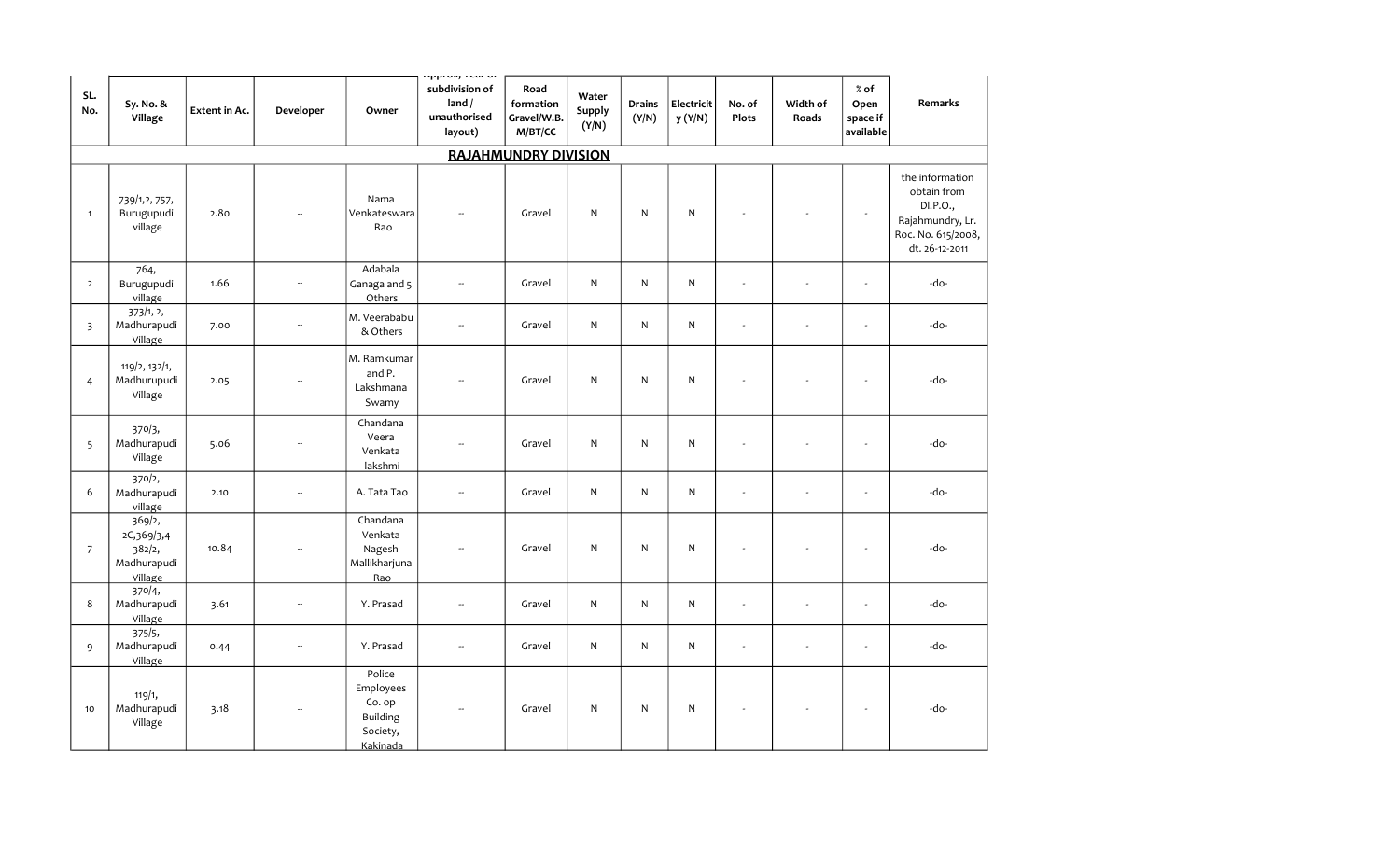| 11   | 479/3B, 3D, 3C,<br>3E, 480/1,3,4,<br>Gadala Village | 8.19 | L.                       | D. Babji and<br>others                         | $\sim$                   | Gravel | N | N            | N            |                |                | $\sim$                   | -do- |
|------|-----------------------------------------------------|------|--------------------------|------------------------------------------------|--------------------------|--------|---|--------------|--------------|----------------|----------------|--------------------------|------|
| 12   | 465, Gadala<br>Village                              | 3.00 | $\sim$                   | P. Suribabu &<br>Others                        | Ξ.                       | Gravel | N | N            | N            | $\sim$         | $\sim$         | $\blacksquare$           | -do- |
| 13   | 477/2, Gadala<br>Village                            | 1.50 | ÷.                       | Padala<br>Venkata<br>Subbaiah and<br>Surya Rao | $\sim$                   | Gravel | N | N            | ${\sf N}$    | L.             |                | $\omega$                 | -do- |
| 14   | 474/4B,<br>383/3A, Gadala<br>Village                | 1.59 | $\sim$                   | Magapu<br>Satyavathi<br>and Others             | $\overline{\phantom{a}}$ | Gravel | N | $\mathsf{N}$ | $\mathsf{N}$ | ÷.             |                | $\sim$                   | -do- |
| 15   | 380/4, 380/5,<br>Gadala Village                     | 1.66 | $\overline{\phantom{a}}$ | Matta Bapi<br>Raju and<br>Ganga Raju           | Ξ.                       | Gravel | N | $\mathsf{N}$ | $\mathsf{N}$ | ÷,             | ÷,             | $\mathbf{r}$             | -do- |
| 16   | 566/6, Gadala<br>Village                            | 1.38 | $\overline{\phantom{a}}$ | Magapu<br>Varalakshmi<br>and others            | --                       | Gravel | N | N            | N            | u,             | ÷,             | $\overline{\phantom{a}}$ | -do- |
| 17   | 533/3, 3C,<br>Gadala Village                        | 0.90 | $\overline{\phantom{a}}$ | Magapu<br>Satyanarayan<br>a and others         | $\overline{a}$           | Gravel | N | N            | ${\sf N}$    | $\overline{a}$ |                | $\sim$                   | -do- |
| 18   | 389/2B, 530/1A,<br>1B, 1C, Gadala<br>Village        | 4.44 | ÷.                       | J.<br>Satyanarayan<br>a and others             | Ξ.                       | Gravel | N | N.           | $\mathsf{N}$ | ÷,             |                | $\mathbf{r}$             | -do- |
| 19   | 396, Gadala<br>Village                              | 0.58 | $\overline{\phantom{a}}$ | Manyam<br>Ganga Raju                           | u,                       | Gravel | N | $\mathsf{N}$ | $\mathsf{N}$ | $\omega$       | $\sim$         | $\mathbf{r}$             | -do- |
| 20   | 354/1, Gadala<br>Village                            | 0.64 | $\overline{\phantom{a}}$ | D.<br>Suryanarayan<br>$\mathsf{a}$             | --                       | Gravel | N | N            | N            | $\overline{a}$ | $\overline{a}$ | $\mathbf{r}$             | -do- |
| $21$ | 455/1, Gadala<br>Village                            | 0.37 | $\overline{\phantom{a}}$ | M. Suryudu                                     | $\overline{\phantom{a}}$ | Gravel | N | $\mathsf{N}$ | $\mathsf{N}$ | $\sim$         | ÷              | $\mathbf{r}$             | -do- |
| 22   | 455/2A, Gadala<br>Village                           | 0.22 | $\overline{\phantom{a}}$ | M. Suryudu                                     | $\overline{\phantom{a}}$ | Gravel | N | $\mathsf{N}$ | $\mathsf{N}$ | ÷,             | $\overline{a}$ | $\mathbf{r}$             | -do- |
| 23   | 455/2B, Gadala<br>Village                           | 0.13 | $\overline{\phantom{a}}$ | M. Suryudu                                     | $\overline{\phantom{a}}$ | Gravel | N | $\mathsf{N}$ | $\mathsf{N}$ | ÷,             | ÷,             | $\overline{\phantom{a}}$ | -do- |
| 24   | 463/2, Gadala<br>Village                            | 0.49 | $\overline{\phantom{a}}$ | B.<br>Suryanarayan<br>$\mathsf{a}$             | $\overline{\phantom{a}}$ | Gravel | N | N            | N            | $\blacksquare$ | ÷.             | $\overline{\phantom{a}}$ | -do- |
| 25   | 474/1C, Gadala<br>Village                           | 0.32 | $\sim$                   | K. Madhava<br>Rao                              | ш,                       | Gravel | N | N            | $\mathsf{N}$ | ÷,             |                | $\sim$                   | -do- |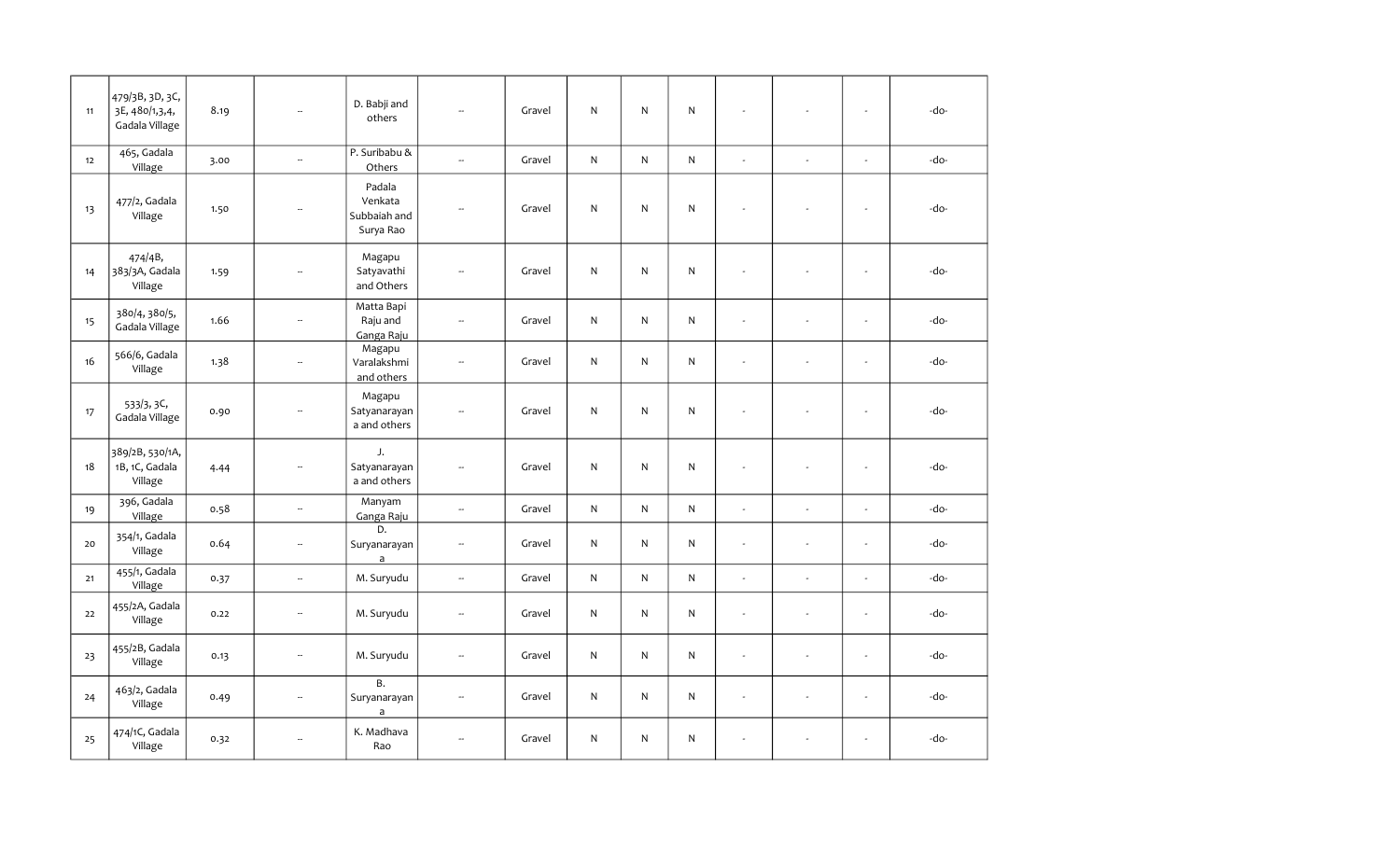| 26 | 474/1B, Gadala<br>Village | 0.22 | $\overline{\phantom{a}}$ | K. Madhava<br>Rao                                           |                          | Gravel | N  | $\mathsf{N}$ | N  | ÷.                       | ä,                       | ÷.                       | -do- |
|----|---------------------------|------|--------------------------|-------------------------------------------------------------|--------------------------|--------|----|--------------|----|--------------------------|--------------------------|--------------------------|------|
| 27 | 394/2, Gadala<br>Village  | 1.27 | $\overline{\phantom{a}}$ | Jakkampudi                                                  | $\overline{\phantom{a}}$ | Gravel | N. | $\mathsf{N}$ | N  | $\blacksquare$           | $\sim$                   | $\blacksquare$           | -do- |
| 28 | 394/5, Gadala<br>Village  | 0.43 | $\overline{\phantom{a}}$ | Swamy S/o<br>Veeranna<br>Gadala                             | $\overline{\phantom{a}}$ | Gravel | N  | $\mathsf{N}$ | N  | $\omega$                 | $\sim$                   | $\blacksquare$           | -do- |
| 29 | 394/1, Gadala<br>Village  | 0.32 | $\overline{\phantom{a}}$ | Jakkampudi<br>Veerraju S/o                                  | $\overline{\phantom{a}}$ | Gravel | N. | $\mathsf{N}$ | N. | $\omega$                 | $\sim$                   | $\omega$                 | -do- |
| 30 | 394/1, Gadala<br>Village  | 0.61 | $\overline{\phantom{a}}$ | Chinnayya<br>Jakkampudi                                     | ÷.                       | Gravel | N  | $\mathsf{N}$ | N  | $\blacksquare$           | $\sim$                   | $\blacksquare$           | -do- |
| 31 | 394/3, Gadala<br>Village  | 0.45 | $\overline{\phantom{a}}$ | Tatayya S/o<br>chinnayya                                    | $\overline{\phantom{a}}$ | Gravel | N  | $\mathsf{N}$ | N  | $\sim$                   | $\sim$                   | $\blacksquare$           | -do- |
| 32 | 394/4, Gadala<br>Village  | 0.30 | $\overline{\phantom{a}}$ | Jakkampudi<br>Subba Rao                                     | $\overline{\phantom{a}}$ | Gravel | N  | $\mathsf{N}$ | N  | $\sim$                   |                          | ÷,                       | -do- |
| 33 | 384/3, Gadala<br>Village  | 1.00 | $\overline{\phantom{a}}$ | Pulla                                                       | $\overline{a}$           | Gravel | N  | $\mathsf{N}$ | N  | $\sim$                   | $\sim$                   | $\omega$                 | -do- |
| 34 | 384/4B, Gadala<br>Village | 0.44 | $\overline{\phantom{a}}$ | Satyanarayan<br>a S/o<br>Veeranna;                          | $\overline{a}$           | Gravel | N. | $\mathsf{N}$ | N  | $\sim$                   | $\sim$                   | $\omega$                 | -do- |
| 35 | 384/6, Gadala<br>Village  | 0.17 | $\overline{\phantom{a}}$ | Gadala &<br>Vemuluri<br>Bhajannaraya                        | $\overline{\phantom{a}}$ | Gravel | N  | $\mathsf{N}$ | N  | $\overline{\phantom{a}}$ | $\sim$                   | $\omega$                 | -do- |
| 36 | 385/3E, Gadala<br>Village | 0.27 | $\overline{\phantom{a}}$ | na S/o<br>Veeranna,<br>Gdadal                               | $\overline{\phantom{a}}$ | Gravel | N  | $\mathsf{N}$ | N. | $\sim$                   | $\sim$                   | ÷,                       | -do- |
| 37 | 385/3, Gadala<br>Village  | 0.55 | $\overline{\phantom{a}}$ |                                                             | $\overline{\phantom{a}}$ | Gravel | N  | $\mathsf{N}$ | N  | $\omega$                 | $\bar{a}$                | $\blacksquare$           | -do- |
| 38 | 343/1, Gadala<br>Village  | 3.00 | $\overline{\phantom{a}}$ | Mittana<br>Boorayya S/o<br>Ramaiah                          | --                       | Gravel | N. | $\mathsf{N}$ | N  | $\blacksquare$           | $\overline{\phantom{a}}$ | $\overline{\phantom{a}}$ | -do- |
| 39 | 358, Gadala<br>Village    | 2.18 | $\overline{\phantom{a}}$ | Sunkara<br>Krishna Rao<br>S/O<br>Satyanarayan<br>a Kolamuru | $\overline{a}$           | Gravel | N  | $\mathsf{N}$ | N  | $\sim$                   | $\overline{\phantom{a}}$ | $\overline{\phantom{a}}$ | -do- |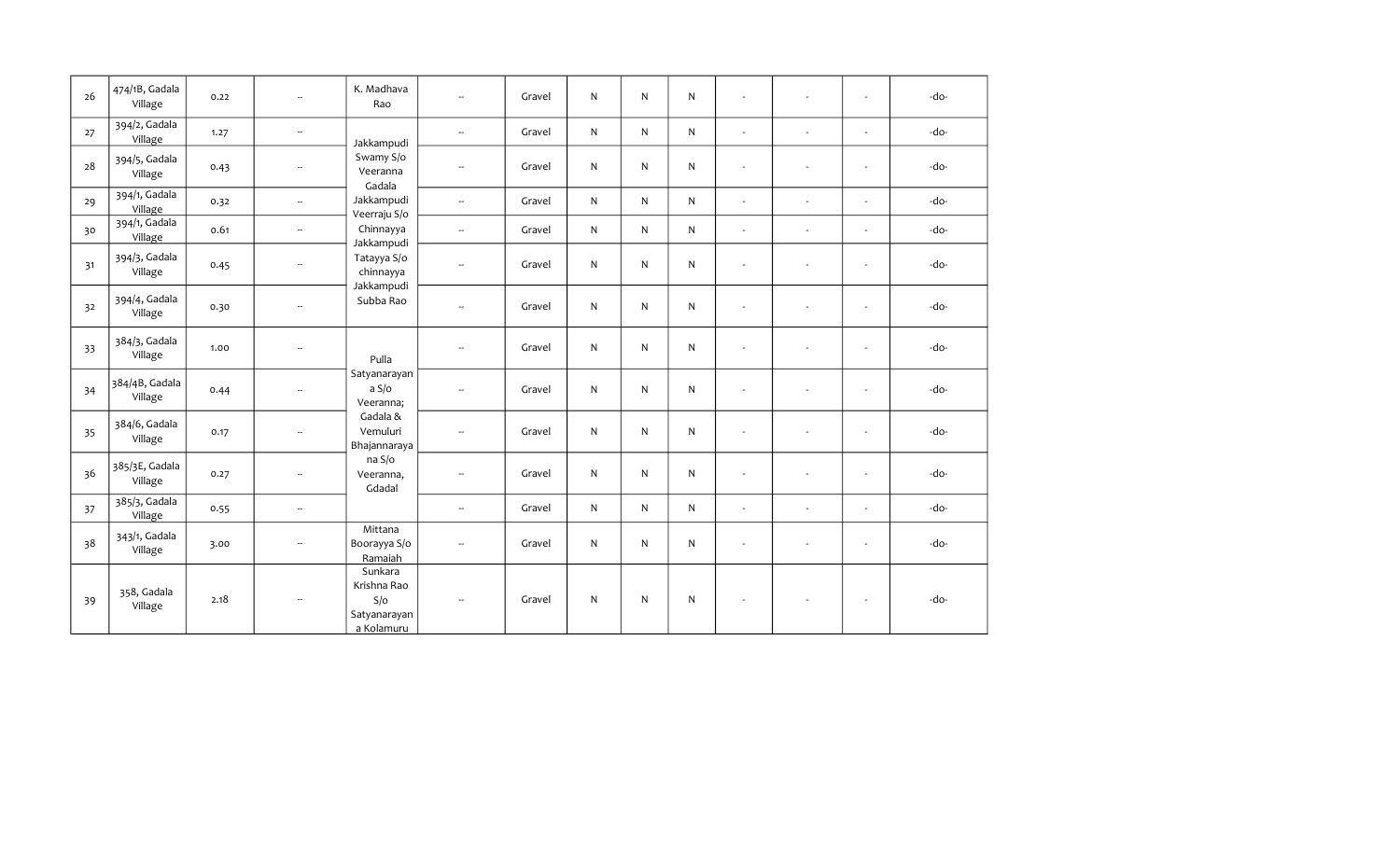| 40 | 360, Gadala<br>Village         | 4.30 |                          | Sunkara<br>Krishna Rao<br>S/O<br>Satyanarayan<br>a Kolamuru,<br>Sunkara Satya<br>Rao S/o<br>Satyanarayan<br>a, Kolamuru,<br>Meduri<br>Venkata<br>Subrahmanay<br>am, Dodda<br>Suram | $\overline{\phantom{a}}$ | Gravel | ${\sf N}$ | N | ${\sf N}$    |                          |        | $\sim$                   | -do- |
|----|--------------------------------|------|--------------------------|------------------------------------------------------------------------------------------------------------------------------------------------------------------------------------|--------------------------|--------|-----------|---|--------------|--------------------------|--------|--------------------------|------|
| 41 | 561/1A,<br>Kolamuru<br>Village | 1.44 | --                       | P. Rama Rao<br>and Others                                                                                                                                                          | --                       | Gravel | ${\sf N}$ | N | $\mathsf{N}$ | $\omega$                 | $\sim$ | $\sim$                   | -do- |
| 42 | 564/1A,<br>Kolamuru<br>Village | 3.20 | $\overline{\phantom{a}}$ | P. Rama Rao<br>and Others                                                                                                                                                          | Ξ.                       | Gravel | ${\sf N}$ | N | ${\sf N}$    | ÷.                       |        | L.                       | -do- |
| 43 | 561/2A,<br>Kolamuru<br>Village | 1.17 | $\overline{\phantom{a}}$ | P. Rama Rao<br>and Others                                                                                                                                                          | --                       | Gravel | ${\sf N}$ | N | $\mathsf{N}$ | $\overline{\phantom{a}}$ |        | $\sim$                   | -do- |
| 44 | 525, Kolamuru<br>Village       | 2.05 | $\overline{\phantom{a}}$ | Vadrevu<br>Butchi<br>Venkata<br>Narasamma<br>and others                                                                                                                            | --                       | Gravel | ${\sf N}$ | N | ${\sf N}$    | ÷,                       |        | $\overline{\phantom{a}}$ | -do- |
| 45 | 526, Kolamuru<br>Village       | 1.14 | $\overline{\phantom{a}}$ | Jana<br>Satyanarayan<br>a and others                                                                                                                                               | --                       | Gravel | ${\sf N}$ | N | ${\sf N}$    | $\blacksquare$           |        | $\sim$                   | -do- |
| 46 | 527, Kolamuru<br>Village       | 5.01 | $\overline{\phantom{a}}$ | Pinnamareddy<br>Chandra Rao<br>and others                                                                                                                                          | --                       | Gravel | ${\sf N}$ | N | ${\sf N}$    | $\blacksquare$           |        | $\overline{\phantom{a}}$ | -do- |
| 47 | 528, Kolamuru<br>Village       | 0.93 | $\overline{\phantom{a}}$ | Adabala<br>Dhana<br>Lakshmi and<br>others                                                                                                                                          | --                       | Gravel | ${\sf N}$ | N | $\mathsf{N}$ | $\sim$                   |        | $\sim$                   | -do- |
| 48 | 533, Kolamuru<br>Village       | 2.06 | $\overline{a}$           | Gatti<br>Padmavathi<br>and others                                                                                                                                                  | $\overline{\phantom{a}}$ | Gravel | ${\sf N}$ | N | ${\sf N}$    | ÷,                       |        | $\blacksquare$           | -do- |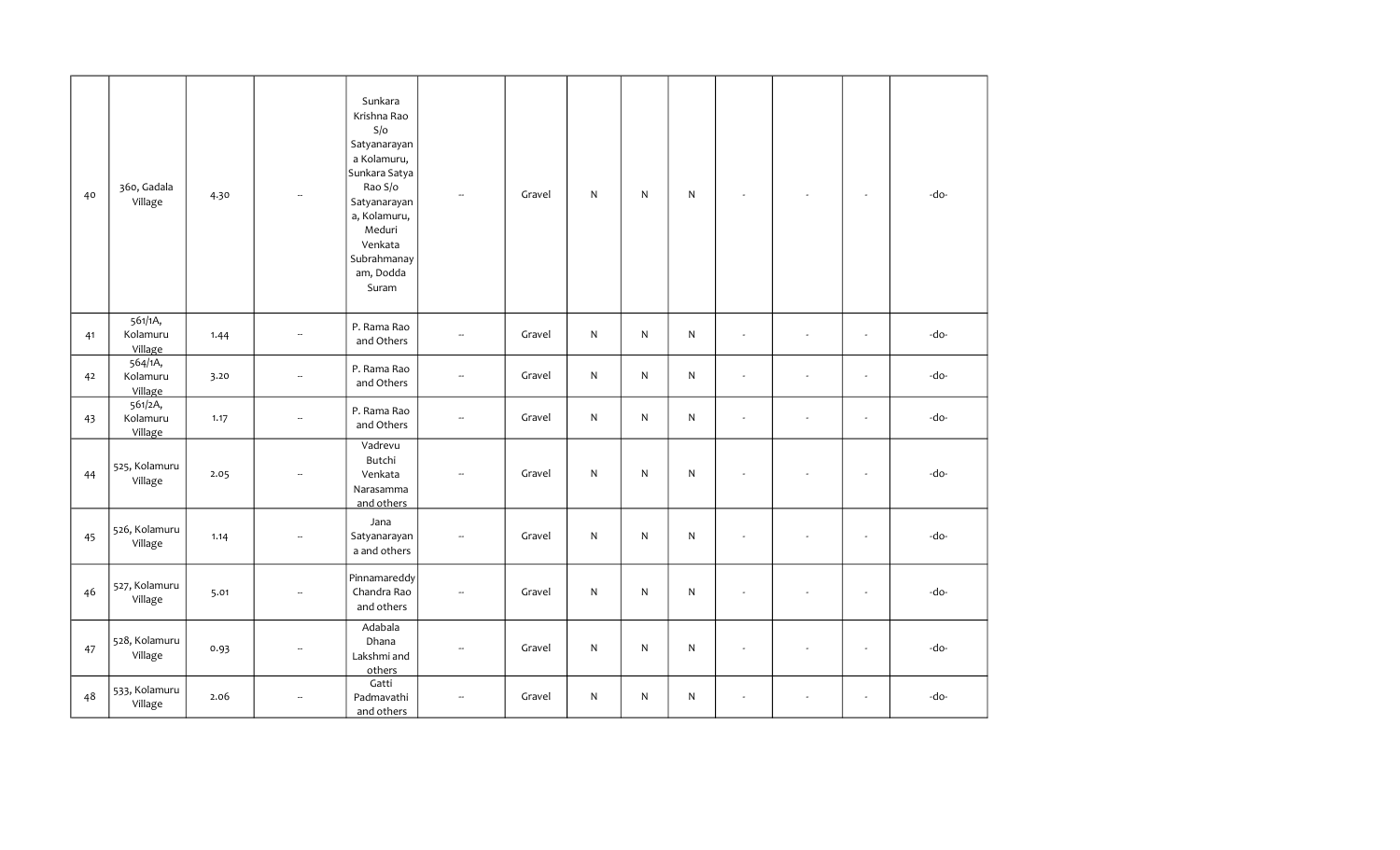| 49 | 534, Kolamuru<br>Village      | 3.32 |                          | Bathina Veera<br>Venkata Rao<br>and others       | $\overline{\phantom{a}}$ | Gravel | ${\sf N}$    | N            | ${\sf N}$ |                          |                | $\overline{\phantom{a}}$ | -do- |
|----|-------------------------------|------|--------------------------|--------------------------------------------------|--------------------------|--------|--------------|--------------|-----------|--------------------------|----------------|--------------------------|------|
| 50 | 541, Kolamuru<br>Village      | 3.65 | $\overline{\phantom{a}}$ | Madhavarapu<br>Venkata<br>Lakshmi and<br>others  | $\overline{\phantom{a}}$ | Gravel | ${\sf N}$    | $\mathsf{N}$ | ${\sf N}$ | $\sim$                   | ÷              | $\overline{\phantom{a}}$ | -do- |
| 51 | 542, Kolamuru<br>Village      | 3.40 | $\overline{\phantom{a}}$ | Pinnama<br>Reddy Rani<br>and others              | $\sim$                   | Gravel | $\mathsf{N}$ | N            | ${\sf N}$ | $\sim$                   | $\sim$         | $\overline{\phantom{a}}$ | -do- |
| 52 | 543, Kolamuru<br>Village      | 3.77 | $\overline{\phantom{a}}$ | Mulasani<br>Suryanarayan<br>a and others         | $\overline{a}$           | Gravel | ${\sf N}$    | $\mathsf{N}$ | ${\sf N}$ | $\overline{\phantom{a}}$ |                | $\blacksquare$           | -do- |
| 53 | 544, Kolamuru<br>Village      | 2.27 | $\overline{\phantom{a}}$ | Pinnamareddy<br>Rani                             | ÷.                       | Gravel | N            | N            | ${\sf N}$ | $\overline{\phantom{a}}$ | ÷,             | $\overline{\phantom{a}}$ | -do- |
| 54 | 622, Kolamuru<br>Village      | 3.66 | $\overline{\phantom{a}}$ | Bollina<br>Venkata<br>Suranarayana<br>and others | $\sim$                   | Gravel | ${\sf N}$    | $\mathsf{N}$ | ${\sf N}$ | ÷.                       | ÷,             | $\mathbf{r}$             | -do- |
| 55 | 623, Kolamuru<br>Village      | 5.49 | $\overline{\phantom{a}}$ | Chippala<br>Satyam and<br>others                 | $\overline{\phantom{a}}$ | Gravel | N            | $\mathsf{N}$ | ${\sf N}$ | ÷.                       | ÷,             | $\mathbf{r}$             | -do- |
| 56 | 624, Kolamuru<br>Village      | 2.23 | $\overline{\phantom{a}}$ | Catti<br>Bhagavam<br>and others                  | $\sim$                   | Gravel | $\mathsf{N}$ | $\mathsf{N}$ | ${\sf N}$ | ÷.                       | ÷,             | $\overline{\phantom{a}}$ | -do- |
| 57 | 625, Kolamuru<br>Village      | 3.69 | $\overline{\phantom{a}}$ | Gatti<br>Nagaratnam<br>and others                | $\overline{\phantom{a}}$ | Gravel | $\mathsf{N}$ | $\mathsf{N}$ | ${\sf N}$ | $\omega$                 | ÷,             | $\overline{\phantom{a}}$ | -do- |
| 58 | 529/1,<br>Kolamuru<br>Village | 1.47 | $\overline{\phantom{a}}$ | penugonda<br>Veera<br>Venkata Rao                | $\overline{\phantom{a}}$ | Gravel | $\mathsf{N}$ | $\mathsf{N}$ | ${\sf N}$ | $\blacksquare$           | ÷,             | $\mathbf{r}$             | -do- |
| 59 | 529/2,<br>Kolamuru<br>Village | 0.23 | $\overline{\phantom{a}}$ | Penugonda<br>Veera<br>Venkata Rao                | $\overline{\phantom{a}}$ | Gravel | $\mathsf{N}$ | N            | ${\sf N}$ | $\blacksquare$           | ÷,             | $\mathbf{r}$             | -do- |
| 60 | 521/1,<br>Kolamuru<br>Village | 0.49 | $\overline{\phantom{a}}$ | Mudragada<br>Padmavathi                          | μ.                       | Gravel | $\mathsf{N}$ | $\mathsf{N}$ | ${\sf N}$ | $\overline{\phantom{a}}$ | ÷,             | $\overline{\phantom{a}}$ | -do- |
| 61 | 521/2,<br>Kolamuru<br>Village | 0.47 | Ξ.                       | Mudragada<br>Padmavathi                          | $\overline{\phantom{a}}$ | Gravel | N            | $\mathsf{N}$ | ${\sf N}$ | $\overline{\phantom{a}}$ | ÷,             | ÷,                       | -do- |
| 62 | 522/1,<br>Kolamuru<br>Village | 0.50 | $\overline{\phantom{a}}$ | V.V. Venkata<br>Narasamma                        | $\overline{\phantom{a}}$ | Gravel | $\mathsf{N}$ | $\mathsf{N}$ | ${\sf N}$ | $\blacksquare$           | $\overline{a}$ | $\mathbf{r}$             | -do- |
| 63 | 522/2,<br>Kolamuru<br>Village | 0.43 | --                       | V.V. Venkata<br>Narasamma                        | $\overline{\phantom{a}}$ | Gravel | N            | $\mathsf{N}$ | ${\sf N}$ |                          | $\overline{a}$ | ÷,                       | -do- |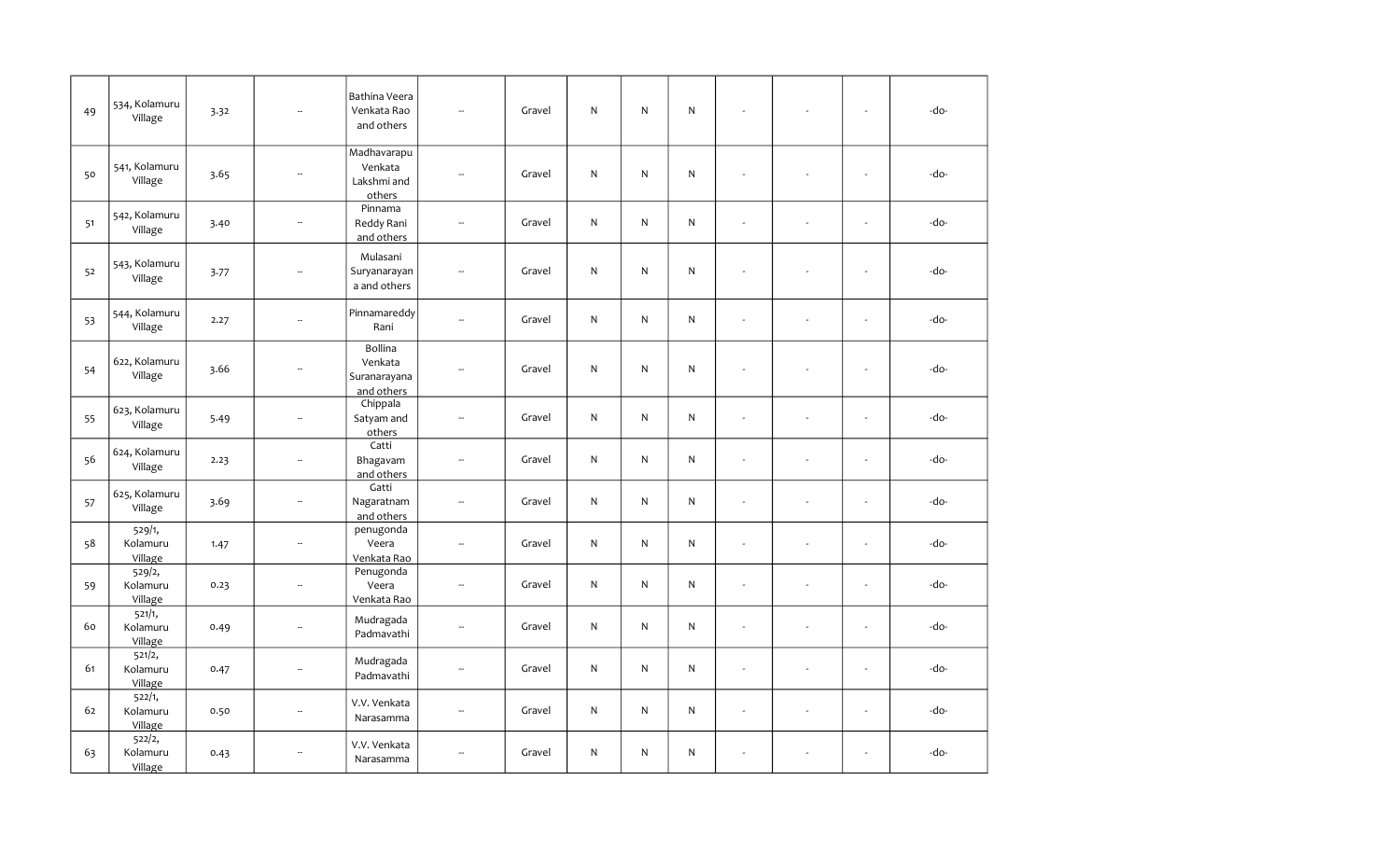| 64 | 522/3,<br>Kolamuru<br>Village   | 0.45 | $\sim$                   | V.V. Venkata<br>Narasamma                     | $\overline{\phantom{a}}$ | Gravel | N            | N            | $\mathsf{N}$ | $\sim$                   | $\sim$        | $\omega$                 | -do- |
|----|---------------------------------|------|--------------------------|-----------------------------------------------|--------------------------|--------|--------------|--------------|--------------|--------------------------|---------------|--------------------------|------|
| 65 | 522/4A,<br>Kolamuru<br>Village  | 0.23 | $\sim$                   | V.V. Venkata<br>Narasamma                     | $\overline{\phantom{m}}$ | Gravel | ${\sf N}$    | N            | N            | $\omega$                 | $\sim$        | $\blacksquare$           | -do- |
| 66 | 522/4B,<br>Kolamuru<br>Village  | 0.24 | $\overline{\phantom{a}}$ | V.V. Venkata<br>Narasamma                     | $\overline{\phantom{a}}$ | Gravel | $\mathsf{N}$ | N            | $\mathsf{N}$ | $\omega$                 | ÷.            | L.                       | -do- |
| 67 | 522/5A,<br>Kolamuru<br>Village  | 0.42 | $\overline{\phantom{a}}$ | V.V. Venkata<br>Narasamma                     | $\overline{\phantom{a}}$ | Gravel | $\mathsf{N}$ | N            | $\mathsf{N}$ | $\sim$                   | $\sim$        | $\blacksquare$           | -do- |
| 68 | 522/5B,<br>Kolamuru<br>Village  | 0.07 | $\overline{\phantom{a}}$ | Kollu<br>Devamma                              | $\overline{\phantom{m}}$ | Gravel | $\mathsf{N}$ | N            | N            | $\mathbf{r}$             | $\frac{1}{2}$ | $\blacksquare$           | -do- |
| 69 | 522/5C,<br>Kolamuru<br>Village  | 0.06 | $\overline{\phantom{a}}$ | Ambati<br>Apalanjamma                         | $\overline{\phantom{m}}$ | Gravel | ${\sf N}$    | $\mathsf{N}$ | $\mathsf{N}$ | $\omega$                 | $\sim$        | $\blacksquare$           | -do- |
| 70 | 532/1,<br>Kolamuru<br>Village   | 0.80 | $\overline{\phantom{a}}$ | Mudragada<br>Padmavathi                       | $\overline{\phantom{m}}$ | Gravel | $\mathsf{N}$ | N            | $\mathsf{N}$ | $\sim$                   | $\sim$        | $\overline{\phantom{a}}$ | -do- |
| 71 | 532/2,<br>Kolamuru<br>Village   | 0.93 | $\sim$                   | Jana Venkata<br>Ratnam                        | $\overline{\phantom{m}}$ | Gravel | $\mathsf{N}$ | N            | $\mathsf{N}$ | $\overline{\phantom{a}}$ | $\sim$        | $\overline{\phantom{a}}$ | -do- |
| 72 | 345,<br>Pidimgoyyi<br>Village   | 3.93 | $\overline{\phantom{a}}$ | Sathi<br>Sambasiva<br>Reddy S/o<br>Sathireddy | $\overline{\phantom{a}}$ | Gravel | ${\sf N}$    | N            | N            | $\overline{\phantom{a}}$ |               | $\sim$                   | -do- |
| 73 | 358/3,<br>Pidimgoyyi<br>Village | 3.73 | $\overline{\phantom{a}}$ | Singidi Naga<br>Lakshmi W/o<br>Yesu           | $\overline{\phantom{a}}$ | Gravel | $\mathsf{N}$ | N            | $\mathsf{N}$ | ÷,                       |               | $\overline{\phantom{a}}$ | -do- |
| 74 | 446/1,<br>Pidimgoyyi<br>Village | 4.00 | $\overline{\phantom{a}}$ | Penke<br>Gowramma<br>and others               | $\overline{\phantom{a}}$ | Gravel | ${\sf N}$    | $\mathsf{N}$ | ${\sf N}$    | ÷,                       |               | $\overline{\phantom{a}}$ | -do- |
| 75 | 457,<br>Pidimgoyyi<br>Village   | 3.05 | $\overline{\phantom{a}}$ | Balla Perayya                                 | $\overline{\phantom{a}}$ | Gravel | $\mathsf{N}$ | N            | $\mathsf{N}$ | ÷                        |               | $\overline{a}$           | -do- |
| 76 | 612/1,<br>Pidimgoyyi<br>Village | 2.80 | $\overline{\phantom{a}}$ | Jaggavarapu<br>Venkataraman<br>$\overline{a}$ | $\overline{\phantom{a}}$ | Gravel | N            | N            | $\mathsf{N}$ | ÷,                       |               | $\overline{\phantom{a}}$ | -do- |
| 77 | 331, Pidimgoyyi<br>Village      | 1.00 | $\overline{\phantom{a}}$ | Velagala<br>Manohar<br>Reddy and<br>others    | $\overline{\phantom{a}}$ | Gravel | N            | N            | ${\sf N}$    | $\overline{a}$           |               | $\sim$                   | -do- |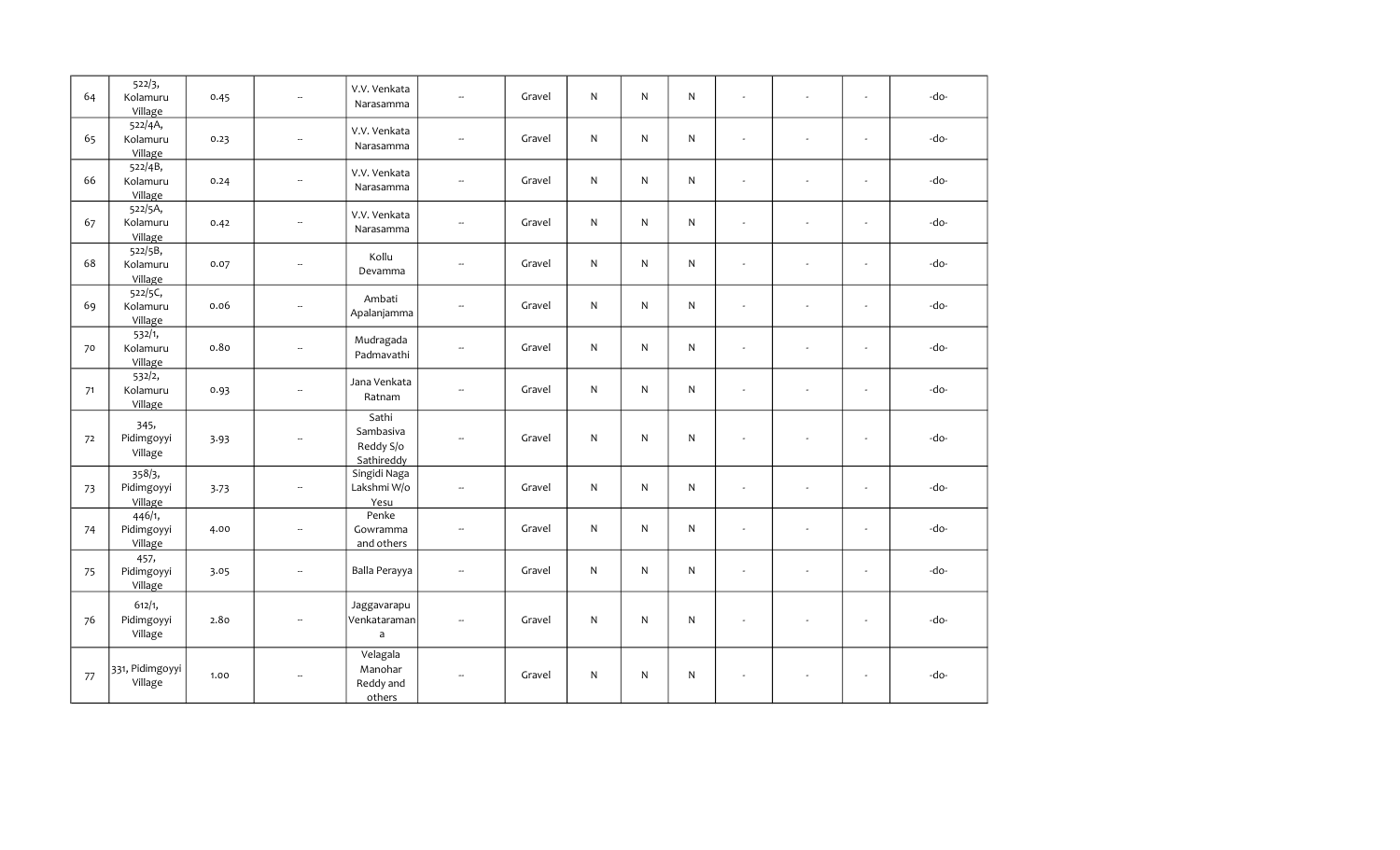| 78 | 330/1 to 4, 329,<br>Pidimgoyyi<br>Village | 2.39 | ÷.                       | Challa<br>Veerabhadra<br>Rao S/o Appa<br>Rao<br>Challa Siva<br>Subrahmanya<br>m S/o Sankara<br>Rao<br>Challa<br>Vasudevarao<br>S/o Appa Rao | Ξ.                       | Gravel | $\mathsf{N}$ | N            | $\mathsf{N}$ |                          |                          | $\mathbf{r}$             | -do- |
|----|-------------------------------------------|------|--------------------------|---------------------------------------------------------------------------------------------------------------------------------------------|--------------------------|--------|--------------|--------------|--------------|--------------------------|--------------------------|--------------------------|------|
| 79 | 329,<br>Pidimgoyyi<br>Village             | 2.34 | ÷.                       | Challa<br>Sankara Rao<br>S/o Appa Rao                                                                                                       | $\sim$                   | Gravel | N            | N            | N            | ÷.                       | $\overline{\phantom{a}}$ | $\blacksquare$           | -do- |
| 80 | 459/5&1044/7,<br>Hukkumpeta<br>Village    | 1.00 | $\overline{\phantom{a}}$ | Pilli<br>Balakrishna                                                                                                                        | --                       | Gravel | N            | N            | ${\sf N}$    | $\blacksquare$           | $\overline{a}$           | $\blacksquare$           | -do- |
| 81 | 14/4,<br>Hukkumpeta<br>Village            | 1.02 | $\overline{\phantom{a}}$ | Gowripothu<br>Appala Raju                                                                                                                   | ш,                       | Gravel | N            | $\mathsf{N}$ | $\mathsf{N}$ | $\omega$                 | ÷,                       | $\overline{\phantom{a}}$ | -do- |
| 82 | 445/2,<br>Hukkumpeta<br>Village           | 3.98 | $\overline{\phantom{a}}$ | Anupu Gandhi                                                                                                                                | --                       | Gravel | N            | N            | N            | $\blacksquare$           | $\overline{a}$           | $\blacksquare$           | -do- |
| 83 | 451, 452,<br>Hukkumpeta<br>Village        | 2.00 | $\sim$                   | Pilli Bhaskara<br>Rao and<br>others                                                                                                         | --                       | Gravel | N            | $\mathsf{N}$ | ${\sf N}$    | $\sim$                   | $\overline{\phantom{a}}$ | $\overline{\phantom{a}}$ | -do- |
| 84 | 451, 452/1,<br>Hukkumpeta<br>Village      | 2.00 | $\overline{\phantom{a}}$ | Pilli<br>Venkateswara<br>Rao                                                                                                                | u.                       | Gravel | N            | $\mathsf{N}$ | ${\sf N}$    | $\overline{a}$           | L.                       | ÷.                       | -do- |
| 85 | 449/11,<br>Hukkumpeta<br>Village          | 1.00 | $\overline{\phantom{a}}$ | Adari<br>Sambamurthy                                                                                                                        | ш,                       | Gravel | $\mathsf{N}$ | $\mathsf{N}$ | $\mathsf{N}$ | $\omega$                 | $\bar{a}$                | $\overline{\phantom{a}}$ | -do- |
| 86 | 442/10,<br>Hukkumpeta<br>Village          | 1.00 | $\overline{\phantom{a}}$ | Pilli<br>Chiranjeevi                                                                                                                        | $\overline{\phantom{a}}$ | Gravel | N            | N            | $\mathsf{N}$ | ÷.                       | ÷,                       | $\overline{\phantom{a}}$ | -do- |
| 87 | 448,<br>Hukkumpeta<br>Village             | 2.00 | $\overline{\phantom{a}}$ | Pilli Lakshmi<br>Chandra Kala                                                                                                               | Ξ.                       | Gravel | N            | $\mathsf{N}$ | $\mathsf{N}$ | ÷.                       | ÷,                       | $\overline{\phantom{a}}$ | -do- |
| 88 | 38/1,<br>Hukkumpeta<br>Village            | 2.00 | $\sim$                   | Sri Musunuri<br>Srinu                                                                                                                       | --                       | Gravel | N            | N            | N            | $\sim$                   | $\blacksquare$           | $\blacksquare$           | -do- |
| 89 | 52/2, Bommuru<br>Village                  | 2.20 | $\ddot{\phantom{a}}$     | Boppana<br>Lakshmi<br>Sujata                                                                                                                | $\overline{\phantom{a}}$ | Gravel | N            | N            | N            | $\overline{\phantom{a}}$ | $\overline{\phantom{a}}$ | $\blacksquare$           | -do- |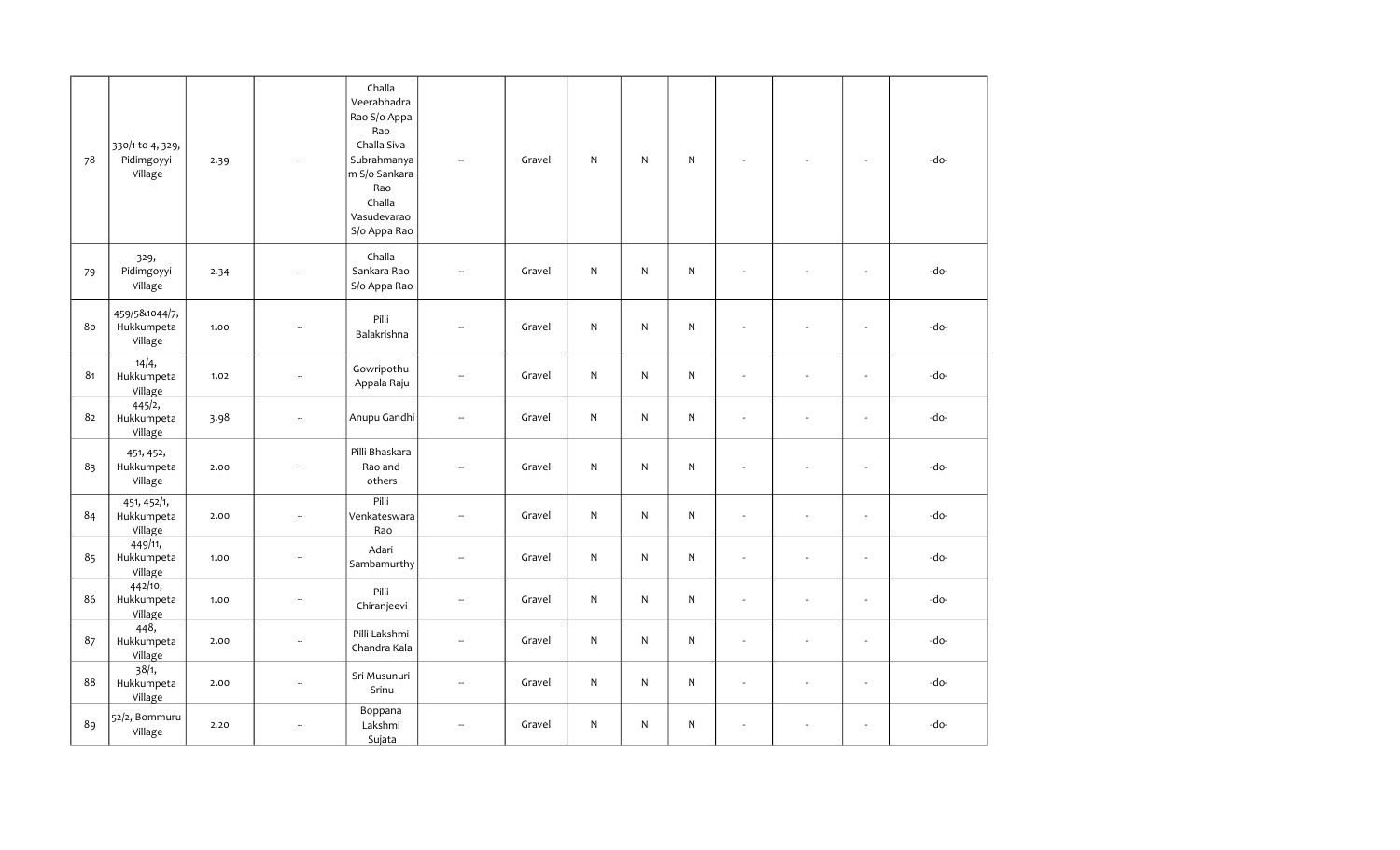| 90 | 38/4B, 38/5A,<br>Bommuru<br>Village                                                                                                                                                                           | 1.19  | $\overline{\phantom{a}}$ | Tummalapent<br>a Adinarayana                                                  | $\mathbf{r}$             | Gravel | ${\sf N}$ | N            | N            | ÷,                       | $\sim$         | -do- |
|----|---------------------------------------------------------------------------------------------------------------------------------------------------------------------------------------------------------------|-------|--------------------------|-------------------------------------------------------------------------------|--------------------------|--------|-----------|--------------|--------------|--------------------------|----------------|------|
| 91 | 35/5B,<br>Bommuru<br>Village                                                                                                                                                                                  | 0.46  | $\overline{\phantom{a}}$ | Kotha<br>Venkata<br>Narayana                                                  | Ξ.                       | Gravel | ${\sf N}$ | $\mathsf{N}$ | $\mathsf{N}$ | ÷,                       | $\sim$         | -do- |
| 92 | 38/5C, 5E,<br>Bommuru<br>Village                                                                                                                                                                              | 0.23  |                          | Janjeti<br>Venkateswara<br>Rao and<br>Yelamarthi<br>Subrahmanay<br>eswara Rao |                          | Gravel | ${\sf N}$ | $\mathsf{N}$ | ${\sf N}$    |                          |                | -do- |
| 93 | 122, Bommuru<br>Village                                                                                                                                                                                       | 4.00  | $\overline{\phantom{a}}$ | Ganni<br>Bhaskara Rao                                                         | u.                       | Gravel | ${\sf N}$ | $\mathsf{N}$ | ${\sf N}$    | $\overline{a}$           | $\overline{a}$ | -do- |
| 94 | 219/1, 219/5D,<br>Rajavolu Village                                                                                                                                                                            | 4.19  | $\overline{\phantom{a}}$ | S.S. Pullama<br>Raju and<br>others                                            | $\overline{\phantom{a}}$ | Gravel | ${\sf N}$ | $\mathsf{N}$ | $\mathsf{N}$ | $\overline{\phantom{a}}$ | $\blacksquare$ | -do- |
| 95 | 374/OIH,<br>376/3,<br>Dowlaeswaram<br>Village                                                                                                                                                                 | 14.00 | $\overline{\phantom{a}}$ | K.V. Krishna<br>Reddy and<br>others                                           | $\overline{\phantom{a}}$ | Gravel | ${\sf N}$ | $\mathsf{N}$ | N            | ÷.                       | $\sim$         | -do- |
| 96 | 196,<br>197/3,201,203,19<br>9,195,196,206,1<br>A,206/2,197/2,<br>198/2, 200,<br>206/1B, 20/12B,<br>205/1,2, 206/2,<br>206/2C, 199,<br>203, 198/1,<br>207/1A, 194,<br>218/1, 218/3A,<br>Dowleswaram<br>Village | 20.20 |                          | Cherukuri<br>Veeraju and<br>Cherukuri<br>Venkata<br>Krishnaji                 | $\sim$                   | Gravel | ${\sf N}$ | $\mathsf{N}$ | ${\sf N}$    |                          |                | -do- |
| 97 | 177, 179/1,<br>180/2,<br>Dowleswaram<br>Village                                                                                                                                                               | 6.75  | $\overline{a}$           | Talam<br>Kondala Rao<br>S/O<br>Satyanarayan<br>$\mathsf{a}$                   | --                       | Gravel | ${\sf N}$ | ${\sf N}$    | ${\sf N}$    |                          |                | -do- |
| 98 | 5, 11, 512,<br>Kondagurturu<br>Village                                                                                                                                                                        | 2.00  | $\overline{\phantom{a}}$ | Not available                                                                 | ш,                       | Gravel | ${\sf N}$ | $\mathsf{N}$ | $\mathsf{N}$ | $\overline{\phantom{a}}$ | $\blacksquare$ | -do- |
| 99 | 331(P),<br>Kondagurturu<br>Village                                                                                                                                                                            | 1.00  |                          | Ρ.<br>Satyanarayan<br>$\mathsf a$                                             | -−                       | Gravel | ${\sf N}$ | N            | N            | ÷,                       | $\blacksquare$ | -do- |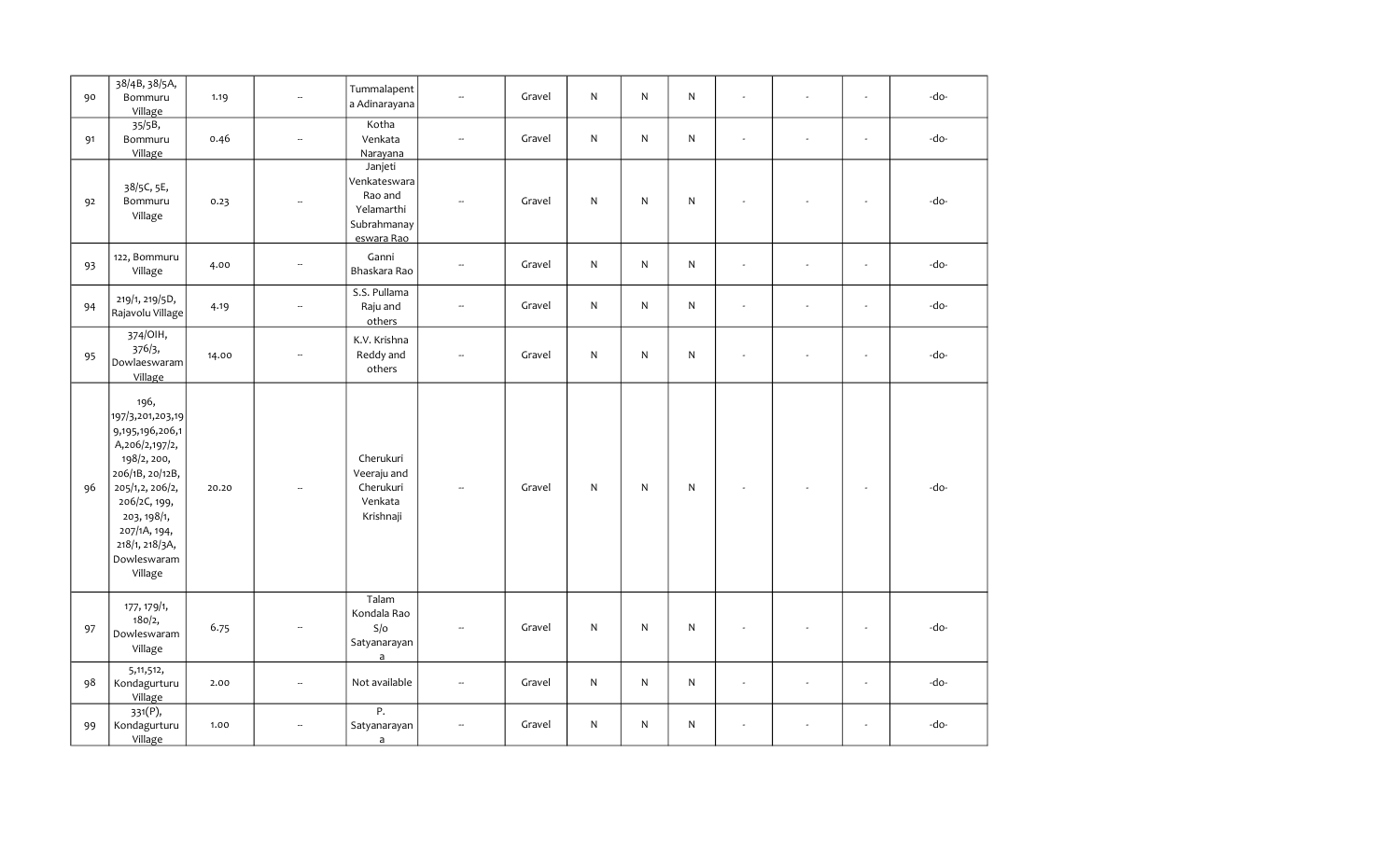| 100 | 100,<br>Rajanagaram<br>Village                                 | 4.00  | $\overline{\phantom{a}}$ | Sri balu                                                     | $\overline{\phantom{a}}$    | Gravel | $\mathsf{N}$ | $\mathsf{N}$ | $\mathsf{N}$ | $\sim$                   | $\sim$ | $\sim$                   | -do- |
|-----|----------------------------------------------------------------|-------|--------------------------|--------------------------------------------------------------|-----------------------------|--------|--------------|--------------|--------------|--------------------------|--------|--------------------------|------|
| 101 | 225,<br>Rajanagaram<br>Village                                 | 2.00  | $\overline{\phantom{a}}$ | Sri balu                                                     | $\overline{\phantom{a}}$    | Gravel | $\mathsf{N}$ | N            | $\mathsf{N}$ | $\sim$                   | ÷.     | $\sim$                   | -do- |
| 102 | 174,<br>Rajanagaram<br>Village                                 | 3.00  | $\overline{\phantom{a}}$ | Smt Bala<br>Subba<br>Lakshmi                                 | $\overline{\phantom{a}}$    | Gravel | $\mathsf{N}$ | N            | $\mathsf{N}$ | $\omega$                 |        | $\sim$                   | -do- |
| 103 | 169/2B,<br>Rajanagaram<br>Village                              | 0.93  | $\overline{\phantom{a}}$ | Sri<br>Annamreddi<br>Chandra Rao<br>and others               | $\mathcal{L}_{\mathcal{A}}$ | Gravel | ${\sf N}$    | $\mathsf{N}$ | ${\sf N}$    | $\sim$                   |        | $\sim$                   | -do- |
| 104 | 269,<br>Rajanagaram<br>Village                                 | 3.01  | $\overline{\phantom{a}}$ | Smt. Allam<br>Padma Bala<br>and others                       | $\overline{\phantom{a}}$    | Gravel | ${\sf N}$    | N            | $\mathsf{N}$ | $\overline{\phantom{a}}$ | $\sim$ | $\sim$                   | -do- |
| 105 | 169,<br>Rajanagaram<br>Village                                 | 3.00  | $\overline{\phantom{a}}$ | Sri Manyam<br>Kanakam<br>Jamindar and<br>others              | $\overline{\phantom{a}}$    | Gravel | $\mathsf{N}$ | $\mathsf{N}$ | $\mathsf{N}$ | $\sim$                   |        | $\sim$                   | -do- |
| 106 | 172/2D, 2C to<br>2J, 174/4, 175/4,<br>Rajanagaram<br>Village   | 14.26 | $\overline{\phantom{a}}$ | Sri Manyam<br>Kanakam<br>Jamindar and<br>others              | $\overline{\phantom{a}}$    | Gravel | N            | N            | N            | $\sim$                   |        | $\sim$                   | -do- |
| 107 | 172/1P,<br>Palacheral<br>Vilage                                | 3.2   | $\overline{\phantom{a}}$ | Vemagiri<br>Ramaiah                                          | $\overline{\phantom{a}}$    | Gravel | ${\sf N}$    | $\mathsf{N}$ | $\mathsf{N}$ | $\sim$                   | $\sim$ | $\sim$                   | -do- |
| 108 | 173/3P,<br>Palacherla<br>Village                               | 1.75  | $\overline{\phantom{a}}$ | Vemagiri<br>Ramaiah                                          | $\overline{\phantom{a}}$    | Gravel | $\mathsf{N}$ | $\mathsf{N}$ | $\mathsf{N}$ | $\sim$                   | $\sim$ | $\sim$                   | -do- |
| 109 | 173/H, 173/3P,<br>Palacherla<br>Village                        | 3.00  | $\overline{\phantom{a}}$ | Manda<br>Prabhakara<br>Rama and<br>Bhiri<br><b>Janakiram</b> | $\sim$                      | Gravel | ${\sf N}$    | $\mathsf{N}$ | ${\sf N}$    | $\sim$                   |        | $\overline{\phantom{a}}$ | -do- |
| 110 | 267,<br>268/1,268/2,<br>269/1,2, 270,<br>Palacherla<br>Village | 20.65 | $\sim$                   | Uppuluri<br>Srinivasa Rao<br>and others                      | $\sim$                      | Gravel | ${\sf N}$    | $\mathsf{N}$ | ${\sf N}$    | $\overline{\phantom{a}}$ |        | $\sim$                   | -do- |
| 111 | 683, 684,<br>Chakradwaraba<br>ndam Village                     | 4.98  |                          | A. Bangarraju<br>and<br>Jadaveswari<br>T.W.                  |                             | Gravel | N            | N            | N            | $\sim$                   |        | $\overline{\phantom{a}}$ | -do- |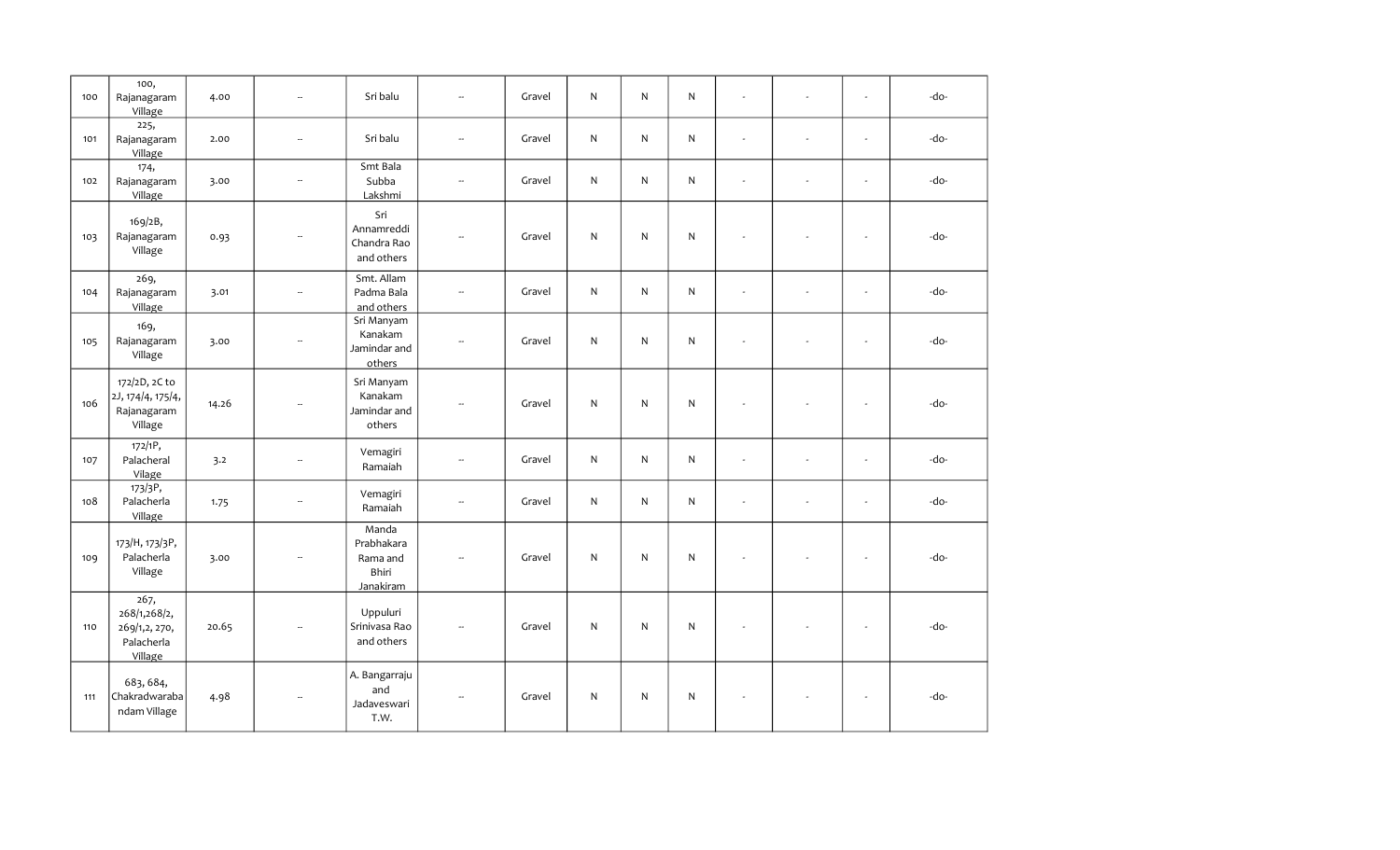|     |                                                 |      |                          | V.V.                                                     |                          |        |              |              |              |                          |                          |                          |      |
|-----|-------------------------------------------------|------|--------------------------|----------------------------------------------------------|--------------------------|--------|--------------|--------------|--------------|--------------------------|--------------------------|--------------------------|------|
| 112 | 523, 524, 525,<br>Chakradwaraba<br>ndam Village | 3.30 |                          | Satyanarayan<br>a Suma<br>Estates and<br><b>Builders</b> |                          | Gravel | N            | N            | ${\sf N}$    |                          |                          | $\mathbf{r}$             | -do- |
| 113 | 510/2, 518/2,<br>Chakradwaraba<br>ndam Village  | 1.50 | ۰.                       | U. Srinivasa<br>Rao                                      | $\sim$                   | Gravel | $\mathsf{N}$ | $\mathsf{N}$ | $\mathsf{N}$ | ÷,                       |                          | $\sim$                   | -do- |
| 114 | 549/1,<br>Chakradwaraba<br>ndam Village         | 0.85 | Ξ.                       | Md. Abdul<br>Shajham                                     | $\sim$                   | Gravel | N            | $\mathsf{N}$ | $\mathsf{N}$ | ÷,                       |                          | $\mathbf{r}$             | -do- |
| 115 | 189/1,<br>Bhupalapatna<br>m Village             | 1.72 | Ξ.                       | Dondapati<br>Chandra Rao<br>S/o Satyam                   | Ξ.                       | Gravel | N            | $\mathsf{N}$ | $\mathsf{N}$ | ÷,                       |                          | $\overline{\phantom{a}}$ | -do- |
| 116 | 174/1,<br>Bhupalapatna<br>m Village             | 1.20 |                          | Papakayala<br>Satyanarayan<br>a S/o Kasiyya              | $\frac{1}{2}$            | Gravel | N            | N            | ${\sf N}$    | ÷,                       |                          | $\sim$                   | -do- |
| 117 | 146/10,<br>Bhupalapatna<br>m Village            | 0.50 | Ξ.                       | Madireddi<br>Ramu S/o<br>China<br>Venkataraju            |                          | Gravel | N            | N            | $\mathsf{N}$ | $\overline{\phantom{a}}$ |                          | $\sim$                   | -do- |
| 118 | 203/1,2,3,<br>Bhupalapatna<br>m Village         | 3.14 | $\overline{\phantom{a}}$ | Allibilli<br>Tavitanaidu<br>S/o Sominaidu                | $\sim$                   | Gravel | $\mathsf{N}$ | N            | $\mathsf{N}$ | ÷,                       |                          | $\overline{\phantom{a}}$ | -do- |
| 119 | 144/1,<br>Bhupalapatna<br>m Village             | 0.62 | --                       | Vadrevu Sai<br>Kamaraju S/o<br>Kamaraju                  | $\overline{\phantom{a}}$ | Gravel | N            | $\mathsf{N}$ | $\mathsf{N}$ | ÷,                       |                          | $\overline{\phantom{a}}$ | -do- |
| 120 | 283/1, 2, 3,<br>Srikrishnapatna<br>m Village    | 2.00 | ÷.                       | G. Suryavathi<br>and Grandhi<br>Ramakrishna              | $\overline{a}$           | Gravel | $\mathsf{N}$ | N            | ${\sf N}$    |                          |                          | $\overline{\phantom{a}}$ | -do- |
| 121 | 511, 512,<br>Kondagunturu<br>Village            | 2.00 | --                       | Not avilable                                             | $\overline{\phantom{a}}$ | Gravel | N            | $\mathsf{N}$ | $\mathsf{N}$ | L.                       | ÷,                       | $\mathbf{r}$             | -do- |
| 122 | 331(P),<br>Kondagurturu<br>Village              | 1.00 | $\overline{\phantom{a}}$ | Ρ.<br>Satyanarayan<br>$\overline{a}$                     | $\overline{\phantom{a}}$ | Gravel | $\mathsf{N}$ | $\mathsf{N}$ | ${\sf N}$    | $\omega$                 | $\overline{\phantom{a}}$ | $\blacksquare$           | -do- |
| 123 | 525,<br>Divacheruvu<br>Village                  | 0.11 |                          | Kalyana<br>Sriramachandr<br>a Murthy                     | --                       | Gravel | N            | N            | $\mathsf{N}$ | ÷,                       |                          | $\overline{\phantom{a}}$ | -do- |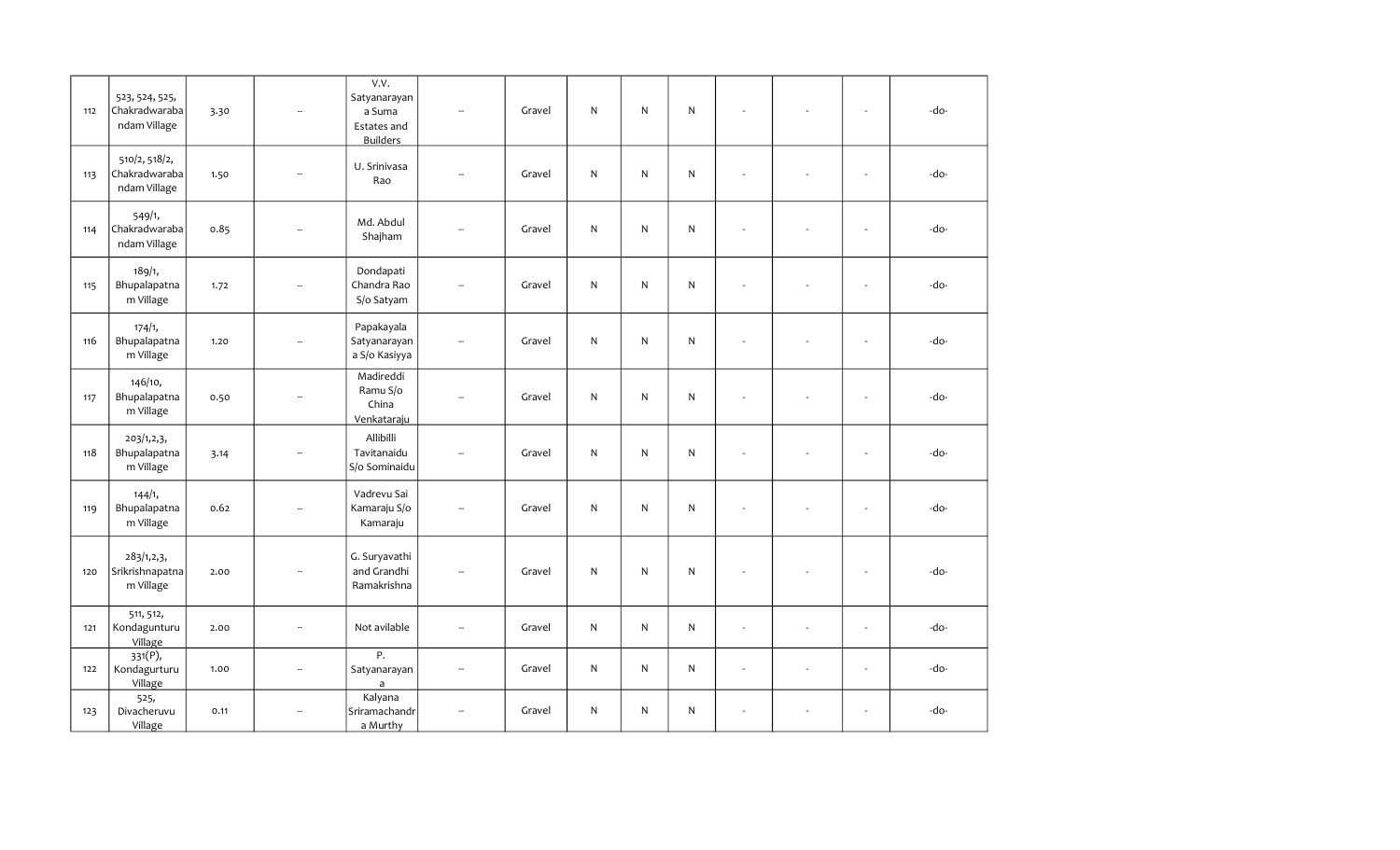| 124 | 525,<br>Divacheruvu<br>Village          | 0.11 | ÷.                       | Angara<br>Venkata<br>Satya Krishna<br>Rao                       |                          | Gravel | $\mathsf{N}$ | N            | ${\sf N}$ | $\bar{a}$                |                          | $\sim$                   | -do- |
|-----|-----------------------------------------|------|--------------------------|-----------------------------------------------------------------|--------------------------|--------|--------------|--------------|-----------|--------------------------|--------------------------|--------------------------|------|
| 125 | 525,<br>Divacheruvu<br>Village          | 0.11 | $\overline{\phantom{a}}$ | Ganta Naga<br>Murali<br>Sundhakar                               | $\overline{\phantom{a}}$ | Gravel | $\mathsf{N}$ | N            | ${\sf N}$ | $\omega$                 | $\overline{\phantom{a}}$ | $\overline{\phantom{a}}$ | -do- |
| 126 | 525,<br>Divacheruvu<br>Village          | 0.11 | $\overline{\phantom{a}}$ | Tatipaka<br>Venkata<br>Satyavani                                | $\overline{\phantom{a}}$ | Gravel | N            | N            | ${\sf N}$ | $\overline{\phantom{a}}$ | ÷,                       | ÷,                       | -do- |
| 127 | 525,<br>Divacheruvu<br>Village          | 0.11 | $\overline{\phantom{a}}$ | Pulagam<br>Hymavathi                                            | $\overline{\phantom{a}}$ | Gravel | $\mathsf{N}$ | N            | ${\sf N}$ | $\sim$                   | ÷,                       | $\mathbf{r}$             | -do- |
| 128 | 525,<br>Divacheruvu<br>Village          | 0.11 | $\overline{\phantom{a}}$ | Lanka Siva<br>Kumar                                             | $\overline{\phantom{a}}$ | Gravel | $\mathsf{N}$ | $\mathsf{N}$ | ${\sf N}$ | $\omega$                 | $\overline{\phantom{a}}$ | $\overline{\phantom{a}}$ | -do- |
| 129 | 525,<br>Divacheruvu<br>Village          | 0.11 | $\overline{\phantom{a}}$ | Lanka<br>Lakshmi<br>Surya<br>Kantham                            | $\overline{a}$           | Gravel | $\mathsf{N}$ | $\mathsf{N}$ | ${\sf N}$ | ÷.                       |                          | ä,                       | -do- |
| 130 | 525,<br>Divacheruvu<br>Village          | 0.11 | $\overline{\phantom{a}}$ | Delhi Bhagya<br>Lakshmi                                         | $\sim$                   | Gravel | N            | $\mathsf{N}$ | ${\sf N}$ | ÷.                       | ÷,                       | $\omega$                 | -do- |
| 131 | 525,<br>Divacheruvu<br>Village          | 0.11 | $\overline{\phantom{a}}$ | Anaatha<br>Padmini                                              | $\sim$                   | Gravel | $\mathsf{N}$ | $\mathsf{N}$ | ${\sf N}$ | $\bar{a}$                | ÷,                       | $\sim$                   | -do- |
| 132 | 525,<br>Divacheruvu<br>Village          | 0.11 | $\overline{\phantom{a}}$ | Davileswarap<br>$\mathbf u$<br>Veerabhadra<br>Rao               | $\sim$                   | Gravel | ${\sf N}$    | N            | ${\sf N}$ |                          | $\overline{\phantom{a}}$ | ÷,                       | -do- |
| 133 | 205/3,<br>Dwarapudi<br>Village          | 0.11 | $\overline{\phantom{a}}$ | Gedela<br>Srinivasa Rao<br>S/O<br>Sanyasirao<br>Vemulapalli     | ÷.                       | Gravel | ${\sf N}$    | N            | ${\sf N}$ |                          |                          | $\sim$                   | -do- |
| 134 | 206/1B,<br>Dwarapudi<br>Village         | 0.11 | $\overline{\phantom{a}}$ | Sangisetti<br>Brahmaiah<br>S/o Narayudu<br>Vemulapalli          |                          | Gravel | ${\sf N}$    | N            | ${\sf N}$ |                          |                          | L,                       | -do- |
| 135 | 271/1<br>271/2,<br>Dwarapudi<br>Village | 0.11 |                          | Nallamilli<br>Veerreddy S/o<br>Rammurthy<br>Reddy,<br>Arthamuru |                          | Gravel | ${\sf N}$    | N            | ${\sf N}$ |                          |                          | $\mathbf{r}$             | -do- |
| 136 | 4/2B, 5/2A,<br>Dwarapudi<br>Village     | 0.11 |                          | Md. Ashik<br>Rehma and<br>Brothers, J.<br>Medapadu              | $\overline{\phantom{a}}$ | Gravel | ${\sf N}$    | N            | ${\sf N}$ |                          |                          | $\mathbf{r}$             | -do- |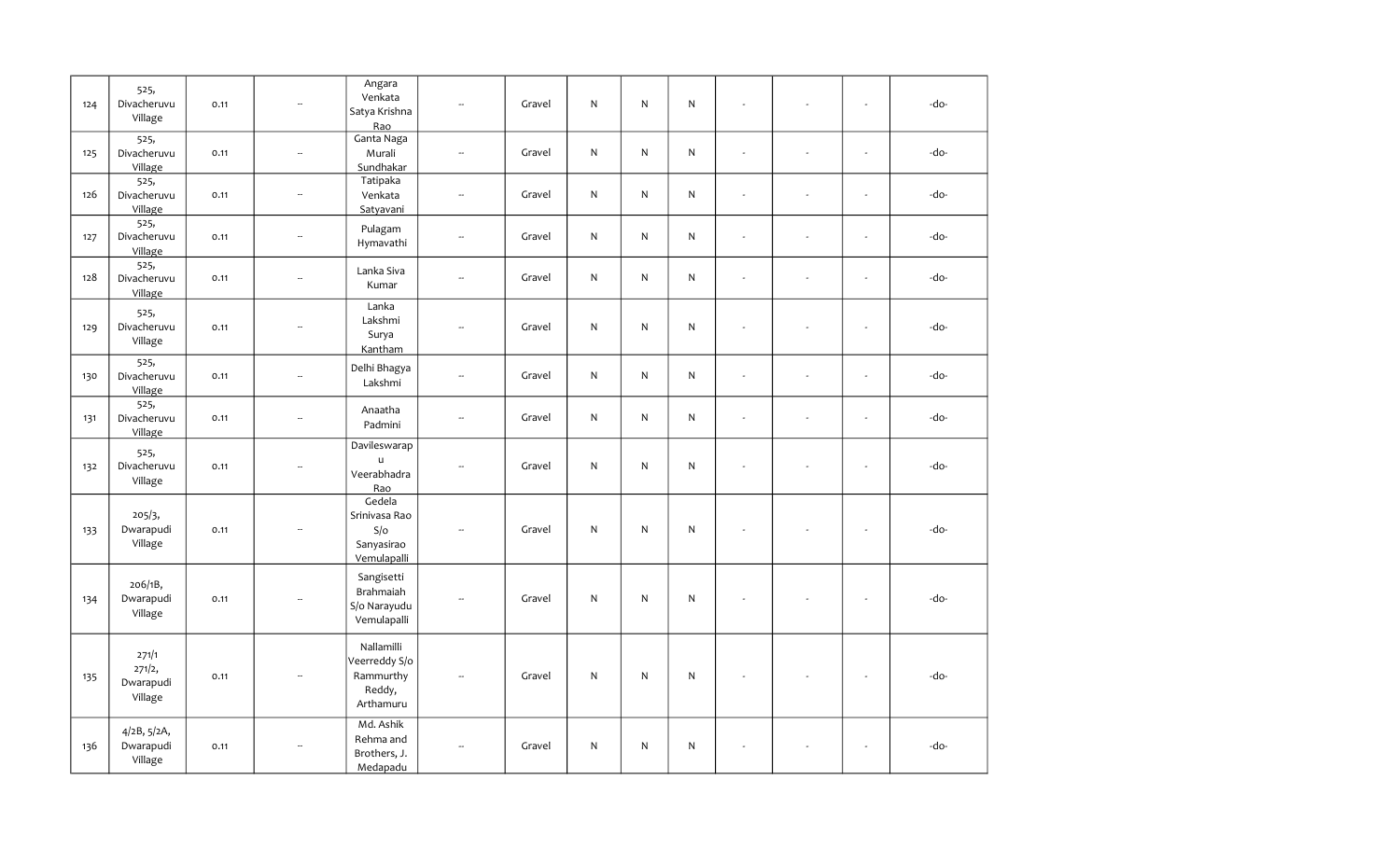| 137 | 7/2, Dwarapudi<br>Village                          | 0.11 | Ξ.                       | Cherukuri<br>Udaya<br>Bhaskara<br>Raju,<br>Dwarapudi       |                          | Gravel | $\mathsf{N}$ | N            | ${\sf N}$    |                          |                          | $\bar{\mathbf{z}}$       | -do- |
|-----|----------------------------------------------------|------|--------------------------|------------------------------------------------------------|--------------------------|--------|--------------|--------------|--------------|--------------------------|--------------------------|--------------------------|------|
| 138 | 201/2,<br>Dwarapudi<br>Village                     | 0.11 | $\overline{\phantom{a}}$ | Victory Tils<br>works<br>Vemulapalli                       | Ξ.                       | Gravel | $\mathsf{N}$ | $\mathsf{N}$ | $\mathsf{N}$ | $\omega$                 | ÷,                       | $\omega$                 | -do- |
| 139 | $\frac{1}{389}$ /1, 389/5,<br>Anaparthi<br>Village | 0.11 | $\mathbb{Z}^2$           | Sathi Katam<br>Reddy S/o<br>Sesha Reddy                    | $\overline{\phantom{a}}$ | Gravel | $\mathsf{N}$ | N            | $\mathsf{N}$ | ÷,                       | $\overline{\phantom{a}}$ | $\mathbf{r}$             | -do- |
| 140 | 389/4,<br>Anaparthi<br>Village                     | 0.11 | $\overline{\phantom{a}}$ | Sathi Surya<br>Kumari W/o<br>Srinivasa<br>Reddy            | Ξ.                       | Gravel | N            | N            | $\mathsf{N}$ | ÷.                       | ÷,                       | $\blacksquare$           | -do- |
| 141 | 389/4,<br>Anaparthi<br>Village                     | 0.11 | $\overline{\phantom{a}}$ | Sathi Katava<br>Reddy S/o<br>China<br>Seshareddy           | ă.                       | Gravel | N            | $\mathsf{N}$ | $\mathsf{N}$ | $\overline{\phantom{a}}$ | ÷,                       | $\mathbf{r}$             | -do- |
| 142 | 389/3,<br>Anaparthi<br>Village                     | 0.11 | $\sim$                   | Sri Gangi<br>Reddy S/o<br>Govinda<br>Reddy                 |                          | Gravel | $\mathsf{N}$ | N            | $\mathsf{N}$ | $\bar{a}$                |                          | $\mathbf{r}$             | -do- |
| 143 | 389/3<br>389/4,<br>Anaparthi<br>Village            | 0.11 | Ξ.                       | Smt.<br>Nallamilli<br>Govindamma<br>W/o<br>Petareddy       | Ξ.                       | Gravel | N            | N            | ${\sf N}$    | ÷.                       |                          | $\sim$                   | -do- |
| 144 | 389/3<br>389/4,<br>Anaparthi<br>Village            | 0.11 | $\sim$                   | Smt. Kovvuri<br>Seshayamma<br>$W$ / $\circ$<br>Ammireddy   | $\overline{\phantom{a}}$ | Gravel | N            | $\mathsf{N}$ | ${\sf N}$    |                          |                          | $\sim$                   | -do- |
| 145 | 389/3,<br>Anaparthi<br>Village                     | 0.11 | ۰.                       | Sri Kondala<br>Venkata<br>Reddy W/o<br>Mahalakshmi         | Ξ.                       | Gravel | N            | N            | ${\sf N}$    | ÷,                       |                          | $\overline{\phantom{a}}$ | -do- |
| 146 | 393/3<br>393/4,<br>Anaparthi<br>Village            | 0.11 | $\ddot{\phantom{a}}$     | Smt.<br>Potamsetty<br>Aruna W/o<br>Janakiramaiah<br>Reddy' | ă.                       | Gravel | N            | $\mathsf{N}$ | N            |                          |                          | $\sim$                   | -do- |
| 147 | 397/1A,1,<br>Anaparthi<br>Village                  | 0.11 |                          | Smt. Tadi<br>Mangayamma<br>W/o Venkata<br>Reddy            | ă.                       | Gravel | N            | N            | ${\sf N}$    | $\overline{\phantom{a}}$ |                          | $\sim$                   | -do- |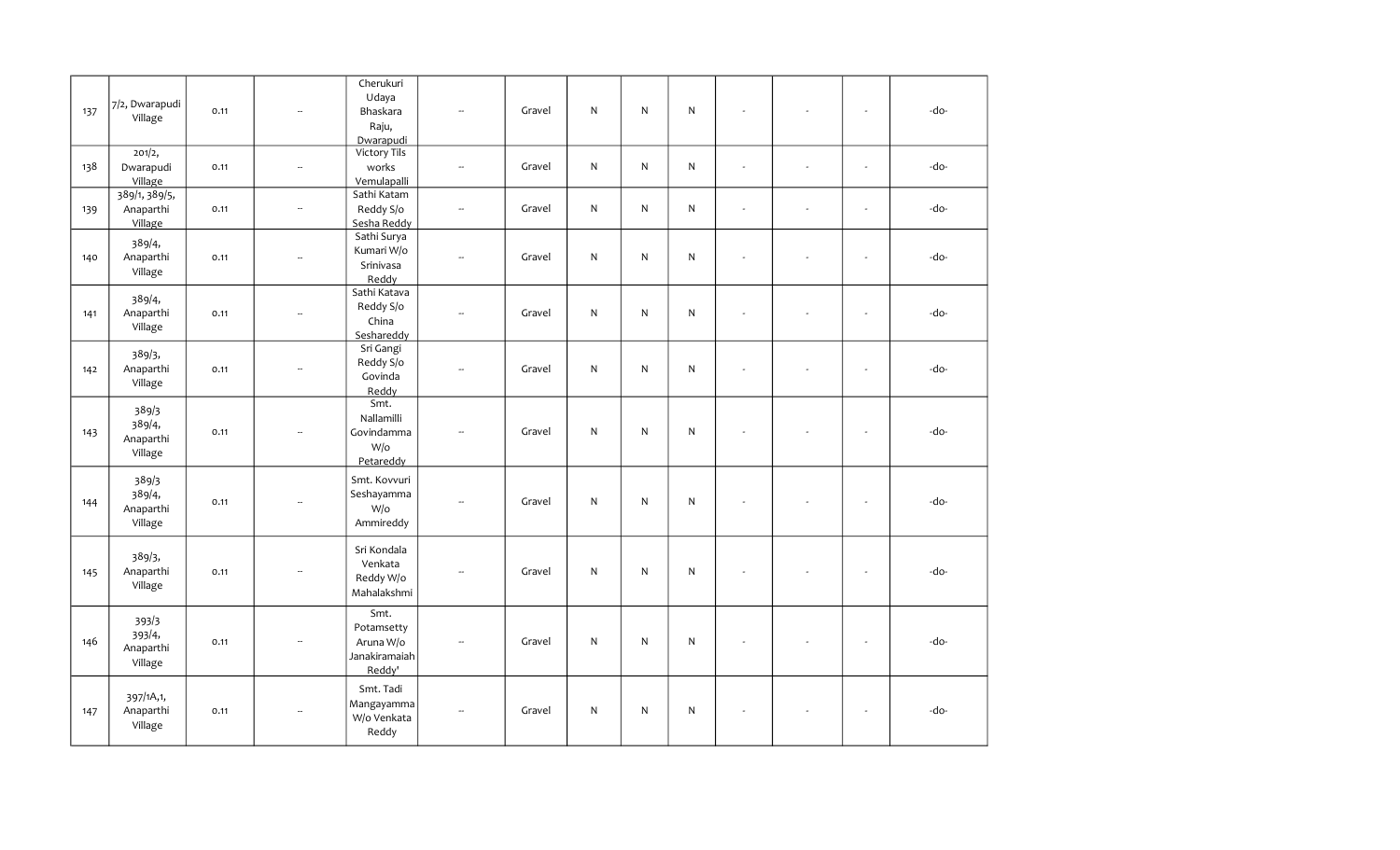| 148                                                        | 188/8, Alamuru<br>Village                              | 0.11  | $\overline{\phantom{a}}$ | Veka<br>Satyanarayan<br>S/o Venkata<br>Swamy<br>Chintaluru                                                                                                   | Ξ.                       | Gravel | ${\sf N}$ | $\mathsf{N}$ | ${\sf N}$    |                | $\overline{\phantom{a}}$ | -do-                                                                                               |
|------------------------------------------------------------|--------------------------------------------------------|-------|--------------------------|--------------------------------------------------------------------------------------------------------------------------------------------------------------|--------------------------|--------|-----------|--------------|--------------|----------------|--------------------------|----------------------------------------------------------------------------------------------------|
| 149                                                        | 188/8, Alamuru<br>Village                              | 0.11  | $\ddot{\phantom{a}}$     | Vaka<br>Satyavathi<br>W/o<br>Satyanarayan<br>a Chintaluru                                                                                                    | $\sim$                   | Gravel | ${\sf N}$ | $\mathsf{N}$ | ${\sf N}$    | $\blacksquare$ | $\sim$                   | -do-                                                                                               |
| 150                                                        | 201/2B, 201/1,<br>Alamuru Village                      | 0.11  | $\overline{\phantom{a}}$ | Parvathina<br>Tirumala<br>Venkata<br>Srinivasa,<br>Mandapeta                                                                                                 | $\overline{\phantom{a}}$ | Gravel | ${\sf N}$ | N            | $\mathsf{N}$ | ÷,             | $\overline{\phantom{a}}$ | -do-                                                                                               |
| 151                                                        | 207/3, 207/3,<br>207/4, Alamuru<br>Village             | 0.11  | $\overline{\phantom{a}}$ | Nekkani<br>Veerraju S/o<br>Tirupathi<br>Rayudu<br>Nakkani Baby<br>Vasantha W/o<br>pattahiramaia<br>h<br>Dasari Lalitha<br>Padmavathi<br>W/o Srinivasa<br>Rao | Ξ.                       | Gravel | ${\sf N}$ | $\mathsf{N}$ | ${\sf N}$    |                | $\sim$                   | -do-                                                                                               |
| <b>PEDD</b><br><b>APUR</b><br>AM.<br><b>DIVISI</b><br>$ON$ |                                                        |       |                          |                                                                                                                                                              |                          |        |           |              |              |                |                          |                                                                                                    |
| 152                                                        | 115/3, 115/4,<br>115/2, 115/4,<br>Vadisaleru<br>Vilage | 10.03 | $\overline{\phantom{a}}$ | Saipavani<br>Town Ship                                                                                                                                       | --                       | Gravel | ${\sf N}$ | N            | ${\sf N}$    | ÷,             | $\sim$                   | the information<br>obtain from<br>DI.P.O.,<br>Rajahmundry, Lr.<br>Roc. No. NIL, dt. 06-<br>01-2012 |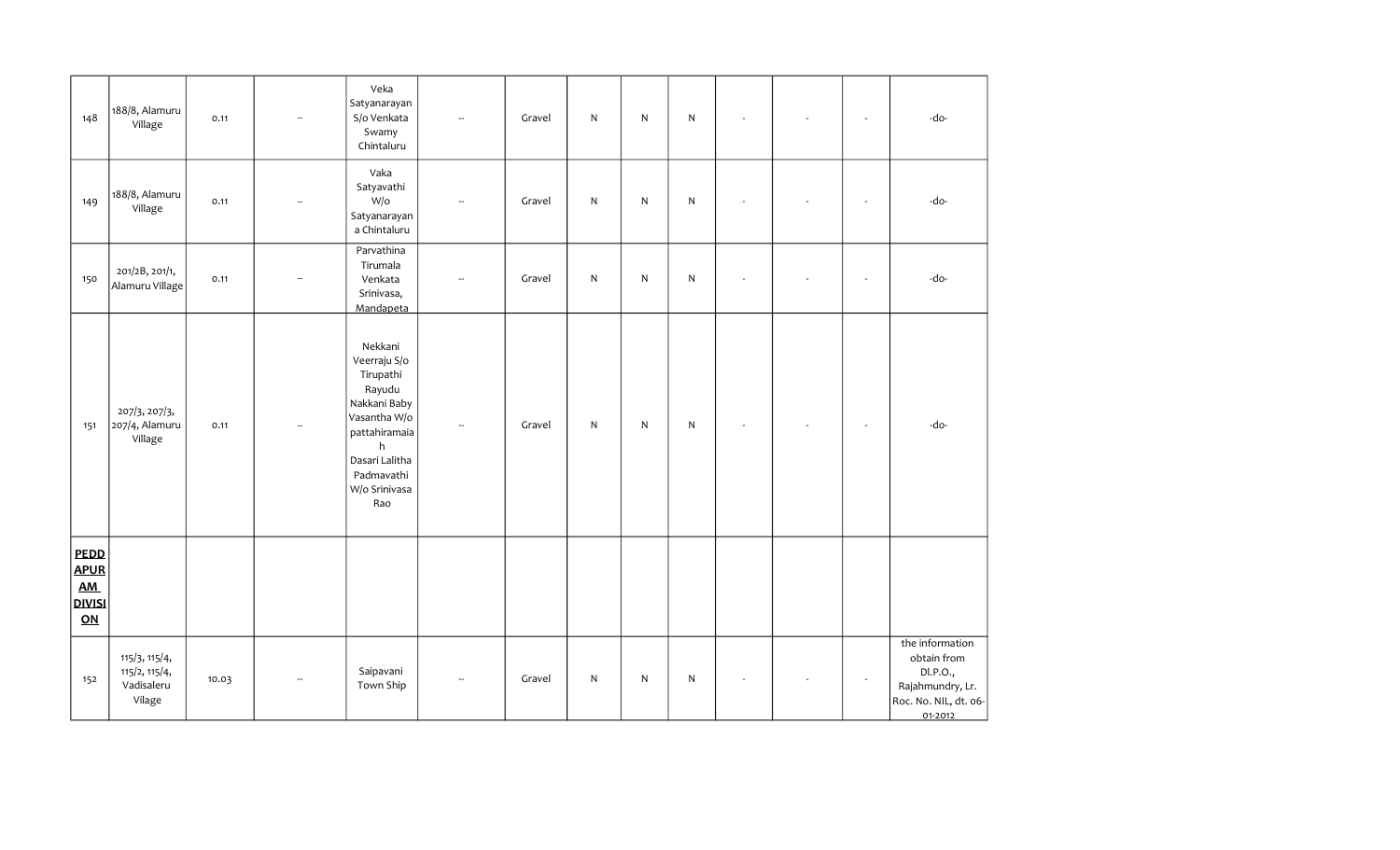| 153 | 616/2, 614,<br>620/2, 620/3,<br>616/2, 614/10,<br>616/2, 614, 577,<br>597, 599/2,<br>600/1, 601,<br>622/3,6,<br>599/1A, 620/3,<br>580,577,619/3,<br>619/4, 620/2,<br>619/1, 597, 621,<br>619/7, 596/1,<br>596/2, 602,<br>612/7, 615, 615,<br>623/11, 625/8,<br>600/2, 600/2,<br>598/1, 594,<br>Vadisaleru<br>Village                   | 33.02 | $\sim$                   | <b>VVR Housing</b><br>Pvt. Ltd.,              | $\sim$                   | Gravel | ${\sf N}$ | N            | $\mathsf{N}$ |  | ÷,                       | -do- |
|-----|----------------------------------------------------------------------------------------------------------------------------------------------------------------------------------------------------------------------------------------------------------------------------------------------------------------------------------------|-------|--------------------------|-----------------------------------------------|--------------------------|--------|-----------|--------------|--------------|--|--------------------------|------|
| 154 | $\overline{172/1, 172/2,}$<br>172/2, 172/2,<br>172, 2, 172/2,<br>172/3, 172/4,<br>172/5, 172/5,<br>172/6, 172/7,<br>172/1, 172,<br>172/4, 172/5,<br>172/5, 172/6,<br>172/7, 132/3,<br>132/4, 129/1,<br>129/3, 130/1,<br>130/2, 130/3,<br>131, 133, 133,<br>133, 133, 171/1,<br>171/1, 171/2,<br>171/3,<br>Vadisaleru<br>$\overline{1}$ | 28.74 | $\overline{\phantom{a}}$ | Sri<br>Hayagreeva<br>Nagar                    |                          | Gravel | ${\sf N}$ | $\mathsf{N}$ | $\mathsf{N}$ |  | ÷,                       | -do- |
| 155 | 173/1, 173/2,<br>174/1, 174/2,<br>175/4, 175/4,<br>184/1, 184/2,<br>188/5B, 188/5B,<br>184/2, 185/4,<br>185/4, 185/4,<br>S.T. Rajapuram<br>Village                                                                                                                                                                                     | 28.26 |                          | <b>VVR Housing</b><br>Pvt. Ltd.,<br>Hyderabad | $\overline{\phantom{a}}$ | Gravel | ${\sf N}$ | $\mathsf{N}$ | $\mathsf{N}$ |  | $\overline{\phantom{a}}$ | -do- |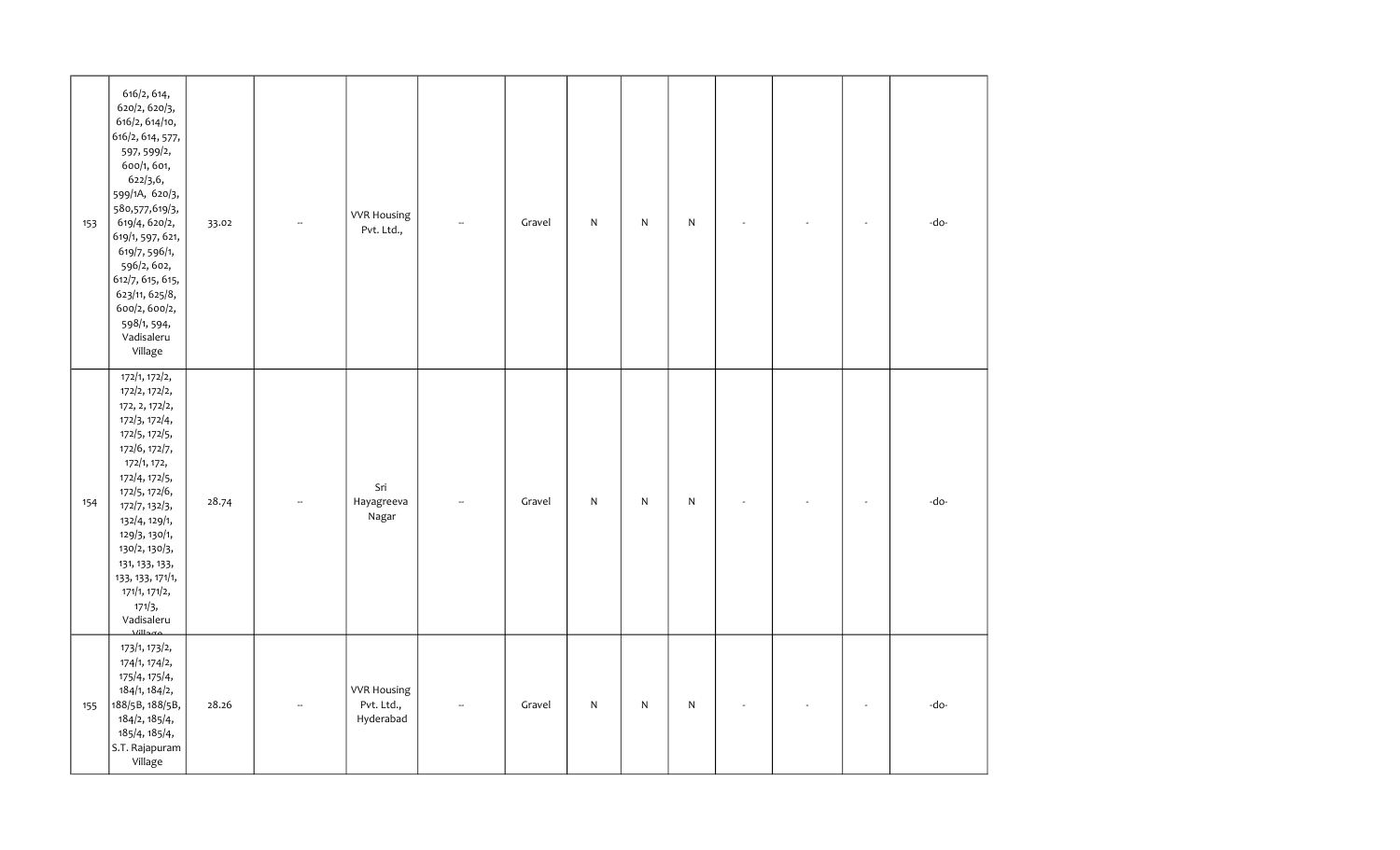| 156                                                                  | 303/4, 304/3,<br>304/8, 304/8,<br>304/9, 304/4,<br>304/8, 304/7,<br>304/9, 304/4,<br>303/1, 296,<br>296, 296, 297,<br>297.297 | 17.83 |                          | Peyyala<br>Ramayya and<br>12 others     | $\overline{a}$           | Gravel | N            | $\mathsf{N}$ | ${\sf N}$    | $\sim$         |        | ÷,                       | -do-                                                                                                  |
|----------------------------------------------------------------------|-------------------------------------------------------------------------------------------------------------------------------|-------|--------------------------|-----------------------------------------|--------------------------|--------|--------------|--------------|--------------|----------------|--------|--------------------------|-------------------------------------------------------------------------------------------------------|
| 157                                                                  | Seetanagaram<br>Village                                                                                                       | 5.00  | $\sim$                   | Not avilable                            | $\overline{\phantom{a}}$ | Gravel | $\mathsf{N}$ | ${\sf N}$    | $\mathsf{N}$ | $\omega$       | ÷,     | $\omega$                 | -do-                                                                                                  |
| 158                                                                  | 108/1, 108/2 &<br>109, A.<br>Annavaram<br>Village                                                                             | 4.53  | Ξ.                       | Smt.<br>Nimmalapudi<br>Janakamma        | $\overline{\phantom{a}}$ | Gravel | N            | $\mathsf{N}$ | ${\sf N}$    | $\blacksquare$ |        | ÷,                       | -do-                                                                                                  |
| 159                                                                  | Kathipudi<br>village                                                                                                          | 4.50  | $\overline{\phantom{a}}$ |                                         | $\overline{\phantom{a}}$ | Gravel | ${\sf N}$    | ${\sf N}$    | ${\sf N}$    | $\omega$       | $\sim$ | $\overline{a}$           | -do-                                                                                                  |
| 160                                                                  | Kathipudi<br>village                                                                                                          | 2.50  | $\overline{\phantom{a}}$ |                                         | $\overline{\phantom{a}}$ | Gravel | ${\sf N}$    | ${\sf N}$    | $\mathsf{N}$ | $\omega$       | $\sim$ | ÷,                       | -do-                                                                                                  |
| 161                                                                  | 219/1, 225/1 &<br>223/1,<br>Parthipadu<br>Village                                                                             | 10.58 | $\overline{\phantom{a}}$ | Munidunuri<br>Murali<br>Krishnam        | $\sim$                   | Gravel | N            | $\mathsf{N}$ | N            | $\omega$       | L,     | $\overline{a}$           | -do-                                                                                                  |
| 162                                                                  | Rakhavani<br>Palem Village                                                                                                    | 4.00  | u.                       | Not available                           | $\overline{\phantom{a}}$ | Gravel | ${\sf N}$    | ${\sf N}$    | N            | $\omega$       | ÷,     | $\overline{\phantom{a}}$ | -do-                                                                                                  |
| 163                                                                  | D. Polavaram<br>Village                                                                                                       | 3.00  | $\overline{\phantom{a}}$ | Not available                           | $\overline{\phantom{a}}$ | Gravel | $\mathsf{N}$ | $\mathsf{N}$ | N            | $\omega$       | $\sim$ | $\blacksquare$           | -do-                                                                                                  |
| <b>AMAL</b><br><b>APUR</b><br><b>AM</b><br><b>DIVISI</b><br>$\Omega$ |                                                                                                                               |       |                          |                                         |                          |        |              |              |              |                |        |                          |                                                                                                       |
| 164                                                                  | 894/1, 896/1,<br>896/2,<br>Kamanagaruvu<br>Village                                                                            | 2.68  |                          | Nandula<br>Manikyam.<br>Vilasavilli     |                          | Gravel | N            | $\mathsf{N}$ | ${\sf N}$    |                |        |                          | the information<br>obtain from<br>DI.P.O.,<br>Rajahmundry, Lr.<br>Roc. No. NIL, dt. 10-<br>$1 - 2012$ |
| 165                                                                  | 804/1, 804/2,<br>804/3, 804/4,<br>804/9, 804/6,<br>Kamanagaruvu<br>Village                                                    | 3.38  | $\overline{\phantom{a}}$ | <b>Bank Colony</b>                      |                          | Gravel | ${\sf N}$    | $\mathsf{N}$ | $\mathsf{N}$ | $\blacksquare$ |        | $\overline{\phantom{a}}$ | -do-                                                                                                  |
| 166                                                                  | 804/7,<br>Kamanagaruvu<br>Village                                                                                             | 3.32  | --                       | Kupathla<br>Venkata<br>Ramana<br>Murthy | $\overline{\phantom{a}}$ | Gravel | ${\sf N}$    | $\mathsf{N}$ | ${\sf N}$    | $\blacksquare$ |        | $\blacksquare$           | -do-                                                                                                  |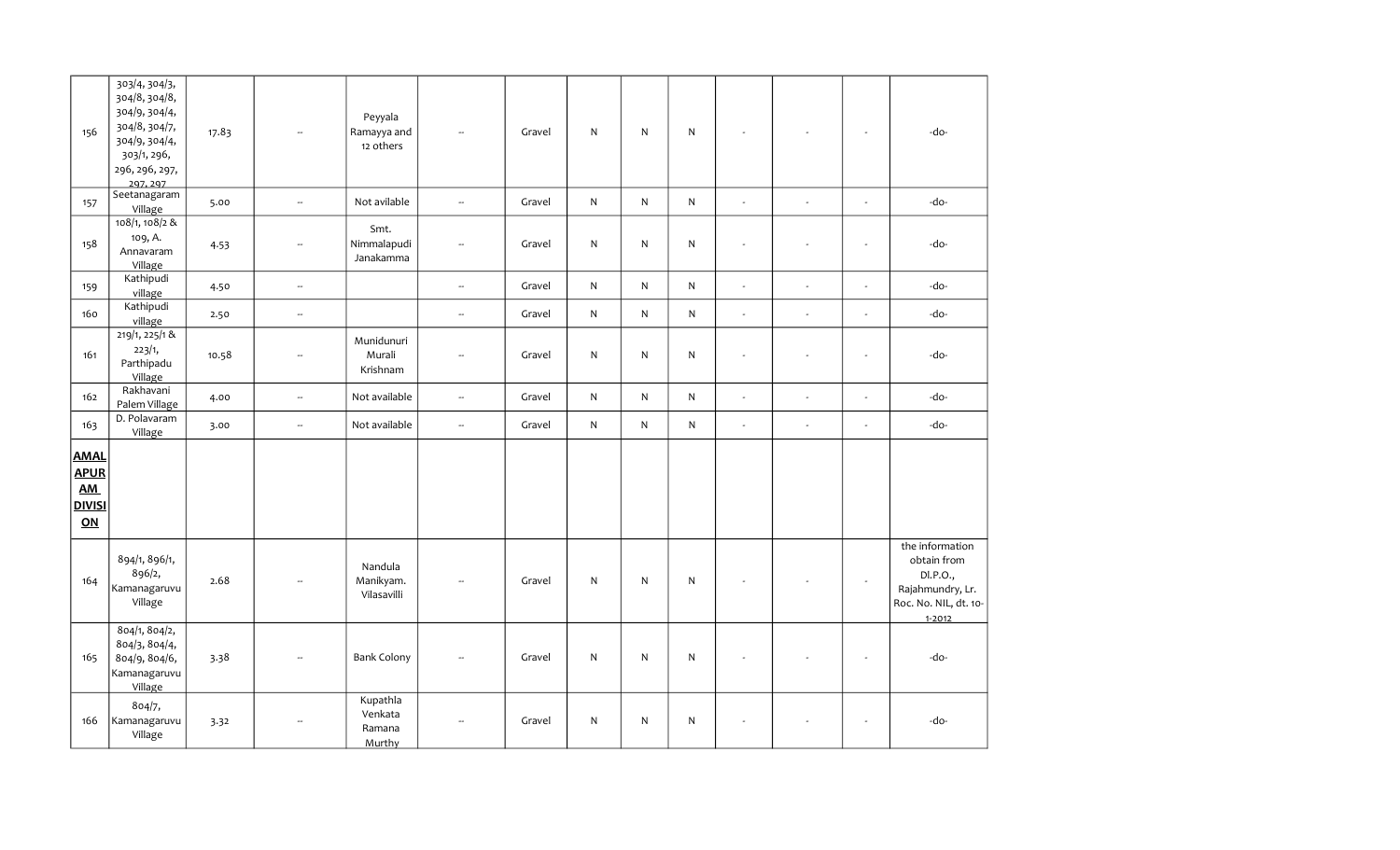| 167 | 946/2, 946/3,<br>Kamanagaruvu<br>Village                                              | 2.16  | $\mathbb{L}$             | Kuchumanchi<br>Bhavani<br>Sankaramma                                                    | $\overline{\phantom{a}}$ | Gravel | $\mathsf{N}$ | N. | N            | $\omega$                 | $\sim$ | -do- |
|-----|---------------------------------------------------------------------------------------|-------|--------------------------|-----------------------------------------------------------------------------------------|--------------------------|--------|--------------|----|--------------|--------------------------|--------|------|
| 168 | 652/1A,<br>Kamanagaruvu<br>Village                                                    | 1.00  |                          | Kommari<br>Satya<br>Venkata<br>Surya Prakasa<br>Rao S/o<br>Venkatachala<br>m            |                          | Gravel | ${\sf N}$    | N  | $\mathsf{N}$ | ÷,                       | $\sim$ | -do- |
| 169 | 699/1, 699/2,<br>699/3, 695/1,<br>Kamanagaruvu<br>Village                             | 5.41  | $\overline{\phantom{a}}$ | Pachigolla<br>Satyanarayan<br>a Krishna &<br>pachigolla<br>Satyanarayan<br>a prasad     | Ξ.                       | Gravel | $\mathsf{N}$ | N  | $\mathsf{N}$ | ÷,                       | $\sim$ | -do- |
| 170 | 548/2C,<br>Kamanagaruvu<br>Village                                                    | 0.84  | $\sim$                   | Gokavarapu<br>Venkata<br>Rayudu                                                         | $\overline{\phantom{a}}$ | Gravel | $\mathsf{N}$ | N  | $\mathsf{N}$ | ÷,                       | $\sim$ | -do- |
| 171 | 208/10,<br>230/4,5,<br>236/11B,2,<br>235/3, 237/2A,<br>3, 238/5,<br>Indupalli Village | 17.95 |                          | G.<br>Venkateswara<br>Rao, GPR<br>Housing Pvt,<br>Ltd.,                                 | $\overline{a}$           | Gravel | ${\sf N}$    | N  | ${\sf N}$    |                          |        | -do- |
| 172 | 98/2, 3, 4, 5,<br>Indupalli Village                                                   | 0.79  |                          | Mallula<br>Polayya S/o<br>Subba Rao,<br>Manepalli<br>Veerabhramm<br>am S/o Subba<br>Rao |                          | Gravel | N            | N  | $\mathsf{N}$ | ÷,                       | $\sim$ | -do- |
| 173 | Indupalli Village                                                                     | 0.75  | $\overline{\phantom{a}}$ | Mallul<br>Lakshmi<br>Rajyam W/o<br>Ramakrishna                                          | $\overline{\phantom{a}}$ | Gravel | N            | N  | N            | ÷,                       | $\sim$ | -do- |
| 174 | 128/5, Indupalli<br>Village                                                           | 0.43  |                          | Manepalli<br>Veerabhrama<br>m Pedamallu<br>Nageswara<br>Rao                             |                          | Gravel | N            | N  | N            |                          | $\sim$ | -do- |
| 175 | 29/P, Batnavilli<br>Village                                                           | 1.00  | $\sim$                   | Not available                                                                           | -−                       | Gravel | $\mathsf{N}$ | N  | $\mathsf{N}$ | $\overline{\phantom{a}}$ | $\sim$ | -do- |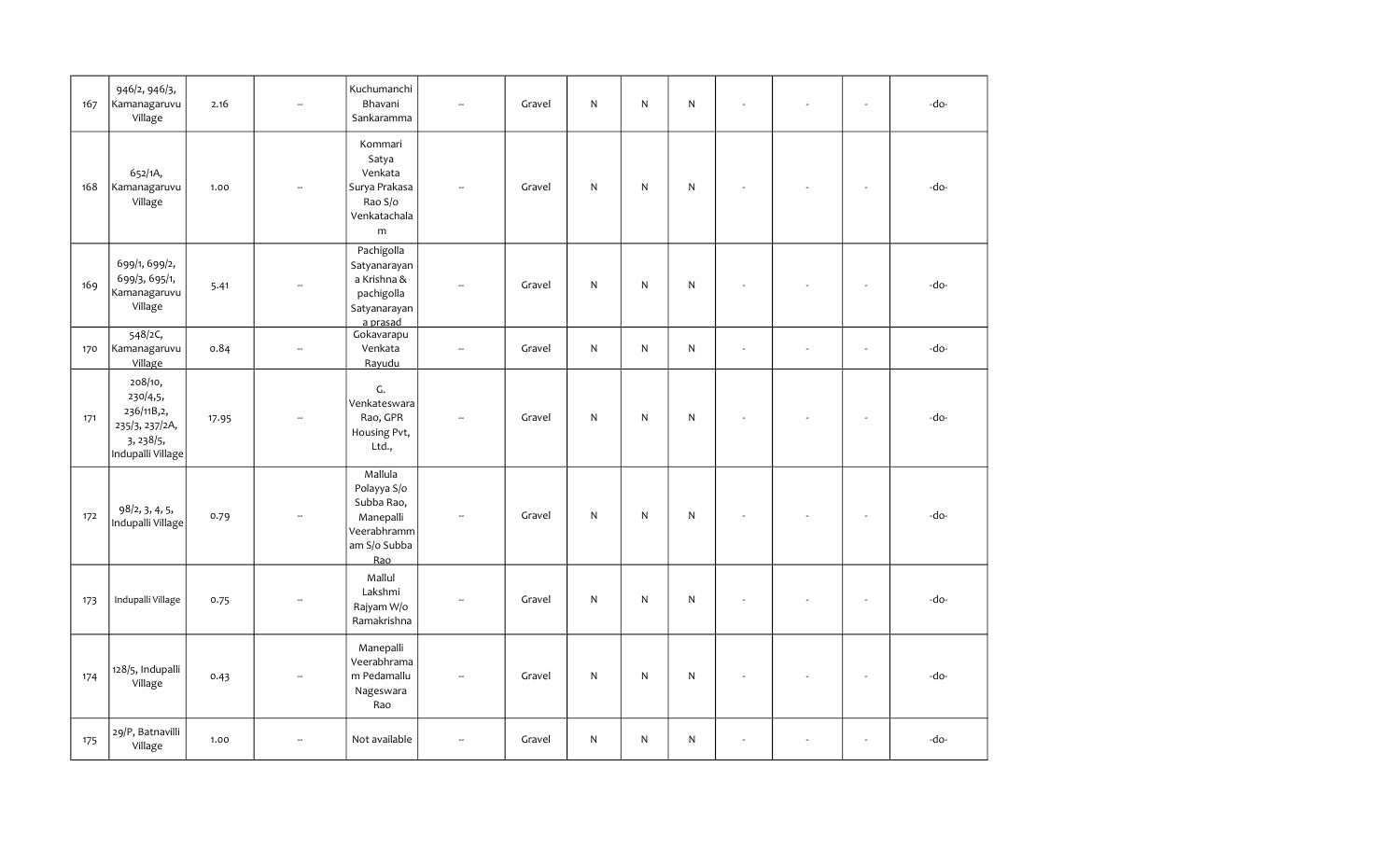| 176 | 31/6, Batnavilli<br>Village                   | 1.50 | $\overline{\phantom{a}}$ | V. Venkayya<br>Naidu & 4<br>others        | ÷.                       | Gravel                   | N | $\mathsf{N}$ | ${\sf N}$    | $\sim$ | ÷,                       | $\blacksquare$           | -do-                                                                                                         |
|-----|-----------------------------------------------|------|--------------------------|-------------------------------------------|--------------------------|--------------------------|---|--------------|--------------|--------|--------------------------|--------------------------|--------------------------------------------------------------------------------------------------------------|
| 177 | 76/5, 77,<br>Viswaswarapur<br>am Village      | 0.77 | $\overline{\phantom{a}}$ | S. Kamala<br>Usha                         | $\overline{\phantom{a}}$ | Gravel                   | N | N            | $\mathsf{N}$ | $\sim$ | $\sim$                   | $\blacksquare$           | -do-                                                                                                         |
| 178 | 325/1,<br>Tallapolem,<br>Village              | 1.07 | --                       | K. Masenu                                 | $\overline{\phantom{a}}$ | Gravel                   | N | $\mathsf{N}$ | ${\sf N}$    |        | ÷,                       | $\overline{\phantom{a}}$ | -do-                                                                                                         |
| 179 | Annampalli<br>Village                         | 0.60 | $\overline{\phantom{a}}$ | $\overline{\phantom{a}}$                  | $\overline{\phantom{a}}$ | Gravel                   | N | N            | $\mathsf{N}$ | $\sim$ | $\sim$                   | $\blacksquare$           | -do-                                                                                                         |
| 180 | Anathavaram<br>Village                        | 6.00 | $\overline{\phantom{a}}$ | Satiesh,<br>Gayetri<br>Estates            | $\overline{\phantom{a}}$ | Gravel                   | N | $\mathsf{N}$ | ${\sf N}$    | $\sim$ | ÷,                       | $\blacksquare$           | -do-                                                                                                         |
|     |                                               |      |                          |                                           |                          | <b>KAKINADA DIVISION</b> |   |              |              |        |                          |                          |                                                                                                              |
| 181 | 217/7, Turangi<br>Village                     | 1.86 | $\sim$                   | K.V.Krishna<br>Mohana<br>Varma            |                          | Gravel                   | N | $\mathsf{N}$ | $\mathsf{N}$ |        |                          | $\blacksquare$           | the information<br>obtain from<br>DI.P.O.,<br>Rajahmundry, Lr.<br>L.Dis. No. 676/2011-<br>A1, dt. 04-01-2012 |
| 182 | 217/13, Turangi<br>Village                    | 1.48 | $\overline{\phantom{m}}$ | Neelam<br>Tulasiveni                      | $\overline{\phantom{a}}$ | Gravel                   | N | $\mathsf{N}$ | ${\sf N}$    | $\sim$ | ÷,                       | $\overline{\phantom{a}}$ | -do-                                                                                                         |
| 183 | 63/4, 5, 7, 9, 80, 81<br>, Turangi<br>Village | 5.19 | $\overline{\phantom{a}}$ | Dongala<br>Eswara Rao &<br>Others         | $\frac{1}{2}$            | Gravel                   | N | $\mathsf{N}$ | $\mathsf{N}$ |        | ÷,                       | $\overline{\phantom{a}}$ | -do-                                                                                                         |
| 184 | 120/3, Turangi<br>Village                     | 0.85 | $\overline{\phantom{m}}$ | Gopi Sattiraji<br>& Ponnaganti<br>Lakshmi | $\sim$                   | Gravel                   | N | $\mathsf{N}$ | ${\sf N}$    | $\sim$ | $\overline{a}$           | $\omega$                 | -do-                                                                                                         |
| 185 | 175/6, Turangi<br>Village                     | 1.45 | Ξ.                       | Jami<br>Ammoramma                         | $\sim$                   | Gravel                   | N | $\mathsf{N}$ | $\mathsf{N}$ | $\sim$ | $\overline{a}$           | $\blacksquare$           | -do-                                                                                                         |
| 186 | 75/5, Turangi<br>Village                      | 1.07 | $\overline{\phantom{a}}$ | Peddireddy<br>Satyanarayan<br>a & Others  | $\qquad \qquad \cdots$   | Gravel                   | N | $\mathsf{N}$ | $\mathsf{N}$ | $\sim$ | $\overline{\phantom{a}}$ | $\overline{\phantom{a}}$ | -do-                                                                                                         |
| 187 | 217/6, Turangi<br>Village                     | 1.07 | Ξ.                       | K.V.M.<br>Narayana                        | $\overline{\phantom{a}}$ | Gravel                   | N | $\mathsf{N}$ | ${\sf N}$    |        | $\blacksquare$           | $\blacksquare$           | -do-                                                                                                         |
| 188 | 202/1, Turangi<br>Village                     | 3.22 | --                       | P.<br>Pattabhirama<br>yya                 | $\ddot{\phantom{a}}$     | Gravel                   | N | $\mathsf{N}$ | $\mathsf{N}$ | $\sim$ | ÷,                       | $\blacksquare$           | -do-                                                                                                         |
| 189 | 79-P, Turangi<br>Village                      | 0.50 | ш,                       | Chintalapati<br>Annapurna                 | $\overline{\phantom{a}}$ | Gravel                   | N | $\mathsf{N}$ | ${\sf N}$    |        | ÷,                       | ÷,                       | -do-                                                                                                         |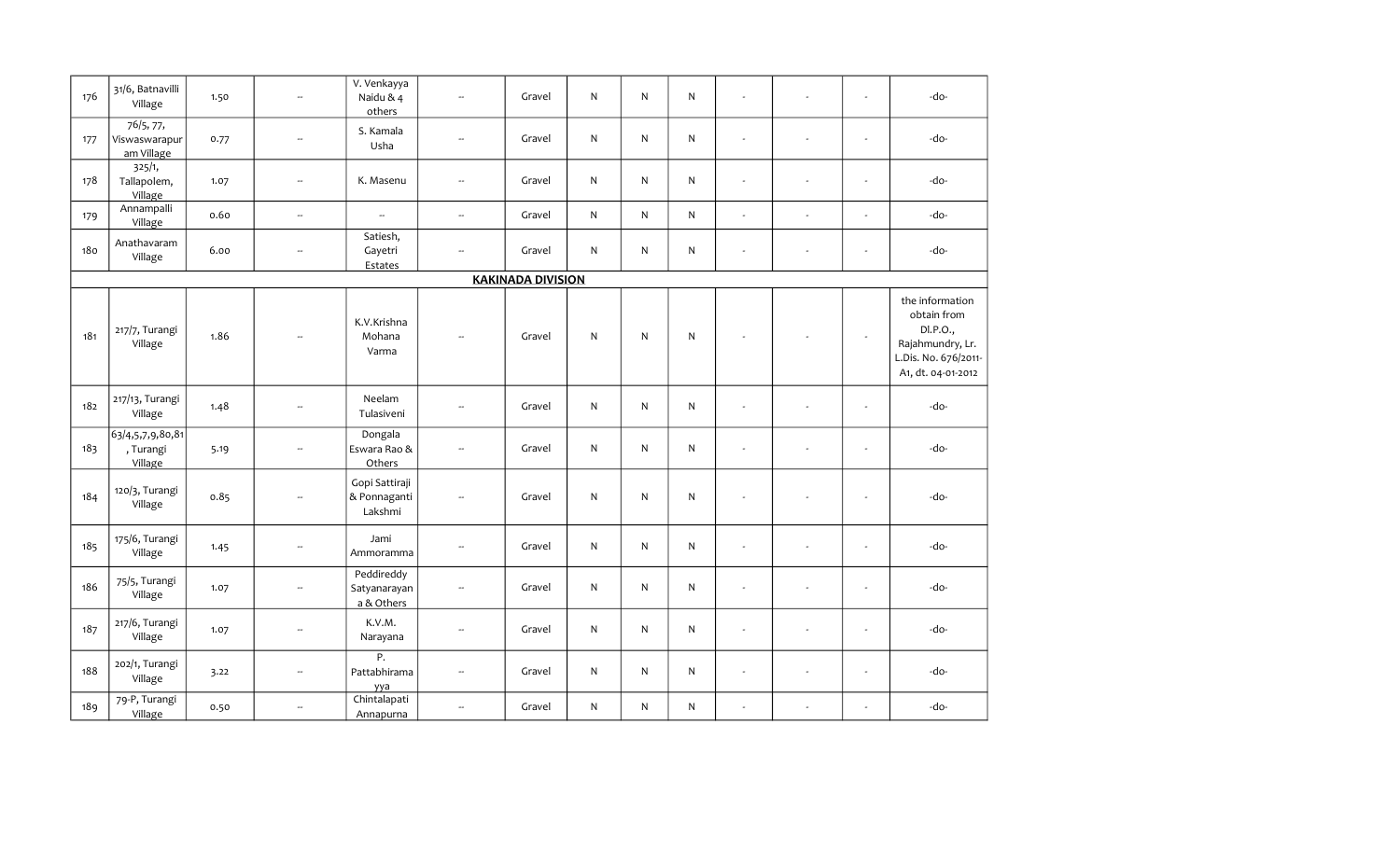| 190 | 84/1,<br>Sarpavaram<br>Village                          | 1.50 | Ξ.                       | P. Denial & P.<br>Sitaramayya<br>Kakinada                                         | ÷.                       | Gravel | ${\sf N}$    | N            | ${\sf N}$    | ÷.                       | ÷,                       | $\blacksquare$           | -do- |
|-----|---------------------------------------------------------|------|--------------------------|-----------------------------------------------------------------------------------|--------------------------|--------|--------------|--------------|--------------|--------------------------|--------------------------|--------------------------|------|
| 191 | 84/2,<br>Sarpavaram<br>Village                          | 3.60 | --                       | P. Denial & P.<br>Sitaramayya<br>Kakinada                                         | μ.                       | Gravel | ${\sf N}$    | N            | ${\sf N}$    | $\overline{\phantom{a}}$ | ÷,                       | $\sim$                   | -do- |
| 192 | 84/3,<br>Sarpavaram<br>Village                          | 2.18 | --                       | P. Denial & P.<br>Sitaramayya<br>Kakinada                                         | $\sim$                   | Gravel | ${\sf N}$    | N            | $\mathsf{N}$ | ÷,                       | $\overline{a}$           | $\overline{\phantom{a}}$ | -do- |
| 193 | 84/4,<br>Sarpavaram<br>Village                          | 2.00 | Ξ.                       | P. Denial & P.<br>Sitaramayya<br>Kakinada                                         | $\sim$                   | Gravel | $\mathsf{N}$ | ${\sf N}$    | ${\sf N}$    | ÷.                       | ÷,                       | $\mathbf{r}$             | -do- |
| 194 | 85/2,<br>Sarpavaram<br>Village                          | 1.08 | Ξ.                       | P. Denial & P.<br>Sitaramayya<br>Kakinada                                         | $\overline{\phantom{a}}$ | Gravel | ${\sf N}$    | $\mathsf{N}$ | ${\sf N}$    | ÷.                       | ÷,                       | $\mathbf{r}$             | -do- |
| 195 | 89,<br>Thimmapuram<br>Village                           | 1.28 | Ξ.                       | P. Denial & P.<br>Sitaramayya<br>Kakinada                                         | $\sim$                   | Gravel | ${\sf N}$    | N            | $\mathsf{N}$ |                          | ÷,                       | $\overline{\phantom{a}}$ | -do- |
| 196 | 366/1A,<br>Thimmapuram<br>Village                       | 3.00 | --                       | The Salaried<br>Employees<br>Co-op<br><b>Building</b><br>Society Ltd,<br>Kakinada | $\overline{\phantom{a}}$ | Gravel | ${\sf N}$    | N            | ${\sf N}$    |                          |                          | $\overline{\phantom{a}}$ | -do- |
| 197 | 56/2, 3, 4,<br>Thimmapuram<br>Village                   | 2.50 | $\overline{\phantom{a}}$ | Tota Kamaraji<br>7 Ch.<br>Venkataram,<br>Timmapuram                               | $\sim$                   | Gravel | ${\sf N}$    | N            | $\mathsf{N}$ |                          |                          | $\ddot{\phantom{1}}$     | -do- |
| 198 | 62/1, 63/2,<br>Thimmapuram<br>Village                   | 2.24 |                          | yalla Surya<br>Rao, D.<br>Suryakantam<br>Ch.<br>Talupulamma                       |                          | Gravel | N            | N            | $\mathsf{N}$ |                          |                          | $\sim$                   | -do- |
| 199 | 71/1B, 71/2, 75,<br>78/3, 79,<br>Thimmapuram<br>Village | 5.60 | $\sim$                   | Bezawada<br>Vishun<br>Murthy &<br>Others                                          | $\sim$                   | Gravel | N            | N            | ${\sf N}$    | $\sim$                   | ÷,                       | $\blacksquare$           | -do- |
| 200 | 318/P                                                   | 1.40 | --                       | Chodisetti<br>Padalayya                                                           | $\frac{1}{2}$            | Gravel | ${\sf N}$    | N            | ${\sf N}$    | $\blacksquare$           | $\overline{\phantom{a}}$ | ÷,                       | -do- |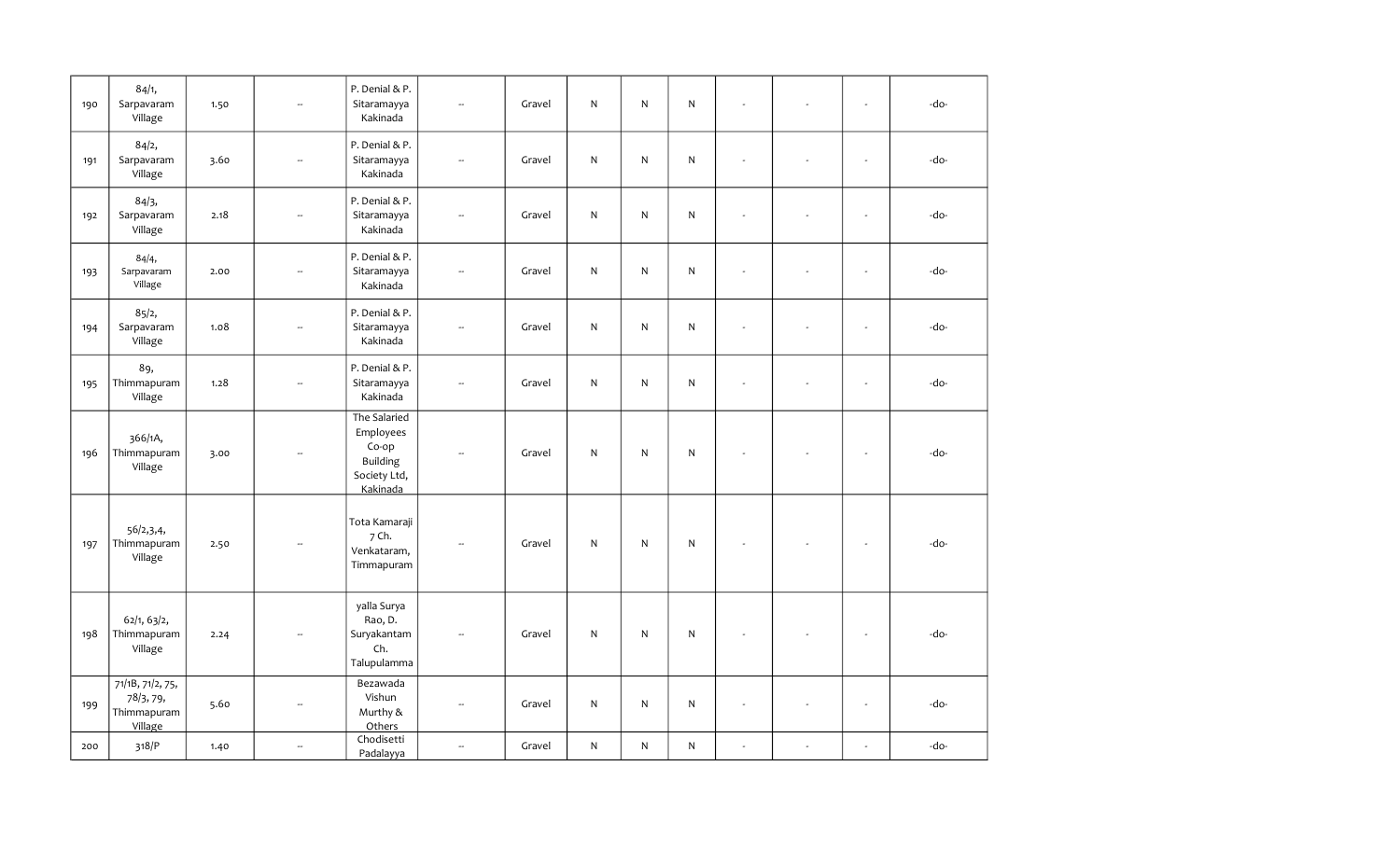| 201 | 16/1, 2, 5,<br>Thimmapuram<br>Village | 1.88 | $\overline{\phantom{a}}$    | Mummidi<br>Nookaratnam              | $\sim$                   | Gravel | N            | N            | N            | L.             | ÷,                       | $\mathbf{r}$             | -do- |
|-----|---------------------------------------|------|-----------------------------|-------------------------------------|--------------------------|--------|--------------|--------------|--------------|----------------|--------------------------|--------------------------|------|
| 202 | 365/P                                 | 1.72 | $\sim$                      | Kakarapalli<br>Nageswara<br>Rao     | $\sim$                   | Gravel | N            | N            | $\mathsf{N}$ | ÷.             |                          | $\sim$                   | -do- |
| 203 | 63,65,<br>Thimmapuram<br>Village      | 1.62 | $\overline{\phantom{a}}$    | <b>B.</b> Bulchoud<br>Soudhami      | $\overline{\phantom{a}}$ | Gravel | $\mathsf{N}$ | $\mathsf{N}$ | ${\sf N}$    | L.             |                          | ÷,                       | -do- |
| 204 | 97/2                                  | 2.00 | $\sim$                      | Matta<br>Venkata Raju<br>& Others   | $\frac{1}{2}$            | Gravel | N            | N            | $\mathsf{N}$ | L.             |                          | $\overline{\phantom{a}}$ | -do- |
| 205 | 82/6,<br>Thimmapuram<br>Village       | 1.00 | $\overline{\phantom{a}}$    | V.V<br>Gajapathiraju                | Ξ.                       | Gravel | N            | N            | N            | ÷,             |                          | $\mathbf{r}$             | -do- |
| 206 | 82/5,<br>Thimmapuram<br>Village       | 1.00 | Ξ.                          | Yedidi Krishna                      | Ξ.                       | Gravel | N            | N            | $\mathsf{N}$ | ÷,             | ÷,                       | $\mathbf{r}$             | -do- |
| 207 | 71/P,<br>Thimmapuram<br>Village       | 3.37 | $\mathcal{L}_{\mathcal{A}}$ | Pedapudi<br>Peddaraju               | $\mathbb{Z}^2$           | Gravel | N            | $\mathsf{N}$ | N            | $\omega$       | ÷,                       | $\mathbf{r}$             | -do- |
| 208 | 363/2,<br>Thimmapuram<br>Village      | 0.66 | $\sim$                      | Pothula<br>Satyanarayna             | $\sim$                   | Gravel | N            | $\mathsf{N}$ | ${\sf N}$    | $\overline{a}$ | ÷.                       | $\sim$                   | -do- |
| 209 | 50/3,4,<br>Thimmapuram<br>Village     | 1.60 | $\overline{\phantom{a}}$    | Rayudu<br>Suryarao                  | --                       | Gravel | $\mathsf{N}$ | $\mathsf{N}$ | $\mathsf{N}$ | $\sim$         | $\overline{\phantom{a}}$ | $\sim$                   | -do- |
| 210 | 36/P,<br>Thimmapuram<br>Village       | 2.00 | $\overline{\phantom{a}}$    | Bayyapu<br>Padmavathi               | Ξ.                       | Gravel | N            | $\mathsf{N}$ | ${\sf N}$    | ÷.             |                          | ÷.                       | -do- |
| 211 | 333/1,<br>Thimmapuram<br>Village      | 1.25 | $\mathcal{L}_{\mathcal{A}}$ | Y.D. Rama<br>Rao                    | $\sim$                   | Gravel | $\mathsf{N}$ | $\mathsf{N}$ | $\mathsf{N}$ | L.             | ÷,                       | $\sim$                   | -do- |
| 212 | 192/P,<br>Thimmapuram<br>Village      | 1.00 | $\overline{\phantom{a}}$    | Y.D. Rama<br>Rao                    | $\overline{\phantom{a}}$ | Gravel | N            | N            | N            | $\blacksquare$ |                          | $\mathbf{r}$             | -do- |
| 213 | 88/P<br>Thimmapuram<br>Village        | 7.20 | $\overline{\phantom{a}}$    | Karri Raju &<br>B. Vishnu<br>Murthy | $\overline{\phantom{a}}$ | Gravel | N            | N            | $\mathsf{N}$ | L.             | ÷,                       | ÷,                       | -do- |
| 214 | 319,<br>Thimmapuram<br>Village        | 1.20 | $\overline{\phantom{a}}$    | Tummalapalli<br>Veeraju             | $\mathbb{Z}^2$           | Gravel | N            | N            | N            | L.             | ÷,                       | $\mathbf{r}$             | -do- |
| 215 | 24,<br>Ramanayyapet<br>a Village      | 2.00 | $\sim$                      | Akula Veeiyya<br>Naidu              | $\sim$                   | Gravel | N            | $\mathsf{N}$ | $\mathsf{N}$ | ÷.             | ÷.                       | $\sim$                   | -do- |
| 216 | 223/1,<br>Ramanayyapet<br>a Village   | 0.29 | --                          | Gubbala<br>Satyam                   | Ξ.                       | Gravel | N            | N            | ${\sf N}$    |                |                          | $\sim$                   | -do- |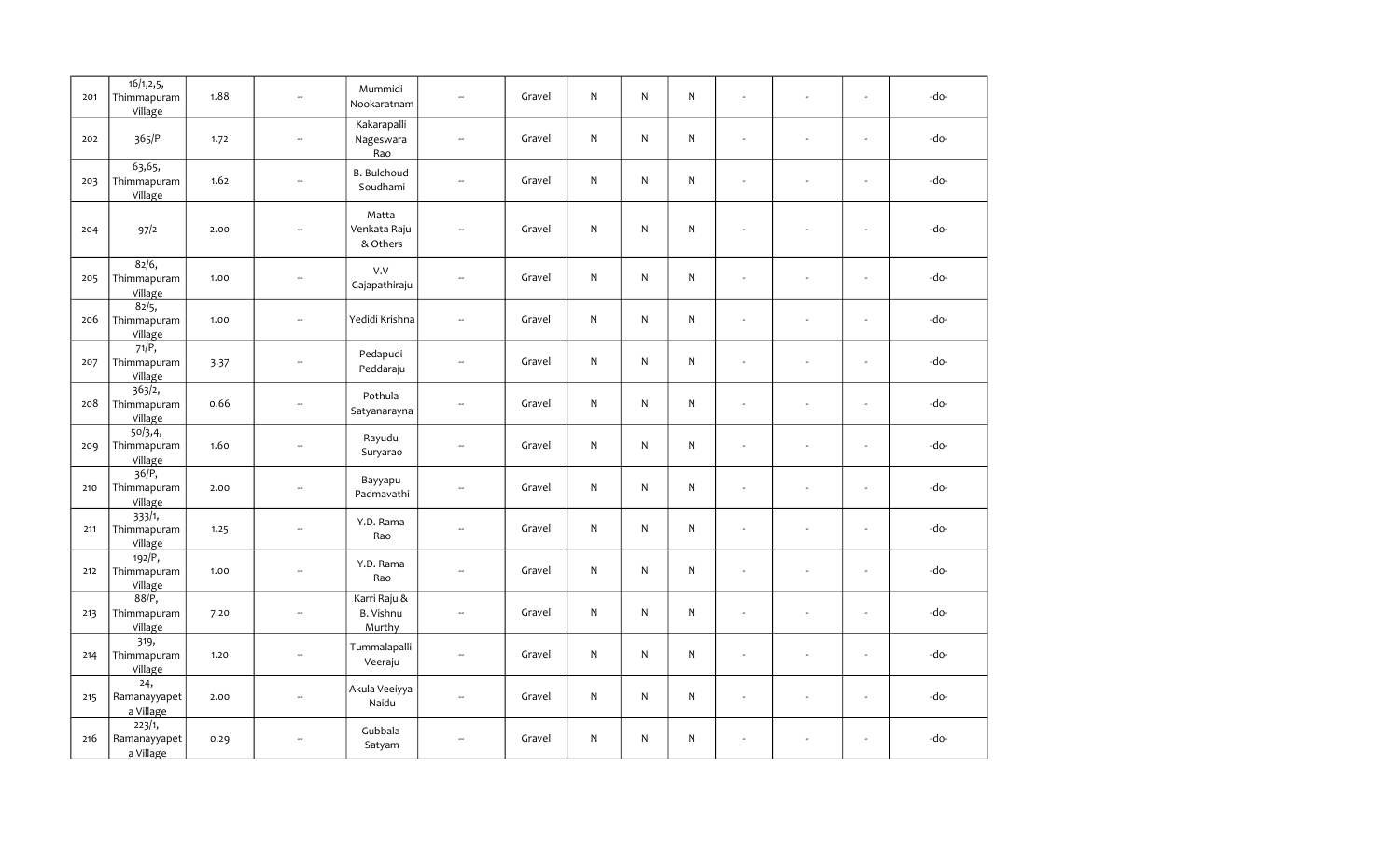| 217 | 223/2,<br>Ramanayyapet<br>a Village  | 0.29 | $\overline{\phantom{a}}$    | Gubbala<br>Suryanarayan<br>$\mathsf{a}$        | $\overline{\phantom{a}}$ | Gravel | ${\sf N}$    | N.           | ${\sf N}$    | ÷.                       | $\sim$ | $\overline{\phantom{a}}$ | -do- |
|-----|--------------------------------------|------|-----------------------------|------------------------------------------------|--------------------------|--------|--------------|--------------|--------------|--------------------------|--------|--------------------------|------|
| 218 | 223/3,<br>Ramanayyapet<br>a Village  | 0.30 | $\sim$                      | Anusuri<br>Talupolamma                         | $\overline{\phantom{a}}$ | Gravel | ${\sf N}$    | $\mathsf{N}$ | ${\sf N}$    | ÷.                       |        | L.                       | -do- |
| 219 | 225/1,<br>Ramanayyapet<br>a Village  | 0.54 | $\overline{\phantom{a}}$    | Gubbala<br>Satyam                              | Щ.                       | Gravel | ${\sf N}$    | N            | ${\sf N}$    | ÷.                       |        | $\overline{\phantom{a}}$ | -do- |
| 220 | 265/19,<br>Ramanayyapet<br>a Village | 1.20 | $\overline{\phantom{a}}$    | Nagam<br>Srinivasa Rao                         | $\overline{\phantom{a}}$ | Gravel | ${\sf N}$    | $\mathsf{N}$ | $\mathsf{N}$ | ÷.                       |        | $\overline{\phantom{a}}$ | -do- |
| 221 | 265/19,<br>Ramanayyapet<br>a Village | 2.01 | $\overline{\phantom{a}}$    | Palivela<br>Nagavenkata<br>Chalamayyapa<br>thi | $\overline{\phantom{a}}$ | Gravel | ${\sf N}$    | N.           | ${\sf N}$    | ÷,                       |        | $\sim$                   | -do- |
| 222 | 259/2,<br>Ramanayyapet<br>a Village  | 6.00 | $\sim$                      | Bellamkonda<br>Venkateswara<br>Rao             | $\overline{\phantom{a}}$ | Gravel | ${\sf N}$    | N            | ${\sf N}$    | $\overline{\phantom{a}}$ |        | $\overline{\phantom{a}}$ | -do- |
| 223 | 280/1,<br>Ramanayyapet<br>a Village  | 0.78 | $\mathcal{L}_{\mathcal{P}}$ | Cuttula<br>Nookaraji                           | u.                       | Gravel | ${\sf N}$    | N            | ${\sf N}$    | ÷.                       |        | L.                       | -do- |
| 224 | 280/1,<br>Ramanayyapet<br>a Village  | 0.31 | $\overline{\phantom{a}}$    | Bonthu<br>Suryanarayan<br>$\mathsf{a}$         | ÷.                       | Gravel | ${\sf N}$    | $\mathsf{N}$ | ${\sf N}$    | $\overline{\phantom{a}}$ | ÷.     | $\overline{\phantom{a}}$ | -do- |
| 225 | 280/1,<br>Ramanayyapet<br>a Village  | 1.00 | $\overline{\phantom{a}}$    | Appalareddy                                    | $\overline{\phantom{a}}$ | Gravel | ${\sf N}$    | N            | ${\sf N}$    | ÷.                       |        | L.                       | -do- |
| 226 | 279/1,<br>Ramanayyapet<br>a Village  | 1.00 | $\overline{\phantom{a}}$    | Badam<br>Annapurna                             | $\overline{\phantom{a}}$ | Gravel | ${\sf N}$    | N.           | $\mathsf{N}$ | $\overline{a}$           |        | ÷,                       | -do- |
| 227 | 279/1,<br>Ramanayyapet<br>a Village  | 1.00 | $\overline{\phantom{a}}$    | Badam<br>Annapurna                             | Ξ.                       | Gravel | ${\sf N}$    | N            | ${\sf N}$    | $\blacksquare$           | $\sim$ | $\overline{\phantom{a}}$ | -do- |
| 228 | 101/2,<br>Ganganapalli<br>Village    | 1.40 | $\overline{\phantom{a}}$    | Mutta Anil                                     | $\overline{\phantom{a}}$ | Gravel | ${\sf N}$    | $\mathsf{N}$ | ${\sf N}$    | $\overline{a}$           |        | $\overline{\phantom{a}}$ | -do- |
| 229 | 63/3,<br>Ganganapalli<br>Village     | 1.00 | $\overline{\phantom{a}}$    | Mummidi<br>Rajarao                             | u.                       | Gravel | $\mathsf{N}$ | N.           | $\mathsf{N}$ | ÷.                       |        | L.                       | -do- |
| 230 | 126,<br>Ganganapalli<br>Village      | 1.25 | $\overline{\phantom{a}}$    | Rama Reddy                                     | Ξ.                       | Gravel | ${\sf N}$    | N            | ${\sf N}$    | $\overline{\phantom{a}}$ | $\sim$ | $\sim$                   | -do- |
| 231 | 17/1,2, Kovvada<br>Village           | 0.50 | $\sim$                      | Bavaraju<br>Satyanrayana<br>Murthy             | $\overline{\phantom{a}}$ | Gravel | ${\sf N}$    | N            | ${\sf N}$    | $\bar{\phantom{a}}$      |        | $\overline{\phantom{a}}$ | -do- |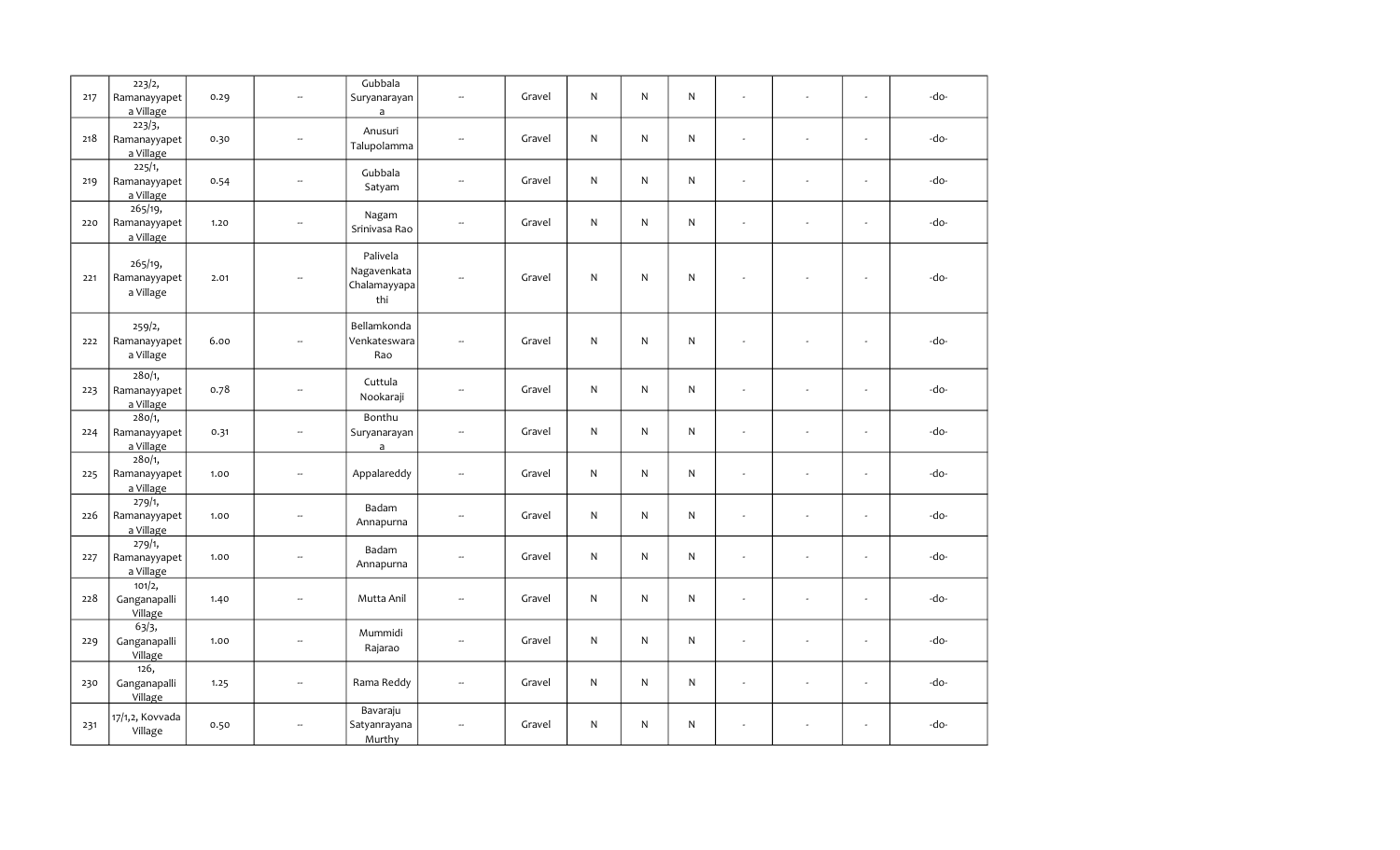| 232 | 72/1,2,3 & 70,<br>Kovvada Village            | 2.53 | $\overline{\phantom{a}}$ | Kota<br>Laxmana Rao<br>& Pendem<br>Suryakantham                                         | -−                       | Gravel | N            | $\mathsf{N}$ | $\mathsf{N}$ | $\overline{\phantom{a}}$ |                          | $\sim$                   | -do- |
|-----|----------------------------------------------|------|--------------------------|-----------------------------------------------------------------------------------------|--------------------------|--------|--------------|--------------|--------------|--------------------------|--------------------------|--------------------------|------|
| 233 | 122/1, Kovvada<br>Village                    | 0.79 | $\overline{\phantom{a}}$ | Sagubanti<br>Venkata Rao                                                                | $\overline{\phantom{a}}$ | Gravel | N            | N            | ${\sf N}$    | $\omega$                 | $\overline{\phantom{a}}$ | $\overline{\phantom{a}}$ | -do- |
| 234 | 2/1, 3/1, 8.18/2,<br>Kovvada Village         | 3.94 | $\overline{\phantom{a}}$ | Chelikani<br>Raaghavarao,<br>Gollapalli<br>Ammani,<br>Gollapalli<br>Suryachandra<br>Rao | $\overline{\phantom{a}}$ | Gravel | ${\sf N}$    | $\mathsf{N}$ | ${\sf N}$    | $\sim$                   |                          | $\sim$                   | -do- |
| 235 | 28/2, Kovvada<br>Village                     | 1.04 | $\overline{\phantom{a}}$ | D. Venkat Rao                                                                           | Ξ.                       | Gravel | $\mathsf{N}$ | $\mathsf{N}$ | $\mathsf{N}$ | $\sim$                   | $\overline{\phantom{a}}$ | $\overline{\phantom{a}}$ | -do- |
| 236 | 36/1, 38/5, &<br>38/6, Kovvada<br>Village    | 4.08 | $\overline{\phantom{a}}$ | L. Surya Rao                                                                            | $\overline{\phantom{a}}$ | Gravel | N            | $\mathsf{N}$ | ${\sf N}$    | ÷,                       |                          | $\overline{\phantom{a}}$ | -do- |
| 237 | 29/1, Kovvada<br>Village                     | 0.45 | --                       | N. Narayana<br>Rao                                                                      | --                       | Gravel | ${\sf N}$    | N            | ${\sf N}$    | $\omega$                 |                          | $\blacksquare$           | -do- |
| 238 | 52/3A,<br>Kovvada Village                    | 4.43 | $\overline{\phantom{a}}$ | Y. Kondala<br>Rao                                                                       | $\overline{\phantom{a}}$ | Gravel | ${\sf N}$    | $\mathsf{N}$ | ${\sf N}$    | $\sim$                   | $\sim$                   | $\overline{\phantom{a}}$ | -do- |
| 239 | 123/1 & 123/4,<br>Kovvada Village            | 1.84 | $\overline{\phantom{a}}$ | R.<br>Satyanarayan<br>a & Others                                                        | Ξ.                       | Gravel | ${\sf N}$    | $\mathsf{N}$ | ${\sf N}$    | $\omega$                 | $\overline{\phantom{a}}$ | $\bar{\mathbf{z}}$       | -do- |
| 240 | 109(P), 110/1 &<br>110/2, Kovvada<br>Village | 5.60 | $\overline{\phantom{a}}$ | R. Venkata<br>Rao & R.<br>Ranganaikulu                                                  | $\overline{\phantom{a}}$ | Gravel | ${\sf N}$    | N            | $\mathsf{N}$ | $\overline{\phantom{a}}$ |                          | $\sim$                   | -do- |
| 241 | 6/3, Repuru<br>Village                       | 0.96 | $\overline{\phantom{a}}$ | Geesala<br>Kameswara<br>Rao                                                             | $\overline{\phantom{a}}$ | Gravel | $\mathsf{N}$ | N            | N            | $\omega$                 | $\sim$                   | $\sim$                   | -do- |
| 242 | 128/3A, Unduru<br>Village                    | 0.25 | $\overline{\phantom{a}}$ | G. Giridhar                                                                             | $\overline{\phantom{a}}$ | Gravel | ${\sf N}$    | $\mathsf{N}$ | ${\sf N}$    | $\overline{a}$           |                          | $\overline{\phantom{a}}$ | -do- |
| 243 | 128/5, Unduru<br>Village                     | 0.58 | $\overline{\phantom{a}}$ | G. Giridhar                                                                             | $\overline{\phantom{a}}$ | Gravel | ${\sf N}$    | N            | ${\sf N}$    | $\omega$                 | $\sim$                   | $\sim$                   | -do- |
| 244 | 128/3B, Unduru<br>Village                    | 0.23 | $\overline{\phantom{a}}$ | G. Giridhar                                                                             | $\sim$                   | Gravel | ${\sf N}$    | N            | N            | $\overline{\phantom{a}}$ |                          | $\blacksquare$           | -do- |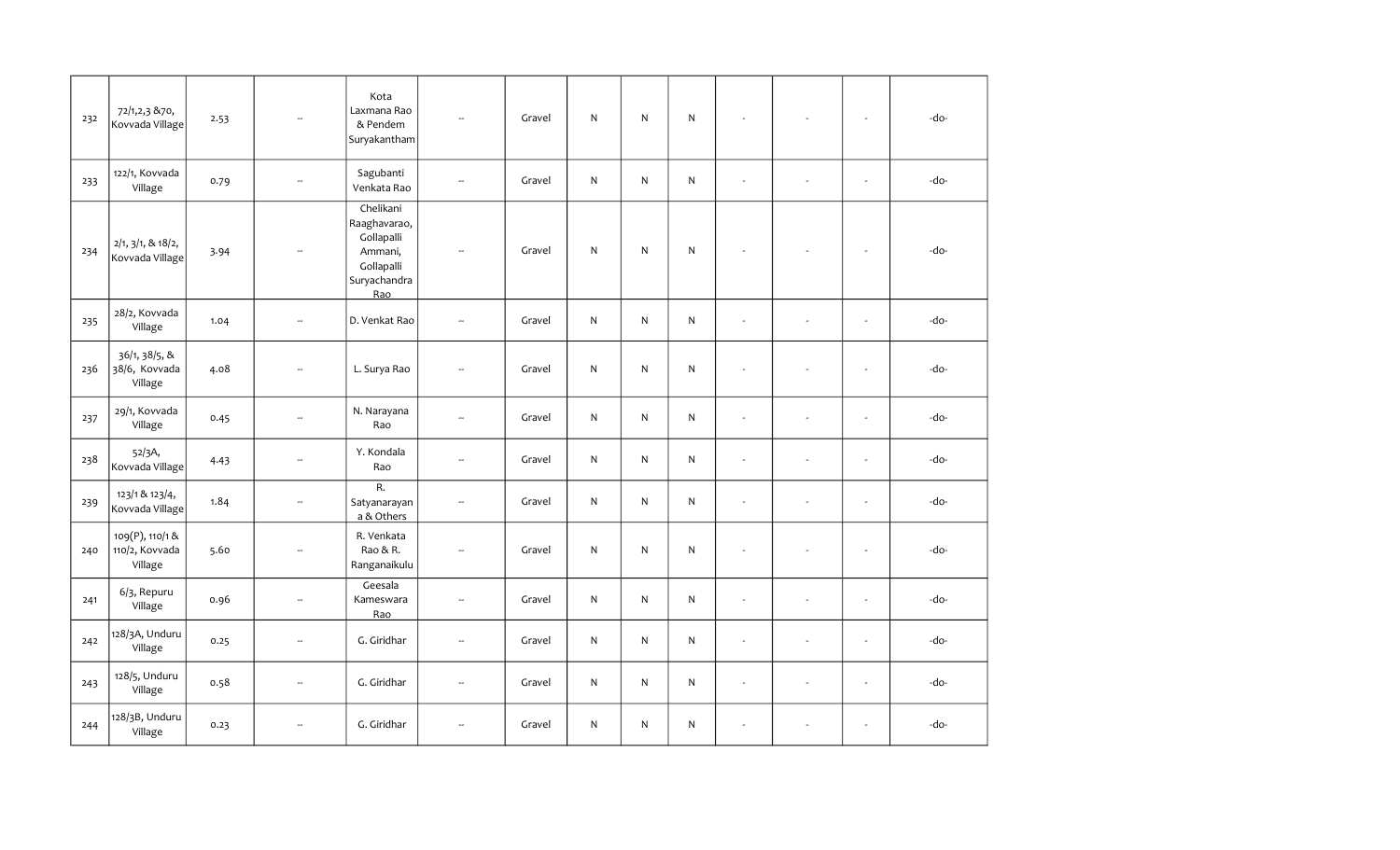| 245 | 128/2, Unduru<br>Village                           | 0.19 | Ξ.                       | G. Giridhar                   | $\overline{\phantom{a}}$ | Gravel | N            | N            | $\mathsf{N}$ | $\overline{\phantom{a}}$ | $\overline{\phantom{a}}$ | $\blacksquare$           | -do- |
|-----|----------------------------------------------------|------|--------------------------|-------------------------------|--------------------------|--------|--------------|--------------|--------------|--------------------------|--------------------------|--------------------------|------|
| 246 | 128/6A,<br>Unduru Village                          | 0.76 | $\overline{\phantom{a}}$ | G. Giridhar                   | Ξ.                       | Gravel | N            | N            | ${\sf N}$    | ÷,                       |                          | $\sim$                   | -do- |
| 247 | 128/4, Unduru<br>Village                           | 0.19 | $\overline{\phantom{a}}$ | G. Giridhar                   | --                       | Gravel | N            | $\mathsf{N}$ | ${\sf N}$    | $\blacksquare$           | ÷.                       | $\overline{\phantom{a}}$ | -do- |
| 248 | 128/6C, Unduru<br>Village                          | 0.50 | Ξ.                       | G. Giridhar                   | --                       | Gravel | N            | N            | ${\sf N}$    | $\overline{\phantom{a}}$ | $\overline{\phantom{a}}$ | $\mathbf{r}$             | -do- |
| 249 | 128/6A,<br>Unduru Village                          | 0.50 | $\overline{\phantom{a}}$ | G. Giridhar                   | Ξ.                       | Gravel | N            | $\mathsf{N}$ | ${\sf N}$    | ÷,                       |                          | $\sim$                   | -do- |
| 250 | 127/2, Unduru<br>Village                           | 2.00 | $\overline{\phantom{a}}$ | G. Giridhar                   | --                       | Gravel | N            | $\mathsf{N}$ | ${\sf N}$    | $\blacksquare$           | $\sim$                   | $\sim$                   | -do- |
| 251 | 127/2A, Unduru<br>Village                          | 1.30 | $\overline{\phantom{a}}$ | G. Giridhar                   | $\overline{\phantom{a}}$ | Gravel | N            | $\mathsf{N}$ | ${\sf N}$    | $\overline{a}$           | $\sim$                   | $\sim$                   | -do- |
| 252 | 127/6Q,<br>Unduru Village                          | 0.54 | Ξ.                       | G. Giridhar                   | $\overline{\phantom{a}}$ | Gravel | N            | $\mathsf{N}$ | ${\sf N}$    | $\overline{\phantom{a}}$ | ÷                        | $\sim$                   | -do- |
| 253 | 128/11, Unduru<br>Village                          | 0.68 | Ξ.                       | G. Giridhar                   | --                       | Gravel | N            | $\mathsf{N}$ | ${\sf N}$    | $\blacksquare$           | $\sim$                   | $\sim$                   | -do- |
| 254 | 128/6B, Unduru<br>Village                          | 1.00 | $\overline{\phantom{a}}$ | G. Giridhar                   | $\overline{\phantom{a}}$ | Gravel | N            | $\mathsf{N}$ | ${\sf N}$    | $\overline{\phantom{a}}$ | $\sim$                   | $\sim$                   | -do- |
| 255 | 128/7, Unduru<br>Village                           | 1.50 | $\overline{\phantom{a}}$ | G. Giridhar                   | Ξ.                       | Gravel | N            | $\mathsf{N}$ | ${\sf N}$    | ÷,                       |                          | $\sim$                   | -do- |
| 256 | 128/7, Unduru<br>Village                           | 0.70 | ٠.                       | G. Giridhar                   | $\overline{\phantom{a}}$ | Gravel | N            | $\mathsf{N}$ | ${\sf N}$    | $\blacksquare$           | $\sim$                   | $\omega$                 | -do- |
| 257 | 128/7, Unduru<br>Village                           | 0.80 | Ξ.                       | G. Giridhar                   | $\overline{\phantom{a}}$ | Gravel | N            | $\mathsf{N}$ | N            | $\overline{\phantom{a}}$ | $\sim$                   | $\omega$                 | -do- |
| 258 | 128/12, Unduru<br>Village                          | 0.60 | $\overline{\phantom{a}}$ | G. Giridhar                   | $\overline{\phantom{a}}$ | Gravel | $\mathsf{N}$ | $\mathsf{N}$ | ${\sf N}$    | $\overline{\phantom{a}}$ | $\sim$                   | $\overline{\phantom{a}}$ | -do- |
| 259 | $\overline{2/1C_{1}}$<br>Madhavapatna<br>m Village | 0.30 | Ξ.                       | Banka Appa<br>Rao             | u.                       | Gravel | N            | $\mathsf{N}$ | ${\sf N}$    | $\omega$                 | $\sim$                   | $\blacksquare$           | -do- |
| 260 | 3/1A<br>Madhavapatna<br>m Village                  | 1.05 | ш,                       | Kadiyala<br>Visweswara<br>Rao | $\overline{\phantom{a}}$ | Gravel | N            | $\mathsf{N}$ | ${\sf N}$    | $\omega$                 | $\sim$                   | $\sim$                   | -do- |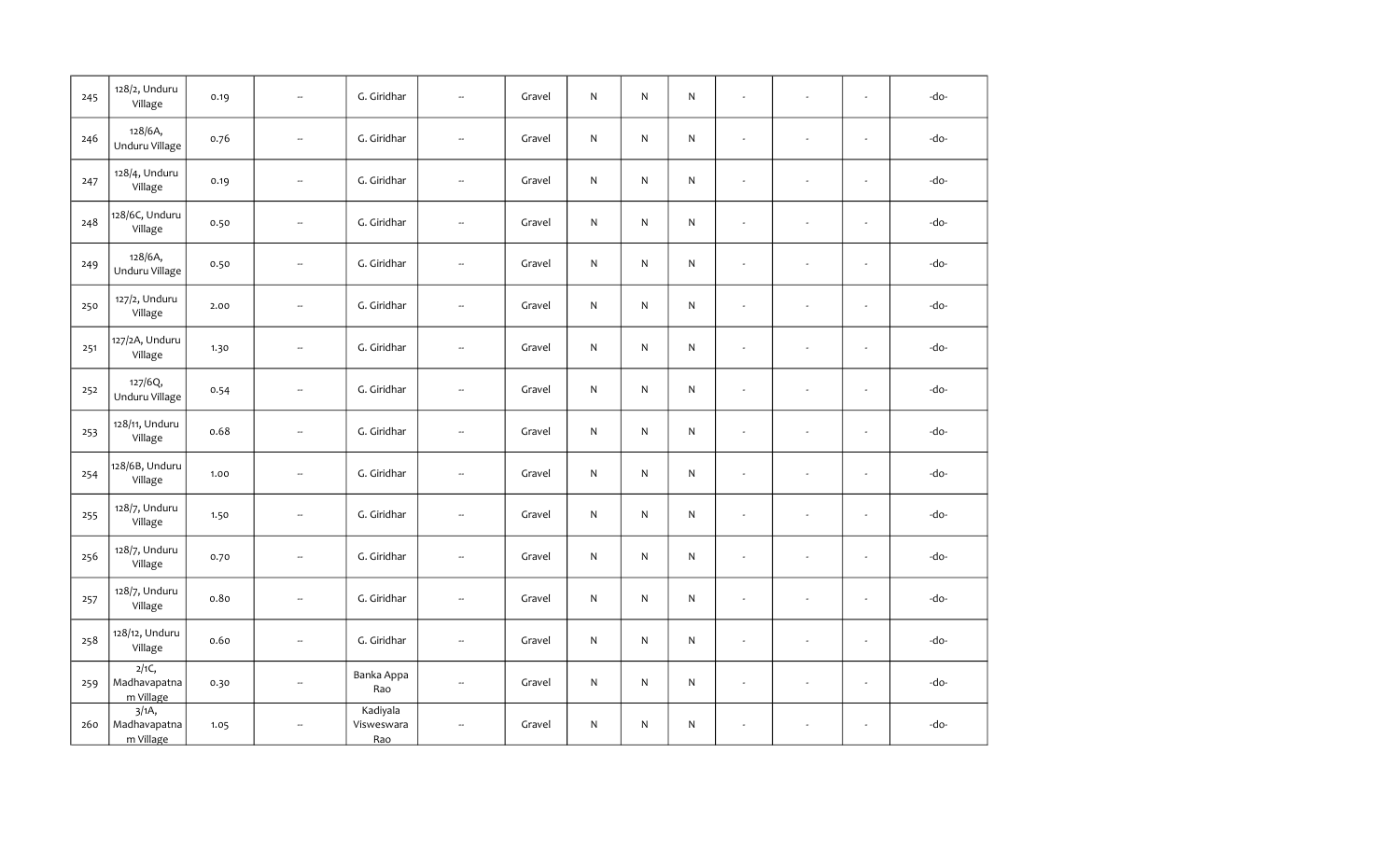| 261 | Madhavapatna<br>m Village                     | 3.33 | $\overline{\phantom{a}}$ | Kalla<br>Nookaraju &<br>Bhimaraju                                                                         | ă.                       | Gravel | N            | N            | $\mathsf{N}$ | ÷.                       | $\blacksquare$           | $\overline{\phantom{a}}$ | -do- |
|-----|-----------------------------------------------|------|--------------------------|-----------------------------------------------------------------------------------------------------------|--------------------------|--------|--------------|--------------|--------------|--------------------------|--------------------------|--------------------------|------|
| 262 | 6/3A, 6/3B, 6/7,<br>Madhavapatna<br>m Village | 1.20 | ÷.                       | Grandhi<br>nagamani,<br>Medisetti<br>Venkata Rao,<br>Medisetti<br>Mangayamma<br>& Anusuri<br>Suryanarayna | --                       | Gravel | $\mathsf{N}$ | N            | ${\sf N}$    |                          |                          | $\overline{\phantom{a}}$ | -do- |
| 263 | 6/11A, 6/3F,<br>Madhavapatna<br>m Village     | 2.24 |                          | Vemuri<br>Vijayalakshmi<br>& Kovvuri<br>Ranganadham                                                       |                          | Gravel | N            | N            | $\mathsf{N}$ |                          |                          | $\overline{\phantom{a}}$ | -do- |
| 264 | Madhavapatna<br>m Village                     | 2.74 | $\overline{\phantom{a}}$ | Mandapalli<br>Israyelu &<br>Others                                                                        | $\overline{\phantom{a}}$ | Gravel | $\mathsf{N}$ | $\mathsf{N}$ | ${\sf N}$    | ÷.                       | $\overline{a}$           | $\overline{\phantom{a}}$ | -do- |
| 265 | 10/1A, 1B,<br>Madhavapatna<br>m Village       | 2.53 | Ξ.                       | Perla Srihari                                                                                             | Ξ.                       | Gravel | $\mathsf{N}$ | $\mathsf{N}$ | $\mathsf{N}$ | ÷.                       | ÷,                       | $\overline{\phantom{a}}$ | -do- |
| 266 | 62/3F,<br>Madhavapatna<br>m Village           | 0.60 | ш,                       | Saladi Nehru                                                                                              | --                       | Gravel | N            | N            | $\mathsf{N}$ | $\sim$                   | $\overline{\phantom{a}}$ | $\mathbf{r}$             | -do- |
| 267 | 78/1,<br>Madhavapatna<br>m Village            | 6.94 | $\overline{\phantom{a}}$ | Suravarapu<br>Venkata<br>Suryanarayan<br>$\mathsf{a}$                                                     | ă.                       | Gravel | $\mathsf{N}$ | N            | ${\sf N}$    | $\sim$                   | $\overline{a}$           | $\overline{\phantom{a}}$ | -do- |
| 268 | 78/2,<br>Madhavapatna<br>m Village            | 3.53 |                          | Ganduboina<br>Apparao,<br>Anusuri<br>Suryanarayan<br>a & Vemuri<br>Vijayalakshmi                          | $\overline{\phantom{a}}$ | Gravel | $\mathsf{N}$ | $\mathsf{N}$ | $\mathsf{N}$ |                          |                          | $\sim$                   | -do- |
| 269 | 72,<br>Madhavapatna<br>m Village              | 3.00 | ÷.                       | Penke<br>Yedukondalu                                                                                      | $\overline{\phantom{a}}$ | Gravel | $\mathsf{N}$ | $\mathsf{N}$ | ${\sf N}$    | $\overline{\phantom{a}}$ |                          | $\mathbf{r}$             | -do- |
| 270 | 10<br>,Madhavapatna<br>m Village              | 4.50 | $\overline{\phantom{a}}$ | Not available                                                                                             | $\overline{\phantom{a}}$ | Gravel | $\mathsf{N}$ | N            | $\mathsf{N}$ | $\omega$                 | $\blacksquare$           | $\overline{\phantom{a}}$ | -do- |
| 271 | 240/6,<br>Panasapadu<br>Village               | 1.96 | $\overline{\phantom{a}}$ | Kandikatla<br>krishanaveni                                                                                | $\overline{\phantom{a}}$ | Gravel | N            | N            | N            |                          |                          | $\frac{1}{2}$            | -do- |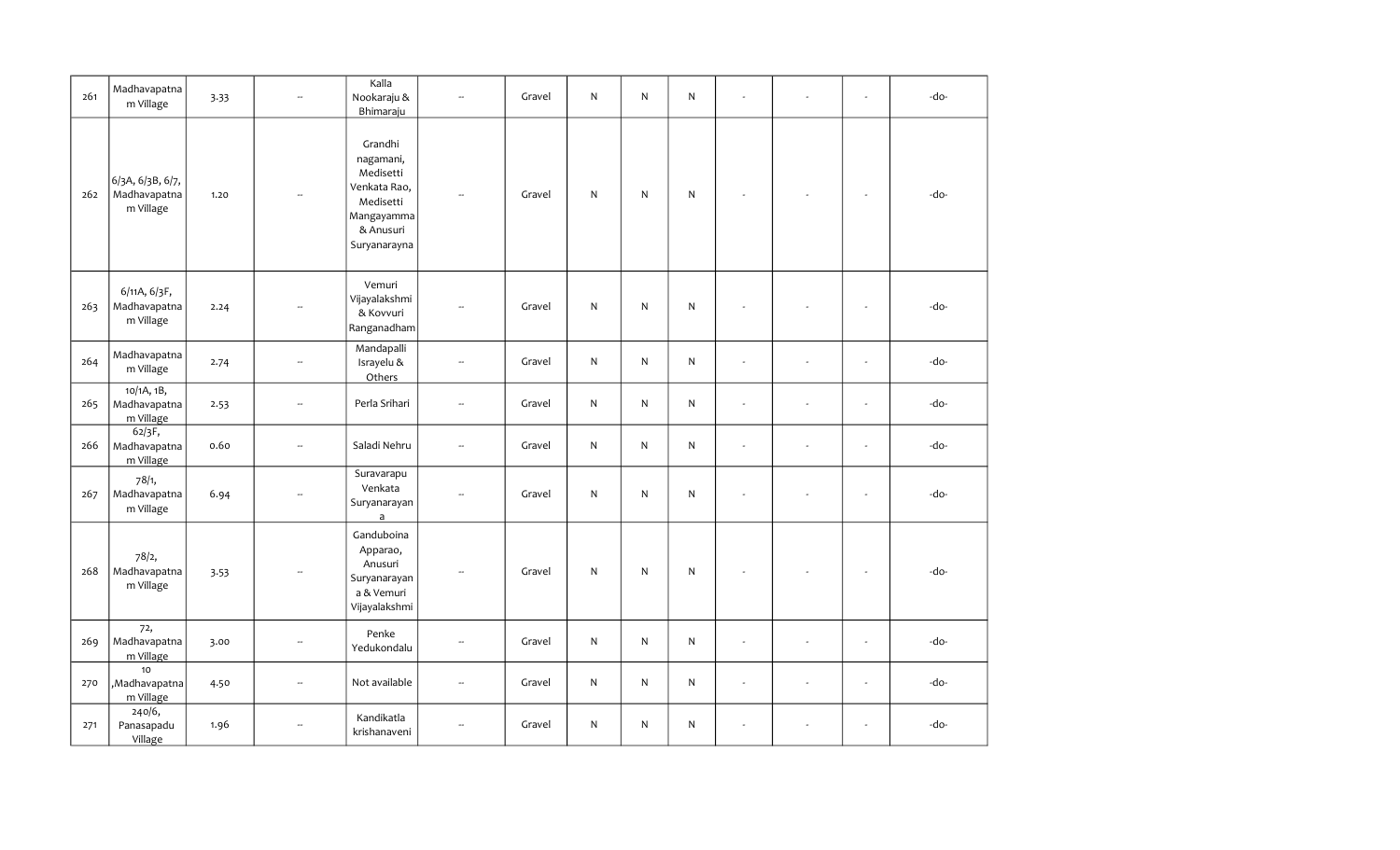| 272 | 237,<br>Panasapadu<br>Village                                | 4.20 | $\sim$                      | Pantham<br>Ramatulasi                                        | u.                       | Gravel | N            | N            | N            | $\sim$         | $\sim$ | L.                       | -do- |
|-----|--------------------------------------------------------------|------|-----------------------------|--------------------------------------------------------------|--------------------------|--------|--------------|--------------|--------------|----------------|--------|--------------------------|------|
| 273 | 217/2,<br>Panasapadu<br>Village                              | 0.17 | $\sim$                      | Nukala Vimala<br>Devi                                        | $\sim$                   | Gravel | N            | N            | N            | ÷.             |        | $\overline{\phantom{a}}$ | -do- |
| 274 | 241/3,<br>Panasapadu<br>Village                              | 0.16 | $\overline{\phantom{a}}$    | Satti<br>Veerabhadra<br>Rao                                  | Ξ.                       | Gravel | N            | N            | $\mathsf{N}$ | $\omega$       |        | $\overline{\phantom{a}}$ | -do- |
| 275 | 192/6B & 7A,<br>Panasapadu<br>Village                        | 1.94 | $\mathcal{L}_{\mathcal{F}}$ | Garaga<br>lakshmi                                            | $\mathbb{Z}^2$           | Gravel | ${\sf N}$    | $\mathsf{N}$ | ${\sf N}$    | $\overline{a}$ |        | $\sim$                   | -do- |
| 276 | 199/1,<br>Panasapadu<br>Village                              | 0.17 | $\sim$                      | Bande Veerraji                                               | $\sim$                   | Gravel | ${\sf N}$    | N            | ${\sf N}$    | $\sim$         |        | $\overline{\phantom{a}}$ | -do- |
| 277 | 200,<br>Panasapadu<br>Village                                | 1.21 | $\overline{\phantom{a}}$    | Davuluri<br>Subba Rao                                        | --                       | Gravel | ${\sf N}$    | $\mathsf{N}$ | $\mathsf{N}$ | $\omega$       |        | L.                       | -do- |
| 278 | 264/4,<br>Panasapadu<br>Village                              | 0.95 | $\mathcal{L}_{\mathcal{F}}$ | Palukuri<br>Satyanarayan<br>a                                | $\mathbb{Z}^2$           | Gravel | N            | N            | $\mathsf{N}$ | $\sim$         |        | L.                       | -do- |
| 279 | 258/7, 8,<br>Panasapadu<br>Village                           | 1.31 | $\sim$                      | Rayudu Appa<br>Rao                                           | $\overline{\phantom{a}}$ | Gravel | N            | N            | $\mathsf{N}$ | $\overline{a}$ | ÷.     | L.                       | -do- |
| 280 | 264/7,<br>Panasapadu<br>Village                              | 1.42 | $\overline{\phantom{a}}$    | Addala<br>Satyanarayan<br>a Murthy                           | --                       | Gravel | $\mathsf{N}$ | $\mathsf{N}$ | $\mathsf{N}$ | $\sim$         |        | $\overline{\phantom{a}}$ | -do- |
| 281 | Panasapadu<br>Village                                        | 1.50 | $\bar{\phantom{a}}$         | Not available                                                | u.                       | Gravel | $\mathsf{N}$ | $\mathsf{N}$ | $\mathsf{N}$ | $\overline{a}$ | $\sim$ | $\overline{\phantom{a}}$ | -do- |
| 282 | Panasapadu<br>Village                                        | 1.00 | $\sim$                      | Not available                                                | ă.                       | Gravel | ${\sf N}$    | $\mathsf{N}$ | ${\sf N}$    | $\overline{a}$ | ÷.     | L.                       | -do- |
| 283 | 191/1,<br>Atchempeta<br>Village                              | 1.67 | $\overline{\phantom{a}}$    | Pabbineedi<br>Chandra Rao                                    | $\overline{\phantom{a}}$ | Gravel | N            | N            | N            | $\omega$       | $\sim$ | $\overline{\phantom{a}}$ | -do- |
| 284 | 191/4,<br>Atchempeta<br>Village                              | 0.96 | $\overline{\phantom{a}}$    | Pabbineedi<br>Venkata<br>lakshmi                             | $\overline{\phantom{a}}$ | Gravel | ${\sf N}$    | N            | N            | L.             |        | $\overline{\phantom{a}}$ | -do- |
| 285 | 191/7,<br>Atchempeta<br>Village                              | 1.22 | $\sim$                      | Kommana<br>Sryamma<br>Vinti pullayya<br>Vinti Chandra<br>Rao | $\sim$                   | Gravel | ${\sf N}$    | N            | ${\sf N}$    |                |        | $\sim$                   | -do- |
| 286 | 1 to 6, 15/2, 17,<br>18 & 20 to 22,<br>Rameswaram<br>Village | 1.60 | $\sim$                      | Uppalapati<br>Subba Raju                                     | $\overline{\phantom{a}}$ | Gravel | ${\sf N}$    | N            | ${\sf N}$    |                |        | $\sim$                   | -do- |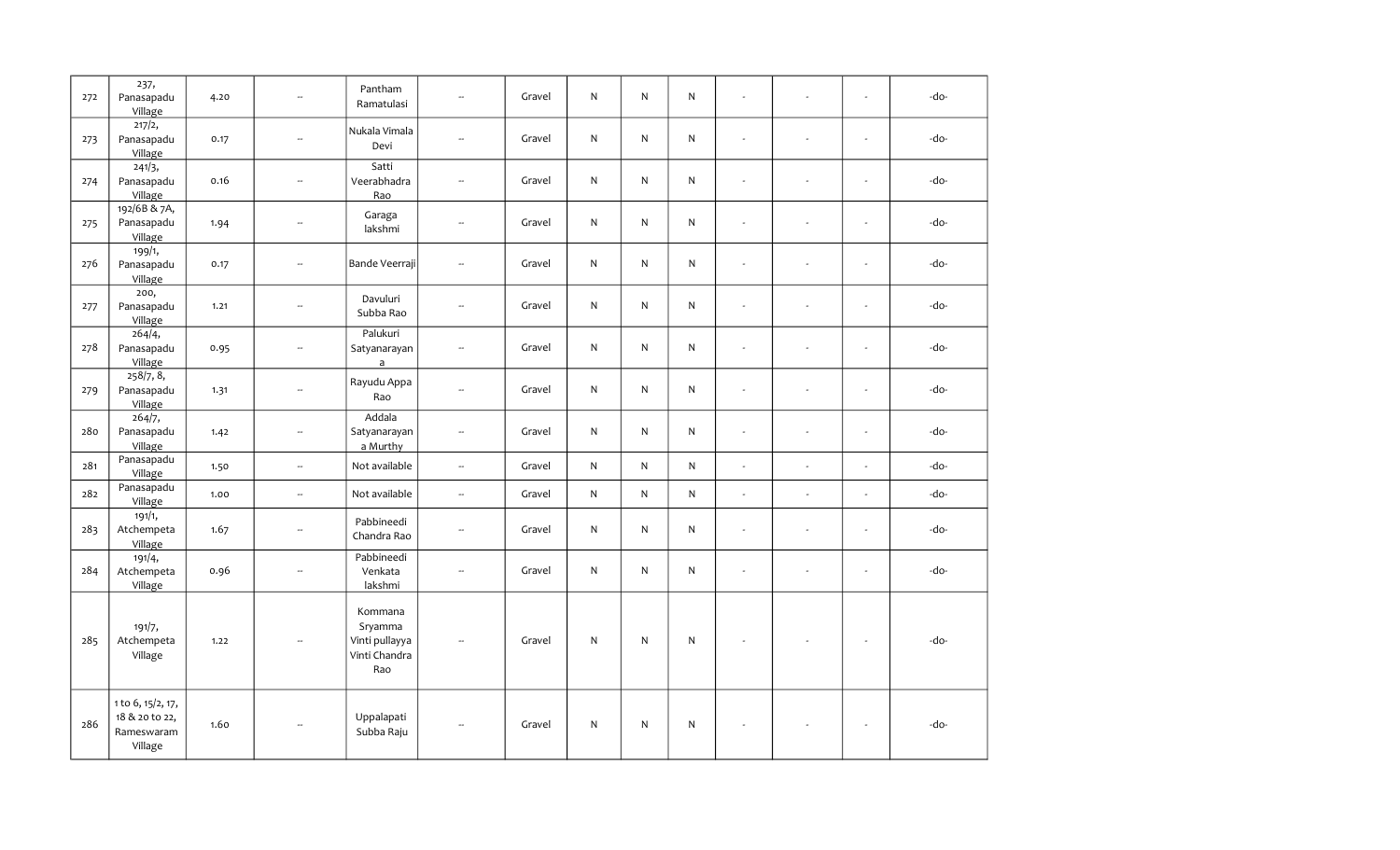| 287 | 72, Rameswara<br>Village                                   | 1.25 | $\sim$                      | Nakka Sathi<br>Babu &<br>Others                | $\overline{\phantom{a}}$ | Gravel | N            | N            | $\mathsf{N}$ | $\overline{\phantom{a}}$ | $\sim$ | $\blacksquare$           | -do- |
|-----|------------------------------------------------------------|------|-----------------------------|------------------------------------------------|--------------------------|--------|--------------|--------------|--------------|--------------------------|--------|--------------------------|------|
| 288 | 262/2, 3 & 4,<br>Atchutapuram<br>Village                   | 1.87 | $\overline{\phantom{a}}$    | Madhavarapu<br>Srinivasa Rao                   | $\overline{\phantom{a}}$ | Gravel | $\mathsf{N}$ | $\mathsf{N}$ | ${\sf N}$    | $\overline{\phantom{a}}$ |        | $\sim$                   | -do- |
| 289 | 256/12, 256/13,<br>A.P. Trayam<br>Village                  | 1.87 | $\overline{\phantom{a}}$    | Dwarampudi<br>Krishnaveni<br>W/o<br>Subbireddy | $\overline{a}$           | Gravel | N            | $\mathsf{N}$ | $\mathsf{N}$ |                          |        | $\overline{\phantom{a}}$ | -do- |
| 290 | 150/1 & 150/2,<br>Nadakuduru<br>Village                    | 2.97 | $\overline{\phantom{a}}$    | Padala<br>nageswara<br>Rao                     | $\overline{\phantom{a}}$ | Gravel | ${\sf N}$    | N            | ${\sf N}$    | $\overline{\phantom{a}}$ | ÷,     | $\overline{\phantom{a}}$ | -do- |
| 291 | 151/3, 151/5,<br>151/13 & 151/14,<br>Nadakuduru<br>Village | 3.64 | $\overline{\phantom{m}}$    | maddin<br>Eswara Rao                           | $\overline{a}$           | Gravel | N            | N            | N            | $\sim$                   |        | $\sim$                   | -do- |
| 292 | 58/7,<br>Nadakuduru<br>Village                             | 1.25 | $\overline{\phantom{a}}$    | S.V. Surya<br>Satyanarayan<br>$\mathsf{a}$     | $\overline{\phantom{a}}$ | Gravel | ${\sf N}$    | $\mathsf{N}$ | ${\sf N}$    | $\overline{a}$           |        | $\overline{\phantom{a}}$ | -do- |
| 293 | 58/8,<br>Nadakuduru<br>Village                             | 2.42 | $\mathcal{L}_{\mathcal{F}}$ | Kosuri<br>Ramesh & N<br>Ammanna                | $\mathbb{Z}^2$           | Gravel | ${\sf N}$    | $\mathsf{N}$ | ${\sf N}$    | $\sim$                   | $\sim$ | L.                       | -do- |
| 294 | 70/1,<br>Nadakuduru<br>Village                             | 4.75 | $\overline{\phantom{a}}$    | Β.<br>Venkateswara<br>Rao                      | $\overline{\phantom{a}}$ | Gravel | ${\sf N}$    | N            | 20           | $\bar{a}$                | $\sim$ | $\omega$                 | -do- |
| 295 | 70/11,<br>Nadakuduru<br>Village                            | 5.77 | $\overline{\phantom{a}}$    | R. Veera<br>Raghavamma                         | $\overline{\phantom{a}}$ | Gravel | $\mathsf{N}$ | N            | N            | ÷,                       | $\sim$ | $\overline{\phantom{a}}$ | -do- |
| 296 | 54/22,<br>Nadakuduru<br>Village                            | 1.00 | $\overline{\phantom{a}}$    | S. Krishna<br>Murthy                           | $\overline{\phantom{a}}$ | Gravel | ${\sf N}$    | $\mathsf{N}$ | ${\sf N}$    | L.                       |        | $\overline{\phantom{a}}$ | -do- |
| 297 | 87/5,<br>Nadakuduru<br>Village                             | 0.50 | $\sim$                      | K. Annavaram                                   | $\sim$                   | Gravel | ${\sf N}$    | N            | ${\sf N}$    | L.                       |        | $\sim$                   | -do- |
| 298 | 88 & 87/6,<br>Nadakuduru<br>Village                        | 1.15 | $\overline{\phantom{a}}$    | K. Gogulamma                                   | $\overline{\phantom{a}}$ | Gravel | ${\sf N}$    | N            | ${\sf N}$    | $\overline{\phantom{a}}$ | $\sim$ | $\overline{\phantom{a}}$ | -do- |
| 299 | 32/1,<br>Nadakuduru<br>Village                             | 1.81 | $\overline{\phantom{a}}$    | V. Rama<br>Krishna                             | $\overline{\phantom{a}}$ | Gravel | $\mathsf{N}$ | N            | ${\sf N}$    | L.                       | $\sim$ | $\overline{\phantom{a}}$ | -do- |
| 300 | 151/4 & 7,<br>Nadakuduru<br>Village                        | 1.46 | $\overline{\phantom{a}}$    | M.<br>Padmavathi                               | --                       | Gravel | ${\sf N}$    | N            | ${\sf N}$    | $\omega$                 |        | $\overline{\phantom{a}}$ | -do- |
| 301 | Nadakuduru<br>Village                                      | 1.00 | $\overline{\phantom{a}}$    | ÷.                                             | $\overline{\phantom{a}}$ | Gravel | N            | N            | ${\sf N}$    | ÷,                       |        | $\sim$                   | -do- |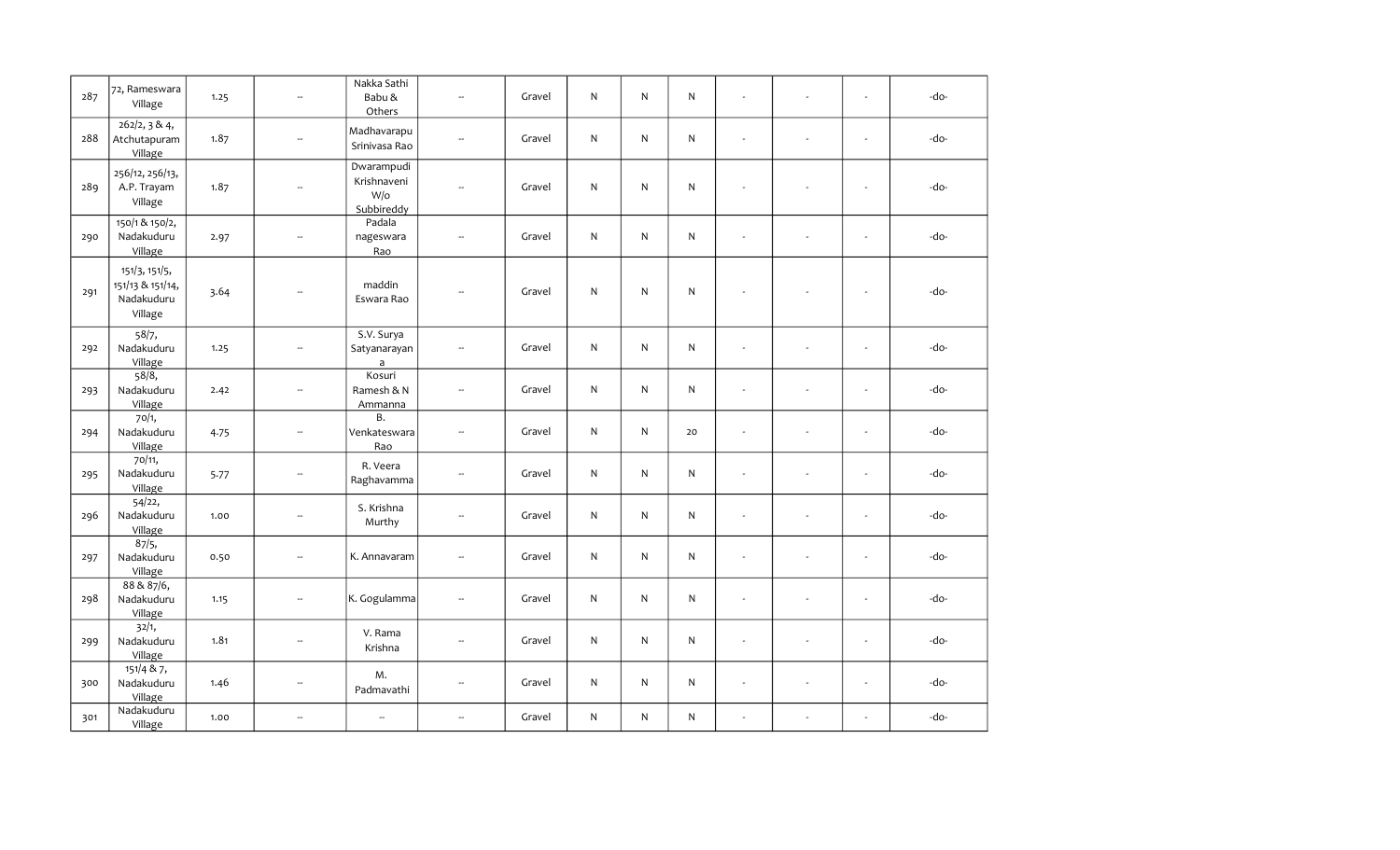| 302 | S. No. 10<br>Madhavapatna<br>m                | 4.5   | ÷.                       | $\sim$                      | 2011 | Gravel | N         | $\mathsf{N}$ | N            | $20' - 0''$ | $\mathsf{N}$ | Lr. Addresed to<br>P.S., Lr. Roc. No.<br>112/2011/DTCPO/KKD<br>, d <u>t. 13-05-2011</u> |
|-----|-----------------------------------------------|-------|--------------------------|-----------------------------|------|--------|-----------|--------------|--------------|-------------|--------------|-----------------------------------------------------------------------------------------|
| 303 | Rakavani Palem                                | 4.00  | ä,                       | Ξ.                          | 2011 | Gravel | N         | $\mathsf{N}$ | N            | $25' - 0''$ | N            | Lr. Addresed to<br>P.S., Lr. Roc. No.<br>112/2011/DTCPO/KKD<br>dt.19-07-2011            |
| 304 | D. Polavaram                                  | 3.00  | $\overline{\phantom{a}}$ | $\sim$                      | 2011 | Gravel | N         | N            | N            | $20' - 0''$ | N            | Lr. Addresed to<br>P.S., Lr. Roc. No.<br>112/2011/DTCPO/KKD<br>dt.19-07-2012            |
| 305 | R. No. 151/4,<br>Nadakuduru                   | 1.50  | $\overline{\phantom{a}}$ | Smt. P.<br>Kanakamma        | 2011 | Gravel | ${\sf N}$ | ${\sf N}$    | $\mathsf{N}$ | $20' - 0''$ | N            | Lr. Addresed to<br>P.S., Lr. Roc. No.<br>112/2011/DTCPO/KKD<br>dt. 28-11-2011           |
| 306 | R.S. No. 152(p),<br>Nadakduru                 | 3.00  | Ξ.                       | ÷.                          | 2011 | Gravel | N         | ${\sf N}$    | N            | $20' - 0''$ | ${\sf N}$    | Lr. Addresed to<br>P.S., Lr. Roc. No.<br>112/2011/DTCPO/KKD<br>dt. 28-11-2012           |
| 307 | Pasalapudi                                    | 1.50  | --                       | $\overline{\phantom{a}}$    | 2011 | Gravel | ${\sf N}$ | ${\sf N}$    | N            | $20' - 0''$ | ${\sf N}$    | Lr. Addresed to<br>P.S., Lr. Roc. No.<br>112/2011/DTCPO/KKD<br>, dt. 19-12-2011         |
| 308 | R.S. No. 511,<br>512Kondaguntu<br>ru          | 2.00  | ÷.                       | $\sim$                      | 2011 | Gravel | N         | ${\sf N}$    | ${\sf N}$    | $20' - 0''$ | ${\sf N}$    | Lr. Addresed to<br>P.S., Lr. Roc. No.<br>112/2011/DTCPO/KKD<br>, dt. 31-12-2011         |
| 309 | R.S. No.331 P<br>Kondagunturu                 | 1.00  |                          | Sri P.<br>Satyanarayan<br>a | 2011 | Gravel | N         | N            | $\mathsf{N}$ | $20' - 0''$ | N            | Lr. Addresed to<br>P.S., Lr. Roc. No.<br>112/2011/DTCPO/KKD<br>dt. 31-12-2011           |
| 310 | R.S. No. 76/5,<br>77<br>Viswaswarayap<br>uram | 0.77  | Ξ.                       | Sri S. Kamala<br>Usha       | 2011 | Gravel | N         | N            | $\mathsf{N}$ | $20' - 0''$ | $\mathsf{N}$ | Lr. Addresed to<br>P.S., Lr. Roc. No.<br>112/2011/DTCPO/KKD<br>dt. 31-12-2011           |
| 311 | R.s. No. 325/1<br>Tallapalem                  | 1.27  | Ξ.                       | Sri K. Masenu               | 2011 | Gravel | N         | ${\sf N}$    | N            | $20' - 0''$ | N            | Lr. Addresed to<br>P.S., Lr. Roc. No.<br>112/2011/DTCPO/KKD<br>dt. 31-12-2011           |
| 312 | Chinnampeta                                   | 1.00  | $\overline{\phantom{a}}$ | $\overline{\phantom{a}}$    | 2012 | Gravel | N         | ${\sf N}$    | N            | $20' - 0''$ | N            | Lr. Addresed to<br>P.S., Lr. Roc. No.<br>112/2011/DTCPO/KKD<br>, dt. 19-1-2012          |
| 313 | Narendrapura<br>m                             | 15.00 |                          | $\overline{\phantom{a}}$    | 2012 | Gravel | N         | ${\sf N}$    | N            | $25' - 0''$ | N            | Lr. Addresed to<br>P.S., Lr. Roc. No.<br>112/2011/DTCPO/KKD<br>, dt. 19-1-2012          |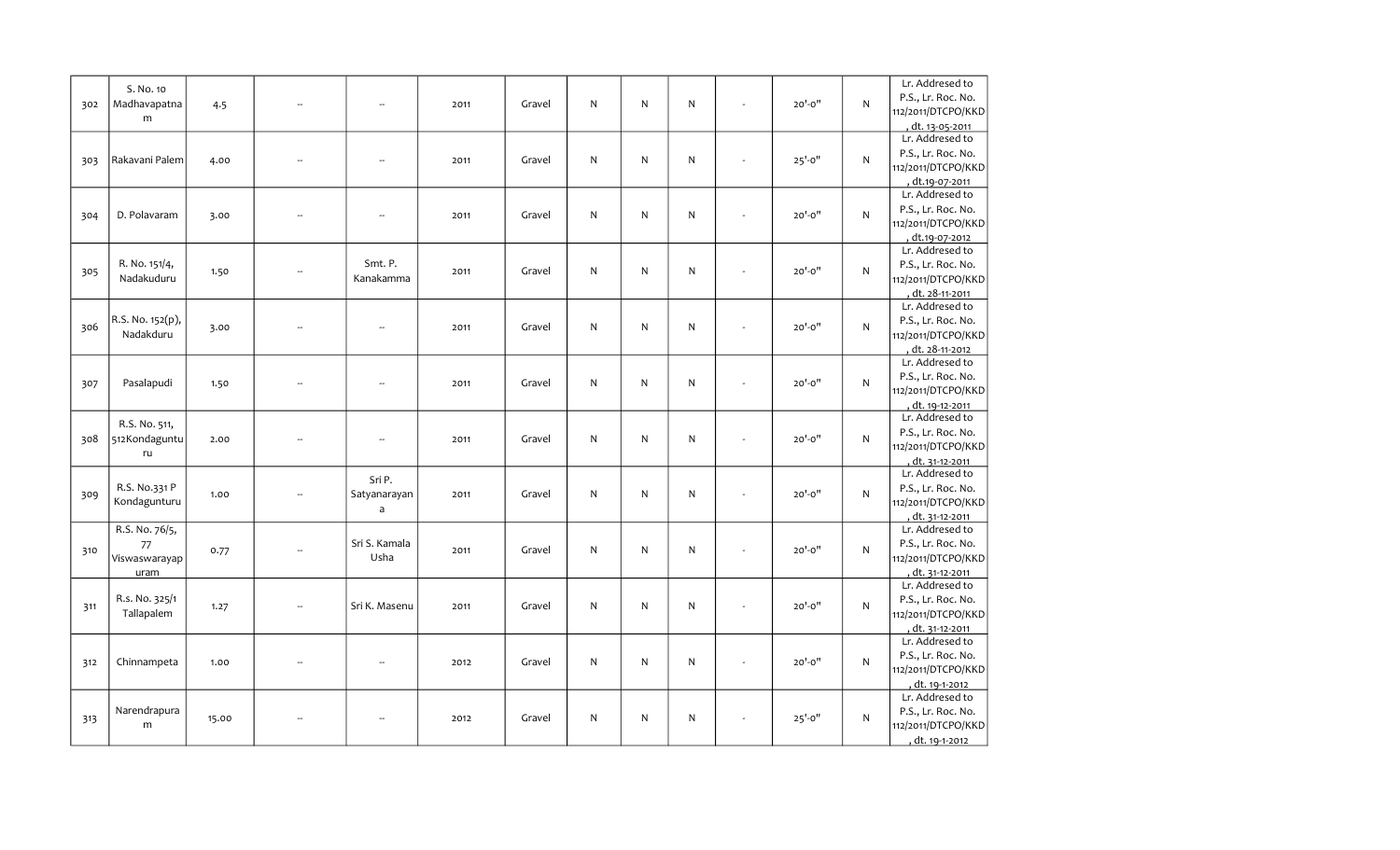| 314 | Kirlampudi                                                                 | 5.00  | Ξ.                       | ÷.                                     | 2012 | Gravel | N  | ${\sf N}$    | N            |              | $25' - 0''$ | N            | Lr. Addresed to<br>P.S., Lr. Roc. No.<br>112/2011/DTCPO/KKD<br>dt. 19-1-2012    |
|-----|----------------------------------------------------------------------------|-------|--------------------------|----------------------------------------|------|--------|----|--------------|--------------|--------------|-------------|--------------|---------------------------------------------------------------------------------|
| 315 | Machavaram                                                                 | 1.50  | $\overline{\phantom{a}}$ | $\overline{\phantom{a}}$               | 2012 | Gravel | N. | $\mathsf{N}$ | N.           |              | $20' - 0''$ | $\mathsf{N}$ | Lr. Addresed to<br>P.S., Lr. Roc. No.<br>112/2011/DTCPO/KKD<br>dt. 31-1-2012    |
| 316 | Penuguduru                                                                 | 4.50  |                          | $\sim$                                 | 2012 | Gravel | N  | ${\sf N}$    | N            | $\sim$       | $25' - 0''$ | N            | Lr. Addresed to<br>P.S., Lr. Roc. No.<br>112/2011/DTCPO/KKD<br>dt. 04.02-2012   |
| 317 | S.T. Rajapuram                                                             | 0.60  | ÷.                       | ÷.                                     | 2012 | Gravel | N  | ${\sf N}$    | N            |              | $20' - 0''$ | N            | Lr. Addresed to<br>P.S., Lr. Roc. No.<br>112/2011/DTCPO/KKD<br>, dt. 13-02-2012 |
| 318 | Surampalem                                                                 | 1.50  | Ξ.                       | $\overline{\phantom{a}}$               | 2012 | Gravel | N  | ${\sf N}$    | N            |              | $20' - 0$   | N            | Lr. Addresed to<br>P.S., Lr. Roc. No.<br>112/2011/DTCPO/KKD<br>, dt. 13-02-2012 |
| 319 | R.S. No. 596 to<br>599, 612, 614<br>to 616 and 618<br>to 620<br>Vadusularu | 59.80 |                          | <b>V.V. R.</b><br>Houseing Pvt.<br>Ltd | 2012 | Gravel | N  | $\mathsf{N}$ | $\mathsf{N}$ |              | 33'-0"      | $\mathsf{N}$ | Lr. Addresed to<br>P.S., Lr. Roc. No.<br>112/2011/DTCPO/KKD<br>, dt. 13-02-2012 |
| 320 | R.S. No. 13P,<br>14P, 15P, 16P,<br>Kotapadu                                | 50.00 | Ξ.                       | <b>V.V. R.</b><br>Houseing Pvt.<br>Ltd | 2012 | Gravel | N  | ${\sf N}$    | N            |              | 33'-0"      | ${\sf N}$    | Lr. Addresed to<br>P.S., Lr. Roc. No.<br>112/2011/DTCPO/KKD<br>dt. 13-02-2012   |
| 321 | Parthipadu                                                                 | 5.00  | $\overline{\phantom{a}}$ | $\overline{\phantom{a}}$               | 2012 | Gravel | N  | ${\sf N}$    | N            |              | $20' - 0''$ | N            | Lr. Addresed to<br>P.S., Lr. Roc. No.<br>112/2011/DTCPO/KKD<br>dt. 23-02-2012   |
| 322 | R.S. No. 739<br>Burugupudi                                                 | 0.60  | L.                       | $\mathcal{L}_{\mathcal{P}}$            | 2012 | Gravel | N  | ${\sf N}$    | N            |              | $15' - 0$   | N            | Lr. Addresed to<br>P.S., Lr. Roc. No.<br>112/2011/DTCPO/KKD<br>dt.07-03-2012    |
| 323 | R.S. No. 260<br>Veeravada                                                  | 1.00  | Ξ.                       | $\overline{\phantom{a}}$               | 2012 | Gravel | N. | ${\sf N}$    | N            |              | $15' - 0''$ | N            | Lr. Addresed to<br>P.S., Lr. Roc. No.<br>112/2011/DTCPO/KKD<br>dt.15-03-2012    |
| 324 | Mahipala<br>Cheruvu                                                        | 1.50  | Ξ.                       | $\overline{\phantom{a}}$               | 2012 | Gravel | N  | N            | N            |              | $15' - 0''$ | N            | Lr. Addresed to<br>P.S., Lr. Roc. No.<br>112/2011/DTCPO/KKD<br>dt.22-03-2012    |
| 325 | R.S. No. 17,<br>Batnavilli                                                 | 2.50  |                          | $\overline{\phantom{a}}$               | 2012 | Gravel | N  | ${\sf N}$    | N            | $\mathbf{r}$ | $15' - 0$   | ${\sf N}$    | Lr. Addresed to<br>P.S., Lr. Roc. No.<br>112/2011/DTCPO/KKD<br>, dt.22-03-2012  |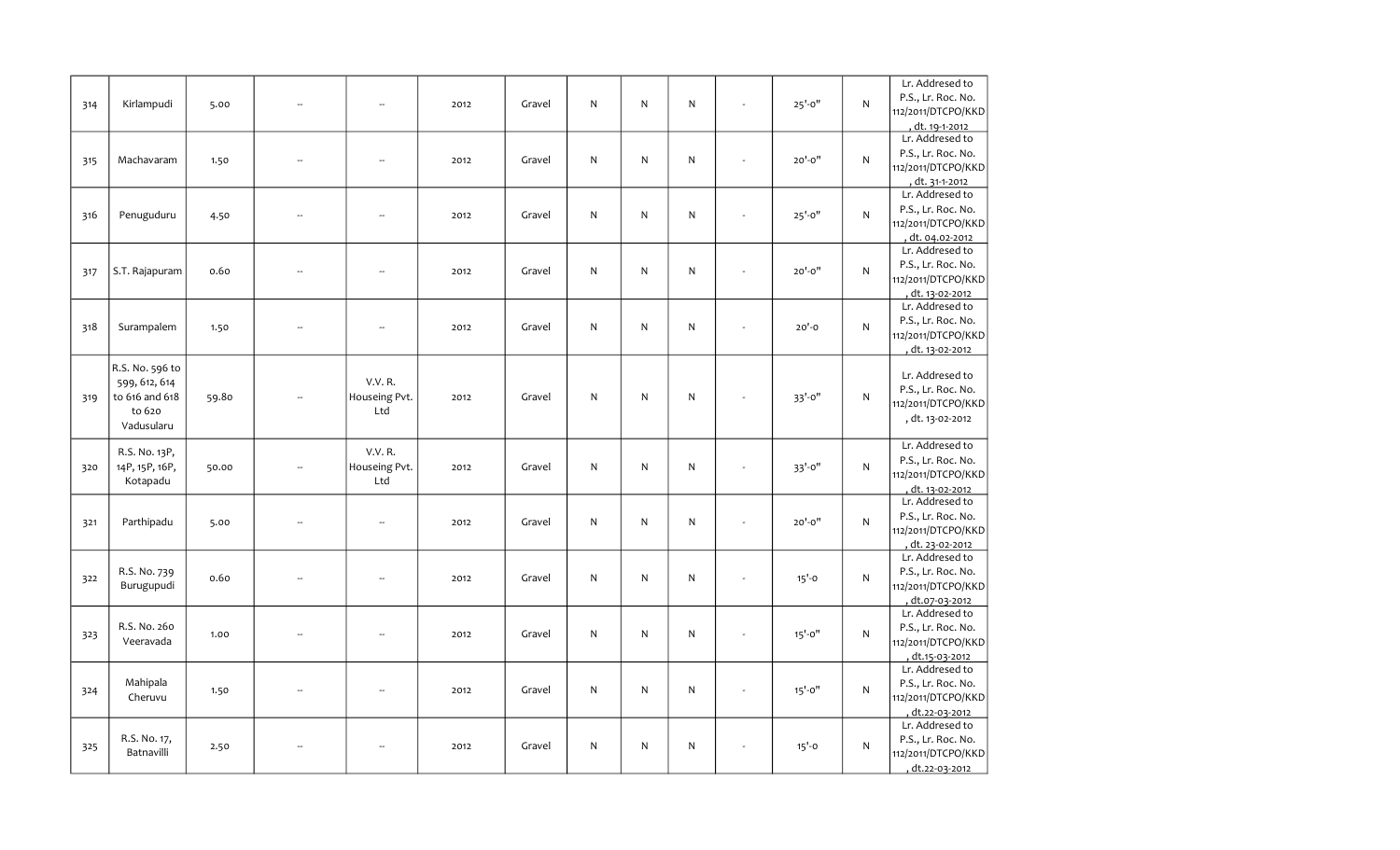| 326 | R.S. No. 512,<br>Pallakadiyam                        | 18.00 | Ξ.                       | Sri. P. Rama<br>Krishna &<br>Others | 2012 | Gravel | N            | ${\sf N}$    | N            | 33'-0"      | N            | Lr. Addresed to<br>P.S., Lr. Roc. No.<br>112/2011/DTCPO/KKD<br>, dt.07-05-2012        |
|-----|------------------------------------------------------|-------|--------------------------|-------------------------------------|------|--------|--------------|--------------|--------------|-------------|--------------|---------------------------------------------------------------------------------------|
| 327 | R.S. No. 609,<br>Kolamuru                            | 1.00  | ÷.                       | P. Veera<br>Ragaulu                 | 2012 | Gravel | $\mathsf{N}$ | N            | N            | $15' - 0''$ | $\mathsf{N}$ | Lr. Addresed to<br>P.S., Lr. Roc. No.<br>112/2011/DTCPO/KKD<br>dt.11-05-2012          |
| 328 | Raghunadhapu<br>ram                                  | 4.00  | Ξ.                       | $\overline{\phantom{a}}$            | 2012 | Gravel | N            | ${\sf N}$    | N            | $20' - 0''$ | $\mathsf{N}$ | Lr. Addresed to<br>P.S., Lr. Roc. No.<br>112/2011/DTCPO/KKD<br><u>, dt.25-05-2012</u> |
| 329 | Penuguduru                                           | 1.00  | $\overline{\phantom{a}}$ | $\overline{\phantom{a}}$            | 2012 | Gravel | N            | $\mathsf{N}$ | N            | $20' - 0''$ | N            | Lr. Addresed to<br>P.S., Lr. Roc. No.<br>112/2011/DTCPO/KKD<br>, dt.25-06-2012        |
| 330 | Naradrapuram                                         | 2.00  | --                       | ÷.                                  | 2012 | Gravel | $\mathsf{N}$ | ${\sf N}$    | $\mathsf{N}$ | $20' - 0''$ | $\mathsf{N}$ | Lr. Addresed to<br>P.S., Lr. Roc. No.<br>112/2011/DTCPO/KKD<br>dt.18-06-2012          |
| 331 | R.S. No.<br>693/3A, 694/3<br>Sakhinetipalli<br>Lanka | 1.65  |                          | $\sim$                              | 2012 | Gravel | $\mathsf{N}$ | ${\sf N}$    | N            | $20' - 0''$ | $\mathsf{N}$ | Lr. Addresed to<br>P.S., Lr. Roc. No.<br>112/2011/DTCPO/KKD<br>, dt.30-07-2012        |
| 332 | Gummilleru                                           | 1.00  | $\overline{\phantom{a}}$ | $\sim$                              | 2013 | Gravel | N            | N            | N            | 20'-0"      | $\mathsf{N}$ | Lr. Addresed to<br>P.S., Lr. Roc. No.<br>112/2011/DTCPO/KKD<br>dt.20-07-2013          |
| 333 | Kothuru                                              | 2.00  | Ξ.                       | $\overline{\phantom{a}}$            | 2013 | Gravel | $\mathsf{N}$ | N            | N            | 30'-0"      | $\mathsf{N}$ | Lr. Addresed to<br>P.S., Lr. Roc. No.<br>112/2011/DTCPO/KKD<br>, dt.20-07-2013        |
| 334 | Alamuru                                              | 1.00  | ÷.                       | $\overline{\phantom{a}}$            | 2013 | Gravel | N            | ${\sf N}$    | $\mathsf{N}$ | 20'-0"      | $\mathsf{N}$ | Lr. Addresed to<br>P.S., Lr. Roc. No.<br>112/2011/DTCPO/KKD<br>, dt.20-07-2013        |
| 335 | Kirlampudi                                           | 3.00  | $\overline{\phantom{a}}$ | $\overline{\phantom{a}}$            | 2013 | Gravel | N            | $\mathsf{N}$ | $\mathsf{N}$ | $25' - 0''$ | $\mathsf{N}$ | Lr. Addresed to<br>P.S., Lr. Roc. No.<br>112/2011/DTCPO/KKD<br>dt.05-09-2013          |
| 336 | Kirlampudi                                           | 2.00  | $\overline{\phantom{a}}$ | $\sim$                              | 2013 | Gravel | $\mathsf{N}$ | ${\sf N}$    | N            | $25' - 0$   | $\mathsf{N}$ | Lr. Addresed to<br>P.S., Lr. Roc. No.<br>112/2011/DTCPO/KKD<br>dt.05-09-2013          |
| 337 | Prathipadu                                           | 2.50  |                          |                                     | 2013 | Gravel | N            | N            | N            | $25' - 0''$ | N            | Lr. Addresed to<br>P.S., Lr. Roc. No.<br>112/2011/DTCPO/KKD<br>, dt.05-09-2013        |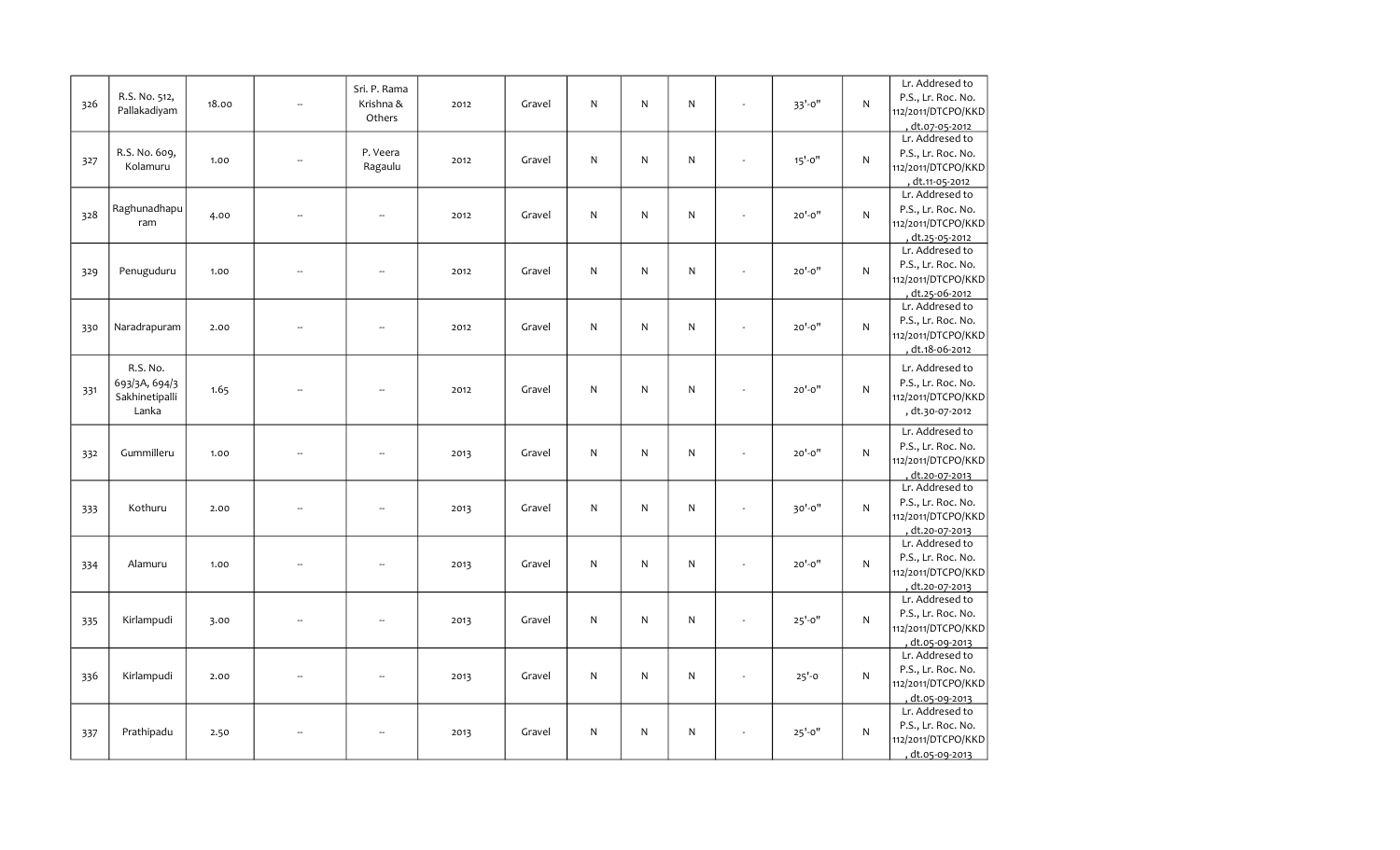| 338 | R.S. No. 152,<br>153, 155<br>Namavaram | 6.00 | u. | $\sim$                   | 2013 | Gravel | N            | $\mathsf{N}$ | N         | $20' - 0''$ | $\mathsf{N}$ | Lr. Addresed to<br>P.S., Lr. Roc. No.<br>112/2011/DTCPO/KKD<br>, d <u>t.13-09-2013</u> |
|-----|----------------------------------------|------|----|--------------------------|------|--------|--------------|--------------|-----------|-------------|--------------|----------------------------------------------------------------------------------------|
| 339 | Gadala                                 | 1.00 | Ξ. | ÷.                       | 2013 | Gravel | N            | $\mathsf{N}$ | ${\sf N}$ | $20' - 0''$ | N            | Lr. Addresed to<br>P.S., Lr. Roc. No.<br>112/2011/DTCPO/KKD<br>dt.19-10-2013           |
| 340 | R.s. No. 42, 43,<br>Chollangipeta      | 4.50 | -- | $\overline{a}$           | 2013 | Gravel | $\mathsf{N}$ | $\mathsf{N}$ | ${\sf N}$ | $20' - 0''$ | $\mathsf{N}$ | Lr. Addresed to<br>P.S., Lr. Roc. No.<br>112/2011/DTCPO/KKD<br>dt.22-10-2013           |
| 341 | Rameswaram                             | 2.00 | ÷. | $\sim$                   | 2013 | Gravel | N            | $\mathsf{N}$ | ${\sf N}$ | $20' - 0''$ | ${\sf N}$    | Lr. Addresed to<br>P.S., Lr. Roc. No.<br>112/2011/DTCPO/KKD<br>dt.22-10-2013           |
| 342 | R. S. No. 131/1,<br>Maredubaka         | 0.60 | Ξ. | $\ddot{\phantom{a}}$     | 2013 | Gravel | $\mathsf{N}$ | $\mathsf{N}$ | ${\sf N}$ | $12'-0''$   | $\mathsf{N}$ | Lr. Addresed to<br>P.S., Lr. Roc. No.<br>112/2011/DTCPO/KKD<br>dt.08-11-2013           |
| 343 | Prathipadu                             | 3.50 | Ξ. | $\ddot{\phantom{a}}$     | 2013 | Gravel | $\mathsf{N}$ | $\mathsf{N}$ | ${\sf N}$ | $20' - 0''$ | ${\sf N}$    | Lr. Addresed to<br>P.S., Lr. Roc. No.<br>112/2011/DTCPO/KKD<br>, dt.23-12-2013         |
| 344 | Palacherla                             | 2.50 | Ξ. | $\overline{\phantom{a}}$ | 2014 | Gravel | $\mathsf{N}$ | $\mathsf{N}$ | ${\sf N}$ | $20' - 0''$ | $\mathsf{N}$ | Lr. Addresed to<br>P.S., Lr. Roc. No.<br>112/2011/DTCPO/KKD<br>dt.27-01-2014           |
| 345 | R.S. No. 239/2,<br>Nidigatla           | 2.50 | u. | $\sim$                   | 2014 | Gravel | N            | $\mathsf{N}$ | ${\sf N}$ | $20' - 0''$ | ${\sf N}$    | Lr. Addresed to<br>P.S., Lr. Roc. No.<br>112/2011/DTCPO/KKD<br>dt.27-01-2014           |
| 346 | Velugubanda                            | 1.25 | Ξ. | Sri S. Suri<br>Babu      | 2014 | Gravel | N            | $\mathsf{N}$ | ${\sf N}$ | $20'-0$     | ${\sf N}$    | Lr. Addresed to<br>P.S., Lr. Roc. No.<br>112/2011/DTCPO/KKD<br>dt.27-01-2014           |
| 347 | R.S. No.<br>129, 131/1<br>Maradubaka   | 2.00 | Ξ. | $\overline{\phantom{a}}$ | 2014 | Gravel | $\mathsf{N}$ | $\mathsf{N}$ | ${\sf N}$ | $20' - 0''$ | ${\sf N}$    | Lr. Addresed to<br>P.S., Lr. Roc. No.<br>112/2011/DTCPO/KKD<br>, dt.31-01-2014         |
| 348 | R.S. No. 43,<br>Rameswaram             | 3.00 |    | $\overline{\phantom{a}}$ | 2014 | Gravel | N            | $\mathsf{N}$ | ${\sf N}$ | $20' - 0''$ | N            | Lr. Addresed to<br>P.S., Lr. Roc. No.<br>112/2011/DTCPO/KKD<br>, dt.04-02-2014         |
| 349 | K. Pedapudi                            | 1.00 |    |                          | 2014 | Gravel | ${\sf N}$    | $\mathsf{N}$ | ${\sf N}$ | $25' - 0''$ | N            | Lr. Addresed to<br>P.S., Lr. Roc. No.<br>112/2011/DTCPO/KKD<br>dt.14-02-2014           |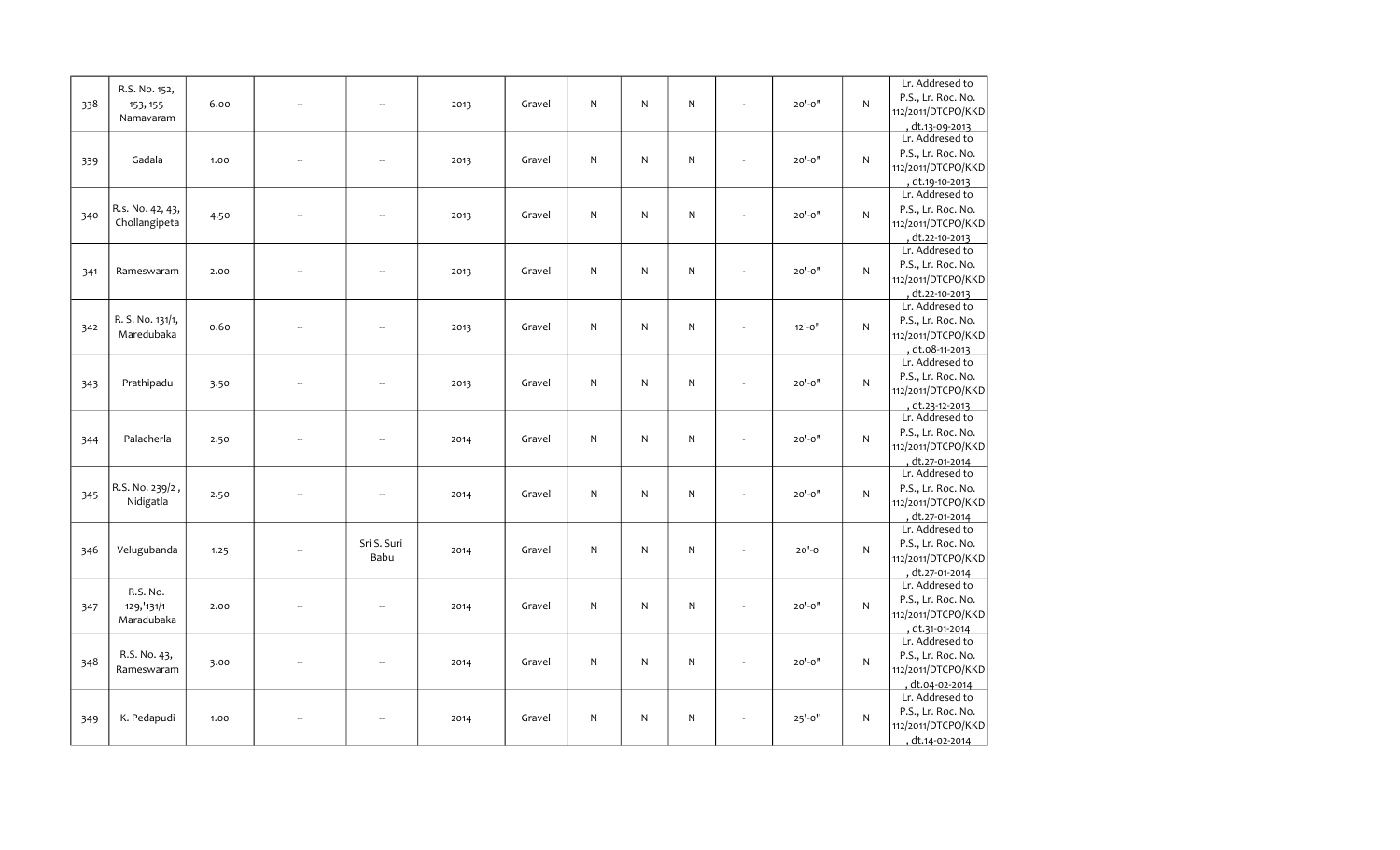| 350 | Alamuru                             | 5.00 | Ξ.                       | $\sim$                   | 2014 | Gravel | $\mathsf{N}$ | N         | ${\sf N}$ |                          | $25' - 0''$ | N            | Lr. Addresed to<br>P.S., Lr. Roc. No.<br>112/2011/DTCPO/KKD<br>dt.14-02-2014          |
|-----|-------------------------------------|------|--------------------------|--------------------------|------|--------|--------------|-----------|-----------|--------------------------|-------------|--------------|---------------------------------------------------------------------------------------|
| 351 | Nelaturu                            | 5.00 | --                       | $\sim$                   | 2014 | Gravel | $\mathsf{N}$ | N         | ${\sf N}$ |                          | $24' - 0''$ | N            | Lr. Addresed to<br>P.S., Lr. Roc. No.<br>112/2011/DTCPO/KKD<br>dt.14-02-2014          |
| 352 | Mummidivaram                        | 0.75 | μ.                       | ÷.                       | 2014 | Gravel | ${\sf N}$    | N         | ${\sf N}$ |                          | $20' - 0''$ | N            | Lr. Addresed to<br>P.S., Lr. Roc. No.<br>112/2011/DTCPO/KKD<br>dt.14-02-2014          |
| 353 | Pulagurtha                          | 1.00 | Ξ.                       | $\sim$                   | 2014 | Gravel | $\mathsf{N}$ | N         | ${\sf N}$ |                          | $15' - 0''$ | ${\sf N}$    | Lr. Addresed to<br>P.S., Lr. Roc. No.<br>112/2011/DTCPO/KKD<br>dt.27-03-2014          |
| 354 | Jonnada                             | 1.00 | Ξ.                       | $\overline{\phantom{a}}$ | 2014 | Gravel | $\mathsf{N}$ | N         | ${\sf N}$ |                          | 20'-0"      | N            | Lr. Addresed to<br>P.S., Lr. Roc. No.<br>112/2011/DTCPO/KKD<br><u>, dt.28-03-2014</u> |
| 355 | Mosalapalli                         | 2.50 | Ξ.                       | $\overline{\phantom{a}}$ | 2014 | Gravel | ${\sf N}$    | N         | ${\sf N}$ | $\overline{\phantom{a}}$ | $10' - 0''$ | N            | Lr. Addresed to<br>P.S., Lr. Roc. No.<br>112/2011/DTCPO/KKD<br>, dt.28-03-2014        |
| 356 | G. Mamidada                         | 1.00 | Ξ.                       | $\overline{\phantom{a}}$ | 2014 | Gravel | ${\sf N}$    | N         | ${\sf N}$ | $\blacksquare$           | $20' - 0''$ | N            | Lr. Addresed to<br>P.S., Lr. Roc. No.<br>112/2011/DTCPO/KKD<br>, dt.28-03-2014        |
| 357 | Narendrapura<br>m                   | 1.50 | ÷.                       | $\overline{\phantom{a}}$ | 2014 | Gravel | $\mathsf{N}$ | N         | ${\sf N}$ |                          | 30'-0"      | $\mathsf{N}$ | Lr. Addresed to<br>P.S., Lr. Roc. No.<br>112/2011/DTCPO/KKD<br>dt.07-04-2014          |
| 358 | R.S. No. 183 &<br>185<br>Surampalem | 6.50 |                          | $\sim$                   | 2014 | Gravel | $\mathsf{N}$ | N         | ${\sf N}$ |                          | $25' - 0''$ | N            | Lr. Addresed to<br>P.S., Lr. Roc. No.<br>112/2011/DTCPO/KKD<br>dt.07-04-2014          |
| 359 | R.S. No. 161/1,<br>Turangi          | 4.50 | --                       | $\overline{\phantom{a}}$ | 2015 | Gravel | $\mathsf{N}$ | N         | ${\sf N}$ |                          | 30'-0"      | N            | Lr. Addresed to<br>P.S., Lr. Roc. No.<br>112/2011/DTCPO/KKD<br>dt.22-07-2015          |
| 360 | R.S. No. 467,<br>465P, Karapa       | 1.20 | $\overline{\phantom{a}}$ | $\overline{\phantom{a}}$ | 2016 | Gravel | $\mathsf{N}$ | ${\sf N}$ | ${\sf N}$ |                          | $25' - 0''$ | N            | Lr. Addresed to<br>P.S., Lr. Roc. No.<br>112/2011/DTCPO/KKD<br>, dt.01-08-2016        |
| 361 | R.S. No. 363,<br>364P Talarevu      | 0.70 |                          | --                       | 2017 | Gravel | N            | N         | ${\sf N}$ |                          | $20' - 0''$ | N            | Lr. Addresed to<br>P.S., Lr. Roc. No.<br>112/2011/DTCPO/KKD<br>, dt.14-11-2017        |

Details of Unauthorised Layouts in Gram Panchayat 01-06-2014 to till date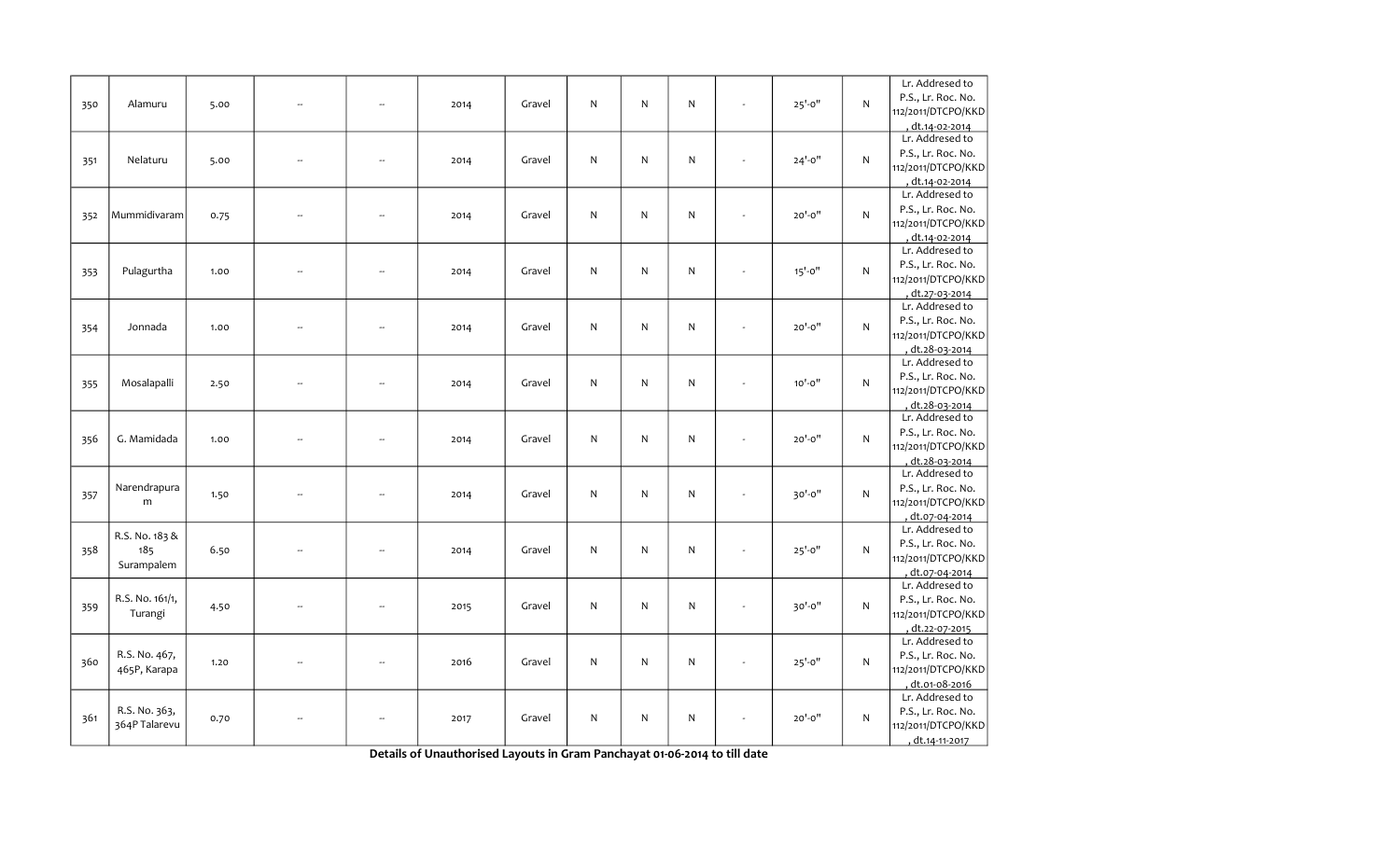## DISTRICT TOWN & COUNTRY PLANNING OFFICER, WEST GODAVARI DISTRICT, ELURU

File No:83/2017-E

| SL No.                  | Sy.No & Village                 | Extent in Ac.        | Developer | Owner | Approx Year of<br>Subdivision of land<br>/unauthorised<br>layout |                                             | Layout details           |                 | Electricity<br>(Y/N) |                                     | No. of Plots Width of Roads | $%$ of<br>Open<br>space if<br>available | Remarks                                                                               |
|-------------------------|---------------------------------|----------------------|-----------|-------|------------------------------------------------------------------|---------------------------------------------|--------------------------|-----------------|----------------------|-------------------------------------|-----------------------------|-----------------------------------------|---------------------------------------------------------------------------------------|
|                         | Details of Unauthorised Layouts |                      | Name of   |       |                                                                  |                                             |                          |                 |                      | <b>Status of Layout Development</b> |                             |                                         |                                                                                       |
| SL No.                  | Sy.No & Village                 | Extent in Ac.        | Developer | Owner | Approx Year of<br>Subdivision of land<br>/unauthorised<br>layout | Road<br>formation<br>Gravel/W.B.<br>M/BT/CC | Water<br>Supply<br>(Y/N) | Drains<br>(Y/P) | Electricity<br>(Y/N) |                                     | No. of Plots Width of Roads | $%$ of<br>Open<br>space if<br>available | Remarks                                                                               |
| $\mathbf{1}$            | Alamapuram                      | 1.50                 |           |       | 2014                                                             | Gravel                                      | ${\sf N}$                | ${\sf N}$       | ${\sf N}$            | ÷.                                  | ÷.                          | $\overline{\phantom{a}}$                | Lr.addresed to<br>Panchayat Secretary<br>Lr.vide Roc<br>No.03/2014-<br>E,dt:05.06.14  |
| $\overline{2}$          | Bondada                         | 2.50                 |           |       | 2014                                                             | Gravel                                      | ${\sf N}$                | $\mathsf{N}$    | N                    | $\overline{\phantom{a}}$            | Ξ.                          | $\overline{\phantom{a}}$                | Lr.addresed to<br>Panchayat Secretary<br>Lr.vide Roc<br>No.02/2014-E, dt:<br>05.06.14 |
| $\overline{\mathbf{3}}$ | Mahadevapatna<br>m              | 1.00                 |           | 4     | 2014                                                             | Gravel                                      | ${\sf N}$                | $\mathsf{N}$    | ${\sf N}$            | $\overline{\phantom{a}}$            | $\overline{\phantom{a}}$    | $\overline{\phantom{a}}$                | Lr.addresed to<br>Panchayat Secretary<br>Lr.vide Roc<br>No.02/2014-E, dt:<br>12.06.14 |
| $\overline{4}$          | Gollalakoderu                   | 5.00<br>2.50<br>1.50 |           |       | 2014                                                             | Gravel                                      | N                        | N               | ${\sf N}$            | $\overline{\phantom{a}}$            | $\sim$                      | $\overline{\phantom{a}}$                | Lr.addresed to<br>Panchayat Secretary<br>Lr.vide Roc<br>No.03/2014-E, dt:<br>17.06.14 |
| 5                       | Tallapudi                       | 4.50                 |           |       | 2014                                                             | Gravel                                      | ${\sf N}$                | ${\sf N}$       | ${\sf N}$            | ÷.                                  | $\overline{\phantom{a}}$    | $\overline{\phantom{a}}$                | Lr.addresed to<br>Panchayat Secretary<br>Lr.vide Roc<br>No.02/2014-E, dt:<br>16.06.14 |
| 6                       | Ajjamuru                        | 2.00                 |           |       | 2014                                                             | Gravel                                      | $\mathsf{N}$             | $\mathsf{N}$    | ${\sf N}$            | $\overline{\phantom{a}}$            | $\overline{\phantom{a}}$    | $\ldots$                                | Lr.addresed to<br>Panchayat Secretary<br>Lr.vide Roc<br>No.02/2014-E, dt:<br>18.06.14 |
| $\overline{7}$          | Kanuru                          | 5.00                 |           |       | 2014                                                             | Gravel                                      | N                        | N               | N                    | $\overline{\phantom{a}}$            | $\overline{\phantom{a}}$    | $\overline{\phantom{a}}$                | Lr.addresed to<br>Panchayat Secretary<br>Lr.vide Roc<br>No.02/2014-E, dt:<br>03.07.14 |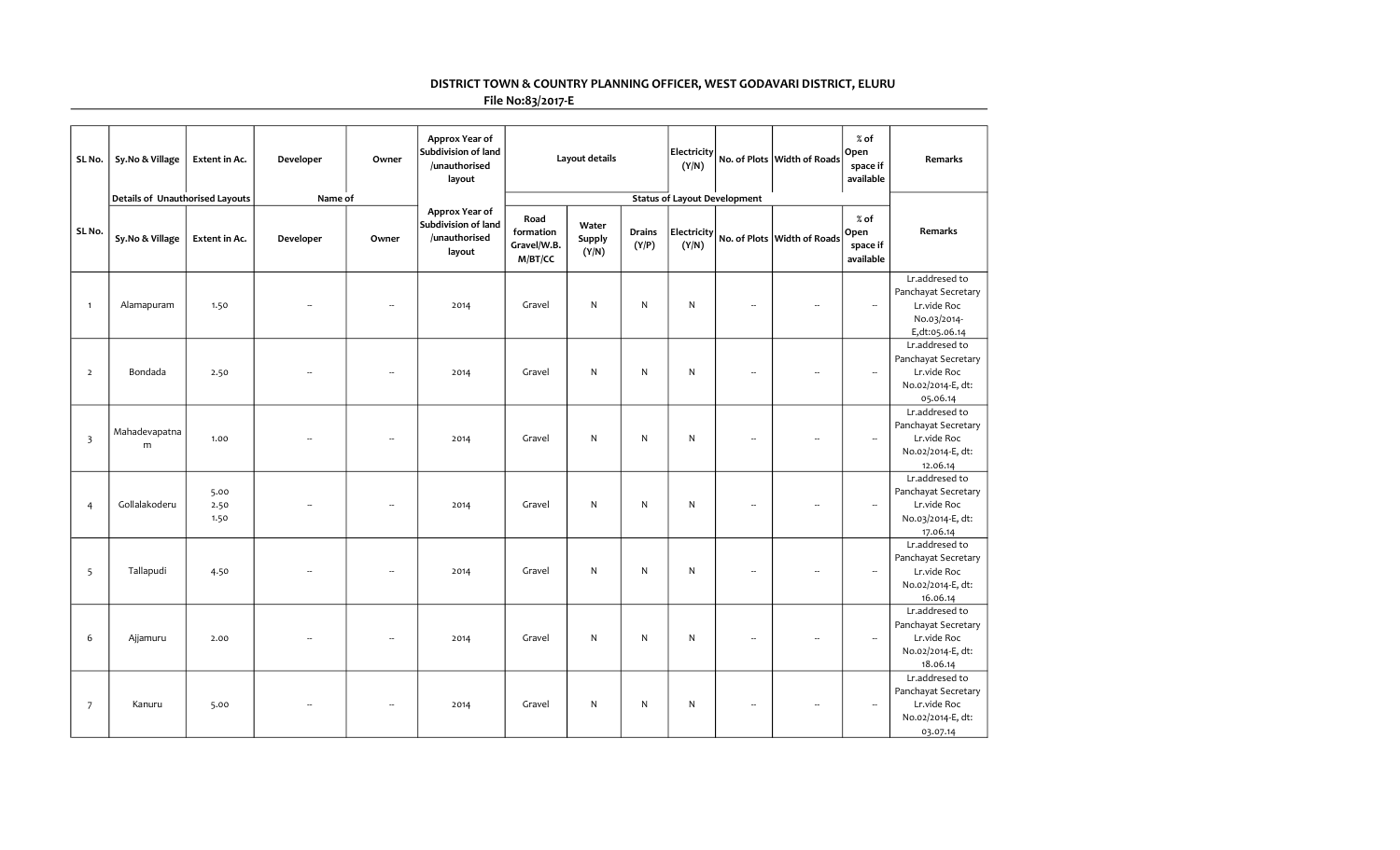|    |                  |      |        |                          |      |        |              |   |              |                          |                          |                          | Lr.addresed to       |
|----|------------------|------|--------|--------------------------|------|--------|--------------|---|--------------|--------------------------|--------------------------|--------------------------|----------------------|
|    |                  |      |        |                          |      |        |              |   |              |                          |                          |                          | Panchayat Secretary  |
|    |                  |      |        |                          |      |        |              |   |              |                          |                          |                          |                      |
| 8  | Brahmanagudem    | 3.00 |        | Ξ.                       | 2014 | Gravel | N.           | N | $\mathsf{N}$ |                          |                          | $\sim$                   | Lr.vide Roc          |
|    |                  |      |        |                          |      |        |              |   |              |                          |                          |                          | No.03/2014-E, dt:    |
|    |                  |      |        |                          |      |        |              |   |              |                          |                          |                          | 05.07.14             |
|    |                  |      |        |                          |      |        |              |   |              |                          |                          |                          | Lr.addresed to       |
|    |                  |      |        |                          |      |        |              |   |              |                          |                          |                          | Panchayat Secretary  |
| 9  | Gopalapuram      | 2.00 |        | --                       | 2014 | Gravel | $\mathsf{N}$ | N | $\mathsf{N}$ | $\overline{\phantom{a}}$ | $\overline{\phantom{a}}$ | $\sim$                   | Lr.vide Roc          |
|    |                  |      |        |                          |      |        |              |   |              |                          |                          |                          | Noo2/2014-E, dt:     |
|    |                  |      |        |                          |      |        |              |   |              |                          |                          |                          | 10.07.14             |
|    |                  |      |        |                          |      |        |              |   |              |                          |                          |                          | Lr.addresed to       |
|    |                  |      |        |                          |      |        |              |   |              |                          |                          |                          | Panchayat Secretary  |
|    |                  |      |        |                          |      |        | $\mathsf{N}$ | N | $\mathsf{N}$ | $\overline{\phantom{a}}$ |                          |                          |                      |
| 10 | Duvva            | 2.50 |        | $\overline{\phantom{a}}$ | 2014 | Gravel |              |   |              |                          | $\overline{\phantom{a}}$ | $\overline{\phantom{a}}$ | Lr.vide Roc          |
|    |                  |      |        |                          |      |        |              |   |              |                          |                          |                          | No.02/2014-E, dt:    |
|    |                  |      |        |                          |      |        |              |   |              |                          |                          |                          | 14.07.14             |
|    |                  |      |        |                          |      |        |              |   |              |                          |                          |                          | Lr.addresed to       |
|    |                  |      |        |                          |      |        |              |   |              |                          |                          |                          | Panchayat Secretary  |
| 11 | Kaldhari         | 3.00 |        | --                       | 2014 | Gravel | ${\sf N}$    | N | $\mathsf{N}$ |                          | $\overline{\phantom{a}}$ | $\overline{\phantom{a}}$ | Lr.vide Roc          |
|    |                  |      |        |                          |      |        |              |   |              |                          |                          |                          | No.03/2014-E, dt:    |
|    |                  |      |        |                          |      |        |              |   |              |                          |                          |                          | 21.07.14             |
|    |                  |      |        |                          |      |        |              |   |              |                          |                          |                          | Lr.addresed to       |
|    |                  |      |        |                          |      |        |              |   |              |                          |                          |                          | Panchayat Secretary  |
| 12 | Relangi          | 2.00 |        | $\overline{\phantom{a}}$ | 2014 | Gravel | N            | N | $\mathsf{N}$ | ÷.                       | L.                       | $\sim$                   | Lr.vide Roc          |
|    |                  |      |        |                          |      |        |              |   |              |                          |                          |                          |                      |
|    |                  |      |        |                          |      |        |              |   |              |                          |                          |                          | Noo2/2014-E, dt:     |
|    |                  |      |        |                          |      |        |              |   |              |                          |                          |                          | 23.07.14             |
|    |                  |      |        |                          |      |        |              |   |              |                          |                          |                          | Lr.addresed to       |
|    |                  |      |        |                          |      |        |              |   |              |                          |                          |                          | Panchayat Secretary  |
| 13 | 43 P, Pasivedala | 3.00 |        | L.                       | 2014 | Gravel | $\mathsf{N}$ | N | $\mathsf{N}$ |                          | ÷.                       | $\sim$                   | Lr.vide Roc          |
|    |                  |      |        |                          |      |        |              |   |              |                          |                          |                          | Noo2/2014-E, dt:     |
|    |                  |      |        |                          |      |        |              |   |              |                          |                          |                          | 14.08.14             |
|    |                  |      |        |                          |      |        |              |   |              |                          |                          |                          | Lr.addresed to       |
|    |                  |      |        |                          |      |        |              |   |              |                          |                          |                          | Panchayat Secretary  |
| 14 | 52, Kapavaram    | 2.00 |        | $\overline{\phantom{a}}$ | 2014 | Gravel | $\mathsf{N}$ | N | $\mathsf{N}$ | ÷.                       | ÷.                       | $\sim$                   | Lr.vide Roc          |
|    |                  |      |        |                          |      |        |              |   |              |                          |                          |                          | Noo2/2014-E, dt:     |
|    |                  |      |        |                          |      |        |              |   |              |                          |                          |                          | 16.08.14             |
|    |                  |      |        |                          |      |        |              |   |              |                          |                          |                          | Lr.addresed to       |
|    |                  |      |        |                          |      |        |              |   |              |                          |                          |                          | Panchayat Secretary  |
|    | Siddantham       |      |        | --                       |      | Gravel | $\mathsf{N}$ | N | $\mathsf{N}$ |                          |                          | $\overline{\phantom{a}}$ | Lr.vide              |
| 15 |                  | 3.00 |        |                          | 2014 |        |              |   |              |                          |                          |                          |                      |
|    |                  |      |        |                          |      |        |              |   |              |                          |                          |                          | Roc.Noo3/2014-E, dt: |
|    |                  |      |        |                          |      |        |              |   |              |                          |                          |                          | 18.08.14             |
|    |                  |      |        |                          |      |        |              |   |              |                          |                          |                          | Lr.addresed to       |
|    | 17P & 18P,       |      |        | Sri.D.Surya              |      |        |              |   |              |                          |                          |                          | Panchayat Secretary  |
| 16 | Uradallapalem    | 1.50 | $\sim$ | Chandra Rao              | 2014 | Gravel | $\mathsf{N}$ | N | $\mathsf{N}$ |                          | L.                       | $\sim$                   | Lr.vide Roc          |
|    |                  |      |        |                          |      |        |              |   |              |                          |                          |                          | Noo2/2014-E, dt:     |
|    |                  |      |        |                          |      |        |              |   |              |                          |                          |                          | 21.08.14             |
|    |                  |      |        |                          |      |        |              |   |              |                          |                          |                          | Lr.addresed to       |
|    |                  |      |        |                          |      |        |              |   |              |                          |                          |                          | Panchayat Secretary  |
| 17 | P.Vemavaram      | 2.00 |        | ۰.                       | 2014 | Gravel | N            | N | N            | $\sim$                   | $\sim$                   | $\overline{\phantom{a}}$ | Lr.vide Roc          |
|    |                  |      |        |                          |      |        |              |   |              |                          |                          |                          | Noo2/2014-E, dt:     |
|    |                  |      |        |                          |      |        |              |   |              |                          |                          |                          |                      |
|    |                  |      |        |                          |      |        |              |   |              |                          |                          |                          | 27.08.14             |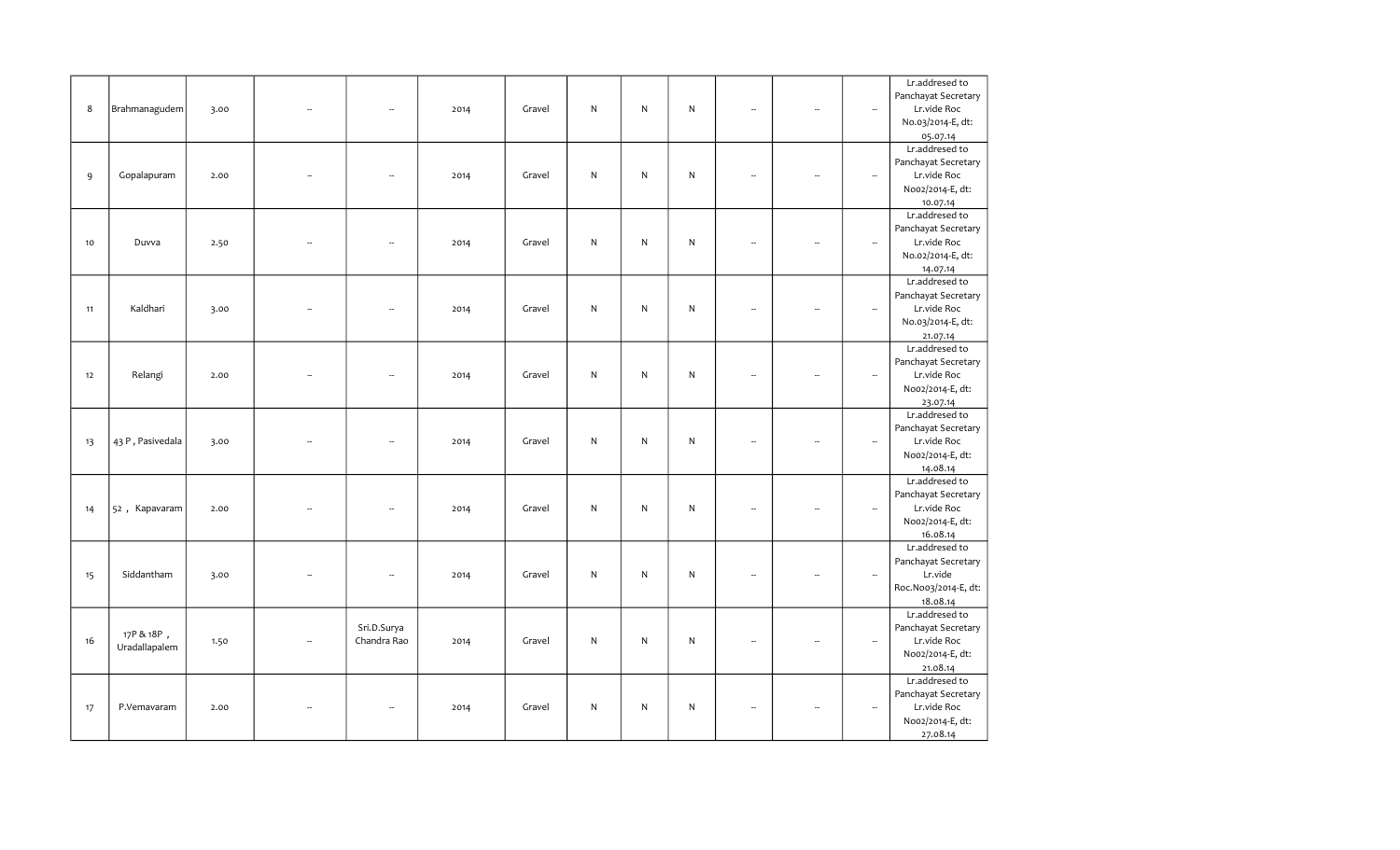|    |                    |      |                          |                          |      |        |           |           |           |                          |                          |                          | Lr.addresed to      |
|----|--------------------|------|--------------------------|--------------------------|------|--------|-----------|-----------|-----------|--------------------------|--------------------------|--------------------------|---------------------|
|    |                    |      |                          |                          |      |        |           |           |           |                          |                          |                          |                     |
|    |                    |      |                          |                          |      |        |           |           |           |                          |                          |                          | Panchayat Secretary |
| 18 | Tadikalapudi       | 3.50 | ш.                       | $\sim$                   | 2014 | Gravel | ${\sf N}$ | ${\sf N}$ | ${\sf N}$ | $\overline{\phantom{a}}$ | $\overline{\phantom{a}}$ | $\overline{\phantom{a}}$ | Lr.vide Roc         |
|    |                    |      |                          |                          |      |        |           |           |           |                          |                          |                          | Noo3/2014-E, dt:    |
|    |                    |      |                          |                          |      |        |           |           |           |                          |                          |                          | 28.08.14            |
|    |                    |      |                          |                          |      |        |           |           |           |                          |                          |                          | Lr.addresed to      |
|    |                    |      |                          |                          |      |        |           |           |           |                          |                          |                          | Panchayat Secretary |
| 19 | Vadluru            | 2.50 | $\sim$                   | $\sim$                   | 2014 | Gravel | ${\sf N}$ | ${\sf N}$ | ${\sf N}$ | $\overline{\phantom{a}}$ | $\overline{\phantom{a}}$ | $\overline{\phantom{a}}$ | Lr.vide Roc         |
|    |                    |      |                          |                          |      |        |           |           |           |                          |                          |                          | No.03/2014-E, dt:   |
|    |                    |      |                          |                          |      |        |           |           |           |                          |                          |                          | 05.09.14            |
|    |                    |      |                          |                          |      |        |           |           |           |                          |                          |                          | Lr.addresed to      |
|    |                    |      |                          | Sri. M.Krishna           |      |        |           |           |           |                          |                          |                          | Panchayat Secretary |
| 20 | 102, Kalavalapalli | 2.50 | $\overline{\phantom{a}}$ | Murthy                   | 2014 | Gravel | ${\sf N}$ | ${\sf N}$ | ${\sf N}$ | $\overline{\phantom{a}}$ | $\overline{\phantom{a}}$ | $\overline{\phantom{a}}$ | Lr.vide Roc         |
|    |                    |      |                          |                          |      |        |           |           |           |                          |                          |                          | No.02/2014-E, dt:   |
|    |                    |      |                          |                          |      |        |           |           |           |                          |                          |                          | 10.09.14            |
|    |                    |      |                          |                          |      |        |           |           |           |                          |                          |                          | Lr.addresed to      |
|    |                    |      |                          |                          |      |        |           |           |           |                          |                          |                          | Panchayat Secretary |
| 21 | Moyyeru            | 1.00 | $\overline{\phantom{a}}$ | $\overline{\phantom{a}}$ | 2014 | Gravel | ${\sf N}$ | ${\sf N}$ | ${\sf N}$ | $\overline{\phantom{a}}$ | $\overline{\phantom{a}}$ | $\overline{\phantom{a}}$ | Lr.vide Roc         |
|    |                    |      |                          |                          |      |        |           |           |           |                          |                          |                          | No.03/2014-E, dt:   |
|    |                    |      |                          |                          |      |        |           |           |           |                          |                          |                          | 10.09.14            |
|    |                    |      |                          |                          |      |        |           |           |           |                          |                          |                          | Lr.addresed to      |
|    |                    |      |                          | Sri.                     |      |        |           |           |           |                          |                          |                          | Panchayat Secretary |
| 22 | 21, Taderu         | 2.00 | $\overline{\phantom{a}}$ | L.V.S.P.Ranaga           | 2014 | Gravel | ${\sf N}$ | ${\sf N}$ | ${\sf N}$ | $\overline{\phantom{a}}$ | $\overline{\phantom{a}}$ | $\overline{\phantom{a}}$ | Lr.vide Roc         |
|    |                    |      |                          | Rao                      |      |        |           |           |           |                          |                          |                          | No.02/2014-E, dt:   |
|    |                    |      |                          | & others.                |      |        |           |           |           |                          |                          |                          | 16.09.14            |
|    |                    |      |                          |                          |      |        |           |           |           |                          |                          |                          | Lr.addresed to      |
|    |                    |      |                          |                          |      |        |           |           |           |                          |                          |                          | Panchayat Secretary |
| 23 | 7P, Nandigama      | 2.00 | $\overline{\phantom{a}}$ | Smt.Venkata              | 2014 | Gravel | ${\sf N}$ | ${\sf N}$ | ${\sf N}$ | $\overline{\phantom{a}}$ | $\overline{\phantom{a}}$ | $\sim$                   | Lr.vide Roc         |
|    |                    |      |                          | Subbayamma               |      |        |           |           |           |                          |                          |                          | No.02/2014-E, dt:   |
|    |                    |      |                          |                          |      |        |           |           |           |                          |                          |                          | 22.09.14            |
| 24 |                    |      |                          |                          |      |        |           |           |           |                          |                          |                          |                     |
| 25 |                    |      |                          |                          |      |        |           |           |           |                          |                          |                          |                     |
|    |                    |      |                          |                          |      |        |           |           |           |                          |                          |                          | Lr.addresed to      |
|    |                    |      |                          | Sri.D.Seethara           |      |        |           |           |           |                          |                          |                          | Panchayat Secretary |
| 26 | Ramannapalem       | 1.50 | $\overline{\phantom{a}}$ | m                        | 2014 | Gravel | ${\sf N}$ | ${\sf N}$ | ${\sf N}$ | $\overline{\phantom{a}}$ | $\overline{\phantom{a}}$ | $\sim$                   | Lr.vide Roc         |
|    |                    |      |                          |                          |      |        |           |           |           |                          |                          |                          | No.02/2014-E, dt:   |
|    |                    |      |                          |                          |      |        |           |           |           |                          |                          |                          | 23.09.14            |
|    |                    |      |                          |                          |      |        |           |           |           |                          |                          |                          | Lr.addresed to      |
|    |                    |      |                          |                          |      |        |           |           |           |                          |                          |                          | Panchayat Secretary |
| 27 | Tadikalapudi       |      | $\overline{\phantom{a}}$ | $\overline{\phantom{a}}$ | 2014 | Gravel | ${\sf N}$ | ${\sf N}$ | ${\sf N}$ | $\overline{\phantom{a}}$ | $\sim$                   | $\overline{\phantom{a}}$ | Lr.vide Roc         |
|    |                    |      |                          |                          |      |        |           |           |           |                          |                          |                          | No.02/2014-E, dt:   |
|    |                    |      |                          |                          |      |        |           |           |           |                          |                          |                          | 28.11.14            |
|    |                    |      |                          |                          |      |        |           |           |           |                          |                          |                          | Lr.addresed to      |
|    |                    |      |                          |                          |      |        |           |           |           |                          |                          |                          | Panchayat Secretary |
| 28 | 19, Dorasanipadu   |      | $\ddot{\phantom{a}}$     | $\sim$                   | 2014 | Gravel | ${\sf N}$ | ${\sf N}$ | ${\sf N}$ | $\overline{\phantom{a}}$ | $\overline{\phantom{a}}$ | $\sim$                   | Lr.vide Roc         |
|    |                    |      |                          |                          |      |        |           |           |           |                          |                          |                          | No.03/2014-E, dt:   |
|    |                    |      |                          |                          |      |        |           |           |           |                          |                          |                          | 24.11.14            |
|    |                    |      |                          |                          |      |        |           |           |           |                          |                          |                          | Lr.addresed to      |
|    |                    |      |                          |                          |      |        |           |           |           |                          |                          |                          | Panchayat Secretary |
|    | Cherukuwada        |      | $\overline{\phantom{a}}$ | $\sim$                   |      | Gravel | ${\sf N}$ | ${\sf N}$ | ${\sf N}$ | $\overline{\phantom{a}}$ | $\overline{\phantom{a}}$ | $\overline{\phantom{a}}$ |                     |
| 29 |                    | 1.50 |                          |                          | 2014 |        |           |           |           |                          |                          |                          | Lr.vide Roc         |
|    |                    |      |                          |                          |      |        |           |           |           |                          |                          |                          | No.03/2014-E, dt:   |
|    |                    |      |                          |                          |      |        |           |           |           |                          |                          |                          | 15.12.14            |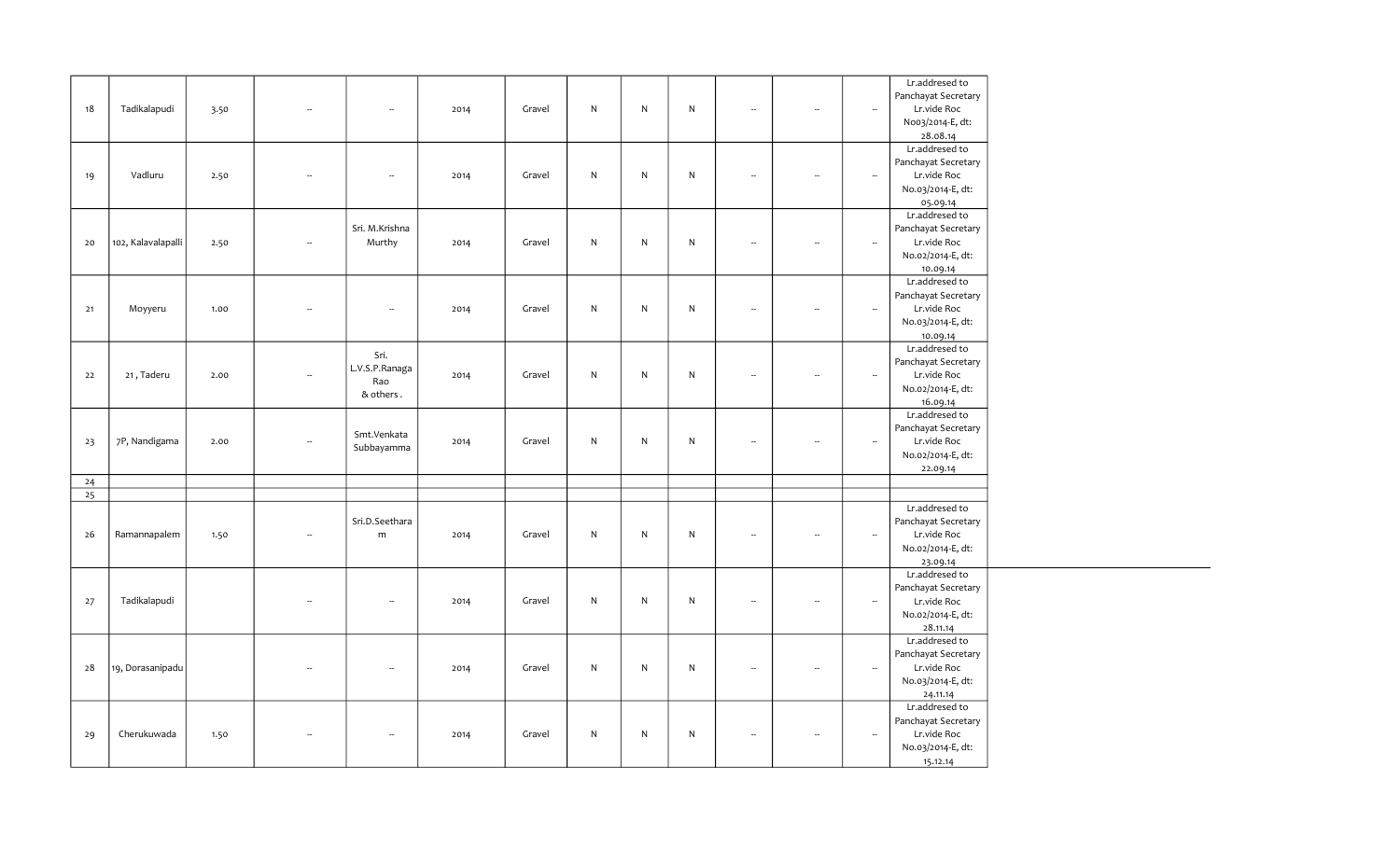|    |                |      |                |                          |      |        |              |              |              |                          |                          |                          | Lr.addresed to      |
|----|----------------|------|----------------|--------------------------|------|--------|--------------|--------------|--------------|--------------------------|--------------------------|--------------------------|---------------------|
|    |                |      |                |                          |      |        |              |              |              |                          |                          |                          | Panchayat Secretary |
| 30 | Vandrum        | 1.50 | $\sim$         | ÷.                       | 2014 | Gravel | $\mathsf{N}$ | ${\sf N}$    | $\mathsf{N}$ | $\overline{\phantom{a}}$ | $\overline{\phantom{a}}$ | $\sim$                   | Lr.vide Roc         |
|    |                |      |                |                          |      |        |              |              |              |                          |                          |                          | No.03/2014-E, dt:   |
|    |                |      |                |                          |      |        |              |              |              |                          |                          |                          | 15.12.14            |
|    |                |      |                |                          |      |        |              |              |              |                          |                          |                          | Lr.addresed to      |
|    |                |      |                |                          |      |        |              |              |              |                          |                          |                          | Panchayat Secretary |
| 31 | 33,34/1D,1E,   | 2.40 |                | ÷.                       | 2015 | Gravel | N            | $\mathsf{N}$ | N            | $\overline{\phantom{a}}$ | --                       | $\overline{\phantom{a}}$ | Lr.vide Roc         |
|    | Narasimhapuram |      |                |                          |      |        |              |              |              |                          |                          |                          | No.30/2015-E, dt:   |
|    |                |      |                |                          |      |        |              |              |              |                          |                          |                          | 20.01.15            |
|    |                |      |                |                          |      |        |              |              |              |                          |                          |                          | Lr.addresed to      |
|    | 68/8A1&        |      |                |                          |      |        |              |              |              |                          |                          |                          | Panchayat Secretary |
| 32 | 69/1,2A2,      | 2.36 |                | $\overline{\phantom{a}}$ | 2015 | Gravel | $\mathsf{N}$ | ${\sf N}$    | $\mathsf{N}$ | $\overline{\phantom{a}}$ | $\overline{\phantom{a}}$ | $\overline{\phantom{a}}$ | Lr.vide Roc         |
|    | Pedamiram      |      |                |                          |      |        |              |              |              |                          |                          |                          | No.30/2015-E, dt:   |
|    |                |      |                |                          |      |        |              |              |              |                          |                          |                          |                     |
|    |                |      |                |                          |      |        |              |              |              |                          |                          |                          | 22.01.15            |
|    |                |      |                |                          |      |        |              |              |              |                          |                          |                          | Lr.addresed to      |
|    | 92/4           |      |                |                          |      |        |              |              |              |                          |                          |                          | Panchayat Secretary |
| 33 | Kakaraparru    | 1.85 |                |                          | 2015 | Gravel | $\mathsf{N}$ | ${\sf N}$    | ${\sf N}$    | L.                       | ÷.                       | $\overline{\phantom{a}}$ | Lr.vide Roc         |
|    |                |      |                |                          |      |        |              |              |              |                          |                          |                          | No.30/2015-E, dt:   |
|    |                |      |                |                          |      |        |              |              |              |                          |                          |                          | 23.01.15            |
|    |                |      |                |                          |      |        |              |              |              |                          |                          |                          | Lr.addresed to      |
|    | 383/2,3,4,     |      |                |                          |      |        |              |              |              |                          |                          |                          | Panchayat Secretary |
| 34 | Kunchanapalli  | 2.86 |                | ÷.                       | 2015 | Gravel | $\mathsf{N}$ | ${\sf N}$    | $\mathsf{N}$ | $\overline{\phantom{a}}$ | $\overline{\phantom{a}}$ | $\mathbb{Z}^2$           | Lr.vide Roc         |
|    |                |      |                |                          |      |        |              |              |              |                          |                          |                          | No.31/2015-E, dt:   |
|    |                |      |                |                          |      |        |              |              |              |                          |                          |                          | 27.01.15            |
|    |                |      |                |                          |      |        |              |              |              |                          |                          |                          | Lr.addresed to      |
|    |                |      |                |                          |      |        |              |              |              |                          |                          |                          | Panchayat Secretary |
| 35 | 58/1, Padala   | 2.37 |                |                          | 2015 | Gravel | $\mathsf{N}$ | ${\sf N}$    | $\mathsf{N}$ | $\overline{\phantom{a}}$ | $\overline{\phantom{a}}$ | $\overline{\phantom{a}}$ | Lr.vide Roc         |
|    |                |      |                |                          |      |        |              |              |              |                          |                          |                          | No.30/2015-E, dt:   |
|    |                |      |                |                          |      |        |              |              |              |                          |                          |                          | 27.01.15            |
|    |                |      |                |                          |      |        |              |              |              |                          |                          |                          | Lr.addresed to      |
|    | 116, 118/1,    |      |                |                          |      |        |              |              |              |                          |                          |                          | Panchayat Secretary |
| 36 | Guravaigudem   | 1.00 | ц,             | $\overline{\phantom{a}}$ | 2015 | Gravel | $\mathsf{N}$ | ${\sf N}$    | $\mathsf{N}$ | $\overline{\phantom{a}}$ | $\overline{\phantom{a}}$ | $\overline{\phantom{a}}$ | Lr.vide Roc         |
|    |                |      |                |                          |      |        |              |              |              |                          |                          |                          | No.31/2015-E, dt:   |
|    |                |      |                |                          |      |        |              |              |              |                          |                          |                          | 30.01.15            |
|    |                |      |                |                          |      |        |              |              |              |                          |                          |                          | Lr.addresed to      |
|    |                |      |                |                          |      |        |              |              |              |                          |                          |                          | Panchayat Secretary |
| 37 | Devarapalli    | 4.00 |                |                          | 2015 | Gravel | $\mathsf{N}$ | ${\sf N}$    | ${\sf N}$    | $\overline{\phantom{a}}$ | $\overline{\phantom{a}}$ | $\overline{\phantom{a}}$ | Lr.vide Roc         |
|    |                |      |                |                          |      |        |              |              |              |                          |                          |                          | No.30/2015-E, dt:   |
|    |                |      |                |                          |      |        |              |              |              |                          |                          |                          | 06.02.15            |
|    |                |      |                |                          |      |        |              |              |              |                          |                          |                          | Lr.addresed to      |
|    |                |      |                |                          |      |        |              |              |              |                          |                          |                          | Panchayat Secretary |
| 38 | Duvva          | 0.50 | $\overline{a}$ | $\overline{\phantom{a}}$ | 2015 | Gravel | $\mathsf{N}$ | ${\sf N}$    | $\mathsf{N}$ | $\overline{\phantom{a}}$ |                          | $\overline{\phantom{a}}$ | Lr.vide Roc         |
|    |                |      |                |                          |      |        |              |              |              |                          |                          |                          | No.30/2015-E, dt:   |
|    |                |      |                |                          |      |        |              |              |              |                          |                          |                          | 13.02.15            |
|    |                |      |                |                          |      |        |              |              |              |                          |                          |                          | Lr.addresed to      |
|    |                |      |                |                          |      |        |              |              |              |                          |                          |                          | Panchayat Secretary |
| 39 | Garavu         | 2.00 |                |                          | 2015 | Gravel | N            | ${\sf N}$    | $\mathsf{N}$ | $\sim$                   | $\overline{\phantom{a}}$ | $\overline{\phantom{a}}$ | Lr.vide Roc         |
|    |                |      |                |                          |      |        |              |              |              |                          |                          |                          | No.31/2015-E, dt:   |
|    |                |      |                |                          |      |        |              |              |              |                          |                          |                          | 13.02.15            |
|    |                |      |                |                          |      |        |              |              |              |                          |                          |                          |                     |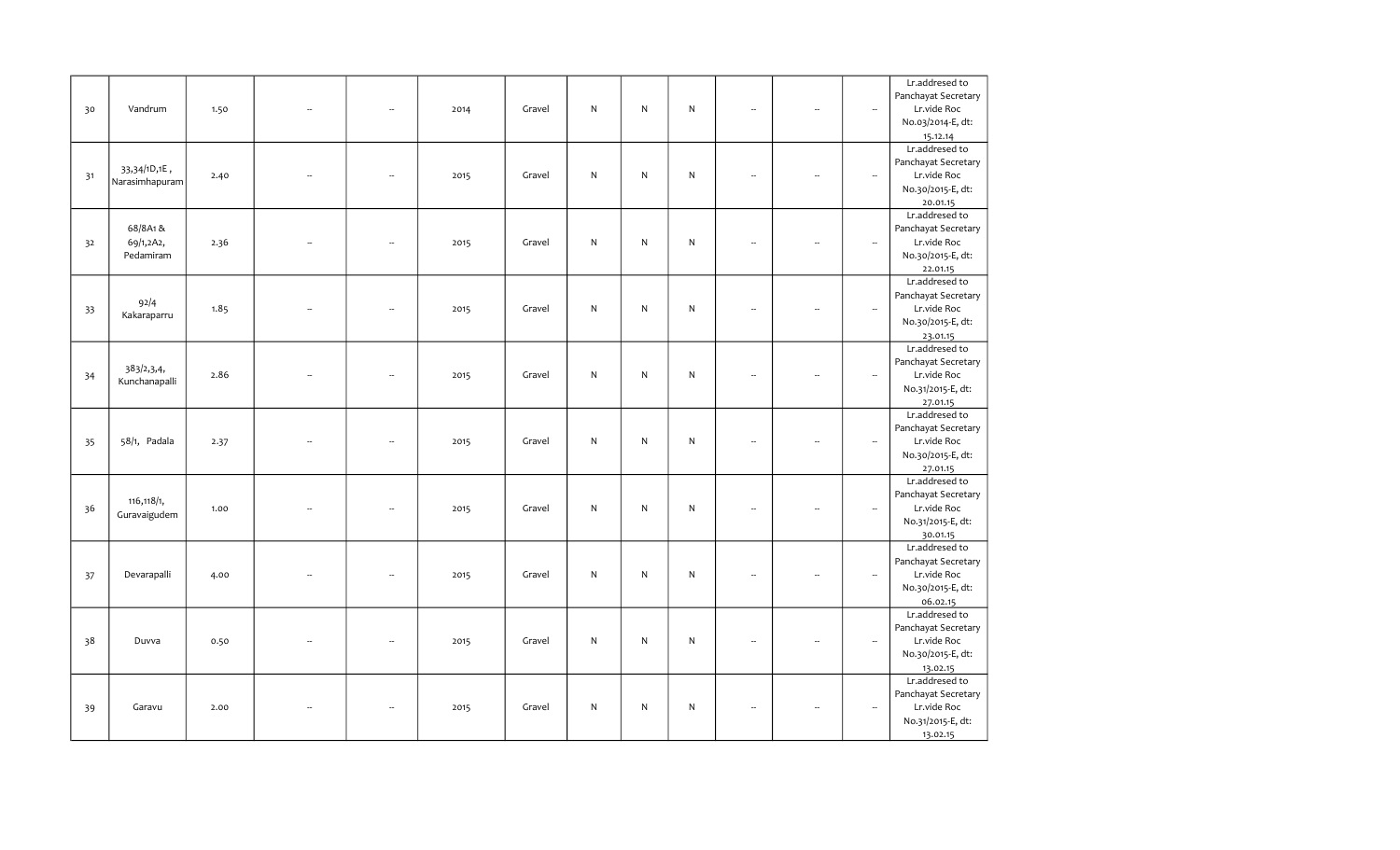|    |                        |      |                          |                          |      |        |              |              |              |    |                          |                          | Lr.addresed to             |
|----|------------------------|------|--------------------------|--------------------------|------|--------|--------------|--------------|--------------|----|--------------------------|--------------------------|----------------------------|
|    |                        |      |                          |                          |      |        |              |              |              |    |                          |                          | Panchayat Secretary        |
| 40 | 390,                   |      |                          | --                       | 2015 | Gravel | $\mathsf{N}$ | N            | N            |    | ÷.                       | $\overline{\phantom{a}}$ | Lr.vide Roc                |
|    | Gollalakoderu          |      |                          |                          |      |        |              |              |              |    |                          |                          | No.31/2015-E, dt:          |
|    |                        |      |                          |                          |      |        |              |              |              |    |                          |                          | 10.02.15                   |
|    |                        |      |                          |                          |      |        |              |              |              |    |                          |                          | Lr.addresed to             |
|    |                        |      |                          |                          |      |        |              |              |              |    |                          |                          | Panchayat Secretary        |
|    | 1361/2,3,2             |      |                          |                          |      | Gravel | N            | N            | N            |    | $\overline{\phantom{a}}$ | $\overline{\phantom{a}}$ | Lr.vide Roc                |
| 41 | Chandravaram           | 2.37 |                          | --                       | 2015 |        |              |              |              |    |                          |                          |                            |
|    |                        |      |                          |                          |      |        |              |              |              |    |                          |                          | No.30/2015-E, dt:          |
|    |                        |      |                          |                          |      |        |              |              |              |    |                          |                          | 19.02.15                   |
|    |                        |      |                          |                          |      |        |              |              |              |    |                          |                          | Lr.addresed to             |
|    |                        |      |                          |                          |      |        |              |              |              |    |                          |                          | Panchayat Secretary        |
| 42 | Venkatapuram           | 1.00 |                          | ÷.                       | 2015 | Gravel | $\mathsf{N}$ | N            | $\mathsf{N}$ | ÷. | $\overline{\phantom{a}}$ | $\sim$                   | Lr.vide Roc                |
|    |                        |      |                          |                          |      |        |              |              |              |    |                          |                          | No.30/2015-E, dt:          |
|    |                        |      |                          |                          |      |        |              |              |              |    |                          |                          | 20.02.15                   |
|    |                        |      |                          |                          |      |        |              |              |              |    |                          |                          | Lr.addresed to             |
|    |                        |      |                          |                          |      |        |              |              |              |    |                          |                          | Panchayat Secretary        |
| 43 | Janamapeta             |      |                          | ÷.                       | 2015 | Gravel | $\mathsf{N}$ | N            | $\mathsf{N}$ |    | L.                       | $\overline{\phantom{a}}$ | Lr.vide Roc                |
|    |                        |      |                          |                          |      |        |              |              |              |    |                          |                          | No.31/2015-E, dt:          |
|    |                        |      |                          |                          |      |        |              |              |              |    |                          |                          | 04.03.15                   |
|    |                        |      |                          |                          |      |        |              |              |              |    |                          |                          | Lr.addresed to             |
|    |                        |      |                          |                          |      |        |              |              |              |    |                          |                          | Panchayat Secretary        |
| 44 | Attili                 | 1.50 | $\overline{\phantom{a}}$ | ÷.                       | 2015 | Gravel | $\mathsf{N}$ | N            | $\mathsf{N}$ | ÷. | $\overline{\phantom{a}}$ | $\bar{a}$                | Lr.vide Roc                |
|    |                        |      |                          |                          |      |        |              |              |              |    |                          |                          | No.31/2015-E, dt:          |
|    |                        |      |                          |                          |      |        |              |              |              |    |                          |                          | 11.03.15                   |
|    |                        |      |                          |                          |      |        |              |              |              |    |                          |                          | Lr.addresed to             |
|    |                        |      |                          |                          |      |        |              |              |              |    |                          |                          | Panchayat Secretary        |
| 45 | Juttiaga               |      |                          | $\overline{\phantom{a}}$ | 2015 | Gravel | $\mathsf{N}$ | N            | $\mathsf{N}$ |    | $\overline{\phantom{a}}$ | $\overline{\phantom{a}}$ | Lr.vide Roc                |
|    |                        |      |                          |                          |      |        |              |              |              |    |                          |                          | No.30/2015-E, dt:          |
|    |                        |      |                          |                          |      |        |              |              |              |    |                          |                          | 11.03.15                   |
|    |                        |      |                          |                          |      |        |              |              |              |    |                          |                          | Lr.addresed to             |
|    | 31/1A, 1B, 2, 32/1, 2A |      |                          |                          |      |        |              |              |              |    |                          |                          | Panchayat Secretary        |
| 46 | ,137/1A,               | 4.62 |                          |                          | 2015 | Gravel | $\mathsf{N}$ | $\mathsf{N}$ | $\mathsf{N}$ |    | $\overline{\phantom{a}}$ | $\overline{\phantom{a}}$ | Lr.vide Roc                |
|    | Somavarappadu          |      |                          |                          |      |        |              |              |              |    |                          |                          | No.30/2015-E, dt:          |
|    |                        |      |                          |                          |      |        |              |              |              |    |                          |                          | 26.03.15                   |
|    |                        |      |                          |                          |      |        |              |              |              |    |                          |                          | Lr.addresed to             |
|    |                        |      |                          |                          |      |        |              |              |              |    |                          |                          | Panchayat Secretary        |
| 47 | 314/2,3,4,5,6          | 2.62 |                          |                          | 2015 | Gravel | $\mathsf{N}$ | N            | $\mathsf{N}$ |    | $\sim$                   | $\overline{\phantom{a}}$ | Lr.vide Roc                |
|    | Venkatapauram          |      |                          |                          |      |        |              |              |              |    |                          |                          | No.30/2015-E, dt:          |
|    |                        |      |                          |                          |      |        |              |              |              |    |                          |                          | 26.03.15                   |
|    |                        |      |                          |                          |      |        |              |              |              |    |                          |                          | Lr.addresed to             |
|    |                        |      |                          |                          |      |        |              |              |              |    |                          |                          | Panchayat Secretary        |
| 48 | Yadavolu               | 1.00 |                          | ÷.                       | 2015 | Gravel | $\mathsf{N}$ | $\mathsf{N}$ | $\mathsf{N}$ |    | $\overline{\phantom{a}}$ | $\sim$                   | Lr.vide Roc                |
|    |                        |      |                          |                          |      |        |              |              |              |    |                          |                          | No.30/2015-E, dt:          |
|    |                        |      |                          |                          |      |        |              |              |              |    |                          |                          |                            |
|    |                        |      |                          |                          |      |        |              |              |              |    |                          |                          | 30.03.15<br>Lr.addresed to |
|    |                        |      |                          |                          |      |        |              |              |              |    |                          |                          |                            |
|    | 277/1,4,               |      |                          | $\sim$                   |      |        |              |              |              |    |                          |                          | Panchayat Secretary        |
| 49 | Chdimella              | 7.80 |                          |                          | 2015 | Gravel | $\mathsf{N}$ | $\mathsf{N}$ | N            |    | $\sim$                   | $\overline{\phantom{a}}$ | Lr.vide Roc                |
|    |                        |      |                          |                          |      |        |              |              |              |    |                          |                          | No.31/2015-E, dt:          |
|    |                        |      |                          |                          |      |        |              |              |              |    |                          |                          | 02.04.15                   |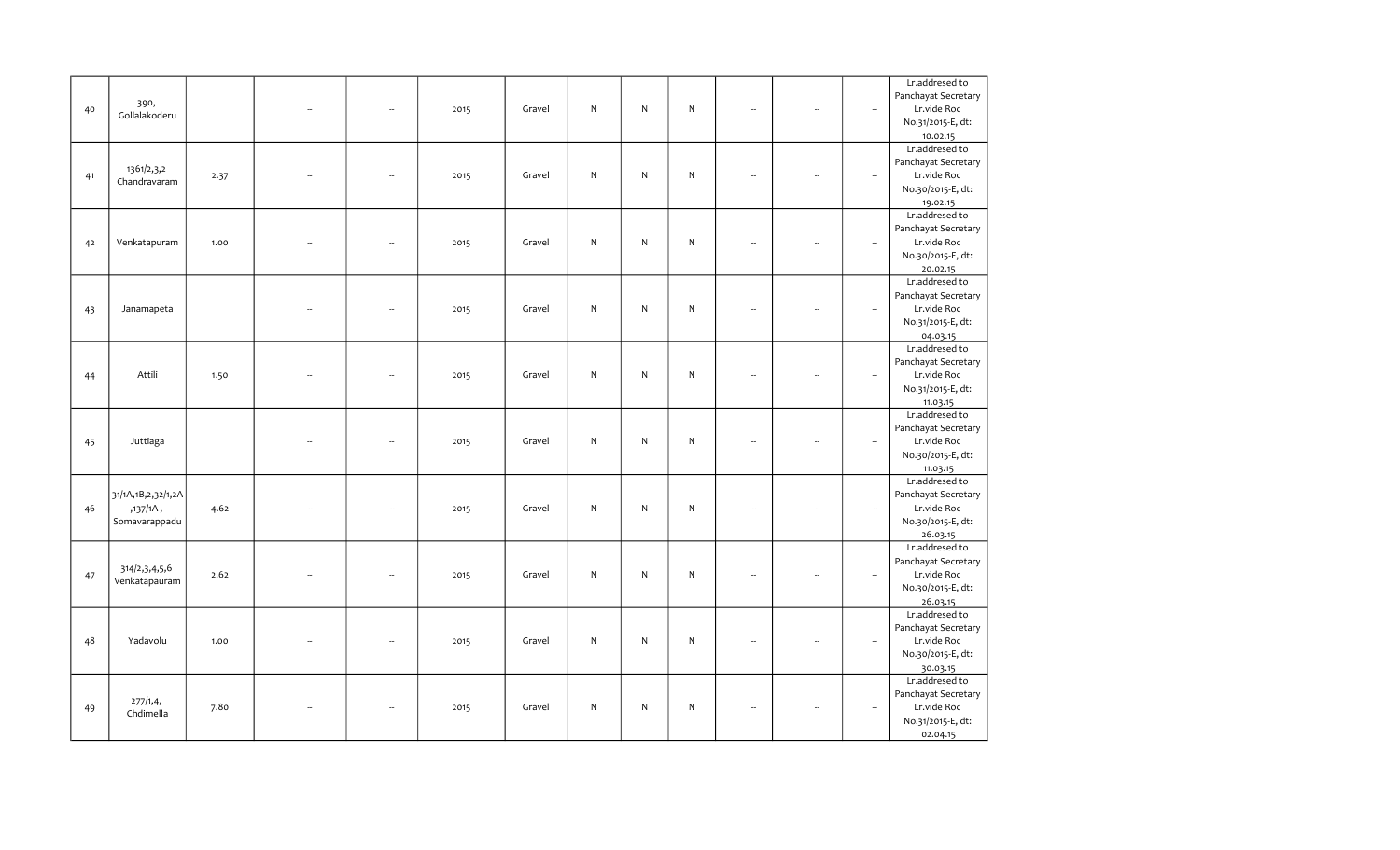|    |                  |      |        |                |      |        |              |              |              |    |                          |                          | Lr.addresed to      |
|----|------------------|------|--------|----------------|------|--------|--------------|--------------|--------------|----|--------------------------|--------------------------|---------------------|
|    |                  |      |        |                |      |        |              |              |              |    |                          |                          | Panchayat Secretary |
| 50 | Kalipatnam       | 1.00 |        | --             | 2015 | Gravel | $\mathsf{N}$ | N            | N            |    | $\overline{\phantom{a}}$ | $\sim$                   | Lr.vide Roc         |
|    |                  |      |        |                |      |        |              |              |              |    |                          |                          | No.31/2015-E, dt:   |
|    |                  |      |        |                |      |        |              |              |              |    |                          |                          | 07.04.15            |
|    |                  |      |        |                |      |        |              |              |              |    |                          |                          | Lr.addresed to      |
|    |                  |      |        |                |      |        |              |              |              |    |                          |                          |                     |
|    |                  |      |        |                |      |        |              |              |              |    |                          |                          | Panchayat Secretary |
| 51 | Ramannapalem     | 0.50 |        | --             | 2015 | Gravel | N            | N            | N            |    |                          | $\overline{\phantom{a}}$ | Lr.vide Roc         |
|    |                  |      |        |                |      |        |              |              |              |    |                          |                          | No.30/2015-E, dt:   |
|    |                  |      |        |                |      |        |              |              |              |    |                          |                          | 04.04.15            |
|    |                  |      |        |                |      |        |              |              |              |    |                          |                          | Lr.addresed to      |
|    |                  |      |        |                |      |        |              |              |              |    |                          |                          | Panchayat Secretary |
| 52 | T.Narasapuram    |      |        | ÷.             | 2015 | Gravel | $\mathsf{N}$ | N            | N            | ÷. | $\ddot{\phantom{a}}$     | $\overline{\phantom{a}}$ | Lr.vide Roc         |
|    |                  |      |        |                |      |        |              |              |              |    |                          |                          | No.30/2015-E, dt:   |
|    |                  |      |        |                |      |        |              |              |              |    |                          |                          | 13.04.15            |
|    |                  |      |        |                |      |        |              |              |              |    |                          |                          | Lr.addresed to      |
|    | 102/1,           |      |        |                |      |        |              |              |              |    |                          |                          | Panchayat Secretary |
| 53 | Kumadavalli      | 1.00 |        | ÷.             | 2015 | Gravel | $\mathsf{N}$ | N            | N            |    | $\sim$                   | $\overline{\phantom{a}}$ | Lr.vide Roc         |
|    |                  |      |        |                |      |        |              |              |              |    |                          |                          | No.30/2015-E, dt:   |
|    |                  |      |        |                |      |        |              |              |              |    |                          |                          | 21.04.15            |
|    |                  |      |        |                |      |        |              |              |              |    |                          |                          | Lr.addresed to      |
|    | 441/1,2,3,4,13,  |      |        |                |      |        |              |              |              |    |                          |                          | Panchayat Secretary |
| 54 | Varidhnam        | 1.22 |        |                | 2015 | Gravel | $\mathsf{N}$ | N            | $\mathsf{N}$ | ÷. | $\ddot{\phantom{a}}$     | $\overline{\phantom{a}}$ | Lr.vide Roc         |
|    |                  |      |        | G.Padmanabam   |      |        |              |              |              |    |                          |                          | No.31/2015-E, dt:   |
|    |                  |      |        |                |      |        |              |              |              |    |                          |                          | 14.05.15            |
|    |                  |      |        |                |      |        |              |              |              |    |                          |                          | Lr.addresed to      |
|    |                  |      |        |                |      |        |              |              |              |    |                          |                          | Panchayat Secretary |
| 55 | 72/5, Daggaluru  | 3.24 |        | Sri.Ch.Dharma  | 2015 | Gravel | N            | N            | N            |    | $\ddot{\phantom{a}}$     | $\overline{\phantom{a}}$ | Lr.vide Roc         |
|    |                  |      |        | Raju           |      |        |              |              |              |    |                          |                          | No.30/2015-E, dt:   |
|    |                  |      |        |                |      |        |              |              |              |    |                          |                          | 14.05.15            |
|    |                  |      |        |                |      |        |              |              |              |    |                          |                          | Lr.addresed to      |
|    |                  |      |        | Sri.M.Nageswar |      |        |              |              |              |    |                          |                          | Panchayat Secretary |
| 56 | 66, Racherla     | 1.62 |        | a Rao, S/o     | 2015 | Gravel | $\mathsf{N}$ | $\mathsf{N}$ | $\mathsf{N}$ |    | $\overline{\phantom{a}}$ | $\overline{\phantom{a}}$ | Lr.vide Roc         |
|    |                  |      |        | Ramanna        |      |        |              |              |              |    |                          |                          | No.31/2015-E, dt:   |
|    |                  |      |        |                |      |        |              |              |              |    |                          |                          | 15.05.15            |
|    |                  |      |        |                |      |        |              |              |              |    |                          |                          | Lr.addresed to      |
|    |                  |      |        |                |      |        |              |              |              |    |                          |                          | Panchayat Secretary |
| 57 | 102/1,           | 1.62 |        | Smt.A. Venkata | 2015 | Gravel | $\mathsf{N}$ | N            | $\mathsf{N}$ |    |                          | $\overline{\phantom{a}}$ | Lr.vide Roc         |
|    | Nandigampadu     |      |        | Subbayamma     |      |        |              |              |              |    |                          |                          | No.30/2015-E, dt:   |
|    |                  |      |        |                |      |        |              |              |              |    |                          |                          | 21.05.15            |
|    |                  |      |        |                |      |        |              |              |              |    |                          |                          | Lr.addresed to      |
|    |                  |      |        |                |      |        |              |              |              |    |                          |                          | Panchayat Secretary |
| 58 | 286/1, Parmipudi | 1.00 | $\sim$ | Smt.K.Kanka    | 2015 | Gravel | $\mathsf{N}$ | $\mathsf{N}$ | $\mathsf{N}$ |    | $\overline{\phantom{a}}$ | $\overline{\phantom{a}}$ | Lr.vide Roc         |
|    |                  |      |        | Durga          |      |        |              |              |              |    |                          |                          | No.30/2015-E, dt:   |
|    |                  |      |        |                |      |        |              |              |              |    |                          |                          | 23.05.15            |
|    |                  |      |        |                |      |        |              |              |              |    |                          |                          | Lr.addresed to      |
|    |                  |      |        |                |      |        |              |              |              |    |                          |                          | Panchayat Secretary |
|    | 87/1,            | 2.00 |        | ÷.             | 2015 | Gravel | N            | $\mathsf{N}$ | N            |    | $\sim$                   | $\overline{\phantom{a}}$ | Lr.vide Roc         |
| 59 | Sanivarapupeta   |      |        |                |      |        |              |              |              |    |                          |                          | No.30/2015-E, dt:   |
|    |                  |      |        |                |      |        |              |              |              |    |                          |                          |                     |
|    |                  |      |        |                |      |        |              |              |              |    |                          |                          | 23.05.15            |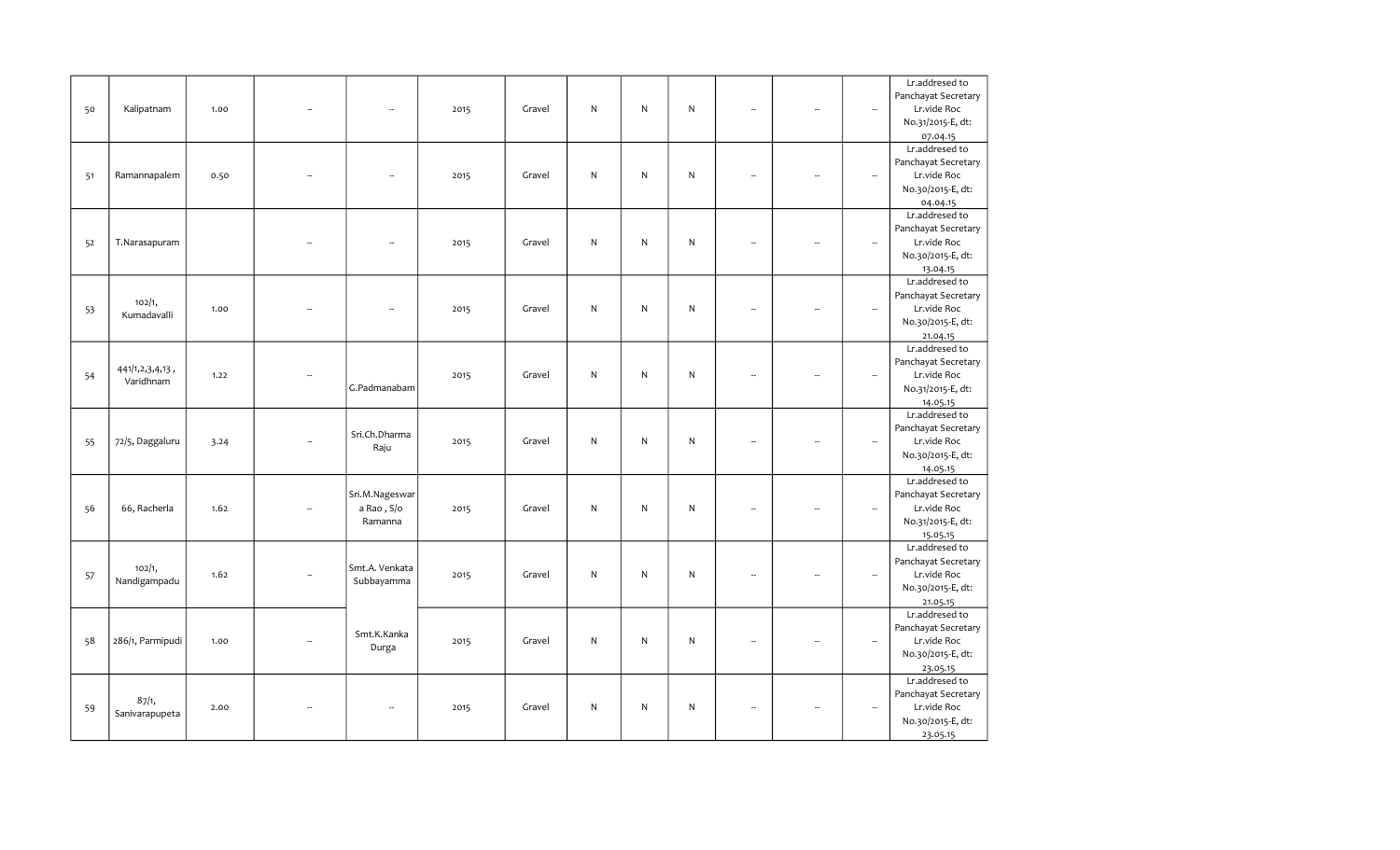|    |                   |      |                          |                          |      |        |              |              |              |                          |                          |                          | Lr.addresed to      |
|----|-------------------|------|--------------------------|--------------------------|------|--------|--------------|--------------|--------------|--------------------------|--------------------------|--------------------------|---------------------|
|    |                   |      |                          |                          |      |        |              |              |              |                          |                          |                          | Panchayat Secretary |
| 60 | Kaikaram          | 2.00 |                          | -                        | 2015 | Gravel | N            | N            | N            |                          | $\overline{\phantom{a}}$ | $\sim$                   | Lr.vide Roc         |
|    |                   |      |                          |                          |      |        |              |              |              |                          |                          |                          | No.31/2015-E, dt:   |
|    |                   |      |                          |                          |      |        |              |              |              |                          |                          |                          | 03.06.15            |
|    |                   |      |                          |                          |      |        |              |              |              |                          |                          |                          | Lr.addresed to      |
|    |                   |      |                          | Sri.Kota                 |      |        |              |              |              |                          |                          |                          | Panchayat Secretary |
| 61 | 148/2, 148/3A,    | 1.85 |                          |                          |      |        | N            | N            | N            |                          | $\overline{\phantom{a}}$ | $\overline{\phantom{a}}$ | Lr.vide Roc         |
|    | Ungatla           |      |                          | Suryanarayana,           | 2015 | Gravel |              |              |              |                          |                          |                          |                     |
|    |                   |      |                          | S/o Appa Rao             |      |        |              |              |              |                          |                          |                          | No.30/2015-E, dt:   |
|    |                   |      |                          |                          |      |        |              |              |              |                          |                          |                          | 16.06.15            |
|    |                   |      |                          |                          |      |        |              |              |              |                          |                          |                          | Lr.addresed to      |
|    | 135/18, 19, 21,   |      |                          | Sri                      |      |        |              |              |              |                          |                          |                          | Panchayat Secretary |
| 62 | Medapadu          | 2.41 |                          | O.Satyanarayan           | 2015 | Gravel | N            | N            | $\mathsf{N}$ | ÷.                       | L.                       | $\overline{\phantom{a}}$ | Lr.vide Roc         |
|    |                   |      |                          | $\mathsf{a}$             |      |        |              |              |              |                          |                          |                          | No.31/2015-E, dt:   |
|    |                   |      |                          |                          |      |        |              |              |              |                          |                          |                          | 22.06.15            |
|    |                   |      |                          |                          |      |        |              |              |              |                          |                          |                          | Lr.addresed to      |
|    |                   |      |                          |                          |      |        |              |              |              |                          |                          |                          | Panchayat Secretary |
| 63 | 228/7, Kadiyadda  | 0.70 |                          | $\overline{\phantom{a}}$ | 2015 | Gravel | ${\sf N}$    | N            | ${\sf N}$    |                          | $\sim$                   | $\overline{\phantom{a}}$ | Lr.vide Roc         |
|    |                   |      |                          |                          |      |        |              |              |              |                          |                          |                          | No.30/2015-E, dt:   |
|    |                   |      |                          |                          |      |        |              |              |              |                          |                          |                          | 23.06.15            |
|    |                   |      |                          |                          |      |        |              |              |              |                          |                          |                          | Lr.addresed to      |
|    | 289/1A, 1B,       |      |                          | Sri.J.Samba              |      |        |              |              |              |                          |                          |                          | Panchayat Secretary |
| 64 | Valluru           | 1.17 |                          | Murthy                   | 2015 | Gravel | N            | $\mathsf{N}$ | N            | $\overline{\phantom{a}}$ | $\ddot{\phantom{a}}$     | $\overline{\phantom{a}}$ | Lr.vide Roc         |
|    |                   |      |                          |                          |      |        |              |              |              |                          |                          |                          | No.30/2015-E, dt:   |
|    |                   |      |                          |                          |      |        |              |              |              |                          |                          |                          | 26.06.15            |
|    |                   |      |                          |                          |      |        |              |              |              |                          |                          |                          | Lr.addresed to      |
|    | 113/3,            |      |                          | Sri.P.Srinivas           |      |        |              |              |              |                          |                          |                          | Panchayat Secretary |
| 65 | Pothavaram        | 2.33 |                          | and others               | 2015 | Gravel | $\mathsf{N}$ | $\mathsf{N}$ | $\mathsf{N}$ | L.                       | $\ddot{\phantom{a}}$     | $\overline{\phantom{a}}$ | Lr.vide Roc         |
|    |                   |      |                          |                          |      |        |              |              |              |                          |                          |                          | No.30/2015-E, dt:   |
|    |                   |      |                          |                          |      |        |              |              |              |                          |                          |                          | 30.06.15            |
|    |                   |      |                          |                          |      |        |              |              |              |                          |                          |                          | Lr.addresed to      |
|    |                   |      |                          | Sri.E.Srinivasa          |      |        |              |              |              |                          |                          |                          | Panchayat Secretary |
| 66 | 21/1, Vegavaram   | 1.27 | $\overline{\phantom{a}}$ | Rao                      | 2015 | Gravel | $\mathsf{N}$ | ${\sf N}$    | $\mathsf{N}$ | $\overline{\phantom{a}}$ | $\overline{\phantom{a}}$ | $\overline{\phantom{a}}$ | Lr.vide Roc         |
|    |                   |      |                          |                          |      |        |              |              |              |                          |                          |                          | No.30/2015-E, dt:   |
|    |                   |      |                          |                          |      |        |              |              |              |                          |                          |                          | 03.07.15            |
|    |                   |      |                          |                          |      |        |              |              |              |                          |                          |                          | Lr.addresed to      |
|    |                   |      |                          |                          |      |        |              |              |              |                          |                          |                          | Panchayat Secretary |
| 67 | 310, Darsiparru   | 1.10 | $\overline{\phantom{a}}$ | Sri.P.Appa Rao           | 2015 | Gravel | $\mathsf{N}$ | N            | $\mathsf{N}$ |                          | $\overline{\phantom{a}}$ | $\overline{\phantom{a}}$ | Lr.vide Roc         |
|    |                   |      |                          |                          |      |        |              |              |              |                          |                          |                          | No.31/2015-E, dt:   |
|    |                   |      |                          |                          |      |        |              |              |              |                          |                          |                          | 16.07.15            |
|    |                   |      |                          |                          |      |        |              |              |              |                          |                          |                          | Lr.addresed to      |
|    |                   |      |                          |                          |      |        |              |              |              |                          |                          |                          | Panchayat Secretary |
| 68 | 179/9, Velivennu  | 0.72 | $\sim$                   | Sri.K.Suryanara          | 2015 | Gravel | N            | N            | $\mathsf{N}$ | ÷.                       | $\overline{\phantom{a}}$ | $\overline{\phantom{a}}$ | Lr.vide Roc         |
|    |                   |      |                          | yana and other           |      |        |              |              |              |                          |                          |                          | No.30/2015-E, dt:   |
|    |                   |      |                          |                          |      |        |              |              |              |                          |                          |                          | 21.07.15            |
|    |                   |      |                          |                          |      |        |              |              |              |                          |                          |                          | Lr.addresed to      |
|    |                   |      |                          |                          |      |        |              |              |              |                          |                          |                          | Panchayat Secretary |
| 69 | 492/7, K.S. Gattu | 0.51 | $\overline{\phantom{a}}$ | Sri K.Rama               | 2015 | Gravel | N            | N            | $\mathsf{N}$ | $\overline{\phantom{a}}$ | $\overline{\phantom{a}}$ | $\overline{\phantom{a}}$ | Lr.vide Roc         |
|    |                   |      |                          | Krishna                  |      |        |              |              |              |                          |                          |                          | No.31/2015-E, dt:   |
|    |                   |      |                          |                          |      |        |              |              |              |                          |                          |                          | 24.07.15            |
|    |                   |      |                          |                          |      |        |              |              |              |                          |                          |                          |                     |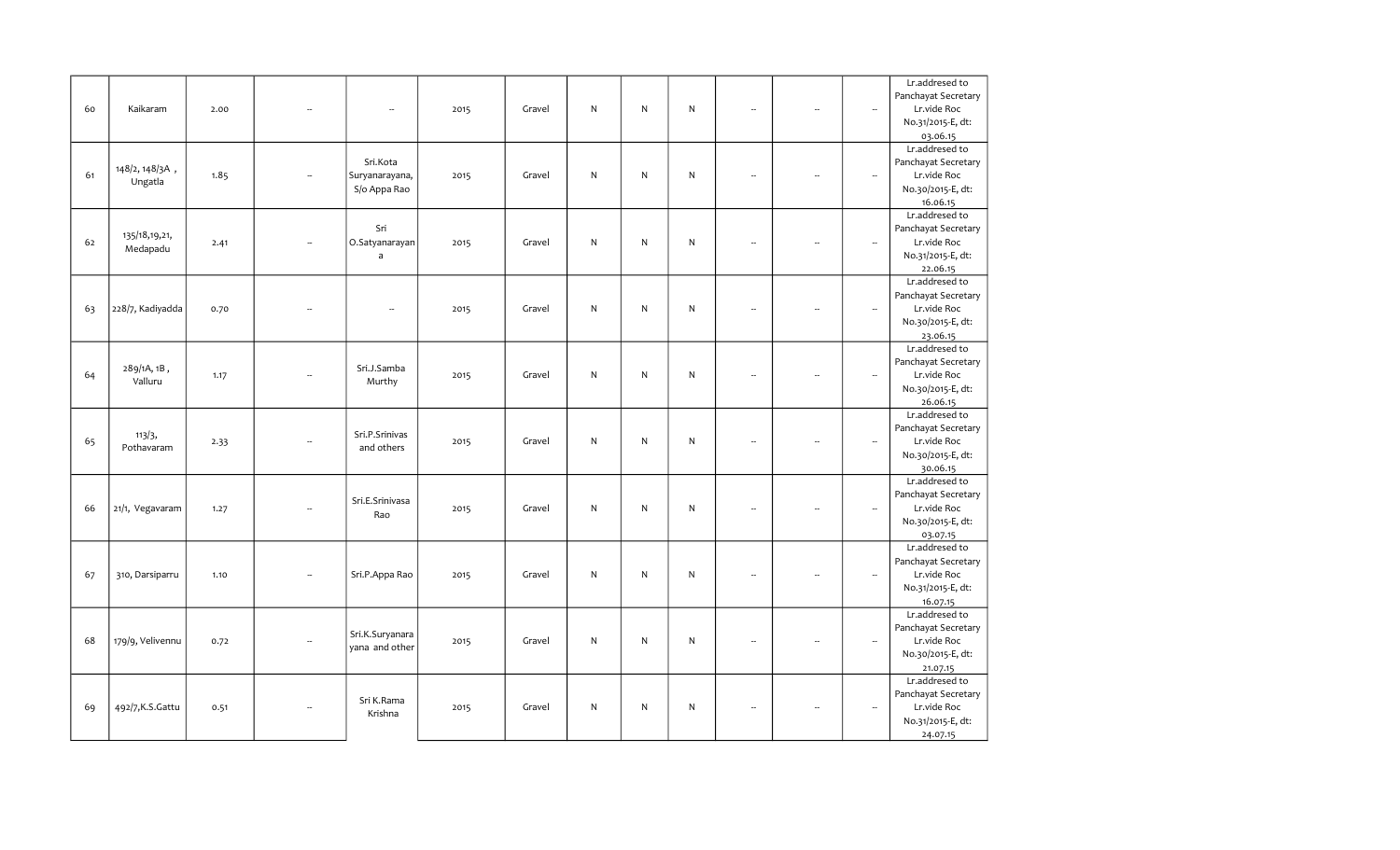|    |                |      |                          |                 |      |        |              |           |           |                          |                          |                          | Lr.addresed to      |
|----|----------------|------|--------------------------|-----------------|------|--------|--------------|-----------|-----------|--------------------------|--------------------------|--------------------------|---------------------|
|    | 109/2A,        |      |                          |                 |      |        |              |           |           |                          |                          |                          | Panchayat Secretary |
| 70 | Venkatrayapura | 1.38 |                          | Sri.K.Subbi     | 2015 | Gravel | N            | ${\sf N}$ | N         | $\overline{\phantom{a}}$ |                          | $\overline{\phantom{a}}$ | Lr.vide Roc         |
|    | m              |      |                          | Reddy           |      |        |              |           |           |                          |                          |                          | No.30/2015-E, dt:   |
|    |                |      |                          |                 |      |        |              |           |           |                          |                          |                          | 25.07.15            |
|    |                |      |                          |                 |      |        |              |           |           |                          |                          |                          | Lr.addresed to      |
|    |                |      |                          | Sri.G.Satyanara |      |        |              |           |           |                          |                          |                          | Panchayat Secretary |
| 71 | 330, Akividu   | 3.00 |                          | yana Raju and   | 2015 | Gravel | $\mathsf{N}$ | ${\sf N}$ | ${\sf N}$ | $\ddot{\phantom{a}}$     |                          | $\overline{\phantom{a}}$ | Lr.vide Roc         |
|    |                |      |                          | others          |      |        |              |           |           |                          |                          |                          | No.30/2015-E, dt:   |
|    |                |      |                          |                 |      |        |              |           |           |                          |                          |                          | 06.08.15            |
|    |                |      |                          |                 |      |        |              |           |           |                          |                          |                          | Lr.addresed to      |
|    | 132/2A,        |      |                          | Smt.Karuna      |      |        |              |           |           |                          |                          |                          | Panchayat Secretary |
|    | Venkataramanna |      |                          | Kumari and      |      |        | $\mathsf{N}$ | ${\sf N}$ | ${\sf N}$ | $\overline{\phantom{a}}$ | $\overline{\phantom{a}}$ | $\overline{\phantom{a}}$ |                     |
| 72 |                | 2.18 |                          |                 | 2015 | Gravel |              |           |           |                          |                          |                          | Lr.vide Roc         |
|    | gudem          |      |                          | others          |      |        |              |           |           |                          |                          |                          | No.30/2015-E, dt:   |
|    |                |      |                          |                 |      |        |              |           |           |                          |                          |                          | 10.08.15            |
|    |                |      |                          |                 |      |        |              |           |           |                          |                          |                          | Lr.addresed to      |
|    | 162,           |      |                          | Smt.Ch.Tulasam  |      |        |              |           |           |                          |                          |                          | Panchayat Secretary |
| 73 | Surappagudem   | 1.23 |                          | ma and others   | 2015 | Gravel | $\mathsf{N}$ | ${\sf N}$ | ${\sf N}$ | L,                       |                          | $\overline{\phantom{a}}$ | Lr.vide Roc         |
|    |                |      |                          |                 |      |        |              |           |           |                          |                          |                          | No.31/2015-E, dt:   |
|    |                |      |                          |                 |      |        |              |           |           |                          |                          |                          | 21.08.15            |
|    |                |      |                          |                 |      |        |              |           |           |                          |                          |                          | Lr.addresed to      |
|    | 120/7,         |      |                          | Sri.Jogi        |      |        |              |           |           |                          |                          |                          | Panchayat Secretary |
| 74 | Narasannapalem | 3.21 |                          | Venkata Durga   | 2015 | Gravel | $\mathsf{N}$ | ${\sf N}$ | ${\sf N}$ | Ξ.                       |                          | $\overline{\phantom{a}}$ | Lr.vide Roc         |
|    |                |      |                          | Ram Prasad      |      |        |              |           |           |                          |                          |                          | No.31/2015-E, dt:   |
|    |                |      |                          |                 |      |        |              |           |           |                          |                          |                          | 27.08.15            |
|    |                |      |                          |                 |      |        |              |           |           |                          |                          |                          | Lr.addresed to      |
|    | $116/1C$ ,     |      |                          |                 |      |        |              |           |           |                          |                          |                          | Panchayat Secretary |
| 75 | Dongaravipalem | 0.60 |                          | Sri.B.Prasanna  | 2015 | Gravel | $\mathsf{N}$ | ${\sf N}$ | ${\sf N}$ | L.                       |                          | $\overline{\phantom{a}}$ | Lr.vide Roc         |
|    |                |      |                          | Kumar           |      |        |              |           |           |                          |                          |                          | No.30/2015-E, dt:   |
|    |                |      |                          |                 |      |        |              |           |           |                          |                          |                          | 07.09.15            |
|    |                |      |                          |                 |      |        |              |           |           |                          |                          |                          | Lr.addresed to      |
|    |                |      |                          |                 |      |        |              |           |           |                          |                          |                          | Panchayat Secretary |
| 76 | D.Muppavarm    | 1.00 |                          | --              | 2015 | Gravel | $\mathsf{N}$ | ${\sf N}$ | N         | $\overline{\phantom{a}}$ | --                       | $\overline{\phantom{a}}$ | Lr.vide Roc         |
|    |                |      |                          |                 |      |        |              |           |           |                          |                          |                          | No.30/2015-E, dt:   |
|    |                |      |                          |                 |      |        |              |           |           |                          |                          |                          | 11.09.15            |
|    |                |      |                          |                 |      |        |              |           |           |                          |                          |                          | Lr.addresed to      |
|    |                |      |                          |                 |      |        |              |           |           |                          |                          |                          | Panchayat Secretary |
| 77 | 116/6,         | 1.00 |                          | Sri.K.V.V.      | 2015 | Gravel | N            | ${\sf N}$ | N         | L,                       |                          | $\overline{\phantom{a}}$ | Lr.vide Roc         |
|    | K.Kumadavalli  |      |                          | Satyanarayana   |      |        |              |           |           |                          |                          |                          | No.31/2015-E, dt:   |
|    |                |      |                          |                 |      |        |              |           |           |                          |                          |                          | 15.09.15            |
|    |                |      |                          |                 |      |        |              |           |           |                          |                          |                          | Lr.addresed to      |
|    |                |      |                          |                 |      |        |              |           |           |                          |                          |                          | Panchayat Secretary |
| 78 | 73/3, Thogummi | 1.60 | $\overline{\phantom{a}}$ | Sri.M. Rama     | 2015 | Gravel | $\mathsf{N}$ | ${\sf N}$ | ${\sf N}$ | L.                       | ÷.                       | $\overline{\phantom{a}}$ | Lr.vide Roc         |
|    |                |      |                          | Krishna         |      |        |              |           |           |                          |                          |                          | No.30/2015-E, dt:   |
|    |                |      |                          |                 |      |        |              |           |           |                          |                          |                          | 19.09.15            |
|    |                |      |                          |                 |      |        |              |           |           |                          |                          |                          | Lr.addresed to      |
|    |                |      |                          |                 |      |        |              |           |           |                          |                          |                          | Panchayat Secretary |
| 79 | 351, Ravipadu  | 1.10 |                          | Sri.K.Rama Rao  | 2015 | Gravel | N            | N         | N         | $\overline{\phantom{a}}$ |                          | $\overline{\phantom{a}}$ | Lr.vide Roc         |
|    |                |      |                          |                 |      |        |              |           |           |                          |                          |                          | No.31/2015-E, dt:   |
|    |                |      |                          |                 |      |        |              |           |           |                          |                          |                          | 24.09.15            |
|    |                |      |                          |                 |      |        |              |           |           |                          |                          |                          |                     |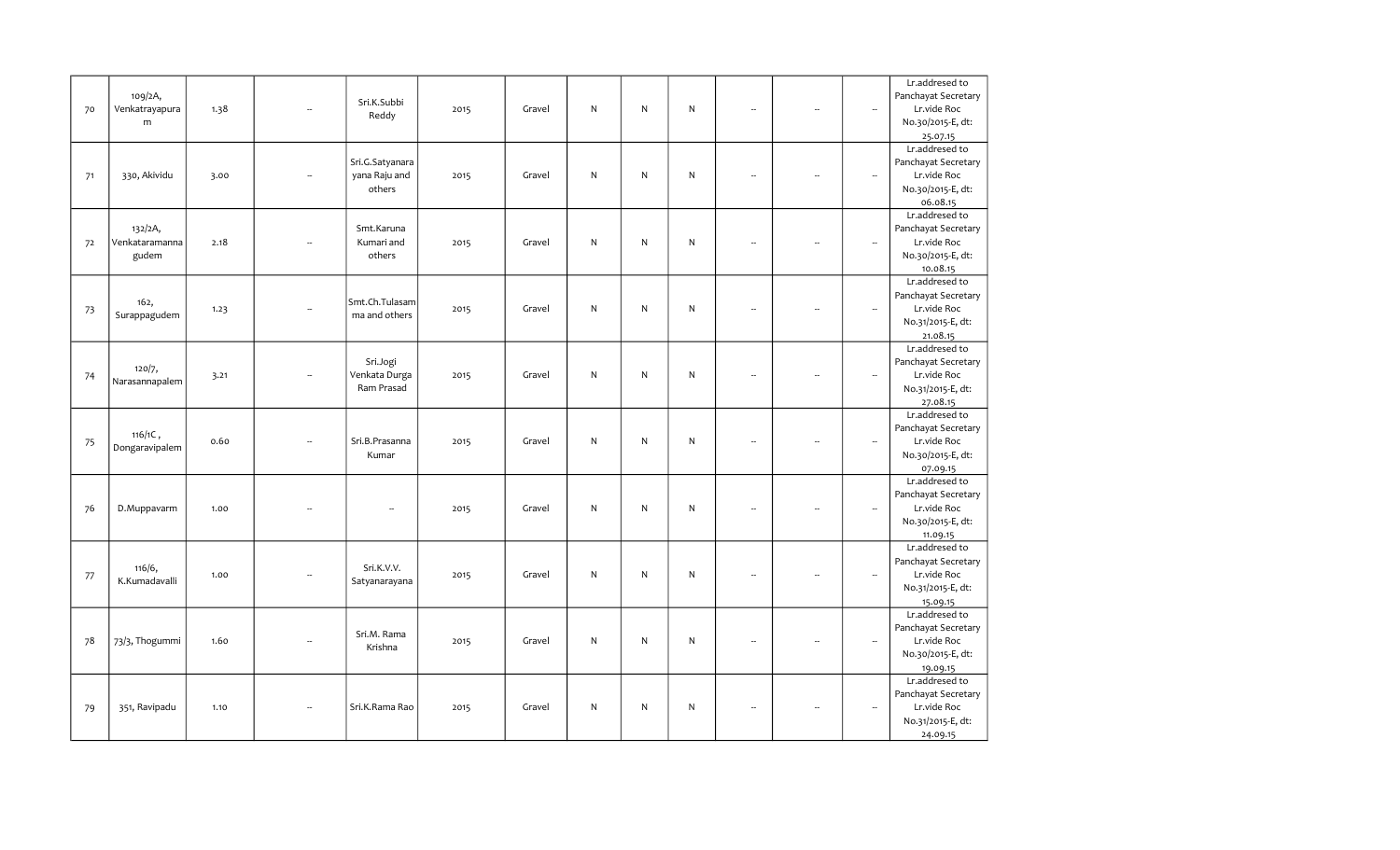|    |                |      |                          |                  |      |        |              |   |              |                          |                          |                          | Lr.addresed to             |
|----|----------------|------|--------------------------|------------------|------|--------|--------------|---|--------------|--------------------------|--------------------------|--------------------------|----------------------------|
|    |                |      |                          | Sri.G.Ramaredd   |      |        |              |   |              |                          |                          |                          | Panchayat Secretary        |
| 80 | 75/1,2,3,4,14, | 0.90 | L.                       |                  | 2015 | Gravel | N            | N | N            | Ξ.                       | L.                       | $\overline{\phantom{a}}$ | Lr.vide Roc                |
|    | Velagaleru     |      |                          | y and others     |      |        |              |   |              |                          |                          |                          | No.30/2015-E, dt:          |
|    |                |      |                          |                  |      |        |              |   |              |                          |                          |                          | 26.09.15                   |
|    |                |      |                          |                  |      |        |              |   |              |                          |                          |                          | Lr.addresed to             |
|    |                |      |                          |                  |      |        |              |   |              |                          |                          |                          | Panchayat Secretary        |
| 81 | 689/7,8        | 1.02 | $\overline{a}$           | Sri.Peddireddy   | 2015 | Gravel | N            | N | N            | $\overline{a}$           | ÷.                       | $\overline{\phantom{a}}$ | Lr.vide Roc                |
|    | Konthiwada     |      |                          | Chinta Raju      |      |        |              |   |              |                          |                          |                          | No.30/2015-E, dt:          |
|    |                |      |                          |                  |      |        |              |   |              |                          |                          |                          | 14.10.15                   |
|    |                |      |                          |                  |      |        |              |   |              |                          |                          |                          | Lr.addresed to             |
|    |                |      |                          |                  |      |        |              |   |              |                          |                          |                          | Panchayat Secretary        |
| 82 | Vatluru        | 0.70 |                          | --               | 2015 | Gravel | ${\sf N}$    | N | N            | $\overline{\phantom{a}}$ | ÷.                       | $\overline{\phantom{a}}$ | Lr.vide Roc                |
|    |                |      |                          |                  |      |        |              |   |              |                          |                          |                          | No.30/2015-E, dt:          |
|    |                |      |                          |                  |      |        |              |   |              |                          |                          |                          |                            |
|    |                |      |                          |                  |      |        |              |   |              |                          |                          |                          | 03.10.15<br>Lr.addresed to |
|    |                |      |                          |                  |      |        |              |   |              |                          |                          |                          | Panchayat Secretary        |
|    | 153,           |      |                          |                  |      |        |              |   |              |                          |                          |                          |                            |
| 83 | Sagamcheruvu   | 2.00 |                          | Sri.D.Srinivas   | 2015 | Gravel | N            | N | N            | -                        |                          | $\overline{\phantom{a}}$ | Lr.vide Roc                |
|    |                |      |                          |                  |      |        |              |   |              |                          |                          |                          | No.31/2015-E, dt:          |
|    |                |      |                          |                  |      |        |              |   |              |                          |                          |                          | 16.10.15                   |
|    |                |      |                          |                  |      |        |              |   |              |                          |                          |                          | Lr.addresed to             |
|    | 128,           |      |                          |                  |      |        |              |   |              |                          |                          |                          | Panchayat Secretary        |
| 84 | Seethanagaram  | 2.00 | $\overline{\phantom{a}}$ | Sri G.S.Raju     | 2015 | Gravel | N            | N | $\mathsf{N}$ | $\overline{\phantom{a}}$ | ÷                        | $\overline{\phantom{a}}$ | Lr.vide Roc                |
|    |                |      |                          |                  |      |        |              |   |              |                          |                          |                          | No.31/2015-E, dt:          |
|    |                |      |                          |                  |      |        |              |   |              |                          |                          |                          | 23.10.15                   |
|    |                |      |                          |                  |      |        |              |   |              |                          |                          |                          | Lr.addresed to             |
|    | $313/6$ ,      |      |                          |                  |      |        |              |   |              |                          |                          |                          | Panchayat Secretary        |
| 85 | Meenavalluru   | 1.23 |                          | Smt.P.Madhavi    | 2015 | Gravel | N            | N | ${\sf N}$    | $\overline{\phantom{a}}$ | $\overline{\phantom{a}}$ | $\overline{\phantom{a}}$ | Lr.vide Roc                |
|    |                |      |                          | Latha            |      |        |              |   |              |                          |                          |                          | No.30/2015-E, dt:          |
|    |                |      |                          |                  |      |        |              |   |              |                          |                          |                          | 28.10.15                   |
|    |                |      |                          |                  |      |        |              |   |              |                          |                          |                          | Lr.addresed to             |
|    |                |      |                          | Sri M.Surya      |      |        |              |   |              |                          |                          |                          | Panchayat Secretary        |
| 86 | 23, K.Savaram  | 1.02 | $\ddot{\phantom{a}}$     | Rao and others   | 2015 | Gravel | N            | N | ${\sf N}$    | $\overline{\phantom{a}}$ | $\overline{\phantom{a}}$ | $\overline{\phantom{a}}$ | Lr.vide Roc                |
|    |                |      |                          |                  |      |        |              |   |              |                          |                          |                          | No.31/2015-E, dt:          |
|    |                |      |                          |                  |      |        |              |   |              |                          |                          |                          | 03.11.15                   |
|    |                |      |                          |                  |      |        |              |   |              |                          |                          |                          | Lr.addresed to             |
|    |                |      |                          | Sri. Kadali      |      |        |              |   |              |                          |                          |                          | Panchayat Secretary        |
| 87 | 513, Mogalturu | 3.18 |                          | Srinivasa Rao    | 2015 | Gravel | $\mathsf{N}$ | N | ${\sf N}$    | ÷.                       |                          | $\overline{\phantom{a}}$ | Lr.vide Roc                |
|    |                |      |                          |                  |      |        |              |   |              |                          |                          |                          | No.30/2015-E, dt:          |
|    |                |      |                          |                  |      |        |              |   |              |                          |                          |                          | 04.11.15                   |
|    |                |      |                          |                  |      |        |              |   |              |                          |                          |                          | Lr.addresed to             |
|    |                |      |                          |                  |      |        |              |   |              |                          |                          |                          | Panchayat Secretary        |
| 88 | 179/1A,2,      | 0.62 | $\overline{\phantom{a}}$ | Sri.M.Sita       | 2015 | Gravel | ${\sf N}$    | N | $\mathsf{N}$ | $\overline{\phantom{a}}$ | $\sim$                   | $\overline{\phantom{a}}$ | Lr.vide Roc                |
|    | Kanchumarru    |      |                          | Rama Raju        |      |        |              |   |              |                          |                          |                          | No.30/2015-E, dt:          |
|    |                |      |                          |                  |      |        |              |   |              |                          |                          |                          | 06.11.15                   |
|    |                |      |                          |                  |      |        |              |   |              |                          |                          |                          | Lr.addresed to             |
|    |                |      |                          |                  |      |        |              |   |              |                          |                          |                          | Panchayat Secretary        |
| 89 | 389/2A & 2E,   | 1.00 | $\overline{\phantom{a}}$ | Sri.K.V.S.Anjeny | 2015 | Gravel | N            | N | $\mathsf{N}$ | $\overline{\phantom{a}}$ |                          | $\overline{\phantom{a}}$ | Lr.vide Roc                |
|    | Kontheru       |      |                          | alu              |      |        |              |   |              |                          |                          |                          | No.30/2015-E, dt:          |
|    |                |      |                          |                  |      |        |              |   |              |                          |                          |                          | 12.11.15                   |
|    |                |      |                          |                  |      |        |              |   |              |                          |                          |                          |                            |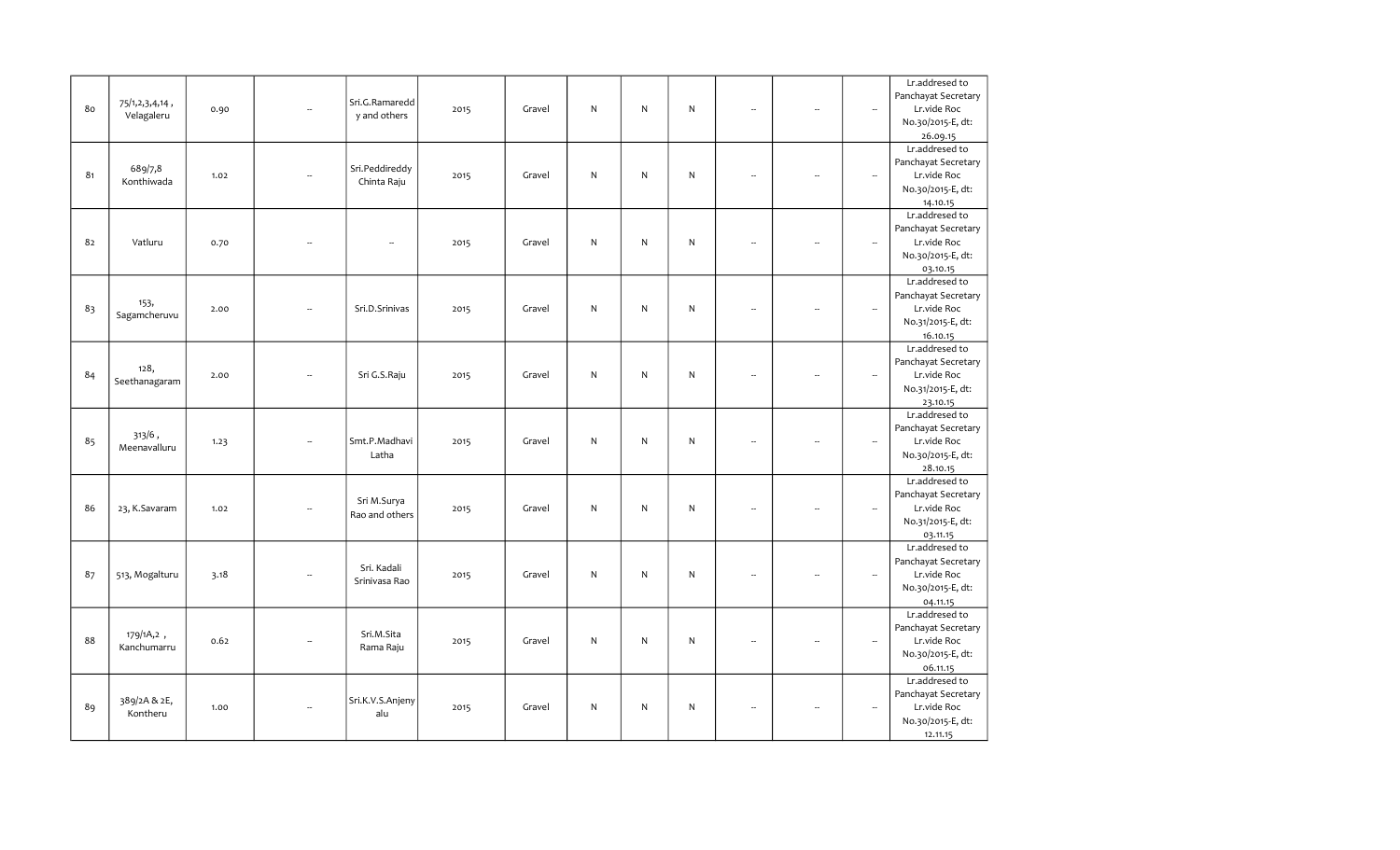|    |                 |      |                          |                          |      |        |              |   |              |                          |                          |                          | Lr.addresed to      |
|----|-----------------|------|--------------------------|--------------------------|------|--------|--------------|---|--------------|--------------------------|--------------------------|--------------------------|---------------------|
|    |                 |      |                          | Sri.D.Hanumant           |      |        |              |   |              |                          |                          |                          | Panchayat Secretary |
| 90 | Annavarapadu    | 0.70 |                          |                          | 2015 | Gravel | N            | N | N            | $\overline{\phantom{a}}$ | L.                       | $\overline{\phantom{a}}$ | Lr.vide Roc         |
|    |                 |      |                          | ha Rao                   |      |        |              |   |              |                          |                          |                          | No.31/2015-E, dt:   |
|    |                 |      |                          | and other                |      |        |              |   |              |                          |                          |                          | 16.11.15            |
|    |                 |      |                          |                          |      |        |              |   |              |                          |                          |                          | Lr.addresed to      |
|    |                 |      |                          |                          |      |        |              |   |              |                          |                          |                          | Panchayat Secretary |
| 91 | 511/4,          | 0.92 | $\overline{\phantom{a}}$ | Sri.J.Satti              | 2015 | Gravel | N            | N | N            | $\overline{\phantom{a}}$ | L.                       | $\overline{\phantom{a}}$ | Lr.vide Roc         |
|    | Srungavruksham  |      |                          | Nageswara Rao            |      |        |              |   |              |                          |                          |                          | No.30/2015-E, dt:   |
|    |                 |      |                          |                          |      |        |              |   |              |                          |                          |                          | 26.11.15            |
|    |                 |      |                          |                          |      |        |              |   |              |                          |                          |                          | Lr.addresed to      |
|    |                 |      |                          |                          |      |        |              |   |              |                          |                          |                          | Panchayat Secretary |
| 92 | 745/2,          | 1.20 |                          | Ξ.                       | 2015 | Gravel | $\mathsf{N}$ | N | $\mathsf{N}$ | L.                       | L.                       | $\overline{\phantom{a}}$ | Lr.vide Roc         |
|    | Pedatadepalli   |      |                          |                          |      |        |              |   |              |                          |                          |                          | No.31/2015-E, dt:   |
|    |                 |      |                          |                          |      |        |              |   |              |                          |                          |                          | 04.12.15            |
|    |                 |      |                          |                          |      |        |              |   |              |                          |                          |                          | Lr.addresed to      |
|    |                 |      |                          |                          |      |        |              |   |              |                          |                          |                          | Panchayat Secretary |
|    | Gowripalli      | 0.80 |                          | Smt.T.Vara               |      | Gravel | N            | N | $\mathsf{N}$ | $\overline{\phantom{a}}$ |                          | $\overline{\phantom{a}}$ | Lr.vide Roc         |
| 93 |                 |      |                          | Lakshmi                  | 2015 |        |              |   |              |                          |                          |                          | No.30/2015-E, dt:   |
|    |                 |      |                          |                          |      |        |              |   |              |                          |                          |                          | 08.12.15            |
|    |                 |      |                          |                          |      |        |              |   |              |                          |                          |                          | Lr.addresed to      |
|    |                 |      |                          |                          |      |        |              |   |              |                          |                          |                          | Panchayat Secretary |
|    |                 |      |                          | Sri.P.Satya              |      |        |              |   |              |                          |                          |                          |                     |
| 94 | 86, Khandavalli | 1.30 |                          | Venkata                  | 2015 | Gravel | ${\sf N}$    | N | $\mathsf{N}$ | $\overline{\phantom{a}}$ | $\overline{\phantom{a}}$ | $\overline{\phantom{a}}$ | Lr.vide Roc         |
|    |                 |      |                          | Seshaya                  |      |        |              |   |              |                          |                          |                          | No.30/2015-E, dt:   |
|    |                 |      |                          |                          |      |        |              |   |              |                          |                          |                          | 10.12.15            |
|    |                 |      |                          |                          |      |        |              |   |              |                          |                          |                          | Lr.addresed to      |
|    | 76/1A, 2A, 10A, |      |                          | Smt K.Aruna              |      |        |              |   |              |                          |                          |                          | Panchayat Secretary |
| 95 | Mallipudi       | 0.80 |                          | Kumari, W/o              | 2015 | Gravel | N            | N | N            | $\sim$                   | $\overline{\phantom{a}}$ | $\overline{\phantom{a}}$ | Lr.vide Roc         |
|    |                 |      |                          | Raju                     |      |        |              |   |              |                          |                          |                          | No.30/2015-E, dt:   |
|    |                 |      |                          |                          |      |        |              |   |              |                          |                          |                          | 19.12.15            |
|    |                 |      |                          |                          |      |        |              |   |              |                          |                          |                          | Lr.addresed to      |
|    |                 |      |                          | Sri.Ch.Sri               |      |        |              |   |              |                          |                          |                          | Panchayat Secretary |
| 96 | 66/13, Velpuru  | 1.60 | $\overline{\phantom{a}}$ | Ranga Rao                | 2015 | Gravel | N            | N | N            | $\overline{\phantom{a}}$ | ÷.                       | $\overline{\phantom{a}}$ | Lr.vide Roc         |
|    |                 |      |                          |                          |      |        |              |   |              |                          |                          |                          | No.30/2015-E, dt:   |
|    |                 |      |                          |                          |      |        |              |   |              |                          |                          |                          | 26.12.15            |
|    |                 |      |                          |                          |      |        |              |   |              |                          |                          |                          | Lr.addresed to      |
|    | 459/2A, 2B,     |      |                          | Smt.K.Kanka              |      |        |              |   |              |                          |                          |                          | Panchayat Secretary |
| 97 | Gopalapuram     | 4.34 |                          | Durga and 2              | 2015 | Gravel | N            | N | N            | ÷.                       |                          | $\overline{\phantom{a}}$ | Lr.vide Roc         |
|    |                 |      |                          | others.                  |      |        |              |   |              |                          |                          |                          | No.31/2015-E, dt:   |
|    |                 |      |                          |                          |      |        |              |   |              |                          |                          |                          | 29.12.15            |
|    |                 |      |                          |                          |      |        |              |   |              |                          |                          |                          | Lr.addresed to      |
|    | 12/4D, 12/4E,   |      |                          | Smt.S.Durga              |      |        |              |   |              |                          |                          |                          | Panchayat Secretary |
| 98 | D.Muppavaram    | 1.33 |                          | Devi                     | 2016 | Gravel | ${\sf N}$    | N | $\mathsf{N}$ | $\sim$                   | $\overline{\phantom{a}}$ | $\overline{\phantom{a}}$ | Lr.vide Roc         |
|    |                 |      |                          |                          |      |        |              |   |              |                          |                          |                          | No.33/2016-E, dt:   |
|    |                 |      |                          |                          |      |        |              |   |              |                          |                          |                          | 04.01.16            |
|    |                 |      |                          |                          |      |        |              |   |              |                          |                          |                          | Lr.addresed to      |
|    |                 |      |                          |                          |      |        |              |   |              |                          |                          |                          | Panchayat Secretary |
| 99 | Ajjamuru        | 2.50 |                          | $\overline{\phantom{a}}$ | 2016 | Gravel | N            | N | N            | $\overline{\phantom{a}}$ |                          | $\overline{\phantom{a}}$ | Lr.vide Roc         |
|    |                 |      |                          |                          |      |        |              |   |              |                          |                          |                          | No.32/2016-E, dt:   |
|    |                 |      |                          |                          |      |        |              |   |              |                          |                          |                          | 11.01.16            |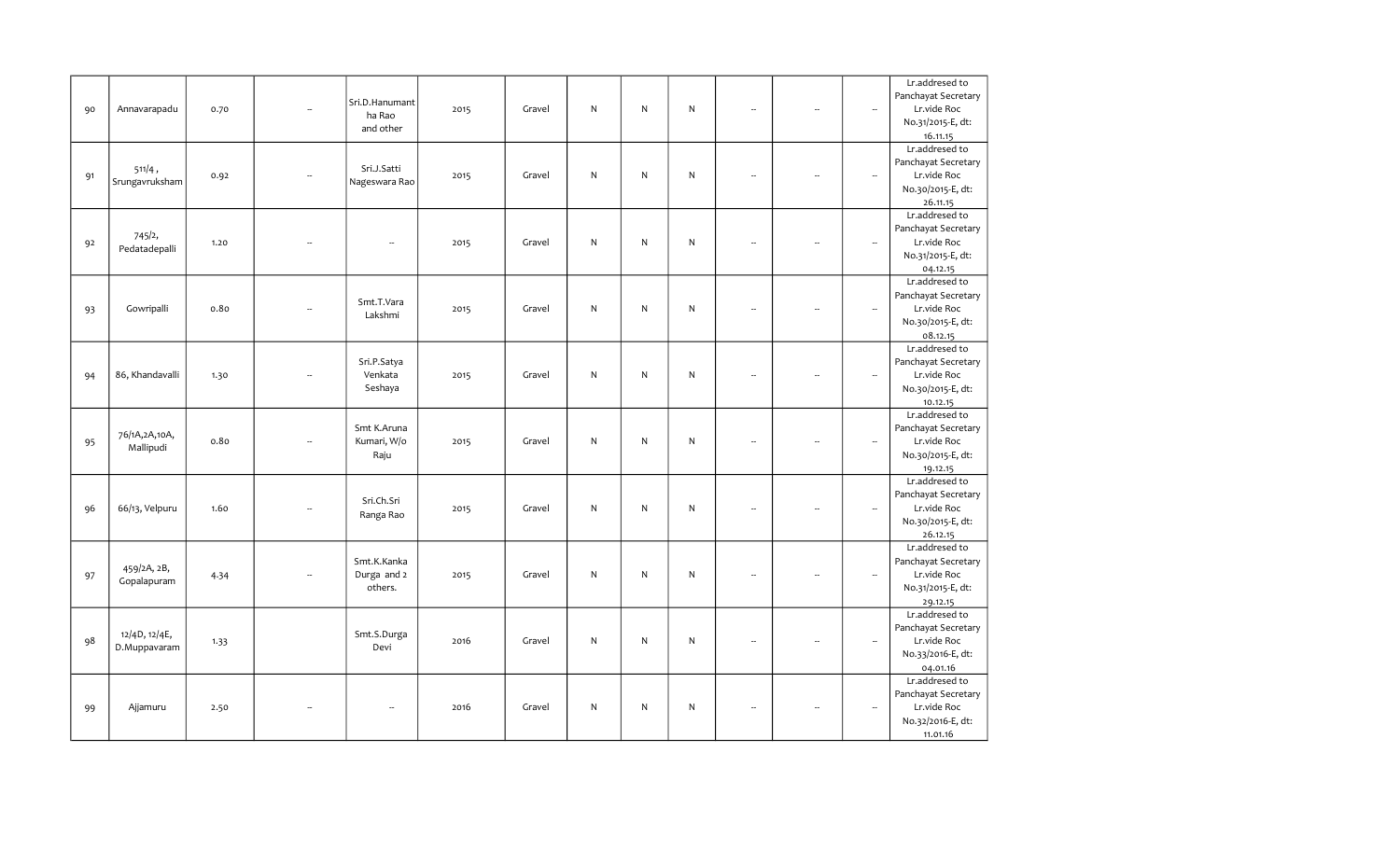|     |                   |      |                          |      |        |              |              |           |                          |                          |                          | Lr.addresed to      |
|-----|-------------------|------|--------------------------|------|--------|--------------|--------------|-----------|--------------------------|--------------------------|--------------------------|---------------------|
|     |                   |      |                          |      |        |              |              |           |                          |                          |                          | Panchayat Secretary |
| 100 | Dommeru           | 0.80 | Ξ.                       | 2016 | Gravel | N.           | N            | N         | $\overline{\phantom{a}}$ | ÷.                       | $\overline{\phantom{a}}$ | Lr.vide Roc         |
|     |                   |      |                          |      |        |              |              |           |                          |                          |                          | No.32/2016-E, dt:   |
|     |                   |      |                          |      |        |              |              |           |                          |                          |                          | 12.01.16            |
|     |                   |      |                          |      |        |              |              |           |                          |                          |                          | Lr.addresed to      |
|     |                   |      |                          |      |        |              |              |           |                          |                          |                          | Panchayat Secretary |
| 101 | Siddantham        | 1.50 | --                       | 2016 | Gravel | N            | ${\sf N}$    | N         | $\overline{\phantom{a}}$ | $\overline{\phantom{a}}$ | $\overline{\phantom{a}}$ | Lr.vide Roc         |
|     |                   |      |                          |      |        |              |              |           |                          |                          |                          | No.33/2016-E, dt:   |
|     |                   |      |                          |      |        |              |              |           |                          |                          |                          | 23.01.16            |
|     |                   |      |                          |      |        |              |              |           |                          |                          |                          | Lr.addresed to      |
|     |                   |      |                          |      |        |              |              |           |                          |                          |                          | Panchayat Secretary |
| 102 | $81/7A$ ,         | 0.70 | Smt.Y.Savithri           | 2016 | Gravel | N            | ${\sf N}$    | ${\sf N}$ | $\sim$                   | L.                       | $\sim$                   | Lr.vide Roc         |
|     | Krishnayapalem    |      |                          |      |        |              |              |           |                          |                          |                          | No.32/2016-E, dt:   |
|     |                   |      |                          |      |        |              |              |           |                          |                          |                          | 27.01.16            |
|     |                   |      |                          |      |        |              |              |           |                          |                          |                          | Lr.addresed to      |
|     |                   |      |                          |      |        |              |              |           |                          |                          |                          | Panchayat Secretary |
| 103 | 20/15, Taderu     | 0.50 | Smt. G.Naga              | 2016 | Gravel | N            | $\mathsf{N}$ | N         | ÷.                       |                          | $\overline{\phantom{a}}$ | Lr.vide Roc         |
|     |                   |      | Ratnam                   |      |        |              |              |           |                          |                          |                          | No.33/2016-E, dt:   |
|     |                   |      |                          |      |        |              |              |           |                          |                          |                          | 10.02.16            |
|     |                   |      |                          |      |        |              |              |           |                          |                          |                          | Lr.addresed to      |
|     |                   |      |                          |      |        |              |              |           |                          |                          |                          | Panchayat Secretary |
| 104 | 36/31,7A, Palangi | 0.90 | Sri.M.Venkata            | 2016 | Gravel | N            | ${\sf N}$    | N         | $\overline{\phantom{a}}$ | ÷.                       | $\overline{\phantom{a}}$ | Lr.vide Roc         |
|     |                   |      | Subba                    |      |        |              |              |           |                          |                          |                          | No.33/2016-E, dt:   |
|     |                   |      | Rao and others           |      |        |              |              |           |                          |                          |                          | 02.02.16            |
|     |                   |      |                          |      |        |              |              |           |                          |                          |                          | Lr.addresed to      |
|     | $3/3A$ ,          |      |                          |      |        |              |              |           |                          |                          |                          | Panchayat Secretary |
| 105 | Kothapalliagraha  | 0.50 | Smt.A.Maha               | 2016 | Gravel | N            | $\mathsf{N}$ | N         | $\overline{\phantom{a}}$ | ÷.                       | $\overline{\phantom{a}}$ | Lr.vide Roc         |
|     | ram               |      | Lakshmi                  |      |        |              |              |           |                          |                          |                          | No.32/2016-E, dt:   |
|     |                   |      |                          |      |        |              |              |           |                          |                          |                          | 12.02.16            |
|     |                   |      |                          |      |        |              |              |           |                          |                          |                          | Lr.addresed to      |
|     |                   |      |                          |      |        |              |              |           |                          |                          |                          | Panchayat Secretary |
| 106 | 1034/2,4,5,       | 0.86 | Sri Karri Nagi           | 2016 | Gravel | $\mathsf{N}$ | ${\sf N}$    | N         | $\overline{\phantom{a}}$ | $\overline{\phantom{a}}$ | $\overline{\phantom{a}}$ | Lr.vide Roc         |
|     | Appanacheruvu     |      | Reddy                    |      |        |              |              |           |                          |                          |                          | No.32/2016-E, dt:   |
|     |                   |      |                          |      |        |              |              |           |                          |                          |                          | 18.02.16            |
|     |                   |      |                          |      |        |              |              |           |                          |                          |                          | Lr.addresed to      |
|     |                   |      |                          |      |        |              |              |           |                          |                          |                          | Panchayat Secretary |
| 107 | Lankalakoderu     | 2.00 | L.                       | 2016 | Gravel | ${\sf N}$    | $\mathsf{N}$ | N         | $\sim$                   | 30'-0"                   | $\overline{\phantom{a}}$ | Lr.vide Roc         |
|     |                   |      |                          |      |        |              |              |           |                          |                          |                          | No.32/2016-E, dt:   |
|     |                   |      |                          |      |        |              |              |           |                          |                          |                          | 20.02.16            |
|     |                   |      |                          |      |        |              |              |           |                          |                          |                          | Lr.addresed to      |
|     |                   |      |                          |      |        |              |              |           |                          |                          |                          | Panchayat Secretary |
| 108 | 140P, Velivennu   | 1.00 | $\overline{\phantom{a}}$ | 2016 | Gravel | $\mathsf{N}$ | ${\sf N}$    | ${\sf N}$ | $\overline{\phantom{a}}$ | L.                       | $\overline{\phantom{a}}$ | Lr.vide Roc         |
|     |                   |      |                          |      |        |              |              |           |                          |                          |                          | No.32/2016-E, dt:   |
|     |                   |      |                          |      |        |              |              |           |                          |                          |                          | 27.02.16            |
|     |                   |      |                          |      |        |              |              |           |                          |                          |                          | Lr.addresed to      |
|     |                   |      |                          |      |        |              |              |           |                          |                          |                          | Panchayat Secretary |
| 109 | 377/4,            | 5.91 | $\overline{\phantom{a}}$ | 2016 | Gravel | N            | $\mathsf{N}$ | N         | $\sim$                   | $\overline{\phantom{a}}$ | $\overline{\phantom{a}}$ | Lr.vide Roc         |
|     | L.Agraharam       |      |                          |      |        |              |              |           |                          |                          |                          | No.32/2016-E, dt:   |
|     |                   |      |                          |      |        |              |              |           |                          |                          |                          | 03.03.16            |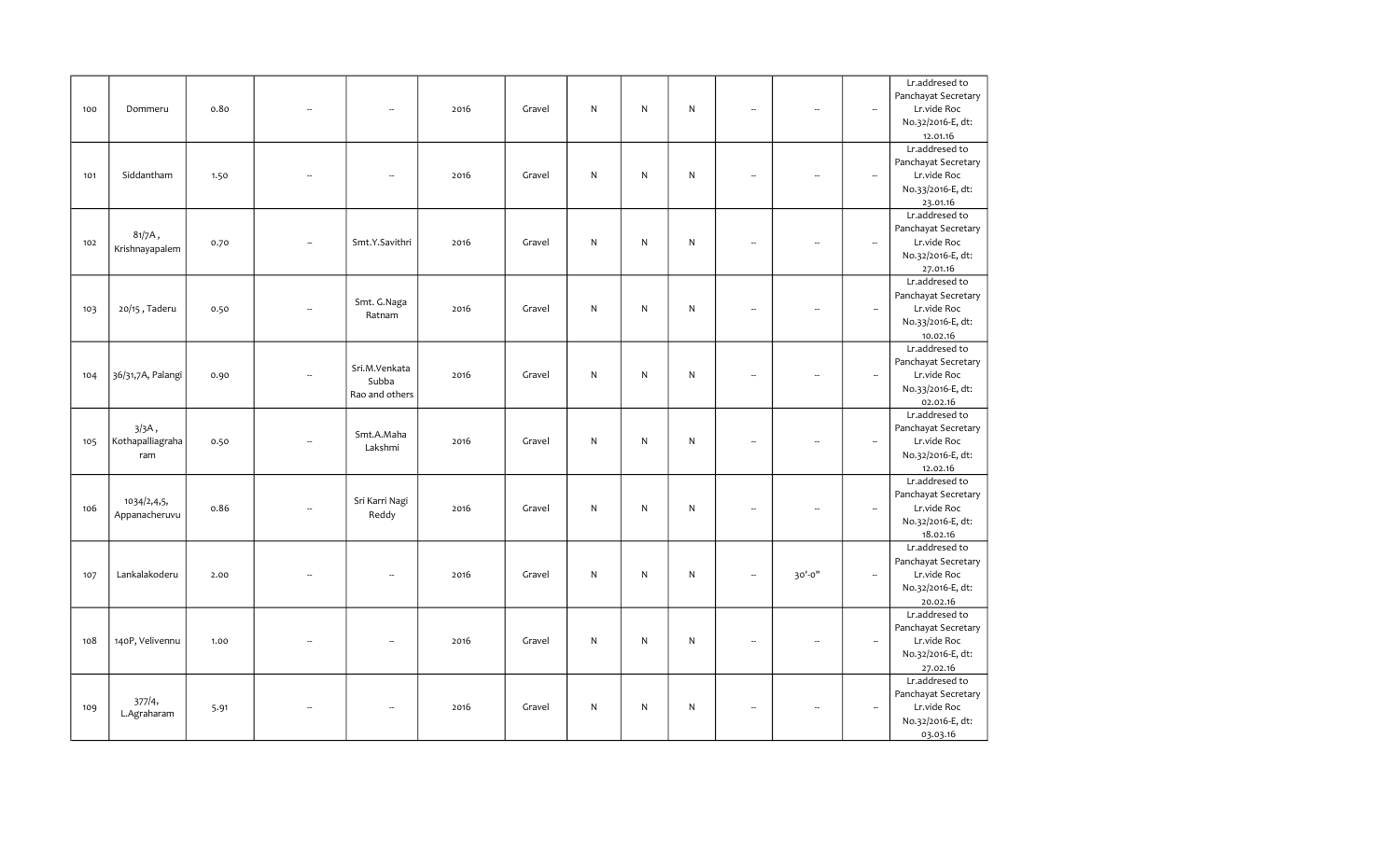| Panchayat Secretary<br>Sri.Ch.Dharma<br>Lr.vide Roc<br>72/5, Daggaluru<br>Gravel<br>N<br>N<br>N<br>110<br>2016<br>$\overline{\phantom{a}}$<br>3.24<br>$\overline{\phantom{a}}$<br>L.<br>ä,<br>Raju<br>No.33/2016-E, dt:<br>05.03.16<br>Lr.addresed to<br>Panchayat Secretary<br>Gravel 12'-0"<br>N.<br>Lr.vide Roc<br>182, Penugonda<br>2016<br>N<br>N<br>111<br>1.00<br>$\overline{\phantom{a}}$<br>$\overline{\phantom{a}}$<br>Ξ.<br>÷.<br>No.32/2016-E, dt:<br>11.03.16<br>Lr.addresed to<br>Panchayat Secretary<br>Sri.M.Venkata<br>121/14,15,<br>N<br>Swami and<br>N<br>N<br>112<br>0.58<br>Gravel<br>Lr.vide Roc<br>2016<br>$\overline{\phantom{a}}$<br>$\overline{\phantom{a}}$<br>÷.<br>K.Pentapadu<br>No.32/2016-E, dt:<br>others.<br>19.03.16<br>Lr.addresed to<br>Panchayat Secretary<br>Sri.B.Edikondul<br>303/2, Jinnuru<br>N<br>N<br>N<br>Lr.vide Roc<br>Gravel<br>113<br>0.95<br>2016<br>$\overline{\phantom{a}}$<br>$\overline{a}$<br>u S/o Appa Rao<br>No.33/2016-E, dt:<br>22.03.16<br>Lr.addresed to<br>Panchayat Secretary<br>146/3A,<br>Smt.P.Narasam<br>${\sf N}$<br>Lr.vide Roc<br>0.81<br>N<br>N<br>114<br>2016<br>Gravel<br>$\overline{\phantom{a}}$<br>÷.<br>$\overline{\phantom{a}}$<br>Goraganamudi<br>ma<br>No.32/2016-E, dt:<br>30.03.16<br>Lr.addresed to<br>Panchayat Secretary<br>203/1B,<br>Sri.PPN Murthy<br>N<br>$\mathsf{N}$<br>0.64<br>Gravel<br>N<br>Lr.vide Roc<br>115<br>2016<br>$\overline{\phantom{a}}$<br>$\sim$<br>÷.<br>Mukkamala<br>No.32/2016-E, dt:<br>07.04.16<br>Lr.addresed to<br>Panchayat Secretary<br>Sri.K.Subbi<br>$\mathsf{N}$<br>N<br>$\mathsf{N}$<br>Lr.vide Roc<br>116<br>52, Marteru<br>Gravel<br>0.50<br>2016<br>$\overline{\phantom{a}}$<br>$\overline{\phantom{a}}$<br>$\overline{\phantom{a}}$<br>÷.<br>Reddy<br>No.32/2016-E, dt:<br>12.04.16<br>Lr.addresed to<br>Panchayat Secretary<br>Smt.<br>134/2,3A,<br>Lr.vide Roc<br>${\sf N}$<br>N<br>$\mathsf{N}$<br>117<br>Gravel<br>2016<br>0.51<br>$\overline{\phantom{a}}$<br>÷.<br>Pasivedala<br>K.Gannema<br>No.32/2016-E, dt:<br>16.04.16<br>Lr.addresed to<br>Panchayat Secretary<br>Smt.Cheerla<br>118<br>${\sf N}$<br>${\sf N}$<br>${\sf N}$<br>Lr.vide Roc<br>38/8, Pydiparru<br>2016<br>Gravel<br>1.47<br>L.<br>$\overline{\phantom{a}}$<br>$\overline{\phantom{a}}$<br>$\overline{\phantom{a}}$<br>Varalakshmi<br>No.32/2016-E, dt:<br>18.04.16<br>Lr.addresed to<br>Panchayat Secretary<br>Siddantham<br>N<br>N<br>Lr.vide Roc<br>119<br>2016<br>Gravel<br>N<br>1.00<br>$\ddot{\phantom{a}}$<br>$\overline{\phantom{a}}$<br>$\overline{\phantom{a}}$<br>$\overline{a}$<br>No.33/2016-E, dt: |  |  |  |  |  |  | Lr.addresed to |
|-------------------------------------------------------------------------------------------------------------------------------------------------------------------------------------------------------------------------------------------------------------------------------------------------------------------------------------------------------------------------------------------------------------------------------------------------------------------------------------------------------------------------------------------------------------------------------------------------------------------------------------------------------------------------------------------------------------------------------------------------------------------------------------------------------------------------------------------------------------------------------------------------------------------------------------------------------------------------------------------------------------------------------------------------------------------------------------------------------------------------------------------------------------------------------------------------------------------------------------------------------------------------------------------------------------------------------------------------------------------------------------------------------------------------------------------------------------------------------------------------------------------------------------------------------------------------------------------------------------------------------------------------------------------------------------------------------------------------------------------------------------------------------------------------------------------------------------------------------------------------------------------------------------------------------------------------------------------------------------------------------------------------------------------------------------------------------------------------------------------------------------------------------------------------------------------------------------------------------------------------------------------------------------------------------------------------------------------------------------------------------------------------------------------------------------------------------------------------------------------------------------------------------------------------------------------------------------------------------------------------|--|--|--|--|--|--|----------------|
|                                                                                                                                                                                                                                                                                                                                                                                                                                                                                                                                                                                                                                                                                                                                                                                                                                                                                                                                                                                                                                                                                                                                                                                                                                                                                                                                                                                                                                                                                                                                                                                                                                                                                                                                                                                                                                                                                                                                                                                                                                                                                                                                                                                                                                                                                                                                                                                                                                                                                                                                                                                                                         |  |  |  |  |  |  |                |
|                                                                                                                                                                                                                                                                                                                                                                                                                                                                                                                                                                                                                                                                                                                                                                                                                                                                                                                                                                                                                                                                                                                                                                                                                                                                                                                                                                                                                                                                                                                                                                                                                                                                                                                                                                                                                                                                                                                                                                                                                                                                                                                                                                                                                                                                                                                                                                                                                                                                                                                                                                                                                         |  |  |  |  |  |  |                |
|                                                                                                                                                                                                                                                                                                                                                                                                                                                                                                                                                                                                                                                                                                                                                                                                                                                                                                                                                                                                                                                                                                                                                                                                                                                                                                                                                                                                                                                                                                                                                                                                                                                                                                                                                                                                                                                                                                                                                                                                                                                                                                                                                                                                                                                                                                                                                                                                                                                                                                                                                                                                                         |  |  |  |  |  |  |                |
|                                                                                                                                                                                                                                                                                                                                                                                                                                                                                                                                                                                                                                                                                                                                                                                                                                                                                                                                                                                                                                                                                                                                                                                                                                                                                                                                                                                                                                                                                                                                                                                                                                                                                                                                                                                                                                                                                                                                                                                                                                                                                                                                                                                                                                                                                                                                                                                                                                                                                                                                                                                                                         |  |  |  |  |  |  |                |
|                                                                                                                                                                                                                                                                                                                                                                                                                                                                                                                                                                                                                                                                                                                                                                                                                                                                                                                                                                                                                                                                                                                                                                                                                                                                                                                                                                                                                                                                                                                                                                                                                                                                                                                                                                                                                                                                                                                                                                                                                                                                                                                                                                                                                                                                                                                                                                                                                                                                                                                                                                                                                         |  |  |  |  |  |  |                |
|                                                                                                                                                                                                                                                                                                                                                                                                                                                                                                                                                                                                                                                                                                                                                                                                                                                                                                                                                                                                                                                                                                                                                                                                                                                                                                                                                                                                                                                                                                                                                                                                                                                                                                                                                                                                                                                                                                                                                                                                                                                                                                                                                                                                                                                                                                                                                                                                                                                                                                                                                                                                                         |  |  |  |  |  |  |                |
|                                                                                                                                                                                                                                                                                                                                                                                                                                                                                                                                                                                                                                                                                                                                                                                                                                                                                                                                                                                                                                                                                                                                                                                                                                                                                                                                                                                                                                                                                                                                                                                                                                                                                                                                                                                                                                                                                                                                                                                                                                                                                                                                                                                                                                                                                                                                                                                                                                                                                                                                                                                                                         |  |  |  |  |  |  |                |
|                                                                                                                                                                                                                                                                                                                                                                                                                                                                                                                                                                                                                                                                                                                                                                                                                                                                                                                                                                                                                                                                                                                                                                                                                                                                                                                                                                                                                                                                                                                                                                                                                                                                                                                                                                                                                                                                                                                                                                                                                                                                                                                                                                                                                                                                                                                                                                                                                                                                                                                                                                                                                         |  |  |  |  |  |  |                |
|                                                                                                                                                                                                                                                                                                                                                                                                                                                                                                                                                                                                                                                                                                                                                                                                                                                                                                                                                                                                                                                                                                                                                                                                                                                                                                                                                                                                                                                                                                                                                                                                                                                                                                                                                                                                                                                                                                                                                                                                                                                                                                                                                                                                                                                                                                                                                                                                                                                                                                                                                                                                                         |  |  |  |  |  |  |                |
|                                                                                                                                                                                                                                                                                                                                                                                                                                                                                                                                                                                                                                                                                                                                                                                                                                                                                                                                                                                                                                                                                                                                                                                                                                                                                                                                                                                                                                                                                                                                                                                                                                                                                                                                                                                                                                                                                                                                                                                                                                                                                                                                                                                                                                                                                                                                                                                                                                                                                                                                                                                                                         |  |  |  |  |  |  |                |
|                                                                                                                                                                                                                                                                                                                                                                                                                                                                                                                                                                                                                                                                                                                                                                                                                                                                                                                                                                                                                                                                                                                                                                                                                                                                                                                                                                                                                                                                                                                                                                                                                                                                                                                                                                                                                                                                                                                                                                                                                                                                                                                                                                                                                                                                                                                                                                                                                                                                                                                                                                                                                         |  |  |  |  |  |  |                |
|                                                                                                                                                                                                                                                                                                                                                                                                                                                                                                                                                                                                                                                                                                                                                                                                                                                                                                                                                                                                                                                                                                                                                                                                                                                                                                                                                                                                                                                                                                                                                                                                                                                                                                                                                                                                                                                                                                                                                                                                                                                                                                                                                                                                                                                                                                                                                                                                                                                                                                                                                                                                                         |  |  |  |  |  |  |                |
|                                                                                                                                                                                                                                                                                                                                                                                                                                                                                                                                                                                                                                                                                                                                                                                                                                                                                                                                                                                                                                                                                                                                                                                                                                                                                                                                                                                                                                                                                                                                                                                                                                                                                                                                                                                                                                                                                                                                                                                                                                                                                                                                                                                                                                                                                                                                                                                                                                                                                                                                                                                                                         |  |  |  |  |  |  |                |
|                                                                                                                                                                                                                                                                                                                                                                                                                                                                                                                                                                                                                                                                                                                                                                                                                                                                                                                                                                                                                                                                                                                                                                                                                                                                                                                                                                                                                                                                                                                                                                                                                                                                                                                                                                                                                                                                                                                                                                                                                                                                                                                                                                                                                                                                                                                                                                                                                                                                                                                                                                                                                         |  |  |  |  |  |  |                |
|                                                                                                                                                                                                                                                                                                                                                                                                                                                                                                                                                                                                                                                                                                                                                                                                                                                                                                                                                                                                                                                                                                                                                                                                                                                                                                                                                                                                                                                                                                                                                                                                                                                                                                                                                                                                                                                                                                                                                                                                                                                                                                                                                                                                                                                                                                                                                                                                                                                                                                                                                                                                                         |  |  |  |  |  |  |                |
|                                                                                                                                                                                                                                                                                                                                                                                                                                                                                                                                                                                                                                                                                                                                                                                                                                                                                                                                                                                                                                                                                                                                                                                                                                                                                                                                                                                                                                                                                                                                                                                                                                                                                                                                                                                                                                                                                                                                                                                                                                                                                                                                                                                                                                                                                                                                                                                                                                                                                                                                                                                                                         |  |  |  |  |  |  |                |
|                                                                                                                                                                                                                                                                                                                                                                                                                                                                                                                                                                                                                                                                                                                                                                                                                                                                                                                                                                                                                                                                                                                                                                                                                                                                                                                                                                                                                                                                                                                                                                                                                                                                                                                                                                                                                                                                                                                                                                                                                                                                                                                                                                                                                                                                                                                                                                                                                                                                                                                                                                                                                         |  |  |  |  |  |  |                |
|                                                                                                                                                                                                                                                                                                                                                                                                                                                                                                                                                                                                                                                                                                                                                                                                                                                                                                                                                                                                                                                                                                                                                                                                                                                                                                                                                                                                                                                                                                                                                                                                                                                                                                                                                                                                                                                                                                                                                                                                                                                                                                                                                                                                                                                                                                                                                                                                                                                                                                                                                                                                                         |  |  |  |  |  |  |                |
|                                                                                                                                                                                                                                                                                                                                                                                                                                                                                                                                                                                                                                                                                                                                                                                                                                                                                                                                                                                                                                                                                                                                                                                                                                                                                                                                                                                                                                                                                                                                                                                                                                                                                                                                                                                                                                                                                                                                                                                                                                                                                                                                                                                                                                                                                                                                                                                                                                                                                                                                                                                                                         |  |  |  |  |  |  |                |
|                                                                                                                                                                                                                                                                                                                                                                                                                                                                                                                                                                                                                                                                                                                                                                                                                                                                                                                                                                                                                                                                                                                                                                                                                                                                                                                                                                                                                                                                                                                                                                                                                                                                                                                                                                                                                                                                                                                                                                                                                                                                                                                                                                                                                                                                                                                                                                                                                                                                                                                                                                                                                         |  |  |  |  |  |  |                |
|                                                                                                                                                                                                                                                                                                                                                                                                                                                                                                                                                                                                                                                                                                                                                                                                                                                                                                                                                                                                                                                                                                                                                                                                                                                                                                                                                                                                                                                                                                                                                                                                                                                                                                                                                                                                                                                                                                                                                                                                                                                                                                                                                                                                                                                                                                                                                                                                                                                                                                                                                                                                                         |  |  |  |  |  |  |                |
|                                                                                                                                                                                                                                                                                                                                                                                                                                                                                                                                                                                                                                                                                                                                                                                                                                                                                                                                                                                                                                                                                                                                                                                                                                                                                                                                                                                                                                                                                                                                                                                                                                                                                                                                                                                                                                                                                                                                                                                                                                                                                                                                                                                                                                                                                                                                                                                                                                                                                                                                                                                                                         |  |  |  |  |  |  |                |
|                                                                                                                                                                                                                                                                                                                                                                                                                                                                                                                                                                                                                                                                                                                                                                                                                                                                                                                                                                                                                                                                                                                                                                                                                                                                                                                                                                                                                                                                                                                                                                                                                                                                                                                                                                                                                                                                                                                                                                                                                                                                                                                                                                                                                                                                                                                                                                                                                                                                                                                                                                                                                         |  |  |  |  |  |  |                |
|                                                                                                                                                                                                                                                                                                                                                                                                                                                                                                                                                                                                                                                                                                                                                                                                                                                                                                                                                                                                                                                                                                                                                                                                                                                                                                                                                                                                                                                                                                                                                                                                                                                                                                                                                                                                                                                                                                                                                                                                                                                                                                                                                                                                                                                                                                                                                                                                                                                                                                                                                                                                                         |  |  |  |  |  |  |                |
|                                                                                                                                                                                                                                                                                                                                                                                                                                                                                                                                                                                                                                                                                                                                                                                                                                                                                                                                                                                                                                                                                                                                                                                                                                                                                                                                                                                                                                                                                                                                                                                                                                                                                                                                                                                                                                                                                                                                                                                                                                                                                                                                                                                                                                                                                                                                                                                                                                                                                                                                                                                                                         |  |  |  |  |  |  |                |
|                                                                                                                                                                                                                                                                                                                                                                                                                                                                                                                                                                                                                                                                                                                                                                                                                                                                                                                                                                                                                                                                                                                                                                                                                                                                                                                                                                                                                                                                                                                                                                                                                                                                                                                                                                                                                                                                                                                                                                                                                                                                                                                                                                                                                                                                                                                                                                                                                                                                                                                                                                                                                         |  |  |  |  |  |  |                |
|                                                                                                                                                                                                                                                                                                                                                                                                                                                                                                                                                                                                                                                                                                                                                                                                                                                                                                                                                                                                                                                                                                                                                                                                                                                                                                                                                                                                                                                                                                                                                                                                                                                                                                                                                                                                                                                                                                                                                                                                                                                                                                                                                                                                                                                                                                                                                                                                                                                                                                                                                                                                                         |  |  |  |  |  |  |                |
|                                                                                                                                                                                                                                                                                                                                                                                                                                                                                                                                                                                                                                                                                                                                                                                                                                                                                                                                                                                                                                                                                                                                                                                                                                                                                                                                                                                                                                                                                                                                                                                                                                                                                                                                                                                                                                                                                                                                                                                                                                                                                                                                                                                                                                                                                                                                                                                                                                                                                                                                                                                                                         |  |  |  |  |  |  |                |
|                                                                                                                                                                                                                                                                                                                                                                                                                                                                                                                                                                                                                                                                                                                                                                                                                                                                                                                                                                                                                                                                                                                                                                                                                                                                                                                                                                                                                                                                                                                                                                                                                                                                                                                                                                                                                                                                                                                                                                                                                                                                                                                                                                                                                                                                                                                                                                                                                                                                                                                                                                                                                         |  |  |  |  |  |  |                |
|                                                                                                                                                                                                                                                                                                                                                                                                                                                                                                                                                                                                                                                                                                                                                                                                                                                                                                                                                                                                                                                                                                                                                                                                                                                                                                                                                                                                                                                                                                                                                                                                                                                                                                                                                                                                                                                                                                                                                                                                                                                                                                                                                                                                                                                                                                                                                                                                                                                                                                                                                                                                                         |  |  |  |  |  |  |                |
|                                                                                                                                                                                                                                                                                                                                                                                                                                                                                                                                                                                                                                                                                                                                                                                                                                                                                                                                                                                                                                                                                                                                                                                                                                                                                                                                                                                                                                                                                                                                                                                                                                                                                                                                                                                                                                                                                                                                                                                                                                                                                                                                                                                                                                                                                                                                                                                                                                                                                                                                                                                                                         |  |  |  |  |  |  |                |
|                                                                                                                                                                                                                                                                                                                                                                                                                                                                                                                                                                                                                                                                                                                                                                                                                                                                                                                                                                                                                                                                                                                                                                                                                                                                                                                                                                                                                                                                                                                                                                                                                                                                                                                                                                                                                                                                                                                                                                                                                                                                                                                                                                                                                                                                                                                                                                                                                                                                                                                                                                                                                         |  |  |  |  |  |  |                |
|                                                                                                                                                                                                                                                                                                                                                                                                                                                                                                                                                                                                                                                                                                                                                                                                                                                                                                                                                                                                                                                                                                                                                                                                                                                                                                                                                                                                                                                                                                                                                                                                                                                                                                                                                                                                                                                                                                                                                                                                                                                                                                                                                                                                                                                                                                                                                                                                                                                                                                                                                                                                                         |  |  |  |  |  |  |                |
|                                                                                                                                                                                                                                                                                                                                                                                                                                                                                                                                                                                                                                                                                                                                                                                                                                                                                                                                                                                                                                                                                                                                                                                                                                                                                                                                                                                                                                                                                                                                                                                                                                                                                                                                                                                                                                                                                                                                                                                                                                                                                                                                                                                                                                                                                                                                                                                                                                                                                                                                                                                                                         |  |  |  |  |  |  |                |
|                                                                                                                                                                                                                                                                                                                                                                                                                                                                                                                                                                                                                                                                                                                                                                                                                                                                                                                                                                                                                                                                                                                                                                                                                                                                                                                                                                                                                                                                                                                                                                                                                                                                                                                                                                                                                                                                                                                                                                                                                                                                                                                                                                                                                                                                                                                                                                                                                                                                                                                                                                                                                         |  |  |  |  |  |  |                |
|                                                                                                                                                                                                                                                                                                                                                                                                                                                                                                                                                                                                                                                                                                                                                                                                                                                                                                                                                                                                                                                                                                                                                                                                                                                                                                                                                                                                                                                                                                                                                                                                                                                                                                                                                                                                                                                                                                                                                                                                                                                                                                                                                                                                                                                                                                                                                                                                                                                                                                                                                                                                                         |  |  |  |  |  |  |                |
|                                                                                                                                                                                                                                                                                                                                                                                                                                                                                                                                                                                                                                                                                                                                                                                                                                                                                                                                                                                                                                                                                                                                                                                                                                                                                                                                                                                                                                                                                                                                                                                                                                                                                                                                                                                                                                                                                                                                                                                                                                                                                                                                                                                                                                                                                                                                                                                                                                                                                                                                                                                                                         |  |  |  |  |  |  |                |
|                                                                                                                                                                                                                                                                                                                                                                                                                                                                                                                                                                                                                                                                                                                                                                                                                                                                                                                                                                                                                                                                                                                                                                                                                                                                                                                                                                                                                                                                                                                                                                                                                                                                                                                                                                                                                                                                                                                                                                                                                                                                                                                                                                                                                                                                                                                                                                                                                                                                                                                                                                                                                         |  |  |  |  |  |  |                |
|                                                                                                                                                                                                                                                                                                                                                                                                                                                                                                                                                                                                                                                                                                                                                                                                                                                                                                                                                                                                                                                                                                                                                                                                                                                                                                                                                                                                                                                                                                                                                                                                                                                                                                                                                                                                                                                                                                                                                                                                                                                                                                                                                                                                                                                                                                                                                                                                                                                                                                                                                                                                                         |  |  |  |  |  |  |                |
|                                                                                                                                                                                                                                                                                                                                                                                                                                                                                                                                                                                                                                                                                                                                                                                                                                                                                                                                                                                                                                                                                                                                                                                                                                                                                                                                                                                                                                                                                                                                                                                                                                                                                                                                                                                                                                                                                                                                                                                                                                                                                                                                                                                                                                                                                                                                                                                                                                                                                                                                                                                                                         |  |  |  |  |  |  |                |
|                                                                                                                                                                                                                                                                                                                                                                                                                                                                                                                                                                                                                                                                                                                                                                                                                                                                                                                                                                                                                                                                                                                                                                                                                                                                                                                                                                                                                                                                                                                                                                                                                                                                                                                                                                                                                                                                                                                                                                                                                                                                                                                                                                                                                                                                                                                                                                                                                                                                                                                                                                                                                         |  |  |  |  |  |  |                |
|                                                                                                                                                                                                                                                                                                                                                                                                                                                                                                                                                                                                                                                                                                                                                                                                                                                                                                                                                                                                                                                                                                                                                                                                                                                                                                                                                                                                                                                                                                                                                                                                                                                                                                                                                                                                                                                                                                                                                                                                                                                                                                                                                                                                                                                                                                                                                                                                                                                                                                                                                                                                                         |  |  |  |  |  |  |                |
|                                                                                                                                                                                                                                                                                                                                                                                                                                                                                                                                                                                                                                                                                                                                                                                                                                                                                                                                                                                                                                                                                                                                                                                                                                                                                                                                                                                                                                                                                                                                                                                                                                                                                                                                                                                                                                                                                                                                                                                                                                                                                                                                                                                                                                                                                                                                                                                                                                                                                                                                                                                                                         |  |  |  |  |  |  |                |
|                                                                                                                                                                                                                                                                                                                                                                                                                                                                                                                                                                                                                                                                                                                                                                                                                                                                                                                                                                                                                                                                                                                                                                                                                                                                                                                                                                                                                                                                                                                                                                                                                                                                                                                                                                                                                                                                                                                                                                                                                                                                                                                                                                                                                                                                                                                                                                                                                                                                                                                                                                                                                         |  |  |  |  |  |  |                |
|                                                                                                                                                                                                                                                                                                                                                                                                                                                                                                                                                                                                                                                                                                                                                                                                                                                                                                                                                                                                                                                                                                                                                                                                                                                                                                                                                                                                                                                                                                                                                                                                                                                                                                                                                                                                                                                                                                                                                                                                                                                                                                                                                                                                                                                                                                                                                                                                                                                                                                                                                                                                                         |  |  |  |  |  |  |                |
|                                                                                                                                                                                                                                                                                                                                                                                                                                                                                                                                                                                                                                                                                                                                                                                                                                                                                                                                                                                                                                                                                                                                                                                                                                                                                                                                                                                                                                                                                                                                                                                                                                                                                                                                                                                                                                                                                                                                                                                                                                                                                                                                                                                                                                                                                                                                                                                                                                                                                                                                                                                                                         |  |  |  |  |  |  |                |
|                                                                                                                                                                                                                                                                                                                                                                                                                                                                                                                                                                                                                                                                                                                                                                                                                                                                                                                                                                                                                                                                                                                                                                                                                                                                                                                                                                                                                                                                                                                                                                                                                                                                                                                                                                                                                                                                                                                                                                                                                                                                                                                                                                                                                                                                                                                                                                                                                                                                                                                                                                                                                         |  |  |  |  |  |  |                |
|                                                                                                                                                                                                                                                                                                                                                                                                                                                                                                                                                                                                                                                                                                                                                                                                                                                                                                                                                                                                                                                                                                                                                                                                                                                                                                                                                                                                                                                                                                                                                                                                                                                                                                                                                                                                                                                                                                                                                                                                                                                                                                                                                                                                                                                                                                                                                                                                                                                                                                                                                                                                                         |  |  |  |  |  |  |                |
|                                                                                                                                                                                                                                                                                                                                                                                                                                                                                                                                                                                                                                                                                                                                                                                                                                                                                                                                                                                                                                                                                                                                                                                                                                                                                                                                                                                                                                                                                                                                                                                                                                                                                                                                                                                                                                                                                                                                                                                                                                                                                                                                                                                                                                                                                                                                                                                                                                                                                                                                                                                                                         |  |  |  |  |  |  |                |
|                                                                                                                                                                                                                                                                                                                                                                                                                                                                                                                                                                                                                                                                                                                                                                                                                                                                                                                                                                                                                                                                                                                                                                                                                                                                                                                                                                                                                                                                                                                                                                                                                                                                                                                                                                                                                                                                                                                                                                                                                                                                                                                                                                                                                                                                                                                                                                                                                                                                                                                                                                                                                         |  |  |  |  |  |  | 21.04.16       |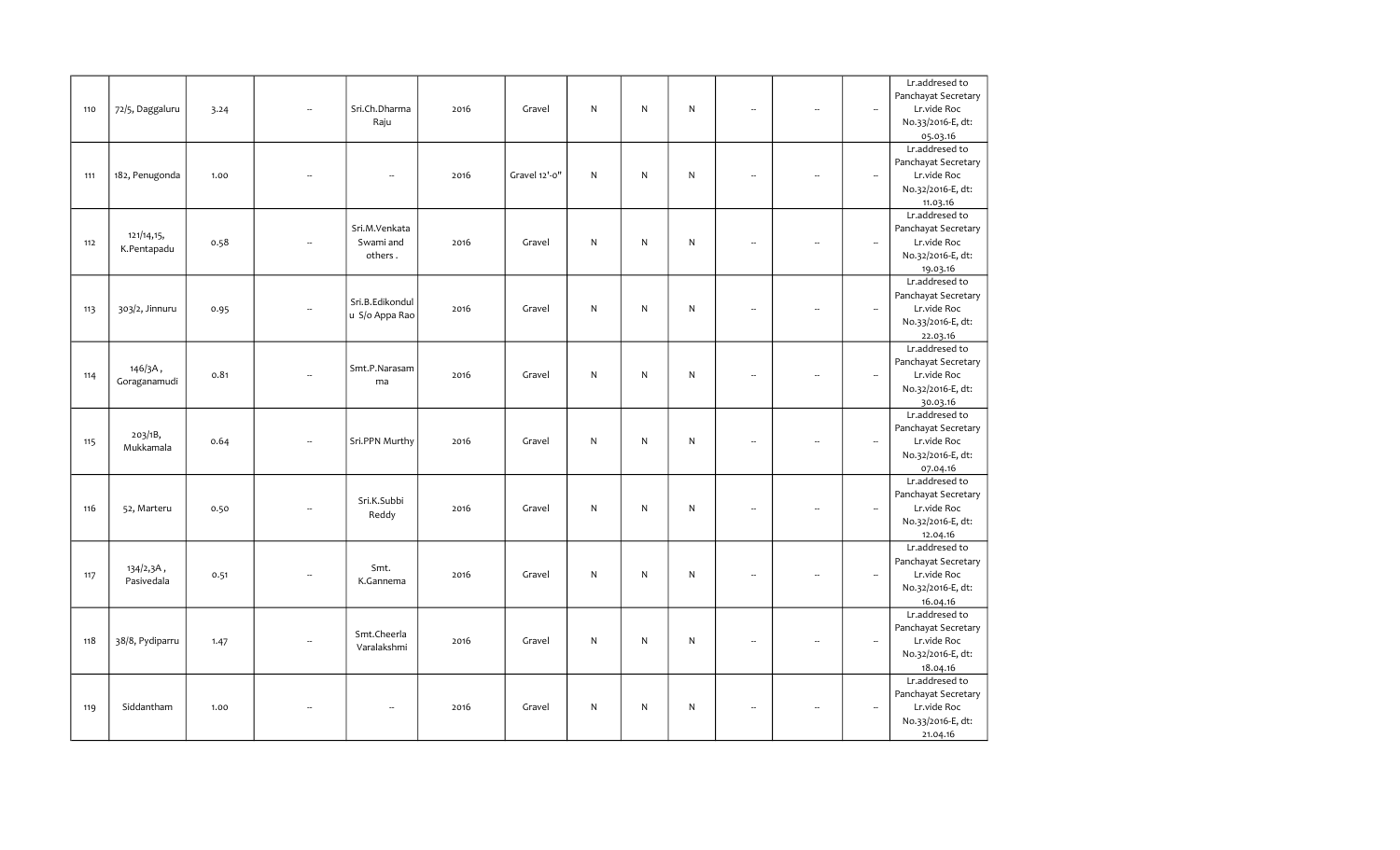|     |                  |      |                      |                          |      |        |              |           |              |                          |                          |                          | Lr.addresed to             |
|-----|------------------|------|----------------------|--------------------------|------|--------|--------------|-----------|--------------|--------------------------|--------------------------|--------------------------|----------------------------|
|     |                  |      |                      | Sri.G.Venkatara          |      |        |              |           |              |                          |                          |                          | Panchayat Secretary        |
| 120 | 156, Alamuru     | 0.62 |                      |                          | 2016 | Gravel | N            | ${\sf N}$ | N            | Ξ.                       | L.                       | $\overline{\phantom{a}}$ | Lr.vide Roc                |
|     |                  |      |                      | ma Reddy                 |      |        |              |           |              |                          |                          |                          | No.32/2016-E, dt:          |
|     |                  |      |                      |                          |      |        |              |           |              |                          |                          |                          | 26.04.16                   |
|     |                  |      |                      |                          |      |        |              |           |              |                          |                          |                          | Lr.addresed to             |
|     |                  |      |                      |                          |      |        |              |           |              |                          |                          |                          | Panchayat Secretary        |
| 121 | 20/14,15,        | 1.00 | $\sim$               | Smt.B.Sitamma            | 2016 | Gravel | $\mathsf{N}$ | ${\sf N}$ | N            | $\overline{\phantom{a}}$ | ÷.                       | $\overline{\phantom{a}}$ | Lr.vide Roc                |
|     | K.Savaram        |      |                      | and others               |      |        |              |           |              |                          |                          |                          | No.32/2016-E, dt:          |
|     |                  |      |                      |                          |      |        |              |           |              |                          |                          |                          | 04.05.16                   |
|     |                  |      |                      |                          |      |        |              |           |              |                          |                          |                          | Lr.addresed to             |
|     |                  |      |                      |                          |      |        |              |           |              |                          |                          |                          | Panchayat Secretary        |
| 122 | 373,             | 0.94 |                      |                          | 2016 | Gravel | ${\sf N}$    | N         | N            | $\overline{\phantom{a}}$ | ÷.                       | $\overline{\phantom{a}}$ | Lr.vide Roc                |
|     | Kunchanapalli    |      |                      |                          |      |        |              |           |              |                          |                          |                          | No.33/2016-E, dt:          |
|     |                  |      |                      |                          |      |        |              |           |              |                          |                          |                          | 07.05.16                   |
|     |                  |      |                      |                          |      |        |              |           |              |                          |                          |                          | Lr.addresed to             |
|     |                  |      |                      |                          |      |        |              |           |              |                          |                          |                          | Panchayat Secretary        |
| 123 | 18/4,            | 0.42 |                      | Sri.G.Srinivas           | 2016 | Gravel | N            | N         | N            | L.                       |                          | $\overline{\phantom{a}}$ | Lr.vide Roc                |
|     | Uradallapalem    |      |                      | and other                |      |        |              |           |              |                          |                          |                          | No.32/2016-E, dt:          |
|     |                  |      |                      |                          |      |        |              |           |              |                          |                          |                          | 09.05.16                   |
|     |                  |      |                      |                          |      |        |              |           |              |                          |                          |                          | Lr.addresed to             |
|     |                  |      |                      |                          |      |        |              |           |              |                          |                          |                          | Panchayat Secretary        |
| 124 | 286/1, Parmipudi | 1.00 |                      | $\overline{\phantom{a}}$ | 2016 | Gravel | N            | N         | $\mathsf{N}$ | $\overline{a}$           | $\overline{a}$           | $\overline{\phantom{a}}$ | Lr.vide Roc                |
|     |                  |      |                      |                          |      |        |              |           |              |                          |                          |                          | No.33/2016-E, dt:          |
|     |                  |      |                      |                          |      |        |              |           |              |                          |                          |                          | 25.05.16                   |
|     |                  |      |                      |                          |      |        |              |           |              |                          |                          |                          | Lr.addresed to             |
|     |                  |      |                      |                          |      |        |              |           |              |                          |                          |                          | Panchayat Secretary        |
| 125 | 21/1, Vegavaram  | 1.27 |                      | Sri.E.Srinivasa          | 2016 | Gravel | N            | ${\sf N}$ | N            | $\overline{\phantom{a}}$ | $\overline{\phantom{a}}$ | $\overline{\phantom{a}}$ | Lr.vide Roc                |
|     |                  |      |                      | Raju                     |      |        |              |           |              |                          |                          |                          |                            |
|     |                  |      |                      |                          |      |        |              |           |              |                          |                          |                          | No.32/2016-E, dt:          |
|     |                  |      |                      |                          |      |        |              |           |              |                          |                          |                          | 20.05.16<br>Lr.addresed to |
|     | 185/7C,7D,       |      |                      |                          |      |        |              |           |              |                          |                          |                          | Panchayat Secretary        |
| 126 | Velagalavaripale | 0.60 | $\ddot{\phantom{a}}$ | Sri.M.V.Krishna          | 2016 | Gravel | $\mathsf{N}$ | ${\sf N}$ | ${\sf N}$    | $\overline{\phantom{a}}$ | ÷.                       | $\overline{\phantom{a}}$ | Lr.vide Roc                |
|     |                  |      |                      | Reddy                    |      |        |              |           |              |                          |                          |                          |                            |
|     | m                |      |                      |                          |      |        |              |           |              |                          |                          |                          | No.32/2016-E, dt:          |
|     |                  |      |                      |                          |      |        |              |           |              |                          |                          |                          | 24.05.16<br>Lr.addresed to |
|     |                  |      |                      |                          |      |        |              |           |              |                          |                          |                          |                            |
|     | 148/2 & 3A,      |      |                      | Sri.M.Satyanara          |      |        |              |           |              |                          |                          |                          | Panchayat Secretary        |
| 127 | Ungatla          | 1.85 |                      | yana                     | 2016 | Gravel | $\mathsf{N}$ | N         | N            | ÷.                       |                          | $\overline{\phantom{a}}$ | Lr.vide Roc                |
|     |                  |      |                      |                          |      |        |              |           |              |                          |                          |                          | No.32/2016-E, dt:          |
|     |                  |      |                      |                          |      |        |              |           |              |                          |                          |                          | 04.06.16                   |
|     |                  |      |                      |                          |      |        |              |           |              |                          |                          |                          | Lr.addresed to             |
|     | 459/3,           |      |                      | Sri. V.Sasi              |      |        |              |           |              |                          |                          |                          | Panchayat Secretary        |
| 128 | Gopalapuram      | 2.00 |                      | Kumar                    | 2016 | Gravel | ${\sf N}$    | N         | $\mathsf{N}$ | ä,                       | $\sim$                   | $\overline{\phantom{a}}$ | Lr.vide Roc                |
|     |                  |      |                      |                          |      |        |              |           |              |                          |                          |                          | No.32/2016-E, dt:          |
|     |                  |      |                      |                          |      |        |              |           |              |                          |                          |                          | 06.06.16                   |
|     |                  |      |                      |                          |      |        |              |           |              |                          |                          |                          | Lr.addresed to             |
|     |                  |      |                      | Sri.M.Rama               |      |        |              |           |              |                          |                          |                          | Panchayat Secretary        |
| 129 | 225/1, Mudunuru  | 1.18 |                      | Mohan Rao &              | 2016 | Gravel | N            | N         | $\mathsf{N}$ | $\overline{\phantom{a}}$ |                          | $\ddot{\phantom{a}}$     | Lr.vide Roc                |
|     |                  |      |                      | Others                   |      |        |              |           |              |                          |                          |                          | No.33/2016-E, dt:          |
|     |                  |      |                      |                          |      |        |              |           |              |                          |                          |                          | 10.06.16                   |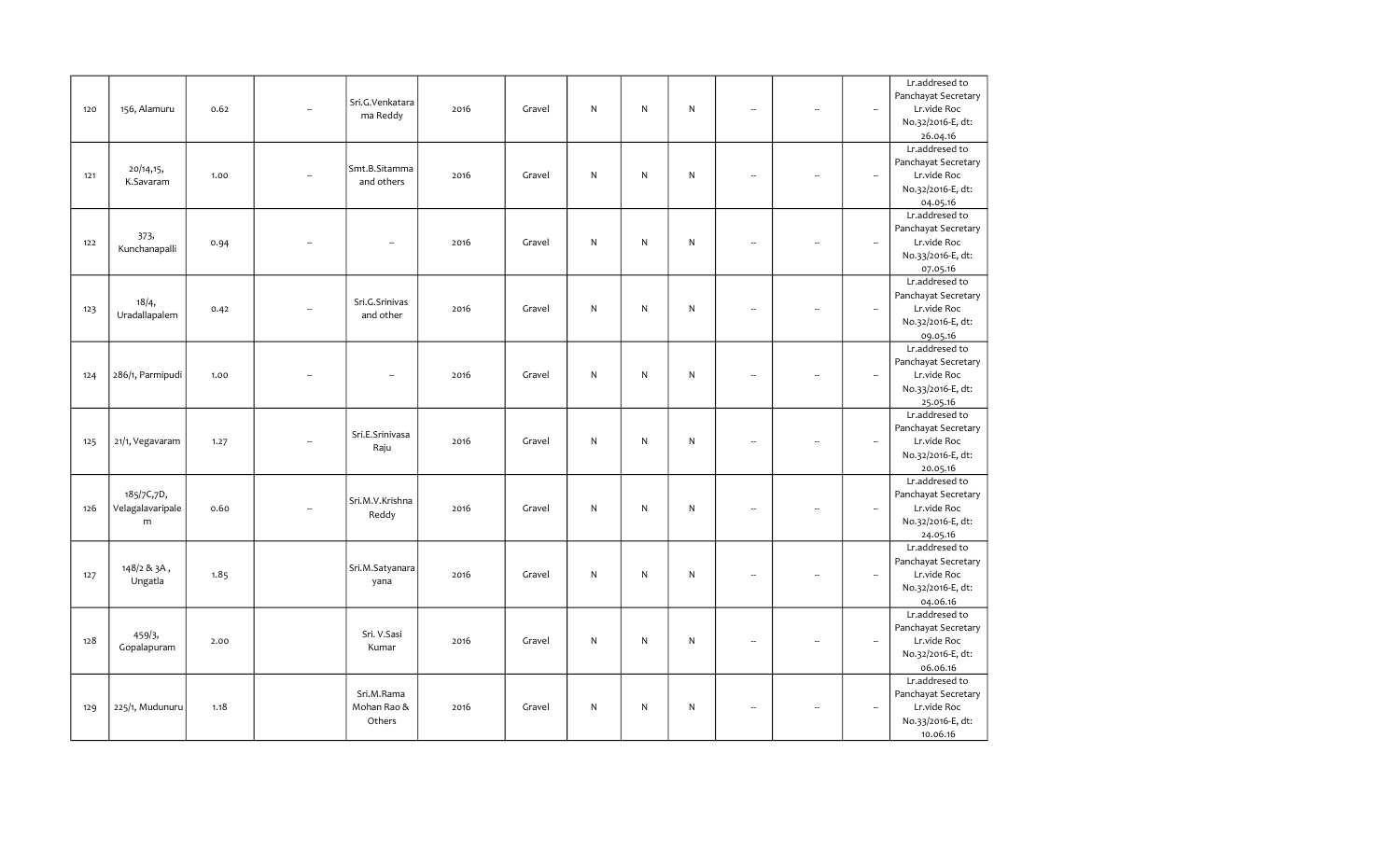|     |                   |      |                          |      |        |              |           |              |                          |                          |                          | Lr.addresed to      |
|-----|-------------------|------|--------------------------|------|--------|--------------|-----------|--------------|--------------------------|--------------------------|--------------------------|---------------------|
|     |                   |      | Sri.M.Chandra            |      |        |              |           |              |                          |                          |                          | Panchayat Secretary |
| 130 | 357/4,            | 0.52 |                          | 2016 | Gravel | N            | N         | N            | $\overline{\phantom{a}}$ | $\sim$                   | $\overline{\phantom{a}}$ | Lr.vide Roc         |
|     | Khandavalli       |      | Rao                      |      |        |              |           |              |                          |                          |                          | No.32/2016-E, dt:   |
|     |                   |      |                          |      |        |              |           |              |                          |                          |                          | 15.06.16            |
|     |                   |      |                          |      |        |              |           |              |                          |                          |                          | Lr.addresed to      |
|     |                   |      |                          |      |        |              |           |              |                          |                          |                          | Panchayat Secretary |
| 131 | 50/2,             | 0.95 | Smt.K.Vijaya             | 2016 | Gravel | $\mathsf{N}$ | N         | N            | $\overline{\phantom{a}}$ | ÷.                       | $\overline{\phantom{a}}$ | Lr.vide Roc         |
|     | S.Illandalaparru  |      | lakshmi                  |      |        |              |           |              |                          |                          |                          | No.32/2016-E, dt:   |
|     |                   |      |                          |      |        |              |           |              |                          |                          |                          | 25.06.16            |
|     |                   |      |                          |      |        |              |           |              |                          |                          |                          | Lr.addresed to      |
|     | 189/2,            |      |                          |      |        |              |           |              |                          |                          |                          | Panchayat Secretary |
| 132 | 197/1,2,4,198/10, | 3.10 | Sri.M.G.Brother          | 2016 | Gravel | ${\sf N}$    | N         | N            | ÷.                       | ÷.                       | $\overline{\phantom{a}}$ | Lr.vide Roc         |
|     | Kalaparru         |      | $\sf s$                  |      |        |              |           |              |                          |                          |                          | No.32/2016-E, dt:   |
|     |                   |      |                          |      |        |              |           |              |                          |                          |                          | 30.06.16            |
|     |                   |      |                          |      |        |              |           |              |                          |                          |                          | Lr.addresed to      |
|     |                   |      |                          |      |        |              |           |              |                          |                          |                          | Panchayat Secretary |
|     |                   |      | Sri.Reddy                |      |        |              |           |              | L.                       |                          |                          |                     |
| 133 | Kommara           | 2.50 | Srinivas                 | 2016 | Gravel | N            | N         | N            |                          |                          | $\overline{\phantom{a}}$ | Lr.vide Roc         |
|     |                   |      |                          |      |        |              |           |              |                          |                          |                          | No.32/2016-E, dt:   |
|     |                   |      |                          |      |        |              |           |              |                          |                          |                          | 01.07.16            |
|     |                   |      |                          |      |        |              |           |              |                          |                          |                          | Lr.addresed to      |
|     | 313/6,            |      | Smt.P.Madhavi            |      |        |              |           |              |                          |                          |                          | Panchayat Secretary |
| 134 | Meenavalluru      | 2.13 | Latha                    | 2016 | Gravel | $\mathsf{N}$ | ${\sf N}$ | $\mathsf{N}$ | $\overline{\phantom{a}}$ | $\overline{\phantom{a}}$ | $\overline{\phantom{a}}$ | Lr.vide Roc         |
|     |                   |      |                          |      |        |              |           |              |                          |                          |                          | No.33/2016-E, dt:   |
|     |                   |      |                          |      |        |              |           |              |                          |                          |                          | 04.07.16            |
|     |                   |      |                          |      |        |              |           |              |                          |                          |                          | Lr.addresed to      |
|     | 487/3,4,5,        |      | Sri.M.Satyanara          |      |        |              |           |              |                          |                          |                          | Panchayat Secretary |
| 135 | Dommeru           | 2.13 | yana                     | 2016 | Gravel | N            | ${\sf N}$ | ${\sf N}$    | ÷.                       | $\overline{\phantom{a}}$ | $\overline{\phantom{a}}$ | Lr.vide Roc         |
|     |                   |      |                          |      |        |              |           |              |                          |                          |                          | No.32/2016-E, dt:   |
|     |                   |      |                          |      |        |              |           |              |                          |                          |                          | 13.07.16            |
|     |                   |      |                          |      |        |              |           |              |                          |                          |                          | Lr.addresed to      |
|     |                   |      |                          |      |        |              |           |              |                          |                          |                          | Panchayat Secretary |
| 136 | Kumadavalli       |      | $\overline{\phantom{a}}$ | 2016 | Gravel | N            | N         | ${\sf N}$    | $\overline{\phantom{a}}$ | $20' - 0''$              | $\overline{\phantom{a}}$ | Lr.vide Roc         |
|     |                   |      |                          |      |        |              |           |              |                          |                          |                          | No.33/2016-E, dt:   |
|     |                   |      |                          |      |        |              |           |              |                          |                          |                          | 13.07.16            |
|     |                   |      |                          |      |        |              |           |              |                          |                          |                          | Lr.addresed to      |
|     |                   |      |                          |      |        |              |           |              |                          |                          |                          | Panchayat Secretary |
| 137 | 227/6B, Kanuru    | 0.70 | Smt.Y.Krishnav           | 2016 | Gravel | $\mathsf{N}$ | N         | ${\sf N}$    | ÷.                       |                          | $\overline{\phantom{a}}$ | Lr.vide Roc         |
|     |                   |      | eni                      |      |        |              |           |              |                          |                          |                          | No.32/2016-E, dt:   |
|     |                   |      |                          |      |        |              |           |              |                          |                          |                          | 21.07.16            |
|     |                   |      |                          |      |        |              |           |              |                          |                          |                          | Lr.addresed to      |
|     |                   |      |                          |      |        |              |           |              |                          |                          |                          | Panchayat Secretary |
| 138 | 12/4B,            | 0.60 | Smt.Y.Kondam             | 2016 | Gravel | ${\sf N}$    | N         | $\mathsf{N}$ | ÷.                       | $\sim$                   | $\overline{\phantom{a}}$ | Lr.vide Roc         |
|     | D.Muppavaram      |      | ma                       |      |        |              |           |              |                          |                          |                          | No.32/2016-E, dt:   |
|     |                   |      |                          |      |        |              |           |              |                          |                          |                          | 30.07.16            |
|     |                   |      |                          |      |        |              |           |              |                          |                          |                          | Lr.addresed to      |
|     |                   |      |                          |      |        |              |           |              |                          |                          |                          | Panchayat Secretary |
| 139 | Palangi           | 3.00 | --                       | 2016 | Gravel | N            | N         | $\mathsf{N}$ | $\overline{\phantom{a}}$ | ÷.                       | $\ddot{\phantom{a}}$     | Lr.vide Roc         |
|     |                   |      |                          |      |        |              |           |              |                          |                          |                          | No.33/2016-E, dt:   |
|     |                   |      |                          |      |        |              |           |              |                          |                          |                          | 01.08.16            |
|     |                   |      |                          |      |        |              |           |              |                          |                          |                          |                     |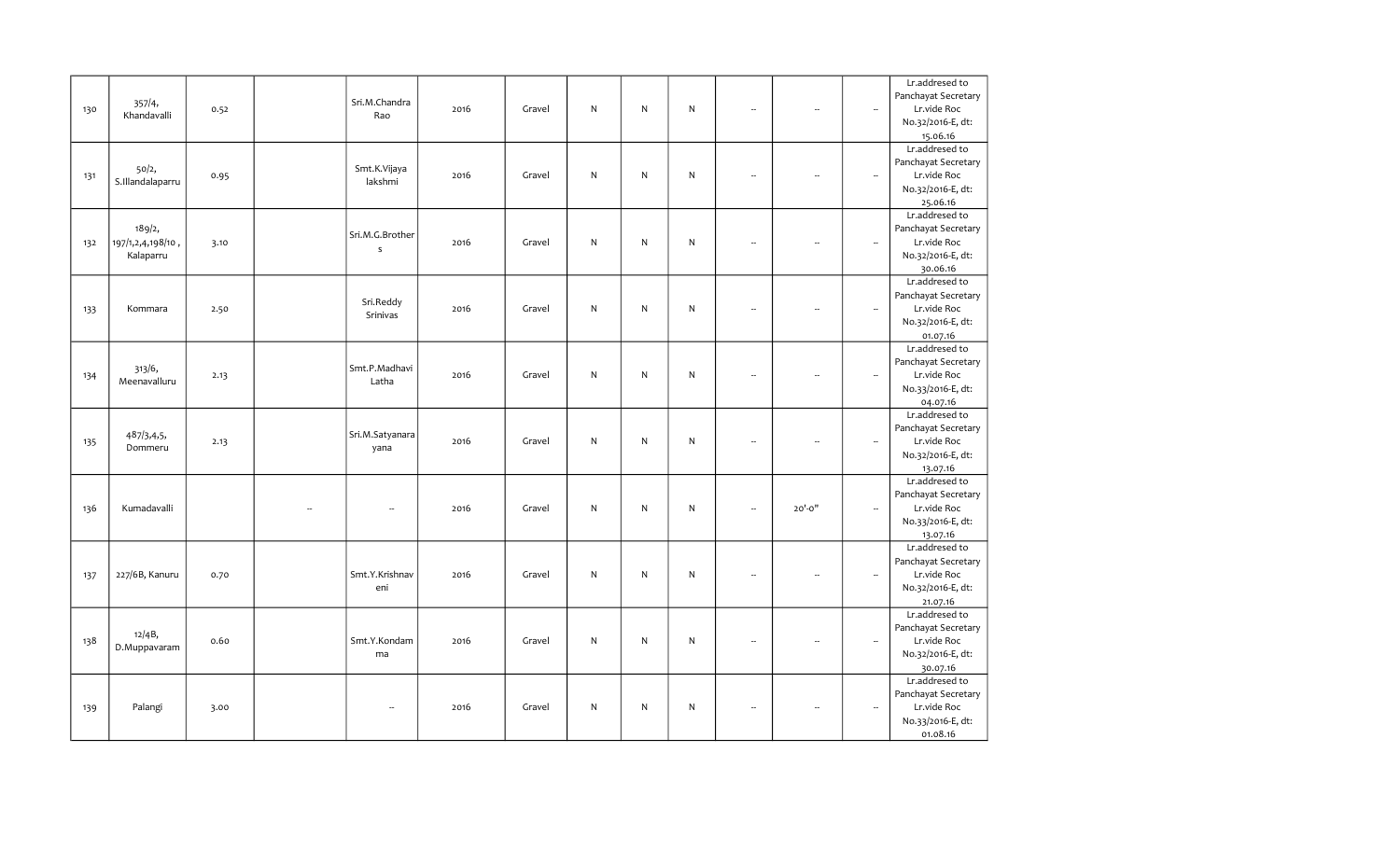|     |                 |      |                |                          |      |        |              |   |              |                          |                          |                          | Lr.addresed to      |
|-----|-----------------|------|----------------|--------------------------|------|--------|--------------|---|--------------|--------------------------|--------------------------|--------------------------|---------------------|
|     |                 |      |                | smt.K.Prabha             |      |        |              |   |              |                          |                          |                          | Panchayat Secretary |
| 140 | 72/1, Vemuluru  | 2.65 |                |                          | 2016 | Gravel | N            | N | N            | $\overline{\phantom{a}}$ | L.                       | $\overline{\phantom{a}}$ | Lr.vide Roc         |
|     |                 |      |                | Rani                     |      |        |              |   |              |                          |                          |                          | No.32/2016-E, dt:   |
|     |                 |      |                |                          |      |        |              |   |              |                          |                          |                          | 10.08.16            |
|     |                 |      |                |                          |      |        |              |   |              |                          |                          |                          | Lr.addresed to      |
|     |                 |      |                |                          |      |        |              |   |              |                          |                          |                          | Panchayat Secretary |
| 141 | 693/1,          | 1.90 |                | Sri.CH.Venkates          | 2016 | Gravel | N            | N | N            | $\overline{a}$           | ÷.                       | $\overline{\phantom{a}}$ | Lr.vide Roc         |
|     | Chintalapudi    |      |                | wara Rao                 |      |        |              |   |              |                          |                          |                          | No.32/2016-E, dt:   |
|     |                 |      |                |                          |      |        |              |   |              |                          |                          |                          | 20.08.16            |
|     |                 |      |                |                          |      |        |              |   |              |                          |                          |                          | Lr.addresed to      |
|     |                 |      |                |                          |      |        |              |   |              |                          |                          |                          | Panchayat Secretary |
| 142 | 266/7,          | 0.77 |                | Smt.Subbayam             | 2016 | Gravel | N            | N | N            | $\overline{\phantom{a}}$ | $\overline{\phantom{a}}$ | $\overline{\phantom{a}}$ | Lr.vide Roc         |
|     | P.Vemavaram     |      |                | ma and other             |      |        |              |   |              |                          |                          |                          | No.32/2016-E, dt:   |
|     |                 |      |                |                          |      |        |              |   |              |                          |                          |                          | 27.08.16            |
|     |                 |      |                |                          |      |        |              |   |              |                          |                          |                          | Lr.addresed to      |
|     |                 |      |                |                          |      |        |              |   |              |                          |                          |                          | Panchayat Secretary |
|     | 1347/1,2,3,     |      |                | Smt.D.Vara               |      |        |              |   |              | $\overline{a}$           |                          |                          | Lr.vide Roc         |
| 143 | 1361/4,5        | 1.30 |                | Lakshmi                  | 2016 | Gravel | N            | N | N            |                          |                          | $\overline{\phantom{a}}$ |                     |
|     | Ramannapalem    |      |                |                          |      |        |              |   |              |                          |                          |                          | No.33/2016-E, dt:   |
|     |                 |      |                |                          |      |        |              |   |              |                          |                          |                          | 29.08.16            |
|     |                 |      |                |                          |      |        |              |   |              |                          |                          |                          | Lr.addresed to      |
|     | 130/4, 259/1B,  |      |                |                          |      |        |              |   |              |                          |                          |                          | Panchayat Secretary |
| 144 | Saripalli       | 0.70 |                | Sri.S.Ganganna           | 2016 | Gravel | N            | N | N            | ÷.                       | $\overline{\phantom{a}}$ | $\overline{\phantom{a}}$ | Lr.vide Roc         |
|     |                 |      |                |                          |      |        |              |   |              |                          |                          |                          | No.32/2016-E, dt:   |
|     |                 |      |                |                          |      |        |              |   |              |                          |                          |                          | 24.08.16            |
|     |                 |      |                |                          |      |        |              |   |              |                          |                          |                          | Lr.addresed to      |
|     |                 |      |                | V.Srinivasa              |      |        |              |   |              |                          |                          |                          | Panchayat Secretary |
| 145 | 130/1, Kakileru | 0.33 |                | Reddy                    | 2016 | Gravel | N            | N | $\mathsf{N}$ | $\sim$                   | ÷.                       | $\overline{\phantom{a}}$ | Lr.vide Roc         |
|     |                 |      |                |                          |      |        |              |   |              |                          |                          |                          | No.33/2016-E, dt:   |
|     |                 |      |                |                          |      |        |              |   |              |                          |                          |                          | 06.09.16            |
|     |                 |      |                |                          |      |        |              |   |              |                          |                          |                          | Lr.addresed to      |
|     | 115/3A,         |      |                |                          |      |        |              |   |              |                          |                          |                          | Panchayat Secretary |
| 146 | Neggipudi       |      |                | M.S.V.M.Subha            | 2016 | Gravel | $\mathsf{N}$ | N | $\mathsf{N}$ | $\overline{\phantom{a}}$ | $\overline{\phantom{a}}$ | $\overline{\phantom{a}}$ | Lr.vide Roc         |
|     |                 |      |                |                          |      |        |              |   |              |                          |                          |                          | No.33/2016-E, dt:   |
|     |                 |      |                |                          |      |        |              |   |              |                          |                          |                          | 15.09.16            |
|     |                 |      |                |                          |      |        |              |   |              |                          |                          |                          | Lr.addresed to      |
|     | 81/2, 71/2A,3,  |      | RR& Estates &  |                          |      |        |              |   |              |                          |                          |                          | Panchayat Secretary |
| 147 | Chataparru      | 4.20 | Developers     | $\overline{\phantom{a}}$ | 2016 | Gravel | $\mathsf{N}$ | N | $\mathsf{N}$ | Ξ.                       | -                        | $\overline{\phantom{a}}$ | Lr.vide Roc         |
|     |                 |      |                |                          |      |        |              |   |              |                          |                          |                          | No.32/2016-E, dt:   |
|     |                 |      |                |                          |      |        |              |   |              |                          |                          |                          | 17.09.16            |
|     |                 |      |                |                          |      |        |              |   |              |                          |                          |                          | Lr.addresed to      |
|     |                 |      |                |                          |      |        |              |   |              |                          |                          |                          | Panchayat Secretary |
| 148 | Penugonda       | 1.00 | $\overline{a}$ | $\overline{\phantom{a}}$ | 2016 | Gravel | N            | N | N            | $\overline{\phantom{a}}$ | $\overline{\phantom{a}}$ | $\overline{\phantom{a}}$ | Lr.vide Roc         |
|     |                 |      |                |                          |      |        |              |   |              |                          |                          |                          | No.32/2016-E, dt:   |
|     |                 |      |                |                          |      |        |              |   |              |                          |                          |                          | 19.09.16            |
|     |                 |      |                |                          |      |        |              |   |              |                          |                          |                          | Lr.addresed to      |
|     |                 |      |                | M.Venkata                |      |        |              |   |              |                          |                          |                          | Panchayat Secretary |
| 149 | Rayalam         | 0.61 |                | Suryanarayana            | 2016 | Gravel | N            | N | N            | $\overline{\phantom{a}}$ | $\overline{\phantom{a}}$ | $\ddot{\phantom{a}}$     | Lr.vide Roc         |
|     |                 |      |                | Raju                     |      |        |              |   |              |                          |                          |                          | No.32/2016-E, dt:   |
|     |                 |      |                |                          |      |        |              |   |              |                          |                          |                          | 24.09.16            |
|     |                 |      |                |                          |      |        |              |   |              |                          |                          |                          |                     |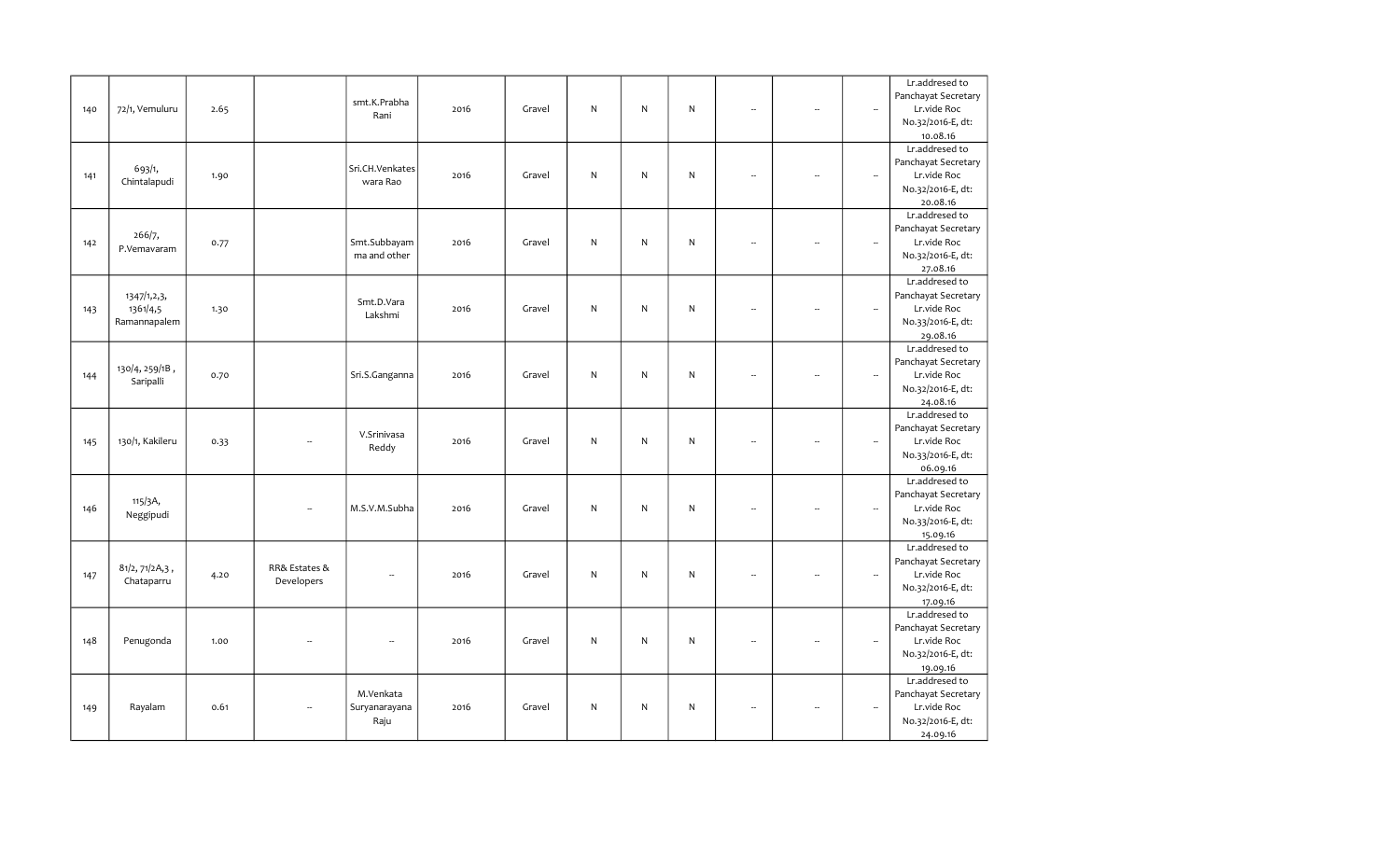| 150          | 189/1, Tadiparru                 | 1.35 |                  | Smt.Lakshmi<br>Naga Sri and<br>others | 2016                                                                | Gravel                                      | $\mathsf{N}$                    | N                      | N                     | $\overline{\phantom{a}}$            |                   | $\overline{\phantom{a}}$                   | Lr.addresed to<br>Panchayat Secretary<br>Lr.vide Roc<br>No.32/2016-E, dt:<br>29.09.16 |
|--------------|----------------------------------|------|------------------|---------------------------------------|---------------------------------------------------------------------|---------------------------------------------|---------------------------------|------------------------|-----------------------|-------------------------------------|-------------------|--------------------------------------------|---------------------------------------------------------------------------------------|
| 151          | Gundugolanu                      | 3.00 |                  | --                                    | 2017                                                                | Gravel                                      | N                               | N                      | N                     | --                                  | $20' - 0''$       | $\overline{\phantom{a}}$                   | Lr.addresed to<br>Panchayat Secretary<br>Lr.vide Roc<br>No.33/2016-E, dt:<br>02.05.17 |
| 152          | Nattarameswara<br>m              | 1.30 |                  | $\overline{a}$                        | 2017                                                                | Gravel                                      | $\mathsf{N}$                    | N                      | N                     | $\overline{\phantom{a}}$            | $20' - 0''$       | $\overline{\phantom{a}}$                   | Lr.addresed to<br>Panchayat Secretary<br>Lr.vide Roc<br>No.83/2016-E, dt:<br>02.05.17 |
| 153          | 204/1A1(P),<br>Polasanipalli     | 2.00 |                  | --                                    | 2017                                                                | Gravel                                      | $\mathsf{N}$                    | N                      | N                     | $\overline{\phantom{a}}$            | $25' - 0''$       | $\overline{\phantom{a}}$                   | Lr.addresed to<br>Panchayat Secretary<br>Lr.vide Roc<br>No.83/2016-E, dt:<br>02.05.17 |
| 154          | Penumantra                       | 1.50 |                  | --                                    | 2017                                                                | Gravel                                      | N                               | N                      | N                     | Ξ.                                  | $20' - 0''$       | $\overline{\phantom{a}}$                   | Lr.addresed to<br>Panchayat Secretary<br>Lr.vide Roc<br>No.83/2016-E, dt:<br>02.05.17 |
| 155          | 881/2,<br>Yernagudem             | 1.50 | Sri.Ashok        | $\overline{a}$                        | 2017                                                                | Gravel                                      | N                               | N                      | N                     | Ξ.                                  | 24'-0" & 33'-0"   | $\overline{\phantom{a}}$                   | Lr.addresed to<br>Panchayat Secretary<br>Lr.vide Roc<br>No.83/2016-E, dt:<br>07.06.17 |
| 156          | 171P, Konthiwada                 | 1.50 |                  |                                       | 2017                                                                | Gravel                                      | N                               | N                      | N                     | $\overline{\phantom{a}}$            | $20' - 0''$       | $\overline{\phantom{a}}$                   | Lr.addresed to<br>Panchayat Secretary<br>Lr.vide Roc<br>No.83/2016-E, dt:<br>06.07.17 |
|              | <b>Details of Unauthorised</b>   |      | Name of          |                                       |                                                                     |                                             |                                 |                        |                       | <b>Status of Layout Development</b> |                   |                                            |                                                                                       |
| SL No.       | Sy. No & Village   Extent in Ac. |      | Developer        | Owner                                 | Approx Year of<br>Subdivision of<br>land<br>/unauthorised<br>layout | Road<br>formation<br>Gravel/W.B.<br>M/BT/CC | Water<br><b>Supply</b><br>(Y/N) | <b>Drains</b><br>(Y/P) | Electricit<br>y (Y/N) | No. of<br>Plots                     | Width of<br>Roads | $%$ of<br>Open<br>space<br>if<br>available | Remarks                                                                               |
| $\mathbf{1}$ | 66/2,5<br>Gopuvanipalem          | 1.76 | Chandana Estates | ä.                                    | 2014                                                                | Gravel                                      | N                               | N                      | ${\sf N}$             | Ξ.                                  | 33'-0"            | ÷.                                         | Lr.addresed to<br>Panchayat<br>Secretary Lr.wide<br>Roc No.03/2014-<br>K.dt:20.06.14  |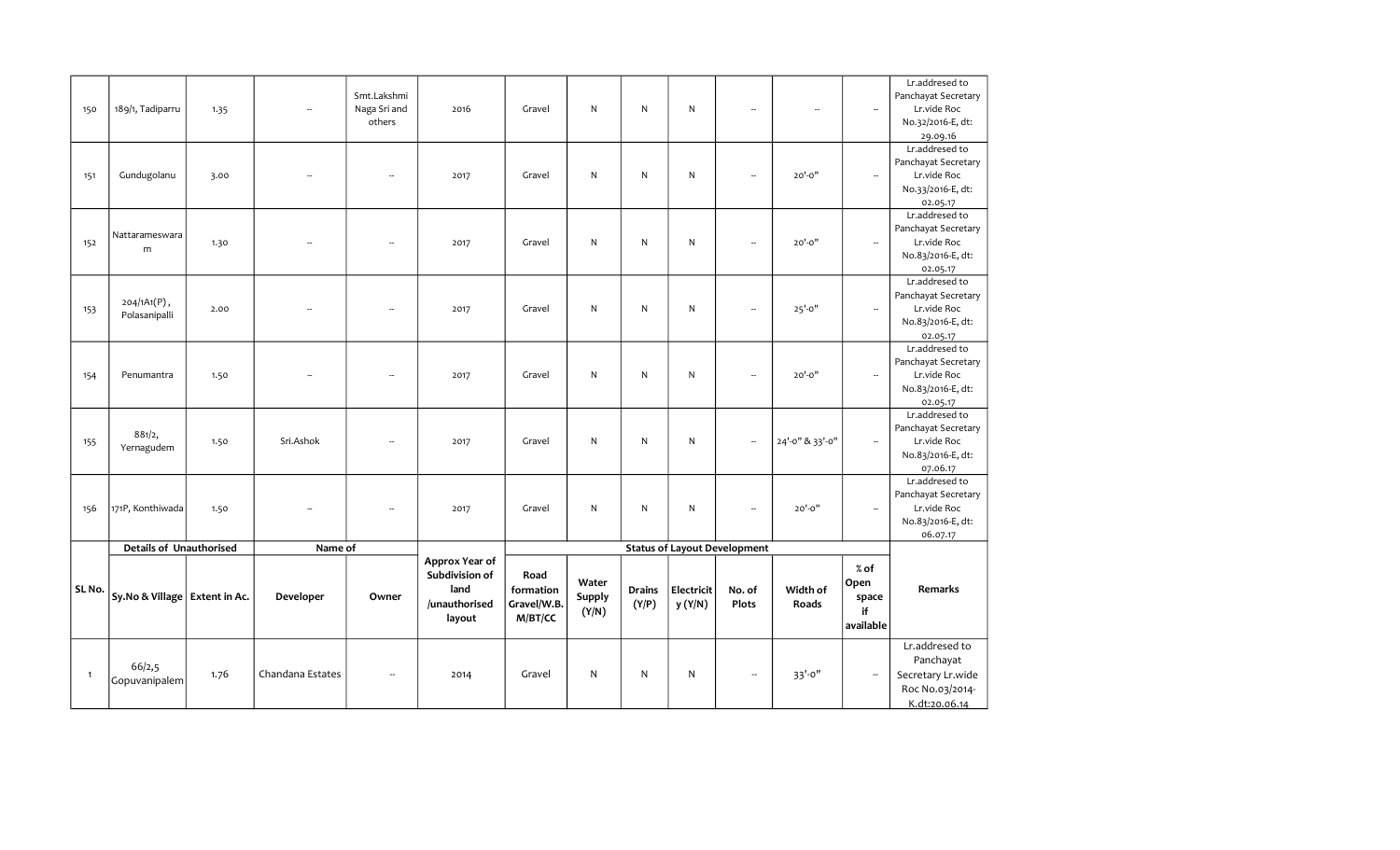|  | $\overline{2}$ | 49 Pothepalli                           | 1.50         |                          | $\overline{\phantom{a}}$           | 2014         | <b>BT</b>        | N      | N                      | N      | $\overline{\phantom{a}}$                             | $20' - 0''$           |                          | Lr.addresed to                   |
|--|----------------|-----------------------------------------|--------------|--------------------------|------------------------------------|--------------|------------------|--------|------------------------|--------|------------------------------------------------------|-----------------------|--------------------------|----------------------------------|
|  |                |                                         |              |                          |                                    |              |                  |        |                        |        |                                                      |                       | --                       | Panchayat<br>Secretary Lr.wide   |
|  |                |                                         |              |                          |                                    |              |                  |        |                        |        |                                                      |                       |                          | Roc No.03/2014-                  |
|  |                |                                         |              |                          |                                    |              |                  |        |                        |        |                                                      |                       |                          | K.dt:27.10.14                    |
|  | 3              | 27<br>Karagraharam                      | 7.00         |                          | $\overline{\phantom{a}}$           | 2014         | <b>BT</b>        | N      | N                      | N      | $\overline{\phantom{a}}$                             | $20' - 0''$           | $\overline{\phantom{a}}$ | Lr.addresed to                   |
|  |                |                                         |              |                          |                                    |              |                  |        |                        |        |                                                      |                       |                          | Panchayat                        |
|  |                |                                         |              |                          |                                    |              |                  |        |                        |        |                                                      |                       |                          | Secretary Lr.wide                |
|  |                |                                         |              |                          |                                    |              |                  |        |                        |        |                                                      |                       |                          | Roc No.03/2014-                  |
|  |                |                                         |              |                          |                                    |              |                  |        |                        |        |                                                      |                       |                          | K.dt:15.11.14                    |
|  |                | 43 Pothepalli                           | 2.00         |                          | $\overline{\phantom{a}}$           | 2015         | Gravel           | N      | N                      | N      | $\overline{\phantom{a}}$                             | $15' - 0''$           |                          | Lr.addresed to                   |
|  | 4              |                                         |              |                          |                                    |              |                  |        |                        |        |                                                      |                       |                          | Panchayat                        |
|  |                |                                         |              |                          |                                    |              |                  |        |                        |        |                                                      |                       | --                       | Secretary Lr.wide                |
|  |                |                                         |              |                          |                                    |              |                  |        |                        |        |                                                      |                       |                          | Roc No.03/2014-                  |
|  |                |                                         |              |                          |                                    |              |                  |        |                        |        |                                                      |                       |                          | K.dt:02.01.15                    |
|  | 5<br>6         | 329<br>Sultanagaram<br>914<br>Kalidindi | 7.00<br>4.00 | $\overline{\phantom{a}}$ | $\sim$<br>$\overline{\phantom{a}}$ | 2015<br>2015 | Gravel<br>Gravel | N<br>N | ${\sf N}$<br>${\sf N}$ | N<br>N | $\overline{\phantom{a}}$<br>$\overline{\phantom{a}}$ | 30'-0"<br>$20' - 0''$ |                          | Lr.addresed to                   |
|  |                |                                         |              |                          |                                    |              |                  |        |                        |        |                                                      |                       |                          | Panchayat                        |
|  |                |                                         |              |                          |                                    |              |                  |        |                        |        |                                                      |                       | $\overline{\phantom{a}}$ | Secretary Lr.wide                |
|  |                |                                         |              |                          |                                    |              |                  |        |                        |        |                                                      |                       |                          | Roc No.04/2015-                  |
|  |                |                                         |              |                          |                                    |              |                  |        |                        |        |                                                      |                       |                          | K.dt:07.01.15<br>Lr.addresed to  |
|  |                |                                         |              |                          |                                    |              |                  |        |                        |        |                                                      |                       | --                       |                                  |
|  |                |                                         |              |                          |                                    |              |                  |        |                        |        |                                                      |                       |                          | Panchayat                        |
|  |                |                                         |              |                          |                                    |              |                  |        |                        |        |                                                      |                       |                          | Secretary Lr.wide                |
|  |                |                                         |              |                          |                                    |              |                  |        |                        |        |                                                      |                       |                          | Roc No.04/2015-<br>K.dt:20.01.15 |
|  |                |                                         |              |                          |                                    |              |                  |        |                        |        |                                                      |                       |                          |                                  |